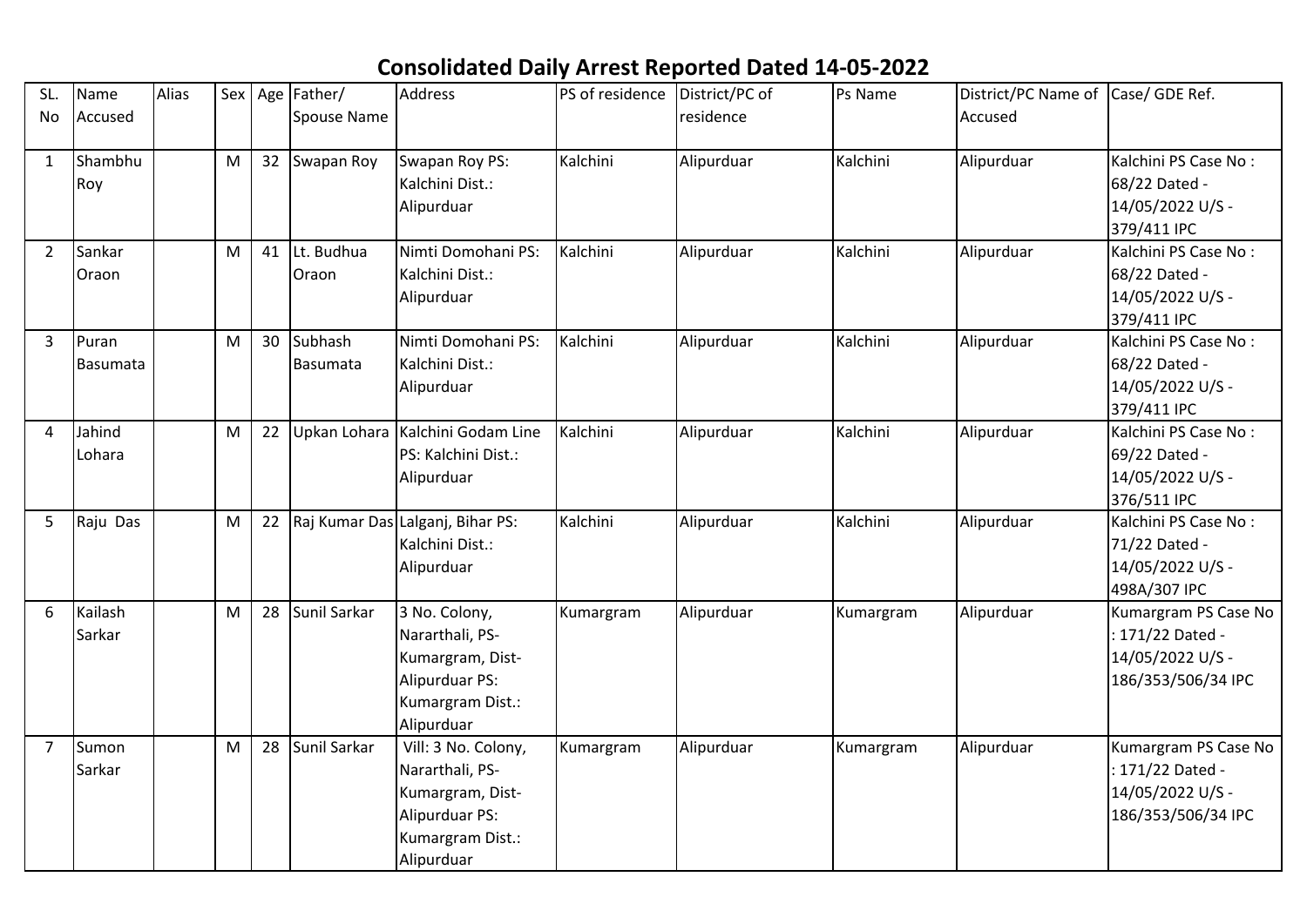| 8  | Biswajit<br>Nag        |                      | M         | 34 | <b>Nirmal Nag</b>   | of Alipurduar Surja<br>Nagar, PS+ Dist-<br>Alipurduar PS:<br>Alipurduar Dist.:<br>Alipurduar                               | Alipurduar     | Alipurduar                                           | Kumargram      | Alipurduar                                           | Kumargram PS Case No<br>: 171/22 Dated -<br>14/05/2022 U/S -<br>186/353/506/34 IPC                                   |
|----|------------------------|----------------------|-----------|----|---------------------|----------------------------------------------------------------------------------------------------------------------------|----------------|------------------------------------------------------|----------------|------------------------------------------------------|----------------------------------------------------------------------------------------------------------------------|
| 9  | Motimul<br>Rahaman     | Haque                | M         | 48 | Abdul Samad         | Madhya Khairbari PS: Madarihat<br>Madarihat Dist.:<br>Alipurduar                                                           |                | Alipurduar                                           | Madarihat      | Alipurduar                                           | Madarihat PS Case No:<br>74/22 Dated -<br>14/05/2022 U/S -<br>448/323/326/307/506/<br><b>34 IPC</b>                  |
| 10 | <b>Bipul Das</b>       |                      | M         | 46 | <b>Birendra Das</b> | Dakshin Madarihat<br>PS: Madarihat Dist.:<br>Alipurduar                                                                    | Madarihat      | Alipurduar                                           | Madarihat      | Alipurduar                                           | Madarihat PS Case No:<br>52/22 Dated -<br>24/03/2022 U/S -<br>279/304A IPC                                           |
| 11 | Ramesh<br>Munda        |                      | M         |    | Madan<br>Munda      | <b>RAHIMABAD PS:</b><br>Samuktala Dist.:<br>Alipurduar                                                                     | Samuktala      | Alipurduar                                           | Samuktala      | Alipurduar                                           | Samuktala PS Case No:<br>117/22 Dated -<br>13/05/2022 U/S -<br>304/34 IPC                                            |
| 12 | Protap<br>Das          |                      | ${\sf M}$ | 19 | <b>Biswajit Das</b> | Ismile Durgamandir,<br>S.B Gorai Road PS:<br>Asansole south Dist.:<br><b>Asansol Durgapur</b><br>Police<br>Commissionerate | Asansole south | <b>Asansol Durgapur</b><br>Police<br>Commissionerate | Asansole south | <b>Asansol Durgapur</b><br>Police<br>Commissionerate | Asansole south PS Case<br>No: 208/22 Dated -<br>13/05/2022 U/S -<br>25(1B)(a)/27 Arms Act,<br>1959                   |
| 13 | Pratap<br><b>Bouri</b> | Gopi<br><b>Bauri</b> | M         | 22 | Prasanta<br>Bauri   | Khorabar PS:<br>Barabani Dist.:<br>Asansol Durgapur<br>Police<br>Commissionerate                                           | Barabani       | Asansol Durgapur<br>Police<br>Commissionerate        | Barabani       | <b>Asansol Durgapur</b><br>Police<br>Commissionerate | Barabani PS Case No:<br>94/22 Dated -<br>11/05/2022 U/S -<br>341/323/324/325/506/<br><b>34 IPC</b>                   |
| 14 | Ajju Khan Ajharud      | din<br>khanÂ         | M         | 22 | Sultan Khan         | Chowbeynagar<br>Wagon Colony,<br>Burnpur PS: Hirapur<br>Dist.: Asansol<br><b>Durgapur Police</b><br>Commissionerate        | Hirapur        | Asansol Durgapur<br>Police<br>Commissionerate        | Hirapur        | Asansol Durgapur<br>Police<br>Commissionerate        | Hirapur PS Case No:<br>179/22 Dated -<br>14/05/2022 U/S -<br>420/406/323/354/354A<br>/354C/354D/506/34<br><b>IPC</b> |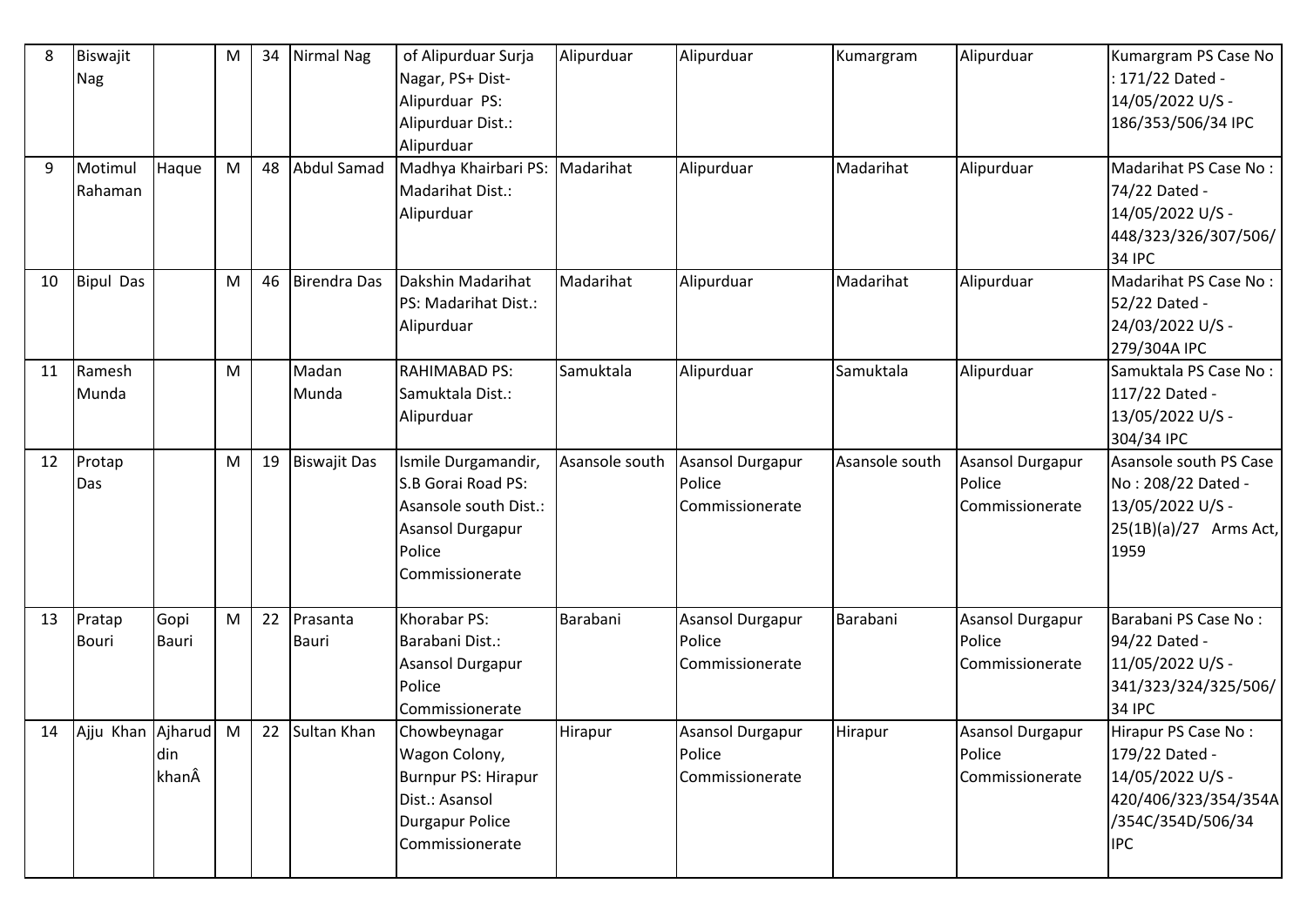| 15 | Jadupati<br>Pal          |        | M |    | #NAME?                       | <b>SIDDHAPUR PS:</b><br>Jamuria Dist.: Asansol<br><b>Durgapur Police</b><br>Commissionerate                                                         | Jamuria      | <b>Asansol Durgapur</b><br>Police<br>Commissionerate | Jamuria      | Asansol Durgapur<br>Police<br>Commissionerate        | Jamuria PS Case No:<br>232/22 Dated -<br>14/05/2022 U/S -<br>302/34 IPC                                                                                   |
|----|--------------------------|--------|---|----|------------------------------|-----------------------------------------------------------------------------------------------------------------------------------------------------|--------------|------------------------------------------------------|--------------|------------------------------------------------------|-----------------------------------------------------------------------------------------------------------------------------------------------------------|
| 16 | Deva<br>Chauhan          |        | M | 20 | #NAME?                       | Rail Colony<br>Natunpara PS: Kanksa<br>Dist.: Asansol<br><b>Durgapur Police</b><br>Commissionerate                                                  | Kanksa       | Asansol Durgapur<br>Police<br>Commissionerate        | Kanksa       | <b>Asansol Durgapur</b><br>Police<br>Commissionerate | Kanksa PS Case No:<br>174/22 Dated -<br>14/05/2022 U/S -<br>$25(1B)(a)$ Arms Act,<br>1959                                                                 |
| 17 | Rajib<br><b>Bauri</b>    | Daduva | M | 28 | M/o-chunjali<br><b>Bauri</b> | Bhuri Nichu Para, PS-<br>Pandabeswar, Dist-<br>Paschim Bardhaman<br>PS: Pandabeshwar<br>Dist.: Asansol<br><b>Durgapur Police</b><br>Commissionerate | Pandabeshwar | <b>Asansol Durgapur</b><br>Police<br>Commissionerate | Pandabeshwar | <b>Asansol Durgapur</b><br>Police<br>Commissionerate | Pandabeshwar PS Case<br>No: 60/22 Dated -<br>14/05/2022 U/S -<br>326/307 IPC & 25/27<br>Arms Act, 1959 & 3/4<br><b>Explosive Substances</b><br>Act, 1908Â |
| 18 | <b>Bibek Jha</b>         |        | M |    | S/o Satya Jha                | PS: Raniganj Dist.:<br>Asansol Durgapur<br>Police<br>Commissionerate                                                                                | Raniganj     | Asansol Durgapur<br>Police<br>Commissionerate        | Raniganj     | <b>Asansol Durgapur</b><br>Police<br>Commissionerate | Raniganj PS Case No:<br>286/22 Dated -<br>14/05/2022 U/S -<br>447/323/325 IPC                                                                             |
| 19 | <b>Dulal</b><br>Bhandari |        | M |    | Lt. Tarapada                 | PS: Kotulpur Dist.:<br>Bankura                                                                                                                      | Kotulpur     | Bankura                                              | Kotulpur     | <b>Bankura</b>                                       | Kotulpur PS Case No:<br>84/22 Dated -<br>14/05/2022 U/S-286<br><b>IPC</b>                                                                                 |
| 20 | Lab<br>Bhandari          |        |   |    | Lt. Tarapada                 | PS: Kotulpur Dist.:<br>Bankura                                                                                                                      | Kotulpur     | Bankura                                              | Kotulpur     | <b>Bankura</b>                                       | Kotulpur PS Case No:<br>84/22 Dated -<br>14/05/2022 U/S-286<br><b>IPC</b>                                                                                 |
| 21 | Bablu<br>Duley           |        |   |    | Mukunda                      | PS: Kotulpur Dist.:<br><b>Bankura</b>                                                                                                               | Kotulpur     | Bankura                                              | Kotulpur     | <b>Bankura</b>                                       | Kotulpur PS Case No:<br>85/22 Dated -<br>14/05/2022 U/S-46 IPC                                                                                            |
| 22 | Sankar<br><b>Duley</b>   |        |   |    |                              | Lt. Panchanan PS: Kotulpur Dist.:<br><b>Bankura</b>                                                                                                 | Kotulpur     | Bankura                                              | Kotulpur     | <b>Bankura</b>                                       | Kotulpur PS Case No:<br>85/22 Dated -<br>14/05/2022 U/S-46 IPC                                                                                            |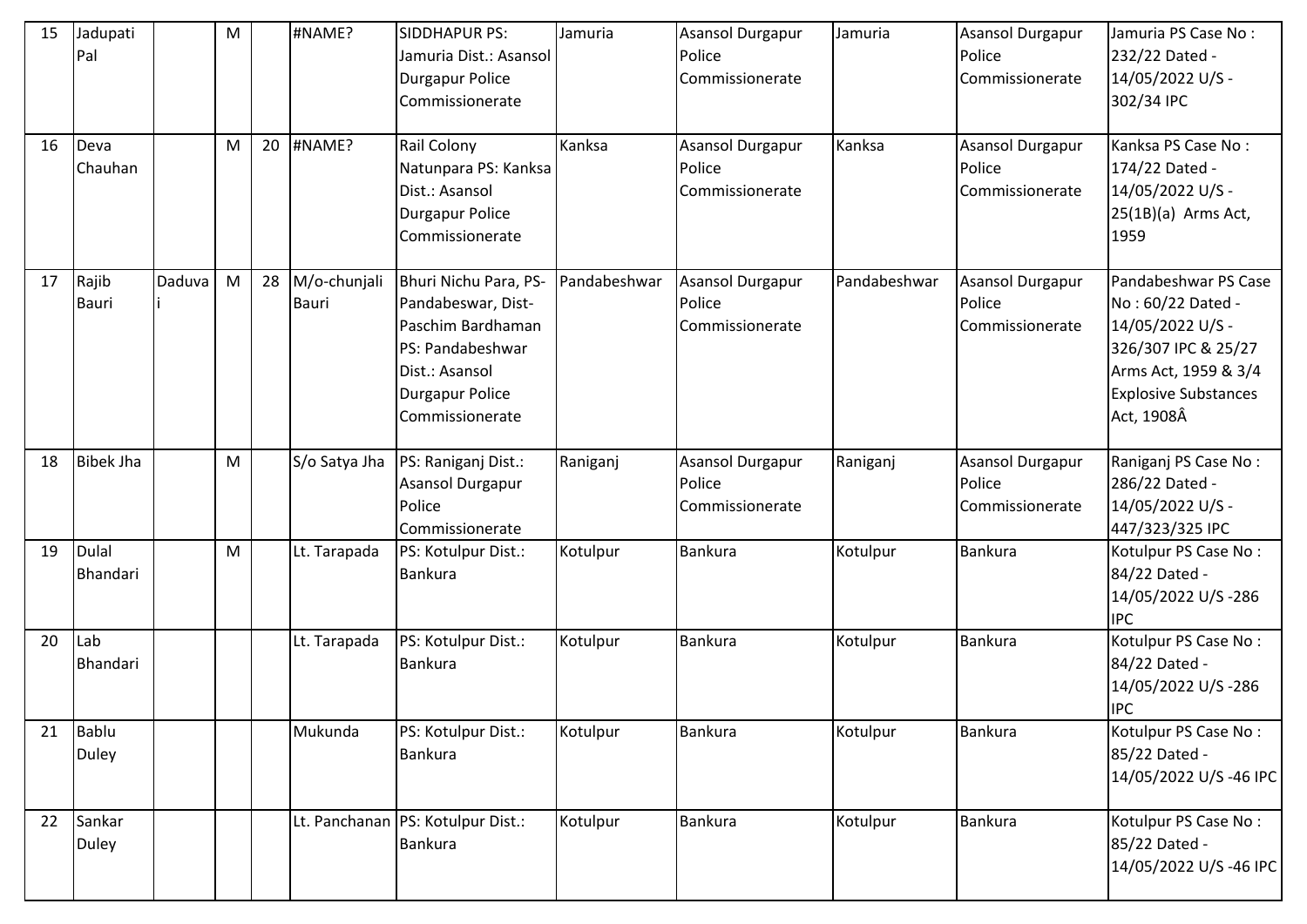| 23 | Madhu<br>Mondal            |                            | M | 26 | Ajit Mondal        | Itapanchira PS: Onda<br>Dist.: Bankura                                                                                                | Onda       | <b>Bankura</b> | Onda       | <b>Bankura</b> | Onda PS Case No:<br>65/22 Dated -<br>14/05/2022 U/S -<br>379/411 IPC & 21<br><b>Mines and Minerals</b><br>(Regulation and<br>Development) Act<br>$(1957)\hat{A}$ |
|----|----------------------------|----------------------------|---|----|--------------------|---------------------------------------------------------------------------------------------------------------------------------------|------------|----------------|------------|----------------|------------------------------------------------------------------------------------------------------------------------------------------------------------------|
| 24 | Amit<br>Lohar              |                            | M | 28 | <b>Uttam Lohar</b> | Sundarigari PS:<br>Patrasayar Dist.:<br><b>Bankura</b>                                                                                | Patrasayar | <b>Bankura</b> | Patrasayar | <b>Bankura</b> | Patrasayar PS Warrant<br>$No = 96$                                                                                                                               |
| 25 | Rakhit<br>Lohar            |                            | M | 30 | Ranjan Lohar       | Sundrigria PS:<br>Patrasayar Dist.:<br>Bankura                                                                                        | Patrasayar | Bankura        | Patrasayar | <b>Bankura</b> | Patrasayar PS Warrant<br>$No = 106$                                                                                                                              |
| 26 | Saddam<br>Middya           |                            | M | 36 | Asgar Middy        | Bamunpukur PS:<br>Patrasayar Dist.:<br>Bankura                                                                                        | Patrasayar | <b>Bankura</b> | Patrasayar | Bankura        | Patrasayar PS Warrant<br>$No = 104$                                                                                                                              |
| 27 | Sirajul Sk                 |                            |   | 24 | <b>Bablu Sk</b>    | Ranisayer PS:<br>Patrasayar Dist.:<br><b>Bankura</b>                                                                                  | Patrasayar | <b>Bankura</b> | Patrasayar | <b>Bankura</b> | Patrasayar PS Warrant<br>$No = 110$                                                                                                                              |
| 28 | Esrafil<br>Haque           | Raju<br><b>Bachha</b><br>n | M | 23 | Lt Ejajul<br>Haque | Vill-Sonadanga<br>Majherpara, PO-<br>Sadhanpur, PS-<br>Amdanga, North 24<br>Parganas PS:<br>Amdanga Dist.:<br><b>Barasat</b>          | Amdanga    | Barasat        | Amdanga    | Barasat        | Amdanga PS Case No:<br>213/22 Dated -<br>14/05/2022 U/S -<br>25(i)(a)/27 Arms Act,<br>1959                                                                       |
| 29 | Jagannath<br><b>Biswas</b> |                            | M | 36 |                    | Ranjan Biswas Of of Vill-Beraberia<br>(Khorermath), PS-<br>Amdanga, Dist-North<br>24 Parganas PS:<br>Amdanga Dist.:<br><b>Barasat</b> | Amdanga    | <b>Barasat</b> | Amdanga    | <b>Barasat</b> | Amdanga PS Case No:<br>200/22 Dated -<br>08/05/2022 U/S -<br>498A/406 IPC & 3/4<br>Dowry Prohibition Act,<br>1961Â                                               |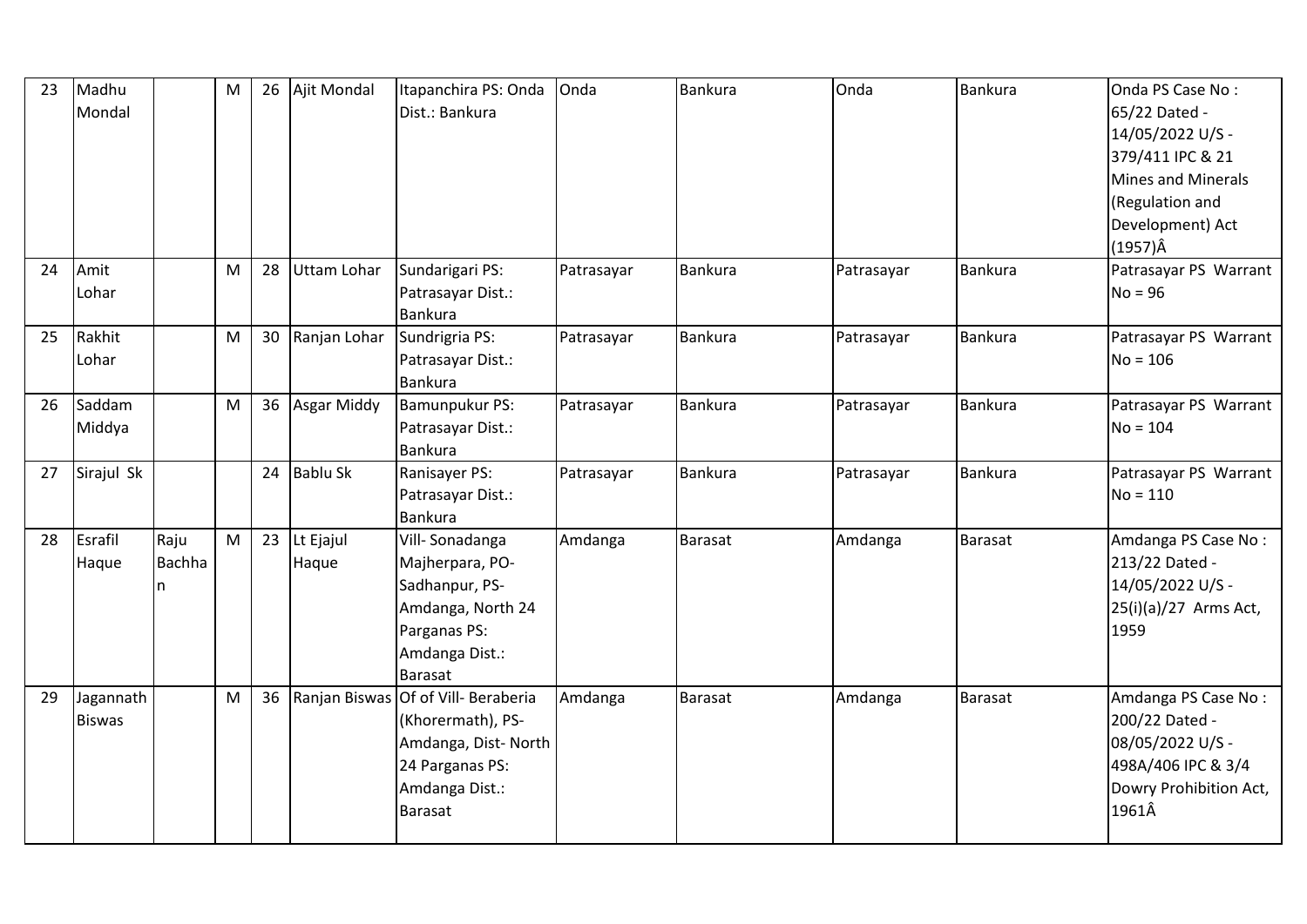| 30 | Naba<br>Kumar<br>Mondal | M | 46 | Nirode Baran<br>Mondal | PS: Ranaghat Dist.:<br>Ranaghat Police<br><b>District</b>                                                                                         | Ranaghat | Ranaghat Police<br><b>District</b>       | <b>Barasat</b> | Barasat        | Barasat PS Case No:<br>320/22 Dated -<br>14/05/2022 U/S -<br>272/273/420/120B IPC<br>& 56/57/63 Food<br>Safety and Standards<br>Act, 2006 (Relevant<br>Provisions)                                                                                 |
|----|-------------------------|---|----|------------------------|---------------------------------------------------------------------------------------------------------------------------------------------------|----------|------------------------------------------|----------------|----------------|----------------------------------------------------------------------------------------------------------------------------------------------------------------------------------------------------------------------------------------------------|
| 31 | Bapi<br>Mahato          | M | 23 |                        | Bijoy Mahato   PS: Taherpur Dist.:<br>Ranaghat Police<br><b>District</b>                                                                          | Taherpur | Ranaghat Police<br>District              | <b>Barasat</b> | <b>Barasat</b> | Barasat PS Case No:<br>320/22 Dated -<br>14/05/2022 U/S -<br>272/273/420/120B IPC<br>& 56/57/63 Food<br>Safety and Standards<br>Act, 2006 (Relevant<br>Provisions)                                                                                 |
| 32 | Biswarup<br>Mondal      | M | 40 |                        | Anath Mondal PS: Rajnagar Dist.:<br><b>Birbhum</b>                                                                                                | Rajnagar | Birbhum                                  | Barasat        | Barasat        | Barasat PS Case No:<br>648/21 Dated -<br>09/09/2021 U/S -<br>420/506/34 IPC                                                                                                                                                                        |
| 33 | Tanmoy<br>Das           | M | 23 |                        | Hari Pada Das Dunkuni, PO-Chekati,<br>PS-Gaighata, Dist-<br>North 24 Parganas.<br>PS: Gaighata Dist.:<br><b>Bongaon Police</b><br><b>District</b> | Gaighata | <b>Bongaon Police</b><br><b>District</b> | Habra          | <b>Barasat</b> | Habra PS Case No:<br>454/22 Dated -<br>13/05/2022 U/S -<br>279/338 IPC                                                                                                                                                                             |
| 34 | Bishnu<br>Bala          | M | 22 | Balaram Bala           | Chongda,<br>Rabindrapally, PO-<br>Hatthuba, PS-Habra,<br>North 24 Parganas<br>PS: Habra Dist.:<br><b>Barasat</b>                                  | Habra    | <b>Barasat</b>                           | Habra          | Barasat        | Habra PS Case No:<br>456/22 Dated -<br>14/05/2022 U/S -<br>376(2)(n)/376(D)/323/3<br>28/292A/506/120 IPC &<br>9/10 Prohibition of<br>Child Marriage Act,<br>2006Â & 4/6 The<br>Protection of children<br>from sexual offences<br>Act, 2012 (POCSO) |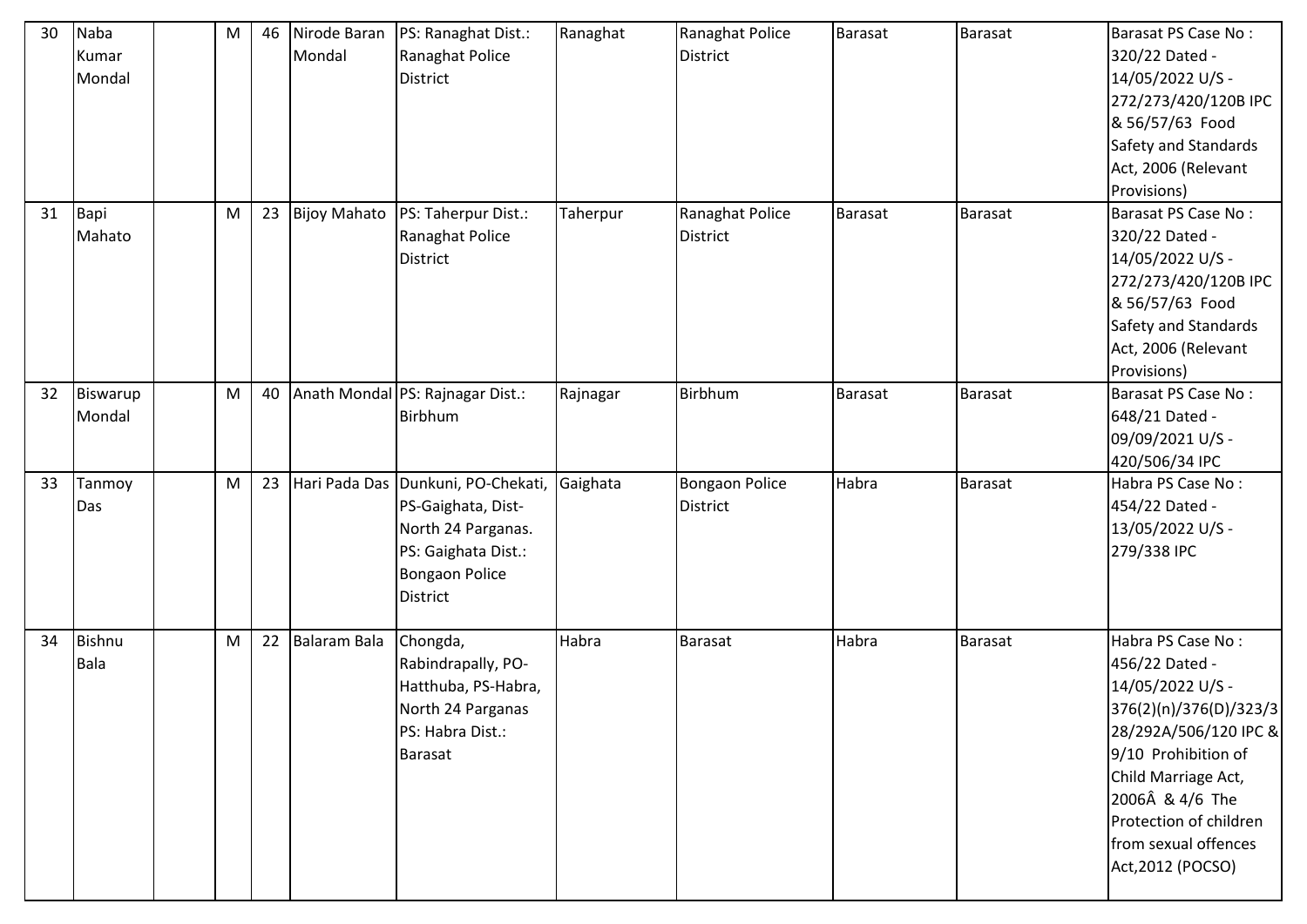| 35 | Balaram<br><b>Bala</b> | M            | 48 | Late<br>Debendra<br>Nath Bala | Chongda,<br>Rabindrapally, PO-<br>Hatthuba, PS-Habra,<br>North 24 Parganas<br>PS: Habra Dist.:<br><b>Barasat</b> | Habra | <b>Barasat</b> | Habra | <b>Barasat</b> | Habra PS Case No:<br>456/22 Dated -<br>14/05/2022 U/S -<br>376(2)(n)/376(D)/323/3<br>28/292A/506/120 IPC &<br>9/10 Prohibition of<br>Child Marriage Act,<br>2006Â & 4/6 The<br>Protection of children<br>from sexual offences<br>Act, 2012 (POCSO) |
|----|------------------------|--------------|----|-------------------------------|------------------------------------------------------------------------------------------------------------------|-------|----------------|-------|----------------|----------------------------------------------------------------------------------------------------------------------------------------------------------------------------------------------------------------------------------------------------|
| 36 | Sima Bala              | $\mathsf{F}$ | 33 | Balaram Bala                  | Chongda,<br>Rabindrapally, PO-<br>Hatthuba, PS-Habra,<br>North 24 Parganas<br>PS: Habra Dist.:<br><b>Barasat</b> | Habra | <b>Barasat</b> | Habra | <b>Barasat</b> | Habra PS Case No:<br>456/22 Dated -<br>14/05/2022 U/S -<br>376(2)(n)/376(D)/323/3<br>28/292A/506/120 IPC &<br>9/10 Prohibition of<br>Child Marriage Act,<br>2006Â & 4/6 The<br>Protection of children<br>from sexual offences<br>Act, 2012 (POCSO) |
| 37 | Piya Bala              | $\mathsf F$  | 18 | Balaram Bala                  | Chongda,<br>Rabindrapally, PO-<br>Hatthuba, PS-Habra,<br>North 24 Parganas<br>PS: Habra Dist.:<br><b>Barasat</b> | Habra | <b>Barasat</b> | Habra | <b>Barasat</b> | Habra PS Case No:<br>456/22 Dated -<br>14/05/2022 U/S -<br>376(2)(n)/376(D)/323/3<br>28/292A/506/120 IPC &<br>9/10 Prohibition of<br>Child Marriage Act,<br>2006Â & 4/6 The<br>Protection of children<br>from sexual offences<br>Act, 2012 (POCSO) |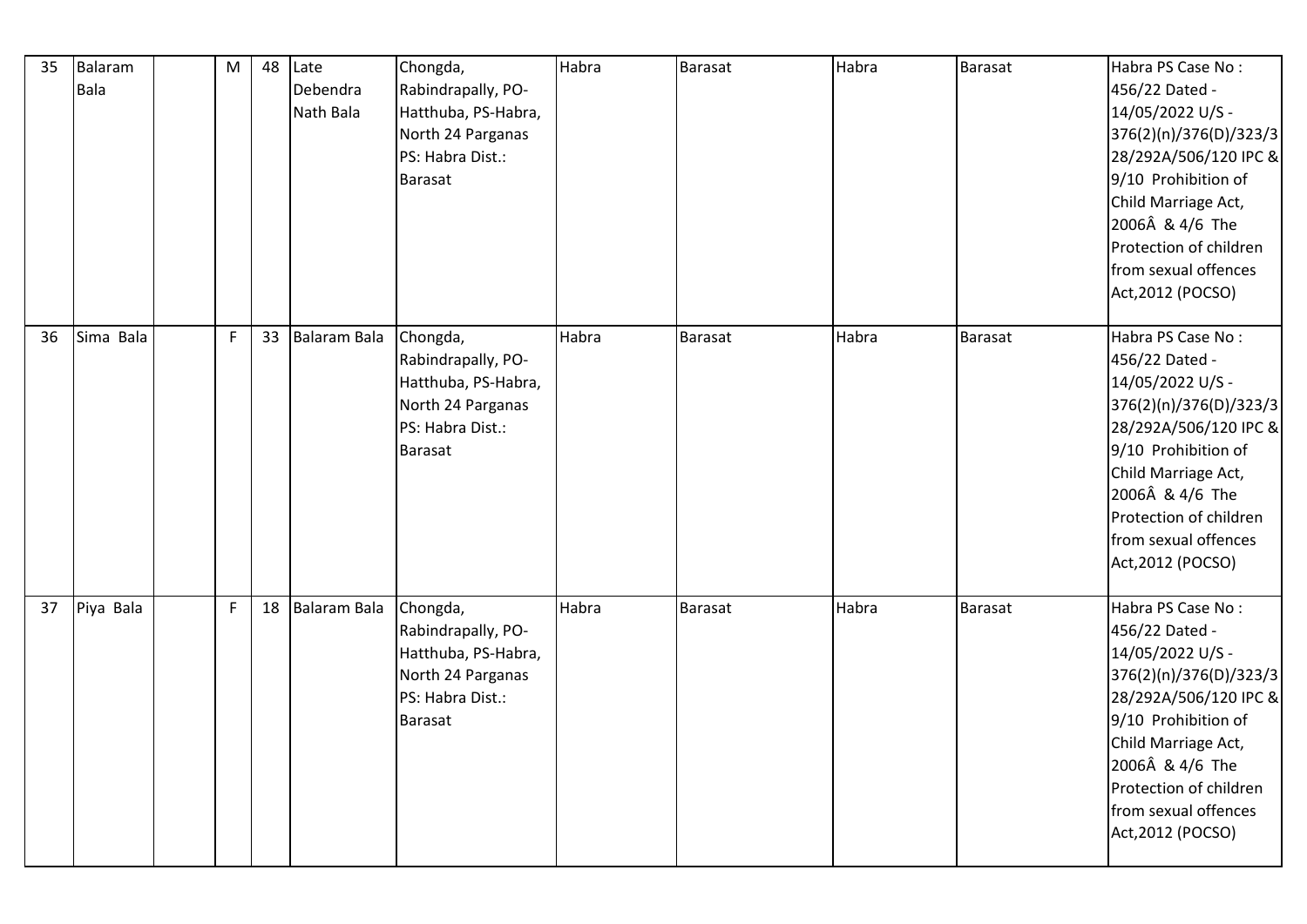| 38 | Hemen<br>Kumar<br>Ghosh |              |   | 65 | Lt Santosh<br>Kumar Ghosh       | Presently Kabi Satyen Ghola<br>Dutta Road, Nimta<br>Kalibari, PS-Nimta<br>and Permanent<br>address 96<br>Saradamoni Devi<br>Road, Agarpara,<br>Incumtax Para, PS-<br>Ghola, Kol-109, Dist<br>North 24 Pgs PS:<br>Ghola Dist.:<br><b>Barrackpore Police</b><br>Commissionerate |          | <b>Barrackpore Police</b><br>Commissionerate | Ghola    | <b>Barrackpore Police</b><br>Commissionerate | Ghola PS Case No:<br>787/21 Dated -<br>09/12/2021 U/S -<br>354/406 IPC & 8/12<br>The Protection of<br>children from sexual<br>offences Act, 2012<br>(POCSO) |
|----|-------------------------|--------------|---|----|---------------------------------|-------------------------------------------------------------------------------------------------------------------------------------------------------------------------------------------------------------------------------------------------------------------------------|----------|----------------------------------------------|----------|----------------------------------------------|-------------------------------------------------------------------------------------------------------------------------------------------------------------|
| 39 | Sanjib<br>Das           | Sanju        | M | 25 | <b>Bidyut Das</b>               | 453/10 Harinagar,<br>PO- Garifa, PS-<br>Naihati PS: Naihati<br>Dist.: Barrackpore<br>Police<br>Commissionerate                                                                                                                                                                | Naihati  | Barrackpore Police<br>Commissionerate        | Naihati  | <b>Barrackpore Police</b><br>Commissionerate | Naihati PS Case No:<br>201/22 Dated -<br>02/05/2022 U/S -<br>399/402 IPC                                                                                    |
| 40 | Biswajit<br>Das         | <b>Bhola</b> | M |    | 30 Lt. Chitta Das               | Birati Nabanagar<br>Hospital Road, PO-<br>Birati, PS â€"Nimta,<br>Kol-51, Dist. (NO 24<br>Pgs. PS: Nimta Dist.:<br>Barrackpore Police<br>Commissionerate                                                                                                                      | Nimta    | Barrackpore Police<br>Commissionerate        | Nimta    | <b>Barrackpore Police</b><br>Commissionerate | Nimta PS Case No:<br>288/22 Dated -<br>14/05/2022 U/S -<br>341/323/325/506/34<br><b>IPC</b>                                                                 |
| 41 | Kajimuddi<br>n Molla    |              |   |    | 55 S/o Late<br>Monajat<br>Molla | Vill-Ghatkanda, PS-<br>Baruipur, Dist-South<br>24 Pgs PS: Baruipur<br>Dist.: Baruipur Police<br><b>District</b>                                                                                                                                                               | Baruipur | <b>Baruipur Police</b><br><b>District</b>    | Baruipur | <b>Baruipur Police</b><br>District           | Baruipur PS Case No:<br>731/22 Dated -<br>26/04/2022 U/S -<br>447/379/34 IPC                                                                                |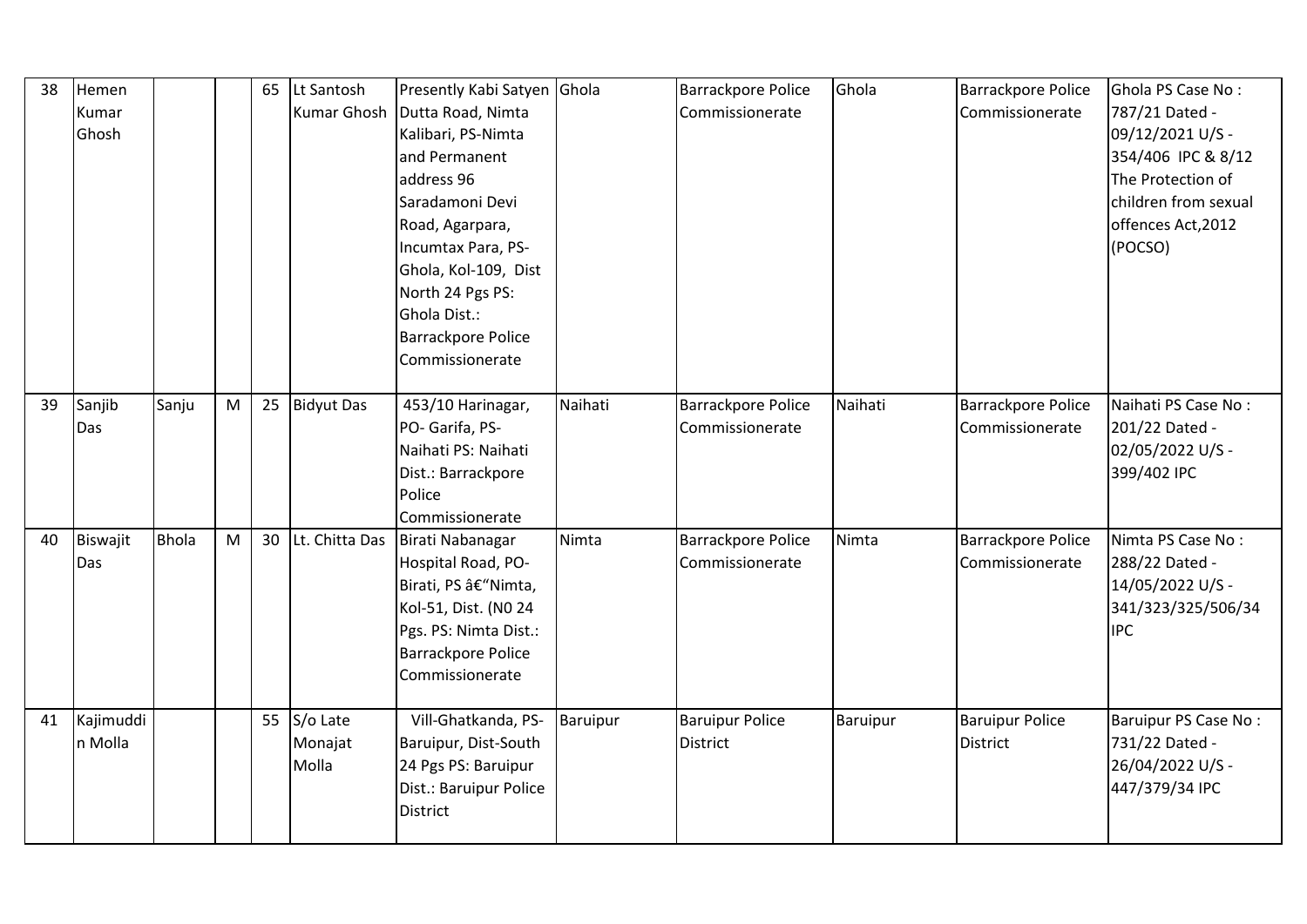| 42 | Palash Das               |   | 34 | Late Amulya<br>Das   | Vill-Karakati, PO-<br>Tangrakhali, PS<br>Canning, Dist-South<br>24 Pgs PS: Canning<br>Dist.: Baruipur Police<br><b>District</b> | Canning          | <b>Baruipur Police</b><br><b>District</b> | Baruipur    | <b>Baruipur Police</b><br>District | Baruipur PS Case No:<br>842/22 Dated -<br>14/05/2022 U/S -<br>7(1)(a)(ii) of Essential<br>Commodities Act,<br>1955Â                   |
|----|--------------------------|---|----|----------------------|---------------------------------------------------------------------------------------------------------------------------------|------------------|-------------------------------------------|-------------|------------------------------------|---------------------------------------------------------------------------------------------------------------------------------------|
| 43 | Zakir<br>Fakir           | M |    | <b>Raich Fakir</b>   | PS: Joynagar Dist.:<br><b>Baruipur Police</b><br><b>District</b>                                                                | Joynagar         | <b>Baruipur Police</b><br>District        | Joynagar    | <b>Baruipur Police</b><br>District | Joynagar PS Case No:<br>342/22 Dated -<br>13/05/2022 U/S -<br>448/392 IPC & 25/27<br>Arms Act, 1959                                   |
| 44 | Rahit Sk                 | M |    | Mirja Sk             | PS: Joynagar Dist.:<br><b>Baruipur Police</b><br><b>District</b>                                                                | Joynagar         | <b>Baruipur Police</b><br>District        | Joynagar    | <b>Baruipur Police</b><br>District | Joynagar PS Case No:<br>342/22 Dated -<br>13/05/2022 U/S -<br>448/392 IPC & 25/27<br>Arms Act, 1959                                   |
| 45 | Rabin<br>Gain            | M | 42 | Gain                 | Late Tarapada Tona PS: Kashipore<br>Dist.: Baruipur Police<br><b>District</b>                                                   | Kashipore        | <b>Baruipur Police</b><br>District        | Kashipore   | <b>Baruipur Police</b><br>District | Kashipore PS Case No:<br>185/22 Dated -<br>29/04/2022 U/S -<br>399/402 IPC                                                            |
| 46 | Abhijit<br>Nath          |   |    | S/o. Chandan<br>Nath | PS: Narendrapur<br>Dist.: Baruipur Police<br>District                                                                           | Narendrapur      | <b>Baruipur Police</b><br><b>District</b> | Narendrapur | <b>Baruipur Police</b><br>District | Narendrapur PS Case<br>No: 477/22 Dated -<br>14/05/2022 U/S -<br>498A/427/34 IPC & 3/4<br>Dowry Prohibition Act,<br>1961Â             |
| 47 | Sekendar<br><b>Dhali</b> | M |    | Lt. Karim<br>Dhali   | Vill-Hariharpur, PO-<br>Soladana, PS-<br>Basirhat, Dist.–<br>North 24 Parganas.<br>PS: Bashirhat Dist.:<br>Basirhat             | <b>Bashirhat</b> | <b>Basirhat</b>                           | Bashirhat   | <b>Basirhat</b>                    | <b>Bashirhat PS Case No:</b><br>307/22 Dated -<br>14/05/2022 U/S -21(C)<br>Narcotic Drugs and<br>Psychotropic<br>Substances Act, 1985 |
| 48 | Jeet<br>Paine            | M | 25 | <b>Bijoy Paine</b>   | Madhumurali<br>Kazipara PS: Barasat<br>Dist.: Barasat                                                                           | Barasat          | <b>Barasat</b>                            | Haroa       | <b>Basirhat</b>                    | Haroa PS Case No:<br>135/22 Dated -<br>06/05/2022 U/S -<br>279/304(A) IPC                                                             |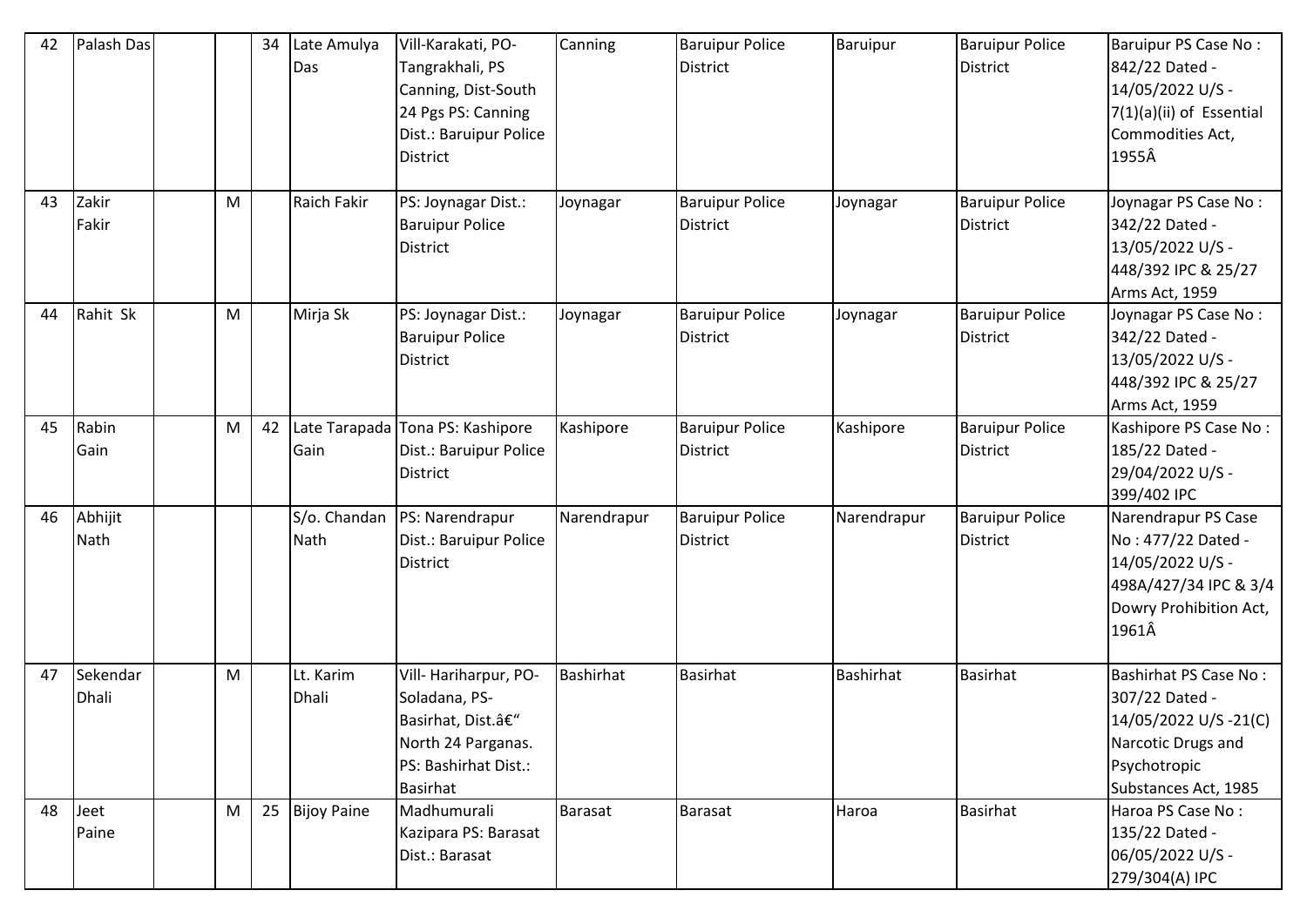| 49 | Karimulla<br>Gazi         | M            | 32 | Moktar Gazi                      | Khordo, PS- Hasnabad Hasnabad<br>PS: Hasnabad Dist.:    |             | <b>Basirhat</b> | Hasnabad    | <b>Basirhat</b> | Hasnabad PS Case No:<br>245/22 Dated -                                                                                                                 |
|----|---------------------------|--------------|----|----------------------------------|---------------------------------------------------------|-------------|-----------------|-------------|-----------------|--------------------------------------------------------------------------------------------------------------------------------------------------------|
|    |                           |              |    |                                  | <b>Basirhat</b>                                         |             |                 |             |                 | 14/05/2022 U/S -<br>376/509/506 IPC                                                                                                                    |
| 50 | Buddhade<br>v Mondal      | M            | 45 | $ $ Lt-<br>krishnopada<br>Mondal | Charalkhali PS:<br>Hingalganj Dist.:<br><b>Basirhat</b> | Hingalganj  | <b>Basirhat</b> | Hingalganj  | <b>Basirhat</b> | Hingalganj PS Case No:<br>82/22 Dated -<br>11/05/2022 U/S-380<br><b>IPC</b>                                                                            |
| 51 | Nasima<br><b>Bibi</b>     | $\mathsf{F}$ | 43 | Nazrul Gazi                      | PS: Swarupnagar<br>Dist.: Basirhat                      | Swarupnagar | <b>Basirhat</b> | Swarupnagar | <b>Basirhat</b> | Swarupnagar PS Case<br>No: 487/22 Dated -<br>14/05/2022 U/S-14<br>Foreigners Act, 1946Â                                                                |
| 52 | Zulfikar<br><b>Biswas</b> | M            | 27 | Late Serali<br><b>Biswas</b>     | PS: Swarupnagar<br>Dist.: Basirhat                      | Swarupnagar | <b>Basirhat</b> | Swarupnagar | <b>Basirhat</b> | Swarupnagar PS Case<br>No: 488/22 Dated -<br>14/05/2022 U/S-188<br>IPC & 14 Foreigners<br>Act, 1946Â & 12<br>Passport (Entry into<br>India) Act, 1920Â |
| 53 | Maharaj<br>Howladar       | M            | 26 | Md. Farukh<br>Howladar           | PS: Swarupnagar<br>Dist.: Basirhat                      | Swarupnagar | <b>Basirhat</b> | Swarupnagar | <b>Basirhat</b> | Swarupnagar PS Case<br>No: 488/22 Dated -<br>14/05/2022 U/S-188<br>IPC & 14 Foreigners<br>Act, 1946Â & 12<br>Passport (Entry into<br>India) Act, 1920Â |
| 54 | Manira<br>Mondal          | $\mathsf F$  | 28 | Sajed Ali Kha                    | PS: Swarupnagar<br>Dist.: Basirhat                      | Swarupnagar | <b>Basirhat</b> | Swarupnagar | <b>Basirhat</b> | Swarupnagar PS Case<br>No: 488/22 Dated -<br>14/05/2022 U/S-188<br>IPC & 14 Foreigners<br>Act, 1946Â & 12<br>Passport (Entry into<br>India) Act, 1920Â |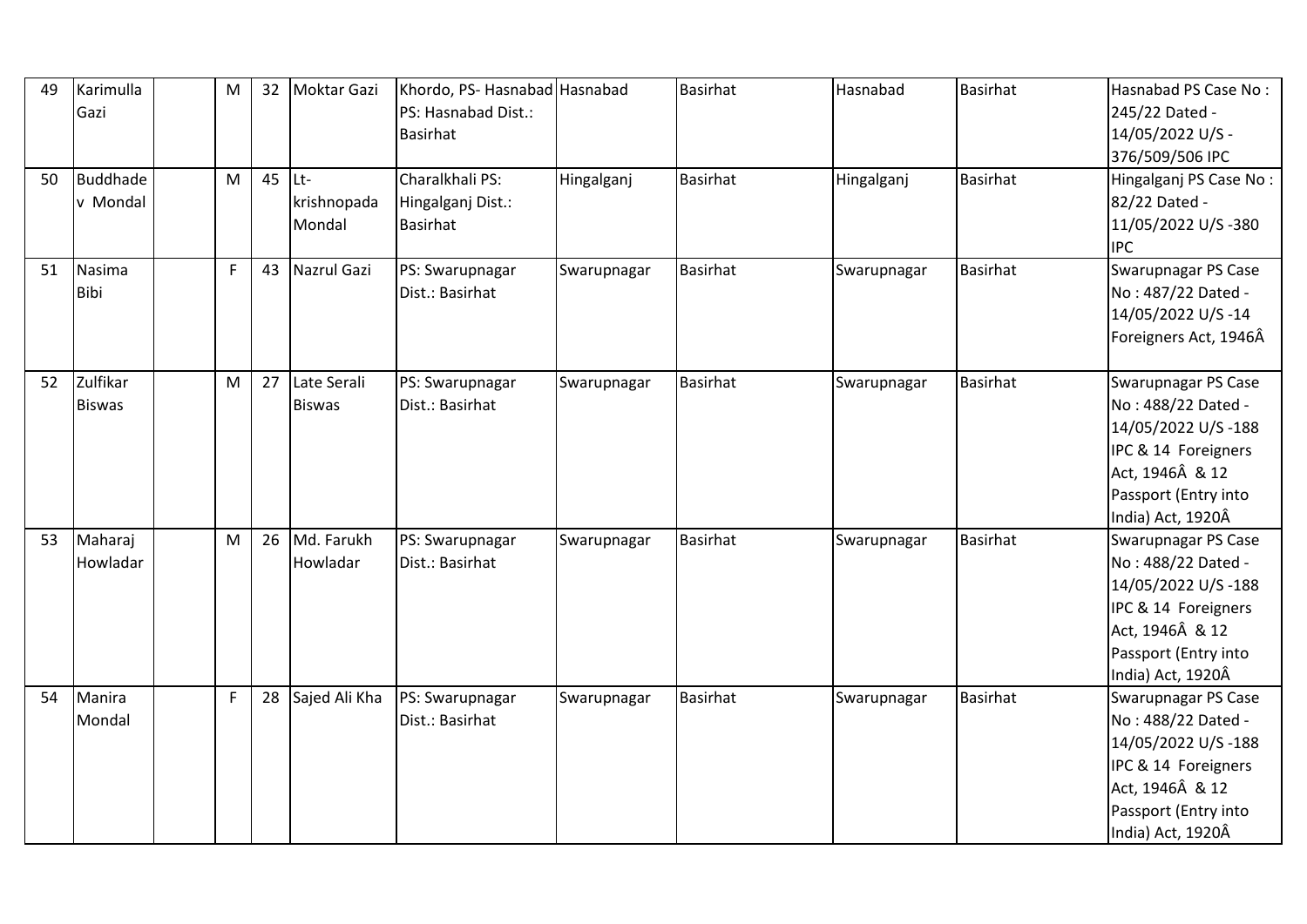| 55 | Rajesh<br>Chowdhur |       | M | 45 | Nandu<br>Chowdhury         | 187, BBD Road, PO-<br>Hind Motor, PS-<br>Uttarpara, Dist-<br>Hooghly. PS:<br>Uttarpara Dist.:<br>Chandannagar Police<br>Commissionerate                    | Uttarpara     | Chandannagar Police New town<br>Commissionerate |          | <b>Bidhannagar Police</b><br>Commissionerate | New town PS Case No:<br>373/21 Dated -<br>22/10/2021 U/S -<br>420/406/120B/34 IPC                         |
|----|--------------------|-------|---|----|----------------------------|------------------------------------------------------------------------------------------------------------------------------------------------------------|---------------|-------------------------------------------------|----------|----------------------------------------------|-----------------------------------------------------------------------------------------------------------|
| 56 | Chandu<br>Chowdhur |       | M | 35 | Chowdhury                  | Late. Basudeb 9no. Debai Pukur<br>Road, PO-Hind<br>Motor, PS-Uttarpara,<br>Dist-Hooghly. PS:<br>Uttarpara Dist.:<br>Chandannagar Police<br>Commissionerate | Uttarpara     | Chandannagar Police New town<br>Commissionerate |          | <b>Bidhannagar Police</b><br>Commissionerate | New town PS Case No:<br>373/21 Dated -<br>22/10/2021 U/S -<br>420/406/120B/34 IPC                         |
| 57 | Sk Aktar           | Rintu | M | 35 | Lt Sk Safik                | Lauhati Bus Stand, PS- Rajarhat<br>Rajarhat, North 24<br>Parganas PS: Rajarhat<br>Dist.: Bidhannagar<br>Police<br>Commissionerate                          |               | <b>Bidhannagar Police</b><br>Commissionerate    | Rajarhat | <b>Bidhannagar Police</b><br>Commissionerate | Rajarhat PS Case No:<br>162/22 Dated -<br>14/05/2022 U/S -<br>399/402 IPC & 25 (1B)<br>(a) Arms Act, 1959 |
| 58 | Safikul<br>Mondal  | Bappa | M |    | 27 Lt Saukat Ali<br>Mondal | Lauhati Tinmatha, PS- Rajarhat<br>Rajarhat, North 24<br>Parganas PS: Rajarhat<br>Dist.: Bidhannagar<br>Police<br>Commissionerate                           |               | <b>Bidhannagar Police</b><br>Commissionerate    | Rajarhat | <b>Bidhannagar Police</b><br>Commissionerate | Rajarhat PS Case No:<br>162/22 Dated -<br>14/05/2022 U/S -<br>399/402 IPC & 25 (1B)<br>(a) Arms Act, 1959 |
| 59 | Alamgir<br>Molla   | Pappu | M |    | 32 Lt Abujel<br>Molla      | Lauhati Talbagan, PS-<br>Rajarhat, North 24<br>Parganas PS:<br>Rajarhat Dist.:<br><b>Bidhannagar Police</b><br>Commissionerate                             | Rajarhat      | <b>Bidhannagar Police</b><br>Commissionerate    | Rajarhat | <b>Bidhannagar Police</b><br>Commissionerate | Rajarhat PS Case No:<br>162/22 Dated -<br>14/05/2022 U/S -<br>399/402 IPC & 25 (1B)<br>(a) Arms Act, 1959 |
| 60 | Erfan Sk           |       | M |    | Lt. Sultan Sk              | Village Sultanpur, PS-<br>Bolpur, Dist-Birbhum<br>PS: Bolpur Dist.:<br>Birbhum                                                                             | <b>Bolpur</b> | Birbhum                                         | Bolpur   | <b>Birbhum</b>                               | Bolpur PS Case No:<br>118/22 Dated -<br>02/05/2022 U/S-380<br><b>IPC</b>                                  |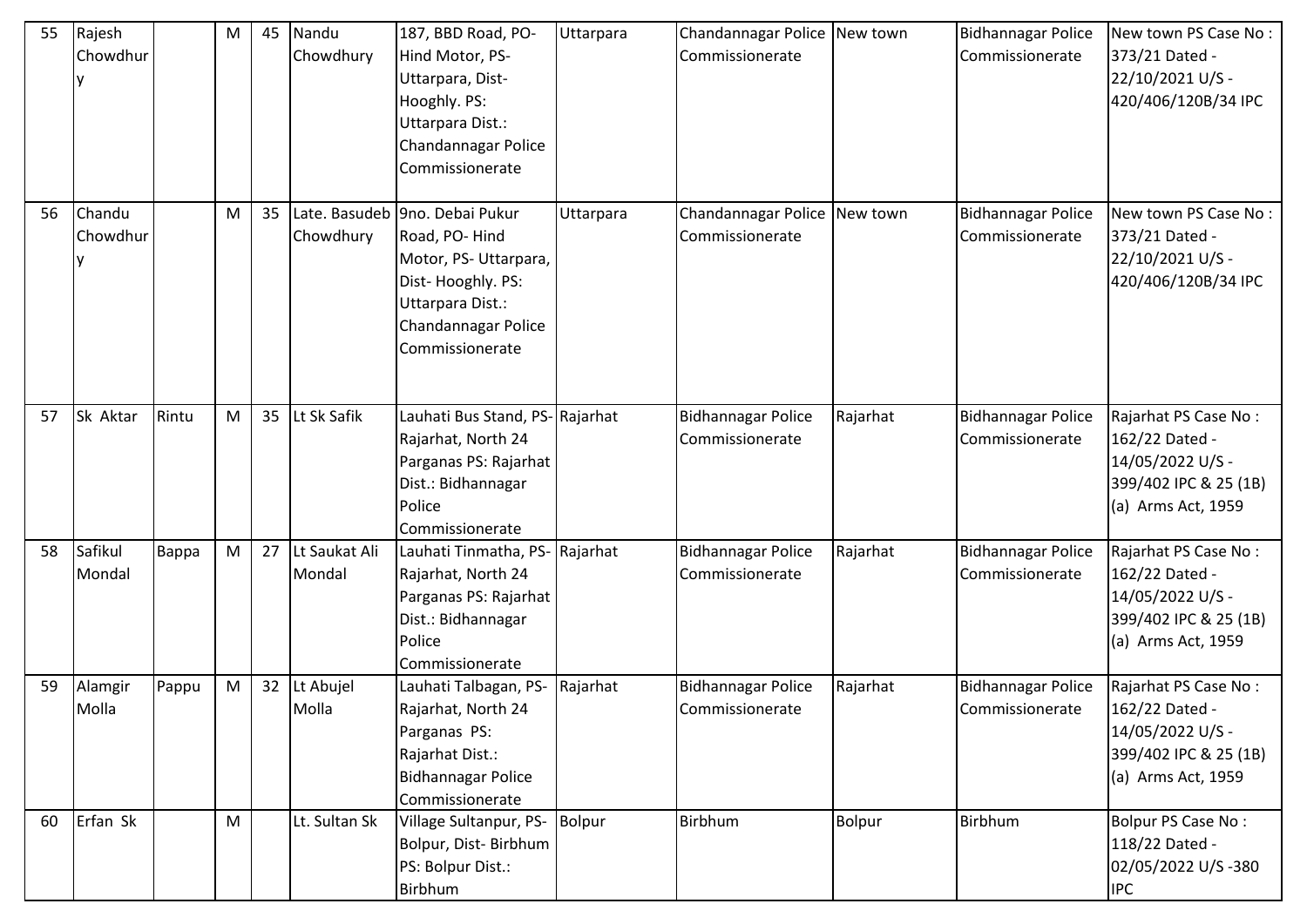| 61 | Abhijit<br>Mete        | M |    | Tarapada<br>Mete        | Rajatpur, PS- Bolpur,<br>Dist-Birbhum PS:<br>Bolpur Dist.: Birbhum                                             | <b>Bolpur</b> | Birbhum                           | Bolpur        | <b>Birbhum</b>                    | Bolpur PS Case No:<br>66/22 Dated -<br>20/03/2022 U/S-306<br><b>IPC</b>                             |
|----|------------------------|---|----|-------------------------|----------------------------------------------------------------------------------------------------------------|---------------|-----------------------------------|---------------|-----------------------------------|-----------------------------------------------------------------------------------------------------|
| 62 | Rasidul<br>Molla       | M |    | Lt. Khokan<br>Molla     | Schoolpara, Surul,<br>Sriniketan, PS-<br>Santiniketan, Dist-<br>Birbhum PS:<br>Shantiniketan Dist.:<br>Birbhum | Shantiniketan | Birbhum                           | <b>Bolpur</b> | <b>Birbhum</b>                    | Bolpur PS Case No:<br>137/22 Dated -<br>14/05/2022 U/S -<br>341/307 IPC & 25(I-A)<br>Arms Act, 1959 |
| 63 | Sajan<br>Khan          | M | 35 | Lt Abed Khan            | Matiala PS:<br>Khoyrasole Dist.:<br>Birbhum                                                                    | Khoyrasole    | Birbhum                           | Khoyrasole    | Birbhum                           | Khoyrasole PS                                                                                       |
| 64 | Newton<br>Mal          | M |    |                         | Sastidhar Mal PS: Rampurhat Dist.:<br>Birbhum                                                                  | Rampurhat     | Birbhum                           | Rampurhat     | Birbhum                           | Rampurhat PS Case No:<br>251/22 Dated -<br>14/05/2022 U/S -<br>448/354A IPC                         |
| 65 | <b>Debasis</b><br>Khag | M | 50 | Lt.bhairab<br>Nath Khag | Lalkuthipara PS: Suri<br>Dist.: Birbhum                                                                        | Suri          | Birbhum                           | Suri          | <b>Birbhum</b>                    | Suri PS Case No:<br>222/22 Dated -<br>02/05/2022 U/S -<br>447/341/325/307/34<br><b>IPC</b>          |
| 66 | Sk Ripon               | M | 23 | Md.firdosh              | Kataboni PS: Suri<br>Dist.: Birbhum                                                                            | Suri          | Birbhum                           | Suri          | Birbhum                           | Suri PS Case No:<br>233/22 Dated -<br>10/05/2022 U/S -<br>399/402 IPC                               |
| 67 | Mohon<br>Nandi         | M | 28 |                         | Madhai Nandi Rakshakalitala PS:<br>Suri Dist.: Birbhum                                                         | Suri          | Birbhum                           | Suri          | <b>Birbhum</b>                    | Suri PS Case No:<br>233/22 Dated -<br>10/05/2022 U/S -<br>399/402 IPC                               |
| 68 | Ujjwal Let             |   |    | 25 Nanda Let            | Sibdaspur PS:<br>Rampurhat Dist.:<br>Birbhum                                                                   | Rampurhat     | Birbhum                           | Tarapith      | Birbhum                           | Tarapith PS Case No:<br>27/22 Dated -<br>03/04/2022 U/S-360<br><b>IPC</b>                           |
| 69 | <b>Sribas</b><br>Das   | M |    | Unknown                 | PS: Bongaon Dist.:<br><b>Bongaon Police</b><br><b>District</b>                                                 | Bongaon       | <b>Bongaon Police</b><br>District | Bongaon       | Bongaon Police<br><b>District</b> | Bongaon PS Case No:<br>491/22 Dated -<br>14/05/2022 U/S -<br>363/323/325/307/506/<br>34/186/356 IPC |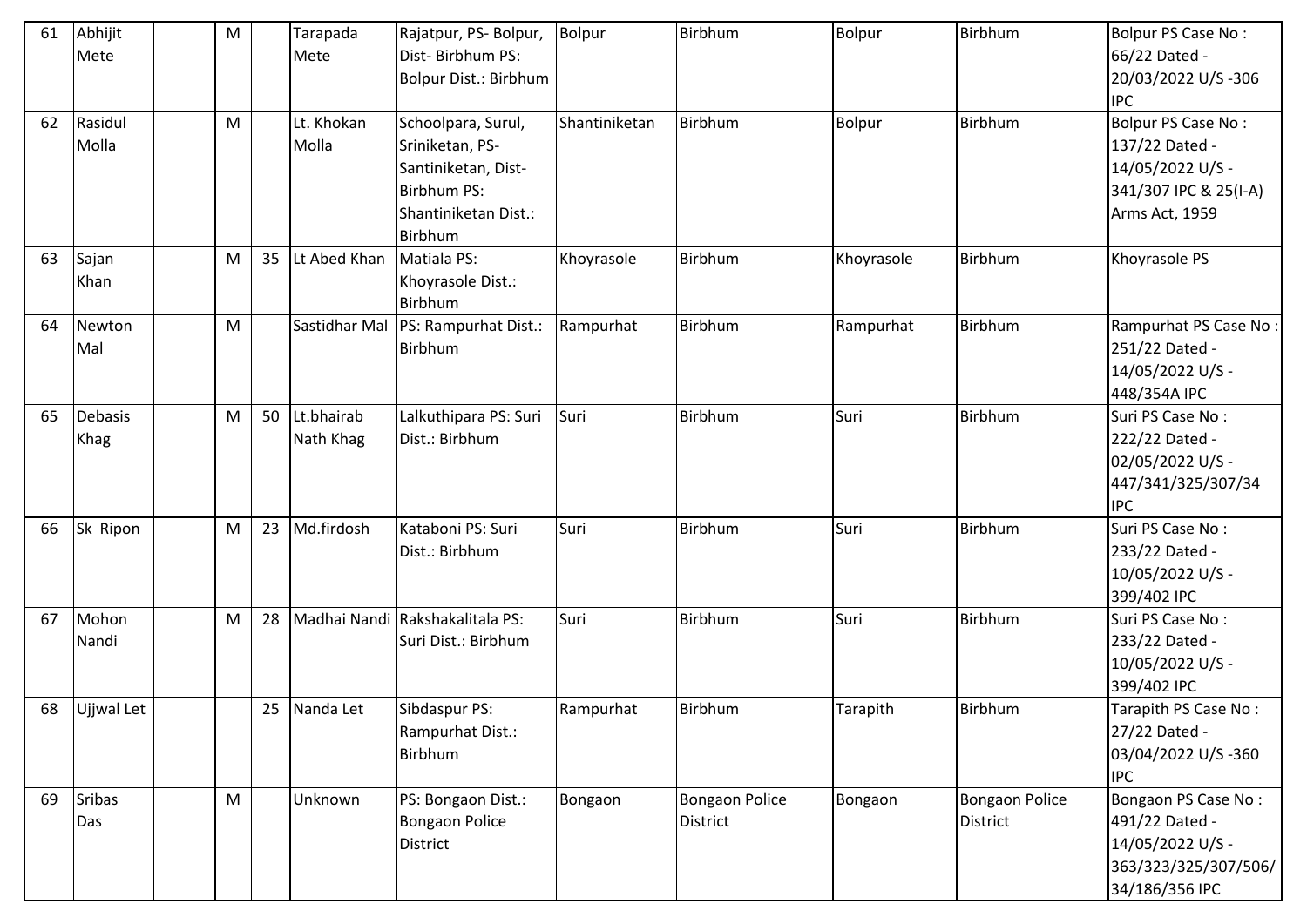| 70 | Torikul<br>Mondal         |                  | M | 22 |                          | Lutfar Mondal PS: Bongaon Dist.:<br><b>Bongaon Police</b><br>District                                                                       | Bongaon    | <b>Bongaon Police</b><br>District                 | Bongaon   | <b>Bongaon Police</b><br><b>District</b>  | Bongaon PS Case No:<br>491/22 Dated -<br>14/05/2022 U/S -<br>363/323/325/307/506/<br>34/186/356 IPC                                |
|----|---------------------------|------------------|---|----|--------------------------|---------------------------------------------------------------------------------------------------------------------------------------------|------------|---------------------------------------------------|-----------|-------------------------------------------|------------------------------------------------------------------------------------------------------------------------------------|
| 71 | Tapan<br>Das              |                  |   |    | Lt.<br>Jagabandhu<br>Das | PS: Bagdah Dist.:<br><b>Bongaon Police</b><br><b>District</b>                                                                               | Bagdah     | <b>Bongaon Police</b><br>District                 | Bongaon   | <b>Bongaon Police</b><br><b>District</b>  | Bongaon PS Case No:<br>494/22 Dated -<br>14/05/2022 U/S-498A<br>IPC & 3/4(2)(c)/5<br>Immoral Traffic<br>(Prevention) Act,<br>1956Â |
| 72 | Minoti<br>Das             |                  |   |    | Tapan Das                | PS: Bagdah Dist.:<br><b>Bongaon Police</b><br>District                                                                                      | Bagdah     | <b>Bongaon Police</b><br>District                 | Bongaon   | <b>Bongaon Police</b><br><b>District</b>  | Bongaon PS Case No:<br>494/22 Dated -<br>14/05/2022 U/S-498A<br>IPC & 3/4(2)(c)/5<br>Immoral Traffic<br>(Prevention) Act,<br>1956Â |
| 73 | Apurba<br>Das             |                  | M |    | Lt. Harihar<br>Das       | Vill-Rampur, PO-<br>Rampur Bhatpara, PS<br>Gaighata, Dist. North<br>24 Parganas PS:<br>Gaighata Dist.:<br><b>Bongaon Police</b><br>District | Gaighata   | <b>Bongaon Police</b><br>District                 | Gaighata  | <b>Bongaon Police</b><br><b>District</b>  | Gaighata PS Case No:<br>433/22 Dated -<br>14/05/2022 U/S -<br>498A/354A/509/34 IPC                                                 |
| 74 | Uttam<br>Kumar<br>Bairagi | Uttam<br>Bairagi | M |    | Nirmal Bairagi           | PS: Petropole Dist.:<br><b>Bongaon Police</b><br>District                                                                                   | Petropole  | <b>Bongaon Police</b><br>District                 | Petropole | <b>Bongaon Police</b><br><b>District</b>  | Petropole PS Case No:<br>150/22 Dated -<br>14/05/2022 U/S -<br>417/465/467/468/471<br>IPC & 14 Foreigners<br>Act, 1946Â            |
| 75 | Shyambab<br>u Ray         |                  | M | 50 | Late Kebal<br>Ray        | PS: Bhadreswar Dist.:<br>Chandannagar Police<br>Commissionerate                                                                             | Bhadreswar | Chandannagar Police Bhadreswar<br>Commissionerate |           | Chandannagar<br>Police<br>Commissionerate | Bhadreswar PS Case No<br>: 235/22 Dated -<br>14/05/2022 U/S-120B<br>IPC & 25/27 Arms Act,<br>1959                                  |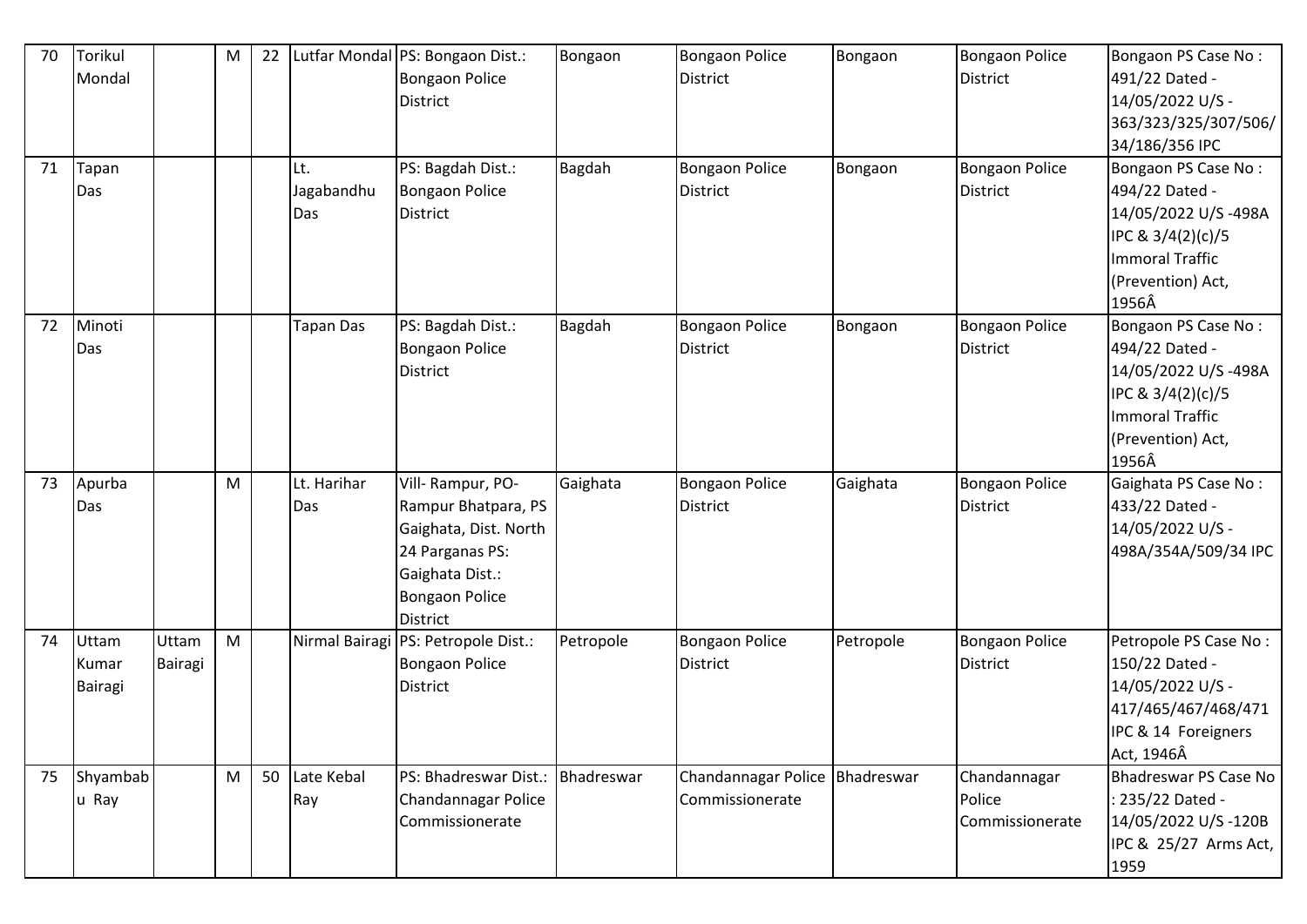| 76 | Sujay<br>Mondal   | M | 29 | Lt. Nagen<br>Mondal | Swetpur, Kuntighat,<br>PO Nayasarai, PS BLG<br>(H) PS: Balagarh Dist.:<br><b>Hooghly Rural</b>                                                                                                | Balagarh   | <b>Hooghly Rural</b>                              | Chinsurah | Chandannagar<br>Police<br>Commissionerate | Chinsurah PS Case No:<br>242/22 Dated -<br>14/05/2022 U/S -<br>379/411/34 IPC  |
|----|-------------------|---|----|---------------------|-----------------------------------------------------------------------------------------------------------------------------------------------------------------------------------------------|------------|---------------------------------------------------|-----------|-------------------------------------------|--------------------------------------------------------------------------------|
| 77 | Bijay<br>Mondal   | M | 46 | Atindra<br>Mondal   | Bhattacharjee<br>Garden Lane,<br>Daspara, Dakshin<br>Rajjyadharpur, PO-<br>Mallickpara, PS-<br>Serampore, Dist-<br>Hooghly PS:<br>Srirampore Dist.:<br>Chandannagar Police<br>Commissionerate | Srirampore | Chandannagar Police Srirampore<br>Commissionerate |           | Chandannagar<br>Police<br>Commissionerate | Srirampore PS Case No:<br>148/22 Dated -<br>13/05/2022 U/S -<br>302/201/34 IPC |
| 78 | Birendra<br>Yadav |   |    | Yadav               | S/o Sugarrath   PS: Uttarpara Dist.:<br>Chandannagar Police<br>Commissionerate                                                                                                                | Uttarpara  | Chandannagar Police Uttarpara<br>Commissionerate  |           | Chandannagar<br>Police<br>Commissionerate | Uttarpara PS Case No:<br>164/22 Dated -<br>14/05/2022 U/S-379<br><b>IPC</b>    |
| 79 | Birinchi<br>Roy   |   |    | S/o Bahadur<br>Roy  | PS: Uttarpara Dist.:<br>Chandannagar Police<br>Commissionerate                                                                                                                                | Uttarpara  | Chandannagar Police Uttarpara<br>Commissionerate  |           | Chandannagar<br>Police<br>Commissionerate | Uttarpara PS Case No:<br>164/22 Dated -<br>14/05/2022 U/S-379<br><b>IPC</b>    |
| 80 | Kishore<br>Roy    |   |    | Roy                 | S/o Lt. Kailash   PS: Uttarpara Dist.:<br>Chandannagar Police<br>Commissionerate                                                                                                              | Uttarpara  | Chandannagar Police Uttarpara<br>Commissionerate  |           | Chandannagar<br>Police<br>Commissionerate | Uttarpara PS Case No:<br>164/22 Dated -<br>14/05/2022 U/S-379<br><b>IPC</b>    |
| 81 | Manoj<br>Singh    |   |    | Singh               | S/o Lt. Bikhari PS: Uttarpara Dist.:<br>Chandannagar Police<br>Commissionerate                                                                                                                | Uttarpara  | Chandannagar Police Uttarpara<br>Commissionerate  |           | Chandannagar<br>Police<br>Commissionerate | Uttarpara PS Case No:<br>164/22 Dated -<br>14/05/2022 U/S-379<br><b>IPC</b>    |
| 82 | Pradip<br>Paswan  |   |    | S/o Amout<br>Paswan | PS: Uttarpara Dist.:<br>Chandannagar Police<br>Commissionerate                                                                                                                                | Uttarpara  | Chandannagar Police Uttarpara<br>Commissionerate  |           | Chandannagar<br>Police<br>Commissionerate | Uttarpara PS Case No:<br>164/22 Dated -<br>14/05/2022 U/S-379<br><b>IPC</b>    |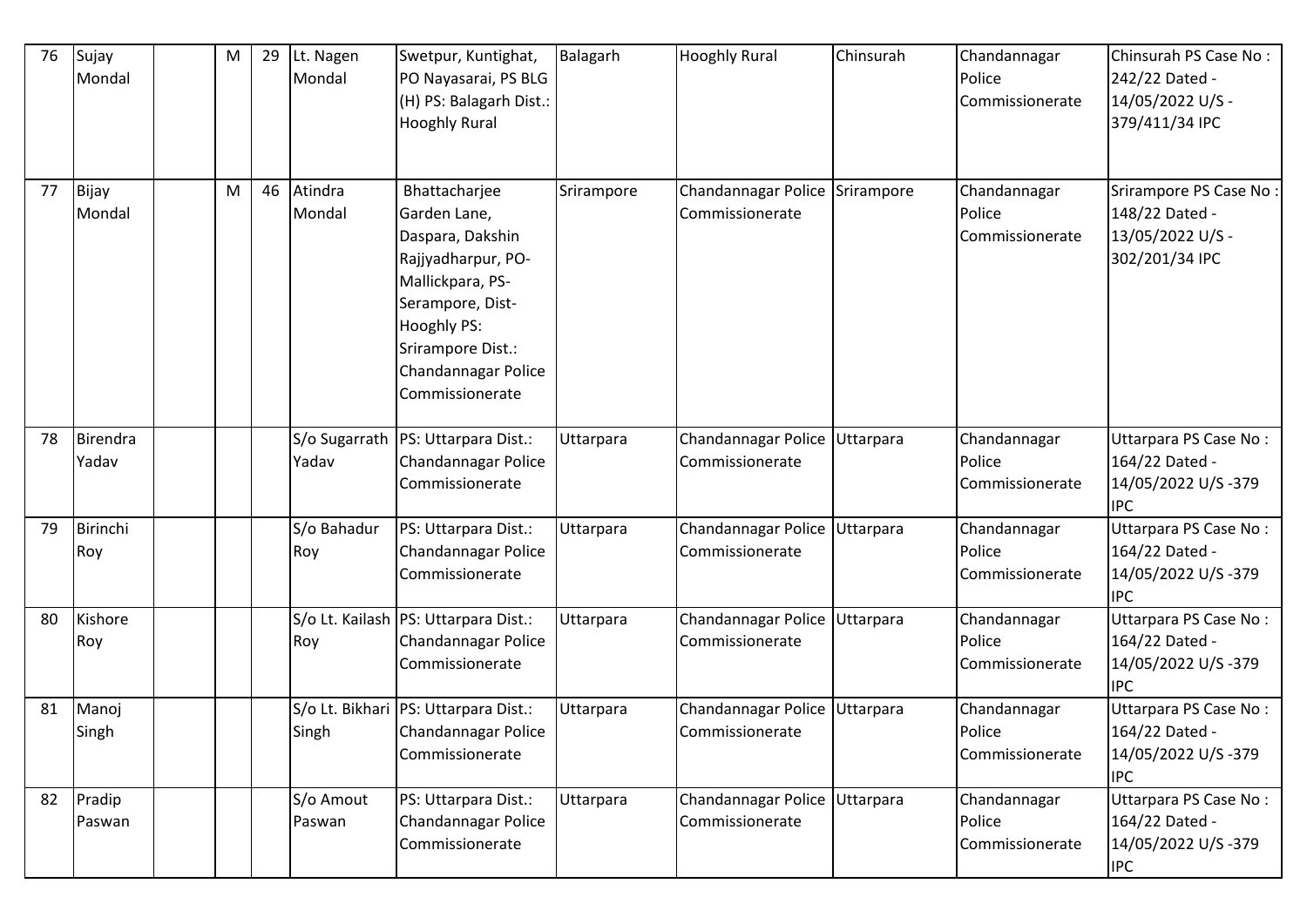| 83 | Amrit          |        |   |    | S/o Lt. Bhola    | PS: Uttarpara Dist.:              | Uttarpara | Chandannagar Police Uttarpara |                          | Chandannagar     | Uttarpara PS Case No:        |
|----|----------------|--------|---|----|------------------|-----------------------------------|-----------|-------------------------------|--------------------------|------------------|------------------------------|
|    | Paswan         |        |   |    | Paswan           | Chandannagar Police               |           | Commissionerate               |                          | Police           | 164/22 Dated -               |
|    |                |        |   |    |                  | Commissionerate                   |           |                               |                          | Commissionerate  | 14/05/2022 U/S-379           |
|    |                |        |   |    |                  |                                   |           |                               |                          |                  | <b>IPC</b>                   |
| 84 | Hafijul        |        | M |    | Samtulla         | KAIMATI PS: Baxsirhat Baxsirhat   |           | Coochbehar                    | <b>Baxsirhat</b>         | Coochbehar       | <b>Baxsirhat PS Case No:</b> |
|    | Mandal         |        |   |    | Mandal           | Dist.: Coochbehar                 |           |                               |                          |                  | 197/22 Dated -               |
|    |                |        |   |    |                  |                                   |           |                               |                          |                  | 14/05/2022 U/S -             |
|    |                |        |   |    |                  |                                   |           |                               |                          |                  | 379/411 IPC & 21             |
|    |                |        |   |    |                  |                                   |           |                               |                          |                  | Mines and Minerals           |
|    |                |        |   |    |                  |                                   |           |                               |                          |                  | (Regulation and              |
|    |                |        |   |    |                  |                                   |           |                               |                          |                  | Development) Act             |
|    |                |        |   |    |                  |                                   |           |                               |                          |                  | $(1957)\hat{A}$              |
| 85 | Ranjit         | Chantu | M |    | Nabanu           | Tiadaha PS:                       | Sahebganj | Coochbehar                    | Dinhata Women Coochbehar |                  | Dinhata Women PS             |
|    | Barman         |        |   |    | Barman           | Sahebganj Dist.:                  |           |                               |                          |                  | Case No: 43/22 Dated -       |
|    |                |        |   |    |                  | Coochbehar                        |           |                               |                          |                  | 14/05/2022 U/S -             |
|    |                |        |   |    |                  |                                   |           |                               |                          |                  | 448/376(2)(n)/417 IPC        |
|    |                |        |   |    |                  |                                   |           |                               |                          |                  |                              |
|    |                |        |   |    |                  |                                   |           |                               |                          |                  |                              |
| 86 | Rahul Das Raja |        | M | 19 | <b>Bipul Das</b> | PS: Pundibari Dist.:              | Pundibari | Coochbehar                    | Pundibari                | Coochbehar       | Pundibari PS Case No:        |
|    |                |        |   |    |                  | Coochbehar                        |           |                               |                          |                  | 247/22 Dated -               |
|    |                |        |   |    |                  |                                   |           |                               |                          |                  | 13/05/2022 U/S -             |
|    |                |        |   |    |                  |                                   |           |                               |                          |                  | 341/323/325/354/506/         |
|    |                |        |   |    |                  |                                   |           |                               |                          |                  | <b>34 IPC</b>                |
| 87 | Milon          |        | M | 40 | Lt. Sukal        | Baikunthapur (Ujal)               | Hilli     | Dakshin Dinajpur              | Hilli                    | Dakshin Dinajpur | Hilli PS Case No:            |
|    | Mardi          |        |   |    | Mardi            | PS: Hilli Dist.: Dakshin          |           |                               |                          |                  | 122/22 Dated -               |
|    |                |        |   |    |                  | Dinajpur                          |           |                               |                          |                  | 13/05/2022 U/S -             |
|    |                |        |   |    |                  |                                   |           |                               |                          |                  | 448/326/307/506 IPC          |
| 88 | Joy Dey        |        | M | 18 | Dipen Dey        | Baikunthapur PS: Hilli Hilli      |           | Dakshin Dinajpur              | Hilli                    | Dakshin Dinajpur | Hilli PS Case No:            |
|    |                |        |   |    |                  | Dist.: Dakshin                    |           |                               |                          |                  | 117/22 Dated -               |
|    |                |        |   |    |                  | Dinajpur                          |           |                               |                          |                  | 10/05/2022 U/S-363           |
|    |                |        |   |    |                  |                                   |           |                               |                          |                  | <b>IPC</b>                   |
| 89 | Santa          |        | M | 18 |                  | Dhalua Sarkar Dakshin Udaypur PS: | Kushmandi | Dakshin Dinajpur              | Kushmandi                | Dakshin Dinajpur | Kushmandi PS Case No:        |
|    | Sarkar         |        |   |    |                  | Kushmandi Dist.:                  |           |                               |                          |                  | 111/22 Dated -               |
|    |                |        |   |    |                  | Dakshin Dinajpur                  |           |                               |                          |                  | 14/05/2022 U/S -             |
|    |                |        |   |    |                  |                                   |           |                               |                          |                  | 9/10/11 Prohibition of       |
|    |                |        |   |    |                  |                                   |           |                               |                          |                  | Child Marriage Act,          |
|    |                |        |   |    |                  |                                   |           |                               |                          |                  | 2006Â                        |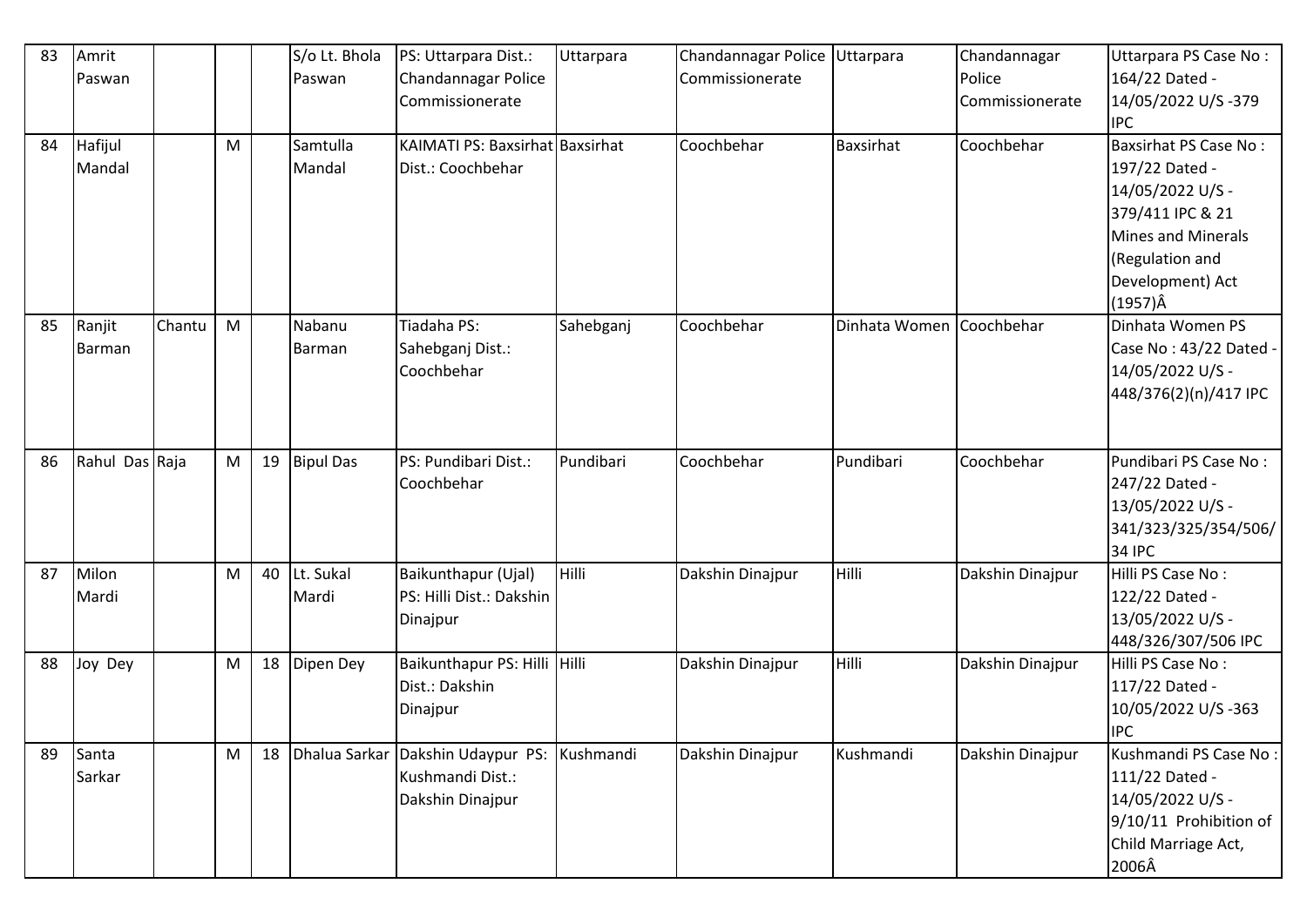| 90 | Prosenjit<br>Mahanta  | M | 26 | Sudeb<br>Mahanta        | Nakrakuri Bridge PS:<br>Tapan Dist.: Dakshin<br>Dinajpur                                                               | Tapan              | Dakshin Dinajpur                          | Tapan              | Dakshin Dinajpur                                 | Tapan PS Case No:<br>277/22 Dated -<br>14/05/2022 U/S -<br>448/376D/506 IPC                                                             |
|----|-----------------------|---|----|-------------------------|------------------------------------------------------------------------------------------------------------------------|--------------------|-------------------------------------------|--------------------|--------------------------------------------------|-----------------------------------------------------------------------------------------------------------------------------------------|
| 91 | Sanjay<br>Barman      |   | 35 |                         | Ratan Barman S/o Sudeb Mahanta<br>PS: Tapan Dist.:<br>Dakshin Dinajpur                                                 | Tapan              | Dakshin Dinajpur                          | Tapan              | Dakshin Dinajpur                                 | Tapan PS Case No:<br>277/22 Dated -<br>14/05/2022 U/S -<br>448/376D/506 IPC                                                             |
| 92 | Majhi<br>Soren        | M | 23 |                         | Sagram Soren Charnajote, PO-<br>Dulaljote, PS-<br>Kharibari, Dist-<br>Darjeeling PS:<br>Kharibari Dist.:<br>Darjeeling | Kharibari          | Darjeeling                                | Kharibari          | Darjeeling                                       | Kharibari PS Case No:<br>167/22 Dated -<br>14/05/2022 U/S -<br>$21(b)/22(b)$ Narcotic<br>Drugs and Psychotropic<br>Substances Act, 1985 |
| 93 | <b>Biman</b><br>Murmu |   | 39 | Lt Hilaruis<br>Murmu    | Tipujote, PO-<br>Badrajote, PS-<br>Kharibari, Dist-<br>Darjeeling PS:<br>Kharibari Dist.:<br>Darjeeling                | Kharibari          | Darjeeling                                | Kharibari          | Darjeeling                                       | Kharibari PS Case No:<br>167/22 Dated -<br>14/05/2022 U/S -<br>$21(b)/22(b)$ Narcotic<br>Drugs and Psychotropic<br>Substances Act, 1985 |
| 94 | Ananda<br>Mandal      | M | 26 | Palash<br>Mandal        | Madhya Kotia Jote<br>PS: Naxalbari Dist.:<br>Darjeeling                                                                | Naxalbari          | Darjeeling                                | Naxalbari          | Darjeeling                                       | Naxalbari PS Case No:<br>122/22 Dated -<br>15/05/2022 U/S -<br>448/436/427/506 IPC                                                      |
| 95 | Tahajul<br>Molla      | M | 23 |                         | Sajamal Molla PS: Diamond harbour<br>Dist.: Diamond<br><b>Harbour Police</b><br>District                               | Diamond<br>harbour | Diamond Harbour<br><b>Police District</b> | Diamond<br>harbour | <b>Diamond Harbour</b><br><b>Police District</b> | Diamond harbour PS<br>Case No: 263/22 Dated<br>14/05/2022 U/S -<br>365/511/509/506/34<br><b>IPC</b>                                     |
| 96 | Rohit<br>Molla        | M |    | 19 Anish Uddin<br>Molla | PS: Diamond harbour<br>Dist.: Diamond<br><b>Harbour Police</b><br>District                                             | Diamond<br>harbour | Diamond Harbour<br><b>Police District</b> | Diamond<br>harbour | Diamond Harbour<br><b>Police District</b>        | Diamond harbour PS<br>Case No: 263/22 Dated<br>- 14/05/2022 U/S -<br>365/511/509/506/34<br><b>IPC</b>                                   |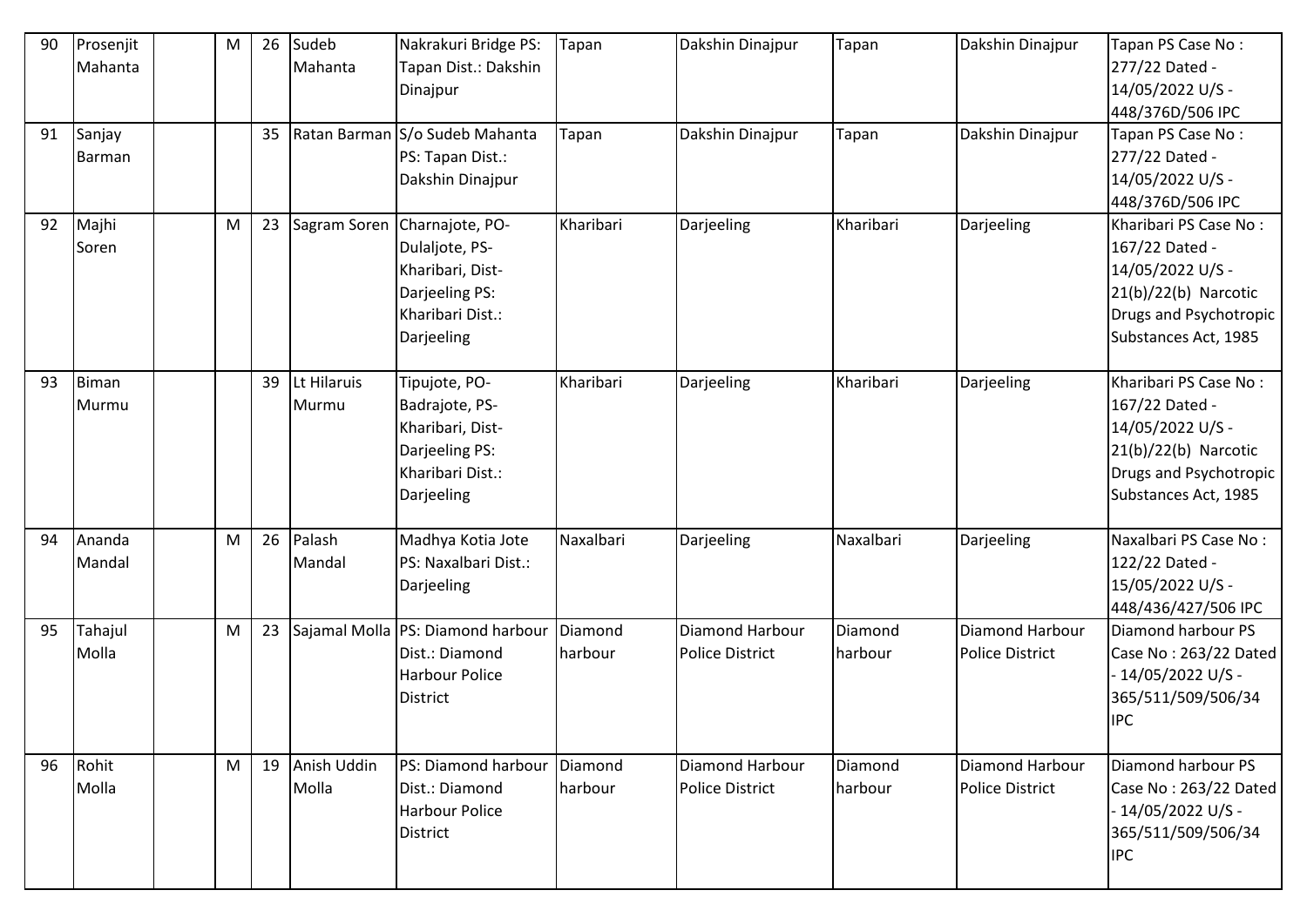| 97  | Surojeet<br>Roy         | M | 30 | Shibnath Roy           | Sarada Debi<br>Nagar, Kalagachiya<br>Main Road, PS-<br>Kalitala Ashuti, South<br>24 Pgs PS: Kalitala<br>Ashuti Dist.: Diamond<br><b>Harbour Police</b><br><b>District</b> | Kalitala Ashuti    | Diamond Harbour<br><b>Police District</b>        | Kalitala Ashuti | <b>Diamond Harbour</b><br><b>Police District</b> | Kalitala Ashuti PS Case<br>No: 79/22 Dated -<br>14/05/2022 U/S -<br>326/307 IPC & 25/27<br>Arms Act, 1959          |
|-----|-------------------------|---|----|------------------------|---------------------------------------------------------------------------------------------------------------------------------------------------------------------------|--------------------|--------------------------------------------------|-----------------|--------------------------------------------------|--------------------------------------------------------------------------------------------------------------------|
| 98  | Jhantu<br><b>Biswas</b> | M | 59 | Nakul Biswas           | MOUKHALI PS:<br>Mograhat Dist.:<br>Diamond Harbour<br><b>Police District</b>                                                                                              | Mograhat           | <b>Diamond Harbour</b><br><b>Police District</b> | Mograhat        | <b>Diamond Harbour</b><br><b>Police District</b> | Mograhat PS Case No:<br>188/22 Dated -<br>14/05/2022 U/S-46(B)<br>Bengal Excise Act, 1909                          |
| 99  | Bishtu<br>Naskar        | M | 50 | Sanatan<br>Naskar      | <b>KARIMABAD PS:</b><br>Mograhat Dist.:<br>Diamond Harbour<br>Police District                                                                                             | Mograhat           | Diamond Harbour<br><b>Police District</b>        | Mograhat        | Diamond Harbour<br><b>Police District</b>        | Mograhat PS Case No:<br>167/22 Dated -<br>03/05/2022 U/S -<br>399/402 IPC                                          |
| 100 | Somnath<br>Ghosh        | M |    | 32 Lt. Kalyan<br>Ghosh | Dongaria PS:<br>Nodakhali Dist.:<br>Diamond Harbour<br><b>Police District</b>                                                                                             | Nodakhali          | Diamond Harbour<br><b>Police District</b>        | Nodakhali       | Diamond Harbour<br><b>Police District</b>        | Nodakhali PS Case No:<br>205/22 Dated -<br>14/05/2022 U/S -<br>498A/325/406/506 IPC                                |
| 101 | Hanif<br>Molla          | M | 29 | Rofikul Molla          | PS: Diamond harbour<br>Dist.: Diamond<br><b>Harbour Police</b><br><b>District</b>                                                                                         | Diamond<br>harbour | <b>Diamond Harbour</b><br><b>Police District</b> | Parulia coastal | <b>Diamond Harbour</b><br><b>Police District</b> | Parulia coastal PS Case<br>No: 42/22 Dated -<br>13/05/2022 U/S -46 (A)<br>(C) Bengal Excise Act,<br>1909           |
| 102 | Kawsar Sk               | M | 34 | Ajajul Sk              | PS: Parulia coastal<br>Dist.: Diamond<br>Harbour Police<br><b>District</b>                                                                                                | Parulia coastal    | Diamond Harbour<br><b>Police District</b>        | Parulia coastal | Diamond Harbour<br><b>Police District</b>        | Parulia coastal PS Case<br>No: 24/22 Dated -<br>28/03/2022 U/S -<br>399/402 IPC &<br>25(i)(a)/27 Arms Act,<br>1959 |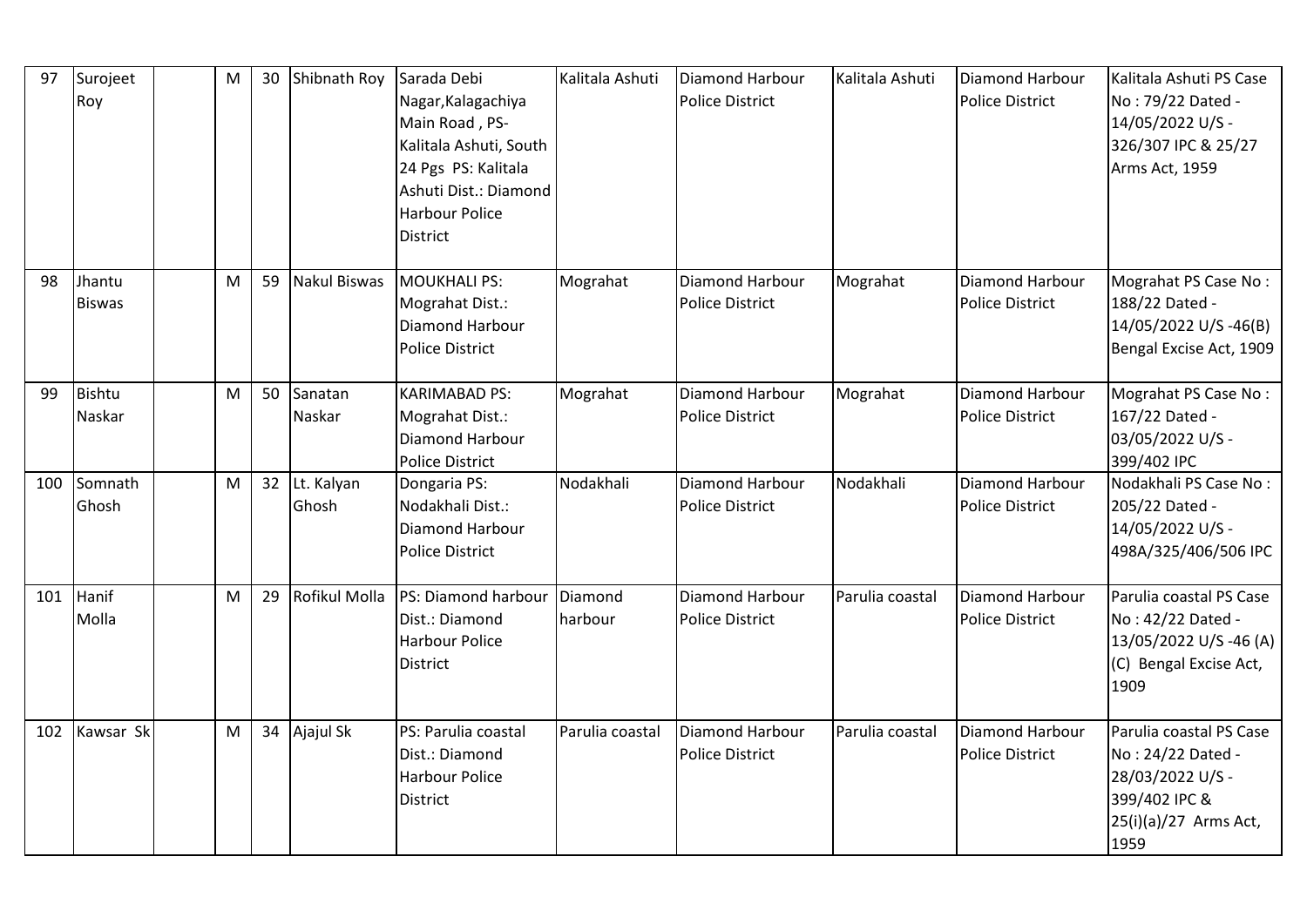| 103 | Biswajit<br>Mondal     | Prasenji M<br>Mondal<br>@<br>Gutke |   | 45 | Lt, Samar<br>Mondal                  | Of Vill-Khordonahala,<br>PS-Ramnagar, South<br>24 Parganas PS:<br>Ramnagar Dist.:<br>Diamond Harbour<br><b>Police District</b>       | Ramnagar   | Diamond Harbour<br><b>Police District</b> | Ramnagar   | Diamond Harbour<br><b>Police District</b> | Ramnagar PS Case No:<br>78/22 Dated -<br>12/05/2022 U/S -<br>341/323/325/354/506/<br><b>34 IPC</b> |
|-----|------------------------|------------------------------------|---|----|--------------------------------------|--------------------------------------------------------------------------------------------------------------------------------------|------------|-------------------------------------------|------------|-------------------------------------------|----------------------------------------------------------------------------------------------------|
| 104 | Anup<br>Mondal         |                                    | M | 23 | Biswajit<br>Mondal @<br>Prasenjit Mo | Of Vill-Khordonahala,<br>PS-Ramnagar, South<br>24 Parganas PS:<br>Ramnagar Dist.:<br>Diamond Harbour<br><b>Police District</b>       | Ramnagar   | Diamond Harbour<br><b>Police District</b> | Ramnagar   | Diamond Harbour<br><b>Police District</b> | Ramnagar PS Case No:<br>78/22 Dated -<br>12/05/2022 U/S -<br>341/323/325/354/506/<br><b>34 IPC</b> |
| 105 | Arjun<br>Mondal        |                                    | M | 24 | Biswajit<br>Mondal @<br>Prasenjit Mo | Vill-Khordonahala, PS-Ramnagar<br>Ramnagar, South 24<br>Parganas PS:<br>Ramnagar Dist.:<br>Diamond Harbour<br><b>Police District</b> |            | Diamond Harbour<br><b>Police District</b> | Ramnagar   | Diamond Harbour<br><b>Police District</b> | Ramnagar PS Case No:<br>78/22 Dated -<br>12/05/2022 U/S -<br>341/323/325/354/506/<br><b>34 IPC</b> |
|     | 106 Dipankar<br>Mirdha |                                    | M | 31 | Dilip                                | Vill. Sija, P.O.-<br>Khamargachhi under<br>PS- Balagarh, Dist.-<br>Hooghly PS: Balagarh<br>Dist.: Hooghly Rural                      | Balagarh   | <b>Hooghly Rural</b>                      | Balagarh   | <b>Hooghly Rural</b>                      | Balagarh PS Case No:<br>154/22 Dated -<br>14/05/2022 U/S -<br>417/376 IPC                          |
| 107 | Mikail<br>Sekh         |                                    | M | 32 | Ibrahim Sk.                          | of Vill: Janai<br>Hatpukur, Mollapara,<br>PS: Chanditala,<br>Hooghly PS:<br>Chanditala Dist.:<br><b>Hooghly Rural</b>                | Chanditala | <b>Hooghly Rural</b>                      | Chanditala | <b>Hooghly Rural</b>                      | Chanditala PS Case No:<br>181/22 Dated -<br>05/05/2022 U/S -<br>498A/406 IPC                       |
| 108 | Sk Raihan              |                                    |   |    |                                      | Sk. Enayatulla   PS: Jangipara Dist.:<br><b>Hooghly Rural</b>                                                                        | Jangipara  | <b>Hooghly Rural</b>                      | Jangipara  | <b>Hooghly Rural</b>                      | Jangipara PS Case No:<br>81/22 Dated -<br>14/05/2022 U/S -<br>341/325/307/354/34<br><b>IPC</b>     |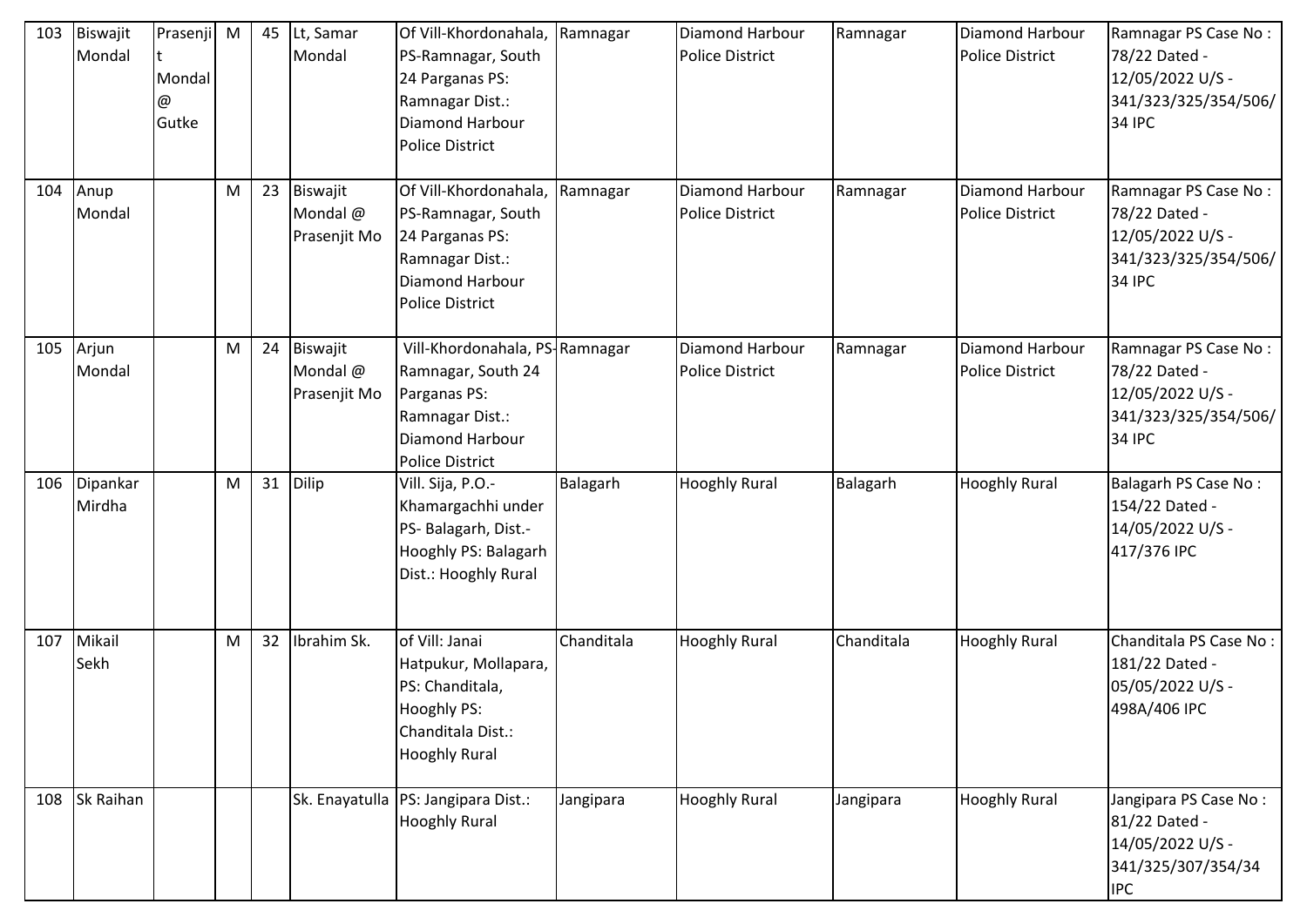| 109 | <b>Sk</b><br>Alauddin              |  | Akkel Ali                     | PS: Jangipara Dist.:<br><b>Hooghly Rural</b>     | Jangipara | <b>Hooghly Rural</b> | Jangipara | <b>Hooghly Rural</b> | Jangipara PS Case No:<br>82/22 Dated -<br>14/05/2022 U/S -<br>341/323/325/307/34<br><b>IPC</b>                                                                         |
|-----|------------------------------------|--|-------------------------------|--------------------------------------------------|-----------|----------------------|-----------|----------------------|------------------------------------------------------------------------------------------------------------------------------------------------------------------------|
| 110 | Rafikul<br>Haque<br><b>Mallick</b> |  | Matiyar<br>Rahaman<br>Mallick | PS: Singur Dist.:<br><b>Hooghly Rural</b>        | Singur    | <b>Hooghly Rural</b> | Singur    | <b>Hooghly Rural</b> | Singur PS Case No:<br>187/22 Dated -<br>14/05/2022 U/S -<br>379/411 IPC & 21(i)<br>Mines and Minerals<br>(Regulation and<br>Development) Act<br>$(1957)\hat{A}$        |
| 111 | Mafujur<br>Rahaman<br>Fakir        |  | Golam                         | PS: Singur Dist.:<br>Mostafa Fakir Hooghly Rural | Singur    | <b>Hooghly Rural</b> | Singur    | <b>Hooghly Rural</b> | Singur PS Case No:<br>187/22 Dated -<br>14/05/2022 U/S -<br>379/411 IPC & 21(i)<br><b>Mines and Minerals</b><br>(Regulation and<br>Development) Act<br>$(1957)\hat{A}$ |
| 112 | <b>Abul Basar</b><br>Sekh          |  | Ajijul Sekh                   | PS: Singur Dist.:<br><b>Hooghly Rural</b>        | Singur    | <b>Hooghly Rural</b> | Singur    | <b>Hooghly Rural</b> | Singur PS Case No:<br>187/22 Dated -<br>14/05/2022 U/S -<br>379/411 IPC & 21(i)<br><b>Mines and Minerals</b><br>(Regulation and<br>Development) Act<br>$(1957)\hat{A}$ |
| 113 | Samim<br>Ansari                    |  | <b>Muslim Miya</b>            | PS: Singur Dist.:<br><b>Hooghly Rural</b>        | Singur    | <b>Hooghly Rural</b> | Singur    | <b>Hooghly Rural</b> | Singur PS Case No:<br>187/22 Dated -<br>14/05/2022 U/S -<br>379/411 IPC & 21(i)<br>Mines and Minerals<br>(Regulation and<br>Development) Act<br>$(1957)\hat{A}$        |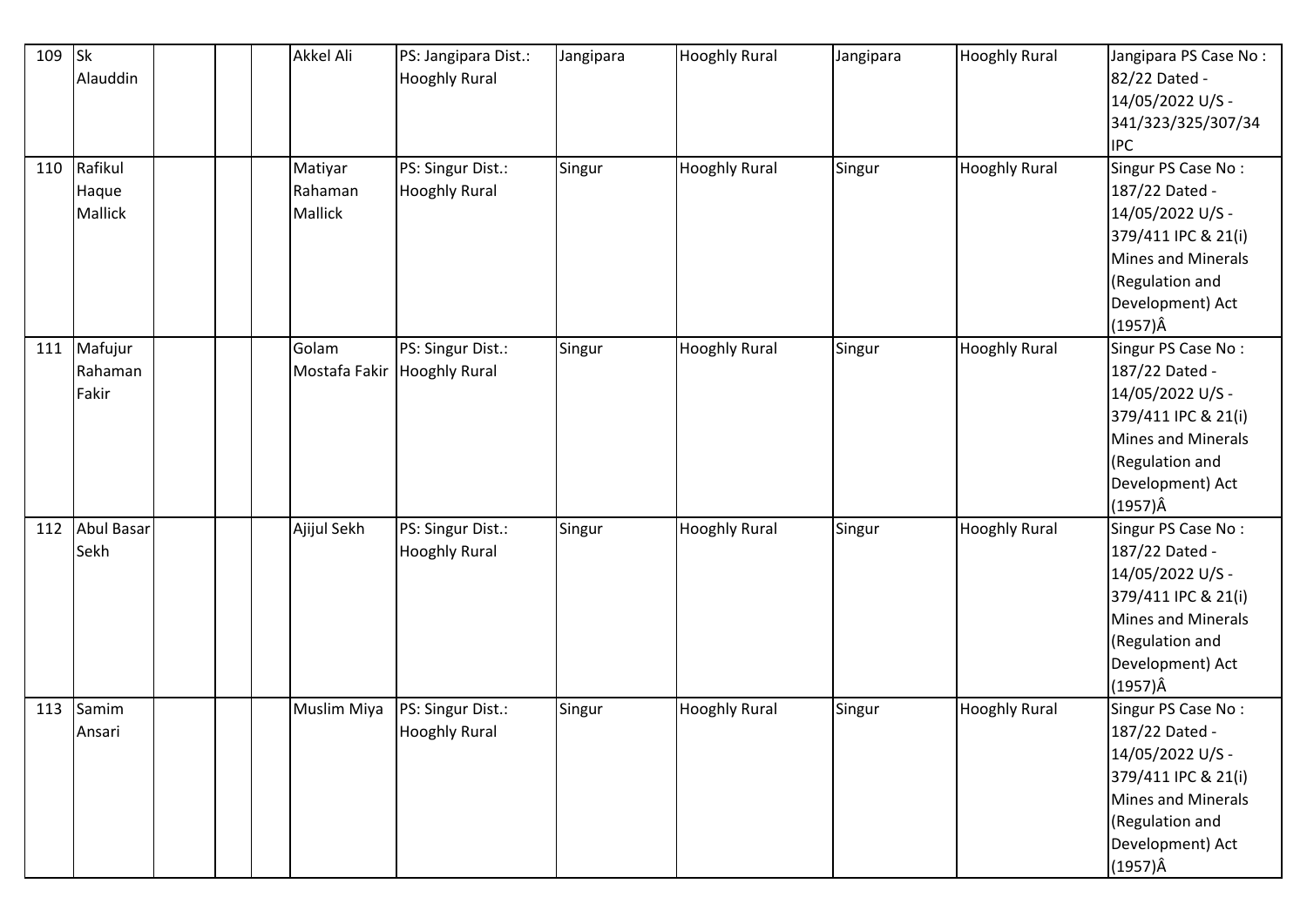| 114      | Chandan<br>Patra     |                  |   |    | Srimanta<br>Patra   | PS: Singur Dist.:<br><b>Hooghly Rural</b>                                                                                                                                            | Singur | <b>Hooghly Rural</b>                    | Singur          | <b>Hooghly Rural</b>                    | Singur PS Case No:<br>190/22 Dated -<br>14/05/2022 U/S -<br>379/411 IPC & 21(i)<br>Mines and Minerals<br>(Regulation and<br>Development) Act<br>$(1957)\hat{A}$ |
|----------|----------------------|------------------|---|----|---------------------|--------------------------------------------------------------------------------------------------------------------------------------------------------------------------------------|--------|-----------------------------------------|-----------------|-----------------------------------------|-----------------------------------------------------------------------------------------------------------------------------------------------------------------|
| 115      | Bulendar<br>Roy      |                  |   |    | Roy                 | Lt. Sukhnanan PS: Singur Dist.:<br><b>Hooghly Rural</b>                                                                                                                              | Singur | <b>Hooghly Rural</b>                    | Singur          | <b>Hooghly Rural</b>                    | Singur PS Case No:<br>190/22 Dated -<br>14/05/2022 U/S -<br>379/411 IPC & 21(i)<br>Mines and Minerals<br>(Regulation and<br>Development) Act<br>(1957)Â         |
| 116      | Shyamal<br>Senapati  |                  |   |    | Swapan<br>Senapati  | PS: Singur Dist.:<br><b>Hooghly Rural</b>                                                                                                                                            | Singur | <b>Hooghly Rural</b>                    | Singur          | <b>Hooghly Rural</b>                    | Singur PS Case No:<br>83/21 Dated -<br>25/03/2021 U/S -<br>302/201/120B IPC                                                                                     |
|          | 117 Adaitya<br>Maity |                  |   |    | Shyamapada<br>Roy   | PS: Singur Dist.:<br><b>Hooghly Rural</b>                                                                                                                                            | Singur | <b>Hooghly Rural</b>                    | Singur          | <b>Hooghly Rural</b>                    | Singur PS Case No:<br>83/21 Dated -<br>25/03/2021 U/S -<br>302/201/120B IPC                                                                                     |
|          | 118 Sentu Kr<br>Jha  |                  | M | 23 | Nanda Kr Jha        | Enayatpur, Dhaman<br>Paturi, Samastipur<br>Bihar A/P<br>Chandmari, PS. Belur<br>Dist. Howrah A/P<br>Chandmari, PS. Belur<br>Dist. Howrah A/P<br>Chandmari, PS. Belur<br>Dist. Howrah |        | <b>Basirhat</b>                         | Howrah g.r.p.s. | Howrah G.R.P.                           | Howrah g.r.p.s. PS Case<br>No: 27/22 Dated -<br>12/04/2022 U/S -<br>399/402 IPC                                                                                 |
| $119$ Sk | Sanwar               | Anwar<br>Hossain | M |    | @ Tajammel<br>Hossa | 42 Lt. Mojammel PS: Domjur Dist.:<br>Howrah Police<br>Commissionerate                                                                                                                | Domjur | <b>Howrah Police</b><br>Commissionerate | Dasnagar        | <b>Howrah Police</b><br>Commissionerate | Dasnagar PS Case No:<br>48/22 Dated -<br>15/04/2022 U/S -<br>399/402 IPC                                                                                        |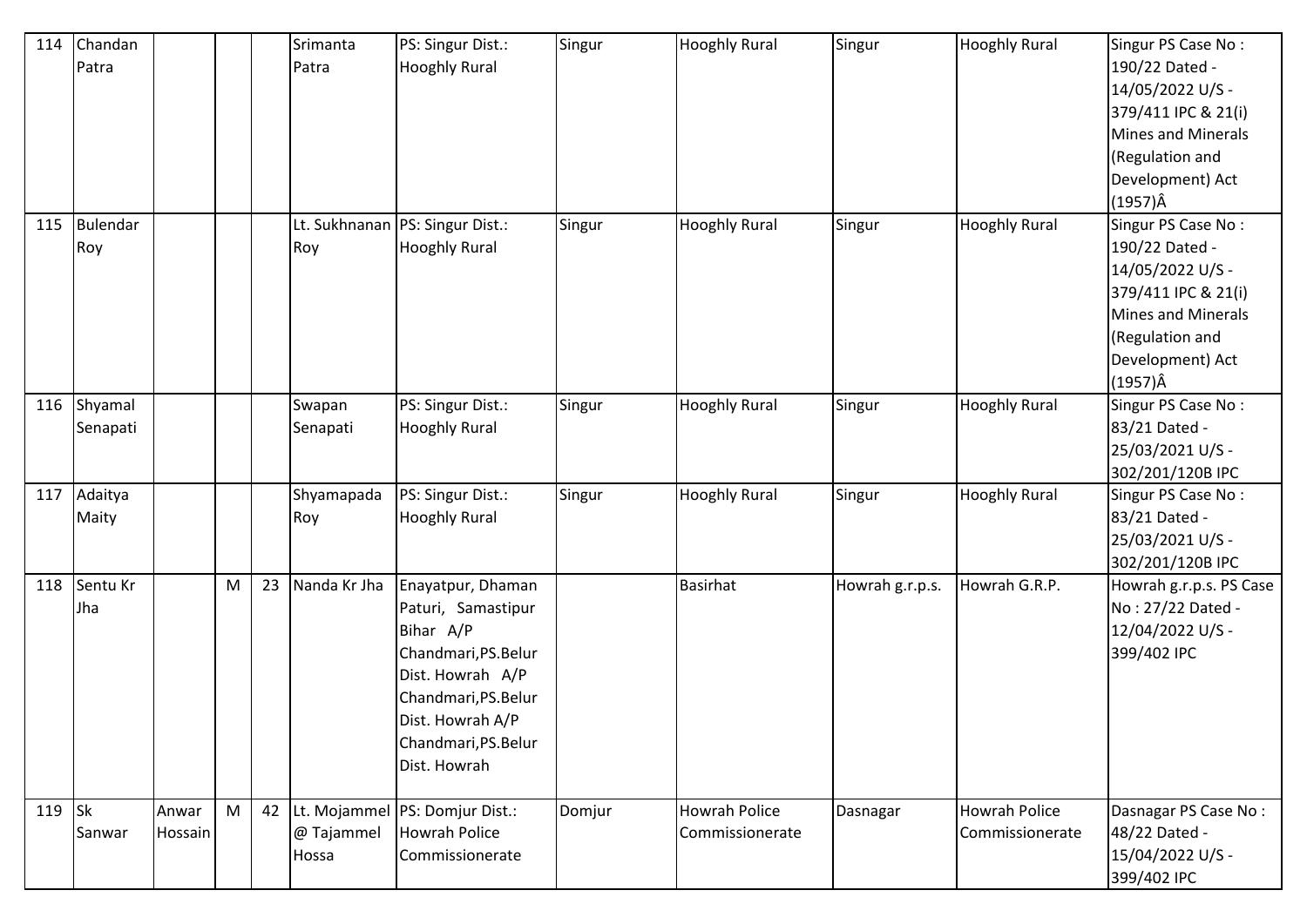| 120 | Suman<br><b>Dhara</b>   |                           | M | 27 | Ranjit Dhara          | Ward PS: Jagachha<br>Dist.: Howrah Police<br>Commissionerate                                                             | Jagachha                   | <b>Howrah Police</b><br>Commissionerate | Jagachha                    | <b>Howrah Police</b><br>Commissionerate | Jagachha PS Case No:<br>321/21 Dated -<br>28/11/2021 U/S -<br>399/402 IPC                          |
|-----|-------------------------|---------------------------|---|----|-----------------------|--------------------------------------------------------------------------------------------------------------------------|----------------------------|-----------------------------------------|-----------------------------|-----------------------------------------|----------------------------------------------------------------------------------------------------|
|     | 121 Subrata<br>Ghosh    |                           | M | 39 | Jagadish<br>Ghosh     | Vill+PO+PS-<br>Duttapukur, North 24<br>Pgs PS: Liluah Dist.:<br><b>Howrah Police</b><br>Commissionerate                  | Liluah                     | <b>Howrah Police</b><br>Commissionerate | Liluah                      | <b>Howrah Police</b><br>Commissionerate | Liluah PS Case No:<br>216/22 Dated -<br>14/05/2022 U/S -<br>399/402 IPC                            |
| 122 | Balai<br>Karmakar       |                           | M | 40 | Dhruba<br>Karmakar    | 1150, Purba City,<br>Madhugarh, PS-Dum<br>Dum, Kolkata PS:<br>Liluah Dist.: Howrah<br>Police<br>Commissionerate          | Liluah                     | <b>Howrah Police</b><br>Commissionerate | Liluah                      | <b>Howrah Police</b><br>Commissionerate | Liluah PS Case No:<br>216/22 Dated -<br>14/05/2022 U/S -<br>399/402 IPC                            |
| 123 | Upender<br>Das          |                           | M | 40 | Lt Shivji Das         | 15 No, Lala Babu<br>Lane, PS- Chittpur,<br>Kolkata PS: Liluah<br>Dist.: Howrah Police<br>Commissionerate                 | Liluah                     | <b>Howrah Police</b><br>Commissionerate | Liluah                      | <b>Howrah Police</b><br>Commissionerate | Liluah PS Case No:<br>216/22 Dated -<br>14/05/2022 U/S -<br>399/402 IPC                            |
| 124 | Farman<br>Sadique       | Akash                     | M | 27 | Sadique<br>Hussain    | Shibpur PS: Shibpur<br>Dist.: Howrah Police<br>Commissionerate                                                           | Shibpur                    | <b>Howrah Police</b><br>Commissionerate | Shibpur                     | <b>Howrah Police</b><br>Commissionerate | Shibpur PS Case No:<br>423/21 Dated -<br>10/12/2021 U/S -<br>399/402 IPC & 25/27<br>Arms Act, 1959 |
| 125 | Najim<br><b>Mallick</b> | <b>Sk</b><br>Najim<br>Ali | M | 23 |                       | Ansar Mallick   Vill+PO- Khajutty, PS-<br>@ Sk Ansar Ali Bagnan, Dist-Howrah<br>PS: Bagnan Dist.:<br><b>Howrah Rural</b> | Bagnan                     | Howrah Rural                            | Bagnan                      | Howrah Rural                            | Bagnan PS Case No:<br>244/22 Dated -<br>14/05/2022 U/S -<br>363/365/34 IPC                         |
| 126 | Atanu<br>Pramanick      |                           | M |    | Samar<br>Pramanick    | PS: Rajapur Dist.:<br><b>Howrah Rural</b>                                                                                | Rajapur                    | Howrah Rural                            | Rajapur                     | <b>Howrah Rural</b>                     | Rajapur PS Case No:<br>50/22 Dated -<br>03/03/2022 U/S -<br>363/365 IPC                            |
|     | 127 Subhankar<br>Polley |                           | M |    | 24 Dipankar<br>Polley | Vill- Pancharul, PS-<br>U.N.Pur, Dist-Howrah r<br>PS: Udaynarayanpur<br>Dist.: Howrah Rural                              | Udaynarayanpu Howrah Rural |                                         | Udaynarayanpur Howrah Rural |                                         | Udaynarayanpur PS<br>Case No: 43/22 Dated<br>14/05/2022 U/S -<br>379/411 IPC                       |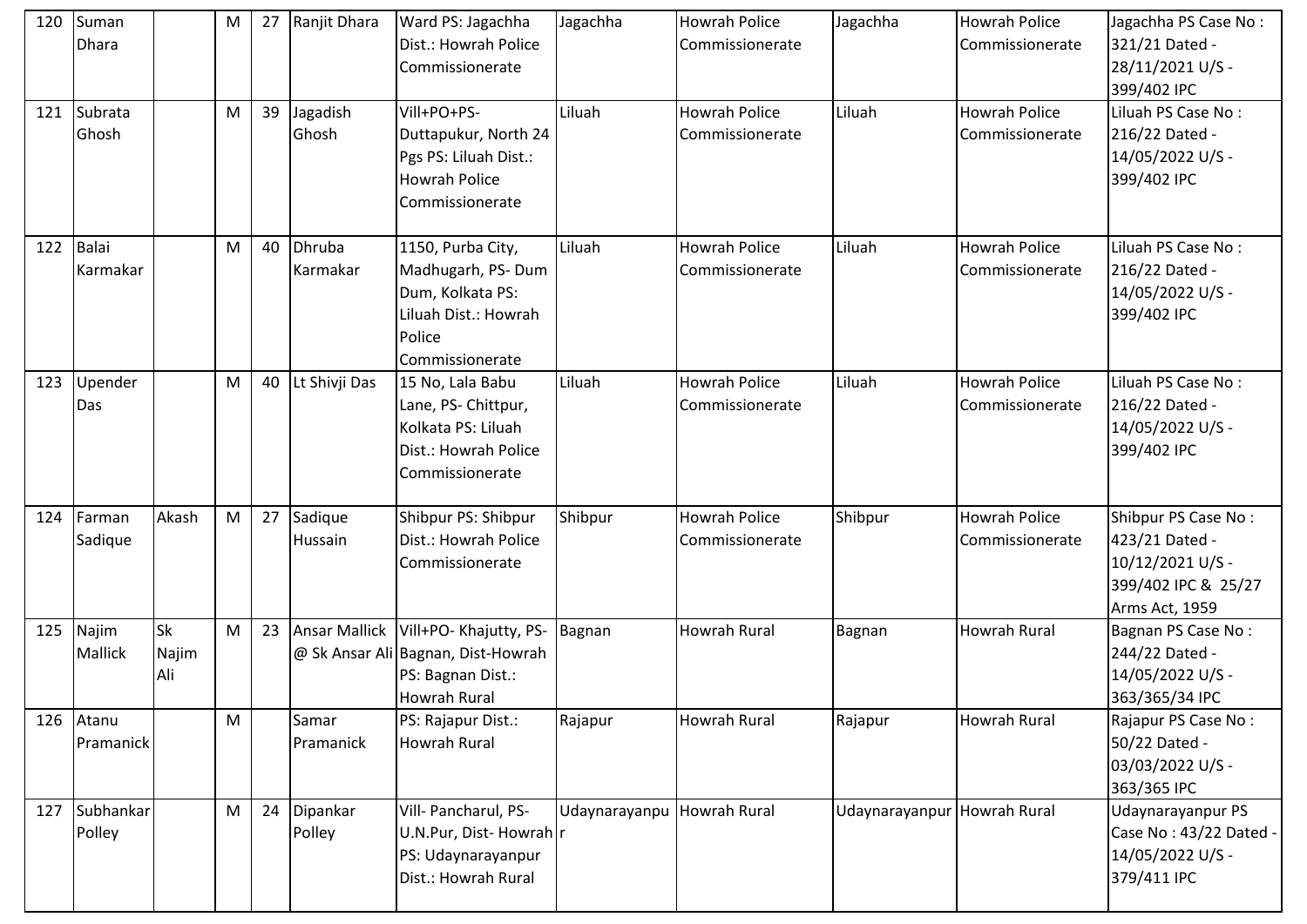| 128 | Mahamm<br>ad         | Ahame | M |    | Rafij               | Malitola, PS- Islampur Islampore<br>PS: Islampore Dist.:<br><b>Islampur Police</b><br><b>District</b>     |           | <b>Islampur Police</b><br><b>District</b> | Islampore | <b>Islampur Police</b><br><b>District</b> | Islampore PS Warrant<br>$No = 115$                                                                                              |
|-----|----------------------|-------|---|----|---------------------|-----------------------------------------------------------------------------------------------------------|-----------|-------------------------------------------|-----------|-------------------------------------------|---------------------------------------------------------------------------------------------------------------------------------|
| 129 | Alo                  |       | F |    | <b>Khaibul Alam</b> | Khunti, PS- Islampur<br>PS: Islampore Dist.:<br><b>Islampur Police</b><br><b>District</b>                 | Islampore | <b>Islampur Police</b><br><b>District</b> | Islampore | <b>Islampur Police</b><br><b>District</b> | Islampore PS Warrant<br>$No = 28448$                                                                                            |
| 130 | Khaibul              |       |   |    | Kamiruddin          | Khunti, PS- Islampur<br>PS: Islampore Dist.:<br><b>Islampur Police</b><br>District                        | Islampore | <b>Islampur Police</b><br><b>District</b> | Islampore | <b>Islampur Police</b><br><b>District</b> | Islampore PS Warrant<br>$No = 28452$                                                                                            |
| 131 | Firoj Sk             |       | M | 29 | <b>Badal Sk</b>     | <b>SAHEBNAGAR PS:</b><br>Islampore Dist.:<br>Murshidabad                                                  | Islampore | Murshidabad                               | Islampore | Murshidabad                               | Islampore PS Case No:<br>216/22 Dated -<br>14/05/2022 U/S -<br>279/427/304A IPC                                                 |
| 132 | Akkash Ali           |       | M |    | Tahasen Sk          | <b>DURGAPUR PS:</b><br>Islampore Dist.:<br>Murshidabad                                                    | Islampore | Murshidabad                               | Islampore | Murshidabad                               | Islampore PS Case No:<br>182/22 Dated -<br>27/04/2022 U/S -<br>341/323/325/307/506/<br><b>34 IPC</b>                            |
| 133 | Manik<br>Mia         |       | M |    | Akbar Mia           | Majhiali, PO<br>Nathuahat, PS<br>Banarhat, Dist<br>Jalpaiguri PS:<br><b>Banarhat Dist.:</b><br>Jalpaiguri | Banarhat  | Jalpaiguri                                | Banarhat  | Jalpaiguri                                | Banarhat PS Case No:<br>156/22 Dated -<br>14/05/2022 U/S -<br>341/325/354/506 IPC                                               |
|     | 134 Prasenjit<br>Roy |       | M |    | 31 Lt. Jiten Roy    | Domohani, PS<br>Maynaguri, Dist.<br>Jalpaiguri PS:<br>Moynaguri Dist.:<br>Jalpaiguri                      | Moynaguri | Jalpaiguri                                | Moynaguri | Jalpaiguri                                | Moynaguri PS Case No:<br>178/22 Dated -<br>14/05/2022 U/S -<br>379/411 IPC & 7 of<br><b>Essential Commodities</b><br>Act, 1955Â |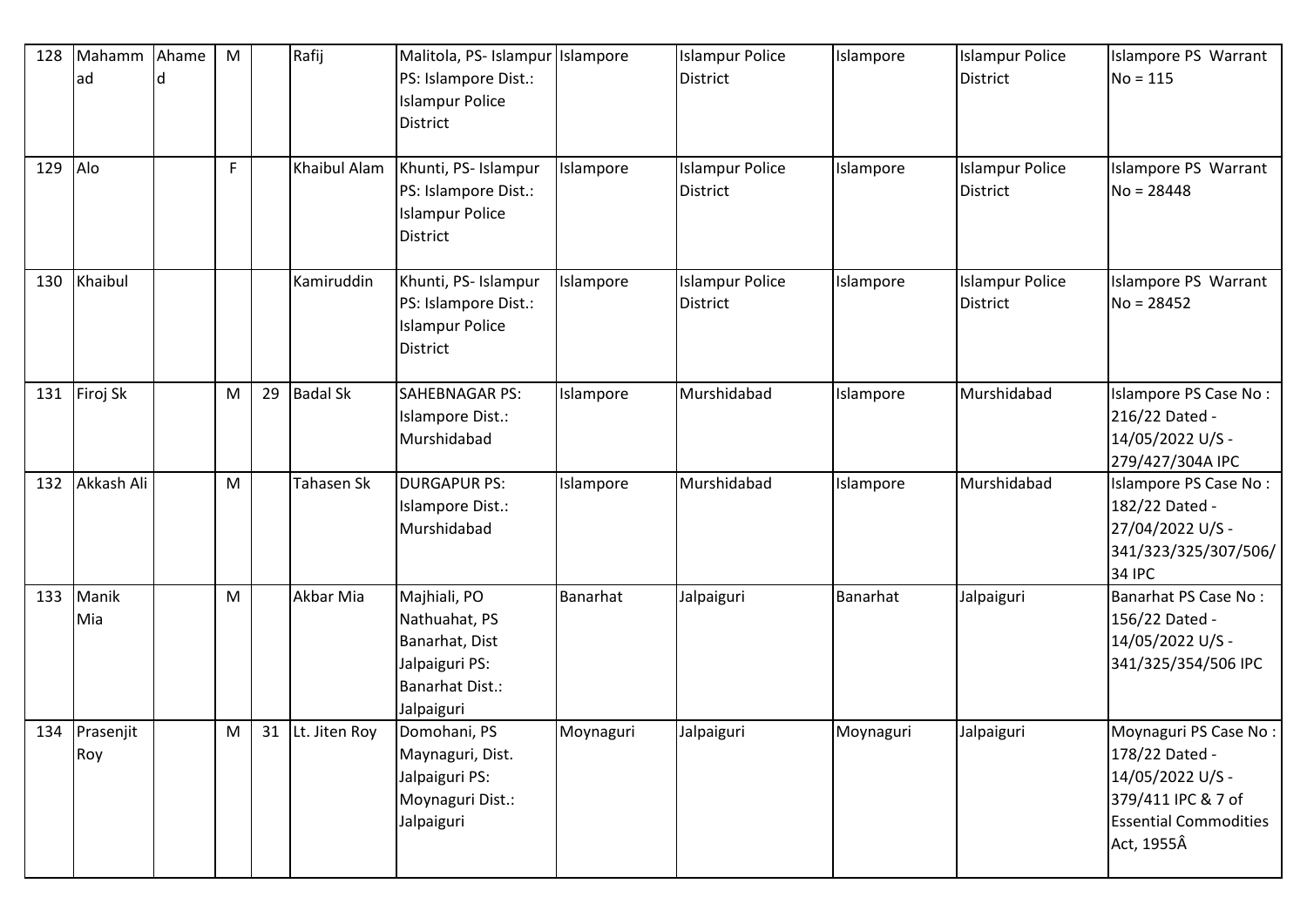| 135 | Rabban<br><b>Sk</b> |         | M | 22 | Lutfal Sk                    | Imamnagar, Farakka,<br>Msd PS: Farakka Dist.:<br>Jangipur Police<br>District                                   | Farakka    | Jangipur Police<br><b>District</b> | Farakka       | Jangipur Police<br><b>District</b> | Farakka PS Case No:<br>142/22 Dated -<br>11/05/2022 U/S -<br>341/325/326/307/34<br>IPC & 3/4 Explosive<br>Substances Act, 1908Â |
|-----|---------------------|---------|---|----|------------------------------|----------------------------------------------------------------------------------------------------------------|------------|------------------------------------|---------------|------------------------------------|---------------------------------------------------------------------------------------------------------------------------------|
| 136 | Morjem<br><b>Sk</b> | Kalu Sk | M | 60 | Ainuddin Sk<br>@ Ainul Sk    | Gangaprasad Balipara Raghunathganj<br>(School para) PS:<br>Raghunathganj Dist.:<br>Jangipur Police<br>District |            | Jangipur Police<br><b>District</b> | Raghunathganj | Jangipur Police<br><b>District</b> | Raghunathganj PS Case<br>No: 337/22 Dated -<br>12/05/2022 U/S -<br>498A/304B/302/34 IPC                                         |
| 137 | Sourav<br>Karmakar  |         | M | 30 | Sunil<br>Karmakar            | Bhaiswar PS: Murarai<br>Dist.: Birbhum                                                                         | Murarai    | Birbhum                            | Raghunathganj | Jangipur Police<br><b>District</b> | Raghunathganj PS Case<br>No: 371/21 Dated -<br>16/07/2021 U/S -<br>379/406 IPC                                                  |
| 138 | Tapas<br>Mondal     |         | M | 28 | <b>Sunil Mondal</b>          | Chaltabari PS:<br>Sagardighi Dist.:<br>Jangipur Police<br>District                                             | Sagardighi | Jangipur Police<br><b>District</b> | Sagardighi    | Jangipur Police<br><b>District</b> | Sagardighi PS Case No:<br>200/22 Dated -<br>14/05/2022 U/S-46<br>Bengal Excise Act, 1909                                        |
| 139 | Mithun<br>Mondal    |         |   | 30 | Lt. Nikhil<br>Mondal         | Chaltabari PS:<br>Sagardighi Dist.:<br>Jangipur Police<br>District                                             | Sagardighi | Jangipur Police<br><b>District</b> | Sagardighi    | Jangipur Police<br><b>District</b> | Sagardighi PS Case No:<br>200/22 Dated -<br>14/05/2022 U/S-46<br>Bengal Excise Act, 1909                                        |
| 140 | Jiarul Sk           |         | M | 48 | Lt. Mustafa Sk Dasturhat PS: | Sagardighi Dist.:<br>Jangipur Police<br><b>District</b>                                                        | Sagardighi | Jangipur Police<br><b>District</b> | Sagardighi    | Jangipur Police<br><b>District</b> | Sagardighi PS Case No:<br>200/22 Dated -<br>14/05/2022 U/S-46<br>Bengal Excise Act, 1909                                        |
| 141 | Shankar<br>Mondal   |         |   |    | 55 Sripati<br>Mondal         | Dasturhat PS:<br>Sagardighi Dist.:<br>Jangipur Police<br><b>District</b>                                       | Sagardighi | Jangipur Police<br><b>District</b> | Sagardighi    | Jangipur Police<br><b>District</b> | Sagardighi PS Case No:<br>200/22 Dated -<br>14/05/2022 U/S-46<br>Bengal Excise Act, 1909                                        |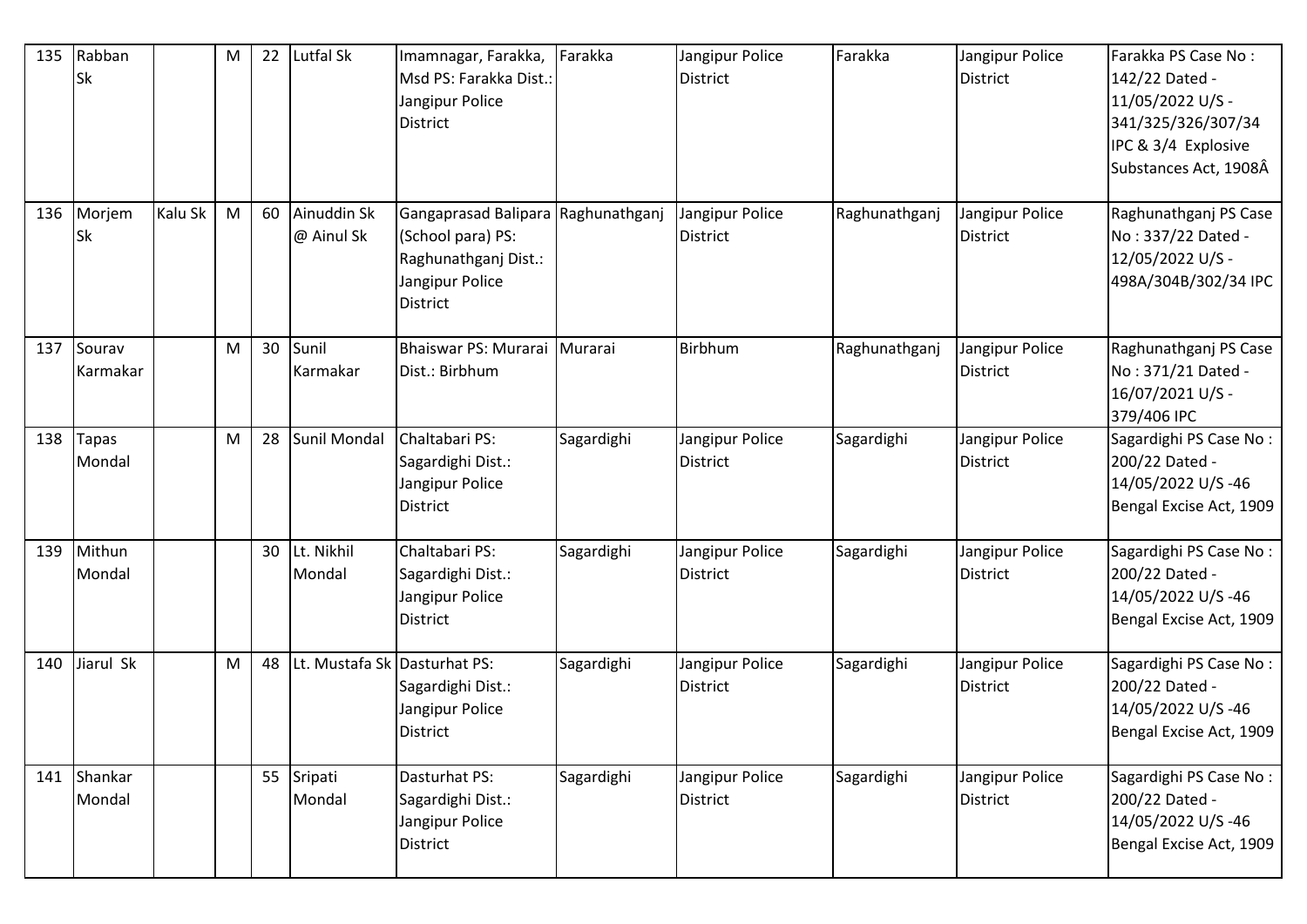| 142 | Papai<br>Mondal      | M | 19 | Samar<br>Mondal              | Dhuliyan Betbona PS: Samsherganj<br>Samsherganj Dist.:<br>Jangipur Police<br><b>District</b>                                                         |                 | Jangipur Police<br><b>District</b>     | Sagardighi | Jangipur Police<br>District            | Sagardighi PS Case No:<br>200/22 Dated -<br>14/05/2022 U/S-46<br>Bengal Excise Act, 1909                                               |
|-----|----------------------|---|----|------------------------------|------------------------------------------------------------------------------------------------------------------------------------------------------|-----------------|----------------------------------------|------------|----------------------------------------|----------------------------------------------------------------------------------------------------------------------------------------|
| 143 | Laltu Sk             |   |    | Lt Tara Sk                   | PS: Suti Dist.: Jangipur Suti<br><b>Police District</b>                                                                                              |                 | Jangipur Police<br><b>District</b>     | Suti       | Jangipur Police<br><b>District</b>     | Suti PS Case No:<br>252/22 Dated -<br>07/05/2022 U/S -<br>498A/326/307/34 IPC &<br>3/4 Dowry Prohibition<br>Act, 1961Â                 |
| 144 | Year Ali<br>Mallick  |   |    | Lt. Ujir Mallick Of Sondanga | Puratanpara, PS-<br>Dhubulia, Nadia PS:<br>Dhubulia Dist.:<br>Krishnanagar Police<br><b>District</b>                                                 | Dhubulia        | Krishnanagar Police<br><b>District</b> | Dhubulia   | Krishnanagar Police<br><b>District</b> | Dhubulia PS Case No:<br>191/22 Dated -<br>14/05/2022 U/S-3/4<br>The West Bengal<br>Gambling and Prize<br>Competitions Act, 1957        |
| 145 | Hasibul<br><b>Sk</b> |   |    | Samir Sk                     | Of Sondanga<br>Mandalpara, PS-<br>Dhubulia, Nadia PS:<br>Dhubulia Dist.:<br>Krishnanagar Police<br><b>District</b>                                   | Dhubulia        | Krishnanagar Police<br><b>District</b> | Dhubulia   | Krishnanagar Police<br><b>District</b> | Dhubulia PS Case No:<br>191/22 Dated -<br>14/05/2022 U/S-3/4<br>The West Bengal<br><b>Gambling and Prize</b><br>Competitions Act, 1957 |
| 146 | Banat<br>Sekh        |   |    | #NAME?                       | Of Sondanga<br>Pandabpara, PS-<br>Dhubulia, Nadia PS:<br>Dhubulia Dist.:<br>Krishnanagar Police<br><b>District</b>                                   | Dhubulia        | Krishnanagar Police<br><b>District</b> | Dhubulia   | Krishnanagar Police<br><b>District</b> | Dhubulia PS Case No:<br>191/22 Dated -<br>14/05/2022 U/S-3/4<br>The West Bengal<br><b>Gambling and Prize</b><br>Competitions Act, 1957 |
|     | 147 Shyamal<br>Ghosh | M |    | $S/O-Lt.$                    | Of Vill- Gobindapur<br>Sukhen Ghosh Ghosh Para, PO-<br>Palashi, PS- Kaliganj,<br>Nadia PS: Dhubulia<br>Dist.: Krishnanagar<br><b>Police District</b> | <b>Dhubulia</b> | Krishnanagar Police<br><b>District</b> | Dhubulia   | Krishnanagar Police<br><b>District</b> | Dhubulia PS Case No:<br>184/22 Dated -<br>11/05/2022 U/S -<br>399/402 IPC                                                              |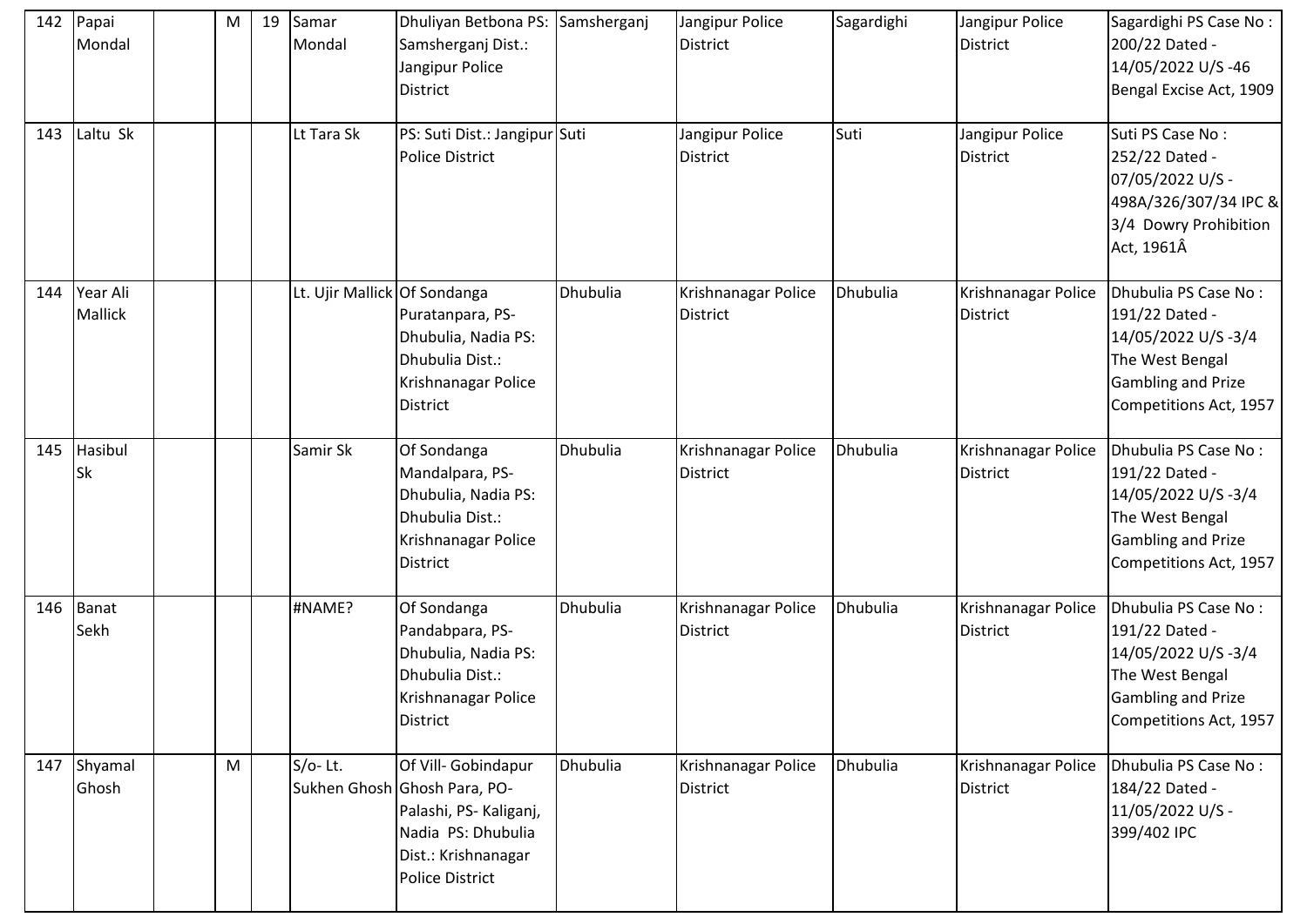| 148 | Nayan<br>Sardar                           |                        | M |    | Lt. Laltu<br>Sarder | Khantura Dolonghata, Krishnaganj<br>PO-Gazna PS:<br>Krishnaganj Dist.:<br>Krishnanagar Police<br><b>District</b> |               | Krishnanagar Police<br><b>District</b> | Krishnaganj   | Krishnanagar Police<br><b>District</b> | Krishnaganj PS Case No<br>: 155/22 Dated -<br>14/05/2022 U/S -<br>451/376/511 IPC                                                 |
|-----|-------------------------------------------|------------------------|---|----|---------------------|------------------------------------------------------------------------------------------------------------------|---------------|----------------------------------------|---------------|----------------------------------------|-----------------------------------------------------------------------------------------------------------------------------------|
| 149 | Bidyut<br><b>Biswas</b>                   |                        | M |    | <b>Bijoy Biswas</b> | PS: Krishnaganj Dist.:<br>Krishnanagar Police<br><b>District</b>                                                 | Krishnaganj   | Krishnanagar Police<br><b>District</b> | Krishnaganj   | Krishnanagar Police<br><b>District</b> | Krishnaganj PS                                                                                                                    |
| 150 | Kitab Sk                                  |                        | M | 35 | Chhurman Sk         | Khaspur, PS Tehatta,<br>Nadia PS: Tehatta<br>Dist.: Krishnanagar<br><b>Police District</b>                       | Tehatta       | Krishnanagar Police<br><b>District</b> | Tehatta       | Krishnanagar Police<br><b>District</b> | Tehatta PS Case No:<br>379/22 Dated -<br>14/05/2022 U/S -<br>341/332/333/353/325/<br>307/506 IPC                                  |
| 151 | <b>Dilwar</b><br>Hossain                  |                        | M |    | Saroj Sk            | <b>Bakrabadchar PS:</b><br>Baishnabnagar Dist.:<br>Malda                                                         | Baishnabnagar | Malda                                  | Baishnabnagar | Malda                                  | Baishnabnagar PS Case<br>No: 378/22 Dated -<br>07/05/2022 U/S -<br>498A/323/307/494/34<br>IPC & 4 Dowry<br>Prohibition Act, 1961Â |
| 152 | Karun<br>Badsha                           |                        | M |    | Saroj Sk            | <b>Bakrabadchar PS:</b><br>Baishnabnagar Dist.:<br>Malda                                                         | Baishnabnagar | Malda                                  | Baishnabnagar | Malda                                  | Baishnabnagar PS Case<br>No: 378/22 Dated -<br>07/05/2022 U/S -<br>498A/323/307/494/34<br>IPC & 4 Dowry<br>Prohibition Act, 1961Â |
| 153 | $\overline{\mathsf{Md}}$<br>Sahanaha<br>n | <b>SAJAHA</b><br>N ALI | M | 47 | Abdul Jabbar        | Haldibari PO<br>Dhangara PS:<br>Chanchal Dist.: Malda                                                            | Chanchal      | Malda                                  | Chanchal      | Malda                                  | Chanchal PS Case No:<br>487/22 Dated -<br>14/05/2022 U/S -<br>447/323/325/304/506/<br><b>34 IPC</b>                               |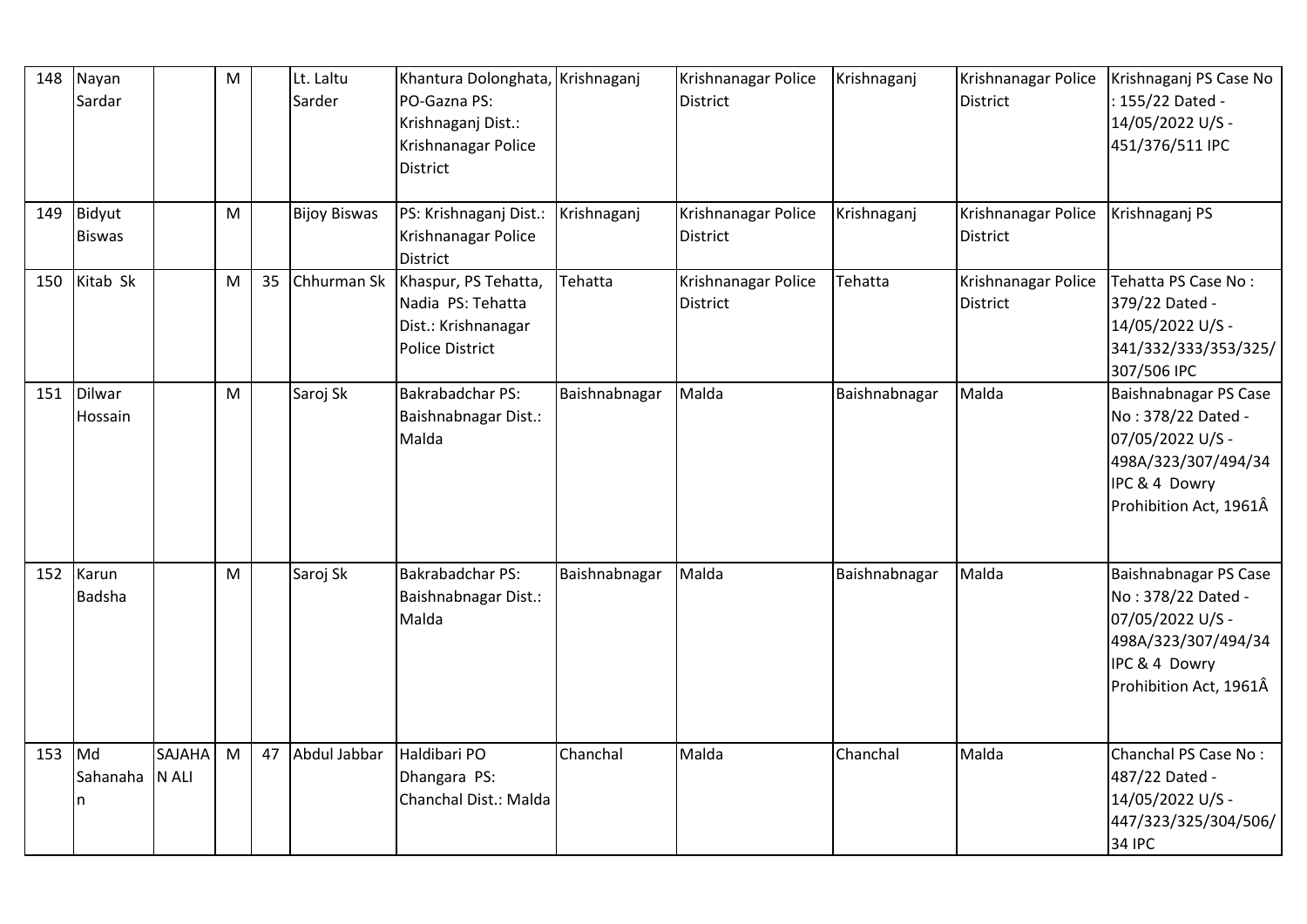| 154<br>155 | Samim<br>Aktar<br>Subhankar<br>Mistry | ${\sf M}$<br>M |    | Lt Sanaulla<br>Gopal<br>Chandra<br>Mistry | Vill-Degun, PO-<br>Bhaluka Bazar, PS-<br>Harishchandrapur<br>Dist-Malda, PS:<br>Harishchandrapur<br>Dist.: Malda<br>Vill- Shukdaoni, P.S-<br>Sandeshkhali, Dist-<br>North 24 Parganas<br>PS: Malda Cyber<br>Crime Dist.: Malda | Harishchandrap Malda<br>ur<br>Malda Cyber<br>Crime | Malda       | Harishchandrap<br>ur<br>Malda Cyber<br>Crime | Malda<br>Malda | Harishchandrapur PS<br>Case No: 376/22 Dated<br>$-14/05/2022$ U/S -<br>498(A) IPC<br>Malda Cyber Crime PS<br>Case No: 05/20 Dated -<br>28/02/2020 U/S -<br>419/420/120(b) IPC |
|------------|---------------------------------------|----------------|----|-------------------------------------------|--------------------------------------------------------------------------------------------------------------------------------------------------------------------------------------------------------------------------------|----------------------------------------------------|-------------|----------------------------------------------|----------------|-------------------------------------------------------------------------------------------------------------------------------------------------------------------------------|
| 156        | Md<br>Sarauddin<br><b>Sk</b>          | M              | 33 | Firozuddin Sk<br>@ Piyarul Sk             | Sargachi Goalpara PS: Beldanga<br>Beldanga Dist.:<br>Murshidabad                                                                                                                                                               |                                                    | Murshidabad | Beldanga                                     | Murshidabad    | Beldanga PS Case No:<br>249/22 Dated -<br>08/05/2022 U/S -<br>498A/302/34 IPC & 3/4<br>Dowry Prohibition Act,<br>1961Â                                                        |
| 157        | Aboni<br>Mondal                       | M              | 60 | lLt.<br>Harinarayan<br>Mondal             | Sujapur Paschimpara<br>PS: Beldanga Dist.:<br>Murshidabad                                                                                                                                                                      | Beldanga                                           | Murshidabad | Beldanga                                     | Murshidabad    | Beldanga PS Case No:<br>613/22 U/S -                                                                                                                                          |
| 158        | Jahiruddin<br>Sk                      | M              |    | S/o Junman<br>@ Julmat Sk                 | Beldanga Majhpara,<br>PS: Beldanga Dist.:<br>Murshidabad                                                                                                                                                                       | Beldanga                                           | Murshidabad | Beldanga                                     | Murshidabad    | Beldanga PS Warrant<br>No = GR No- 476/11                                                                                                                                     |
| 159        | Rajesh<br>Ghosh                       | M              |    | Ratan Ghosh                               | Bagdanga Ghosh Para Bhagawangola<br>PS: Bhagawangola<br>Dist.: Murshidabad                                                                                                                                                     |                                                    | Murshidabad | Bhagawangola                                 | Murshidabad    | Bhagawangola PS Case<br>No: 258/22 Dated -<br>18/04/2022 U/S -<br>447/323/325/506/34<br><b>IPC</b>                                                                            |
| 160        | Shambhu<br>Mahata                     | M              | 25 | Lt. Biren<br>Mahata                       | Rukunpur<br>Mahatopara PS:<br>Hariharpara Dist.:<br>Murshidabad                                                                                                                                                                | Hariharpara                                        | Murshidabad | Hariharpara                                  | Murshidabad    | Hariharpara PS Case No<br>: 208/22 Dated -<br>14/05/2022 U/S -<br>46A(C) Bengal Excise<br>Act, 1909                                                                           |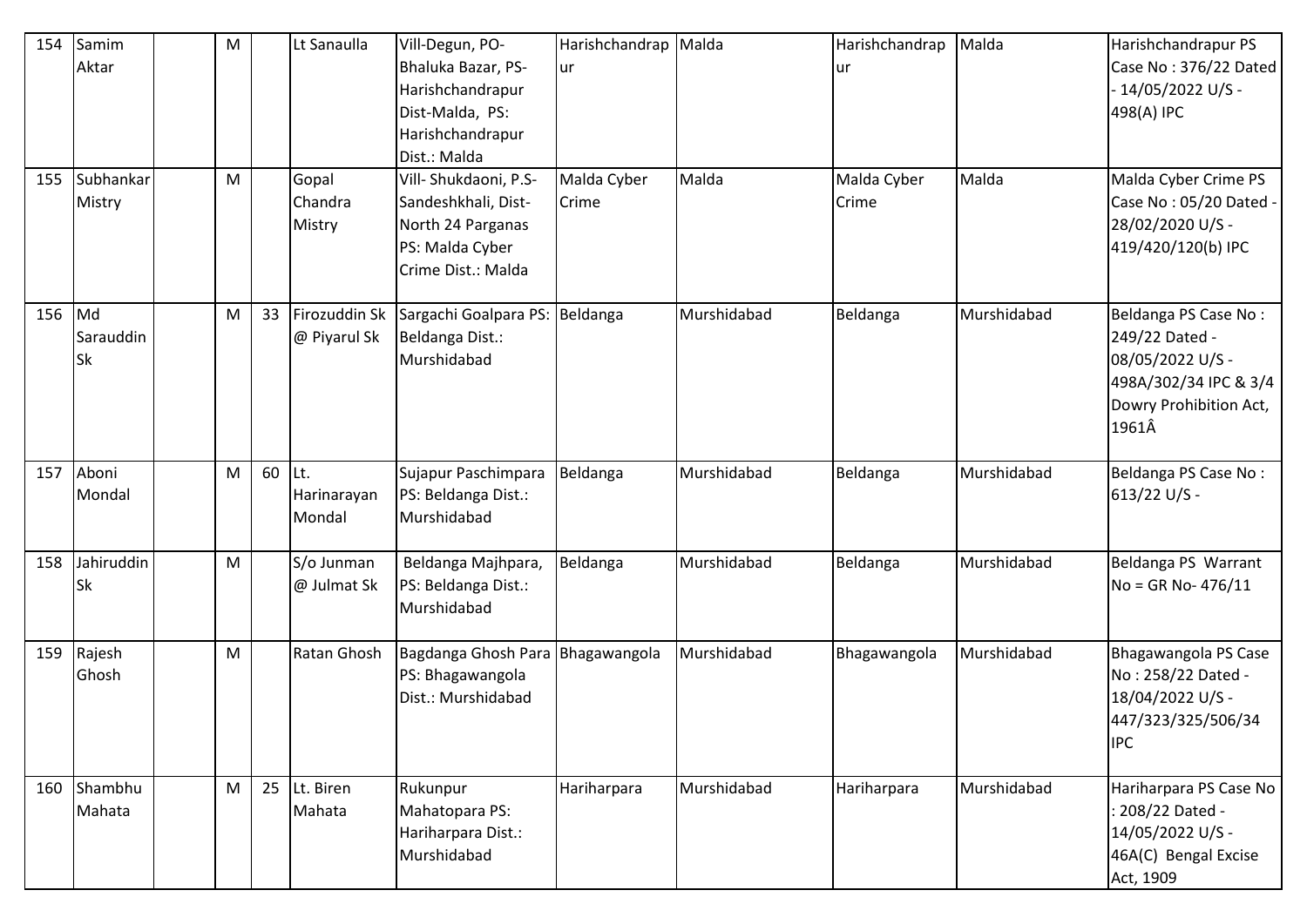| 161 | Mahamm<br>lad         | Ahame | M |    | Rafij                         | Malitola, PS- Islampur Islampore<br>PS: Islampore Dist.:<br><b>Islampur Police</b><br><b>District</b> |           | <b>Islampur Police</b><br><b>District</b> | Islampore | <b>Islampur Police</b><br><b>District</b> | Islampore PS Warrant<br>$No = 115$                                                                  |
|-----|-----------------------|-------|---|----|-------------------------------|-------------------------------------------------------------------------------------------------------|-----------|-------------------------------------------|-----------|-------------------------------------------|-----------------------------------------------------------------------------------------------------|
| 162 | Alo                   |       | F |    | <b>Khaibul Alam</b>           | Khunti, PS- Islampur<br>PS: Islampore Dist.:<br><b>Islampur Police</b><br><b>District</b>             | Islampore | <b>Islampur Police</b><br><b>District</b> | Islampore | <b>Islampur Police</b><br><b>District</b> | Islampore PS Warrant<br>$No = 28448$                                                                |
| 163 | Khaibul               |       |   |    | Kamiruddin                    | Khunti, PS- Islampur<br>PS: Islampore Dist.:<br><b>Islampur Police</b><br><b>District</b>             | Islampore | <b>Islampur Police</b><br><b>District</b> | Islampore | <b>Islampur Police</b><br><b>District</b> | Islampore PS Warrant<br>$No = 28452$                                                                |
| 164 | Firoj Sk              |       | M | 29 | <b>Badal Sk</b>               | <b>SAHEBNAGAR PS:</b><br>Islampore Dist.:<br>Murshidabad                                              | Islampore | Murshidabad                               | Islampore | Murshidabad                               | Islampore PS Case No:<br>216/22 Dated -<br>14/05/2022 U/S -<br>279/427/304A IPC                     |
| 165 | Akkash Ali            |       | M |    | Tahasen Sk                    | <b>DURGAPUR PS:</b><br>Islampore Dist.:<br>Murshidabad                                                | Islampore | Murshidabad                               | Islampore | Murshidabad                               | Islampore PS Case No:<br>182/22 Dated -<br>27/04/2022 U/S -<br>341/323/325/307/506/<br>34 IPC       |
| 166 | Bapon Sk              |       | M | 22 | Lt. Samsul Sk<br>@ Asraful Sk | <b>Uttar Faridpur PS:</b><br>Jalangi Dist.:<br>Murshidabad                                            | Jalangi   | Murshidabad                               | Jalangi   | Murshidabad                               | Jalangi PS Case No:<br>153/22 Dated -<br>07/05/2022 U/S -<br>363/365 IPC                            |
| 167 | Asraful Sk            |       | M | 42 | Rahamat Sk                    | Jamna PS: Kandi<br>Dist.: Murshidabad                                                                 | Kandi     | Murshidabad                               | Kandi     | Murshidabad                               | Kandi PS Case No:<br>166/22 Dated -<br>30/03/2022 U/S -<br>399/402 IPC & 25(i)(a)<br>Arms Act, 1959 |
|     | 168 Sahabuddi<br>n Sk |       | M | 45 | Lt Abul<br>Hossain            | Madhya Ramnagar<br>PS: Lalgola Dist.:<br>Murshidabad                                                  | Lalgola   | Murshidabad                               | Lalgola   | Murshidabad                               | Lalgola PS Case No:<br>156/22 Dated -<br>14/05/2022 U/S -<br>25(i)(a)/27 Arms Act,<br>1959          |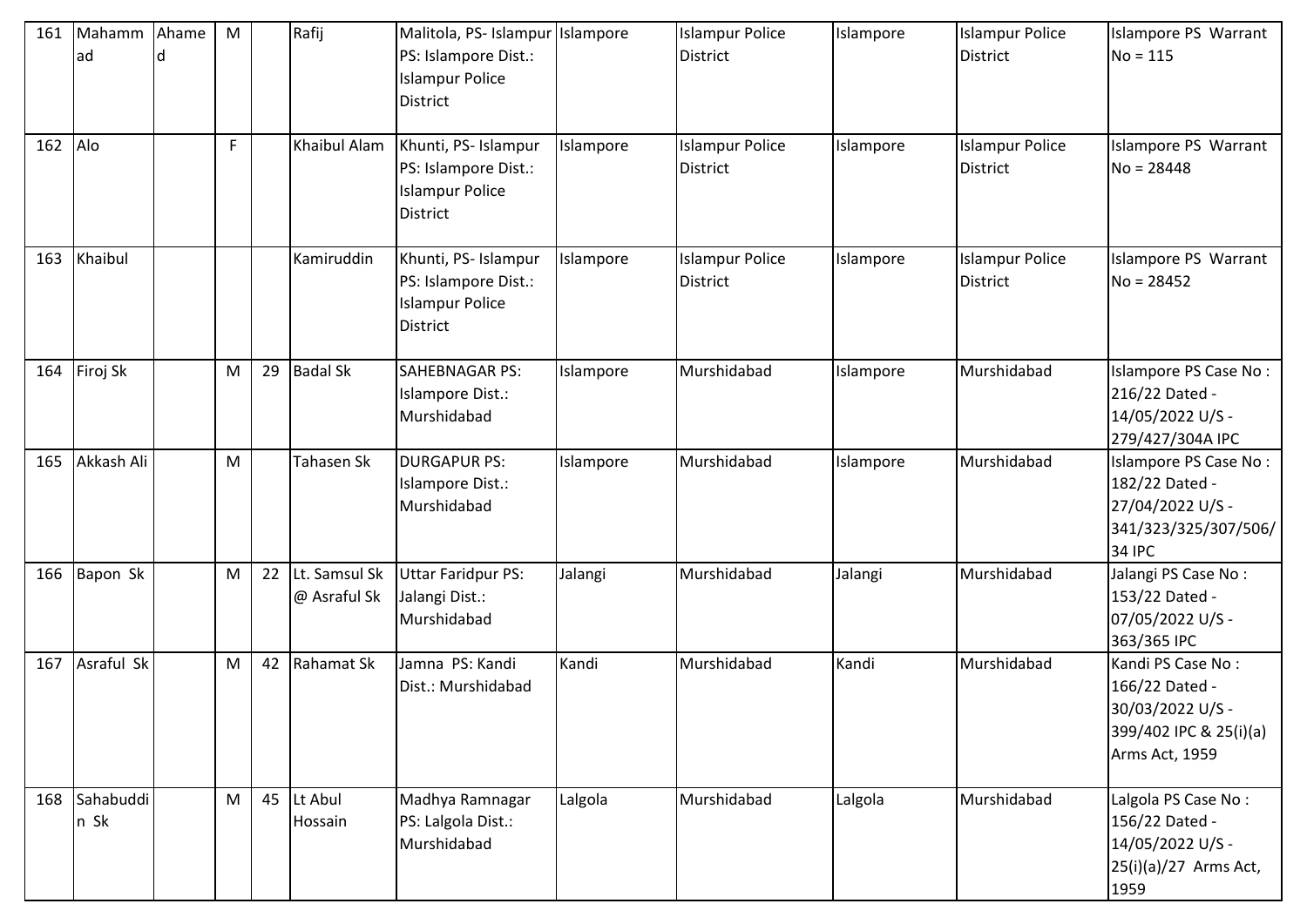| 169      | Amit<br>Mandal          | Manjoy<br>Mandal | M | 25 | <b>Bhakti</b><br>Mondal              | Sannyasidanga<br>Harnagar PS:<br>Murshidabad Dist.:<br>Murshidabad | Murshidabad | Murshidabad       | Murshidabad | Murshidabad       | Murshidabad PS Case<br>No: 184/22 Dated -<br>07/04/2022 U/S -<br>448/325/326/307/506/<br><b>34 IPC</b> |
|----------|-------------------------|------------------|---|----|--------------------------------------|--------------------------------------------------------------------|-------------|-------------------|-------------|-------------------|--------------------------------------------------------------------------------------------------------|
| 170 Year | Mahamm<br>ad Sk         |                  | M | 58 | Lt Asiruddin<br><b>Sk</b>            | Jafrabad PS:<br>Murshidabad Dist.:<br>Murshidabad                  | Murshidabad | Murshidabad       | Murshidabad | Murshidabad       | Murshidabad PS Case<br>No: 264/22 Dated -<br>10/05/2022 U/S -<br>341/325/328/307/379/<br><b>34 IPC</b> |
| 171      | Choton<br>Mondal        |                  | M | 32 | Jiten Mondal                         | Kaliganj PS:<br>Nabagram Dist.:<br>Murshidabad                     | Nabagram    | Murshidabad       | Nabagram    | Murshidabad       | Nabagram PS Case No:<br>172/22 Dated -<br>14/05/2022 U/S-46A<br>Bengal Excise Act, 1909                |
| 172      | Sangit Sk               |                  | M | 24 | Ali Sk                               | Patikabari<br>Damdamapara PS:<br>Nawda Dist.:<br>Murshidabad       | Nawda       | Murshidabad       | Nawda       | Murshidabad       | Nawda PS Case No:<br>114/22 Dated -<br>13/05/2022 U/S -<br>363/365/34 IPC                              |
| 173      | <b>Biplob</b><br>Mondal |                  | M | 33 | Lt. Kartik<br>Mondal                 | Jhowbona PS: Nawda<br>Dist.: Murshidabad                           | Nawda       | Murshidabad       | Nawda       | Murshidabad       | Nawda PS Case No:<br>117/22 Dated -<br>14/05/2022 U/S-46(A)<br>Bengal Excise Act, 1909                 |
| 174      | Kalam Sk                |                  | M |    | Hafijul Sk                           | Bilchatra PS:<br>Raninagar Dist.:<br>Murshidabad                   | Raninagar   | Murshidabad       | Raninagar   | Murshidabad       | Raninagar PS Case No:<br>182/22 Dated -<br>14/05/2022 U/S -<br>448/323/354/34 IPC                      |
|          | 175 Sanjit Kr<br>Ghosh  |                  | M | 56 | Tapan Ghosh<br>@ Lt Madan<br>Mohan G | <b>Ghanarampur PS:</b><br>Chandrakona Dist.:<br>Paschim Mednipore  | Chandrakona | Paschim Mednipore | Chandrakona | Paschim Mednipore | Chandrakona PS<br>Warrant No = 127                                                                     |
|          | 176 Sudarsan<br>Midya   |                  | M |    | 56 Lt Satish                         | Tukuria PS:<br>Chandrakona Dist.:<br>Paschim Mednipore             | Chandrakona | Paschim Mednipore | Chandrakona | Paschim Mednipore | Chandrakona PS<br>Warrant No = 125                                                                     |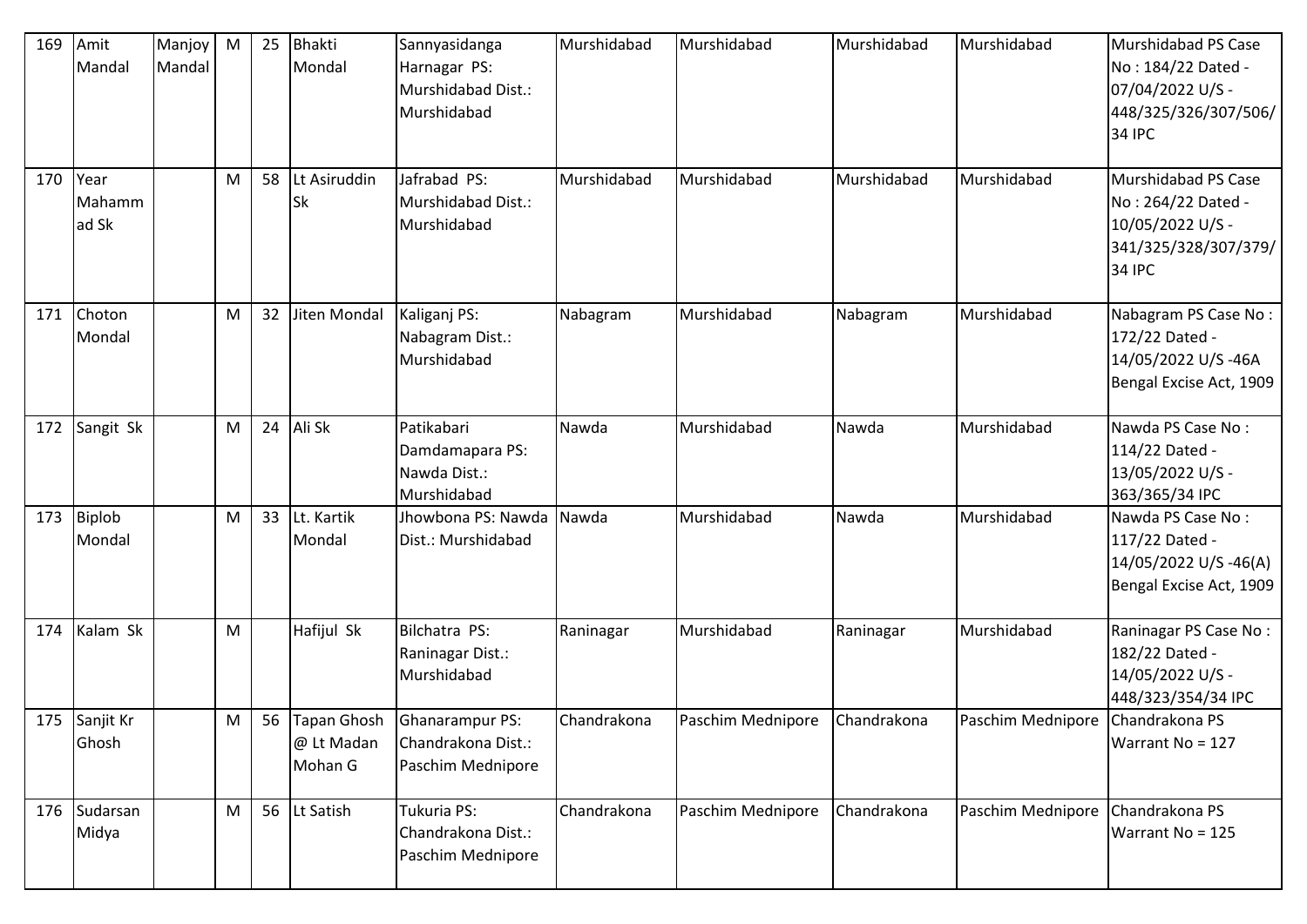| 177 | $\mathsf{lsk}$<br>Habibur<br>Rabbani |      | M | 42 | Saukat Ali              | Srikrishnapur PS:<br>Dantan Dist.: Paschim<br>Mednipore | Dantan  | Paschim Mednipore | Dantan  | Paschim Mednipore | Dantan PS Case No:<br>174/22 Dated -<br>13/05/2022 U/S -<br>379/411/188/120B/427<br>/34 IPC                                                                              |
|-----|--------------------------------------|------|---|----|-------------------------|---------------------------------------------------------|---------|-------------------|---------|-------------------|--------------------------------------------------------------------------------------------------------------------------------------------------------------------------|
| 178 | Dilip Das<br>Lalu                    |      | M | 47 | Lt. Ganesh<br>Chandra   | Uchitpur PS: Dantan<br>Dist.: Paschim<br>Mednipore      | Dantan  | Paschim Mednipore | Dantan  | Paschim Mednipore | Dantan PS Case No:<br>176/22 Dated -<br>13/05/2022 U/S -<br>448/341/323/325/307/<br>354B/379/506/509/34<br><b>IPC</b>                                                    |
| 179 | Achinta<br>Roy                       |      | M |    | Nanda Dulal<br>Roy      | PS: Garbeta Dist.:<br>Paschim Mednipore                 | Garbeta | Paschim Mednipore | Garbeta | Paschim Mednipore | Garbeta PS Case No:<br>269/22 Dated -<br>14/05/2022 U/S -<br>20b(ii)(B)/25 Narcotic<br>Drugs and Psychotropic<br>Substances Act, 1985                                    |
| 180 | Surajit<br>Khamrui                   |      |   |    | <b>Bablu</b><br>Khamrui | PS: Garbeta Dist.:<br>Paschim Mednipore                 | Garbeta | Paschim Mednipore | Garbeta | Paschim Mednipore | Garbeta PS Case No:<br>270/22 Dated -<br>14/05/2022 U/S -<br>379/411/413/414 IPC &<br>21(4) Mines and<br>Minerals (Regulation<br>and Development) Act<br>$(1957)\hat{A}$ |
| 181 | Sitartm<br>Murmu                     |      | M |    | Krishna<br>Murmu        | Bhatmara PS:<br>Garbeta Dist.:<br>Paschim Mednipore     | Garbeta | Paschim Mednipore | Garbeta | Paschim Mednipore | Garbeta PS Case No:<br>203/20 Dated -<br>14/06/2020 U/S -<br>341/323/325/307/506/<br><b>34 IPC</b>                                                                       |
| 182 | Bengal<br>Murmu                      | Rupu | M |    | Krishna<br>Murmu        | Bhatmara PS:<br>Garbeta Dist.:<br>Paschim Mednipore     | Garbeta | Paschim Mednipore | Garbeta | Paschim Mednipore | Garbeta PS Case No:<br>203/20 Dated -<br>14/06/2020 U/S -<br>341/323/325/307/506/<br><b>34 IPC</b>                                                                       |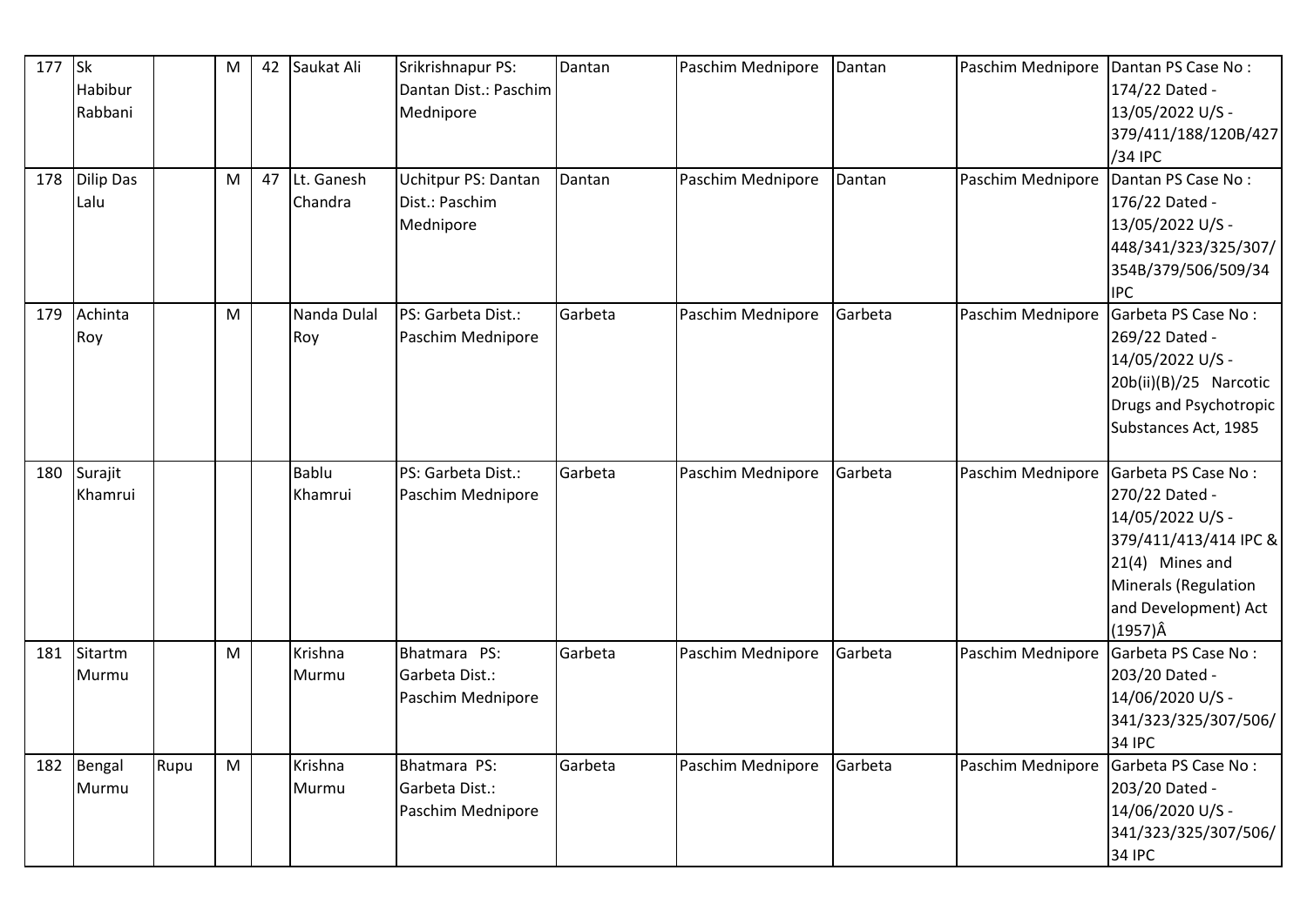| 183 | Sudan<br>Murmu              | Diri   | M |    | Baidyanath<br>Murmu  | Bhatmara PS:<br>Garbeta Dist.:<br>Paschim Mednipore                                                            | Garbeta     | Paschim Mednipore | Garbeta     | Paschim Mednipore | Garbeta PS Case No:<br>203/20 Dated -<br>14/06/2020 U/S -<br>341/323/325/307/506/<br><b>34 IPC</b>                        |
|-----|-----------------------------|--------|---|----|----------------------|----------------------------------------------------------------------------------------------------------------|-------------|-------------------|-------------|-------------------|---------------------------------------------------------------------------------------------------------------------------|
| 184 | Shibendu<br>Tewari          |        | M |    | Lt. Swapan<br>Tewari | Suknatore Dist.:<br>Paschim Mednipore                                                                          |             | Paschim Mednipore | Garbeta     | Paschim Mednipore | Garbeta PS Case No:<br>119/22 Dated -<br>13/03/2022 U/S -<br>498A/326/307/34 IPC &<br>3/4 Dowry Prohibition<br>Act, 1961Â |
| 185 | Tripti<br>Tewari            |        | F |    | Lt. Swapan<br>Tewari | Suknatore PS:<br>Garbeta Dist.:<br>Paschim Mednipore                                                           | Garbeta     | Paschim Mednipore | Garbeta     | Paschim Mednipore | Garbeta PS Case No:<br>119/22 Dated -<br>13/03/2022 U/S -<br>498A/326/307/34 IPC &<br>3/4 Dowry Prohibition<br>Act, 1961Â |
| 186 | Bamapada<br><b>Bera</b>     |        | M | 26 | <b>Bera</b>          | Lt. Mrityunjay Narasinghapur PS:<br>Nayagram Dist.:<br>Jhargram                                                | Nayagram    | Jhargram          | Keshiary    | Paschim Mednipore | Keshiary PS Case No:<br>156/22 Dated -<br>14/05/2022 U/S -<br>46A(c) Bengal Excise<br>Act, 1909                           |
| 187 | Animesh<br>Samanta          |        | M | 21 | Niranjan<br>Samanta  | <b>Budarui PS:</b><br>Narayangarh Dist.:<br>Paschim Mednipore                                                  | Narayangarh | Paschim Mednipore | Narayangarh | Paschim Mednipore | Narayangarh PS Case<br>No: 121/22 Dated -<br>14/05/2022 U/S -<br>447/341/323/325/307/<br><b>34 IPC</b>                    |
| 188 | Basanta<br>Samanta          |        | M | 36 | Lt. Madan<br>Samanta | Budarui, Po- Gaita, Ps<br>Narayangarh PS:<br>Narayangarh Dist.:<br>Paschim Mednipore                           | Narayangarh | Paschim Mednipore | Narayangarh | Paschim Mednipore | Narayangarh PS Case<br>No: 121/22 Dated -<br>14/05/2022 U/S -<br>447/341/323/325/307/<br><b>34 IPC</b>                    |
|     | 189 Sukumar<br><b>Bagdi</b> | Moidan | M |    | <b>Bagdi</b>         | Sadhu Charan   Vill- Dhankara, P.S.<br>Ausgram, Dist Purba<br>Bardhaman PS:<br>Ausgram Dist.: Purba<br>Burdwan | Ausgram     | Purba Burdwan     | Ausgram     | Purba Burdwan     | Ausgram PS Case No:<br>136/22 Dated -<br>14/05/2022 U/S-46<br>Bengal Excise Act, 1909                                     |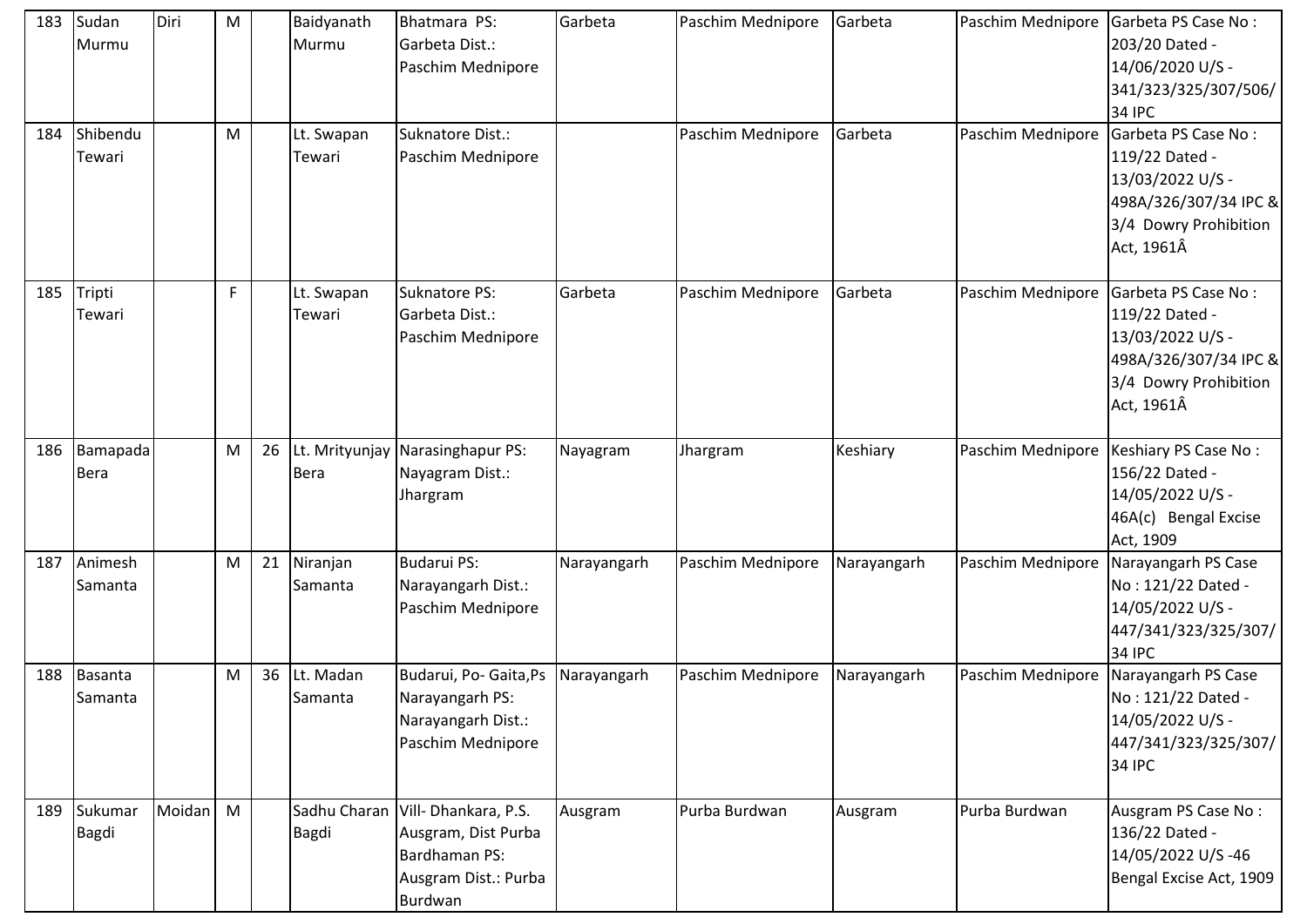| 190<br>191 | Gouranga<br>Mete<br>Jiarul<br>Mondal |                    | M<br>M | Lt. Sambhu<br>Mete<br>Ekram<br>Mondal | Vill- Panduk, P.S.<br>Ausgram, Dist Purba<br><b>Bardhaman PS:</b><br>Ausgram Dist.: Purba<br>Burdwan<br>Village Gobindapur,<br>P.S. Nalhati, Dist –<br>Birbhum PS: Nalhati<br>Dist.: Birbhum | Ausgram<br>Nalhati | Purba Burdwan<br>Birbhum | Ausgram<br>Ausgram | Purba Burdwan<br>Purba Burdwan | Ausgram PS Case No:<br>136/22 Dated -<br>14/05/2022 U/S-46<br>Bengal Excise Act, 1909<br>Ausgram PS Case No:<br>137/22 Dated -<br>14/05/2022 U/S -<br>399/402 IPC & |
|------------|--------------------------------------|--------------------|--------|---------------------------------------|----------------------------------------------------------------------------------------------------------------------------------------------------------------------------------------------|--------------------|--------------------------|--------------------|--------------------------------|---------------------------------------------------------------------------------------------------------------------------------------------------------------------|
|            |                                      |                    |        |                                       |                                                                                                                                                                                              |                    |                          |                    |                                | 25/27/35 Arms Act,<br>1959                                                                                                                                          |
| 192        | Idrish Sk                            | Choton<br>Sk, Kalo | M      | <b>Mokrom Sk</b>                      | Village Palita, P.S. – Ketugram<br>Ketugram, Dist Purba<br>Bardhaman PS:<br>Ketugram Dist.: Purba<br>Burdwan                                                                                 |                    | Purba Burdwan            | Ausgram            | Purba Burdwan                  | Ausgram PS Case No:<br>137/22 Dated -<br>14/05/2022 U/S -<br>399/402 IPC &<br>25/27/35 Arms Act,<br>1959                                                            |
| 193        | Momijul<br>Sk                        |                    | M      | Sk Israil                             | Vill-Bolgona,<br>Dangapra, P.S. –<br>Bhatar, Dist Purba<br>Bardhaman PS:<br><b>Bhatar Dist.: Purba</b><br>Burdwan                                                                            | Bhatar             | Purba Burdwan            | Ausgram            | Purba Burdwan                  | Ausgram PS Case No:<br>137/22 Dated -<br>14/05/2022 U/S -<br>399/402 IPC &<br>25/27/35 Arms Act,<br>1959                                                            |
| 194        | Rahul<br>Kearu                       | Koushik<br>Khearu  |        | Madhab<br>Khearu                      | Mougram PS:<br>Ketugram Dist.: Purba<br>Burdwan                                                                                                                                              | Ketugram           | Purba Burdwan            | Ketugram           | Purba Burdwan                  | Ketugram PS Case No:<br>196/22 Dated -<br>03/05/2022 U/S -<br>363/366/120B IPC                                                                                      |
| 195        | Monimoh<br>an Majhi                  |                    |        | Lt. Dharani<br>Majhi                  | Baidyapur Uttarpara<br>PS: Salar Dist.:<br>Murshidabad                                                                                                                                       | Salar              | Murshidabad              | Ketugram           | Purba Burdwan                  | Ketugram PS Case No:<br>196/22 Dated -<br>03/05/2022 U/S -<br>363/366/120B IPC                                                                                      |
| 196        | Sayed<br>Abul<br>Kalam               |                    |        | Sayed Abdul<br>Hamid                  | Raikha PS: Ketugram<br>Dist.: Purba Burdwan                                                                                                                                                  | Ketugram           | Purba Burdwan            | Ketugram           | Purba Burdwan                  | Ketugram PS Case No:<br>190/22 Dated -<br>30/04/2022 U/S -<br>279/338 IPC & 184<br>Motor Vehicles Act,<br>1988 (Relevant<br>Provisions) Â                           |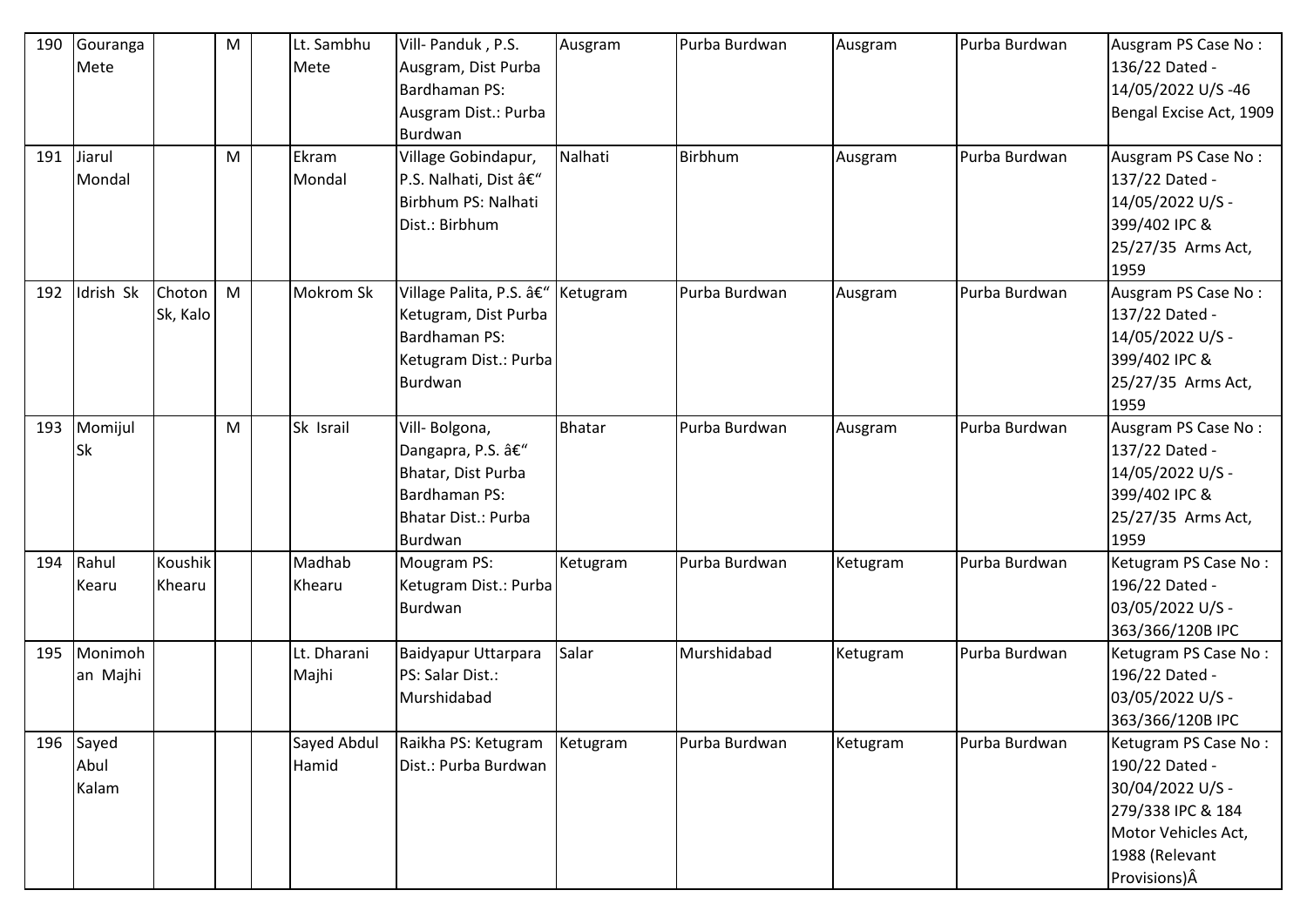| 197 | Ganapati<br>Ghatak     |   | Lt. Gopal Ch.<br>Ghatak | Sapmara Barochand<br>Ghar PS: Kaligunj<br>Dist.: Krishnanagar<br><b>Police District</b> | Kaligunj | Krishnanagar Police<br>District | Ketugram   | Purba Burdwan | Ketugram PS Case No:<br>216/22 Dated -<br>13/05/2022 U/S -<br>188/427 IPC                                                                                                  |
|-----|------------------------|---|-------------------------|-----------------------------------------------------------------------------------------|----------|---------------------------------|------------|---------------|----------------------------------------------------------------------------------------------------------------------------------------------------------------------------|
| 198 | Sabuj<br>Mondal        | M | Ambia<br>Mondal         | Varicha PS: Galsi<br>Dist.: Purba Burdwan                                               | Galsi    | Purba Burdwan                   | Memari     | Purba Burdwan | Memari PS Case No:<br>290/22 Dated -<br>14/05/2022 U/S -<br>379/411/413/414/120B<br>IPC & 3/4 Mines and<br>Minerals (Regulation<br>and Development) Act<br>$(1957)\hat{A}$ |
| 199 | Raja<br><b>Mallick</b> | M | Jaffar Mallick          | Monohar Sujapur PS:<br>Galsi Dist.: Purba<br>Burdwan                                    | Galsi    | Purba Burdwan                   | Memari     | Purba Burdwan | Memari PS Case No:<br>290/22 Dated -<br>14/05/2022 U/S -<br>379/411/413/414/120B<br>IPC & 3/4 Mines and<br>Minerals (Regulation<br>and Development) Act<br>$(1957)\hat{A}$ |
| 200 | Joyanta<br>Murmu       | M |                         | Lt Anil Murmu Garamba PS: Galsi<br>Dist.: Purba Burdwan                                 | Galsi    | Purba Burdwan                   | Memari     | Purba Burdwan | Memari PS Case No:<br>290/22 Dated -<br>14/05/2022 U/S -<br>379/411/413/414/120B<br>IPC & 3/4 Mines and<br>Minerals (Regulation<br>and Development) Act<br>(1957)Â         |
| 201 | Nijam Sk               | M | Khosai Sk               | PS: Monteshwar Dist.: Monteshwar<br>Purba Burdwan                                       |          | Purba Burdwan                   | Monteshwar | Purba Burdwan | Monteshwar PS Case<br>No: 165/22 Dated -<br>14/05/2022 U/S -<br>341/323/325/506/34<br><b>IPC</b>                                                                           |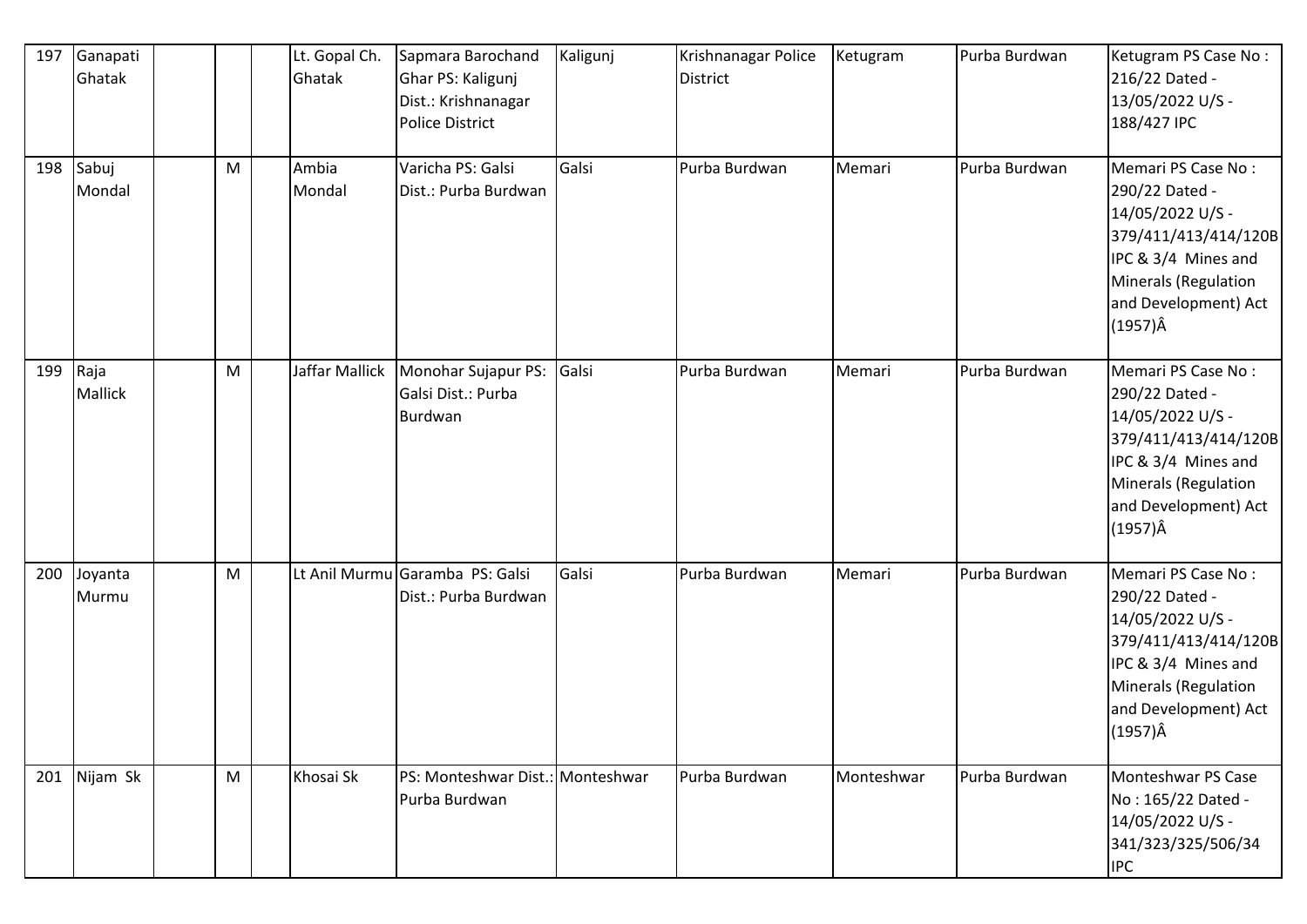| 202 | Khena<br>Das   | M | 55 | Lt. Sripati Das Baghason PS: | Monteshwar Dist.:                | Monteshwar       | Purba Burdwan   | Monteshwar       | Purba Burdwan   | Monteshwar PS Case<br>No: 163/22 Dated - |
|-----|----------------|---|----|------------------------------|----------------------------------|------------------|-----------------|------------------|-----------------|------------------------------------------|
|     |                |   |    |                              | Purba Burdwan                    |                  |                 |                  |                 | 13/05/2022 U/S -                         |
|     |                |   |    |                              |                                  |                  |                 |                  |                 | 448/323/325/506 IPC                      |
| 203 | Kusho Roy      | M |    | Lt. Ratan Roy                | PS: Raina Dist.: Purba           | Raina            | Purba Burdwan   | Raina            | Purba Burdwan   | Raina PS Case No:                        |
|     |                |   |    | Of Sehara                    | <b>Burdwan</b>                   |                  |                 |                  |                 | 164/22 Dated -                           |
|     |                |   |    | Sardar                       |                                  |                  |                 |                  |                 | 14/05/2022 U/S-46A                       |
|     |                |   |    |                              |                                  |                  |                 |                  |                 | (C) Bengal Excise Act,                   |
|     |                |   |    |                              |                                  |                  |                 |                  |                 | 1909                                     |
| 204 | Sk Abdur       | M |    | Sk Asek Elahi                | PS: SAKTIGARH Dist.:             | <b>SAKTIGARH</b> | Purba Burdwan   | <b>SAKTIGARH</b> | Purba Burdwan   | <b>SAKTIGARH PS Case No</b>              |
|     | Rahaman        |   |    |                              | Purba Burdwan                    |                  |                 |                  |                 | : 159/22 Dated -                         |
|     |                |   |    |                              |                                  |                  |                 |                  |                 | 14/05/2022 U/S -                         |
|     |                |   |    |                              |                                  |                  |                 |                  |                 | 279/337/427 IPC                          |
| 205 | Gangadha       | M |    | Lt. Gunadhar                 | PS: Bhagawanpur                  | Bhagawanpur      | Purba Mednipore | Bhagawanpur      | Purba Mednipore | <b>Bhagawanpur PS Case</b>               |
|     | Bijali         |   |    |                              | Dist.: Purba                     |                  |                 |                  |                 | No: 174/22 Dated -                       |
|     |                |   |    |                              | Mednipore                        |                  |                 |                  |                 | 06/05/2022 U/S -                         |
|     |                |   |    |                              |                                  |                  |                 |                  |                 | 447/188/34 IPC                           |
| 206 | Dilip Bijali   | M |    | Gangadhar                    | PS: Bhagawanpur                  | Bhagawanpur      | Purba Mednipore | Bhagawanpur      | Purba Mednipore | <b>Bhagawanpur PS Case</b>               |
|     |                |   |    |                              | Dist.: Purba                     |                  |                 |                  |                 | No: 174/22 Dated -                       |
|     |                |   |    |                              | Mednipore                        |                  |                 |                  |                 | 06/05/2022 U/S -                         |
|     |                |   |    |                              |                                  |                  |                 |                  |                 | 447/188/34 IPC                           |
| 207 | Sukhendu       | M |    | Lt. Balaram                  | Haludbari PS: Khejuri Khejuri    |                  | Purba Mednipore | Khejuri          | Purba Mednipore | Khejuri PS Case No:                      |
|     | Mondal         |   |    | Mondal                       | Dist.: Purba                     |                  |                 |                  |                 | 154/22 Dated -                           |
|     |                |   |    |                              | Mednipore                        |                  |                 |                  |                 | 14/05/2022 U/S -                         |
|     |                |   |    |                              |                                  |                  |                 |                  |                 | 498A/323/307 IPC & 4                     |
|     |                |   |    |                              |                                  |                  |                 |                  |                 | Dowry Prohibition Act,                   |
|     |                |   |    |                              |                                  |                  |                 |                  |                 | 1961Â                                    |
| 208 | Chandan        | M | 30 |                              | Sasanka Dinda Paramanandapur PS: | Moyna            | Purba Mednipore | Moyna            | Purba Mednipore | Moyna PS Case No:                        |
|     | Dinda          |   |    |                              | Moyna Dist.: Purba               |                  |                 |                  |                 | 122/22 Dated -                           |
|     |                |   |    |                              | Mednipore                        |                  |                 |                  |                 | 14/05/2022 U/S -                         |
|     |                |   |    |                              |                                  |                  |                 |                  |                 | 448/323/326/506/34                       |
|     |                |   |    |                              |                                  |                  |                 |                  |                 | <b>IPC</b>                               |
| 209 | <b>Babulal</b> | M | 40 | Lt. Sachin @                 | Paramanandapur PS:               | Moyna            | Purba Mednipore | Moyna            | Purba Mednipore | Moyna PS Case No:                        |
|     | Das            |   |    |                              | Sachindranath Moyna Dist.: Purba |                  |                 |                  |                 | 122/22 Dated -                           |
|     |                |   |    | Das                          | Mednipore                        |                  |                 |                  |                 | 14/05/2022 U/S -                         |
|     |                |   |    |                              |                                  |                  |                 |                  |                 | 448/323/326/506/34                       |
|     |                |   |    |                              |                                  |                  |                 |                  |                 | <b>IPC</b>                               |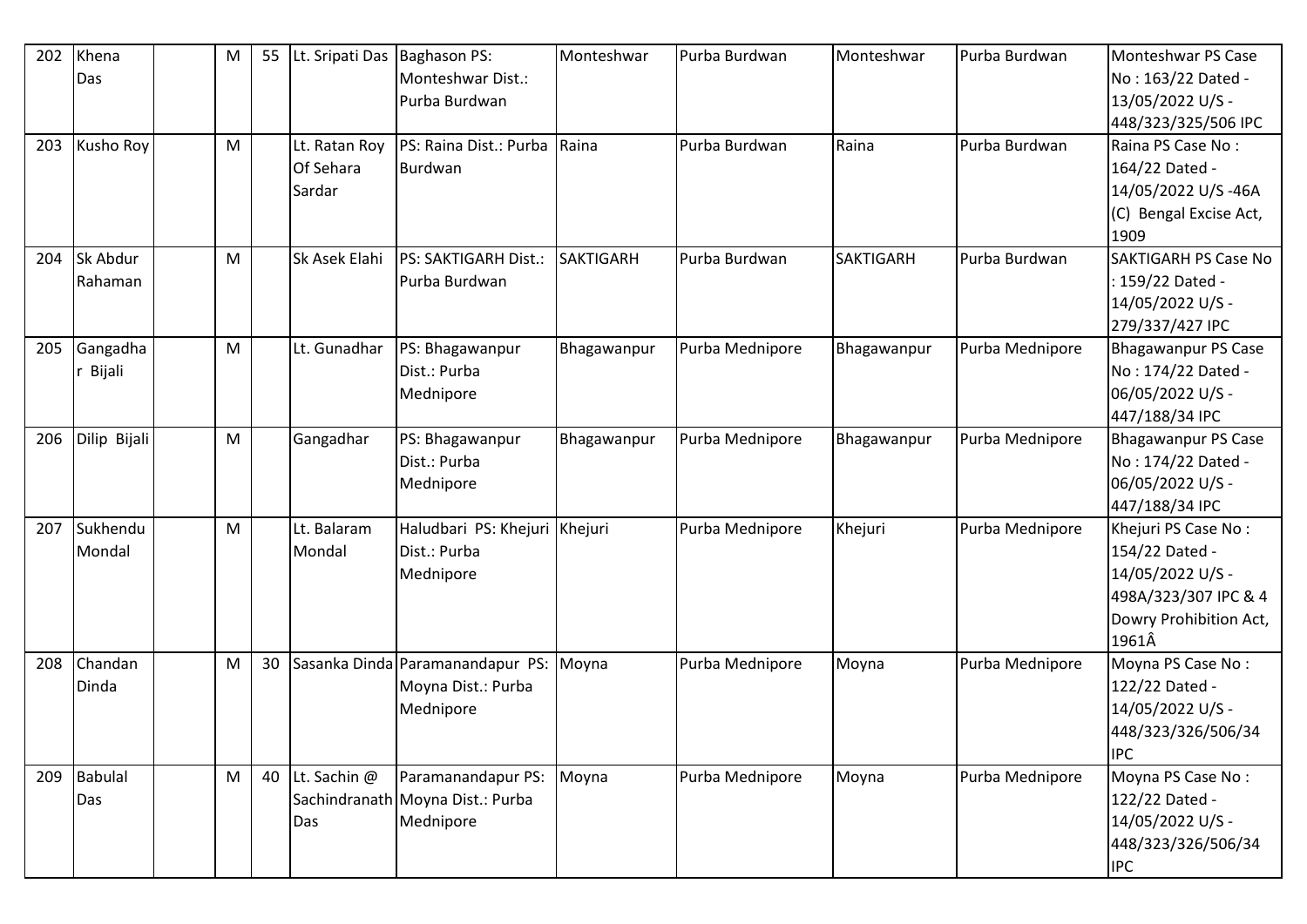| 210 | Laltu Bera Sanjoy     | <b>Bera</b>                      | ${\sf M}$ | 27 | Dipak Bera            | Sudampur PS: Moyna Moyna<br>Dist.: Purba<br>Mednipore                                                                                 |           | Purba Mednipore                           | Moyna     | Purba Mednipore                           | Moyna PS Case No:<br>122/22 Dated -<br>14/05/2022 U/S -<br>448/323/326/506/34<br><b>IPC</b>  |
|-----|-----------------------|----------------------------------|-----------|----|-----------------------|---------------------------------------------------------------------------------------------------------------------------------------|-----------|-------------------------------------------|-----------|-------------------------------------------|----------------------------------------------------------------------------------------------|
| 211 | Shyamal<br>Singh      |                                  | M         | 28 |                       | Lt. Gour Singh Haridaspur PS: Moyna Moyna<br>Dist.: Purba<br>Mednipore                                                                |           | Purba Mednipore                           | Moyna     | Purba Mednipore                           | Moyna PS Case No:<br>126/22 Dated -<br>14/05/2022 U/S -<br>341/323/325/326/506<br><b>IPC</b> |
| 212 | Biswajit<br>Jana      |                                  | M         | 25 | Chittaranjan<br>Jana  | Muradpur, PS:<br>Chandipur Dist.:<br>Purba Mednipore                                                                                  | Chandipur | Purba Mednipore                           | Nandigram | Purba Mednipore                           | Nandigram PS Case No:<br>352/22 Dated -<br>08/05/2022 U/S -<br>363/366 IPC                   |
| 213 | Tarun<br>Guria        |                                  | M         | 38 | Guria                 | Narendranath Amragohal PS:<br>Panskura Dist.: Purba<br>Mednipore                                                                      | Panskura  | Purba Mednipore                           | Panskura  | Purba Mednipore                           | Panskura PS Case No:<br>346/22 Dated -<br>14/05/2022 U/S-46A(c)<br>Bengal Excise Act, 1909   |
| 214 | Krishna<br>Samanta    | Raja                             |           | 25 | Naba Kumar<br>Samanta | Pitpur PS: Panskura<br>Dist.: Purba<br>Mednipore                                                                                      | Panskura  | Purba Mednipore                           | Panskura  | Purba Mednipore                           | Panskura PS Case No:<br>348/22 Dated -<br>14/05/2022 U/S -<br>379/411 IPC                    |
| 215 | <b>Biblob</b><br>Sing | Baro<br>babu                     |           | 29 | <b>Kanai Sing</b>     | Khamar PS: Beliabera<br>Dist.: Jhargram                                                                                               | Beliabera | Jhargram                                  | Panskura  | Purba Mednipore                           | Panskura PS Case No:<br>348/22 Dated -<br>14/05/2022 U/S -<br>379/411 IPC                    |
| 216 | Biswajit<br>Mondal    | Prasenji<br>Mondal<br>@<br>Gutke | M         | 45 | Lt, Samar<br>Mondal   | Of Vill-Khordonahala,<br>PS-Ramnagar, South<br>24 Parganas PS:<br>Ramnagar Dist.:<br><b>Diamond Harbour</b><br><b>Police District</b> | Ramnagar  | Diamond Harbour<br><b>Police District</b> | Ramnagar  | Diamond Harbour<br><b>Police District</b> | Ramnagar PS Case No:<br>78/22 Dated -<br>12/05/2022 U/S -<br>341/323/325/354/506/<br>34 IPC  |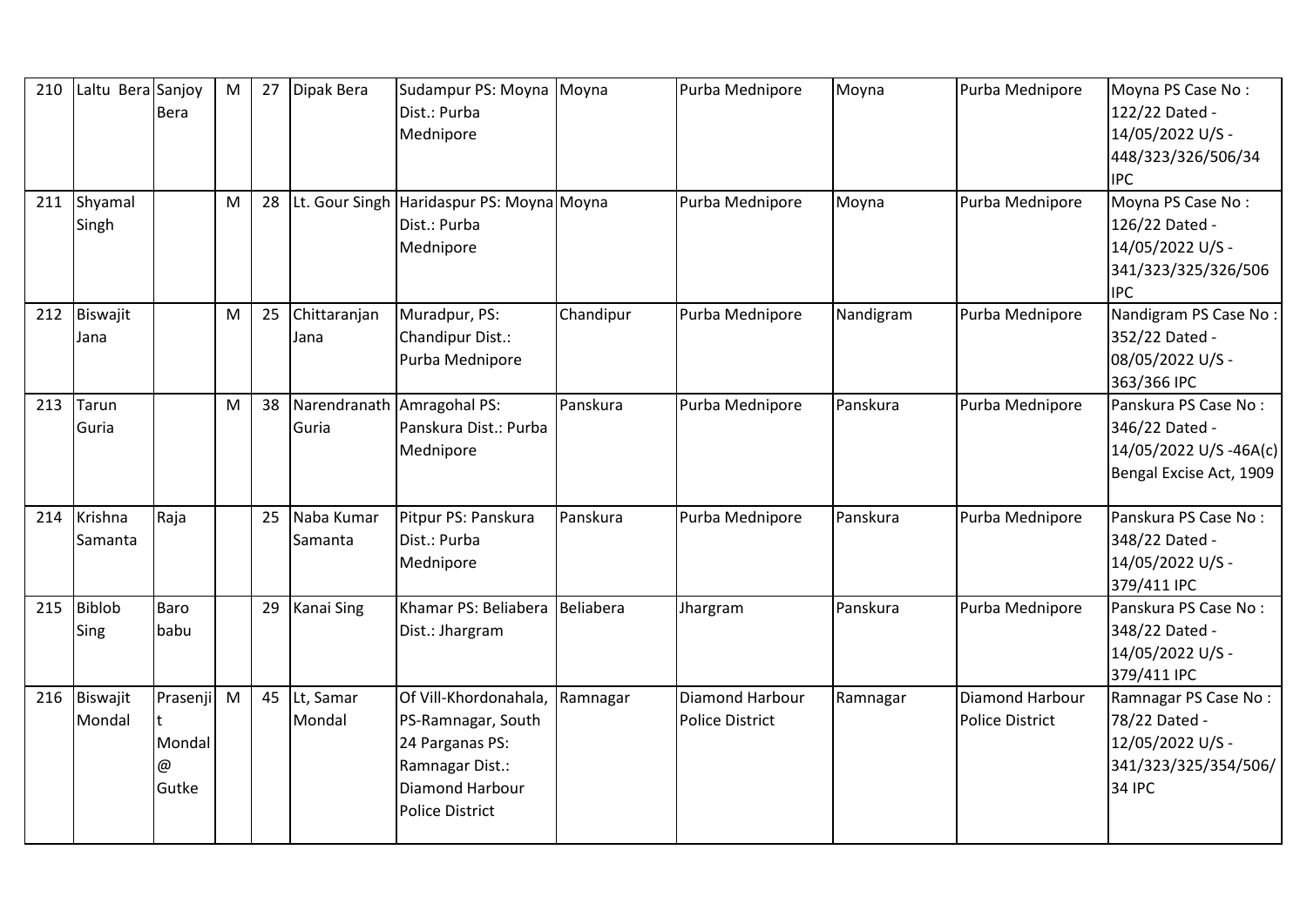| 217 | Anup<br>Mondal     |                  | M | 23 | Biswajit<br>Mondal @<br>Prasenjit Mo | Of Vill-Khordonahala, Ramnagar<br>PS-Ramnagar, South<br>24 Parganas PS:<br>Ramnagar Dist.:<br>Diamond Harbour<br><b>Police District</b> |                          | Diamond Harbour<br><b>Police District</b> | Ramnagar         | <b>Diamond Harbour</b><br><b>Police District</b> | Ramnagar PS Case No:<br>78/22 Dated -<br>12/05/2022 U/S -<br>341/323/325/354/506/<br><b>34 IPC</b>       |
|-----|--------------------|------------------|---|----|--------------------------------------|-----------------------------------------------------------------------------------------------------------------------------------------|--------------------------|-------------------------------------------|------------------|--------------------------------------------------|----------------------------------------------------------------------------------------------------------|
| 218 | Arjun<br>Mondal    |                  | M | 24 | Biswajit<br>Mondal @<br>Prasenjit Mo | Vill-Khordonahala, PS-Ramnagar<br>Ramnagar, South 24<br>Parganas PS:<br>Ramnagar Dist.:<br>Diamond Harbour<br><b>Police District</b>    |                          | Diamond Harbour<br><b>Police District</b> | Ramnagar         | <b>Diamond Harbour</b><br><b>Police District</b> | Ramnagar PS Case No:<br>78/22 Dated -<br>12/05/2022 U/S -<br>341/323/325/354/506/<br>34 IPC              |
| 219 | Sahidul<br>Alam Sk | Rana             | M |    | Abdul Rouf<br>Sk.                    | Shibnagar, PS:<br>Domkal Dist.:<br>Murshidabad                                                                                          | Domkal                   | Murshidabad                               | <b>Bora</b>      | Purulia                                          | Bora PS Case No: 07/22<br>Dated - 21/01/2022 U/S<br>420/406/468/471/120B<br><b>IPC</b>                   |
| 220 | Nasim<br>Ansari    |                  |   | 28 | S/o-It Latif<br>Ansari               | Village Pandri, P.S-<br>Chanho, Dist-Ranchi,<br>Jharkhand.                                                                              |                          | <b>Basirhat</b>                           | Kotshila         | Purulia                                          | Kotshila PS Case No:<br>50/22 Dated -<br>14/05/2022 U/S -<br>279/337/338/304A IPC                        |
| 221 | Selim<br>Asnsari   |                  | M | 52 | Lt.mukshad<br>Ansari                 | Nadiara PS: Purulia<br>mufassil Dist.: Purulia                                                                                          | Purulia mufassil Purulia |                                           | Purulia mufassil | Purulia                                          | Purulia mufassil PS Case<br>No: 98/22 Dated -<br>13/05/2022 U/S -<br>341/323/325/354B/379<br>/506/34 IPC |
| 222 | Sajahan<br>Ansari  | Shahjah M<br>lan |   | 49 | Lt.mukshed<br>Ansari                 | Nadiara PS: Purulia<br>mufassil Dist.: Purulia                                                                                          | Purulia mufassil Purulia |                                           | Purulia mufassil | Purulia                                          | Purulia mufassil PS Case<br>No: 98/22 Dated -<br>13/05/2022 U/S -<br>341/323/325/354B/379<br>/506/34 IPC |
| 223 | Masud Ali          |                  |   |    | Sahabuddin<br>Ali                    | PS: Hemtabad Dist.:<br>Raiganj Police District                                                                                          | Hemtabad                 | Raiganj Police District Hemtabad          |                  | Raiganj Police<br><b>District</b>                | Hemtabad PS Case No:<br>158/22 Dated -<br>12/05/2022 U/S -<br>363/365/34 IPC                             |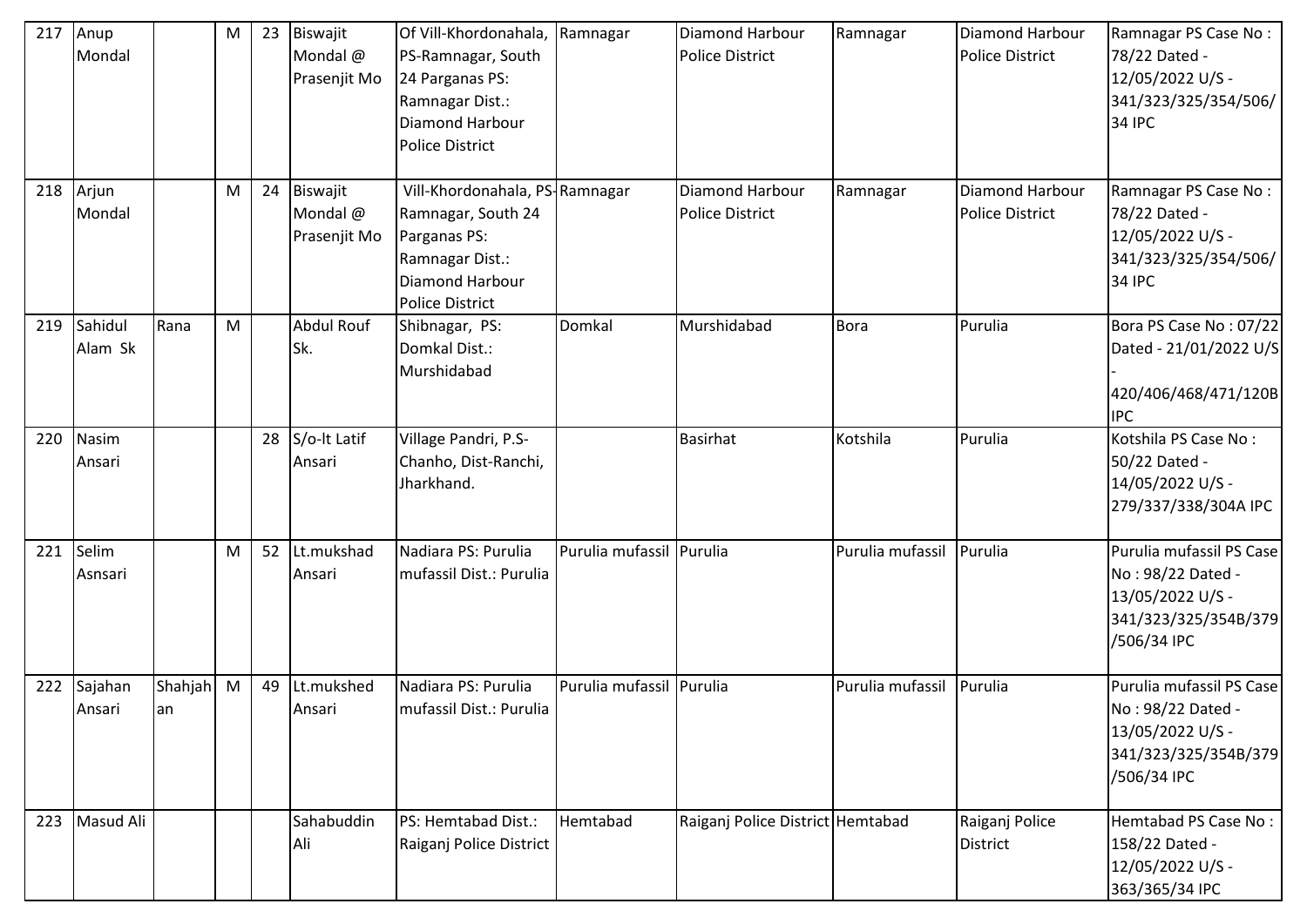| Akhtar<br>Raiganj Police District Hemtabad<br>Hemtabad Dist.:<br>97/22 Dated -<br>Hussain<br><b>District</b><br>Hussain<br>11/03/2022 U/S -<br>Chowdhur<br>Chowdhurry<br>Raiganj Police District<br>363/365/34 IPC & 6/17<br>ry<br>The Protection of<br>children from sexual<br>offences Act, 2012<br>(POCSO)<br>Lt. Erfan Ali<br>225<br>Motiur<br>30<br>Kamartore PS:<br>Karandighi<br>Raiganj Police District Karandighi<br>Karandighi PS Case No:<br>M<br>Raiganj Police<br>Karandighi Dist.:<br><b>District</b><br>244/22 Dated -<br>Rahaman<br>Raiganj Police District<br>14/05/2022 U/S -<br>341/323/325/326/307/<br>506/34 IPC<br>55<br>ILt.<br>PS: Raiganj women<br>Raiganj Police District Raiganj women<br>226<br>Minnatull<br>M<br>Raiganj women<br>Raiganj Police<br>Raiganj women PS Case<br>No: 70/22 Dated -<br>Bashiruddin<br>Dist.: Raiganj Police<br><b>District</b><br>a<br>11/05/2022 U/S -<br><b>District</b><br>498A/307/34 IPC &<br>3/4 Dowry Prohibition<br>Act, 1961Â<br>Lt. Mofijuddin KRISHNAPUR PS:<br>Farman<br>Raiganj Police District Raigunje<br>Raiganj Police<br>Raigunje PS Case No:<br>227<br>M<br>3<br>Raigunje<br>617/22 Dated -<br><b>District</b><br>Ali<br>Raigunje Dist.: Raiganj<br><b>Police District</b><br>14/05/2022 U/S -<br>447/323/354/427/34<br><b>IPC</b><br>Lt Mofijuddin<br>228<br>Subham<br><b>KRISHNAPUR PS:</b><br>Raigunje PS Case No:<br>M<br>32<br>Raigunje<br>Raiganj Police District Raigunje<br>Raiganj Police |
|-------------------------------------------------------------------------------------------------------------------------------------------------------------------------------------------------------------------------------------------------------------------------------------------------------------------------------------------------------------------------------------------------------------------------------------------------------------------------------------------------------------------------------------------------------------------------------------------------------------------------------------------------------------------------------------------------------------------------------------------------------------------------------------------------------------------------------------------------------------------------------------------------------------------------------------------------------------------------------------------------------------------------------------------------------------------------------------------------------------------------------------------------------------------------------------------------------------------------------------------------------------------------------------------------------------------------------------------------------------------------------------------------------------------------------------------------------------------------------|
|                                                                                                                                                                                                                                                                                                                                                                                                                                                                                                                                                                                                                                                                                                                                                                                                                                                                                                                                                                                                                                                                                                                                                                                                                                                                                                                                                                                                                                                                               |
|                                                                                                                                                                                                                                                                                                                                                                                                                                                                                                                                                                                                                                                                                                                                                                                                                                                                                                                                                                                                                                                                                                                                                                                                                                                                                                                                                                                                                                                                               |
|                                                                                                                                                                                                                                                                                                                                                                                                                                                                                                                                                                                                                                                                                                                                                                                                                                                                                                                                                                                                                                                                                                                                                                                                                                                                                                                                                                                                                                                                               |
|                                                                                                                                                                                                                                                                                                                                                                                                                                                                                                                                                                                                                                                                                                                                                                                                                                                                                                                                                                                                                                                                                                                                                                                                                                                                                                                                                                                                                                                                               |
|                                                                                                                                                                                                                                                                                                                                                                                                                                                                                                                                                                                                                                                                                                                                                                                                                                                                                                                                                                                                                                                                                                                                                                                                                                                                                                                                                                                                                                                                               |
|                                                                                                                                                                                                                                                                                                                                                                                                                                                                                                                                                                                                                                                                                                                                                                                                                                                                                                                                                                                                                                                                                                                                                                                                                                                                                                                                                                                                                                                                               |
|                                                                                                                                                                                                                                                                                                                                                                                                                                                                                                                                                                                                                                                                                                                                                                                                                                                                                                                                                                                                                                                                                                                                                                                                                                                                                                                                                                                                                                                                               |
|                                                                                                                                                                                                                                                                                                                                                                                                                                                                                                                                                                                                                                                                                                                                                                                                                                                                                                                                                                                                                                                                                                                                                                                                                                                                                                                                                                                                                                                                               |
|                                                                                                                                                                                                                                                                                                                                                                                                                                                                                                                                                                                                                                                                                                                                                                                                                                                                                                                                                                                                                                                                                                                                                                                                                                                                                                                                                                                                                                                                               |
|                                                                                                                                                                                                                                                                                                                                                                                                                                                                                                                                                                                                                                                                                                                                                                                                                                                                                                                                                                                                                                                                                                                                                                                                                                                                                                                                                                                                                                                                               |
|                                                                                                                                                                                                                                                                                                                                                                                                                                                                                                                                                                                                                                                                                                                                                                                                                                                                                                                                                                                                                                                                                                                                                                                                                                                                                                                                                                                                                                                                               |
|                                                                                                                                                                                                                                                                                                                                                                                                                                                                                                                                                                                                                                                                                                                                                                                                                                                                                                                                                                                                                                                                                                                                                                                                                                                                                                                                                                                                                                                                               |
|                                                                                                                                                                                                                                                                                                                                                                                                                                                                                                                                                                                                                                                                                                                                                                                                                                                                                                                                                                                                                                                                                                                                                                                                                                                                                                                                                                                                                                                                               |
|                                                                                                                                                                                                                                                                                                                                                                                                                                                                                                                                                                                                                                                                                                                                                                                                                                                                                                                                                                                                                                                                                                                                                                                                                                                                                                                                                                                                                                                                               |
|                                                                                                                                                                                                                                                                                                                                                                                                                                                                                                                                                                                                                                                                                                                                                                                                                                                                                                                                                                                                                                                                                                                                                                                                                                                                                                                                                                                                                                                                               |
|                                                                                                                                                                                                                                                                                                                                                                                                                                                                                                                                                                                                                                                                                                                                                                                                                                                                                                                                                                                                                                                                                                                                                                                                                                                                                                                                                                                                                                                                               |
|                                                                                                                                                                                                                                                                                                                                                                                                                                                                                                                                                                                                                                                                                                                                                                                                                                                                                                                                                                                                                                                                                                                                                                                                                                                                                                                                                                                                                                                                               |
|                                                                                                                                                                                                                                                                                                                                                                                                                                                                                                                                                                                                                                                                                                                                                                                                                                                                                                                                                                                                                                                                                                                                                                                                                                                                                                                                                                                                                                                                               |
|                                                                                                                                                                                                                                                                                                                                                                                                                                                                                                                                                                                                                                                                                                                                                                                                                                                                                                                                                                                                                                                                                                                                                                                                                                                                                                                                                                                                                                                                               |
|                                                                                                                                                                                                                                                                                                                                                                                                                                                                                                                                                                                                                                                                                                                                                                                                                                                                                                                                                                                                                                                                                                                                                                                                                                                                                                                                                                                                                                                                               |
|                                                                                                                                                                                                                                                                                                                                                                                                                                                                                                                                                                                                                                                                                                                                                                                                                                                                                                                                                                                                                                                                                                                                                                                                                                                                                                                                                                                                                                                                               |
|                                                                                                                                                                                                                                                                                                                                                                                                                                                                                                                                                                                                                                                                                                                                                                                                                                                                                                                                                                                                                                                                                                                                                                                                                                                                                                                                                                                                                                                                               |
|                                                                                                                                                                                                                                                                                                                                                                                                                                                                                                                                                                                                                                                                                                                                                                                                                                                                                                                                                                                                                                                                                                                                                                                                                                                                                                                                                                                                                                                                               |
|                                                                                                                                                                                                                                                                                                                                                                                                                                                                                                                                                                                                                                                                                                                                                                                                                                                                                                                                                                                                                                                                                                                                                                                                                                                                                                                                                                                                                                                                               |
|                                                                                                                                                                                                                                                                                                                                                                                                                                                                                                                                                                                                                                                                                                                                                                                                                                                                                                                                                                                                                                                                                                                                                                                                                                                                                                                                                                                                                                                                               |
| Ali<br><b>District</b><br>617/22 Dated -<br>Raigunje Dist.: Raiganj                                                                                                                                                                                                                                                                                                                                                                                                                                                                                                                                                                                                                                                                                                                                                                                                                                                                                                                                                                                                                                                                                                                                                                                                                                                                                                                                                                                                           |
| <b>Police District</b><br>14/05/2022 U/S -                                                                                                                                                                                                                                                                                                                                                                                                                                                                                                                                                                                                                                                                                                                                                                                                                                                                                                                                                                                                                                                                                                                                                                                                                                                                                                                                                                                                                                    |
| 447/323/354/427/34                                                                                                                                                                                                                                                                                                                                                                                                                                                                                                                                                                                                                                                                                                                                                                                                                                                                                                                                                                                                                                                                                                                                                                                                                                                                                                                                                                                                                                                            |
| <b>IPC</b><br>229 Usman Ali<br>M<br>55<br>Lt. Mofijuddin Krishnapur PS:<br>Raiganj Police District Raigunje<br>Raigunje<br>Raiganj Police<br>Raigunje PS Case No:                                                                                                                                                                                                                                                                                                                                                                                                                                                                                                                                                                                                                                                                                                                                                                                                                                                                                                                                                                                                                                                                                                                                                                                                                                                                                                             |
| District<br>618/22 Dated -<br>Raigunje Dist.: Raiganj                                                                                                                                                                                                                                                                                                                                                                                                                                                                                                                                                                                                                                                                                                                                                                                                                                                                                                                                                                                                                                                                                                                                                                                                                                                                                                                                                                                                                         |
| Police District<br>14/05/2022 U/S -                                                                                                                                                                                                                                                                                                                                                                                                                                                                                                                                                                                                                                                                                                                                                                                                                                                                                                                                                                                                                                                                                                                                                                                                                                                                                                                                                                                                                                           |
| 341/323/325/506/34                                                                                                                                                                                                                                                                                                                                                                                                                                                                                                                                                                                                                                                                                                                                                                                                                                                                                                                                                                                                                                                                                                                                                                                                                                                                                                                                                                                                                                                            |
| <b>IPC</b>                                                                                                                                                                                                                                                                                                                                                                                                                                                                                                                                                                                                                                                                                                                                                                                                                                                                                                                                                                                                                                                                                                                                                                                                                                                                                                                                                                                                                                                                    |
| Ali<br>M<br>30<br>230<br>Rasid<br>Usman Ali<br>Krishnapur PS:<br>Raiganj Police District Raigunje<br>Raigunje<br>Raiganj Police<br>Raigunje PS Case No:                                                                                                                                                                                                                                                                                                                                                                                                                                                                                                                                                                                                                                                                                                                                                                                                                                                                                                                                                                                                                                                                                                                                                                                                                                                                                                                       |
| Abdul<br>Raigunje Dist.: Raiganj<br><b>District</b><br>618/22 Dated -                                                                                                                                                                                                                                                                                                                                                                                                                                                                                                                                                                                                                                                                                                                                                                                                                                                                                                                                                                                                                                                                                                                                                                                                                                                                                                                                                                                                         |
| <b>Police District</b><br>14/05/2022 U/S -                                                                                                                                                                                                                                                                                                                                                                                                                                                                                                                                                                                                                                                                                                                                                                                                                                                                                                                                                                                                                                                                                                                                                                                                                                                                                                                                                                                                                                    |
| 341/323/325/506/34                                                                                                                                                                                                                                                                                                                                                                                                                                                                                                                                                                                                                                                                                                                                                                                                                                                                                                                                                                                                                                                                                                                                                                                                                                                                                                                                                                                                                                                            |
| <b>IPC</b>                                                                                                                                                                                                                                                                                                                                                                                                                                                                                                                                                                                                                                                                                                                                                                                                                                                                                                                                                                                                                                                                                                                                                                                                                                                                                                                                                                                                                                                                    |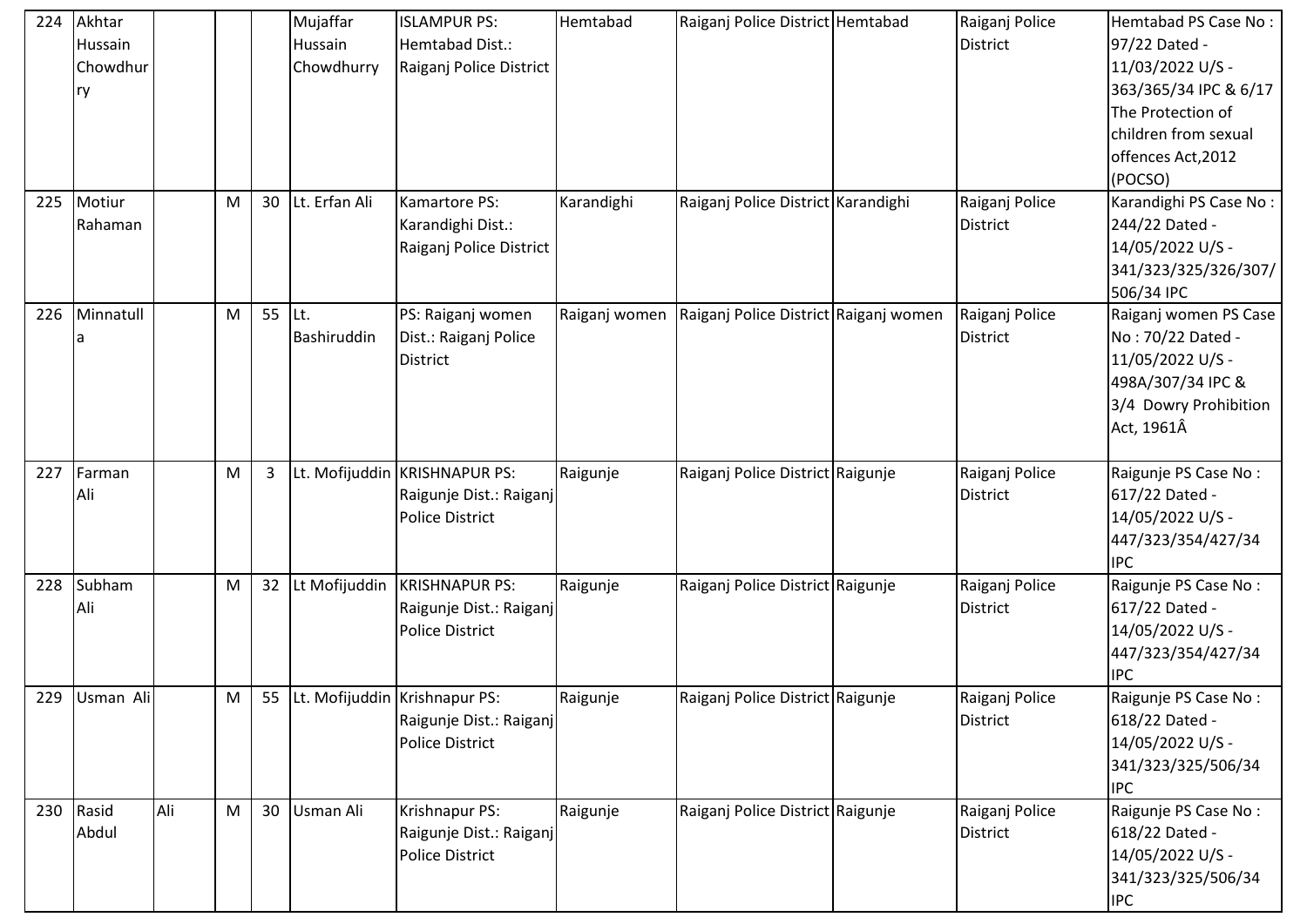| 231 | Mehebub<br>Alam       |                          | M | 26 | Abdul Malek               | Madhabpur PS:<br>Raigunje Dist.: Raiganj<br><b>Police District</b>                                     | Raigunje | Raiganj Police District Raigunje   |          | Raiganj Police<br><b>District</b>  | Raigunje PS Case No:<br>652/22 U/S -                                                                |
|-----|-----------------------|--------------------------|---|----|---------------------------|--------------------------------------------------------------------------------------------------------|----------|------------------------------------|----------|------------------------------------|-----------------------------------------------------------------------------------------------------|
| 232 | Bimal<br>Barman       |                          | M | 45 | Lt. Jogen<br>Barman       | SARAI PS: Raigunje<br>Dist.: Raiganj Police<br><b>District</b>                                         | Raigunje | Raiganj Police District Raigunje   |          | Raiganj Police<br><b>District</b>  | Raigunje PS Case No:<br>590/22 Dated -<br>09/05/2022 U/S-380<br><b>IPC</b>                          |
| 233 | Harun<br>Rashid       |                          | M | 35 | Lt. Haji<br>Rustam Ali    | <b>BORAI, MADHUPUR</b><br>PS: Raigunje Dist.:<br>Raiganj Police District                               | Raigunje | Raiganj Police District Raigunje   |          | Raiganj Police<br><b>District</b>  | Raigunje PS                                                                                         |
| 234 | Jahangir<br>Alam      |                          | M |    | 31 Ramjan Ali             | <b>KRISHNAMURI PS:</b><br>Raigunje Dist.: Raiganj<br><b>Police District</b>                            | Raigunje | Raiganj Police District Raigunje   |          | Raiganj Police<br><b>District</b>  | Raigunje PS                                                                                         |
| 235 | Siraj<br>Dafadeat     |                          |   | 34 | Bakka Dafadar Umarpur, PS | Hankshali Nadia PS:<br>Hanskhli Dist.:<br>Ranaghat Police<br>District                                  | Hanskhli | Ranaghat Police<br><b>District</b> | Hanskhli | Ranaghat Police<br><b>District</b> | Hanskhli PS Case No:<br>459/22 Dated -<br>14/05/2022 U/S -<br>448/.354B/323/325 IPC                 |
| 236 | Sanmul<br>Mandal      | Samchh<br>ar             | M | 40 | Lt Lokeman<br>Mondal      | Kulgachi Purbapara,<br>PS Dhantala. Nadia<br>PS: Dhantala Dist.:<br>Ranaghat Police<br>District        | Dhantala | Ranaghat Police<br><b>District</b> | Hanskhli | Ranaghat Police<br><b>District</b> | Hanskhli PS Case No:<br>162/22 Dated -<br>21/02/2022 U/S -<br>323/325/354(B)/307/3<br>79/506/34 IPC |
| 237 | Inchhlima<br>Mondal   | Taslima<br><b>Biswas</b> | F |    | Lt Lokman<br>Mondal       | Kulgachi Purbapara,<br>PS Dhantala. Nadia<br>PS: Dhantala Dist.:<br>Ranaghat Police<br><b>District</b> | Dhantala | Ranaghat Police<br>District        | Hanskhli | Ranaghat Police<br><b>District</b> | Hanskhli PS Case No:<br>162/22 Dated -<br>21/02/2022 U/S -<br>323/325/354(B)/307/3<br>79/506/34 IPC |
|     | 238 Raj Kr.<br>Sahani |                          | M |    |                           | 52 Lt. Kari Sahani PS: Bagdogra Dist.:<br>Siliguri Police<br>Commissionerate                           | Bagdogra | Siliguri Police<br>Commissionerate | Bagdogra | Siliguri Police<br>Commissionerate | Bagdogra PS Case No:<br>225/22 Dated -<br>13/05/2022 U/S -<br>46A(C) IPC                            |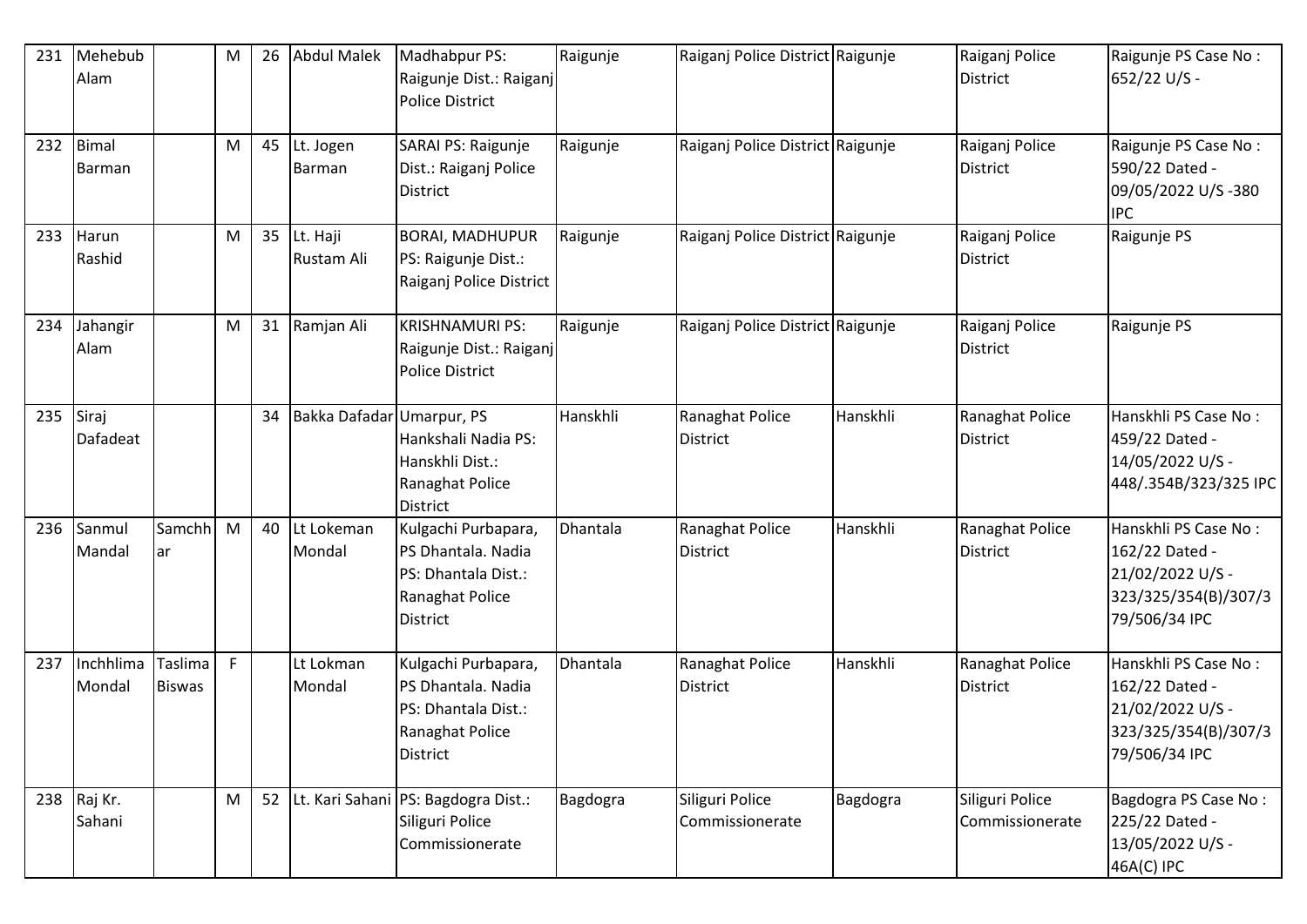| 239 | Jahida<br><b>Begum</b>       | F | 50 |                             | Osman Sikdar   PS: Bhaktinagar Dist.:<br>Siliguri Police<br>Commissionerate                                      | Bhaktinagar    | Siliguri Police<br>Commissionerate | Bhaktinagar    | Siliguri Police<br>Commissionerate | Bhaktinagar PS Case No<br>496/22 Dated -<br>14/05/2022 U/S -<br>$21(c)/22(c)$ Narcotic<br>Drugs and Psychotropic<br>Substances Act, 1985 |
|-----|------------------------------|---|----|-----------------------------|------------------------------------------------------------------------------------------------------------------|----------------|------------------------------------|----------------|------------------------------------|------------------------------------------------------------------------------------------------------------------------------------------|
| 240 | Kali<br>Mohan<br>Roy         | M | 27 | Sri Kaltu Roy               | PS: Bhaktinagar Dist.:<br>Siliguri Police<br>Commissionerate                                                     | Bhaktinagar    | Siliguri Police<br>Commissionerate | Bhaktinagar    | Siliguri Police<br>Commissionerate | Bhaktinagar PS Case No<br>498/22 Dated -<br>14/05/2022 U/S -<br>46(A)(c) Bengal Excise<br>Act, 1909                                      |
| 241 | Raju Roy                     | M | 19 | Debraj Roy                  | PS: Pradhannagar<br>Dist.: Siliguri Police<br>Commissionerate                                                    | Pradhannagar   | Siliguri Police<br>Commissionerate | Matigara       | Siliguri Police<br>Commissionerate | Matigara PS Case No:<br>561/22 Dated -<br>14/05/2022 U/S -<br>399/402 IPC                                                                |
| 242 | Md Sazzad<br>Sha             |   | 21 | Md Guffar Sha               |                                                                                                                  |                | <b>Basirhat</b>                    | Matigara       | Siliguri Police<br>Commissionerate | Matigara PS Case No:<br>561/22 Dated -<br>14/05/2022 U/S -<br>399/402 IPC                                                                |
| 243 | Md<br>Anupam                 |   |    | Md Rafik                    | PS: Siliguri Dist.:<br>Siliguri Police<br>Commissionerate                                                        | Siliguri       | Siliguri Police<br>Commissionerate | Matigara       | Siliguri Police<br>Commissionerate | Matigara PS Case No:<br>561/22 Dated -<br>14/05/2022 U/S -<br>399/402 IPC                                                                |
| 244 | Mithilesh<br>Malakar         |   |    | Late Laxman<br>Malakar      | PS: New jalpaiguri<br>Dist.: Siliguri Police<br>Commissionerate                                                  | New jalpaiguri | Siliguri Police<br>Commissionerate | Matigara       | Siliguri Police<br>Commissionerate | Matigara PS Case No:<br>561/22 Dated -<br>14/05/2022 U/S -<br>399/402 IPC                                                                |
| 245 | Biswanath<br>Chowdhur<br>IV. |   |    | Lt. Bhagwan<br>Chowdhury    | PS: Matigara Dist.:<br>Siliguri Police<br>Commissionerate                                                        | Matigara       | Siliguri Police<br>Commissionerate | Matigara       | Siliguri Police<br>Commissionerate | Matigara PS Case No:<br>564/22 Dated -<br>14/05/2022 U/S-46<br>A(c) Bengal Excise Act,<br>1909                                           |
| 246 | Gaisal<br>Rajak              |   |    | (22 Yrs) S/o<br>Manaj Rajak | of Jabravita ,PS- NJP,<br>Dist-Jalpaiguri and<br>PS: New jalpaiguri<br>Dist.: Siliguri Police<br>Commissionerate | New jalpaiguri | Siliguri Police<br>Commissionerate | New jalpaiguri | Siliguri Police<br>Commissionerate | New jalpaiguri PS Case<br>No: 493/22 Dated -<br>14/05/2022 U/S -<br>46A(C) of Bengal Excise<br>Act, 1909                                 |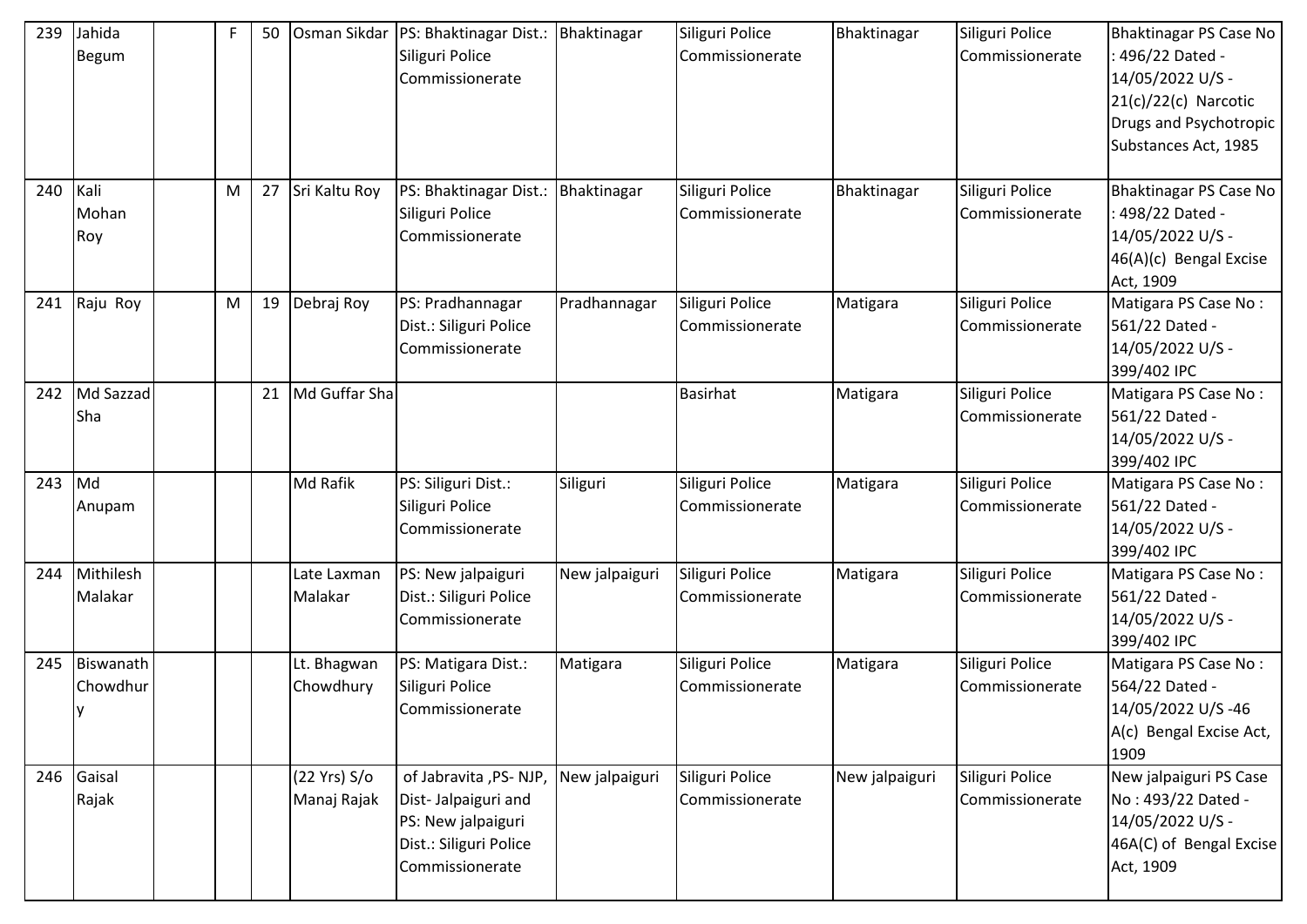| 247 | Moni<br>Kumar<br>Chettri   |   | (30 Yrs) S/o<br>Mon Bahadur<br>Chett | of Farabar Nepali<br>Busty , PO-Sahudangi<br>Hat, PS-NJP, Dist-<br>Jalpaiguri PS: New<br>jalpaiguri Dist.: Siliguri<br>Police<br>Commissionerate | New jalpaiguri | Siliguri Police<br>Commissionerate | New jalpaiguri | Siliguri Police<br>Commissionerate | New jalpaiguri PS Case<br>No: 494/22 Dated -<br>14/05/2022 U/S -<br>46A(C) of Bengal Excise<br>Act, 1909 |
|-----|----------------------------|---|--------------------------------------|--------------------------------------------------------------------------------------------------------------------------------------------------|----------------|------------------------------------|----------------|------------------------------------|----------------------------------------------------------------------------------------------------------|
| 248 | Dinoband<br>hu Malo<br>Das |   | (59 Yrs) S/o<br>Late<br>Debendra Mal | 18 No Milanpally PS:<br>New jalpaiguri Dist.:<br>Siliguri Police<br>Commissionerate                                                              | New jalpaiguri | Siliguri Police<br>Commissionerate | New jalpaiguri | Siliguri Police<br>Commissionerate | New jalpaiguri PS Case<br>No: 495/22 Dated -<br>14/05/2022 U/S -<br>46A(C) of Bengal Excise<br>Act, 1909 |
| 249 | Kartick<br><b>Bose</b>     | M | Lt Swapan<br><b>Bose</b>             | Baribhasa PS: New<br>jalpaiguri Dist.: Siliguri<br>Police<br>Commissionerate                                                                     | New jalpaiguri | Siliguri Police<br>Commissionerate | New jalpaiguri | Siliguri Police<br>Commissionerate | New jalpaiguri PS Case<br>No: 385/22 Dated -<br>26/04/2022 U/S -<br>399/402 IPC                          |
| 250 | Manoj<br>Mahato            | M | Parma<br>Mahato                      | PS: Pradhannagar<br>Dist.: Siliguri Police<br>Commissionerate                                                                                    | Pradhannagar   | Siliguri Police<br>Commissionerate | Pradhannagar   | Siliguri Police<br>Commissionerate | Pradhannagar PS Case<br>No: 357/22 Dated -<br>14/05/2022 U/S-46A(c)<br>Bengal Excise Act, 1909           |
| 251 | Sushil<br>Chettri          |   | Sashi Dhar<br>Chettri                | PS: Pradhannagar<br>Dist.: Siliguri Police<br>Commissionerate                                                                                    | Pradhannagar   | Siliguri Police<br>Commissionerate | Pradhannagar   | Siliguri Police<br>Commissionerate | Pradhannagar PS Case<br>No: 358/22 Dated -<br>14/05/2022 U/S-46A(c)<br>Bengal Excise Act, 1909           |
| 252 | Rakesh<br>Kurmi            |   | Lt Ramesh<br>Kurmi                   | 29 BIDHAN ROAD,<br><b>NEAR</b><br>KANCHANJUNGHA<br>LADGE, WARD NO. 11<br>PS: Siliguri Dist.:<br>Siliguri Police<br>Commissionerate               | Siliguri       | Siliguri Police<br>Commissionerate | Siliguri       | Siliguri Police<br>Commissionerate | Siliguri PS Case No:<br>467/22 Dated -<br>14/05/2022 U/S-46a<br><b>IPC</b>                               |
|     | 253 Sumit<br>Thakur        |   | Lt. Basudeb<br>Thakur                | Nabagram, Near Sri<br>Sakti Kali Mandir PS:<br>Siliguri Dist.: Siliguri<br>Police<br>Commissionerate                                             | Siliguri       | Siliguri Police<br>Commissionerate | Siliguri       | Siliguri Police<br>Commissionerate | Siliguri PS Case No:<br>468/22 Dated -<br>14/05/2022 U/S-46a<br><b>IPC</b>                               |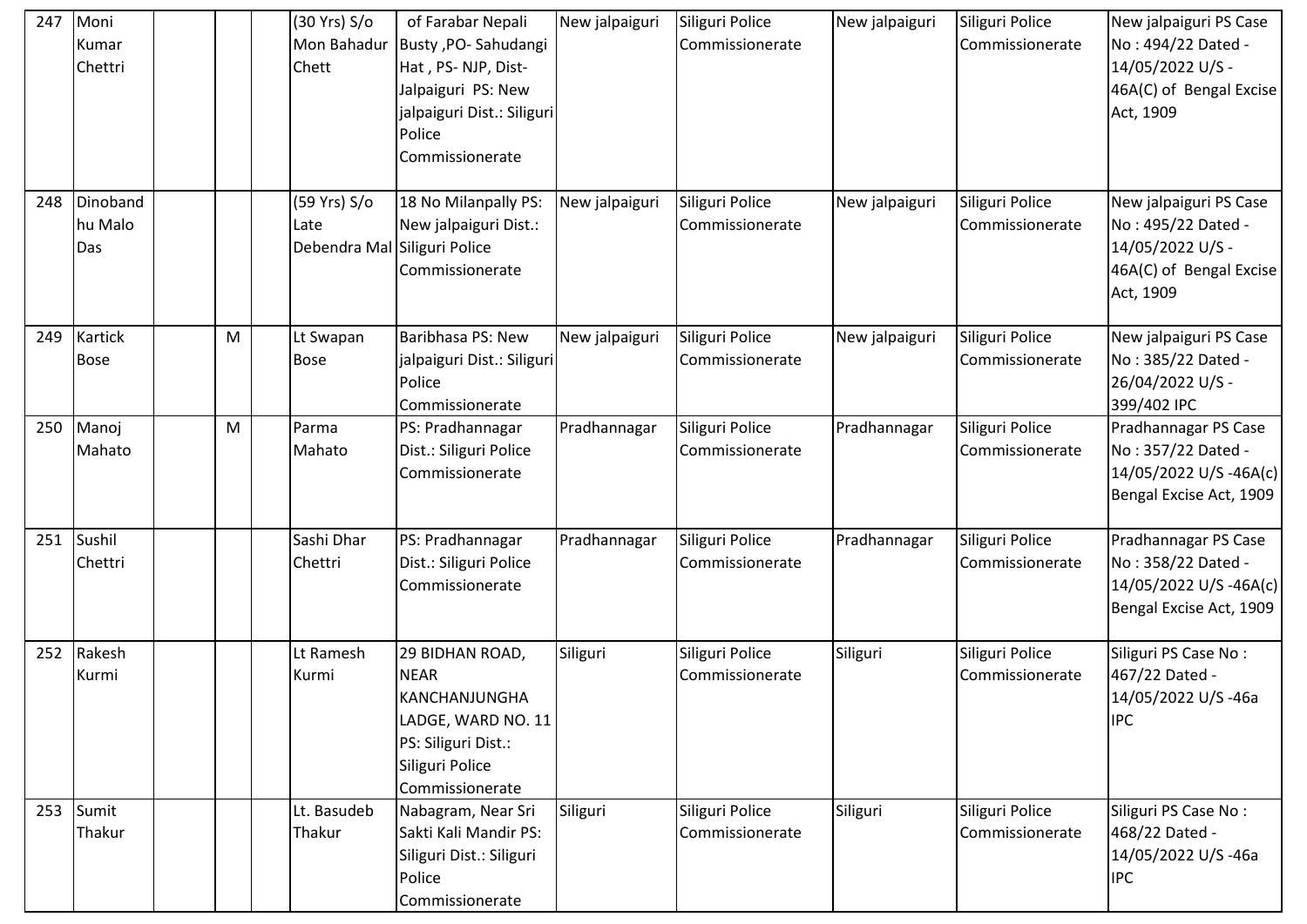| 254 | Semonta<br>Das       |                                |   |    | Late Pradip<br>Das             | <b>BANDRIJOTE, NEAR</b><br>DPS PS: Siliguri Dist.:<br>Siliguri Police<br>Commissionerate                             | Siliguri      | Siliguri Police<br>Commissionerate  | Siliguri        | Siliguri Police<br>Commissionerate  | Siliguri PS Case No:<br>469/22 Dated -<br>14/05/2022 U/S-46aA<br><b>IPC</b>                    |
|-----|----------------------|--------------------------------|---|----|--------------------------------|----------------------------------------------------------------------------------------------------------------------|---------------|-------------------------------------|-----------------|-------------------------------------|------------------------------------------------------------------------------------------------|
| 255 | Bilat<br>Deari       | $\omega$<br><b>JAYANT</b><br>A |   |    | Lt Biman                       | NAZRUL SARANI,<br>Chandra Deari ASHRAMPARA, WARD<br>NO. 12 PS: Siliguri<br>Dist.: Siliguri Police<br>Commissionerate | Siliguri      | Siliguri Police<br>Commissionerate  | Siliguri        | Siliguri Police<br>Commissionerate  | Siliguri PS Case No:<br>470/22 Dated -<br>14/05/2022 U/S-363<br><b>IPC</b>                     |
| 256 | Mahim<br>Halder      |                                |   | 70 | Lt. Gobinda<br>Halder          | Vill. - Jamtala PS:<br>Dholahat Dist.:<br>Sundarban Police<br><b>District</b>                                        | Dholahat      | Sundarban Police<br>District        | <b>Dholahat</b> | Sundarban Police<br><b>District</b> | Dholahat PS Case No:<br>219/22 Dated -<br>14/05/2022 U/S -<br>447/324/325/308/34<br><b>IPC</b> |
| 257 | Babu<br>Halder       | Babuso<br>Ina<br>Halder        | M |    | @ Mahim Ch.<br>Halde           | Mahim Halder Vill. - Jamtala PS:<br>Dholahat Dist.:<br>Sundarban Police<br><b>District</b>                           | Dholahat      | Sundarban Police<br><b>District</b> | <b>Dholahat</b> | Sundarban Police<br><b>District</b> | Dholahat PS Case No:<br>219/22 Dated -<br>14/05/2022 U/S -<br>447/324/325/308/34<br><b>IPC</b> |
| 258 | Gangadha<br>r Mondal |                                | M |    | Lt. Bijoy<br>Kirshna<br>Mondal | Vill-Shibnagar, P. O-<br>Choto<br>Banashyamnagar PS:<br>Patharpratima Dist.:<br>Sundarban Police<br><b>District</b>  | Patharpratima | Sundarban Police<br><b>District</b> | Patharpratima   | Sundarban Police<br><b>District</b> | Patharpratima PS Case<br>No: 131/22 Dated -<br>12/05/2022 U/S -<br>379/427 IPC                 |
| 259 | Achidul<br>Mia       |                                |   |    | Safiul Mia                     | PUNDIBARI                                                                                                            |               | <b>Basirhat</b>                     | Alipurduar      | Alipurduar                          | Alipurduar PS Outpost<br>Sonapur OP GDE No.<br>363                                             |
| 260 | Asraful Ali          |                                |   |    | Antaj Ali                      | PUNDIBARI                                                                                                            |               | <b>Basirhat</b>                     | Alipurduar      | Alipurduar                          | Alipurduar PS Outpost<br>Sonapur OP GDE No.<br>363                                             |
|     | 261 Uddhab<br>Roy    |                                |   |    | Niren Roy                      | <b>NABIN CLUB</b>                                                                                                    |               | <b>Basirhat</b>                     | Alipurduar      | Alipurduar                          | Alipurduar PS Outpost<br>Sonapur OP GDE No.<br>363                                             |
| 262 | Subhajit<br>Roy      |                                |   |    | Dharani Roy                    | KATHALBARI                                                                                                           |               | <b>Basirhat</b>                     | Alipurduar      | Alipurduar                          | Alipurduar PS Outpost<br>Sonapur OP GDE No.<br>363                                             |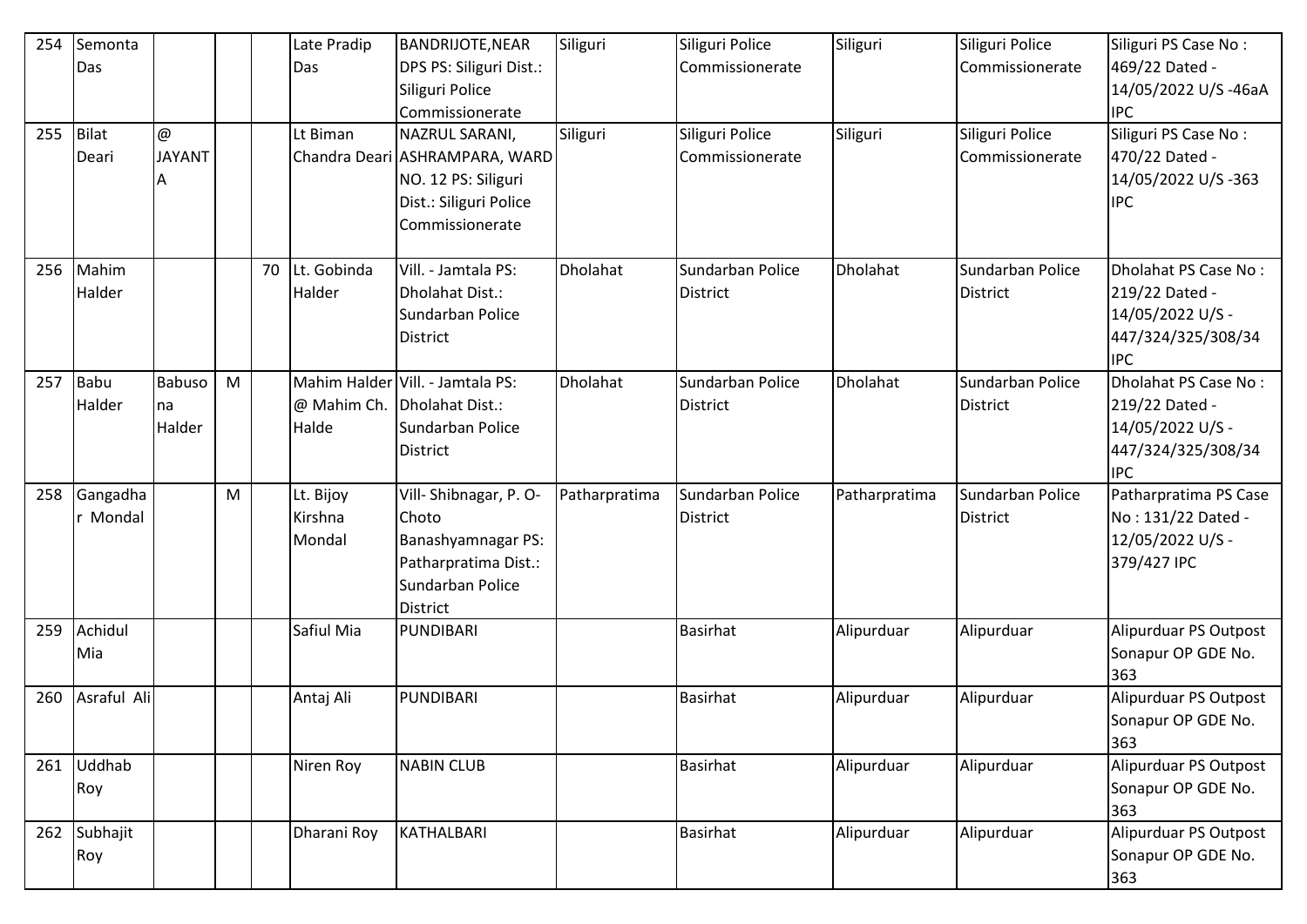| 263 | Toton Pal                       |           |    | Jiban Pal                         | SAHEBPOTA                                                               |                | <b>Basirhat</b> | Alipurduar     | Alipurduar | Alipurduar PS Outpost                                     |
|-----|---------------------------------|-----------|----|-----------------------------------|-------------------------------------------------------------------------|----------------|-----------------|----------------|------------|-----------------------------------------------------------|
|     |                                 |           |    |                                   |                                                                         |                |                 |                |            | Sonapur OP GDE No.<br>363                                 |
| 264 | Nirmal<br>Barman                |           |    | Nripen<br>Barman                  | <b>SURIPARA</b>                                                         |                | <b>Basirhat</b> | Alipurduar     | Alipurduar | Alipurduar PS Outpost<br>Sonapur OP GDE No.<br>363        |
| 265 | <b>Bharat</b><br>Das            |           |    | Raj Kr Das                        | <b>RAMPUR</b>                                                           |                | <b>Basirhat</b> | Alipurduar     | Alipurduar | Alipurduar PS GDE No.<br>573                              |
| 266 | Prasanta<br>Ganguli             |           |    | Lt Narendra<br>Ganguli            | СНЕСНАКНАТА                                                             |                | <b>Basirhat</b> | Alipurduar     | Alipurduar | Alipurduar PS Outpost<br>Alipurduar Jn TOP GDE<br>No. 240 |
| 267 | <b>Bamesh</b><br>Ali            |           |    | Lt Ebrahim Ali GOWHATI            |                                                                         |                | <b>Basirhat</b> | Alipurduar     | Alipurduar | Alipurduar PS Outpost<br>Alipurduar Jn TOP GDE<br>No. 240 |
| 268 | Raja<br>Sarkar                  |           |    | Lt Balaram<br>Sarkar              | <b>SHANTI COLONY</b>                                                    |                | <b>Basirhat</b> | Alipurduar     | Alipurduar | Alipurduar PS Outpost<br>Alipurduar Jn TOP GDE<br>No. 234 |
| 269 | Swapan<br>Ray                   | M         | 37 | $S/O-$ Lt.<br><b>Fuleswar Ray</b> | Alinagar, Jateswar PS: Falakata<br>Falakata Dist.:<br>Alipurduar        |                | Alipurduar      | Birpara        | Alipurduar | Birpara PS GDE No. 533                                    |
| 270 | Bibhash<br>Paul                 | M         | 45 | S/o- Bimal<br>Paul                | RN Colony PS: Birpara Birpara<br>Dist.: Alipurduar                      |                | Alipurduar      | Birpara        | Alipurduar | Birpara PS GDE No. 533                                    |
| 271 | Sakti Ekka                      | ${\sf M}$ | 35 | S/o-Sankar<br>Ekka                | Birpara, Park Line PS:<br>Birpara Dist.:<br>Alipurduar                  | <b>Birpara</b> | Alipurduar      | Birpara        | Alipurduar | Birpara PS GDE No. 533                                    |
| 272 | <b>Kurdus</b><br><b>Hossain</b> | M         | 18 | S/o-Md.<br>Rasid                  | Lanka Road Near<br>Hospital PS: Birpara<br>Dist.: Alipurduar            | <b>Birpara</b> | Alipurduar      | Birpara        | Alipurduar | Birpara PS GDE No. 533                                    |
|     | 273 Abhay<br>Sunar              | M         | 21 | S/o-Santosh<br>Sunar              | <b>Saradapally Rock Vall</b><br>School PS: Birpara<br>Dist.: Alipurduar | Birpara        | Alipurduar      | <b>Birpara</b> | Alipurduar | Birpara PS GDE No. 533                                    |
| 274 | Ajay Ekka                       | M         | 38 | S/o-Stephen<br>Ekka               | Birpara, Factory Line<br>PS: Birpara Dist.:<br>Alipurduar               | <b>Birpara</b> | Alipurduar      | <b>Birpara</b> | Alipurduar | Birpara PS GDE No. 533                                    |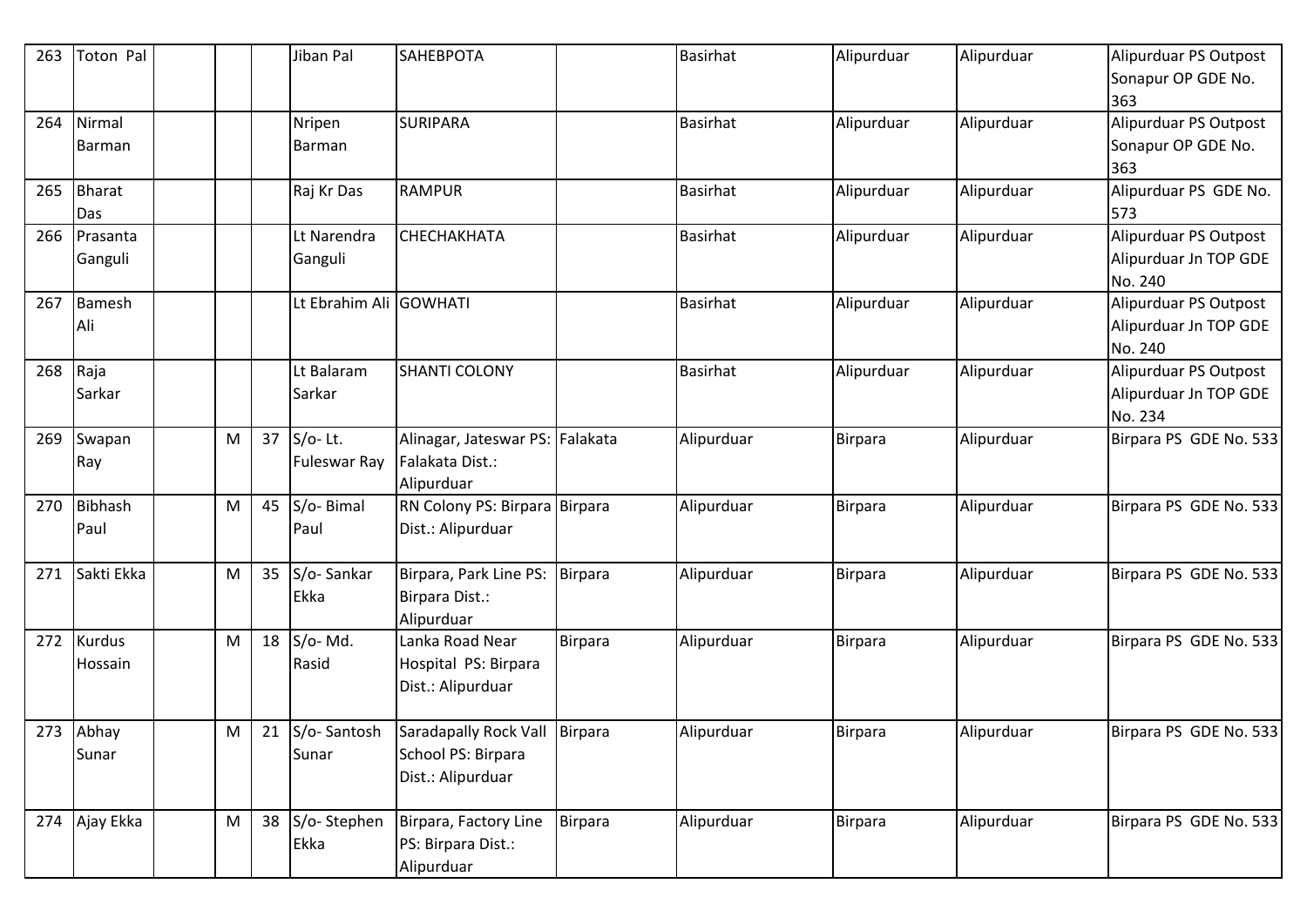| 275 | Avishek<br>Sah                      |       | M | 21 | $S/O-$ Lt.                   | Collegepara, Near<br>Bissonath Sah Siya Bakery PS:<br>Birpara Dist.:<br>Alipurduar | Birpara        | Alipurduar | <b>Birpara</b> | Alipurduar | Birpara PS GDE No. 533 |
|-----|-------------------------------------|-------|---|----|------------------------------|------------------------------------------------------------------------------------|----------------|------------|----------------|------------|------------------------|
| 276 | Amrit<br>Mandal                     |       | M | 18 | S/o- Umesh<br>Mandal         | Birpara, Shantinagar<br>PS: Birpara Dist.:<br>Alipurduar                           | <b>Birpara</b> | Alipurduar | Birpara        | Alipurduar | Birpara PS GDE No. 533 |
| 277 | Rajat<br>Sarkar                     |       | M | 30 | S/o-Surajan<br>Sarkar        | Mainaguri, Jalpesh<br><b>Mandir PS:</b><br>Moynaguri Dist.:<br>Jalpaiguri          | Moynaguri      | Jalpaiguri | <b>Birpara</b> | Alipurduar | Birpara PS GDE No. 533 |
| 278 | Sukumar<br>Sarkar                   |       | M | 29 | $S/O-$<br>Monturam<br>Sarkar | Poraibari, Balimantari Falakata<br>PS: Falakata Dist.:<br>Alipurduar               |                | Alipurduar | <b>Birpara</b> | Alipurduar | Birpara PS GDE No. 533 |
| 279 | Papai<br>Alam                       | Neran | M | 22 | S/o-Hanib<br><b>Islam</b>    | Sisubari Chowpati PS: Madarihat<br>Madarihat Dist.:<br>Alipurduar                  |                | Alipurduar | <b>Birpara</b> | Alipurduar | Birpara PS GDE No. 533 |
| 280 | Tapan<br>Sarkar                     |       | M | 19 | S/o-Shamal<br>Sarkar         | Birpara, Shantinagar<br>PS: Birpara Dist.:<br>Alipurduar                           | Birpara        | Alipurduar | Birpara        | Alipurduar | Birpara PS GDE No. 533 |
| 281 | Arun<br>Chowdhar                    |       | M | 26 | Chowdhary                    | S/o- Rajendar   Birpara, New Line PS:<br>Birpara Dist.:<br>Alipurduar              | Birpara        | Alipurduar | Birpara        | Alipurduar | Birpara PS GDE No. 533 |
| 282 | <b>Azizul Mia</b>                   |       | M | 40 | S/o- Abed Ali                | Saradapally PS:<br>Birpara Dist.:<br>Alipurduar                                    | <b>Birpara</b> | Alipurduar | <b>Birpara</b> | Alipurduar | Birpara PS GDE No. 533 |
| 283 | Charan<br>Dip Singh                 |       | M | 28 | S/o- Gurjan<br>Singh         | Birpara, Chowpathy<br>PS: Birpara Dist.:<br>Alipurduar                             | <b>Birpara</b> | Alipurduar | Birpara        | Alipurduar | Birpara PS GDE No. 533 |
|     | 284 Pradip<br><b>Biswakar</b><br>ma |       | M | 37 | S/o- Jangir<br>Biswakarma    | Makrapara TG, Kami<br>Line PS: Birpara Dist.:<br>Alipurduar                        | Birpara        | Alipurduar | <b>Birpara</b> | Alipurduar | Birpara PS GDE No. 533 |
|     | 285 Kedarnath<br>Mishra             |       | M | 33 | S/o-Sri<br>Laxman<br>Mishra  | Shanti Nagar Colony<br>PS: Birpara Dist.:<br>Alipurduar                            | Birpara        | Alipurduar | Birpara        | Alipurduar | Birpara PS GDE No. 533 |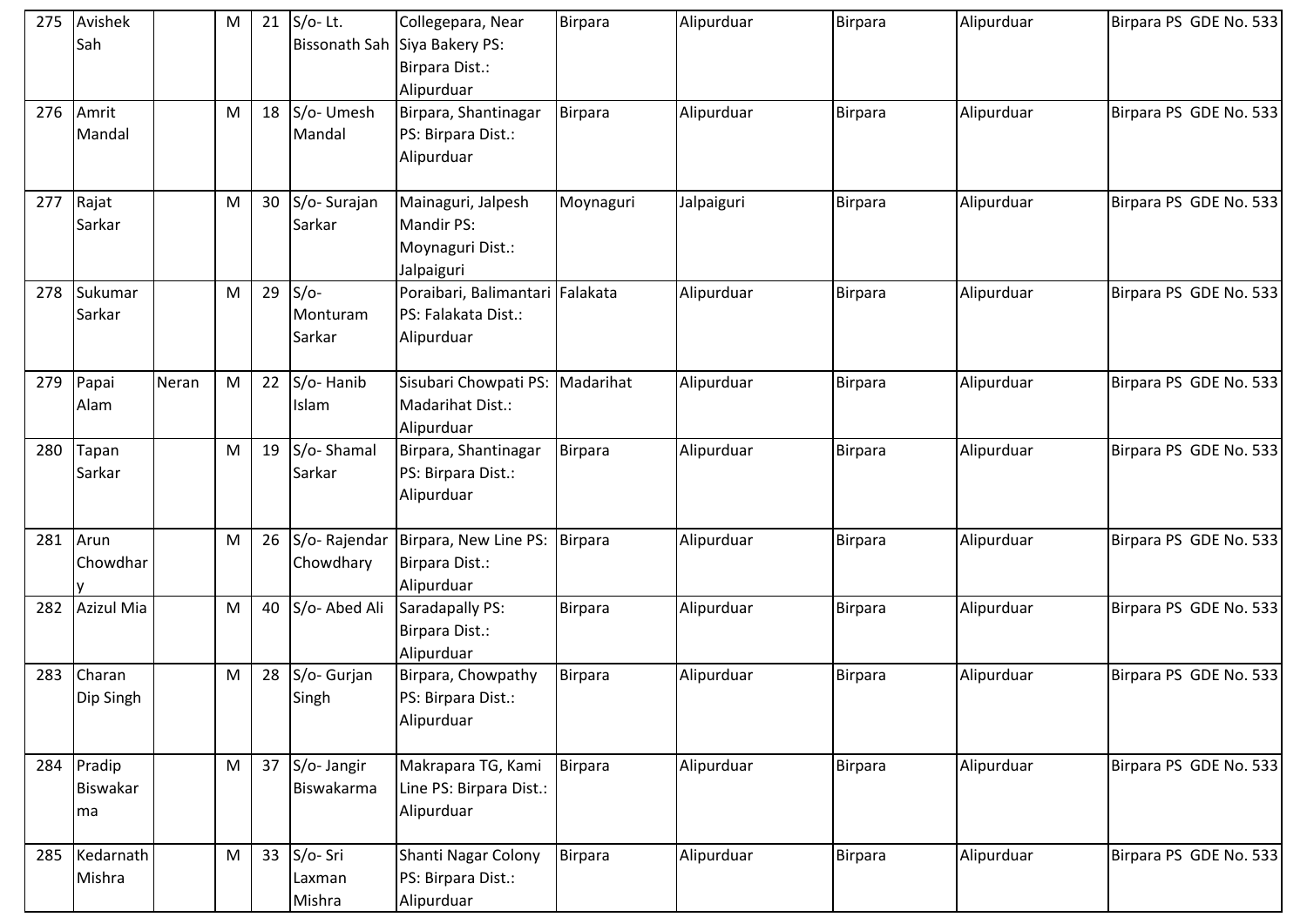| 286 | Bablu            | M |    | S/o-Lt. Lade       |                               | Falakata  |            |                |            |                        |
|-----|------------------|---|----|--------------------|-------------------------------|-----------|------------|----------------|------------|------------------------|
|     |                  |   | 40 |                    | Changmari,                    |           | Alipurduar | <b>Birpara</b> | Alipurduar | Birpara PS GDE No. 533 |
|     | Oraon            |   |    | Oraon              | Khagenhat PS:                 |           |            |                |            |                        |
|     |                  |   |    |                    | Falakata Dist.:               |           |            |                |            |                        |
|     |                  |   |    |                    | Alipurduar                    |           |            |                |            |                        |
|     | 287 Amit         | M | 25 | Kartick            | Bharnobari TG,                | Jaigaon   | Alipurduar | Jaigaon        | Alipurduar | Jaigaon PS Outpost     |
|     | Khariya          |   |    | Khariya            | Bandhu line PS:               |           |            |                |            | Hashimara OP GDE No.   |
|     |                  |   |    |                    | Jaigaon Dist.:                |           |            |                |            | 475                    |
|     |                  |   |    |                    | Alipurduar                    |           |            |                |            |                        |
| 288 | Subash           | M | 28 | <b>Sukumar Roy</b> | Of Marisbari, Daldali,        | Pundibari | Coochbehar | Kumargram      | Alipurduar | Kumargram PS Outpost   |
|     | Roy              |   |    |                    | PS Pundibari, Dist            |           |            |                |            | Kamakhaguri OP GDE     |
|     |                  |   |    |                    | Coochbih PS:                  |           |            |                |            | No. 456                |
|     |                  |   |    |                    | Pundibari Dist.:              |           |            |                |            |                        |
|     |                  |   |    |                    | Coochbehar                    |           |            |                |            |                        |
|     |                  |   |    |                    |                               |           |            |                |            |                        |
| 289 | <b>Birlal Sk</b> | M | 35 | ILt.               | of Pipeline, PS               | Samuktala | Alipurduar | Kumargram      | Alipurduar | Kumargram PS Outpost   |
|     |                  |   |    |                    | Ketabuddin Sk Samuktala, Dist |           |            |                |            | Kamakhaguri OP GDE     |
|     |                  |   |    |                    | Alipurduar, PS:               |           |            |                |            | No. 456                |
|     |                  |   |    |                    | Samuktala Dist.:              |           |            |                |            |                        |
|     |                  |   |    |                    | Alipurduar                    |           |            |                |            |                        |
| 290 | Sunil            | M | 65 | Lt. Manindra       | Of Khoardanga,                | Kumargram | Alipurduar | Kumargram      | Alipurduar | Kumargram PS Outpost   |
|     | Sarkar           |   |    | Sarkar             | Nararthali, PS                |           |            |                |            | Kamakhaguri OP GDE     |
|     |                  |   |    |                    | Kumargram, Dist Alip          |           |            |                |            | No. 456                |
|     |                  |   |    |                    |                               |           |            |                |            |                        |
|     |                  |   |    |                    | PS: Kumargram Dist.:          |           |            |                |            |                        |
|     |                  |   |    |                    | Alipurduar                    |           |            |                |            |                        |
|     |                  | M | 36 | Subal Roy          | Of Telipara, PS               |           |            |                |            |                        |
| 291 | Sukumar          |   |    |                    |                               | Kumargram | Alipurduar | Kumargram      | Alipurduar | Kumargram PS Outpost   |
|     | Roy              |   |    |                    | Kumargram, Dist               |           |            |                |            | Kamakhaguri OP GDE     |
|     |                  |   |    |                    | Alipurduar PS:                |           |            |                |            | No. 456                |
|     |                  |   |    |                    | Kumargram Dist.:              |           |            |                |            |                        |
|     |                  |   |    |                    | Alipurduar                    |           |            |                |            |                        |
| 292 | Toymon           | M | 36 | Lt. Gopal          | Of Telipara, PS               | Kumargram | Alipurduar | Kumargram      | Alipurduar | Kumargram PS Outpost   |
|     | Barman           |   |    | Barman             | Kumargram, Dist               |           |            |                |            | Kamakhaguri OP GDE     |
|     |                  |   |    |                    | Alipurduar PS:                |           |            |                |            | No. 456                |
|     |                  |   |    |                    | Kumargram Dist.:              |           |            |                |            |                        |
|     |                  |   |    |                    | Alipurduar                    |           |            |                |            |                        |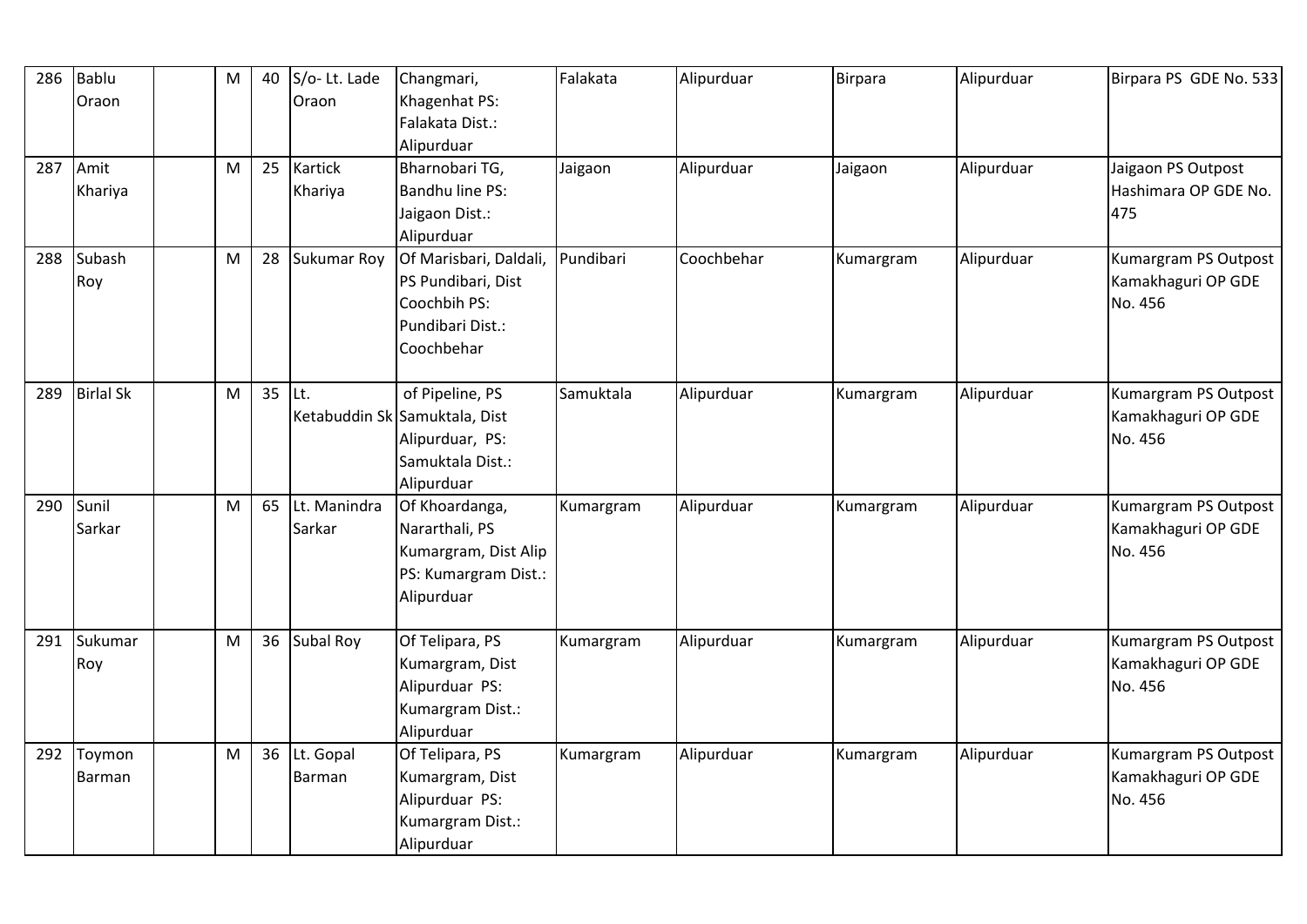| 293 | Bappa<br>Sarkar          | M | 22 | Mrityunjay<br>Sarkar  | Of Garbhanga, PO-<br>Rampur, PS- Boxirhat,<br>Dist-Cooch PS:<br><b>Baxsirhat Dist.:</b><br>Coochbehar | Baxsirhat  | Coochbehar | Kumargram | Alipurduar | Kumargram PS Outpost<br>Barobisha OP GDE No.<br>533 |
|-----|--------------------------|---|----|-----------------------|-------------------------------------------------------------------------------------------------------|------------|------------|-----------|------------|-----------------------------------------------------|
| 294 | Sumanta<br><b>Biswas</b> | M | 28 | Sushil Biswas         | Of Panbari, PS-<br>Samuktala, Dist-<br>Alipurduar PS:<br>Samuktala Dist.:<br>Alipurduar               | Samuktala  | Alipurduar | Kumargram | Alipurduar | Kumargram PS Outpost<br>Barobisha OP GDE No.<br>533 |
| 295 | Abhijit<br>Sarkar        | M | 19 | Narayan<br>Sarkar     | Of Lalschool, PO-<br>Barobisha, PS-<br>Kumargram, Dist-PS:<br>Kumargram Dist.:<br>Alipurduar          | Kumargram  | Alipurduar | Kumargram | Alipurduar | Kumargram PS Outpost<br>Barobisha OP GDE No.<br>536 |
| 296 | Goutam<br>Mahato         | M | 50 | Lt. Krishna<br>Mahato | Of Dakshin Rampur,<br>PO-Barobisha, PS-<br>Kumargram, PS:<br>Kumargram Dist.:<br>Alipurduar           | Kumargram  | Alipurduar | Kumargram | Alipurduar | Kumargram PS Outpost<br>Barobisha OP GDE No.<br>536 |
| 297 | Tapan<br>Das             | M | 29 | <b>Keshab Das</b>     | Lichutala 1 no anchal<br>PS: Alipurduar Dist.:<br>Alipurduar                                          | Alipurduar | Alipurduar | Madarihat | Alipurduar | Madarihat PS GDE No.<br>437                         |
| 298 | Akash<br>Mirdha          | M | 21 | Sankar<br>Mirdha      | Purba Khairbari PS:<br>Madarihat Dist.:<br>Alipurduar                                                 | Madarihat  | Alipurduar | Madarihat | Alipurduar | Madarihat PS GDE No.<br>437                         |
| 299 | Rahul<br>Oraon           | M | 19 | Chaitu Oraon          | Uttar Khairbari PS:<br>Madarihat Dist.:<br>Alipurduar                                                 | Madarihat  | Alipurduar | Madarihat | Alipurduar | Madarihat PS GDE No.<br>437                         |
|     | 300 Sushil<br>Barman     | M |    |                       | Darpa Barman UTTAR MAJHERDABRI Samuktala<br>PS: Samuktala Dist.:<br>Alipurduar                        |            | Alipurduar | Samuktala | Alipurduar | Samuktala PS GDE No.<br>374                         |
| 301 | Badal<br><b>Biswas</b>   | M |    | Sudhir Biswas         | <b>SOUTH SHIBKATA PS:</b><br>Samuktala Dist.:<br>Alipurduar                                           | Samuktala  | Alipurduar | Samuktala | Alipurduar | Samuktala PS GDE No.<br>466                         |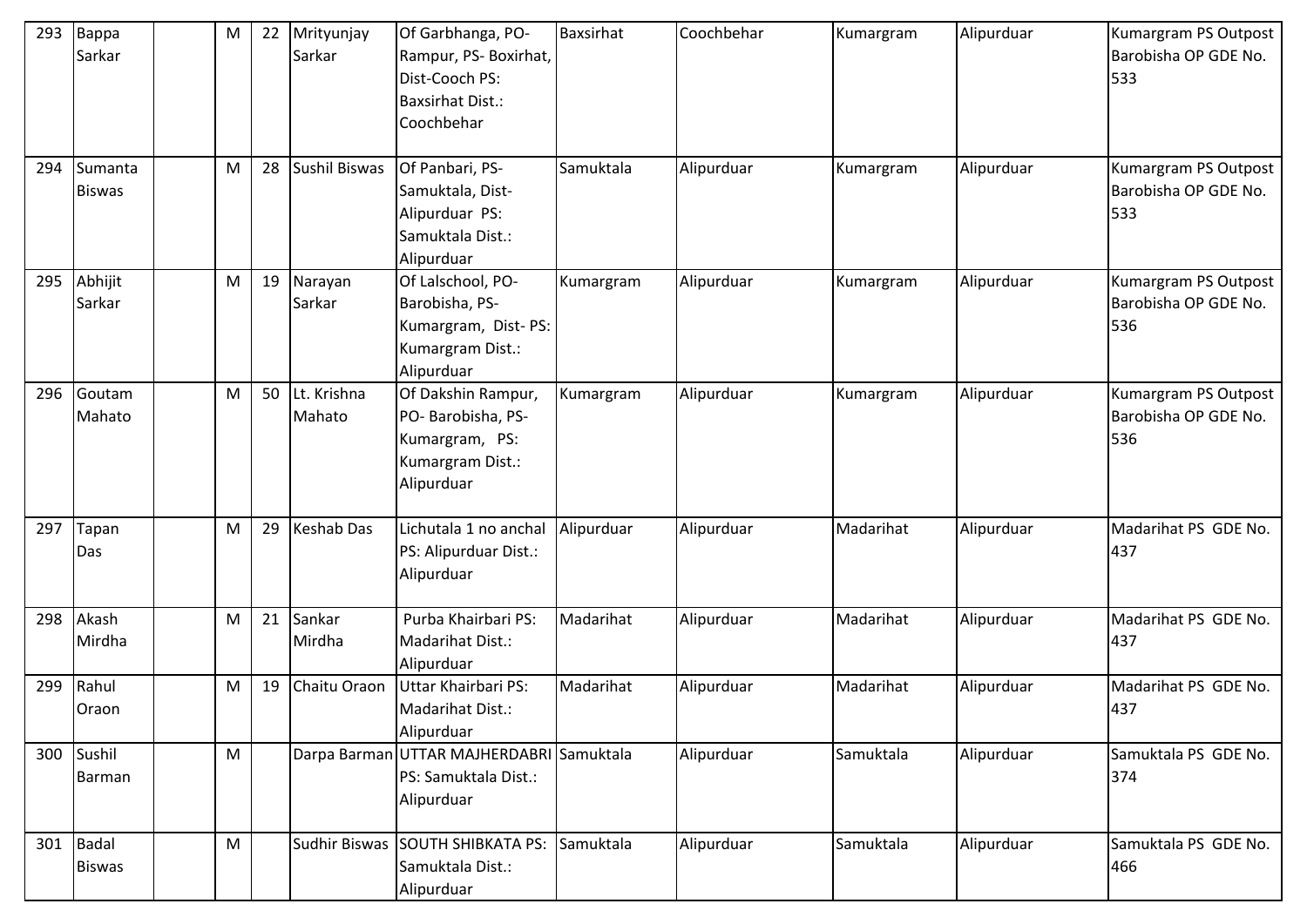| 302 | Nitai Das                 | M |    | <b>Makhan Das</b>   | UTTAR CHIKLIGURI<br>PS: Samuktala Dist.:<br>Alipurduar                                        | Samuktala | Alipurduar                                    | Samuktala | Alipurduar                                           | Samuktala PS GDE No.<br>466             |
|-----|---------------------------|---|----|---------------------|-----------------------------------------------------------------------------------------------|-----------|-----------------------------------------------|-----------|------------------------------------------------------|-----------------------------------------|
| 303 | <b>Buro Bouri</b>         |   |    | Jiban Bouri         | Kajora Bazar PS:<br>Andal Dist.: Asansol<br><b>Durgapur Police</b><br>Commissionerate         | Andal     | Asansol Durgapur<br>Police<br>Commissionerate | Andal     | <b>Asansol Durgapur</b><br>Police<br>Commissionerate | Andal PS GDE No. 897                    |
| 304 | Barun<br><b>Bouri</b>     |   |    | Ranjit Bouri        | Kajora Bazar PS:<br>Andal Dist.: Asansol<br>Durgapur Police<br>Commissionerate                | Andal     | Asansol Durgapur<br>Police<br>Commissionerate | Andal     | <b>Asansol Durgapur</b><br>Police<br>Commissionerate | Andal PS GDE No. 897                    |
| 305 | Kajal Shaw                |   | 26 | <b>Anil Shaw</b>    | Khas Kajora Colliery<br>PS: Andal Dist.:<br>Asansol Durgapur<br>Police<br>Commissionerate     | Andal     | Asansol Durgapur<br>Police<br>Commissionerate | Andal     | <b>Asansol Durgapur</b><br>Police<br>Commissionerate | Andal PS GDE No. 897                    |
| 306 | Bidesh<br>Yadav           |   | 28 | <b>Bishal Yadav</b> | Khas Kajora Colliery<br>PS: Andal Dist.:<br>Asansol Durgapur<br>Police<br>Commissionerate     | Andal     | Asansol Durgapur<br>Police<br>Commissionerate | Andal     | <b>Asansol Durgapur</b><br>Police<br>Commissionerate | Andal PS GDE No. 897                    |
| 307 | Uday<br>Mondal            |   | 35 | Mahesh<br>Mondal    | <b>Andal South Bazar</b><br>PS: Andal Dist.:<br>Asansol Durgapur<br>Police<br>Commissionerate | Andal     | Asansol Durgapur<br>Police<br>Commissionerate | Andal     | <b>Asansol Durgapur</b><br>Police<br>Commissionerate | Andal PS GDE No. 898                    |
| 308 | <b>Rittik Hari</b>        |   | 21 | <b>Binod Hari</b>   | Moira Haripara PS:<br>Andal Dist.: Asansol<br>Durgapur Police<br>Commissionerate              | Andal     | Asansol Durgapur<br>Police<br>Commissionerate | Andal     | Asansol Durgapur<br>Police<br>Commissionerate        | Andal PS Outpost Ukra<br>OP GDE No. 309 |
| 309 | <b>Bishal Kr</b><br>Singh |   |    | <b>Bijoy Singh</b>  | Kajora Padmabati<br>Mandir PS: Andal<br>Dist.: Asansol<br>Durgapur Police<br>Commissionerate  | Andal     | Asansol Durgapur<br>Police<br>Commissionerate | Andal     | Asansol Durgapur<br>Police<br>Commissionerate        | Andal PS Outpost Ukra<br>OP GDE No. 309 |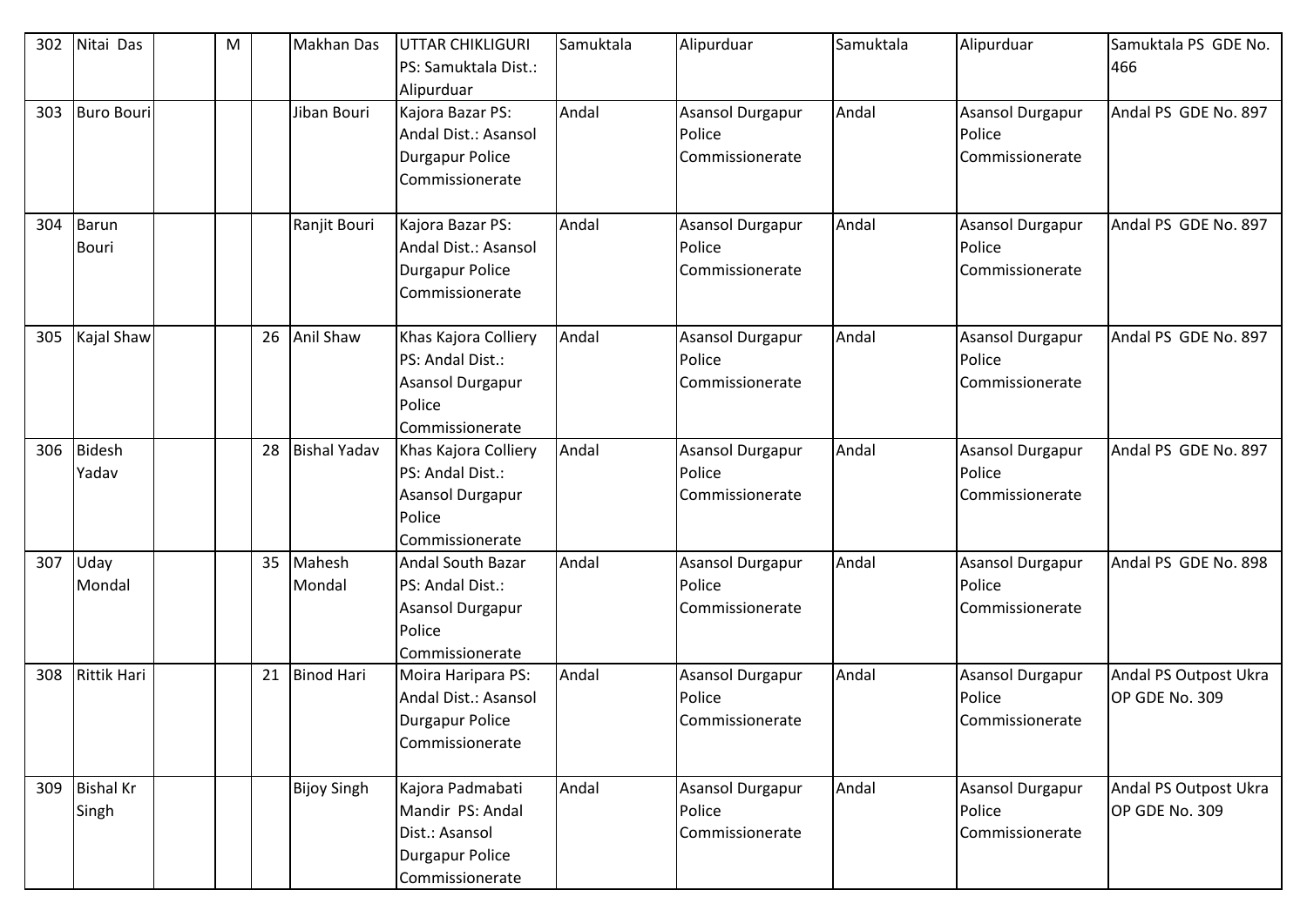| 310 | Md Salim                | M | 36 | Md Mangru           | Kalimnagar PS:<br>Hirapur Dist.: Asansol<br><b>Durgapur Police</b><br>Commissionerate | Hirapur  | <b>Asansol Durgapur</b><br>Police<br>Commissionerate | Asansole south | Asansol Durgapur<br>Police<br>Commissionerate | Asansole south PS<br>Outpost South PP GDE<br>No. 531 |
|-----|-------------------------|---|----|---------------------|---------------------------------------------------------------------------------------|----------|------------------------------------------------------|----------------|-----------------------------------------------|------------------------------------------------------|
| 311 | Md<br>Wasim             | M | 20 | Md Salim            | Kalimnagar PS:<br>Hirapur Dist.: Asansol<br><b>Durgapur Police</b><br>Commissionerate | Hirapur  | Asansol Durgapur<br>Police<br>Commissionerate        | Asansole south | Asansol Durgapur<br>Police<br>Commissionerate | Asansole south PS<br>Outpost South PP GDE<br>No. 531 |
| 312 | Md Sajjad               | M | 25 | Md Mustaq           | Kalimnagar PS:<br>Hirapur Dist.: Asansol<br><b>Durgapur Police</b><br>Commissionerate | Hirapur  | <b>Asansol Durgapur</b><br>Police<br>Commissionerate | Asansole south | Asansol Durgapur<br>Police<br>Commissionerate | Asansole south PS<br>Outpost South PP GDE<br>No. 531 |
| 313 | Amar<br>Nonia           | M | 26 | <b>Bishu Nonia</b>  | Ningha PS: Jamuria<br>Dist.: Asansol<br><b>Durgapur Police</b><br>Commissionerate     | Jamuria  | <b>Asansol Durgapur</b><br>Police<br>Commissionerate | Asansole south | Asansol Durgapur<br>Police<br>Commissionerate | Asansole south PS<br>Outpost South PP GDE<br>No. 531 |
| 314 | Kajal<br><b>Bauri</b>   | M | 30 | Subodh Bauri        | Napara PS: Barabani<br>Dist.: Asansol<br><b>Durgapur Police</b><br>Commissionerate    | Barabani | Asansol Durgapur<br>Police<br>Commissionerate        | Barabani       | Asansol Durgapur<br>Police<br>Commissionerate | Barabani PS GDE No.<br>805                           |
| 315 | Subrata<br><b>Bauri</b> | M | 28 | Nimai Bauri         | Majiara PS: Barabani<br>Dist.: Asansol<br><b>Durgapur Police</b><br>Commissionerate   | Barabani | Asansol Durgapur<br>Police<br>Commissionerate        | Barabani       | Asansol Durgapur<br>Police<br>Commissionerate | Barabani PS GDE No.<br>805                           |
| 316 | Milan<br>Karmakar       | M | 25 | Shyamal<br>Karmakar | Kapista PS: Barabani<br>Dist.: Asansol<br>Durgapur Police<br>Commissionerate          | Barabani | Asansol Durgapur<br>Police<br>Commissionerate        | Barabani       | Asansol Durgapur<br>Police<br>Commissionerate | Barabani PS GDE No.<br>824                           |
| 317 | Satyajit<br>Roy         | M | 35 | Ajit Roy            | Amdiha PS: Barabani<br>Dist.: Asansol<br><b>Durgapur Police</b><br>Commissionerate    | Barabani | Asansol Durgapur<br>Police<br>Commissionerate        | Barabani       | Asansol Durgapur<br>Police<br>Commissionerate | Barabani PS GDE No.<br>824                           |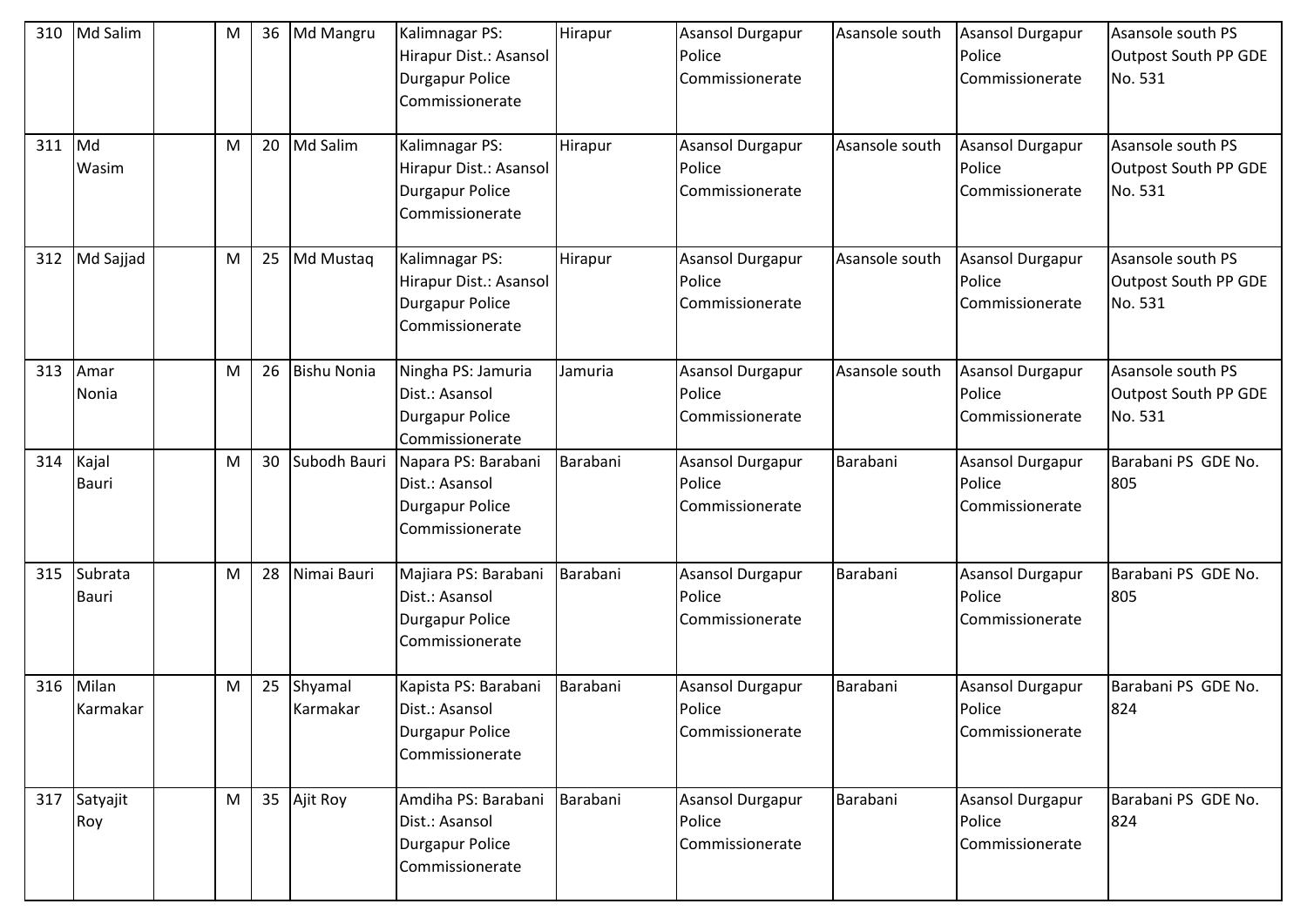| 318 | Arijit Dey       |   | 26 | <b>Rintu Dey</b>   | Dist.: Asansol                 |               | Asansol Durgapur | <b>Budbud</b> | <b>Asansol Durgapur</b> | Budbud PS GDE No.   |
|-----|------------------|---|----|--------------------|--------------------------------|---------------|------------------|---------------|-------------------------|---------------------|
|     |                  |   |    |                    | <b>Durgapur Police</b>         |               | Police           |               | Police                  | 648                 |
|     |                  |   |    |                    | Commissionerate                |               | Commissionerate  |               | Commissionerate         |                     |
| 319 | Dipu             |   | 39 | Ratan              | PS: Budbud Dist.:              | <b>Budbud</b> | Asansol Durgapur | <b>Budbud</b> | Asansol Durgapur        | Budbud PS GDE No.   |
|     | Debnath          |   |    | Debnath            | Asansol Durgapur               |               | Police           |               | Police                  | 648                 |
|     |                  |   |    |                    | Police                         |               | Commissionerate  |               | Commissionerate         |                     |
|     |                  |   |    |                    | Commissionerate                |               |                  |               |                         |                     |
| 320 | <b>Baren</b>     | M | 49 | Tarapada           | Banshgora PS:                  | Faridpur      | Asansol Durgapur | Faridpur      | Asansol Durgapur        | Faridpur PS GDE No. |
|     | <b>Bauri</b>     |   |    | <b>Bauri</b>       | Faridpur Dist.:                |               | Police           |               | Police                  | 528                 |
|     |                  |   |    |                    | Asansol Durgapur               |               | Commissionerate  |               | Commissionerate         |                     |
|     |                  |   |    |                    | Police                         |               |                  |               |                         |                     |
|     |                  |   |    |                    | Commissionerate                |               |                  |               |                         |                     |
| 321 | <b>Binod Das</b> | M | 40 | Shyam Das          | Banshgora PS:                  | Faridpur      | Asansol Durgapur | Faridpur      | <b>Asansol Durgapur</b> | Faridpur PS GDE No. |
|     |                  |   |    |                    | Faridpur Dist.:                |               | Police           |               | Police                  | 528                 |
|     |                  |   |    |                    | Asansol Durgapur               |               | Commissionerate  |               | Commissionerate         |                     |
|     |                  |   |    |                    | Police                         |               |                  |               |                         |                     |
|     |                  |   |    |                    | Commissionerate                |               |                  |               |                         |                     |
| 322 | Md Sahim         | M | 36 | Md Hamid           | <b>Gogla Colliery PS:</b>      | Faridpur      | Asansol Durgapur | Faridpur      | <b>Asansol Durgapur</b> | Faridpur PS GDE No. |
|     |                  |   |    |                    | Faridpur Dist.:                |               | Police           |               | Police                  | 553                 |
|     |                  |   |    |                    | Asansol Durgapur               |               | Commissionerate  |               | Commissionerate         |                     |
|     |                  |   |    |                    | Police                         |               |                  |               |                         |                     |
|     |                  |   |    |                    | Commissionerate                |               |                  |               |                         |                     |
| 323 | Gopal            | M | 55 | Dukkhaharan        | Laudoha PS: Faridpur           | Faridpur      | Asansol Durgapur | Faridpur      | <b>Asansol Durgapur</b> | Faridpur PS GDE No. |
|     | Lohar            |   |    | Lohar              | Dist.: Asansol                 |               | Police           |               | Police                  | 553                 |
|     |                  |   |    |                    | <b>Durgapur Police</b>         |               | Commissionerate  |               | Commissionerate         |                     |
|     |                  |   |    |                    | Commissionerate                |               |                  |               |                         |                     |
|     |                  |   |    |                    |                                |               |                  |               |                         |                     |
| 324 | Sujit            |   | 28 |                    | Suresh Prasad Subhashpally PS: | Hirapur       | Asansol Durgapur | Hirapur       | <b>Asansol Durgapur</b> | Hirapur PS GDE No.  |
|     | Kumar            |   |    |                    | Hirapur Dist.: Asansol         |               | Police           |               | Police                  | 1009                |
|     |                  |   |    |                    | <b>Durgapur Police</b>         |               | Commissionerate  |               | Commissionerate         |                     |
|     |                  |   |    |                    | Commissionerate                |               |                  |               |                         |                     |
|     |                  |   |    |                    |                                |               |                  |               |                         |                     |
|     | 325 Bikash       |   | 24 | <b>Ashok Kumar</b> | Subhashpally PS:               | Hirapur       | Asansol Durgapur | Hirapur       | Asansol Durgapur        | Hirapur PS GDE No.  |
|     | Kumar            |   |    | Singh              | Hirapur Dist.: Asansol         |               | Police           |               | Police                  | 1009                |
|     |                  |   |    |                    | Durgapur Police                |               | Commissionerate  |               | Commissionerate         |                     |
|     |                  |   |    |                    | Commissionerate                |               |                  |               |                         |                     |
|     |                  |   |    |                    |                                |               |                  |               |                         |                     |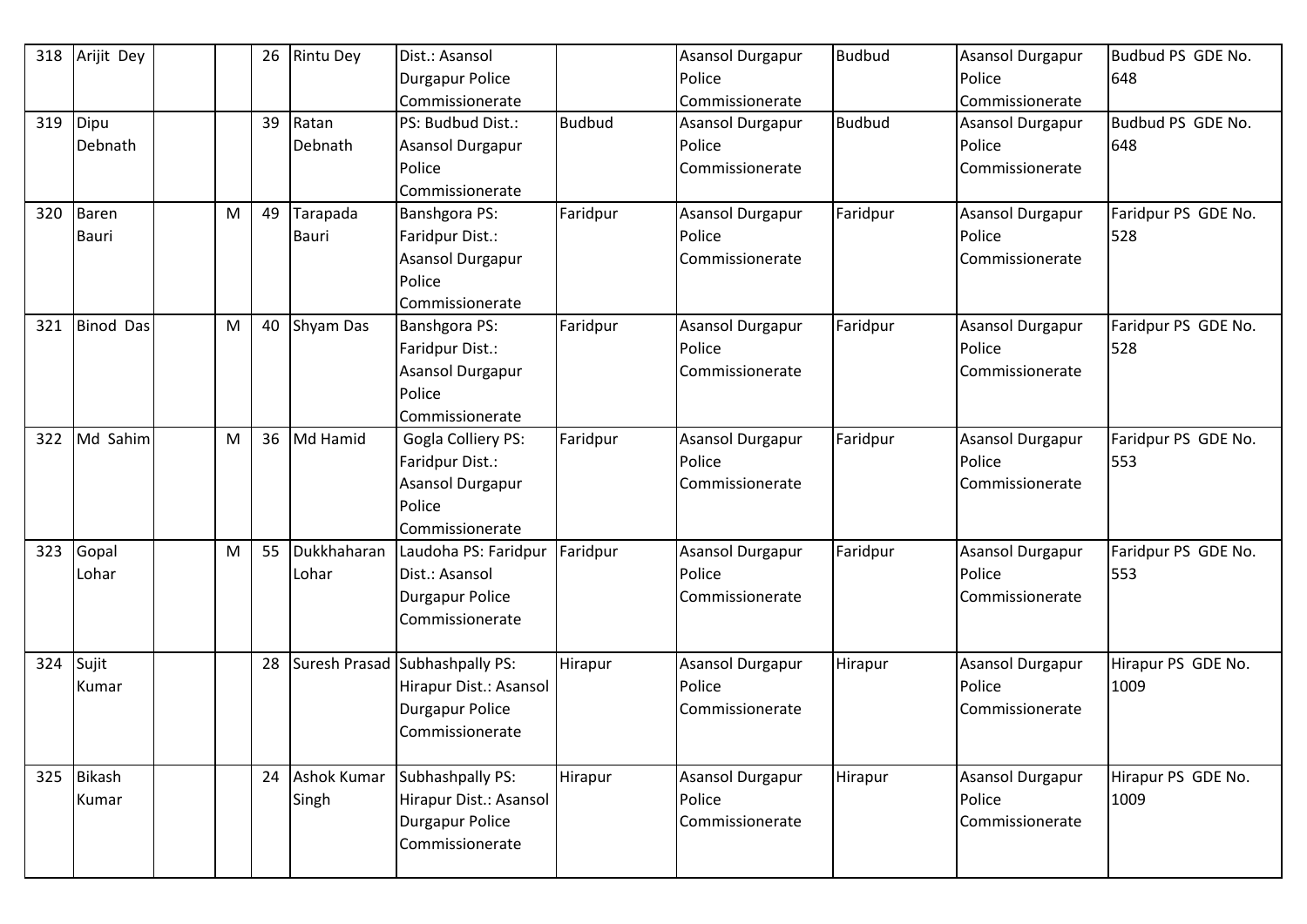| 326 | Jay<br>Prakash         |   | 28 | Ram Kumar                    | Subhashpally PS:<br>Hirapur Dist.: Asansol<br><b>Durgapur Police</b><br>Commissionerate                            | Hirapur        | Asansol Durgapur<br>Police<br>Commissionerate        | Hirapur | <b>Asansol Durgapur</b><br>Police<br>Commissionerate | Hirapur PS GDE No.<br>1009 |
|-----|------------------------|---|----|------------------------------|--------------------------------------------------------------------------------------------------------------------|----------------|------------------------------------------------------|---------|------------------------------------------------------|----------------------------|
| 327 | Ramu<br>Prasad         |   | 40 | Late Dilip<br>Prasad         | Narsinghbandh<br>Mallick Para PS:<br>Hirapur Dist.: Asansol<br><b>Durgapur Police</b><br>Commissionerate           | Hirapur        | Asansol Durgapur<br>Police<br>Commissionerate        | Hirapur | Asansol Durgapur<br>Police<br>Commissionerate        | Hirapur PS GDE No.<br>1017 |
| 328 | Jagadish<br>Balmiki    |   | 49 | Late<br>Satrughan<br>Balmiki | Narsinghbandh<br><b>Mallick Para PS:</b><br>Hirapur Dist.: Asansol<br><b>Durgapur Police</b><br>Commissionerate    | Hirapur        | Asansol Durgapur<br>Police<br>Commissionerate        | Hirapur | Asansol Durgapur<br>Police<br>Commissionerate        | Hirapur PS GDE No.<br>1017 |
| 329 | Hare Ram               |   | 50 | Late Kanta<br>Ray            | Narsinghbandh<br><b>Mallick Para PS:</b><br>Hirapur Dist.: Asansol<br><b>Durgapur Police</b><br>Commissionerate    | Hirapur        | Asansol Durgapur<br>Police<br>Commissionerate        | Hirapur | Asansol Durgapur<br>Police<br>Commissionerate        | Hirapur PS GDE No.<br>1017 |
| 330 | Bakshi<br>Singh        |   | 39 | Gayan Singh                  | Narsinghbandh Janta<br>Road PS: Hirapur<br>Dist.: Asansol<br><b>Durgapur Police</b><br>Commissionerate             | Hirapur        | Asansol Durgapur<br>Police<br>Commissionerate        | Hirapur | <b>Asansol Durgapur</b><br>Police<br>Commissionerate | Hirapur PS GDE No.<br>1017 |
| 331 | Ujjal<br>Sharma        | M | 37 |                              | Durga Sharma Burnpur Qtr No-D.P-<br>1/2 PS: Hirapur Dist.:<br><b>Asansol Durgapur</b><br>Police<br>Commissionerate | Hirapur        | Asansol Durgapur<br>Police<br>Commissionerate        | Hirapur | Asansol Durgapur<br>Police<br>Commissionerate        | Hirapur PS GDE No.<br>1017 |
|     | 332 Sundar<br>Choudhur | M |    | Abhiskhe<br>Choudhrury       | <b>KALIPAHRI PS:</b><br>Asansole south Dist.:<br><b>Asansol Durgapur</b><br>Police<br>Commissionerate              | Asansole south | <b>Asansol Durgapur</b><br>Police<br>Commissionerate | Jamuria | <b>Asansol Durgapur</b><br>Police<br>Commissionerate | Jamuria PS GDE No.<br>898  |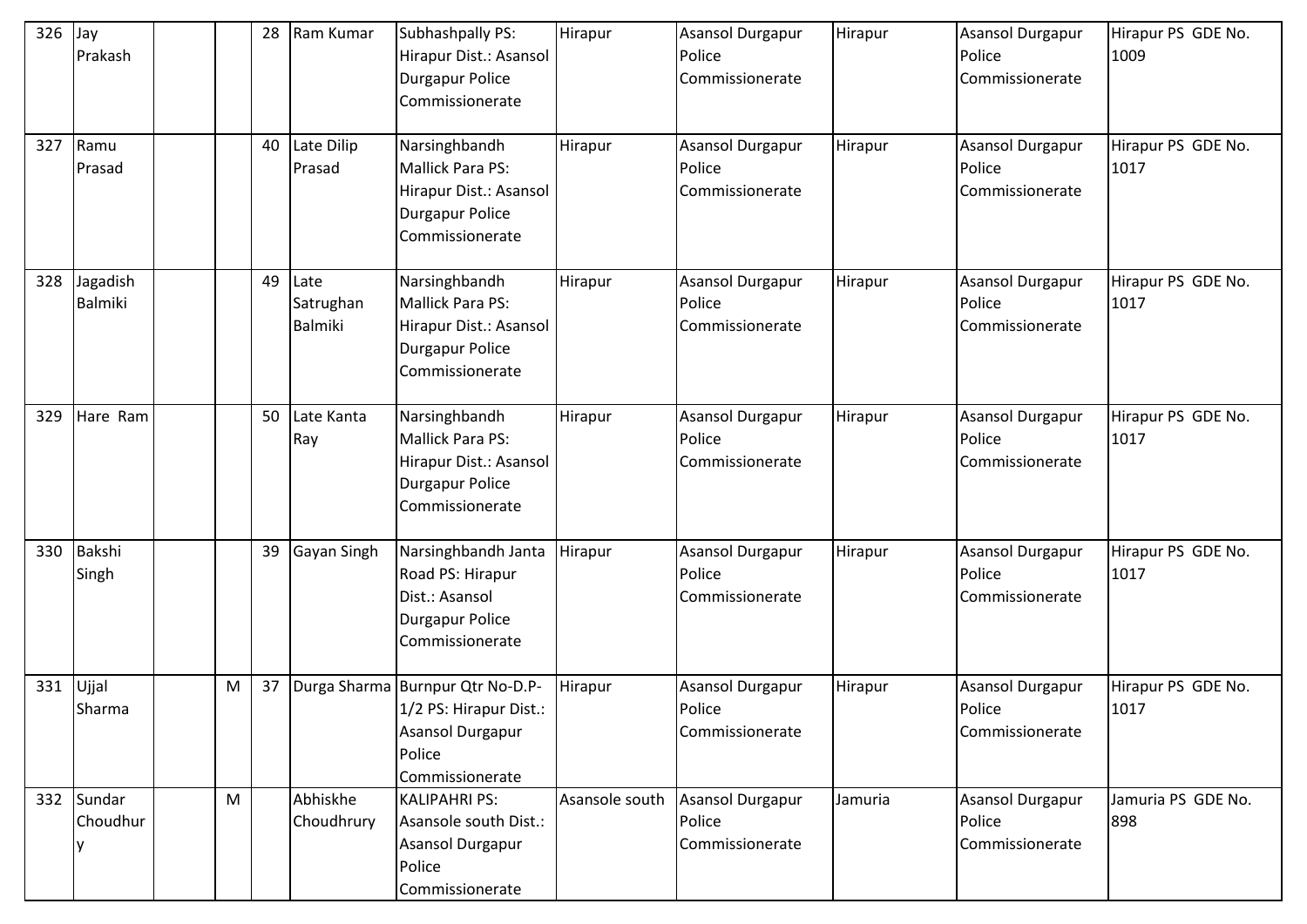| 333 | Sankar<br>Kanta Pasi               | ${\sf M}$ |    | Shiblal Pasi           | HIJALGORA PS:<br>Jamuria Dist.: Asansol<br><b>Durgapur Police</b><br>Commissionerate                | Jamuria       | <b>Asansol Durgapur</b><br>Police<br>Commissionerate | Jamuria | Asansol Durgapur<br>Police<br>Commissionerate        | Jamuria PS GDE No.<br>898 |
|-----|------------------------------------|-----------|----|------------------------|-----------------------------------------------------------------------------------------------------|---------------|------------------------------------------------------|---------|------------------------------------------------------|---------------------------|
| 334 | Pappu<br>Gandhi                    | M         |    | Rahul Prasad<br>Gandhi | <b>CHURULIA GRAM PS:</b><br>Jamuria Dist.: Asansol<br><b>Durgapur Police</b><br>Commissionerate     | Jamuria       | <b>Asansol Durgapur</b><br>Police<br>Commissionerate | Jamuria | <b>Asansol Durgapur</b><br>Police<br>Commissionerate | Jamuria PS GDE No.<br>898 |
| 335 | Shibsanka<br>r Ghosh               | M         |    | Amitava<br>Ghosh       | <b>TALTORE PS: Jamuria</b><br>Dist.: Asansol<br><b>Durgapur Police</b><br>Commissionerate           | Jamuria       | <b>Asansol Durgapur</b><br>Police<br>Commissionerate | Jamuria | Asansol Durgapur<br>Police<br>Commissionerate        | Jamuria PS GDE No.<br>898 |
| 336 | Samiran<br>Ghosh                   | M         | 26 | Ajit Ghosh             | Pathardiha PS:<br>Kanksa Dist.: Asansol<br><b>Durgapur Police</b><br>Commissionerate                | Kanksa        | <b>Asansol Durgapur</b><br>Police<br>Commissionerate | Kanksa  | Asansol Durgapur<br>Police<br>Commissionerate        | Kanksa PS GDE No. 784     |
| 337 | Gouranga<br>Sundar<br><b>Ghosh</b> | M         | 23 | Madhusudan<br>Ghosh    | Maro PS: Budbud<br>Dist.: Asansol<br><b>Durgapur Police</b><br>Commissionerate                      | <b>Budbud</b> | <b>Asansol Durgapur</b><br>Police<br>Commissionerate | Kanksa  | Asansol Durgapur<br>Police<br>Commissionerate        | Kanksa PS GDE No. 784     |
| 338 | Ajay Nath                          | M         | 25 | Dharmendar<br>Nath     | Panagarh Rilcolony<br>PS: Kanksa Dist.:<br>Asansol Durgapur<br>Police<br>Commissionerate            | Kanksa        | Asansol Durgapur<br>Police<br>Commissionerate        | Kanksa  | <b>Asansol Durgapur</b><br>Police<br>Commissionerate | Kanksa PS GDE No. 784     |
| 339 | Ajay Ram                           | M         | 18 | Amar Ram               | Natunpara, railpar PS: Kanksa<br>Kanksa Dist.: Asansol<br><b>Durgapur Police</b><br>Commissionerate |               | Asansol Durgapur<br>Police<br>Commissionerate        | Kanksa  | <b>Asansol Durgapur</b><br>Police<br>Commissionerate | Kanksa PS GDE No. 784     |
|     | 340 Saraj<br>Kumar                 | M         | 18 |                        | Pukur Mahato Matihari, P.S- Chiraya, Kanksa<br>Dist- Matihari, Bihar<br>PS: Kanksa                  |               | <b>Basirhat</b>                                      | Kanksa  | Asansol Durgapur<br>Police<br>Commissionerate        | Kanksa PS GDE No. 784     |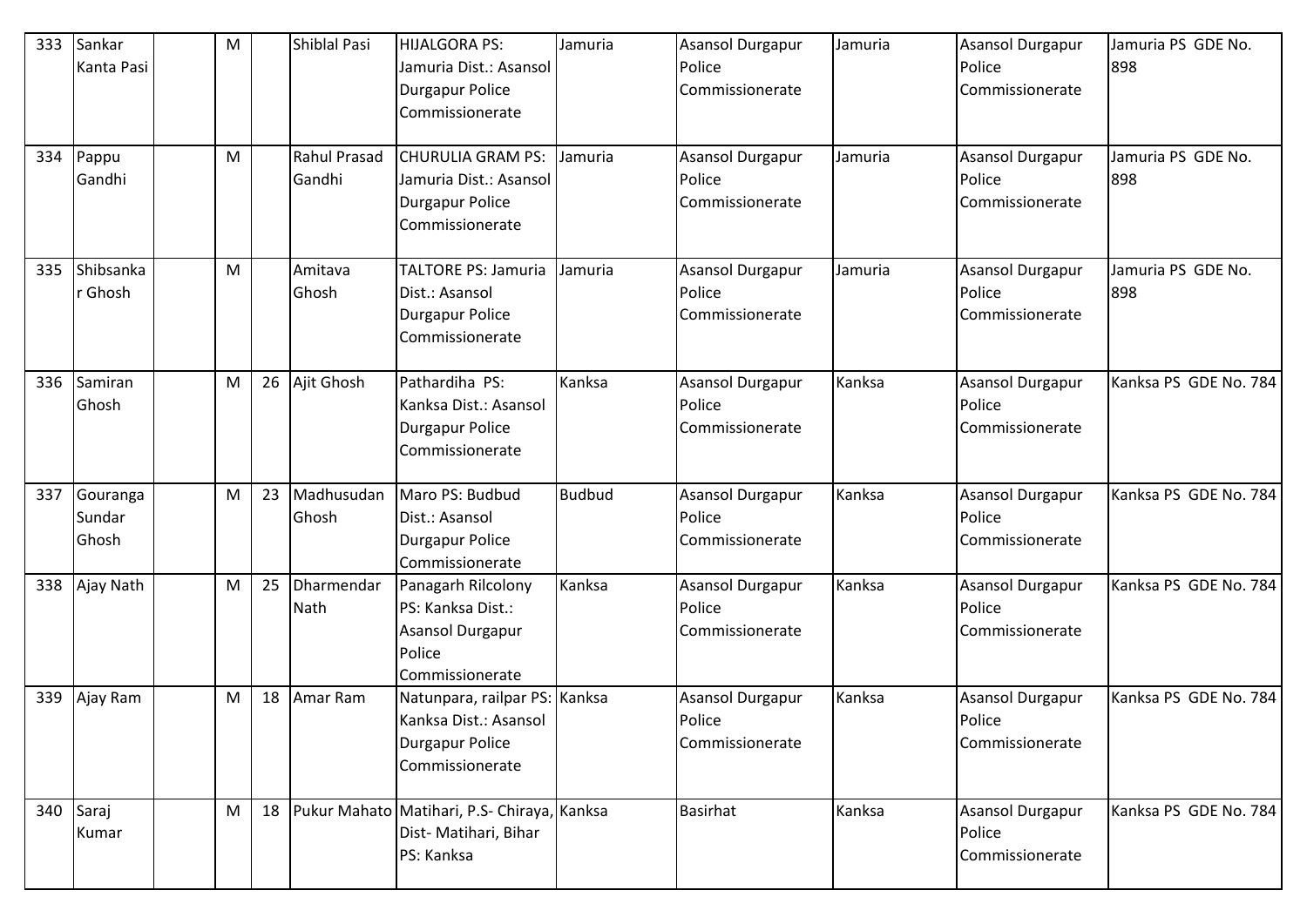| 341     | Ganga<br>Bagdi     | M |    |                   | Lt. Dulal Bagdi Birudiha PS: Kanksa<br>Dist.: Asansol<br><b>Durgapur Police</b><br>Commissionerate    | Kanksa | Asansol Durgapur<br>Police<br>Commissionerate        | Kanksa | <b>Asansol Durgapur</b><br>Police<br>Commissionerate | Kanksa PS GDE No. 784 |
|---------|--------------------|---|----|-------------------|-------------------------------------------------------------------------------------------------------|--------|------------------------------------------------------|--------|------------------------------------------------------|-----------------------|
| 342     | Umesh<br>Chowdhur  | M | 18 | Chowdhury         | Rama Shankar Gangbill Danga PS:<br>Kanksa Dist.: Asansol<br><b>Durgapur Police</b><br>Commissionerate | Kanksa | Asansol Durgapur<br>Police<br>Commissionerate        | Kanksa | Asansol Durgapur<br>Police<br>Commissionerate        | Kanksa PS GDE No. 795 |
| 343     | Ranju<br>Lohar     | M | 24 | Gopal Lohar       | Khatpukur PS: Kanksa Kanksa<br>Dist.: Asansol<br><b>Durgapur Police</b><br>Commissionerate            |        | <b>Asansol Durgapur</b><br>Police<br>Commissionerate | Kanksa | Asansol Durgapur<br>Police<br>Commissionerate        | Kanksa PS GDE No. 795 |
| 344     | Kader<br>Hossain   | M | 33 | Nur Hossain       | Panagarh pathanpara<br>PS: Kanksa Dist.:<br>Asansol Durgapur<br>Police<br>Commissionerate             | Kanksa | Asansol Durgapur<br>Police<br>Commissionerate        | Kanksa | Asansol Durgapur<br>Police<br>Commissionerate        | Kanksa PS GDE No. 795 |
| 345 Sk. | Hossain            | M | 38 | Sk. Karim         | Kanksa Mirepara PS:<br>Kanksa Dist.: Asansol<br><b>Durgapur Police</b><br>Commissionerate             | Kanksa | Asansol Durgapur<br>Police<br>Commissionerate        | Kanksa | Asansol Durgapur<br>Police<br>Commissionerate        | Kanksa PS GDE No. 793 |
| 346     | Sk. Jamal          | M | 18 | Sk. Bipul         | Kanksa Mirepara PS:<br>Kanksa Dist.: Asansol<br><b>Durgapur Police</b><br>Commissionerate             | Kanksa | Asansol Durgapur<br>Police<br>Commissionerate        | Kanksa | Asansol Durgapur<br>Police<br>Commissionerate        | Kanksa PS GDE No. 793 |
| 347     | Sk. Hassan         | M | 35 | Sk. Karim         | Kanksa Mirepara PS:<br>Kanksa Dist.: Asansol<br><b>Durgapur Police</b><br>Commissionerate             | Kanksa | Asansol Durgapur<br>Police<br>Commissionerate        | Kanksa | <b>Asansol Durgapur</b><br>Police<br>Commissionerate | Kanksa PS GDE No. 793 |
|         | 348 Sehabaz<br>Ali | M |    | <b>Bagdad Ali</b> | Bagda Chatti PS: Kulti Kulti<br>Dist.: Asansol<br><b>Durgapur Police</b><br>Commissionerate           |        | Asansol Durgapur<br>Police<br>Commissionerate        | Kulti  | Asansol Durgapur<br>Police<br>Commissionerate        | Kulti PS GDE No. 802  |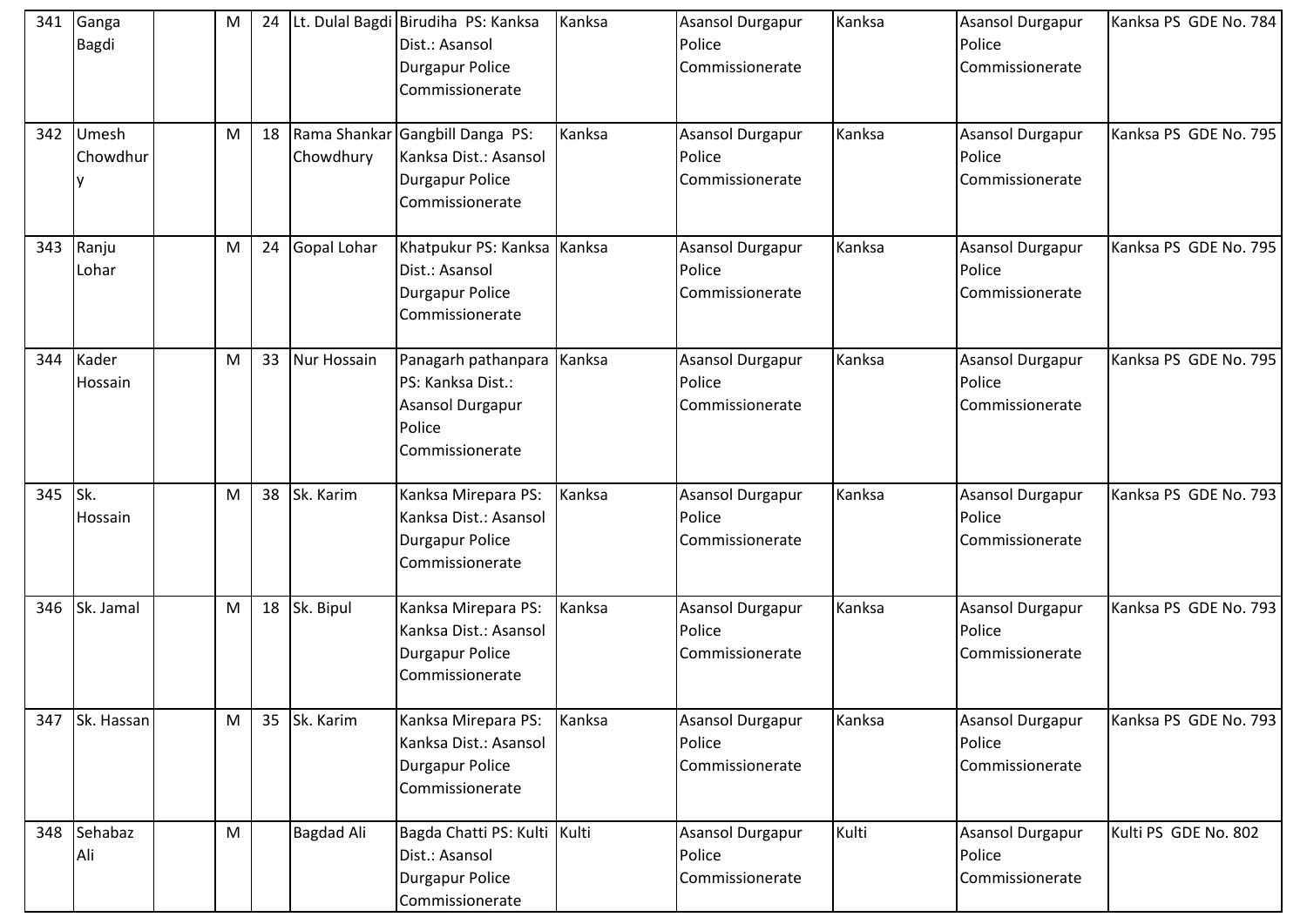| 349 | Joy Bouri                      | M | Lokai Bouri        | Damodar Colony,<br>Road No. 05 PS:<br>Hirapur Dist.: Asansol<br><b>Durgapur Police</b><br>Commissionerate | Hirapur | <b>Asansol Durgapur</b><br>Police<br>Commissionerate | Kulti | <b>Asansol Durgapur</b><br>Police<br>Commissionerate | Kulti PS GDE No. 802                             |
|-----|--------------------------------|---|--------------------|-----------------------------------------------------------------------------------------------------------|---------|------------------------------------------------------|-------|------------------------------------------------------|--------------------------------------------------|
| 350 | Pritam<br>Kumar                | M | Srikanta<br>Tiwary | Indra Nagar, Deoghar<br>PS: Hirapur                                                                       | Hirapur | <b>Basirhat</b>                                      | Kulti | Asansol Durgapur<br>Police<br>Commissionerate        | Kulti PS Outpost<br>Neiamotpur OP GDE<br>No. 733 |
| 351 | Krishna<br>Kumar               | M | Bikash Kumar       | Kushiganj Jamtara PS: Hirapur<br>Hirapur                                                                  |         | <b>Basirhat</b>                                      | Kulti | <b>Asansol Durgapur</b><br>Police<br>Commissionerate | Kulti PS Outpost<br>Neiamotpur OP GDE<br>No. 733 |
| 352 | Bhuneswa<br>r Shaw             | M | Mahendra<br>Shaw   | Steel city Bokaro PS:<br>Hirapur                                                                          | Hirapur | <b>Basirhat</b>                                      | Kulti | <b>Asansol Durgapur</b><br>Police<br>Commissionerate | Kulti PS Outpost<br>Neiamotpur OP GDE<br>No. 733 |
| 353 | Aman<br>Singh                  | M | Tribeni Singh      | Steel city Bokaro PS:<br>Hirapur                                                                          | Hirapur | <b>Basirhat</b>                                      | Kulti | Asansol Durgapur<br>Police<br>Commissionerate        | Kulti PS Outpost<br>Neiamotpur OP GDE<br>No. 733 |
| 354 | <b>Bishal</b><br><b>Bikram</b> | M | Dharmdeo<br>Singh  | Steel city Bokaro PS:<br>Hirapur                                                                          | Hirapur | <b>Basirhat</b>                                      | Kulti | Asansol Durgapur<br>Police<br>Commissionerate        | Kulti PS Outpost<br>Neiamotpur OP GDE<br>No. 733 |
| 355 | Tanweer<br>Rasid               | M | Md Mamua<br>Rasid  | Jabbar Chak<br><b>Bhagalpur PS: Hirapur</b>                                                               | Hirapur | <b>Basirhat</b>                                      | Kulti | <b>Asansol Durgapur</b><br>Police<br>Commissionerate | Kulti PS Outpost<br>Neiamotpur OP GDE<br>No. 761 |
| 356 | Shubman<br>Kumar               | M | Bakeram<br>Singh   | Sodhadih Ramgarh<br>PS: Hirapur                                                                           | Hirapur | <b>Basirhat</b>                                      | Kulti | <b>Asansol Durgapur</b><br>Police<br>Commissionerate | Kulti PS Outpost<br>Neiamotpur OP GDE<br>No. 761 |
| 357 | Chandan<br>Kumar               | M | Rishdev<br>Pandit  | Sodhadih PS: Hirapur Hirapur                                                                              |         | <b>Basirhat</b>                                      | Kulti | Asansol Durgapur<br>Police<br>Commissionerate        | Kulti PS Outpost<br>Neiamotpur OP GDE<br>No. 761 |
|     | 358 Himnashu<br>Kumar<br>Singh | M | Ramanih<br>Singh   | Sahdo Deogarh PS:<br>Hirapur                                                                              | Hirapur | <b>Basirhat</b>                                      | Kulti | Asansol Durgapur<br>Police<br>Commissionerate        | Kulti PS Outpost<br>Neiamotpur OP GDE<br>No. 761 |
| 359 | <b>Bikash</b><br>Karmakar      | M | Mohan Kumar        | Lachipur gate PS:<br>Kulti Dist.: Asansol<br><b>Durgapur Police</b><br>Commissionerate                    | Kulti   | Asansol Durgapur<br>Police<br>Commissionerate        | Kulti | Asansol Durgapur<br>Police<br>Commissionerate        | Kulti PS Outpost<br>Neiamotpur OP GDE<br>No. 761 |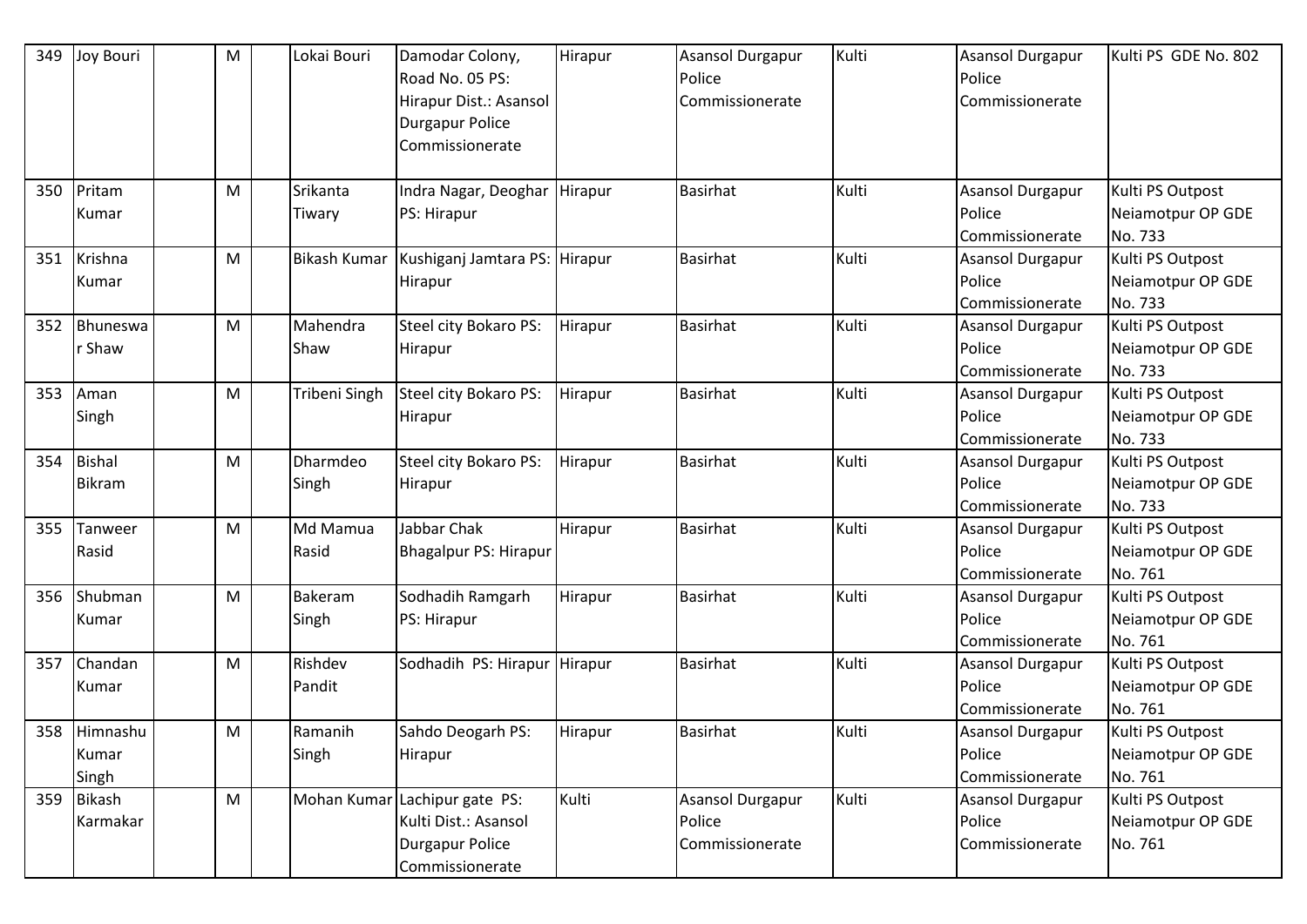| 360 | Md Irfan      | M |    | Manir Ansari       | BALTORIA, MORE,          | Kulti        | Asansol Durgapur        | Kulti        | <b>Asansol Durgapur</b> | Kulti PS Outpost    |
|-----|---------------|---|----|--------------------|--------------------------|--------------|-------------------------|--------------|-------------------------|---------------------|
|     | Ansari        |   |    |                    | <b>BARAKAR PS: Kulti</b> |              | Police                  |              | Police                  | Barakar OP GDE No.  |
|     |               |   |    |                    | Dist.: Asansol           |              | Commissionerate         |              | Commissionerate         | 445                 |
|     |               |   |    |                    | <b>Durgapur Police</b>   |              |                         |              |                         |                     |
|     |               |   |    |                    | Commissionerate          |              |                         |              |                         |                     |
| 361 | Md. Irfan     | M |    | Lt. Marwan         | BALTORIA, MORE,          | Kulti        | Asansol Durgapur        | Kulti        | <b>Asansol Durgapur</b> | Kulti PS Outpost    |
|     | Ansari        |   |    | Ansari             | <b>BARAKAR PS: Kulti</b> |              | Police                  |              | Police                  | Barakar OP GDE No.  |
|     |               |   |    |                    | Dist.: Asansol           |              | Commissionerate         |              | Commissionerate         | 445                 |
|     |               |   |    |                    | <b>Durgapur Police</b>   |              |                         |              |                         |                     |
|     |               |   |    |                    | Commissionerate          |              |                         |              |                         |                     |
| 362 | Tanmoy        | M | 18 | Tarun Sikdar       | PS: New township         | New township | <b>Asansol Durgapur</b> | New township | <b>Asansol Durgapur</b> | New township PS GDE |
|     | Sikdar        |   |    |                    | Dist.: Asansol           |              | Police                  |              | Police                  | No. 529             |
|     |               |   |    |                    | Durgapur Police          |              | Commissionerate         |              | Commissionerate         |                     |
|     |               |   |    |                    | Commissionerate          |              |                         |              |                         |                     |
| 363 | Rajib         | M | 18 | Arun               | PS: New township         | New township | <b>Asansol Durgapur</b> | New township | <b>Asansol Durgapur</b> | New township PS GDE |
|     | Khatrapal     |   |    | Khatrapal          | Dist.: Asansol           |              | Police                  |              | Police                  | No. 529             |
|     |               |   |    |                    | <b>Durgapur Police</b>   |              | Commissionerate         |              | Commissionerate         |                     |
|     |               |   |    |                    | Commissionerate          |              |                         |              |                         |                     |
| 364 | Aviashek      | M | 18 | Sudansu            | PS: New township         | New township | <b>Asansol Durgapur</b> | New township | <b>Asansol Durgapur</b> | New township PS GDE |
|     | <b>Biswas</b> |   |    | <b>Biswas</b>      | Dist.: Asansol           |              | Police                  |              | Police                  | No. 529             |
|     |               |   |    |                    | <b>Durgapur Police</b>   |              | Commissionerate         |              | Commissionerate         |                     |
|     |               |   |    |                    | Commissionerate          |              |                         |              |                         |                     |
| 365 | Soumitra      | M | 18 | <b>Pradip Guin</b> | PS: New township         | New township | <b>Asansol Durgapur</b> | New township | Asansol Durgapur        | New township PS GDE |
|     | Guin          |   |    |                    | Dist.: Asansol           |              | Police                  |              | Police                  | No. 529             |
|     |               |   |    |                    | <b>Durgapur Police</b>   |              | Commissionerate         |              | Commissionerate         |                     |
|     |               |   |    |                    | Commissionerate          |              |                         |              |                         |                     |
| 366 | Sugen         | M | 19 | Sumit Shina        | PS: New township         | New township | <b>Asansol Durgapur</b> | New township | <b>Asansol Durgapur</b> | New township PS GDE |
|     | Shina         |   |    |                    | Dist.: Asansol           |              | Police                  |              | Police                  | No. 529             |
|     |               |   |    |                    | Durgapur Police          |              | Commissionerate         |              | Commissionerate         |                     |
|     |               |   |    |                    | Commissionerate          |              |                         |              |                         |                     |
|     | 367 Dip Bauri | M |    | 18 Sanjoy Bauri    | PS: New township         | New township | Asansol Durgapur        | New township | <b>Asansol Durgapur</b> | New township PS GDE |
|     |               |   |    |                    | Dist.: Asansol           |              | Police                  |              | Police                  | No. 529             |
|     |               |   |    |                    | <b>Durgapur Police</b>   |              | Commissionerate         |              | Commissionerate         |                     |
|     |               |   |    |                    | Commissionerate          |              |                         |              |                         |                     |
| 368 | Tanmoy        | M | 18 | Tarun Das          | PS: New township         | New township | Asansol Durgapur        | New township | Asansol Durgapur        | New township PS GDE |
|     | Das           |   |    |                    | Dist.: Asansol           |              | Police                  |              | Police                  | No. 529             |
|     |               |   |    |                    | <b>Durgapur Police</b>   |              | Commissionerate         |              | Commissionerate         |                     |
|     |               |   |    |                    | Commissionerate          |              |                         |              |                         |                     |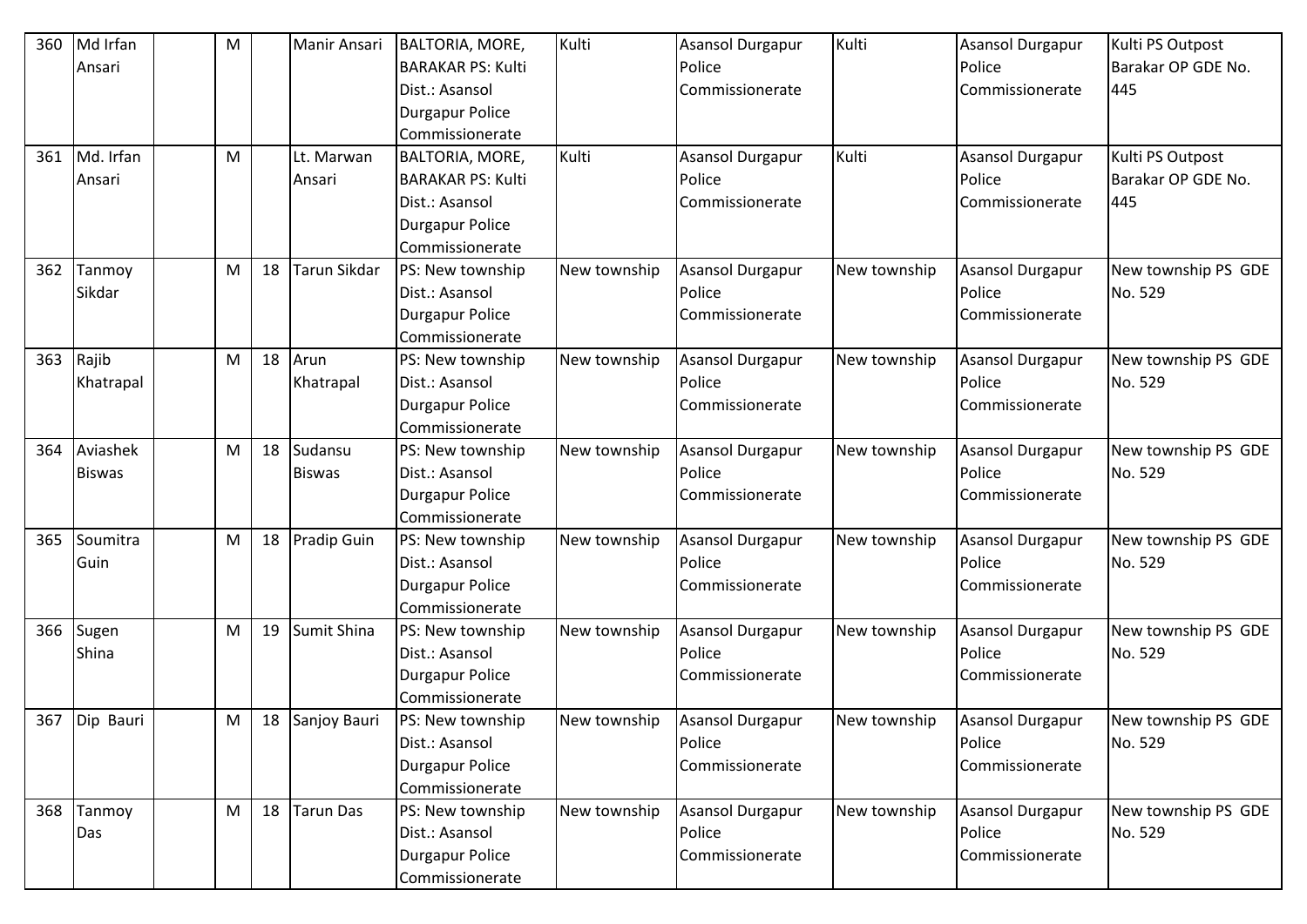| 369 | Ayan<br>Sarkar          | M | 18 | Ajoy Sarkar               | PS: New township<br>Dist.: Asansol<br><b>Durgapur Police</b>                                       | New township | <b>Asansol Durgapur</b><br>Police<br>Commissionerate | New township | <b>Asansol Durgapur</b><br>Police<br>Commissionerate | New township PS GDE<br>No. 529 |
|-----|-------------------------|---|----|---------------------------|----------------------------------------------------------------------------------------------------|--------------|------------------------------------------------------|--------------|------------------------------------------------------|--------------------------------|
| 370 | Ayan Das                | M | 18 | <b>Arun Das</b>           | Commissionerate<br>PS: New township<br>Dist.: Asansol<br><b>Durgapur Police</b><br>Commissionerate | New township | Asansol Durgapur<br>Police<br>Commissionerate        | New township | <b>Asansol Durgapur</b><br>Police<br>Commissionerate | New township PS GDE<br>No. 529 |
| 371 | Santanu<br>Das          | M | 18 | Lt Srikanta<br>Das        | PS: New township<br>Dist.: Asansol<br><b>Durgapur Police</b><br>Commissionerate                    | New township | Asansol Durgapur<br>Police<br>Commissionerate        | New township | <b>Asansol Durgapur</b><br>Police<br>Commissionerate | New township PS GDE<br>No. 529 |
| 372 | Sujoy<br><b>Biswas</b>  | M | 25 | Lt Bimal<br><b>Biswas</b> | PS: New township<br>Dist.: Asansol<br><b>Durgapur Police</b><br>Commissionerate                    | New township | Asansol Durgapur<br>Police<br>Commissionerate        | New township | <b>Asansol Durgapur</b><br>Police<br>Commissionerate | New township PS GDE<br>No. 565 |
| 373 | Himansu<br><b>Dubey</b> | M | 35 | Tarakswar<br><b>Dubey</b> | PS: New township<br>Dist.: Asansol<br><b>Durgapur Police</b><br>Commissionerate                    | New township | <b>Asansol Durgapur</b><br>Police<br>Commissionerate | New township | <b>Asansol Durgapur</b><br>Police<br>Commissionerate | New township PS GDE<br>No. 565 |
| 374 | Akash<br>Mishra         | M | 24 | Debandu<br>Mishra         | PS: New township<br>Dist.: Asansol<br><b>Durgapur Police</b><br>Commissionerate                    | New township | <b>Asansol Durgapur</b><br>Police<br>Commissionerate | New township | <b>Asansol Durgapur</b><br>Police<br>Commissionerate | New township PS GDE<br>No. 565 |
| 375 | Ashok<br>Singh          | M | 57 | Balaswar<br>Singh         | PS: New township<br>Dist.: Asansol<br><b>Durgapur Police</b><br>Commissionerate                    | New township | <b>Asansol Durgapur</b><br>Police<br>Commissionerate | New township | <b>Asansol Durgapur</b><br>Police<br>Commissionerate | New township PS GDE<br>No. 566 |
| 376 | Bacchu<br>Mondal        | M | 60 | Jogo Mondal               | PS: New township<br>Dist.: Asansol<br>Durgapur Police<br>Commissionerate                           | New township | <b>Asansol Durgapur</b><br>Police<br>Commissionerate | New township | <b>Asansol Durgapur</b><br>Police<br>Commissionerate | New township PS GDE<br>No. 566 |
| 377 | Subhankar<br>Nath       | M | 33 | Dudh Nath                 | PS: New township<br>Dist.: Asansol<br><b>Durgapur Police</b><br>Commissionerate                    | New township | Asansol Durgapur<br>Police<br>Commissionerate        | New township | <b>Asansol Durgapur</b><br>Police<br>Commissionerate | New township PS GDE<br>No. 566 |
| 378 | Dudh<br>Nath            | M | 65 | Santi Nath                | PS: New township<br>Dist.: Asansol<br><b>Durgapur Police</b><br>Commissionerate                    | New township | Asansol Durgapur<br>Police<br>Commissionerate        | New township | <b>Asansol Durgapur</b><br>Police<br>Commissionerate | New township PS GDE<br>No. 565 |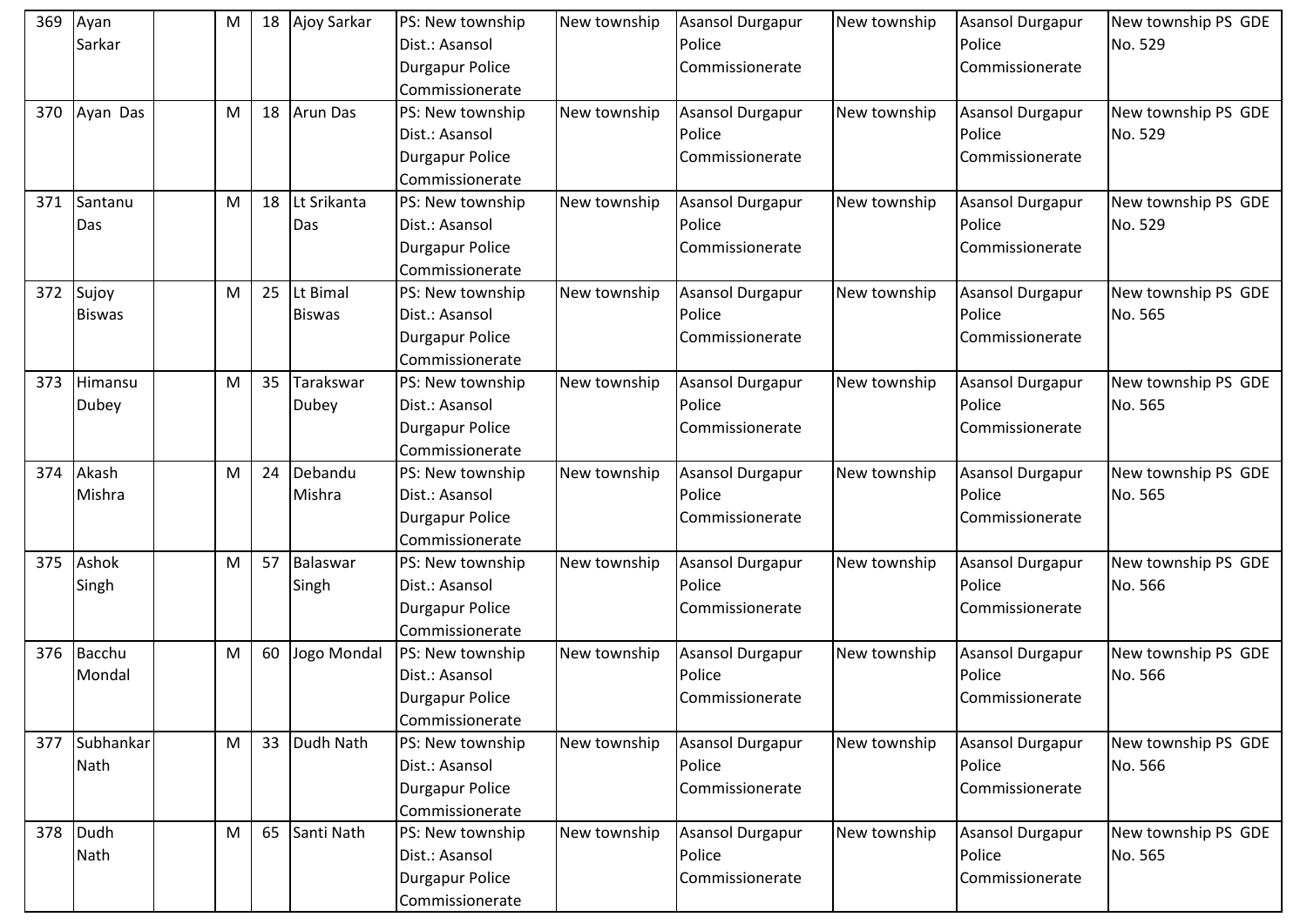| 379 | Dhanjoy          | M | 36 | Krishna Roy    | PS: New township               | New township | <b>Asansol Durgapur</b> | New township   | <b>Asansol Durgapur</b> | New township PS GDE  |
|-----|------------------|---|----|----------------|--------------------------------|--------------|-------------------------|----------------|-------------------------|----------------------|
|     | Roy              |   |    |                | Dist.: Asansol                 |              | Police                  |                | Police                  | No. 565              |
|     |                  |   |    |                | <b>Durgapur Police</b>         |              | Commissionerate         |                | Commissionerate         |                      |
|     |                  |   |    |                | Commissionerate                |              |                         |                |                         |                      |
| 380 | Nemai            | M |    | Sambhu Roy     | PS: Raniganj Dist.:            | Raniganj     | Asansol Durgapur        | Raniganj       | Asansol Durgapur        | Raniganj PS GDE No.  |
|     | Roy              |   |    |                | Asansol Durgapur               |              | Police                  |                | Police                  | 889                  |
|     |                  |   |    |                | Police                         |              | Commissionerate         |                | Commissionerate         |                      |
|     |                  |   |    |                | Commissionerate                |              |                         |                |                         |                      |
| 381 | <b>Bittu Roy</b> | M |    | Nemai Roy      | PS: Raniganj Dist.:            | Raniganj     | Asansol Durgapur        | Raniganj       | Asansol Durgapur        | Raniganj PS GDE No.  |
|     |                  |   |    |                | Asansol Durgapur               |              | Police                  |                | Police                  | 889                  |
|     |                  |   |    |                | Police                         |              | Commissionerate         |                | Commissionerate         |                      |
|     |                  |   |    |                | Commissionerate                |              |                         |                |                         |                      |
| 382 | <b>Bishal</b>    | M |    | Ram Bouri      | PS: Raniganj Dist.:            | Raniganj     | Asansol Durgapur        | Raniganj       | <b>Asansol Durgapur</b> | Raniganj PS GDE No.  |
|     | <b>Bouri</b>     |   |    |                | Asansol Durgapur               |              | Police                  |                | Police                  | 889                  |
|     |                  |   |    |                | Police                         |              | Commissionerate         |                | Commissionerate         |                      |
|     |                  |   |    |                | Commissionerate                |              |                         |                |                         |                      |
| 383 | Harijit          | M | 45 | Late Harbans   | Rupnarayanpur PS:              | Salanpur     | Asansol Durgapur        | Salanpur       | <b>Asansol Durgapur</b> | Salanpur PS Outpost  |
|     | Singh            |   |    | Singh          | Salanpur Dist.:                |              | Police                  |                | Police                  | Rupnarayanpur OP GDE |
|     |                  |   |    |                | Asansol Durgapur               |              | Commissionerate         |                | Commissionerate         | No. 657              |
|     |                  |   |    |                | Police                         |              |                         |                |                         |                      |
|     |                  |   |    |                | Commissionerate                |              |                         |                |                         |                      |
| 384 | Paschim          | M | 22 | Sukanta        | Rupnarayanpur PS:              | Salanpur     | Asansol Durgapur        | Salanpur       | <b>Asansol Durgapur</b> | Salanpur PS Outpost  |
|     | Bhandari         |   |    | Bhandari       | Salanpur Dist.:                |              | Police                  |                | Police                  | Rupnarayanpur OP GDE |
|     |                  |   |    |                | Asansol Durgapur               |              | Commissionerate         |                | Commissionerate         | No. 657              |
|     |                  |   |    |                | Police                         |              |                         |                |                         |                      |
|     |                  |   |    |                | Commissionerate                |              |                         |                |                         |                      |
| 385 | Surendar         | M |    | Nandalal       | Dhakoa, PS-Koro, Dist-Salanpur |              | <b>Basirhat</b>         | Salanpur       | Asansol Durgapur        | Salanpur PS Outpost  |
|     | Kisku            |   |    | Kisku          | Deoghar PS: Salanpur           |              |                         |                | Police                  | Rupnarayanpur OP GDE |
|     |                  |   |    |                |                                |              |                         |                | Commissionerate         | No. 657              |
| 386 | Bhagiram         | M | 52 | Late Suklal    | Achra PS: Salanpur             | Salanpur     | <b>Basirhat</b>         | Salanpur       | <b>Asansol Durgapur</b> | Salanpur PS Outpost  |
|     | Paddar           |   |    | Paddar         |                                |              |                         |                | Police                  | Rupnarayanpur OP GDE |
|     |                  |   |    |                |                                |              |                         |                | Commissionerate         | No. 657              |
|     | 387 Bikash       | M | 30 | Lt. Anil Bauri | Molian PS: Hirbandh            | Hirbandh     | Bankura                 | Bankura        | Bankura                 | Bankura PS GDE No.   |
|     | Bauri            |   |    |                | Dist.: Bankura                 |              |                         |                |                         | 841                  |
|     |                  |   |    |                |                                |              |                         |                |                         |                      |
|     | 388 Ramprasa     | M | 30 | Dibakar        | Molian PS: Hirbandh            | Hirbandh     | Bankura                 | <b>Bankura</b> | <b>Bankura</b>          | Bankura PS GDE No.   |
|     |                  |   |    | Karmakar       | Dist.: Bankura                 |              |                         |                |                         | 841                  |
|     | Karmakar         |   |    |                |                                |              |                         |                |                         |                      |
|     |                  |   |    |                |                                |              |                         |                |                         |                      |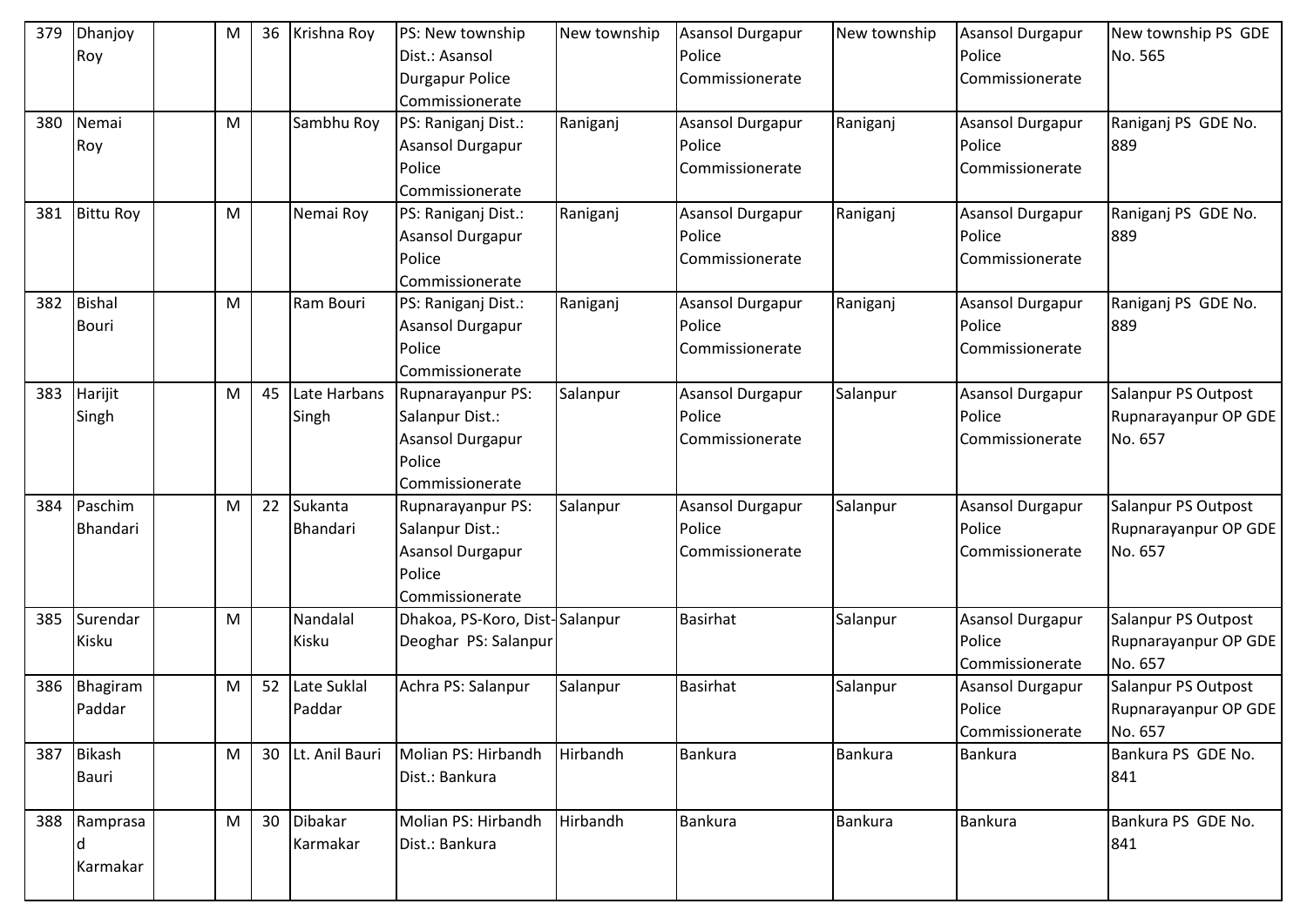| 389 | Mala Mlla                | F | 42 | Lt.shibnath<br>Malla        | Narrah PS: Bankura<br>Dist.: Bankura                      | Bankura          | Bankura         | Bankura women  | <b>Bankura</b>                                   | Bankura women PS<br>GDE No. 285                             |
|-----|--------------------------|---|----|-----------------------------|-----------------------------------------------------------|------------------|-----------------|----------------|--------------------------------------------------|-------------------------------------------------------------|
| 390 | Tapash<br>Malla          | M | 28 | Lt.shibnath<br>Malla        | Narrah PS: Bankura<br>Dist.: Bankura                      | <b>Bankura</b>   | Bankura         | Bankura women  | <b>Bankura</b>                                   | Bankura women PS<br>GDE No. 285                             |
| 391 | Samit<br>Mandal          | M | 36 | Lt Bijoy<br>Mandal          | Sirsha PS: Barikul<br>Dist.: Bankura                      | <b>Barikul</b>   | Bankura         | <b>Barikul</b> | <b>Bankura</b>                                   | <b>Barikul PS Outpost</b><br>Mondaldiha OP GDE<br>No. 398   |
| 392 | Basudeb<br><b>Bauri</b>  | M | 42 | Lt. Kashinath<br>Bauri      | Maliara PS: Barjora<br>Dist.: Bankura                     | Barjora          | Bankura         | Barjora        | <b>Bankura</b>                                   | Barjora PS Outpost<br>Maliara OP GDE No.<br>248             |
| 393 | Sk. Atiar                | M | 25 | Sk. Sohorob                 | Dighasipur PS:<br>Bhabanipur Dist.:<br>Purba Mednipore    | Bhabanipur       | Purba Mednipore | <b>Barjora</b> | <b>Bankura</b>                                   | Barjora PS GDE No. 794                                      |
| 394 | Gora<br>Debnath          | M | 27 | Dhirendranat<br>h Debnath   | Saraswatibazar PS:<br>Nandigram Dist.:<br>Purba Mednipore | Nandigram        | Purba Mednipore | Barjora        | <b>Bankura</b>                                   | Barjora PS GDE No. 794                                      |
| 395 | Sukur Ali<br>Gayen       | M | 30 | Asfar Gayen                 | Barisol PS: Bishnupur<br>Dist.: Bankura                   | <b>Bishnupur</b> | Bankura         | Bishnupur      | Bankura                                          | Bishnupur PS GDE No.<br>674                                 |
| 396 | Samar<br><b>Bouri</b>    | M | 28 | Lt. Naran<br><b>Bouri</b>   | Janta PS: Bishnupur<br>Dist.: Bankura                     | Bishnupur        | Bankura         | Bishnupur      | <b>Bankura</b>                                   | <b>Bishnupur PS Outpost</b><br>Radhanagar OP GDE<br>No. 337 |
| 397 | Dinesh<br>Lohar          | M | 32 | <b>Bachu Lohar</b>          | Janta PS: Bishnupur<br>Dist.: Bankura                     | Bishnupur        | Bankura         | Bishnupur      | <b>Bankura</b>                                   | <b>Bishnupur PS Outpost</b><br>Radhanagar OP GDE<br>No. 337 |
| 398 | Shankar<br>Shaw          | M | 33 | Lt. Murari<br>Shaw          | PS: Haridevpur Dist.:<br>Kolkata                          | Haridevpur       | Kolkata         | Bishnupur      | <b>Diamond Harbour</b><br><b>Police District</b> | Bishnupur PS GDE No.<br>294                                 |
| 399 | Radheshy<br>am<br>Paswan | M | 50 | Lt.<br>Ramchandra<br>Paswan | PS: Haridevpur Dist.:<br>Kolkata                          | Haridevpur       | Kolkata         | Bishnupur      | <b>Diamond Harbour</b><br>Police District        | Bishnupur PS GDE No.<br>294                                 |
| 400 | Monoj<br>Shaw            | M | 34 | Lt. Prasanta<br>Shaw        | PS: Haridevpur Dist.:<br>Kolkata                          | Haridevpur       | Kolkata         | Bishnupur      | Diamond Harbour<br><b>Police District</b>        | Bishnupur PS GDE No.<br>294                                 |
| 401 | Shyam<br>Shaw            | M | 52 | Lt. Jogendra<br>Shaw        | PS: Haridevpur Dist.:<br>Kolkata                          | Haridevpur       | Kolkata         | Bishnupur      | Diamond Harbour<br><b>Police District</b>        | Bishnupur PS GDE No.<br>294                                 |
| 402 | Ranjit<br>Shaw           | M | 33 | Moni Kanta<br>Shaw          | PS: Haridevpur Dist.:<br>Kolkata                          | Haridevpur       | Kolkata         | Bishnupur      | Diamond Harbour<br><b>Police District</b>        | Bishnupur PS GDE No.<br>294                                 |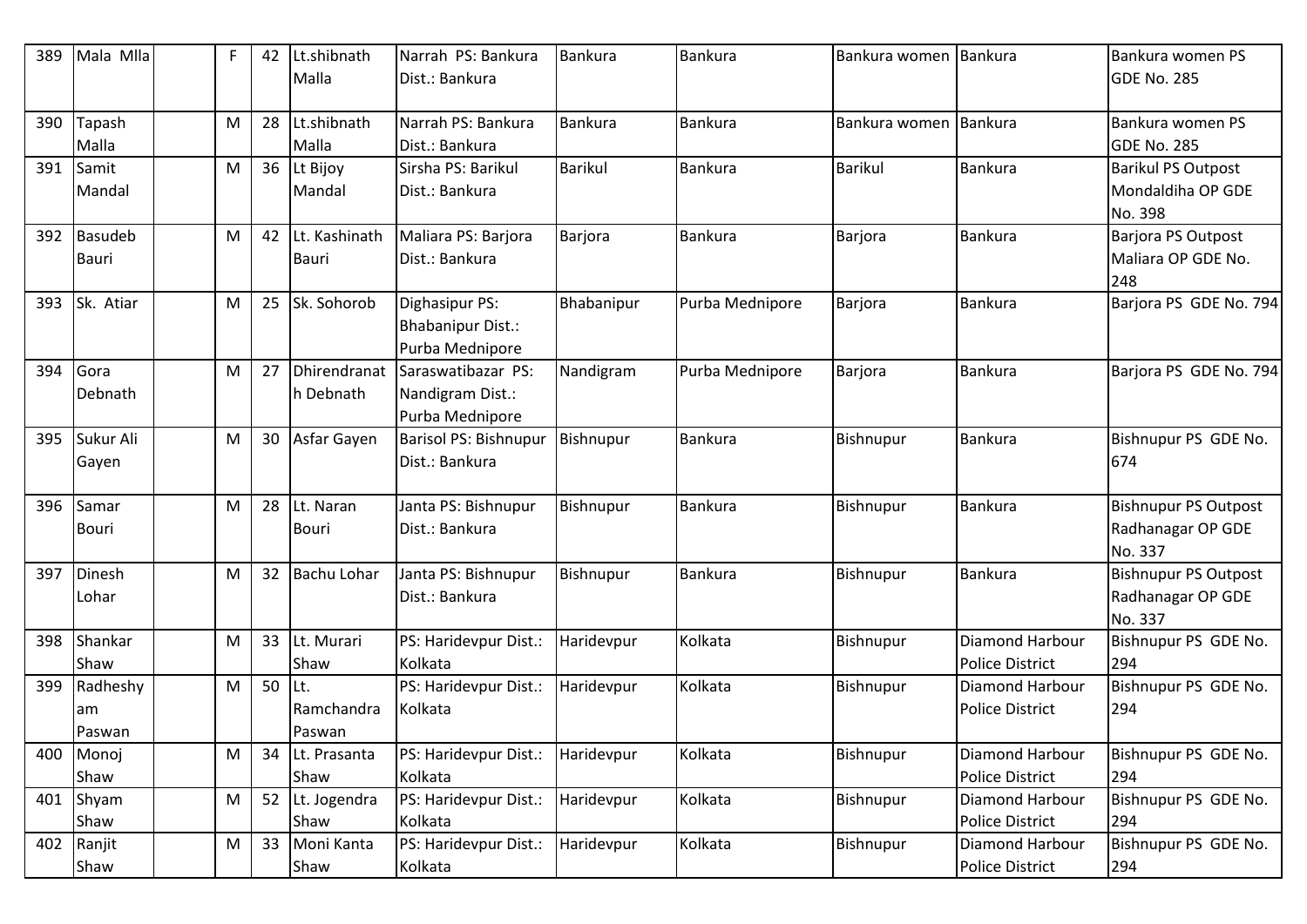| 403 | Arpan<br>Naskar         | M | 31 | Joydeb Kr.<br>Naskar     | PS: Bishnupur Dist.:<br>Diamond Harbour<br><b>Police District</b>                     | Bishnupur | <b>Diamond Harbour</b><br><b>Police District</b> | Bishnupur        | Diamond Harbour<br><b>Police District</b>        | Bishnupur PS GDE No.<br>1108 |
|-----|-------------------------|---|----|--------------------------|---------------------------------------------------------------------------------------|-----------|--------------------------------------------------|------------------|--------------------------------------------------|------------------------------|
| 404 | Animesh<br>Mondal       | M | 40 | Lt. Gour Ch.<br>Mondal   | PS: Bishnupur Dist.:<br>Diamond Harbour<br><b>Police District</b>                     | Bishnupur | Diamond Harbour<br><b>Police District</b>        | Bishnupur        | Diamond Harbour<br><b>Police District</b>        | Bishnupur PS GDE No.<br>1108 |
| 405 | Asim<br>Mondal          | M | 40 | Madhab<br>Mondal         | PS: Bishnupur Dist.:<br><b>Diamond Harbour</b><br><b>Police District</b>              | Bishnupur | <b>Diamond Harbour</b><br><b>Police District</b> | Bishnupur        | <b>Diamond Harbour</b><br><b>Police District</b> | Bishnupur PS GDE No.<br>1108 |
| 406 | Somnath<br><b>Barik</b> | M | 42 |                          | Lt. Ratan Barik PS: Bishnupur Dist.:<br>Diamond Harbour<br><b>Police District</b>     | Bishnupur | <b>Diamond Harbour</b><br><b>Police District</b> | <b>Bishnupur</b> | Diamond Harbour<br><b>Police District</b>        | Bishnupur PS GDE No.<br>1108 |
| 407 | Uttam<br>Ghatak         | M | 42 | Naresh Ch.<br>Ghatak     | PS: Bishnupur Dist.:<br>Diamond Harbour<br><b>Police District</b>                     | Bishnupur | Diamond Harbour<br><b>Police District</b>        | Bishnupur        | Diamond Harbour<br><b>Police District</b>        | Bishnupur PS GDE No.<br>1108 |
| 408 | Saddam<br>Mondal        | M | 27 | Ashadul<br>Mondal        | PS: Bishnupur Dist.:<br><b>Diamond Harbour</b><br><b>Police District</b>              | Bishnupur | Diamond Harbour<br><b>Police District</b>        | Bishnupur        | Diamond Harbour<br><b>Police District</b>        | Bishnupur PS GDE No.<br>1108 |
| 409 | Sumanta<br>Naskar       | M | 34 | Bijoy Krishna<br>Naskar  | PS: Bishnupur Dist.:<br><b>Diamond Harbour</b><br><b>Police District</b>              | Bishnupur | Diamond Harbour<br><b>Police District</b>        | Bishnupur        | <b>Diamond Harbour</b><br><b>Police District</b> | Bishnupur PS GDE No.<br>1108 |
|     | 410 Usman<br>Mondal     | M | 49 |                          | Malay Mondal PS: Bishnupur Dist.:<br><b>Diamond Harbour</b><br><b>Police District</b> | Bishnupur | Diamond Harbour<br><b>Police District</b>        | Bishnupur        | Diamond Harbour<br><b>Police District</b>        | Bishnupur PS GDE No.<br>1108 |
|     | 411 Gour<br>Sarkar      | M | 70 | Lt. Makhanlal<br>Sardar  | PS: Bishnupur Dist.:<br>Diamond Harbour<br><b>Police District</b>                     | Bishnupur | Diamond Harbour<br><b>Police District</b>        | Bishnupur        | Diamond Harbour<br><b>Police District</b>        | Bishnupur PS GDE No.<br>1108 |
| 412 | Ranjit Das              | M | 60 | ILt.<br>Monimohan<br>Das | PS: Bishnupur Dist.:<br>Diamond Harbour<br><b>Police District</b>                     | Bishnupur | Diamond Harbour<br><b>Police District</b>        | Bishnupur        | Diamond Harbour<br>Police District               | Bishnupur PS GDE No.<br>1108 |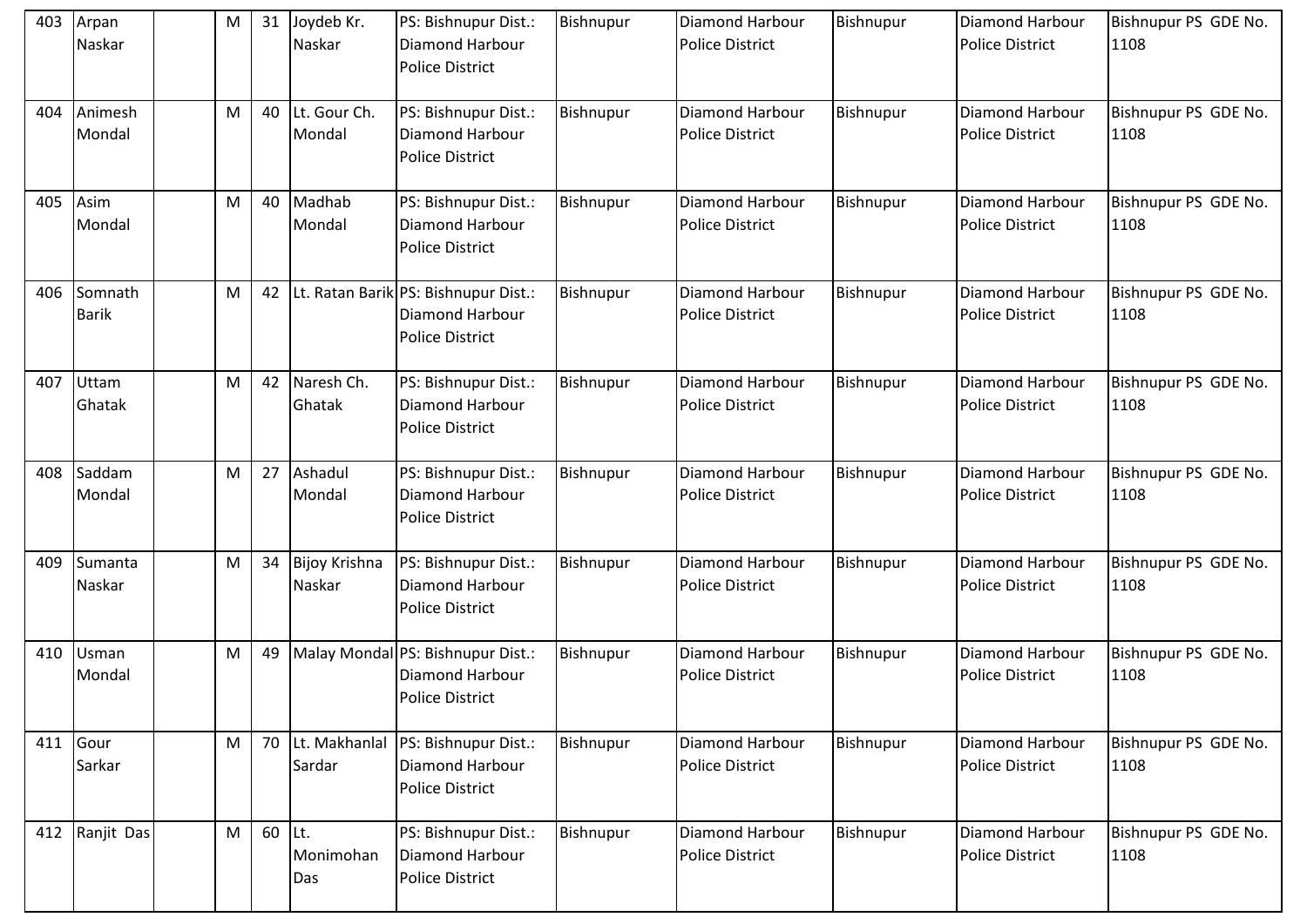| 413 | Md. Afsar        | M | 23 | Md. Aktar           | PS: Airport Dist.:             | Airport       | <b>Bidhannagar Police</b> | Bishnupur     | Diamond Harbour        | Bishnupur PS GDE No.   |
|-----|------------------|---|----|---------------------|--------------------------------|---------------|---------------------------|---------------|------------------------|------------------------|
|     |                  |   |    |                     | Bidhannagar Police             |               | Commissionerate           |               | <b>Police District</b> | 1108                   |
|     |                  |   |    |                     | Commissionerate                |               |                           |               |                        |                        |
| 414 | Sk Chand         | M | 25 | Sk Handa            | PS: Airport Dist.:             | Airport       | <b>Bidhannagar Police</b> | Bishnupur     | <b>Diamond Harbour</b> | Bishnupur PS GDE No.   |
|     |                  |   |    |                     | <b>Bidhannagar Police</b>      |               | Commissionerate           |               | <b>Police District</b> | 1108                   |
|     |                  |   |    |                     | Commissionerate                |               |                           |               |                        |                        |
| 415 | Sk Saiful        | M | 23 | <b>Sk Kousar</b>    | PS: Airport Dist.:             | Airport       | <b>Bidhannagar Police</b> | Bishnupur     | Diamond Harbour        | Bishnupur PS GDE No.   |
|     |                  |   |    |                     | <b>Bidhannagar Police</b>      |               | Commissionerate           |               | <b>Police District</b> | 1108                   |
|     |                  |   |    |                     | Commissionerate                |               |                           |               |                        |                        |
| 416 | Sk Firoj         | M | 31 | <b>Sk Rafik</b>     | PS: Airport Dist.:             | Airport       | <b>Bidhannagar Police</b> | Bishnupur     | <b>Diamond Harbour</b> | Bishnupur PS GDE No.   |
|     |                  |   |    |                     | <b>Bidhannagar Police</b>      |               | Commissionerate           |               | <b>Police District</b> | 1108                   |
|     |                  |   |    |                     | Commissionerate                |               |                           |               |                        |                        |
| 417 | Kajal            | M | 45 | Lt. Ananda          | Notungram PS:                  | Chhatna       | Bankura                   | Chhatna       | <b>Bankura</b>         | Chhatna PS Outpost     |
|     | Gorai            |   |    | Gorai               | Chhatna Dist.:                 |               |                           |               |                        | Chatipahari OP GDE No. |
|     |                  |   |    |                     | Bankura                        |               |                           |               |                        | 294                    |
| 418 | Sanjib Sing      | M | 27 | Lt. Bhudev          | Bhagabandh PS: Hura Hura       |               | Purulia                   | Chhatna       | <b>Bankura</b>         | Chhatna PS Outpost     |
|     | Sardar           |   |    | <b>Sing Sardar</b>  | Dist.: Purulia                 |               |                           |               |                        | Chatipahari OP GDE No. |
|     |                  |   |    |                     |                                |               |                           |               |                        | 288                    |
| 419 | <b>Tapan Roy</b> | M | 24 | Sudhan Roy          | Benagari PS:                   | Gangajalghati | Bankura                   | Gangajalghati | <b>Bankura</b>         | Gangajalghati PS GDE   |
|     |                  |   |    |                     | Gangajalghati Dist.:           |               |                           |               |                        | No. 568                |
|     |                  |   |    |                     | <b>Bankura</b>                 |               |                           |               |                        |                        |
| 420 | Sukhamoy         |   |    | Chandighosh         | Rajarampur PS:                 | Gangajalghati | <b>Bankura</b>            | Gangajalghati | <b>Bankura</b>         | Gangajalghati PS GDE   |
|     | Ghosh            |   |    |                     | Gangajalghati Dist.:           |               |                           |               |                        | No. 568                |
|     |                  |   |    |                     | <b>Bankura</b>                 |               |                           |               |                        |                        |
| 421 | Sushil           |   |    | Durgadas            | Deshuria PS:                   | Gangajalghati | Bankura                   | Gangajalghati | <b>Bankura</b>         | Gangajalghati PS GDE   |
|     | Pandit           |   |    | Pandit              | Gangajalghati Dist.:           |               |                           |               |                        | No. 568                |
|     |                  |   |    |                     | <b>Bankura</b>                 |               |                           |               |                        |                        |
| 422 | Lilamoy          | M |    | <b>Bilash Lohar</b> | <b>CHOUSAL PS:</b>             | Gangajalghati | Bankura                   | Gangajalghati | <b>Bankura</b>         | Gangajalghati PS GDE   |
|     | Lohar            |   |    |                     | Gangajalghati Dist.:           |               |                           |               |                        | No. 584                |
|     |                  |   |    |                     | <b>Bankura</b>                 |               |                           |               |                        |                        |
| 423 | Kajal            | M |    |                     | Lt.netai Lohar   Durlovpur PS: | Gangajalghati | <b>Bankura</b>            | Gangajalghati | <b>Bankura</b>         | Gangajalghati PS GDE   |
|     | Lohar            |   |    |                     | Gangajalghati Dist.:           |               |                           |               |                        | No. 584                |
|     |                  |   |    |                     | <b>Bankura</b>                 |               |                           |               |                        |                        |
| 424 | Sachin           | M |    | Thakudas            | Duberdanga PS:                 | Gangajalghati | <b>Bankura</b>            | Gangajalghati | <b>Bankura</b>         | Gangajalghati PS GDE   |
|     | Mondal           |   |    | Mondal              | Gangajalghati Dist.:           |               |                           |               |                        | No. 584                |
|     |                  |   |    |                     | <b>Bankura</b>                 |               |                           |               |                        |                        |
| 425 | Maheswar         | M | 26 | S/o-Shankar         | Muragram PS:                   | Ranibandh     | Bankura                   | Hirbandh      | <b>Bankura</b>         | Hirbandh PS GDE No.    |
|     | Tudu             |   |    | Tudu                | Ranibandh Dist.:               |               |                           |               |                        | 634                    |
|     |                  |   |    |                     | Bankura                        |               |                           |               |                        |                        |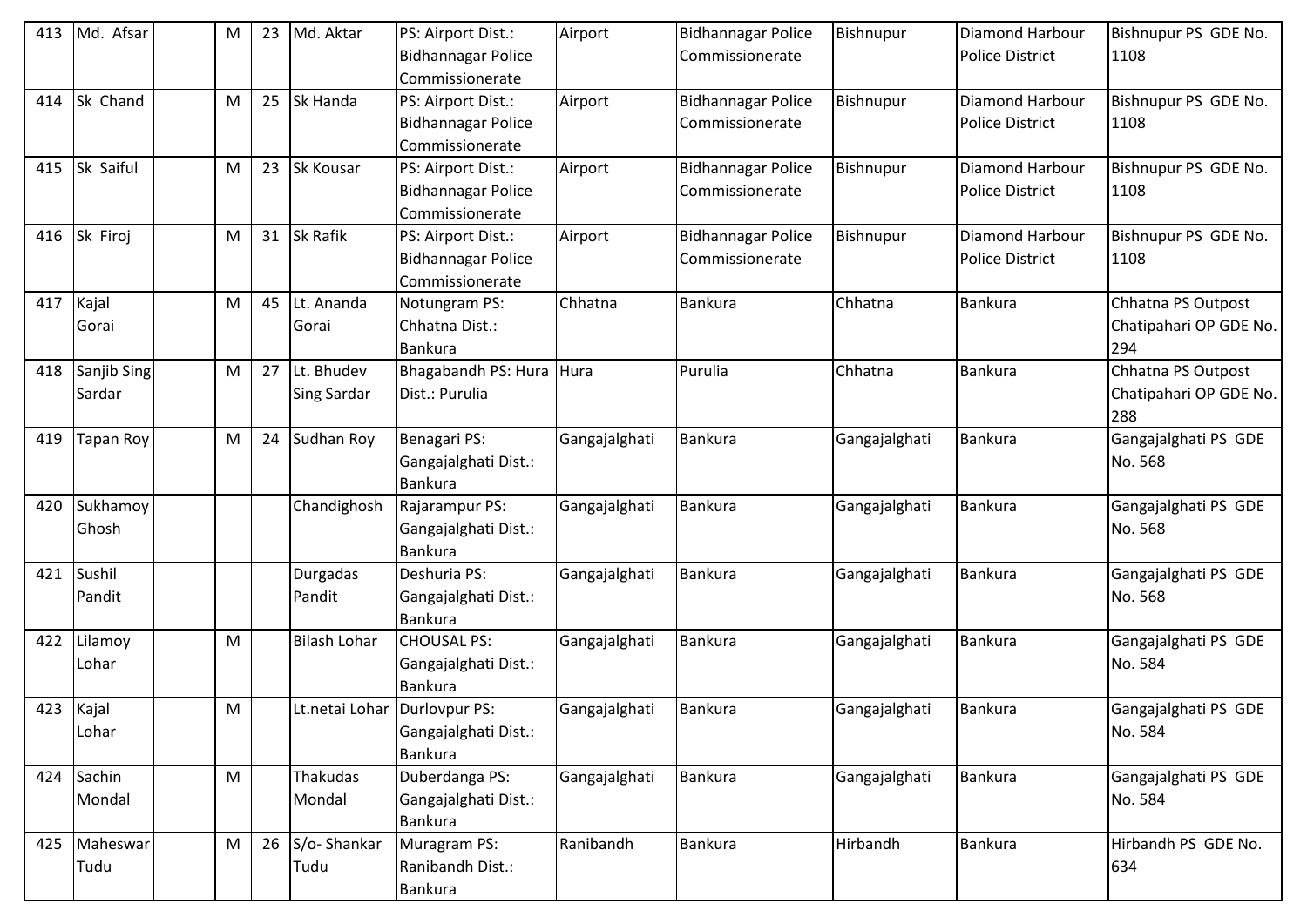| 426 | Sadhan<br>Beshra          | M | 27 | S/o-Basudeb<br>Beshra              | Dhabani PS:<br>Bandowan Dist.:<br>Purulia              | Bandowan | Purulia         | Hirbandh | Bankura        | Hirbandh PS GDE No.<br>634 |
|-----|---------------------------|---|----|------------------------------------|--------------------------------------------------------|----------|-----------------|----------|----------------|----------------------------|
| 427 | Avi Duley                 | M | 23 | $S/O-$<br>Gurupada<br><b>Duley</b> | Arkama PS: Khatra<br>Dist.: Bankura                    | Khatra   | <b>Bankura</b>  | Hirbandh | <b>Bankura</b> | Hirbandh PS GDE No.<br>669 |
| 428 | Sajal<br><b>Bauri</b>     | M | 26 | S/o-Naru<br><b>Bauri</b>           | Keliapathar PS:<br>Hirbandh Dist.:<br><b>Bankura</b>   | Hirbandh | <b>Bankura</b>  | Hirbandh | <b>Bankura</b> | Hirbandh PS GDE No.<br>672 |
| 429 | Asish<br>Tung             | M | 35 | Lt. Prafullya<br>Tung              | Namo Kechanda PS:<br>Indpur Dist.: Bankura             | Indpur   | Bankura         | Indpur   | <b>Bankura</b> | Indpur PS GDE No. 552      |
| 430 | Rohit Pati                | M | 32 | Sanatan Pati                       | Araldihi PS: Indpur<br>Dist.: Bankura                  | Indpur   | <b>Bankura</b>  | Indpur   | <b>Bankura</b> | Indpur PS GDE No. 552      |
| 431 | <b>Bikash</b><br>Tantubay | M | 38 | Lt.<br>Shyamapada<br>Tantubay      | Garduara PS: Indpur<br>Dist.: Bankura                  | Indpur   | <b>Bankura</b>  | Indpur   | <b>Bankura</b> | Indpur PS GDE No. 552      |
| 432 | Laxmikant<br>a Sharma     | M | 42 | Gurupada<br>Sharma                 | Garduara PS: Indpur<br>Dist.: Bankura                  | Indpur   | <b>Bankura</b>  | Indpur   | <b>Bankura</b> | Indpur PS GDE No. 556      |
| 433 | Abhijit<br>Majhi          |   |    | Anil Majhi                         | Tatulmuri                                              |          | <b>Basirhat</b> | Indus    | <b>Bankura</b> | Indus PS GDE No. 567       |
| 434 | Nayan<br>Majhi            |   |    | Romai Majhi                        | Baikunthapur                                           |          | <b>Basirhat</b> | Indus    | <b>Bankura</b> | Indus PS GDE No. 567       |
| 435 | Prasanta<br>Lohar         | M |    | Lt. Hiru Lohar                     | Telisayer                                              |          | <b>Basirhat</b> | Indus    | <b>Bankura</b> | Indus PS GDE No. 569       |
| 436 | Anajit<br>Majhi           | M |    | Lt Ashok<br>Majhi                  | Indas Roypara                                          |          | <b>Basirhat</b> | Indus    | <b>Bankura</b> | Indus PS GDE No. 569       |
| 437 | Subhajit<br>Kundu         | M |    | Tapan Kundu                        | Saspur                                                 |          | <b>Basirhat</b> | Indus    | <b>Bankura</b> | Indus PS GDE No. 580       |
|     | 438 Sk Isarul             | M |    | Najbar Sk                          | Mathpara                                               |          | <b>Basirhat</b> | Indus    | <b>Bankura</b> | Indus PS GDE No. 580       |
| 439 | Sunil<br>Kumar<br>Mahato  | M | 37 | Upendranath<br>Mahato              | Pundag Hattola PS:<br>Joypur Dist.: Purulia            | Joypur   | Purulia         | Joypur   | Purulia        | Joypur PS GDE No. 409      |
| 440 | Jiten<br>Gorain           | M | 42 |                                    | Ghaltu Gorain Atakol More PS:<br>Joypur Dist.: Purulia | Joypur   | Purulia         | Joypur   | Purulia        | Joypur PS GDE No. 703      |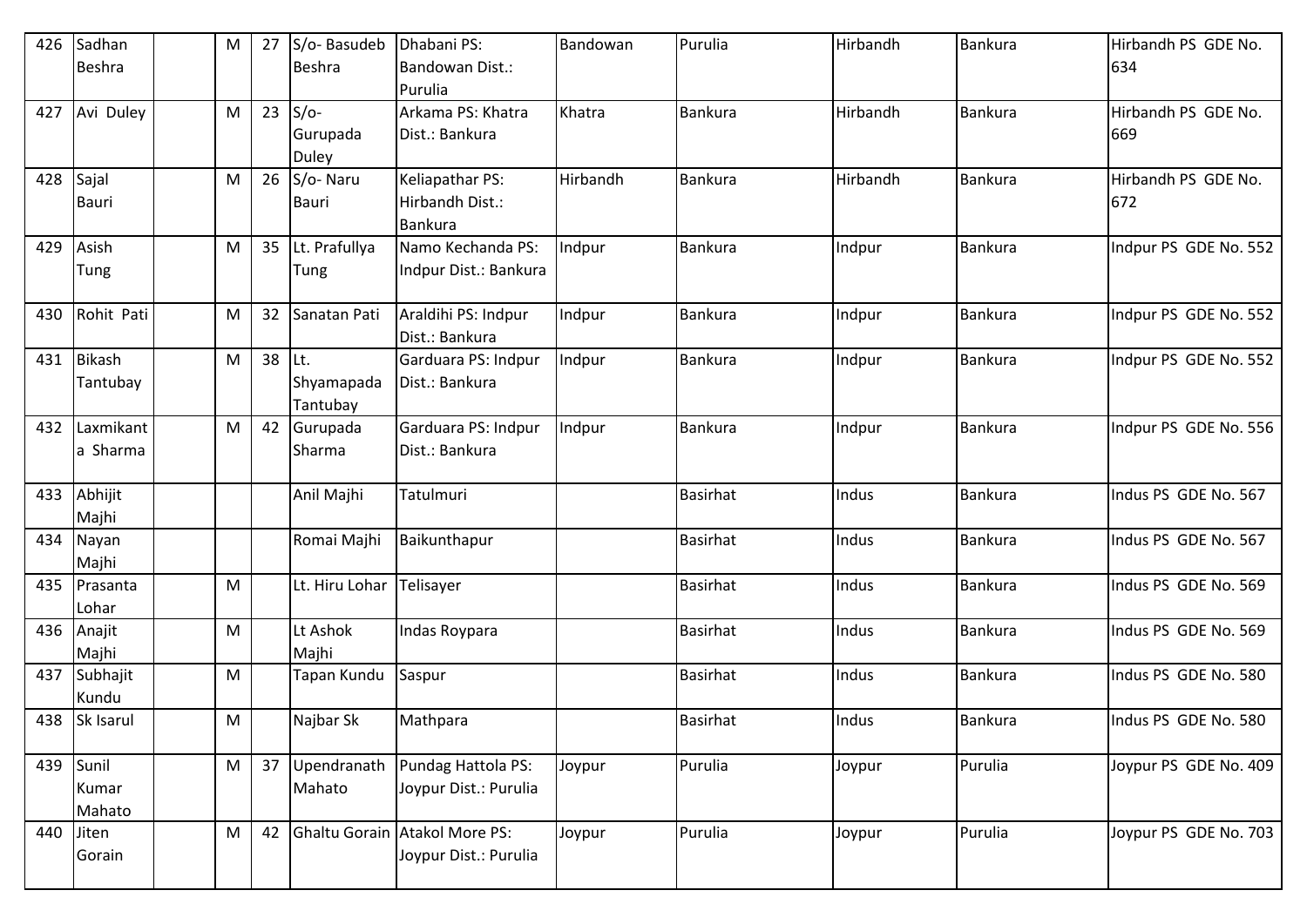| 441 | Manotosh        | M         | 22 | Tarapada           | Baragram More PS:                       | Joypur | Purulia        | Joypur | Purulia        | Joypur PS GDE No. 709 |
|-----|-----------------|-----------|----|--------------------|-----------------------------------------|--------|----------------|--------|----------------|-----------------------|
|     | Sahis           |           |    | Sahis              | Joypur Dist.: Purulia                   |        |                |        |                |                       |
| 442 | Bideshi         | M         | 57 | Lt. Sripati        | Baragram More PS:                       | Joypur | Purulia        | Joypur | Purulia        | Joypur PS GDE No. 709 |
|     | Mahato          |           |    | Mahato             | Joypur Dist.: Purulia                   |        |                |        |                |                       |
|     |                 |           |    |                    |                                         |        |                |        |                |                       |
| 443 | Bittu           | M         | 19 | Sanjoy Khan        | Kolabani PS: Joypur                     | Joypur | Bankura        | Joypur | <b>Bankura</b> | Joypur PS GDE No. 762 |
|     | Khan            |           |    |                    | Dist.: Bankura                          |        |                |        |                |                       |
|     |                 |           |    |                    |                                         |        |                |        |                |                       |
| 444 | Subhankar       | M         | 20 | Kartick Nandi      | Rajsol PS: Joypur                       | Joypur | Bankura        | Joypur | <b>Bankura</b> | Joypur PS GDE No. 762 |
|     | Nandi           |           |    |                    | Dist.: Bankura                          |        |                |        |                |                       |
| 445 | Swarup          | M         | 19 | Pradip Dey         | Brindabanpur PS:                        | Joypur | Bankura        | Joypur | <b>Bankura</b> | Joypur PS GDE No. 762 |
|     | Dey             |           |    |                    | Joypur Dist.: Bankura                   |        |                |        |                |                       |
| 446 | Agriva          | M         | 19 | Kalyan             | Salda PS: Joypur Dist.: Joypur          |        | <b>Bankura</b> | Joypur | <b>Bankura</b> | Joypur PS GDE No. 763 |
|     | Samanta         |           |    | Samanta            | <b>Bankura</b>                          |        |                |        |                |                       |
| 447 | Santanu         | M         | 33 | Sukumara           | Ratanpur PS: Onda                       | Onda   | Bankura        | Joypur | <b>Bankura</b> | Joypur PS GDE No. 763 |
|     | Keora           |           |    | Keora              | Dist.: Bankura                          |        |                |        |                |                       |
| 448 | Vulu            | M         | 22 | Lakshman           | <b>Shyamnagar PS:</b>                   | Joypur | Bankura        | Joypur | <b>Bankura</b> | Joypur PS GDE No. 770 |
|     | Lohar           |           |    | Lohar              | Joypur Dist.: Bankura                   |        |                |        |                |                       |
|     |                 |           |    |                    |                                         |        |                |        |                |                       |
| 449 | Mithun<br>Lohar | M         | 28 | <b>Bablu Lohar</b> | Ranjittala PS: Joypur<br>Dist.: Bankura | Joypur | Bankura        | Joypur | <b>Bankura</b> | Joypur PS GDE No. 770 |
|     |                 |           |    |                    |                                         |        |                |        |                |                       |
| 450 | Jayanta         | M         | 22 | Haru               | Belekhali PS: Joypur                    | Joypur | Bankura        | Joypur | Bankura        | Joypur PS GDE No. 773 |
|     | <b>Dhara</b>    |           |    |                    | Dist.: Bankura                          |        |                |        |                |                       |
|     |                 |           |    |                    |                                         |        |                |        |                |                       |
| 451 | Debbrata        | M         |    | Rahini             | PS: Khatra Dist.:                       | Khatra | <b>Bankura</b> | Khatra | <b>Bankura</b> | Khatra PS GDE No. 619 |
|     | Mahata          |           |    | Mahata             | Bankura                                 |        |                |        |                |                       |
| 452 | Saikat          | M         |    | Lt. Chitta         | PS: Khatra Dist.:                       | Khatra | Bankura        | Khatra | <b>Bankura</b> | Khatra PS GDE No. 619 |
|     | Mahata          |           |    | Mahata             | Bankura                                 |        |                |        |                |                       |
| 453 | Uttam           | M         |    | Lt. Sankar         | PS: Khatra Dist.:                       | Khatra | <b>Bankura</b> | Khatra | Bankura        | Khatra PS GDE No. 619 |
|     | <b>Bauri</b>    |           |    | <b>Bauri</b>       | <b>Bankura</b>                          |        |                |        |                |                       |
| 454 | Soamnath        | M         |    | Ranjit Lohar       | PS: Khatra Dist.:                       | Khatra | Bankura        | Khatra | Bankura        | Khatra PS GDE No. 619 |
|     | Lohar           |           |    |                    | <b>Bankura</b>                          |        |                |        |                |                       |
| 455 | Gora            | ${\sf M}$ | 31 |                    | Shyamal Bauri GHANABAN PS:              | Mejhia | <b>Bankura</b> | Mejhia | <b>Bankura</b> | Mejhia PS GDE No. 671 |
|     | Bauri           |           |    |                    | Mejhia Dist.: Bankura                   |        |                |        |                |                       |
|     |                 |           |    |                    |                                         |        |                |        |                |                       |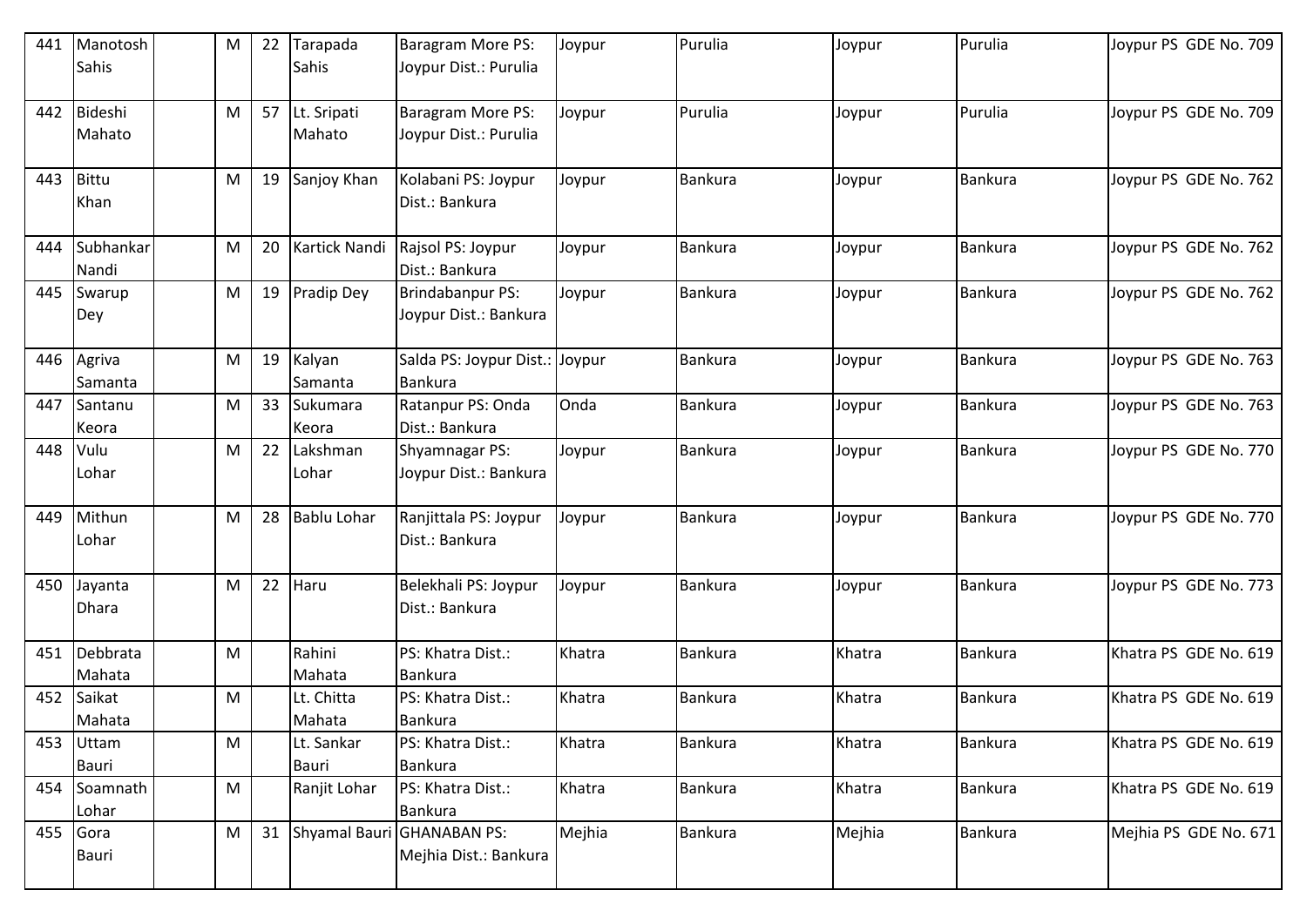| 456 | Swapan<br><b>Bauri</b> | M | 27 | Lt Haripada<br><b>Bauri</b> | <b>URDHABPUR PS:</b><br>Mejhia Dist.: Bankura              | Mejhia     | <b>Bankura</b> | Mejhia     | <b>Bankura</b> | Mejhia PS GDE No. 672                         |
|-----|------------------------|---|----|-----------------------------|------------------------------------------------------------|------------|----------------|------------|----------------|-----------------------------------------------|
| 457 | Sajal<br><b>Bauri</b>  | M | 32 | Gaju Bauri                  | <b>PARBATIPUR PS:</b><br>Mejhia Dist.: Bankura             | Mejhia     | <b>Bankura</b> | Mejhia     | <b>Bankura</b> | Mejhia PS GDE No. 672                         |
| 458 | Subir<br><b>Duley</b>  | M | 40 | <b>Kamal Duley</b>          | Chingani PS: Onda<br>Dist.: Bankura                        | Onda       | <b>Bankura</b> | Onda       | <b>Bankura</b> | Onda PS Outpost<br>Punisole OP GDE No.<br>225 |
| 459 | Goutam<br>Sen          | M | 39 | Anil Sen                    | Narayanpur PS: Onda<br>Dist.: Bankura                      | Onda       | <b>Bankura</b> | Onda       | <b>Bankura</b> | Onda PS Outpost<br>Punisole OP GDE No.<br>354 |
| 460 | Santi<br>Mondal        | M | 18 | Manik<br>Mondal             | Itapanchira PS: Onda<br>Dist.: Bankura                     | Onda       | <b>Bankura</b> | Onda       | <b>Bankura</b> | Onda PS GDE No. 758                           |
| 461 | Sourav<br><b>Bauri</b> | M | 35 | Hari Bauri                  | Sadistha PS: Onda<br>Dist.: Bankura                        | Onda       | <b>Bankura</b> | Onda       | Bankura        | Onda PS GDE No. 763                           |
| 462 | Asit Bauri             | M | 35 | Lt. Anadi<br><b>Bauri</b>   | Ramsagar, Metyagara<br>PS: Onda Dist.:<br><b>Bankura</b>   | Onda       | Bankura        | Onda       | Bankura        | Onda PS GDE No. 773                           |
| 463 | Rajesh<br>Pal          | M | 32 | <b>Asit Pal</b>             | Bhaluka PS: Onda<br>Dist.: Bankura                         | Onda       | <b>Bankura</b> | Onda       | Bankura        | Onda PS GDE No. 777                           |
| 464 | Raju<br><b>Bauri</b>   | M | 26 | Sadhan Bauri                | Gogra PS: Onda Dist.:<br><b>Bankura</b>                    | Onda       | <b>Bankura</b> | Onda       | Bankura        | Onda PS GDE No. 777                           |
| 465 | Dhiru<br>Lohar         | M | 50 | Lt Lalmohan<br>Lohar        | Chapabani PS:<br>Patrasayar Dist.:<br><b>Bankura</b>       | Patrasayar | Bankura        | Patrasayar | <b>Bankura</b> | Patrasayar PS GDE No.<br>708                  |
| 466 | Sudam<br>Lohar         | M | 37 | Lt Fakir Lohar              | Chapabani PS:<br>Patrasayar Dist.:<br>Bankura              | Patrasayar | Bankura        | Patrasayar | <b>Bankura</b> | Patrasayar PS GDE No.<br>708                  |
| 467 | Sanjoy<br>Lohar        | M | 32 |                             | Sadhan Lohar Chapabani PS:<br>Patrasayar Dist.:<br>Bankura | Patrasayar | <b>Bankura</b> | Patrasayar | Bankura        | Patrasayar PS GDE No.<br>709                  |
| 468 | Kartick<br>Lohar       | M | 35 | Sati Lohar                  | Chapabani PS:<br>Patrasayar Dist.:<br><b>Bankura</b>       | Patrasayar | Bankura        | Patrasayar | Bankura        | Patrasayar PS GDE No.<br>709                  |
| 469 | Joydeb<br>Lohar        | M | 30 | Lt Fakir Lohar              | Chapabani PS:<br>Patrasayar Dist.:<br>Bankura              | Patrasayar | <b>Bankura</b> | Patrasayar | <b>Bankura</b> | Patrasayar PS GDE No.<br>710                  |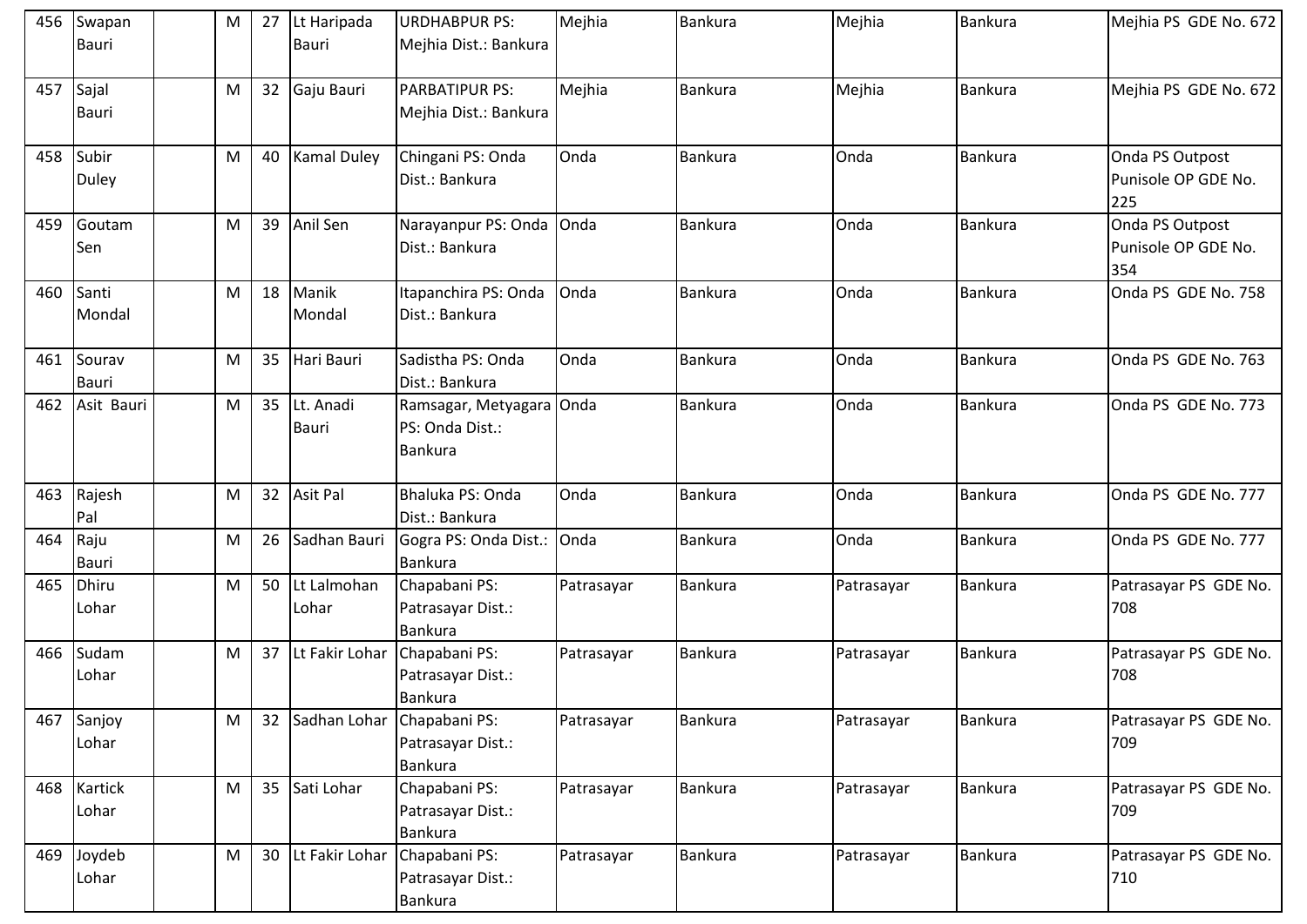| 470 | Nitai<br>Lohar             |               | M | 24 | <b>Tapan Lohar</b>         | Chapabani PS:<br>Patrasayar Dist.:<br><b>Bankura</b>  | Patrasayar | <b>Bankura</b> | Patrasayar | <b>Bankura</b> | Patrasayar PS GDE No.<br>710 |
|-----|----------------------------|---------------|---|----|----------------------------|-------------------------------------------------------|------------|----------------|------------|----------------|------------------------------|
| 471 | <b>Subhs</b><br>Lohar      |               | M | 23 | Budhan Lohar               | Chapabani PS:<br>Patrasayar Dist.:<br>Bankura         | Patrasayar | Bankura        | Patrasayar | Bankura        | Patrasayar PS GDE No.<br>711 |
| 472 | Chandu<br><b>Bose</b>      |               | M | 26 | <b>Bhim Bose</b>           | Patrasayer PS:<br>Patrasayar Dist.:<br><b>Bankura</b> | Patrasayar | <b>Bankura</b> | Patrasayar | <b>Bankura</b> | Patrasayar PS GDE No.<br>715 |
| 473 | Deba<br><b>Bauri</b>       |               | M | 33 | Ltrajit Lohar              | Patrasayer PS:<br>Patrasayar Dist.:<br><b>Bankura</b> | Patrasayar | Bankura        | Patrasayar | <b>Bankura</b> | Patrasayar PS GDE No.<br>715 |
| 474 | Manindra<br><b>Bauri</b>   |               | M | 25 | Tapan Bauri                | Danna PS: Patrasayar<br>Dist.: Bankura                | Patrasayar | Bankura        | Patrasayar | <b>Bankura</b> | Patrasayar PS GDE No.<br>716 |
| 475 | Santosh<br><b>Bauri</b>    |               | M | 37 | Sankar Bauri               | Danna PS: Patrasayar<br>Dist.: Bankura                | Patrasayar | <b>Bankura</b> | Patrasayar | <b>Bankura</b> | Patrasayar PS GDE No.<br>716 |
| 476 | Joydeb<br>Lohar            |               | M | 24 | Dhananjoy<br>Lohr          | PS: Patrasayar Dist.:<br>Bankura                      | Patrasayar | <b>Bankura</b> | Patrasayar | <b>Bankura</b> | Patrasayar PS GDE No.<br>723 |
| 477 | Samir<br>Lohar             |               | M | 32 | Naba Lohar                 | Raipur PS: Raipur<br>Dist.: Bankura                   | Raipur     | <b>Bankura</b> | Raipur     | <b>Bankura</b> | Raipur PS GDE No. 568        |
| 478 | Sujit<br>Duley             |               | M | 35 | Jamini Duley               | Dubnala PS: Raipur<br>Dist.: Bankura                  | Raipur     | Bankura        | Raipur     | <b>Bankura</b> | Raipur PS GDE No. 568        |
| 479 | Laxmikant<br>a Majhi       |               | M | 28 | Fatik Majhi                | Lalmonikocha PS:<br>Ranibandh Dist.:<br>Bankura       | Ranibandh  | <b>Bankura</b> | Ranibandh  | <b>Bankura</b> | Ranibandh PS GDE No.<br>627  |
| 480 | Rupchand<br><b>Bagdi</b>   |               | M | 24 | Sriram Bagdi               | Kamarkuli PS:<br>Ranibandh Dist.:<br>Bankura          | Ranibandh  | <b>Bankura</b> | Ranibandh  | <b>Bankura</b> | Ranibandh PS GDE No.<br>627  |
|     | 481 Laxmikant<br>a Bagdi   |               | M | 21 | Dilip Bagdi                | Kamarkuli PS:<br>Ranibandh Dist.:<br>Bankura          | Ranibandh  | <b>Bankura</b> | Ranibandh  | <b>Bankura</b> | Ranibandh PS GDE No.<br>627  |
| 482 | Md<br>Mainuddi<br>n Ansari |               | M | 28 | Md<br>Mashiuddin<br>Ansari | Upardi PS: Santari<br>Dist.: Purulia                  | Santari    | Purulia        | Saltora    | <b>Bankura</b> | Saltora PS GDE No. 952       |
| 483 | Ramjan<br>Sekh             | Lambu<br>Sekh | M | 40 | <b>Malek Sekh</b>          | Kastora PS: Saltora<br>Dist.: Bankura                 | Saltora    | <b>Bankura</b> | Saltora    | <b>Bankura</b> | Saltora PS GDE No. 952       |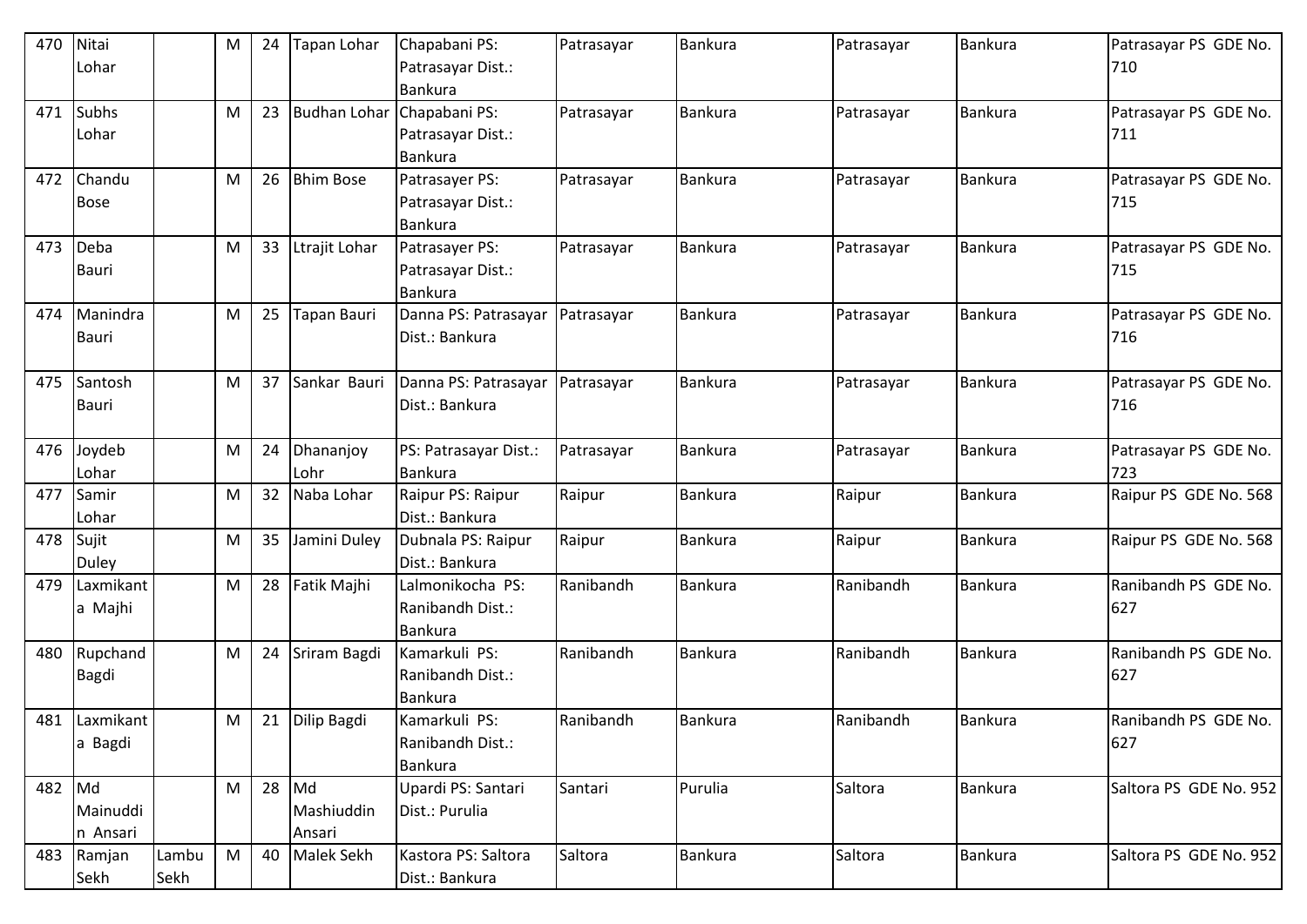| 484 | Bhajan<br>Mahato      | M | 42 | Ram Saran<br>Mahato   | Hansdima PS: Santari<br>Dist.: Purulia                                | Santari   | Purulia           | Saltora   | <b>Bankura</b> | Saltora PS GDE No. 952      |
|-----|-----------------------|---|----|-----------------------|-----------------------------------------------------------------------|-----------|-------------------|-----------|----------------|-----------------------------|
| 485 | Samir<br><b>Bauri</b> | M | 25 | <b>Bablu Bauri</b>    | Tiluri PS: Saltora<br>Dist.: Bankura                                  | Saltora   | Bankura           | Saltora   | <b>Bankura</b> | Saltora PS GDE No. 952      |
| 486 | Vuttu<br>Sekh         | M | 50 | Tamij Uddin<br>Sekh   | Icchakhali PS: Jalangi<br>Dist.: Murshidabad                          | Jalangi   | Murshidabad       | Sarenga   | <b>Bankura</b> | Sarenga PS GDE No.<br>611   |
| 487 | Sankar<br>Rakshit     | M | 62 | Jugal Rakshit         | Sonardanga PS:<br>Sarenga Dist.:<br><b>Bankura</b>                    | Sarenga   | Bankura           | Sarenga   | <b>Bankura</b> | Sarenga PS GDE No.<br>611   |
| 488 | Dhanapati<br>Duley    | M | 49 | <b>Nakul Duley</b>    | Garhbeta PS: Garbeta Garbeta<br>Dist.: Paschim<br>Mednipore           |           | Paschim Mednipore | Sarenga   | <b>Bankura</b> | Sarenga PS GDE No.<br>618   |
| 489 | <b>Dipak</b><br>Lohar | M | 45 | Durgadas<br>Lohar     | Sarenga PS: Sarenga<br>Dist.: Bankura                                 | Sarenga   | <b>Bankura</b>    | Sarenga   | Bankura        | Sarenga PS GDE No.<br>618   |
| 490 | Bapi<br>Mahanta       | M | 28 | Ranjit<br>Mahanta     | Dubrajpur PS:<br>Simlapal Dist.:<br><b>Bankura</b>                    | Simlapal  | Bankura           | Simlapal  | <b>Bankura</b> | Simlapal PS GDE No.<br>658  |
| 491 | Totan<br>Sutradhar    | M | 32 | Netai<br>Sutradhar    | Dubrajpur PS:<br>Simlapal Dist.:<br><b>Bankura</b>                    | Simlapal  | Bankura           | Simlapal  | <b>Bankura</b> | Simlapal PS GDE No.<br>658  |
| 492 | Rupa<br>Soren         | M | 30 | <b>Bijoy Soren</b>    | Vill.-Kendadangri, P.O-Raipur<br>Akhopal PS: Raipur<br>Dist.: Bankura |           | Bankura           | Simlapal  | <b>Bankura</b> | Simlapal PS GDE No.<br>663  |
| 493 | Sadek<br>Khan         | M | 33 | Joinur Ali Khn        | Vill.-PunisoleJidripara<br>PS: Onda Dist.:<br><b>Bankura</b>          | Onda      | Bankura           | Simlapal  | Bankura        | Simlapal PS GDE No.<br>663  |
| 494 | Prakash<br>Laha       | M | 22 | Chandra<br>Mohan Laha | Vill-Hettyagara PS:<br>Simlapal Dist.:<br><b>Bankura</b>              | Simlapal  | Bankura           | Simlapal  | <b>Bankura</b> | Simlapal PS GDE No.<br>663  |
| 495 | Abhisekh<br>Sen       | M | 35 | Aditya Sen            | Monohartala, Ward-<br>05 PS: Sonamukhi<br>Dist.: Bankura              | Sonamukhi | Bankura           | Sonamukhi | <b>Bankura</b> | Sonamukhi PS GDE No.<br>700 |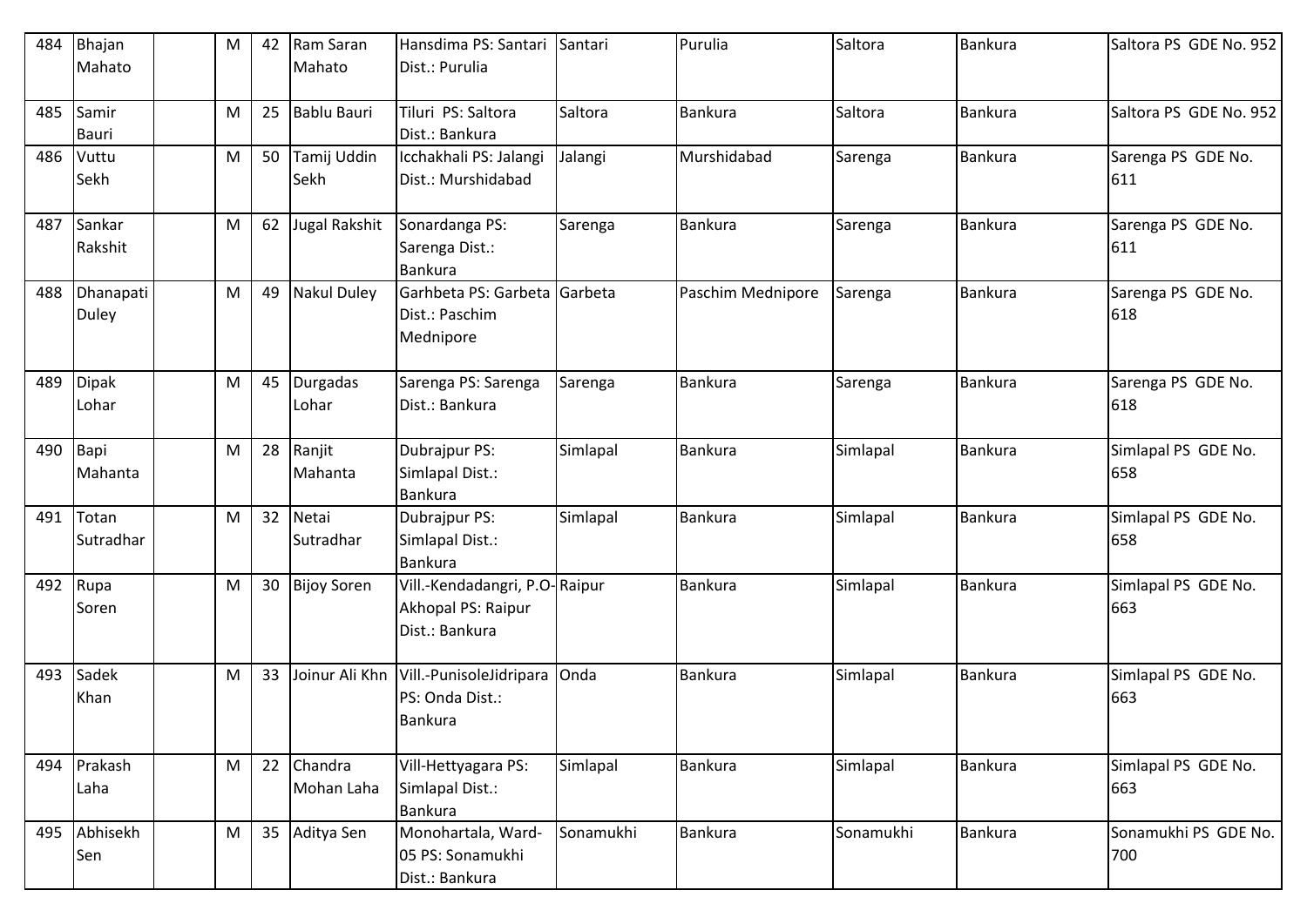| 496 | Sambhu<br>Gorai         | M         |    | Lt. Bhabani<br>Gorai   | Rathinnagar PS:<br>Sonamukhi Dist.:<br>Bankura                 | Sonamukhi  | <b>Bankura</b>                          | Sonamukhi      | <b>Bankura</b> | Sonamukhi PS GDE No.<br>702                         |
|-----|-------------------------|-----------|----|------------------------|----------------------------------------------------------------|------------|-----------------------------------------|----------------|----------------|-----------------------------------------------------|
| 497 | Kalu Bauri              | M         | 38 | Kanai Bauri            | <b>Bauripara PS:</b><br>Sonamukhi Dist.:<br>Bankura            | Sonamukhi  | Bankura                                 | Sonamukhi      | <b>Bankura</b> | Sonamukhi PS GDE No.<br>702                         |
|     | 498 Saraj<br>Gorai      | M         | 40 | Ajit Gorai             | Shyampur PS:<br>Taldangra Dist.:<br>Bankura                    | Taldangra  | Bankura                                 | Taldangra      | <b>Bankura</b> | Taldangra PS GDE No.<br>628                         |
| 499 | Bappa<br>Ghosh          | M         | 30 | Swapan<br>Ghosh        | Ghosergram PS:<br>Taldangra Dist.:<br>Bankura                  | Taldangra  | <b>Bankura</b>                          | Taldangra      | <b>Bankura</b> | Taldangra PS GDE No.<br>628                         |
| 500 | Surajit<br>Deo          | M         | 32 | Shyam Deo              | PS: Sankrail Dist.:<br><b>Howrah Police</b><br>Commissionerate | Sankrail   | <b>Howrah Police</b><br>Commissionerate | Taldangra      | Bankura        | Taldangra PS Outpost<br>Amadangra OP GDE No.<br>384 |
|     | 501 Suyauddin<br>Mondal | M         |    | Dinmahamma<br>Id       | Sonadanga PS:<br>Amdanga Dist.:<br>Barasat                     | Amdanga    | <b>Barasat</b>                          | Amdanga        | <b>Barasat</b> | Amdanga PS GDE No.<br>660                           |
| 502 | Joy Das                 | M         |    | Sribash Das            | Banbania, Po- Habra,<br>PS-Ashoknagar                          |            | <b>Basirhat</b>                         | Ashoknagar     | <b>Barasat</b> | Ashoknagar PS GDE<br>No. 894                        |
| 503 | Noresh<br>Naskar        | M         | 50 | Late Tarsish<br>Naskar | PS: Barasat Dist.:<br>Barasat                                  | Barasat    | <b>Barasat</b>                          | <b>Barasat</b> | <b>Barasat</b> | Barasat PS GDE No.<br>875                           |
| 504 | Md<br>Meheraj           | M         |    | Lt. Idrish             | Tiljala PS: Tiljala Dist.:<br>Kolkata                          | Tiljala    | Kolkata                                 | Deganga        | <b>Barasat</b> | Deganga PS GDE No.<br>909                           |
| 505 | Md<br>Sahanawa          | M         |    | <b>Not Noted</b>       | Tiljala PS: Tiljala Dist.: Tiljala<br>Kolkata                  |            | Kolkata                                 | Deganga        | <b>Barasat</b> | Deganga PS GDE No.<br>909                           |
| 506 | Innas Ali               |           |    | Enat Ali               | Hajipur PS:<br>Duttapukur Dist.:<br>Barasat                    | Duttapukur | Barasat                                 | Duttapukur     | <b>Barasat</b> | Duttapukur PS GDE No.<br>880                        |
|     | 507 Robi Ali            |           |    | Lt. Mamudul<br>Hossain | Kazipara PS: Barasat<br>Dist.: Barasat                         | Barasat    | <b>Barasat</b>                          | Duttapukur     | <b>Barasat</b> | Duttapukur PS GDE No.<br>880                        |
|     | 508 Rajib Roy           | M         |    | Haran Roy              |                                                                |            | <b>Basirhat</b>                         | Gobardanga     | <b>Barasat</b> | Gobardanga PS GDE<br>No. 480                        |
| 509 | Rajesh<br>Mondal        | M         |    | Ekanta<br>Mondal       |                                                                |            | <b>Basirhat</b>                         | Gobardanga     | <b>Barasat</b> | Gobardanga PS GDE<br>No. 480                        |
| 510 | Ramesh<br>Mondal        | ${\sf M}$ |    | <b>Ashok Mondal</b>    |                                                                |            | <b>Basirhat</b>                         | Gobardanga     | Barasat        | Gobardanga PS GDE<br>No. 480                        |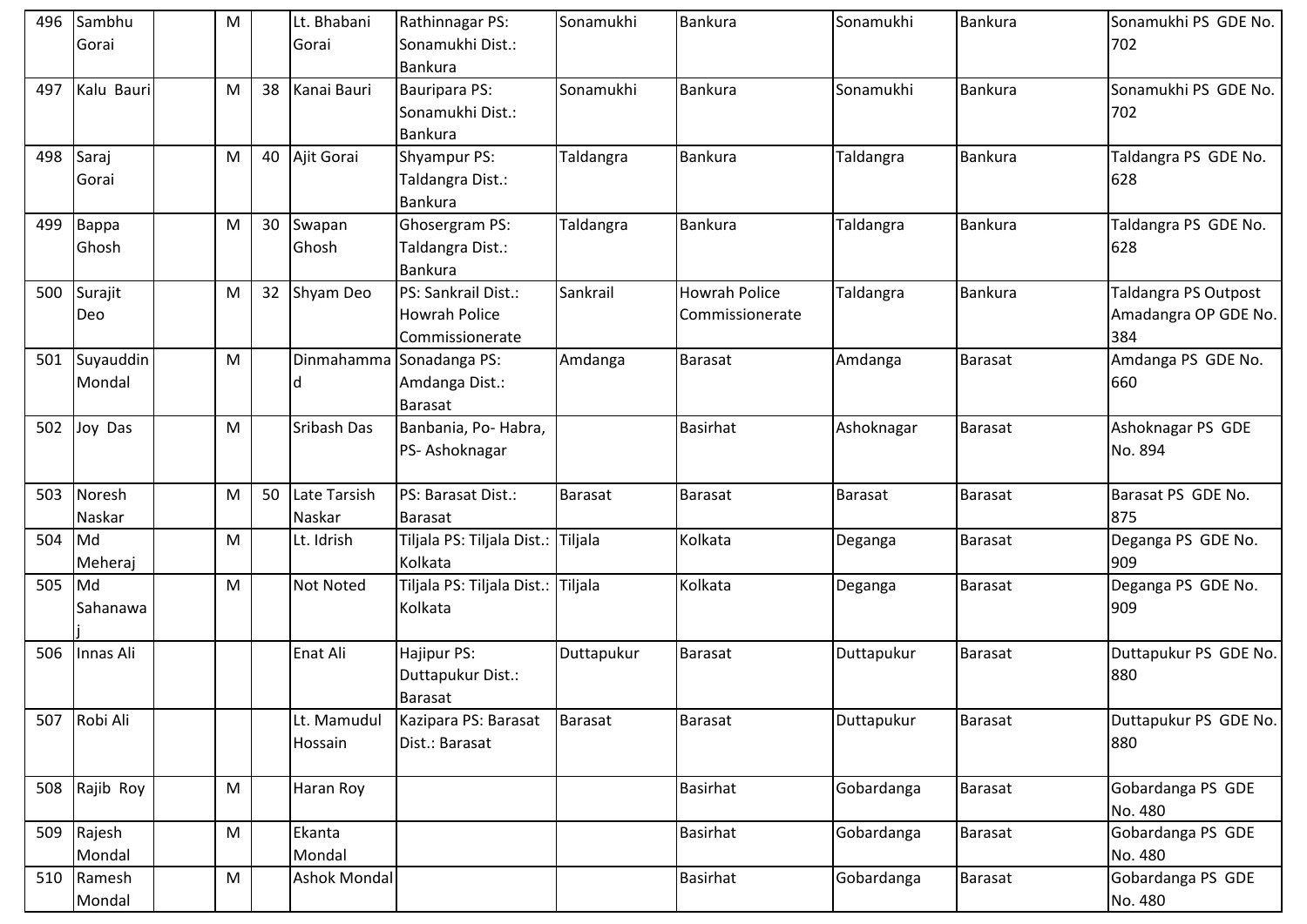| 511 | Babusona<br>Dutta        | M | 26 | Kesto Dutta                 | Ashoknagar<br>Kalyangarh, PS<br>Ashoknagar PS:<br>Baduria Dist.:<br>Alipurduar         | <b>Baduria</b> | Alipurduar      | Habra                     | Barasat                                      | Habra PS GDE No. 1132                     |
|-----|--------------------------|---|----|-----------------------------|----------------------------------------------------------------------------------------|----------------|-----------------|---------------------------|----------------------------------------------|-------------------------------------------|
| 512 | Somnath<br><b>Biswas</b> | M | 22 | Lt. Dhiren<br><b>Biswas</b> | Asrafabad Colony,<br>Banipur, PS Habra                                                 |                | <b>Basirhat</b> | Habra                     | <b>Barasat</b>                               | Habra PS GDE No. 1132                     |
| 513 | Rob<br><b>Biswas</b>     | M | 25 | Biswajit<br><b>Biswas</b>   | Bonbonia, PS Hbra                                                                      |                | <b>Basirhat</b> | Habra                     | <b>Barasat</b>                               | Habra PS GDE No. 1132                     |
| 514 | Papai<br>Ghosh           | M | 23 | Premananda<br>Ghosh         | Jasure, PS Habra                                                                       |                | Basirhat        | Habra                     | Barasat                                      | Habra PS GDE No. 1132                     |
| 515 | Rakesh<br><b>Biswas</b>  | M | 21 | Ranjan<br><b>Biswas</b>     | Nangla, PO-Salua 3<br>No. Govt Colony, PS<br>Habra PS: Alipurduar<br>Dist.: Alipurduar | Alipurduar     | Alipurduar      | Habra                     | <b>Barasat</b>                               | Habra PS GDE No. 1144                     |
| 516 | Abir<br>Sarkar           | M | 24 | Tapan Sarkar                | Fultala, PS Habra                                                                      |                | <b>Basirhat</b> | Habra                     | <b>Barasat</b>                               | Habra PS GDE No. 1144                     |
| 517 | Sujoy<br><b>Biswas</b>   | M | 25 |                             | Ranjan Biswas Fultala, PS Habra                                                        |                | <b>Basirhat</b> | Habra                     | <b>Barasat</b>                               | Habra PS GDE No.<br>11444                 |
| 518 | Dip Das                  | M | 25 | Gobinda Das                 | Nagarthuba<br>Shimultala, PS Habra                                                     |                | <b>Basirhat</b> | Habra                     | <b>Barasat</b>                               | Habra PS GDE No. 1132                     |
| 519 | Ranjit<br>Kahar          | M | 50 | Lt. Haralal<br>Kahar        | Sreenagar<br>Custombari, PS Habra                                                      |                | <b>Basirhat</b> | Habra                     | <b>Barasat</b>                               | Habra PS GDE No. 1144                     |
| 520 | Sarajit<br>Mondal        |   |    | Mondal                      | Shambhunath   BHASILA, PO+PS<br><b>DEGANGA</b>                                         |                | <b>Basirhat</b> | Madhyamgram               | Barasat                                      | Madhyamgram PS GDE<br>No. 1047            |
| 521 | Sahil Ali                |   | 19 | Sawkat Ali                  | DEGANGA, PO+PS<br><b>DEGANGA</b>                                                       |                | <b>Basirhat</b> | Madhyamgram               | Barasat                                      | Madhyamgram PS GDE<br>No. 1047            |
|     | 522 Sujay Pal            |   |    | <b>Bijay Pal</b>            |                                                                                        |                | <b>Basirhat</b> | <b>New</b><br>barrackpore | <b>Barrackpore Police</b><br>Commissionerate | New barrackpore PS<br>GDE No. 1830        |
| 523 | Somnath<br>Dutta         |   |    | <b>Bimal Dutta</b>          |                                                                                        |                | <b>Basirhat</b> | <b>New</b><br>barrackpore | Barrackpore Police<br>Commissionerate        | New barrackpore PS<br><b>GDE No. 1842</b> |
| 524 | Goutam<br>Kundu          |   |    | Lt. Ashim<br>Kundu          |                                                                                        |                | <b>Basirhat</b> | <b>New</b><br>barrackpore | <b>Barrackpore Police</b><br>Commissionerate | New barrackpore PS<br><b>GDE No. 1842</b> |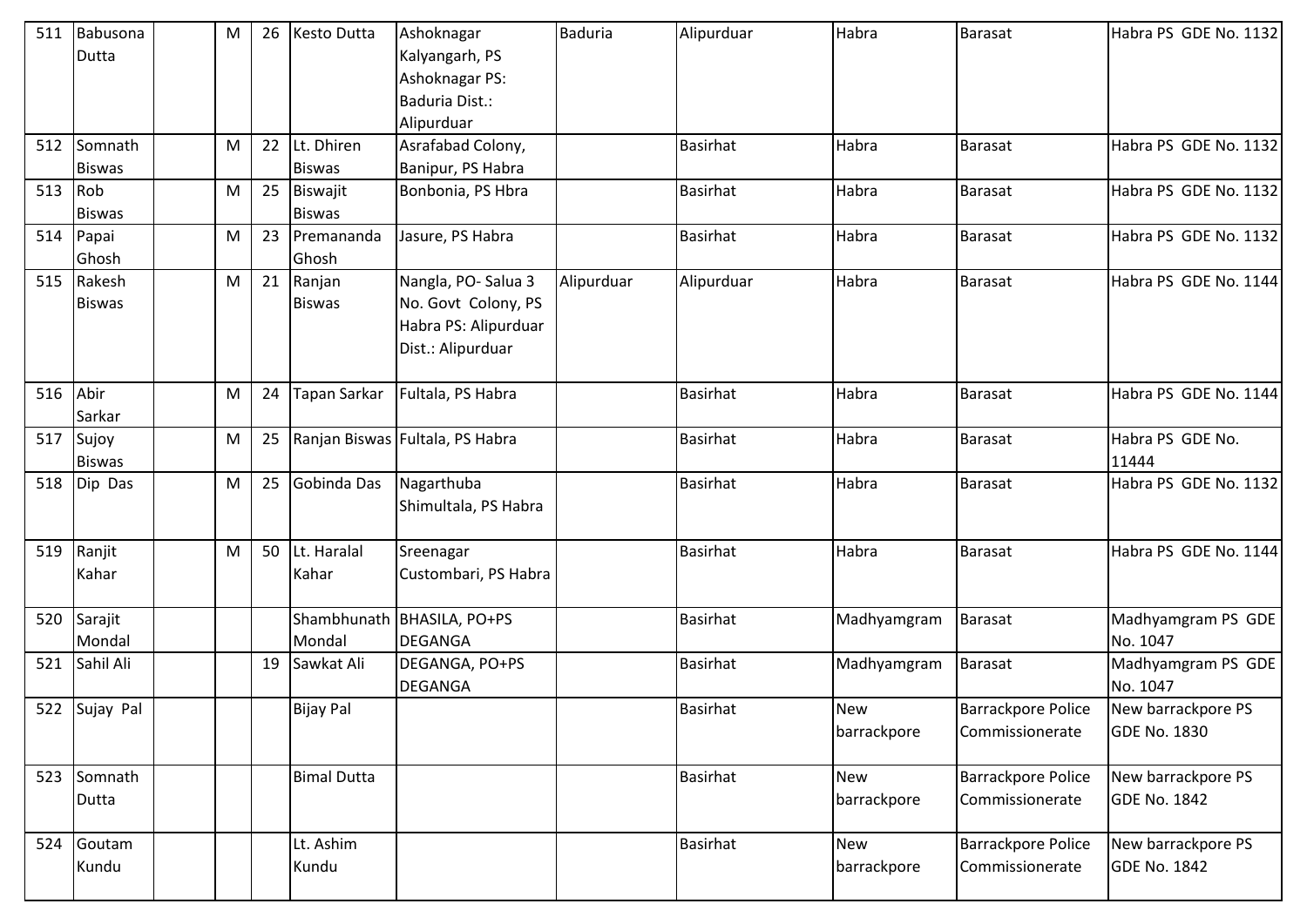| 525 | Raja Das                           | M | 18 | <b>Goutam Das</b>              | Ichapur Purbasa near<br>Khelar math PS:<br>Noapara Dist.:<br><b>Barrackpore Police</b><br>Commissionerate | Noapara   | Barrackpore Police<br>Commissionerate     | Noapara   | <b>Barrackpore Police</b><br>Commissionerate | Noapara PS GDE No.<br>756   |
|-----|------------------------------------|---|----|--------------------------------|-----------------------------------------------------------------------------------------------------------|-----------|-------------------------------------------|-----------|----------------------------------------------|-----------------------------|
| 526 | Md Seraj                           | M | 19 | Md Munna                       | Lenin nagar biscuit<br>kharkhana PS:<br>Noapara Dist.:<br><b>Barrackpore Police</b><br>Commissionerate    | Noapara   | Barrackpore Police<br>Commissionerate     | Noapara   | <b>Barrackpore Police</b><br>Commissionerate | Noapara PS GDE No.<br>756   |
| 527 | <b>Gour Hari</b><br>Sardar<br>(66) |   |    | $S/O$ Lt<br>Sardar             | PS: Bakultala Dist.:<br>Nagendranath Baruipur Police<br><b>District</b>                                   | Bakultala | <b>Baruipur Police</b><br>District        | Bakultala | <b>Baruipur Police</b><br>District           | Bakultala PS GDE No.<br>624 |
| 528 | Bapan<br>Halder<br>(26)            |   |    | S/o Basudeb<br>Halder          | PS: Bakultala Dist.:<br><b>Baruipur Police</b><br><b>District</b>                                         | Bakultala | <b>Baruipur Police</b><br><b>District</b> | Bakultala | <b>Baruipur Police</b><br>District           | Bakultala PS GDE No.<br>624 |
| 529 | Firuja Gazi<br>(45)                |   |    | W/o Sona<br>Hossain Gazi       | PS: Bakultala Dist.:<br><b>Baruipur Police</b><br><b>District</b>                                         | Bakultala | <b>Baruipur Police</b><br>District        | Bakultala | <b>Baruipur Police</b><br>District           | Bakultala PS GDE No.<br>639 |
| 530 | Sona<br>Hossain<br>Gazi (50)       |   |    | S/o Lt Kamal                   | PS: Bakultala Dist.:<br>Hossain Molla Baruipur Police<br><b>District</b>                                  | Bakultala | <b>Baruipur Police</b><br>District        | Bakultala | <b>Baruipur Police</b><br>District           | Bakultala PS GDE No.<br>639 |
| 531 | Safik Ali<br>Khan                  |   | 19 | S/o Siraj Ali<br>Khan          | Gangaduara, PS-<br>Narendrapur, South<br>24 Pgs                                                           |           | <b>Basirhat</b>                           | Baruipur  | <b>Baruipur Police</b><br>District           | Baruipur PS GDE No.<br>2068 |
| 532 | Mobarak<br>Ali Laskar              |   | 19 | S/o Hasem Ali<br>Laskar        | Gangaduara, PS-<br>Narendrapur, South<br>24 Pgs                                                           |           | <b>Basirhat</b>                           | Baruipur  | <b>Baruipur Police</b><br>District           | Baruipur PS GDE No.<br>2068 |
| 533 | Bapi<br>Sardar                     |   | 25 | S/o Shiburam<br>Sardar         | Gangaduara, PS-<br>Narendrapur, South<br>24 Pgs                                                           |           | <b>Basirhat</b>                           | Baruipur  | <b>Baruipur Police</b><br><b>District</b>    | Baruipur PS GDE No.<br>2068 |
| 534 | Arindam<br>Chakrabor<br>ty         |   |    | 27 S/o Prasanta<br>Chakraborty | Baruipur, Ukil Para,<br>PS-Baruipur, South 24<br>Pgs                                                      |           | <b>Basirhat</b>                           | Baruipur  | <b>Baruipur Police</b><br>District           | Baruipur PS GDE No.<br>2068 |
| 535 | Mithu<br>Gazi                      |   | 36 |                                | S/o Anish Gazi Madarat, Mashed<br>Para, PS-Baruipur,<br>South 24 Pgs                                      |           | <b>Basirhat</b>                           | Baruipur  | <b>Baruipur Police</b><br>District           | Baruipur PS GDE No.<br>2068 |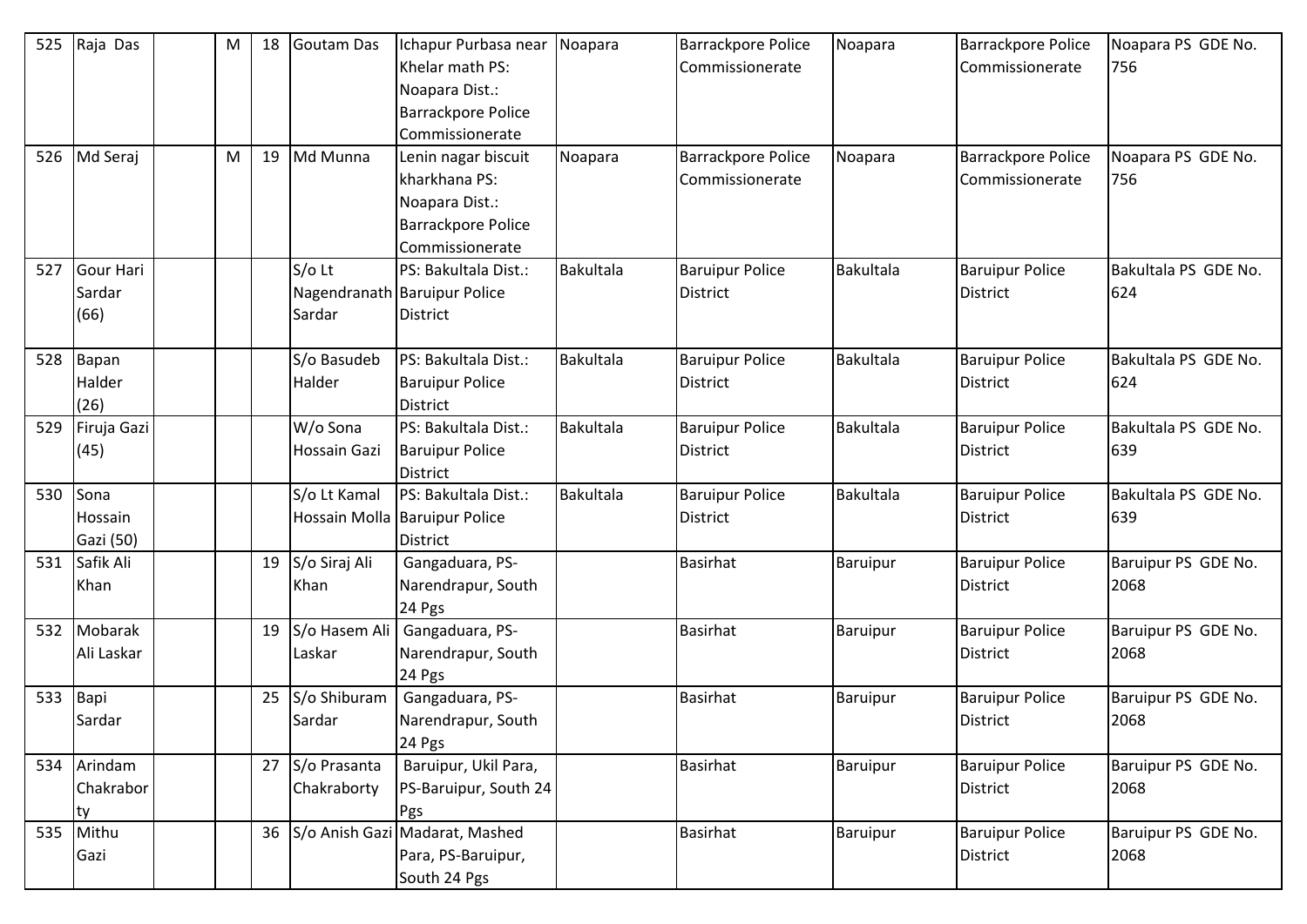| 536 | Khudiram             |   | 54 | S/o Late               | Ghola, PO-Ghola                     | <b>Basirhat</b> | Baruipur | <b>Baruipur Police</b>             | Baruipur PS GDE No. |
|-----|----------------------|---|----|------------------------|-------------------------------------|-----------------|----------|------------------------------------|---------------------|
|     | Naiya                |   |    | Rajani Naiya           | Doltala, PS-Baruipur,               |                 |          | <b>District</b>                    | 2053                |
|     |                      |   |    |                        | South 24 Pg                         |                 |          |                                    |                     |
|     |                      |   |    |                        |                                     |                 |          |                                    |                     |
| 537 | Swapan               |   | 24 | S/o Sanjay             | Ghola, PO-Ghola                     | <b>Basirhat</b> | Baruipur | <b>Baruipur Police</b>             | Baruipur PS GDE No. |
|     | Naiya                |   |    | Naiya                  | Doltala, PS-Baruipur,               |                 |          | <b>District</b>                    | 2053                |
|     |                      |   |    |                        | South 24 P                          |                 |          |                                    |                     |
|     |                      |   |    |                        |                                     |                 |          |                                    |                     |
| 538 | Sushanta             |   | 23 | S/o Biswanath          | Ghola, PO-Ghola                     | <b>Basirhat</b> | Baruipur | <b>Baruipur Police</b>             | Baruipur PS GDE No. |
|     | Naiya                |   |    | Naiya                  | Doltala, PS-Baruipur,<br>South 24 P |                 |          | <b>District</b>                    | 2164                |
|     |                      |   |    |                        |                                     |                 |          |                                    |                     |
| 539 | Joy Halder           |   | 39 | S/o Late               | Balarampur, PS-                     | <b>Basirhat</b> | Baruipur | <b>Baruipur Police</b>             | Baruipur PS GDE No. |
|     |                      |   |    | Harikhrisna            | Baruipur, South 24                  |                 |          | <b>District</b>                    | 2164                |
|     |                      |   |    |                        | Pgs                                 |                 |          |                                    |                     |
| 540 | Sanju                |   | 26 | S/o Late Bhad          | PS-Baramgarh, PS-                   | <b>Basirhat</b> | Baruipur | <b>Baruipur Police</b>             | Baruipur PS GDE No. |
|     | <b>Balmiki</b>       |   |    | Balmiki Sanju          | Baruipur, South 24                  |                 |          | District                           | 2164                |
|     |                      |   |    |                        | Pgs                                 |                 |          |                                    |                     |
|     |                      |   |    |                        |                                     |                 |          |                                    |                     |
| 541 | Astopada             | M | 30 | Lt. Motilal            | Dakshin Kalikapur                   | <b>Basirhat</b> | Bhangar  | <b>Baruipur Police</b>             | Bhangar PS GDE No.  |
|     | Naskar               |   |    | Naskar                 |                                     |                 |          | <b>District</b>                    | 768                 |
| 542 | Mannan               | M | 32 | Hossain Molla Sondalia |                                     | <b>Basirhat</b> | Bhangar  | <b>Baruipur Police</b>             | Bhangar PS GDE No.  |
|     | Molla                |   |    |                        |                                     |                 |          | <b>District</b>                    | 747                 |
| 543 | Lalit                | M | 25 | Yousuf                 | Sudurait                            | <b>Basirhat</b> | Bhangar  | <b>Baruipur Police</b>             | Bhangar PS GDE No.  |
|     | Gharami              |   |    | Gharami                |                                     |                 |          | <b>District</b>                    | 747                 |
| 544 | Isk                  | M | 35 | <b>Sk</b>              | Ghatakpukur                         | <b>Basirhat</b> | Bhangar  | <b>Baruipur Police</b>             | Bhangar PS GDE No.  |
|     | Ancahar              |   |    | Sahabuddin             |                                     |                 |          | <b>District</b>                    | 747                 |
| 545 | Jakir                | M | 30 | Lt. Abu                | Saihati                             | <b>Basirhat</b> | Bhangar  | <b>Baruipur Police</b>             | Bhangar PS GDE No.  |
|     | Hossain              |   |    | Hossain                |                                     |                 |          | <b>District</b>                    | 747                 |
|     | Laskar<br>546 Khalil |   | 30 | Laskar<br>Mobarek      | <b>Baksar</b>                       | <b>Basirhat</b> |          |                                    | Bhangar PS GDE No.  |
|     | Molla                | M |    | Molla                  |                                     |                 | Bhangar  | <b>Baruipur Police</b><br>District | 778                 |
| 547 | Ajes Sk              | M | 29 | Sahalam Sk             | Bazarait                            | <b>Basirhat</b> | Bhangar  | <b>Baruipur Police</b>             | Bhangar PS GDE No.  |
|     |                      |   |    |                        |                                     |                 |          | <b>District</b>                    | 778                 |
| 548 | Mostali              | M | 30 | Amir Molla             | Padmapukur                          | <b>Basirhat</b> | Bhangar  | <b>Baruipur Police</b>             | Bhangar PS GDE No.  |
|     | Molla                |   |    |                        |                                     |                 |          | District                           | 778                 |
| 549 | Saiful               | M | 23 | Samad Molla            | Katadanga                           | <b>Basirhat</b> | Bhangar  | <b>Baruipur Police</b>             | Bhangar PS GDE No.  |
|     | Molla                |   |    |                        |                                     |                 |          | District                           | 778                 |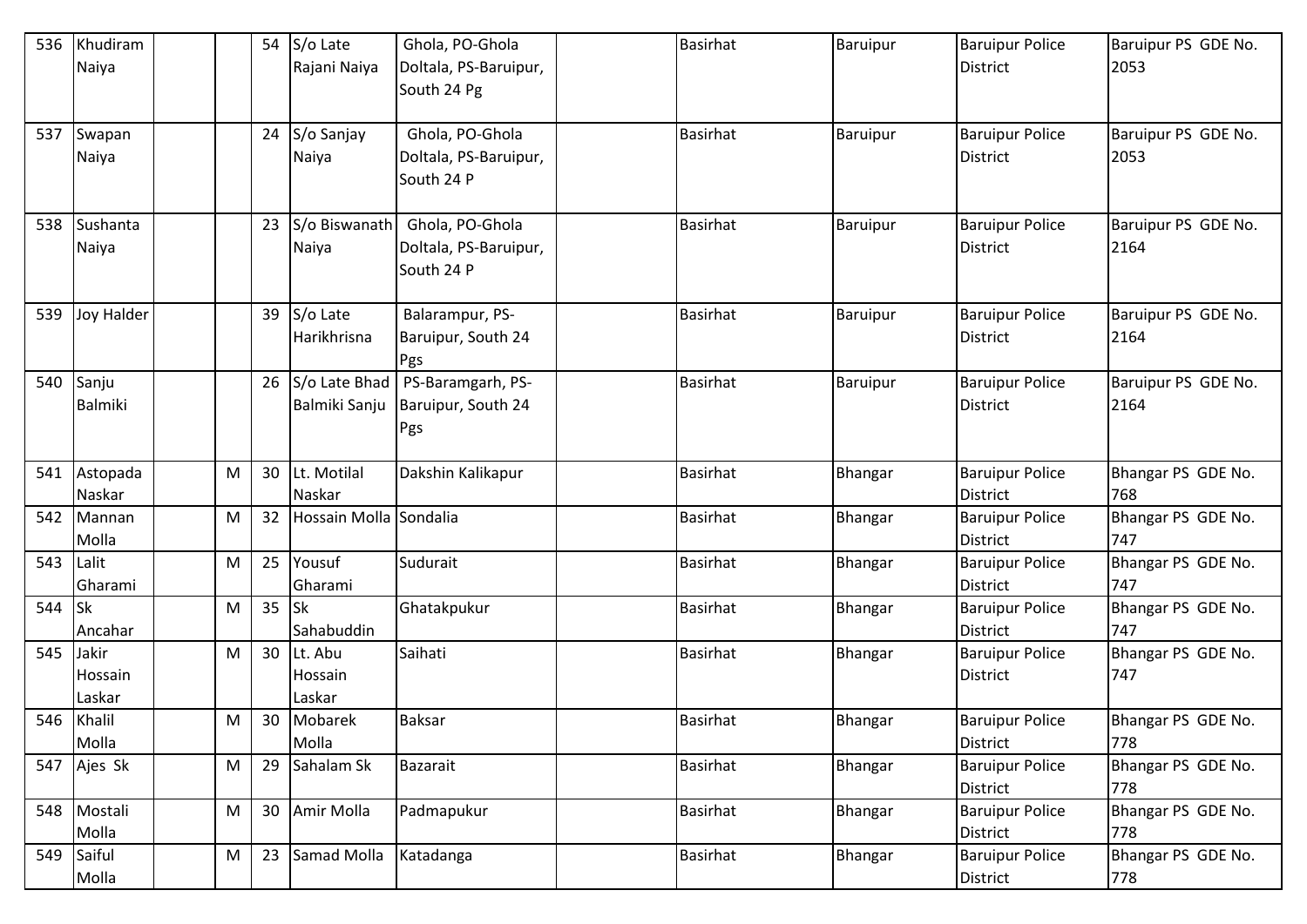|     | 550 Moshibur<br>Rahaman<br>Molla | M | Moahat Ali<br>29<br>Molla | Bawsahar                                                                           |             | <b>Basirhat</b>                           | Bhangar   | <b>Baruipur Police</b><br><b>District</b> | Bhangar PS GDE No.<br>778                               |
|-----|----------------------------------|---|---------------------------|------------------------------------------------------------------------------------|-------------|-------------------------------------------|-----------|-------------------------------------------|---------------------------------------------------------|
| 551 | Asmat<br>Sardar                  | M | 50<br>Iran Sardar         | Purba Shibnagar<br>Taldi PS: Canning<br>Dist.: Baruipur Police<br><b>District</b>  | Canning     | <b>Baruipur Police</b><br>District        | Canning   | <b>Baruipur Police</b><br><b>District</b> | Canning PS GDE No.<br>734                               |
| 552 | Niranjan<br>Sardar               | M | 55<br>Aswani Sardar       | Satyanarayanpur PS:<br>Gosaba Dist.:<br><b>Baruipur Police</b><br>District         | Gosaba      | <b>Baruipur Police</b><br>District        | Gosaba    | <b>Baruipur Police</b><br><b>District</b> | Gosaba PS GDE No.<br>538                                |
| 553 | Bablu<br>Sardar                  | M | 24<br>Niranjan<br>Sardar  | Satyanarayanpur PS:<br>Gosaba Dist.:<br><b>Baruipur Police</b><br><b>District</b>  | Gosaba      | <b>Baruipur Police</b><br><b>District</b> | Gosaba    | <b>Baruipur Police</b><br><b>District</b> | Gosaba PS GDE No.<br>538                                |
| 554 | <b>Tarak</b><br>Mondal           | M | Amullya<br>48<br>Mondal   | Sonakhali PS: Basanti<br>Dist.: Baruipur Police<br>District                        | Basanti     | <b>Baruipur Police</b><br><b>District</b> | Gosaba    | <b>Baruipur Police</b><br><b>District</b> | Gosaba PS GDE No.<br>538                                |
| 555 | Sujan Shil                       |   | Sushil Shil<br>26         | Dakshin Laskarpara<br>PS: Narendrapur<br>Dist.: Baruipur Police<br><b>District</b> | Narendrapur | <b>Baruipur Police</b><br>District        | Jibantala | <b>Baruipur Police</b><br><b>District</b> | Jibantala PS Outpost<br>Ghutiasharip ROP GDE<br>No. 472 |
|     | 556 Arsed<br>Molla               |   | 36<br>Hossain Molla       | Kashipur PS:<br>Kashipore Dist.:<br><b>Baruipur Police</b><br>District             | Kashipore   | <b>Baruipur Police</b><br><b>District</b> | Kashipore | <b>Baruipur Police</b><br><b>District</b> | Kashipore PS GDE No.<br>673                             |
| 557 | Abbas<br>Molla                   |   | Mohiuddin<br>18<br>Molla  | Polerhat PS:<br>Kashipore Dist.:<br><b>Baruipur Police</b><br>District             | Kashipore   | <b>Baruipur Police</b><br>District        | Kashipore | <b>Baruipur Police</b><br><b>District</b> | Kashipore PS GDE No.<br>673                             |
|     | 558 Arit Molla                   |   | 18 Ali Hossain<br>Molla   | Dakhin Gazipur PS:<br>Kashipore Dist.:<br><b>Baruipur Police</b><br>District       | Kashipore   | <b>Baruipur Police</b><br>District        | Kashipore | <b>Baruipur Police</b><br>District        | Kashipore PS GDE No.<br>673                             |
|     | 559 Asraf Ali<br>Molla           |   | Year Ali Molla<br>30      | Purba Bhogali PS:<br>Kashipore Dist.:<br><b>Baruipur Police</b><br>District        | Kashipore   | <b>Baruipur Police</b><br><b>District</b> | Kashipore | <b>Baruipur Police</b><br><b>District</b> | Kashipore PS GDE No.<br>673                             |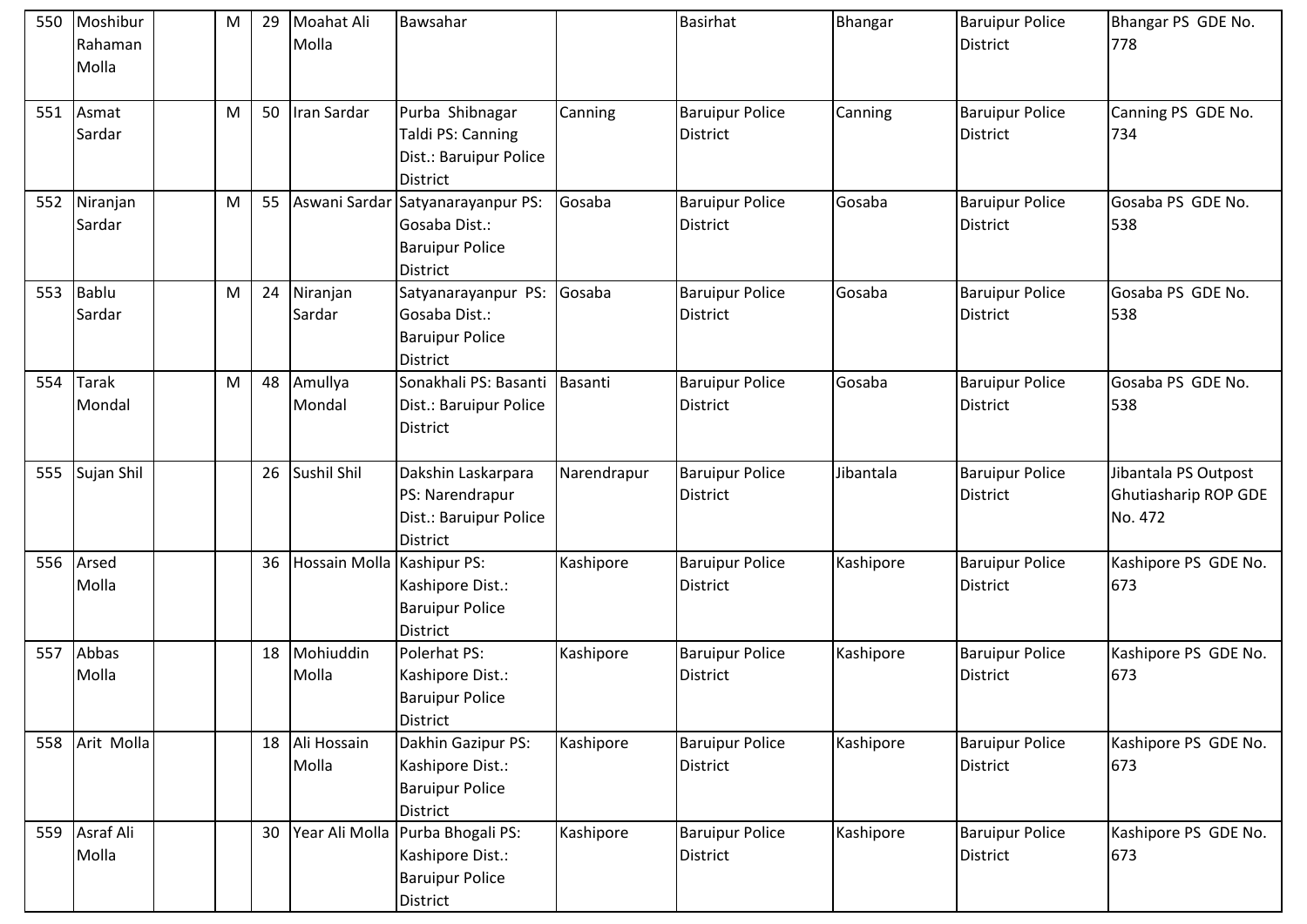|           | 560 Asraful<br>Molla |   | 25 |                                         | Year Ali Molla Purba Bhogali PS:<br>Kashipore Dist.:<br><b>Baruipur Police</b><br>District | Kashipore           | <b>Baruipur Police</b><br><b>District</b> | Kashipore           | <b>Baruipur Police</b><br><b>District</b> | Kashipore PS GDE No.<br>673               |
|-----------|----------------------|---|----|-----------------------------------------|--------------------------------------------------------------------------------------------|---------------------|-------------------------------------------|---------------------|-------------------------------------------|-------------------------------------------|
| 561       | Jumman<br>Molla      |   | 35 |                                         | Anar Ali Molla Kamargati PS: Haroa<br>Dist.: Basirhat                                      | Haroa               | <b>Basirhat</b>                           | Kashipore           | <b>Baruipur Police</b><br><b>District</b> | Kashipore PS GDE No.<br>673               |
| 562       | Rahul Jha<br>Thakur  |   |    | S/o. Madan<br>Jha Thakur                |                                                                                            |                     | <b>Basirhat</b>                           | Narendrapur         | <b>Baruipur Police</b><br><b>District</b> | Narendrapur PS GDE<br>No. 1169            |
| 563       | Amit<br>Makal        |   |    | S/o. Sushan<br>Makal                    |                                                                                            |                     | <b>Basirhat</b>                           | Narendrapur         | <b>Baruipur Police</b><br><b>District</b> | Narendrapur PS GDE<br>No. 1169            |
| 564       | Sourav<br>Sardar     |   |    | S/o. Nilu<br>Sardar                     |                                                                                            |                     | <b>Basirhat</b>                           | Narendrapur         | <b>Baruipur Police</b><br>District        | Narendrapur PS GDE<br>No. 1235            |
| 565       | Srijit Paul          |   |    | $S/O$ .<br>Biswanath<br>Paul            |                                                                                            |                     | <b>Basirhat</b>                           | Narendrapur         | <b>Baruipur Police</b><br><b>District</b> | Narendrapur PS GDE<br>No. 1235            |
| 566       | Sajahan<br>Mondal    | M | 22 | S/o. Majit<br>Mondal                    | Angreberia, PO-<br>Ghateswar, PS-<br>Mandir Bazar, South                                   |                     | <b>Basirhat</b>                           | Sonarpur            | <b>Baruipur Police</b><br><b>District</b> | Sonarpur PS GDE No.<br>1115               |
| 567       | Faruk Sk             | M | 32 | S/o. Ramjan<br><b>Sk</b>                | Ayadya Nagar, PO-<br>Sirakol, PS- Usthi,<br>South 24 Par                                   |                     | <b>Basirhat</b>                           | Sonarpur            | <b>Baruipur Police</b><br><b>District</b> | Sonarpur PS GDE No.<br>1115               |
| 568       | Aijul<br>Molla       | M | 39 | Siraj Molla                             | Kaliyani PS: Haroa<br>Dist.: Basirhat                                                      | Haroa               | <b>Basirhat</b>                           | Haroa               | <b>Basirhat</b>                           | Haroa PS GDE No. 726                      |
| 569       | Jahangir<br>Molla    | M | 32 | Jamir Ali<br>Molla                      | Naraban Minakhan<br>PS: Minakhan Dist.:<br>Basirhat                                        | Minakhan            | <b>Basirhat</b>                           | Haroa               | <b>Basirhat</b>                           | Haroa PS GDE No. 726                      |
| 570       | Siddik Ali<br>Molla  | M | 35 | Mahamud<br>Molla                        | Noapara PS: Haroa<br>Dist.: Basirhat                                                       | Haroa               | <b>Basirhat</b>                           | Haroa               | <b>Basirhat</b>                           | Haroa PS GDE No. 726                      |
| 571       | Esarat<br>Molla      | M | 38 | Abdul Molla                             | Noapara PS: Haroa<br>Dist.: Basirhat                                                       | Haroa               | <b>Basirhat</b>                           | Haroa               | <b>Basirhat</b>                           | Haroa PS GDE No. 726                      |
|           | 572 Saddam<br>Molla  | M | 24 |                                         | Sahajan Molla Noapara PS: Haroa<br>Dist.: Basirhat                                         | Haroa               | <b>Basirhat</b>                           | Haroa               | <b>Basirhat</b>                           | Haroa PS GDE No. 726                      |
| 573       | Saifuddin<br>Molla   | M | 32 | Sattar Ali<br>Molla                     | Kaliyani PS: Haroa<br>Dist.: Basirhat                                                      | Haroa               | <b>Basirhat</b>                           | Haroa               | <b>Basirhat</b>                           | Haroa PS GDE No. 726                      |
| $574$ Jay | Prakash<br>Gayen     | M |    | Lt Guru<br>Charan Gayen Dist.: Basirhat | PS: Hemnagar coastal                                                                       | Hemnagar<br>coastal | Basirhat                                  | Hemnagar<br>coastal | <b>Basirhat</b>                           | Hemnagar coastal PS<br><b>GDE No. 361</b> |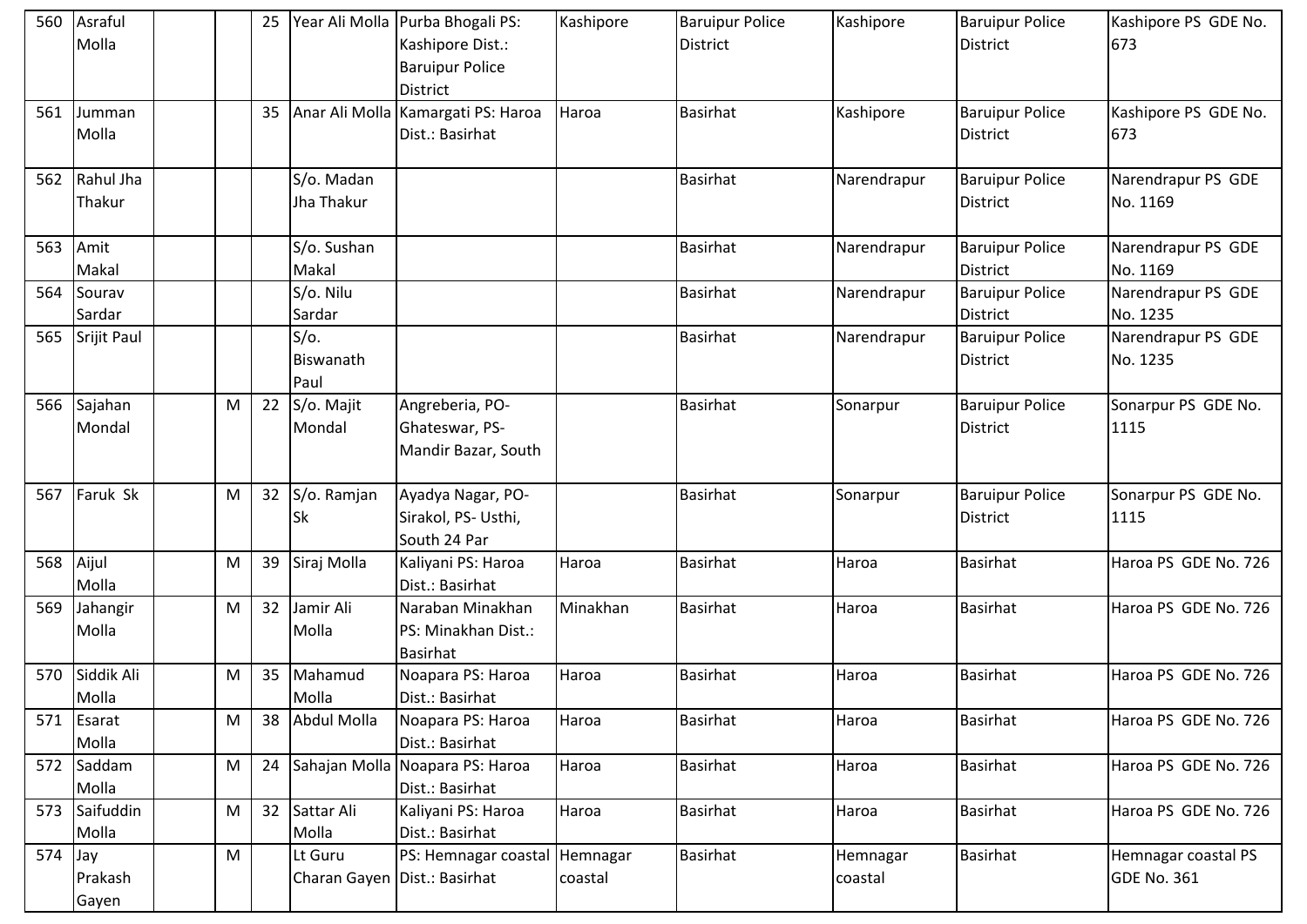| 575 | Bijon                    | M         |                               | Lt Panchanan   PS: Hemnagar coastal   Hemnagar                              |           | <b>Basirhat</b>                    | Hemnagar     | <b>Basirhat</b> | Hemnagar coastal PS        |
|-----|--------------------------|-----------|-------------------------------|-----------------------------------------------------------------------------|-----------|------------------------------------|--------------|-----------------|----------------------------|
|     | Mandal                   |           | Mondal                        | Dist.: Basirhat                                                             | coastal   |                                    | coastal      |                 | <b>GDE No. 357</b>         |
| 576 | Akbar Ali<br>Molla       | M         | Khatib Ali<br>Molla           | Noabad PS: Kashipore Kashipore<br>Dist.: Baruipur Police<br><b>District</b> |           | <b>Baruipur Police</b><br>District | <b>MATIA</b> | <b>Basirhat</b> | MATIA PS GDE No. 783       |
| 577 | Karimul<br>Gazi          | M         | Sahida Gazi                   | PS: Hasnabad Dist.:<br><b>Basirhat</b>                                      | Hasnabad  | <b>Basirhat</b>                    | <b>MATIA</b> | <b>Basirhat</b> | MATIA PS GDE No. 783       |
| 578 | Abdul<br>Mojid<br>Molla  | M         | Sahidul Islam<br>Molla        | PS: Hasnabad Dist.:<br><b>Basirhat</b>                                      | Hasnabad  | <b>Basirhat</b>                    | <b>MATIA</b> | <b>Basirhat</b> | MATIA PS GDE No. 783       |
| 579 | Souvik<br>Mondal         | M         |                               | Samir Mondal PS: Habra Dist.:<br><b>Barasat</b>                             | Habra     | <b>Barasat</b>                     | <b>MATIA</b> | <b>Basirhat</b> | MATIA PS GDE No. 783       |
| 580 | Niloy<br><b>Biswas</b>   | M         | Nihar Kanti<br><b>Biswas</b>  | PS: Habra Dist.:<br><b>Barasat</b>                                          | Habra     | Barasat                            | <b>MATIA</b> | <b>Basirhat</b> | MATIA PS GDE No. 783       |
| 581 | Jashim<br>Molla          | M         | Jannat Ali<br>Molla           | PS: Habra Dist.:<br><b>Barasat</b>                                          | Habra     | Barasat                            | <b>MATIA</b> | <b>Basirhat</b> | MATIA PS GDE No. 783       |
| 582 | Debu<br>Sardar           | M         | Panchanan<br>Sardar           | PS: Habra Dist.:<br><b>Barasat</b>                                          | Habra     | <b>Barasat</b>                     | <b>MATIA</b> | <b>Basirhat</b> | MATIA PS GDE No. 783       |
| 583 | Suvo Das                 | M         | Narayan Ch<br>Das             | PS: Kashipore Dist.:<br><b>Baruipur Police</b><br><b>District</b>           | Kashipore | <b>Baruipur Police</b><br>District | <b>MATIA</b> | <b>Basirhat</b> | MATIA PS GDE No. 783       |
| 584 | Hayder Ali<br>Laskar     | M         | S/o-Sajid Ali<br>Laskar       |                                                                             |           | <b>Basirhat</b>                    | Minakhan     | <b>Basirhat</b> | Minakhan PS GDE No.<br>658 |
| 585 | Rasid<br>Molla           | M         | S/o-Lt. Sirajul<br>Molla      |                                                                             |           | <b>Basirhat</b>                    | Minakhan     | <b>Basirhat</b> | Minakhan PS GDE No.<br>658 |
| 586 | Anar<br>Hossain<br>Molla | M         | S/o-Rasid<br>Molla            |                                                                             |           | <b>Basirhat</b>                    | Minakhan     | <b>Basirhat</b> | Minakhan PS GDE No.<br>658 |
| 587 | Rafikul<br>Molla         | M         | S/o-Ajibar<br>Molla           |                                                                             |           | <b>Basirhat</b>                    | Minakhan     | <b>Basirhat</b> | Minakhan PS GDE No.<br>658 |
| 588 | Hofar Ali<br>Dhali       | M         | S/o-Lt. Arsad<br><b>Dhali</b> |                                                                             |           | <b>Basirhat</b>                    | Minakhan     | <b>Basirhat</b> | Minakhan PS GDE No.<br>658 |
| 589 | Nur Islam<br>Molla       | ${\sf M}$ | S/o-Sabur Ali<br>Molla        |                                                                             |           | <b>Basirhat</b>                    | Minakhan     | <b>Basirhat</b> | Minakhan PS GDE No.<br>658 |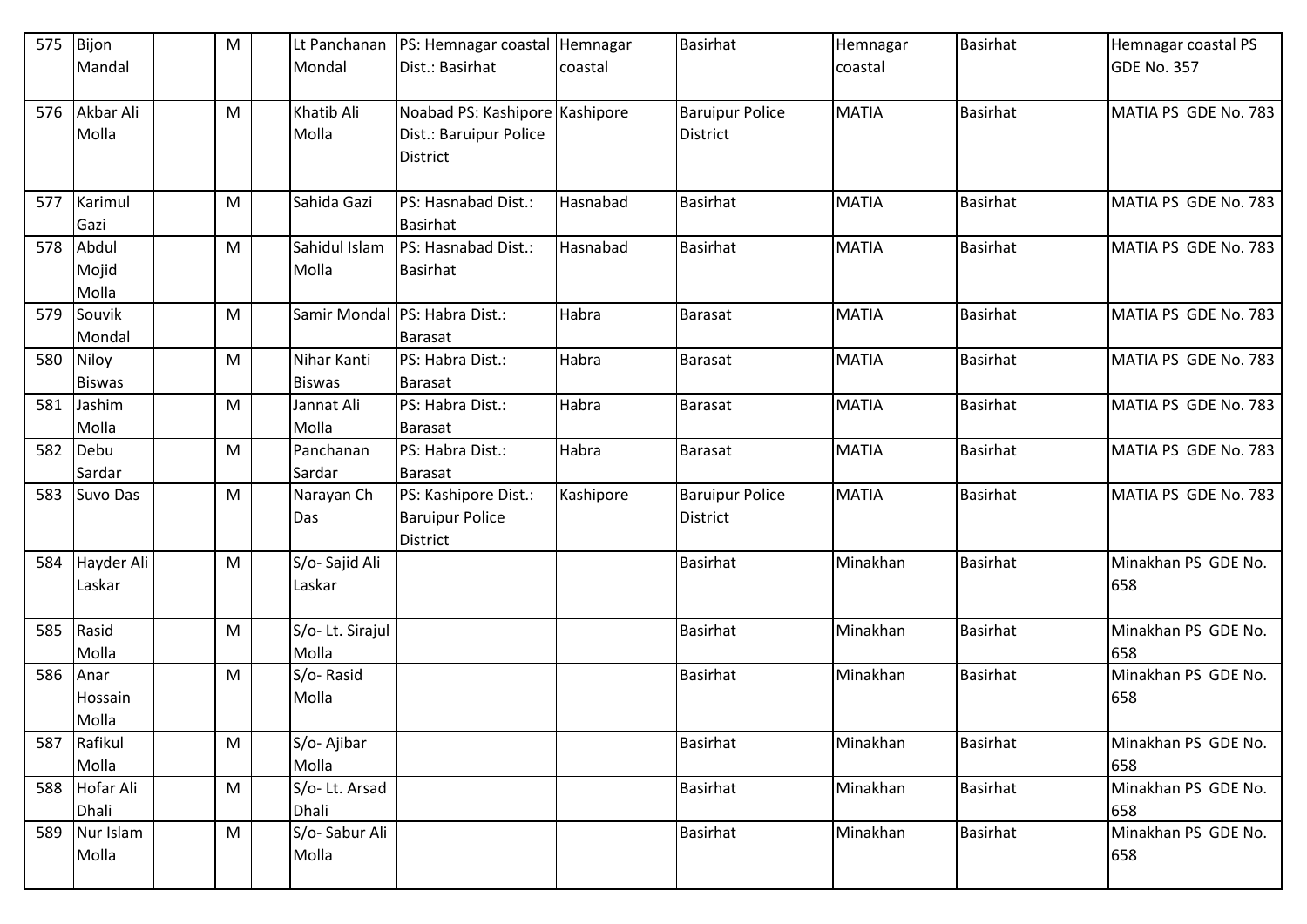| 590 | Ismail<br>Molla | M |    | S/o-Moslem<br>Molla |                                             |           | <b>Basirhat</b>           | Minakhan    | <b>Basirhat</b>           | Minakhan PS GDE No.<br>658  |
|-----|-----------------|---|----|---------------------|---------------------------------------------|-----------|---------------------------|-------------|---------------------------|-----------------------------|
|     |                 |   |    |                     |                                             |           |                           |             |                           |                             |
| 591 | Sourish         | M | 19 | Sanjoy              | Of 6No. Muraridhar                          |           | <b>Basirhat</b>           | Bidhannagar | <b>Bidhannagar Police</b> | <b>Bidhannagar north PS</b> |
|     | Banerjee        |   |    | Banerjee            | Sen Lane, P.O+ P.S-                         |           |                           | north       | Commissionerate           | GDE No. 842                 |
|     |                 |   |    |                     | Jorasanko,                                  |           |                           |             |                           |                             |
| 592 | <b>Biswajit</b> | M | 38 | Nirmal Sankar       | 6No. Muraridhar Sen                         |           | <b>Basirhat</b>           | Bidhannagar | <b>Bidhannagar Police</b> | <b>Bidhannagar north PS</b> |
|     | Sankar          |   |    |                     | Lane, P.O+ P.S-                             |           |                           | north       | Commissionerate           | GDE No. 842                 |
|     |                 |   |    |                     | Jorasanko                                   |           |                           |             |                           |                             |
| 593 | Md              | M | 30 | Md Aktar            | 8 no. Tapsia 1lane,                         | Tiljala   | Kolkata                   | Electronics | <b>Bidhannagar Police</b> | Electronics complex PS      |
|     | Wasim           |   |    |                     | PO+PS Tiljala, Kol-39                       |           |                           | complex     | Commissionerate           | GDE No. 777                 |
|     | Akhtar          |   |    |                     | PS: Tiljala Dist.:<br>Kolkata               |           |                           |             |                           |                             |
| 594 | Ehtesham        | M | 33 | Nasim Akhtar        | 215 weas Chowbaga                           | Anandapur | Kolkata                   | Electronics | <b>Bidhannagar Police</b> | Electronics complex PS      |
|     | Akhtar          |   |    |                     | Uttar Panchanogram,                         |           |                           | complex     | Commissionerate           | <b>GDE No. 777</b>          |
|     |                 |   |    |                     | PO+PS-Aanan PS:                             |           |                           |             |                           |                             |
|     |                 |   |    |                     | Anandapur Dist.:                            |           |                           |             |                           |                             |
|     |                 |   |    |                     | Kolkata                                     |           |                           |             |                           |                             |
|     |                 |   |    |                     |                                             |           |                           |             |                           |                             |
| 595 | Arafan          | M | 33 | Allarakha           | Rampurhat, ward no.                         | Rampurhat | Birbhum                   | Electronics | <b>Bidhannagar Police</b> | Electronics complex PS      |
|     | Kajal           |   |    |                     | 9 Bhatsala, Po+PS-                          |           |                           | complex     | Commissionerate           | GDE No. 777                 |
|     |                 |   |    |                     | Rampurhat, B PS:                            |           |                           |             |                           |                             |
|     |                 |   |    |                     | Rampurhat Dist.:                            |           |                           |             |                           |                             |
|     |                 |   |    |                     | <b>Birbhum</b>                              |           |                           |             |                           |                             |
| 596 | Jahir           | M | 24 | Md. Ali             | Khorh Bagan, PO+PS-                         | Burdwan   | Purba Burdwan             | Electronics | <b>Bidhannagar Police</b> | Electronics complex PS      |
|     | Hussain         |   |    |                     | Byrrdawan, A/P-                             |           |                           | complex     | Commissionerate           | <b>GDE No. 777</b>          |
|     |                 |   |    |                     | Gouranghanagar, PS:<br>Burdwan Dist.: Purba |           |                           |             |                           |                             |
|     |                 |   |    |                     | Burdwan                                     |           |                           |             |                           |                             |
|     |                 |   |    |                     |                                             |           |                           |             |                           |                             |
| 597 | Abinash         | M | 29 | Ashok Kr.           | Hiland Willows Street Eco Park              |           | <b>Bidhannagar Police</b> | Electronics | <b>Bidhannagar Police</b> | Electronics complex PS      |
|     | Rout            |   |    | Rout                | no. 622 New Town,                           |           | Commissionerate           | complex     | Commissionerate           | GDE No. 789                 |
|     |                 |   |    |                     | PO- Eco Pa PS: Eco                          |           |                           |             |                           |                             |
|     |                 |   |    |                     | Park Dist.:                                 |           |                           |             |                           |                             |
|     |                 |   |    |                     | <b>Bidhannagar Police</b>                   |           |                           |             |                           |                             |
|     |                 |   |    |                     | Commissionerate                             |           |                           |             |                           |                             |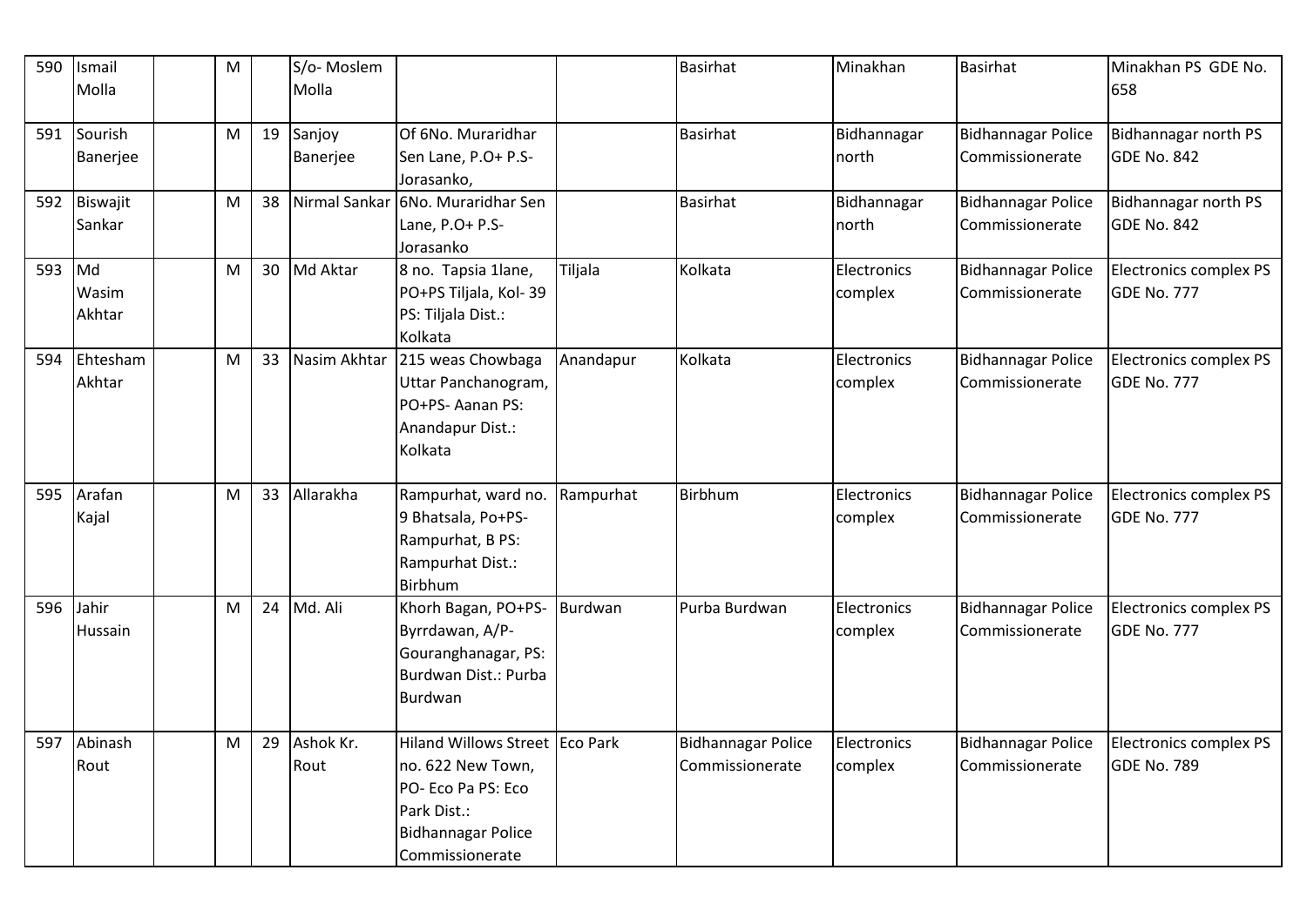| 598 | Pankaj<br>Mondal  | M | 36 | Pancharam<br>Mondal        | Nayapatty<br>Nazrulpally, NPA-358, complex<br>PS- EC, Kol-102 PS:<br>Electronics complex<br>Dist.: Bidhannagar<br>Police<br>Commissionerate                 | Electronics | <b>Bidhannagar Police</b><br>Commissionerate | Electronics<br>complex | Bidhannagar Police<br>Commissionerate        | Electronics complex PS<br><b>GDE No. 789</b> |
|-----|-------------------|---|----|----------------------------|-------------------------------------------------------------------------------------------------------------------------------------------------------------|-------------|----------------------------------------------|------------------------|----------------------------------------------|----------------------------------------------|
| 599 | Shamser<br>Alam   |   |    |                            | S/o Jane Alam   Methopara, Beraberi,   Lake town<br>Narayanpur, PS –<br>Narayanpur, PS: Lake<br>town Dist.:<br><b>Bidhannagar Police</b><br>Commissionerate |             | <b>Bidhannagar Police</b><br>Commissionerate | Lake town              | <b>Bidhannagar Police</b><br>Commissionerate | Lake town PS GDE No.<br>968                  |
| 600 | Md. Imran         |   |    |                            | S/o Md. Manu Methopara, Beraberi, Lake town<br>Narayanpur, PS –<br>Narayanpur, PS: Lake<br>town Dist.:<br><b>Bidhannagar Police</b><br>Commissionerate      |             | <b>Bidhannagar Police</b><br>Commissionerate | Lake town              | <b>Bidhannagar Police</b><br>Commissionerate | Lake town PS GDE No.<br>968                  |
| 601 | Shakib<br>Hussain |   |    | S/o Sk.<br>Munna           | Methopara, Beraberi, Lake town<br>Narayanpur, PS –<br>Narayanpur, PS: Lake<br>town Dist.:<br><b>Bidhannagar Police</b><br>Commissionerate                   |             | <b>Bidhannagar Police</b><br>Commissionerate | Lake town              | Bidhannagar Police<br>Commissionerate        | Lake town PS GDE No.<br>968                  |
| 602 | Sintu<br>Debnath  | M | 32 | Biswajit<br>Debnath        | 02 No Airport Gate,<br>Milanpally, PS Dum<br>Dum, Kol-79                                                                                                    |             | <b>Basirhat</b>                              | Nscbi airport          | Bidhannagar Police<br>Commissionerate        | Nscbi airport PS GDE<br>No. 474              |
| 603 | Somnath<br>Das    | M |    |                            | 31 Lt. Sankar Das Airport 2 ½ gate,<br>PO-Rajbari, PS<br>Airport, Kolkat                                                                                    |             | <b>Basirhat</b>                              | Nscbi airport          | Bidhannagar Police<br>Commissionerate        | Nscbi airport PS GDE<br>No. 474              |
| 604 | Dipak<br>Mahato   | M |    | Laxmi Mahato Sarat Colony, | Chandpur Pally, PS<br>Airport, Kolkata                                                                                                                      |             | <b>Basirhat</b>                              | Nscbi airport          | Bidhannagar Police<br>Commissionerate        | Nscbi airport PS GDE<br>No. 474              |
| 605 | Alam<br>Molla     | M |    | Nasiruddin<br>Molla        | Kaikhali VIP Road, PS<br>Baguiati, Kol-52                                                                                                                   |             | <b>Basirhat</b>                              | Nscbi airport          | <b>Bidhannagar Police</b><br>Commissionerate | Nscbi airport PS GDE<br>No. 474              |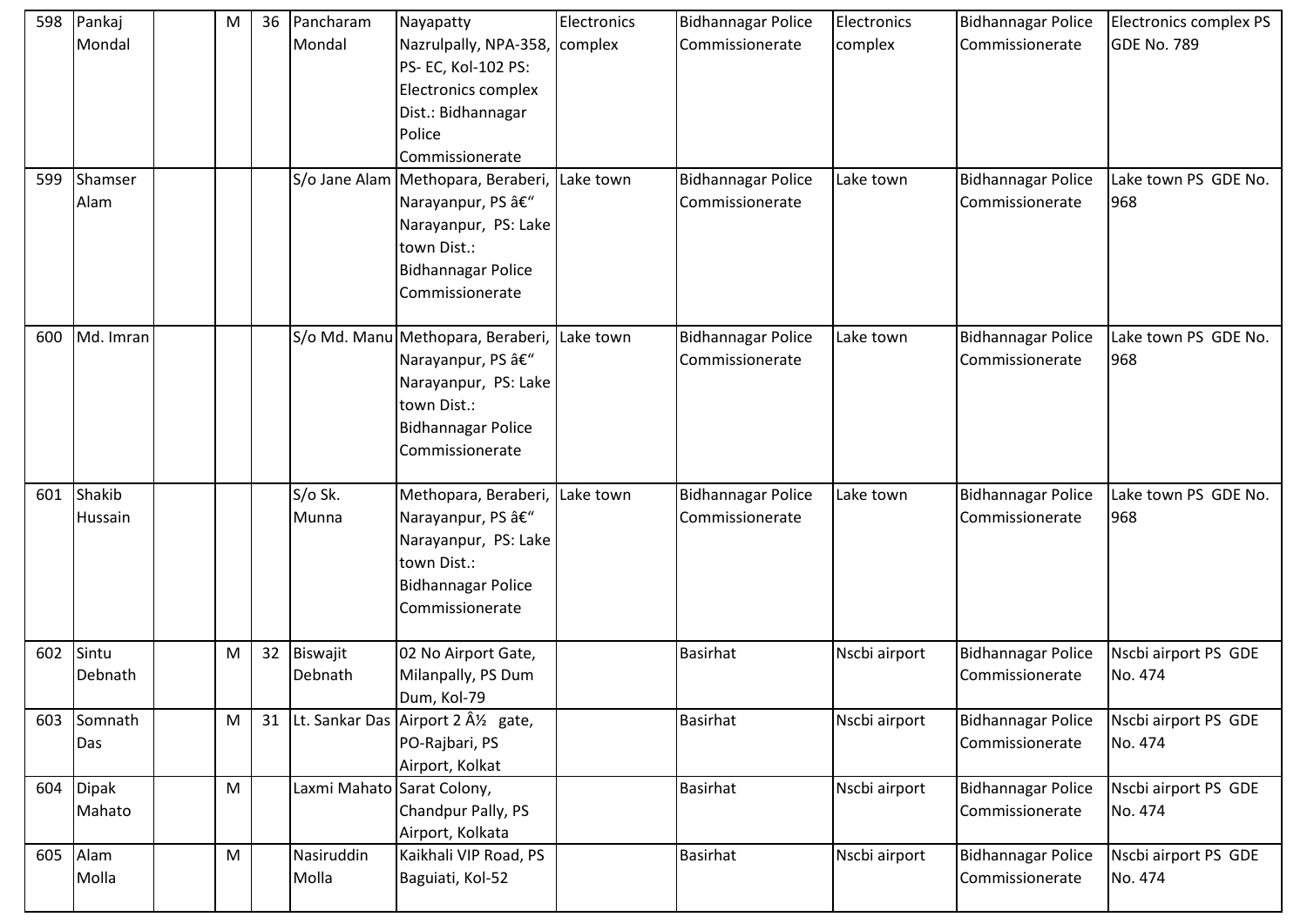| 606 | Deeraj        | M |    | Renuka           | 05/247,                          |            | <b>Basirhat</b>           | Nscbi airport | <b>Bidhannagar Police</b> | Nscbi airport PS GDE  |
|-----|---------------|---|----|------------------|----------------------------------|------------|---------------------------|---------------|---------------------------|-----------------------|
|     |               |   |    | Prasad           | Keerthashwar,                    |            |                           |               | Commissionerate           | No. 476               |
|     |               |   |    |                  | Hosabettu, PO                    |            |                           |               |                           |                       |
|     |               |   |    |                  | Manjeshwar, Di                   |            |                           |               |                           |                       |
| 607 | Bapan Das     | M | 22 | <b>Mantu Das</b> | Kachrapara,                      |            | <b>Basirhat</b>           | Nscbi airport | <b>Bidhannagar Police</b> | Nscbi airport PS GDE  |
|     |               |   |    |                  | Brojenpur, PS Bijpur,            |            |                           |               | Commissionerate           | No. 483               |
|     |               |   |    |                  | North 24 Pargana                 |            |                           |               |                           |                       |
|     |               |   |    |                  |                                  |            |                           |               |                           |                       |
| 608 | Md            | M | 33 | Lt. Salauddin    | East Beraberi, P.O. -            | Rajarhat   | <b>Bidhannagar Police</b> | Rajarhat      | <b>Bidhannagar Police</b> | Rajarhat PS GDE No.   |
|     | Sarfuddin     |   |    |                  | R-Gopalpur, P.S. -               |            | Commissionerate           |               | Commissionerate           | 558                   |
|     |               |   |    |                  | Narayanp PS:                     |            |                           |               |                           |                       |
|     |               |   |    |                  | Rajarhat Dist.:                  |            |                           |               |                           |                       |
|     |               |   |    |                  | <b>Bidhannagar Police</b>        |            |                           |               |                           |                       |
|     |               |   |    |                  | Commissionerate                  |            |                           |               |                           |                       |
| 609 | Md Halim      | M | 42 | lOli             | East Beraberi, P.O. - R-Rajarhat |            | <b>Bidhannagar Police</b> | Rajarhat      | <b>Bidhannagar Police</b> | Rajarhat PS GDE No.   |
|     |               |   |    | Mohammadp        | Gopalpur, P.S. -                 |            | Commissionerate           |               | Commissionerate           | 558                   |
|     |               |   |    | ur               | Narayanpu PS:                    |            |                           |               |                           |                       |
|     |               |   |    |                  | Rajarhat Dist.:                  |            |                           |               |                           |                       |
|     |               |   |    |                  | <b>Bidhannagar Police</b>        |            |                           |               |                           |                       |
|     |               |   |    |                  | Commissionerate                  |            |                           |               |                           |                       |
| 610 | Prasanta      | M | 28 | Sishir Bauri     | Pansuli PS:                      | Khoyrasole | Birbhum                   | Dubrajpore    | Birbhum                   | Dubrajpore PS GDE No. |
|     | <b>Bauri</b>  |   |    |                  | Khoyrasole Dist.:                |            |                           |               |                           | 720                   |
|     |               |   |    |                  | Birbhum                          |            |                           |               |                           |                       |
| 611 | Chabilal      | M | 42 | Bhakti Bhagdi    | Pansuli PS:                      | Khoyrasole | Birbhum                   | Dubrajpore    | Birbhum                   | Dubrajpore PS GDE No. |
|     |               |   |    |                  |                                  |            |                           |               |                           | 720                   |
|     | Bagdi         |   |    |                  | Khoyrasole Dist.:<br>Birbhum     |            |                           |               |                           |                       |
|     | Sadhan        |   | 35 | Haradhan         | Pansuli PS:                      |            | Birbhum                   |               | Birbhum                   |                       |
| 612 |               | M |    |                  |                                  | Khoyrasole |                           | Dubrajpore    |                           | Dubrajpore PS GDE No. |
|     | Bagdi         |   |    | <b>Bagdi</b>     | Khoyrasole Dist.:                |            |                           |               |                           | 720                   |
|     |               |   |    |                  | Birbhum                          |            |                           |               |                           |                       |
|     | 613 Sk Rahul  | M | 22 | Lt. Sk. Kanai    | Ranjanbazar, Word                | Khoyrasole | Birbhum                   | Dubrajpore    | Birbhum                   | Dubrajpore PS GDE No. |
|     |               |   |    |                  | No-02, Dubrajpur.                |            |                           |               |                           | 720                   |
|     |               |   |    |                  | PS: Khoyrasole Dist.:            |            |                           |               |                           |                       |
|     |               |   |    |                  | Birbhum                          |            |                           |               |                           |                       |
|     | 614 Kazem Ali | M |    | <b>Yousuf Sk</b> | Vill-Ranipur Md.                 | Mahammad   | Birbhum                   | Mahammad      | Birbhum                   | Mahammad bazar PS     |
|     |               |   |    |                  | Bazar Birbhum PS:                | bazar      |                           | bazar         |                           | <b>GDE No. 1232</b>   |
|     |               |   |    |                  | Mahammad bazar                   |            |                           |               |                           |                       |
|     |               |   |    |                  | Dist.: Birbhum                   |            |                           |               |                           |                       |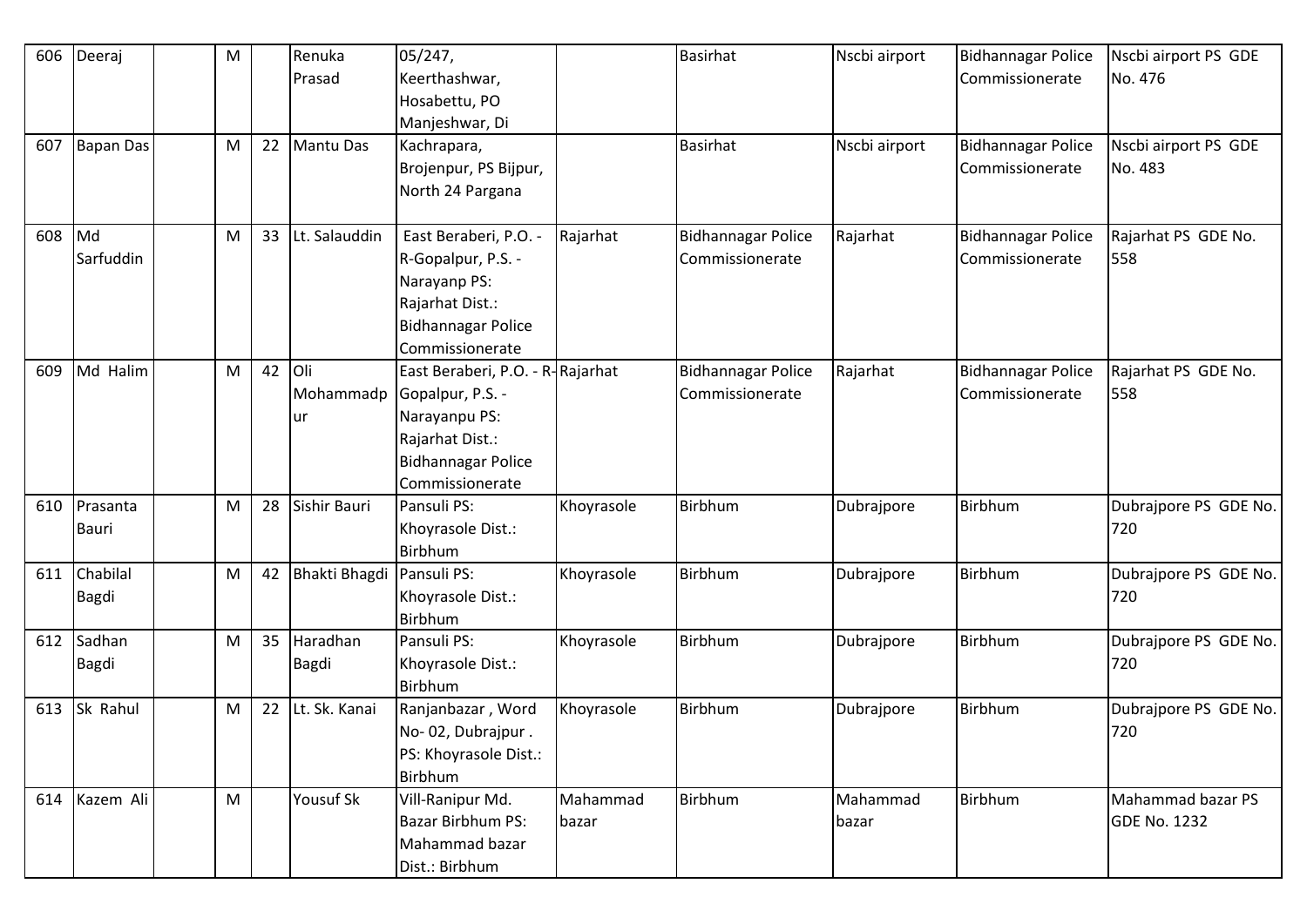|     | 615 Hossain<br>Ali Sk  | M         |    | <b>Yousuf Sk</b>      | Vill-Ranipur Md.<br>Bazar Birbhum PS:<br>Mahammad bazar<br>Dist.: Birbhum | Mahammad<br>bazar | Birbhum         | Mahammad<br>bazar | Birbhum        | Mahammad bazar PS<br><b>GDE No. 1232</b> |
|-----|------------------------|-----------|----|-----------------------|---------------------------------------------------------------------------|-------------------|-----------------|-------------------|----------------|------------------------------------------|
| 616 | Gopal<br>Bagdi         | M         |    | Lt Tulsi Bagdi        |                                                                           |                   | <b>Basirhat</b> | Mergram           | Birbhum        | Mergram PS GDE No.<br>561                |
| 617 | Nersad Sk              | M         |    | Lt. Sultan Sk         |                                                                           |                   | <b>Basirhat</b> | Mergram           | <b>Birbhum</b> | Mergram PS GDE No.<br>561                |
| 618 | Rocky Sk               | M         | 32 | Sanarul Sk            | Ambhua PS: Murarai<br>Dist.: Birbhum                                      | Murarai           | Birbhum         | Murarai           | Birbhum        | Murarai PS GDE No.<br>686                |
| 619 | Sankar<br>Pal          | M         | 58 | <b>Shishir Pal</b>    | Palsa, Palpara PS:<br>Murarai Dist.:<br>Birbhum                           | Murarai           | Birbhum         | Murarai           | Birbhum        | Murarai PS GDE No.<br>686                |
| 620 | Dot Soren              | M         | 55 | Pradhan<br>Soren      | Nalhati Farm Para PS: Nalhati<br>Nalhati Dist.: Birbhum                   |                   | Birbhum         | Nalhati           | Birbhum        | Nalhati PS GDE No. 904                   |
| 621 | Abu<br>Taher           | M         | 34 | Md. Selim<br>Molla    | Velian PS: Nalhati<br>Dist.: Birbhum                                      | Nalhati           | Birbhum         | Nalhati           | <b>Birbhum</b> | Nalhati PS GDE No. 904                   |
| 622 | Apon Sk                | M         | 40 | <b>Nurul Mistri</b>   | Nalhati Ward No-12<br>PS: Nalhati Dist.:<br>Birbhum                       | Nalhati           | Birbhum         | Nalhati           | Birbhum        | Nalhati PS GDE No. 904                   |
| 623 | Dhulu Sk               | M         | 32 | Abdul Kari            | Baganpara PS: Nalhati Nalhati<br>Dist.: Birbhum                           |                   | Birbhum         | Nalhati           | Birbhum        | Nalhati PS GDE No. 903                   |
| 624 | Harat<br>Belal         | M         | 18 | Amirul Haque          | Siura PS: Nalhati Dist.: Nalhati<br>Birbhum                               |                   | Birbhum         | Nalhati           | Birbhum        | Nalhati PS GDE No. 903                   |
| 625 | Surajit<br>Roy         | M         | 42 | Santosh Roy           | Nalhati Letpara PS:<br>Nalhati Dist.: Birbhum                             | Nalhati           | Birbhum         | Nalhati           | Birbhum        | Nalhati PS GDE No. 903                   |
|     | 626 Asgar Ali          | ${\sf M}$ |    | 22 Mojibul<br>Rahaman | Dantura PS: Paikar<br>Dist.: Birbhum                                      | Paikar            | Birbhum         | Paikar            | Birbhum        | Paikar PS GDE No. 641                    |
| 627 | Ali Hasan<br><b>Sk</b> | M         | 30 | Jaydeb Sk             | Mirpur PS: Paikar<br>Dist.: Birbhum                                       | Paikar            | Birbhum         | Paikar            | Birbhum        | Paikar PS GDE No. 641                    |
| 628 | Ram<br>Prasad<br>Mal   | M         |    | Kesto Mal             | PS: Panrui Dist.:<br>Birbhum                                              | Panrui            | Birbhum         | Panrui            | Birbhum        | Panrui PS GDE No. 549                    |
| 629 | Sadhu<br><b>Bauri</b>  | M         | 30 | Papi Bauri            | Saradapally Ward no<br>08 PS: Sainthia Dist.:<br>Birbhum                  | Sainthia          | Birbhum         | Sainthia          | Birbhum        | Sainthia PS GDE No.<br>751               |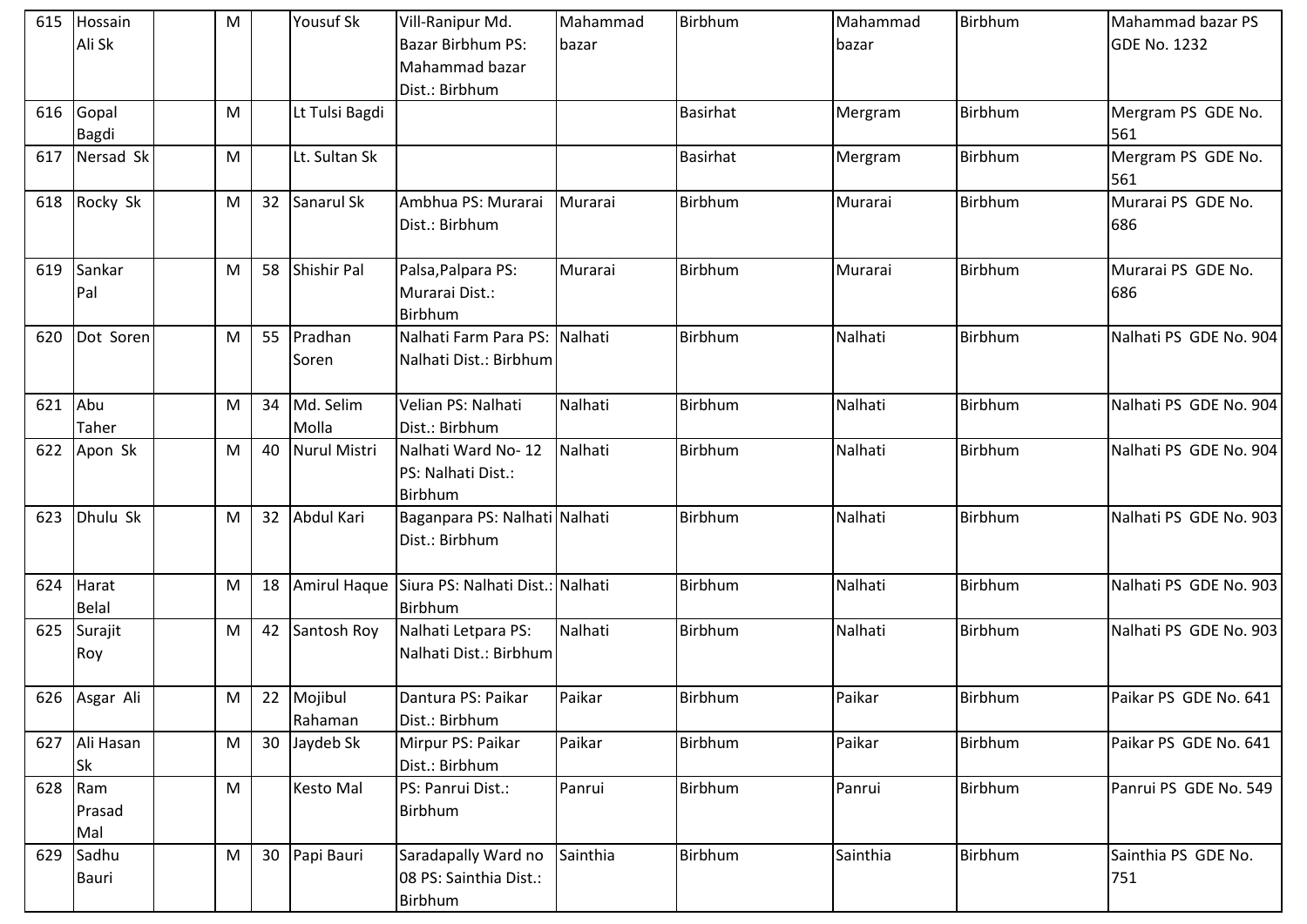| 630 | Najimuddi Naju        | M | 35 | Lt. Belu Sk               | Sekedda PS:                                                      | Mahammad      | Birbhum         | Sainthia      | <b>Birbhum</b>                            | Sainthia PS GDE No.             |
|-----|-----------------------|---|----|---------------------------|------------------------------------------------------------------|---------------|-----------------|---------------|-------------------------------------------|---------------------------------|
|     | n Sk                  |   |    |                           | Mahammad bazar<br>Dist.: Birbhum                                 | <b>bazar</b>  |                 |               |                                           | 751                             |
| 631 | Sk Sajamal            | M | 46 |                           | Lt. Sk Akkel Ali Mitrapur PS: Sainthia<br>Dist.: Birbhum         | Sainthia      | Birbhum         | Sainthia      | <b>Birbhum</b>                            | Sainthia PS GDE No.<br>755      |
| 632 | Jamirul<br>Islam      | M | 45 | ILt.<br>Niyamatulla       | Barasija PS: Sainthia<br>Dist.: Birbhum                          | Sainthia      | Birbhum         | Sainthia      | <b>Birbhum</b>                            | Sainthia PS GDE No.<br>755      |
| 633 | Anil Roy              |   | 45 | Lt Hrishikesh<br>Roy      | Layekbazar PS:<br>Shantiniketan Dist.:<br>Birbhum                | Shantiniketan | Birbhum         | Shantiniketan | <b>Birbhum</b>                            | Shantiniketan PS GDE<br>No. 704 |
| 634 | Manab<br>Pramanik     |   | 35 | Sudhir<br>Pramanik        | Layekbazar PS:<br>Shantiniketan Dist.:<br><b>Birbhum</b>         | Shantiniketan | Birbhum         | Shantiniketan | <b>Birbhum</b>                            | Shantiniketan PS GDE<br>No. 704 |
| 635 | Sk Rafik              | M | 33 | <b>Sk Hablu</b>           | Kankharkhad PS: Suri<br>Dist.: Birbhum                           | Suri          | Birbhum         | Suri          | <b>Birbhum</b>                            | Suri PS GDE No. 995             |
| 636 | Dilip<br><b>Bagdi</b> | M | 42 | Lakhopati<br><b>Bagdi</b> | Barosankra PS:<br>Sadaipore Dist.:<br>Birbhum                    | Sadaipore     | Birbhum         | Suri          | <b>Birbhum</b>                            | Suri PS GDE No. 995             |
| 637 | Dipok Kr<br>Singh     | M | 21 | <b>Bhim Singh</b>         | Bagodi PS:<br>Dubrajpore Dist.:<br><b>Birbhum</b>                | Dubrajpore    | Birbhum         | Suri          | <b>Birbhum</b>                            | Suri PS GDE No. 1016            |
| 638 | Ramprobe<br>sh Singh  | M | 28 | Brindra<br>Kr.singh       | Bagodi PS:<br>Dubrajpore Dist.:<br>Birbhum                       | Dubrajpore    | Birbhum         | Suri          | Birbhum                                   | Suri PS GDE No. 1016            |
| 639 | Rahul Kr<br>Singh     | M | 25 | Bhikhari Singh Bagodi PS: | Dubrajpore Dist.:<br><b>Birbhum</b>                              | Dubrajpore    | Birbhum         | Suri          | <b>Birbhum</b>                            | Suri PS GDE No. 1016            |
| 640 | Alimgar<br><b>Sk</b>  |   | 25 | Sabirduin Sk              | <b>Budhigram PS:</b><br>Tarapith Dist.:<br>Birbhum               | Tarapith      | Birbhum         | Tarapith      | Birbhum                                   | Tarapith PS GDE No.<br>438      |
| 641 | Joy Singha            |   |    | Rahul Singha              | Dhup Khali 24 PGS (n) Tarapith<br>PS: Tarapith Dist.:<br>Birbhum |               | Birbhum         | Tarapith      | <b>Birbhum</b>                            | Tarapith PS GDE No.<br>528      |
| 642 | Santosh<br>Behera     | M | 32 | Bulu Behera               |                                                                  |               | <b>Basirhat</b> | Bhadreswar    | Chandannagar<br>Police<br>Commissionerate | Bhadreswar PS GDE<br>No. 371    |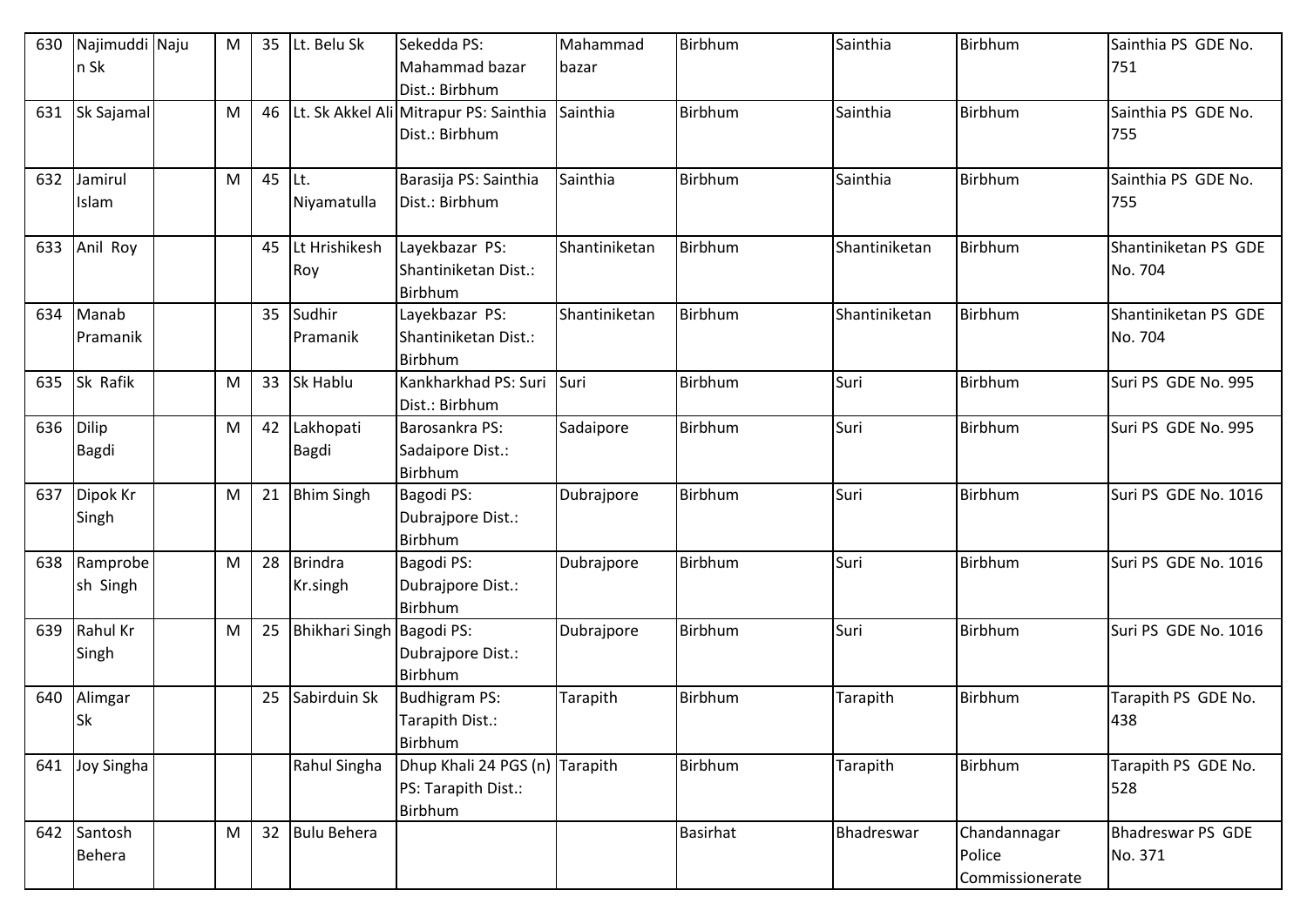| 643 | Narayan       | M | 28 | <b>Bulu Behera</b>   |                                              | <b>Basirhat</b> | Bhadreswar   | Chandannagar             | <b>Bhadreswar PS GDE</b> |
|-----|---------------|---|----|----------------------|----------------------------------------------|-----------------|--------------|--------------------------|--------------------------|
|     | <b>Behera</b> |   |    |                      |                                              |                 |              | Police                   | No. 371                  |
|     |               |   |    |                      |                                              |                 |              | <b>I</b> Commissionerate |                          |
| 644 | <b>Badal</b>  | M | 26 | Ram Banshi           |                                              | <b>Basirhat</b> | Bhadreswar   | Chandannagar             | Bhadreswar PS GDE        |
|     | Yadav         |   |    | Yadav                |                                              |                 |              | Police                   | No. 284                  |
|     |               |   |    |                      |                                              |                 |              | Commissionerate          |                          |
| 645 | Ram           | M | 58 | Jamuna Yadav         |                                              | <b>Basirhat</b> | Bhadreswar   | Chandannagar             | <b>Bhadreswar PS GDE</b> |
|     | Banshi        |   |    |                      |                                              |                 |              | Police                   | No. 284                  |
|     | Yadav         |   |    |                      |                                              |                 |              | Commissionerate          |                          |
|     | 646 Birju     | M | 28 | <b>Bishnu Prasad</b> |                                              | Basirhat        | Bhadreswar   | Chandannagar             | <b>Bhadreswar PS GDE</b> |
|     | Prasad        |   |    |                      |                                              |                 |              | Police                   | No. 284                  |
|     |               |   |    |                      |                                              |                 |              | Commissionerate          |                          |
| 647 | Rahul         | M | 28 | Ram Sakal            |                                              | <b>Basirhat</b> | Bhadreswar   | Chandannagar             | <b>Bhadreswar PS GDE</b> |
|     | <b>Bhagat</b> |   |    | <b>Bhagat</b>        |                                              |                 |              | Police                   | No. 284                  |
|     |               |   |    |                      |                                              |                 |              | Commissionerate          |                          |
| 648 | Sonu          | M | 26 | Ram Sakal            |                                              | <b>Basirhat</b> | Bhadreswar   | Chandannagar             | <b>Bhadreswar PS GDE</b> |
|     | Bhagat        |   |    | <b>Bhagat</b>        |                                              |                 |              | Police                   | No. 284                  |
|     |               |   |    |                      |                                              |                 |              | Commissionerate          |                          |
| 649 | Karan Kr      | M | 23 | <b>Birbal Shaw</b>   |                                              | <b>Basirhat</b> | Bhadreswar   | Chandannagar             | Bhadreswar PS GDE        |
|     | Shaw          |   |    |                      |                                              |                 |              | Police                   | No. 284                  |
|     |               |   |    |                      |                                              |                 |              | Commissionerate          |                          |
| 650 | Sunil         | M |    | Lt. Dinanath         | Khalishani, Bosepara,                        | <b>Basirhat</b> | Chandannagar | Chandannagar             | Chandannagar PS GDE      |
|     | <b>Biswas</b> |   |    | <b>Biswas</b>        | P.S- Bhadreswar,                             |                 |              | Police                   | No. 703                  |
|     |               |   |    |                      | Hooghly                                      |                 |              | Commissionerate          |                          |
|     |               |   |    |                      |                                              |                 |              |                          |                          |
| 651 | Pintu         | M |    | Lt. Sudhir           | Khalishani, Bosepara,                        | <b>Basirhat</b> | Chandannagar | Chandannagar             | Chandannagar PS GDE      |
|     | Chakrabor     |   |    | Chakraborty          | P.S- Bhadreswar,                             |                 |              | Police                   | No. 703                  |
|     | ty            |   |    |                      | Hooghly                                      |                 |              | Commissionerate          |                          |
|     |               |   |    |                      |                                              |                 |              |                          |                          |
| 652 | Bahadur       | M |    | Lt. Sadhu            | Khalishani, Bosepara,                        | Basirhat        | Chandannagar | Chandannagar             | Chandannagar PS GDE      |
|     | Singh         |   |    | Singh                | P.S- Bhadreswar,                             |                 |              | Police                   | No. 703                  |
|     |               |   |    |                      | Hooghly                                      |                 |              | Commissionerate          |                          |
|     |               |   |    |                      |                                              |                 |              |                          |                          |
|     | 653 Arpita    | M | 23 | <b>Uday Patra</b>    | Paschim Panthapara,                          | <b>Basirhat</b> | Chinsurah    | Chandannagar             | Chinsurah PS GDE No.     |
|     | Patra         |   |    |                      | PS Ranaghat Dist.                            |                 |              | Police                   | 990                      |
|     |               |   |    |                      | Nadia                                        |                 |              | Commissionerate          |                          |
| 654 | Manti         | M | 36 | Joy Adhikari         |                                              | Basirhat        | Chinsurah    |                          | Chinsurah PS GDE No.     |
|     | Adhikari      |   |    |                      | Ramnagar, Aistala PS<br>Ranaghat Dist. Nadia |                 |              | Chandannagar<br>Police   | 990                      |
|     |               |   |    |                      |                                              |                 |              | Commissionerate          |                          |
|     |               |   |    |                      |                                              |                 |              |                          |                          |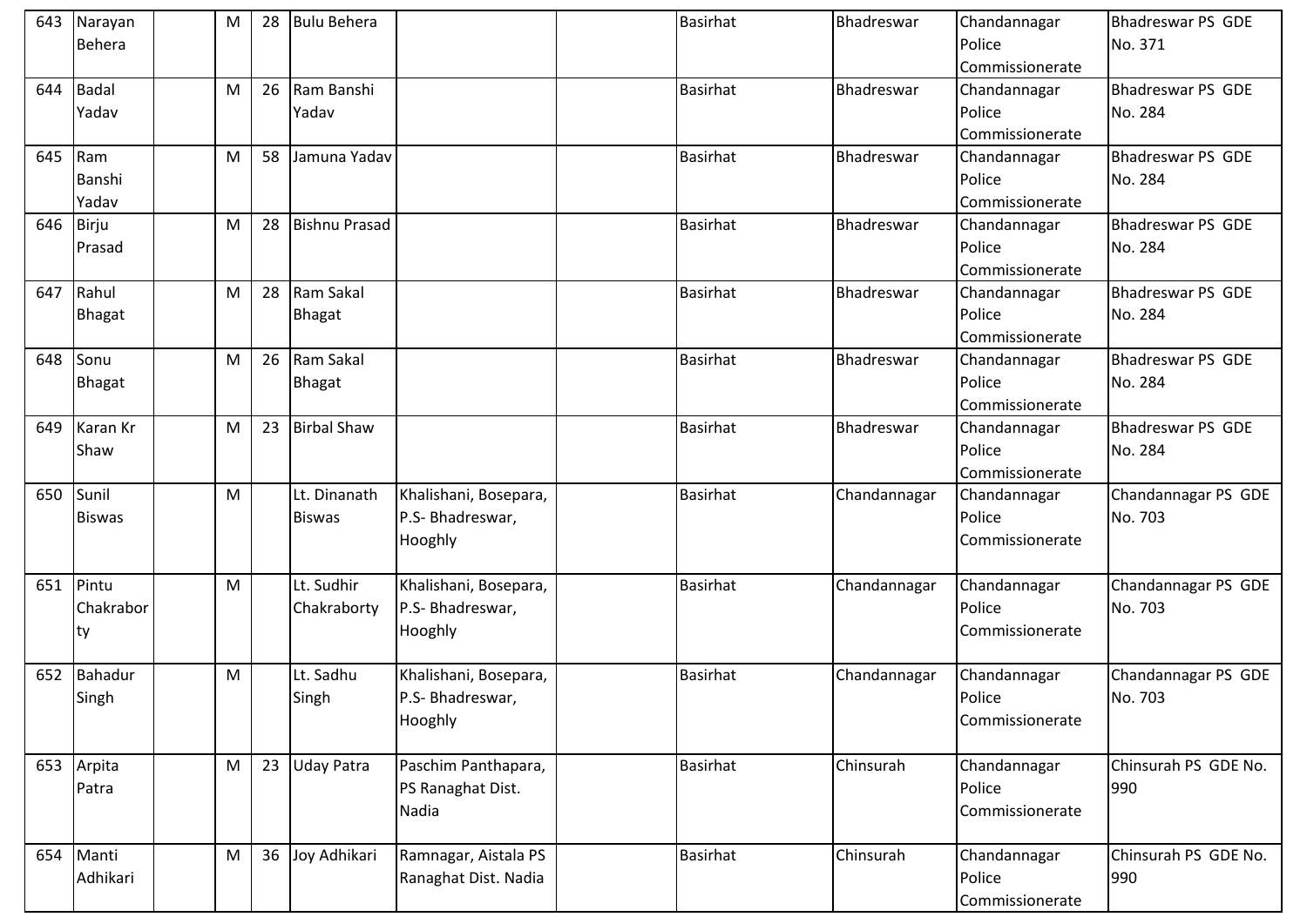| 655 | Shibu<br>Singh   | M | 19 | Debobroto<br>Singh      | Satyatala, PS<br>Chinsurah Dist. (H)                                                                                                 |            | <b>Basirhat</b>                                   | Chinsurah | Chandannagar<br>Police<br>Commissionerate | Chinsurah PS GDE No.<br>990  |
|-----|------------------|---|----|-------------------------|--------------------------------------------------------------------------------------------------------------------------------------|------------|---------------------------------------------------|-----------|-------------------------------------------|------------------------------|
|     | 656 Biplab Das   | M | 42 | Lt. Kesto Das           | Bandel Purba,<br>Naldanga, PS CHN (H)                                                                                                |            | <b>Basirhat</b>                                   | Chinsurah | Chandannagar<br>Police<br>Commissionerate | Chinsurah PS GDE No.<br>497  |
| 657 | Prakash<br>Das   | M |    | 30 Bablu Das            | Bandel Purba,<br>Naldanga, PS CHN (H)                                                                                                |            | <b>Basirhat</b>                                   | Chinsurah | Chandannagar<br>Police<br>Commissionerate | Chinsurah PS GDE No.<br>497  |
|     | 658 Md Salim     | M | 45 | Lt. Md Azim             | Bandel Purba,<br>Naldanga, PS CHN (H)                                                                                                |            | Basirhat                                          | Chinsurah | Chandannagar<br>Police<br>Commissionerate | Chinsurah PS GDE No.<br>497  |
| 659 | Rabi Patel       |   | 20 | Chunajao<br>Patel       | Chunajao Patel PS:<br>Rishra Dist.:<br>Chandannagar Police<br>Commissionerate                                                        | Rishra     | Chandannagar Police Rishra<br>Commissionerate     |           | Chandannagar<br>Police<br>Commissionerate | Rishra PS GDE No. 792        |
| 660 | Nanak<br>Shaw    |   | 26 |                         | Dwarika Shaw Kuri Johani, P.S-Bara<br>Alahabad, A/P 1 R.B.<br>C Road, PS: Rishra<br>Dist.: Chandannagar<br>Police<br>Commissionerate | Rishra     | Chandannagar Police Rishra<br>Commissionerate     |           | Chandannagar<br>Police<br>Commissionerate | Rishra PS GDE No. 792        |
| 661 | Keshab<br>Prasad |   |    | 22 Brijand Kr<br>Prasad | Kuri Johani, P.S-Bara<br>Alahabad, A/P 1 R.B.<br>C Road, PS: Rishra<br>Dist.: Chandannagar<br>Police<br>Commissionerate              | Rishra     | Chandannagar Police Rishra<br>Commissionerate     |           | Chandannagar<br>Police<br>Commissionerate | Rishra PS GDE No. 792        |
|     | 662 Bapi Koley   | M | 40 | Lt. Ashoke<br>Koley     | Ghoramara PS-<br>Serampore, Hooghly<br>PS: Srirampore Dist.:<br>Chandannagar Police<br>Commissionerate                               | Srirampore | Chandannagar Police Srirampore<br>Commissionerate |           | Chandannagar<br>Police<br>Commissionerate | Srirampore PS GDE No.<br>967 |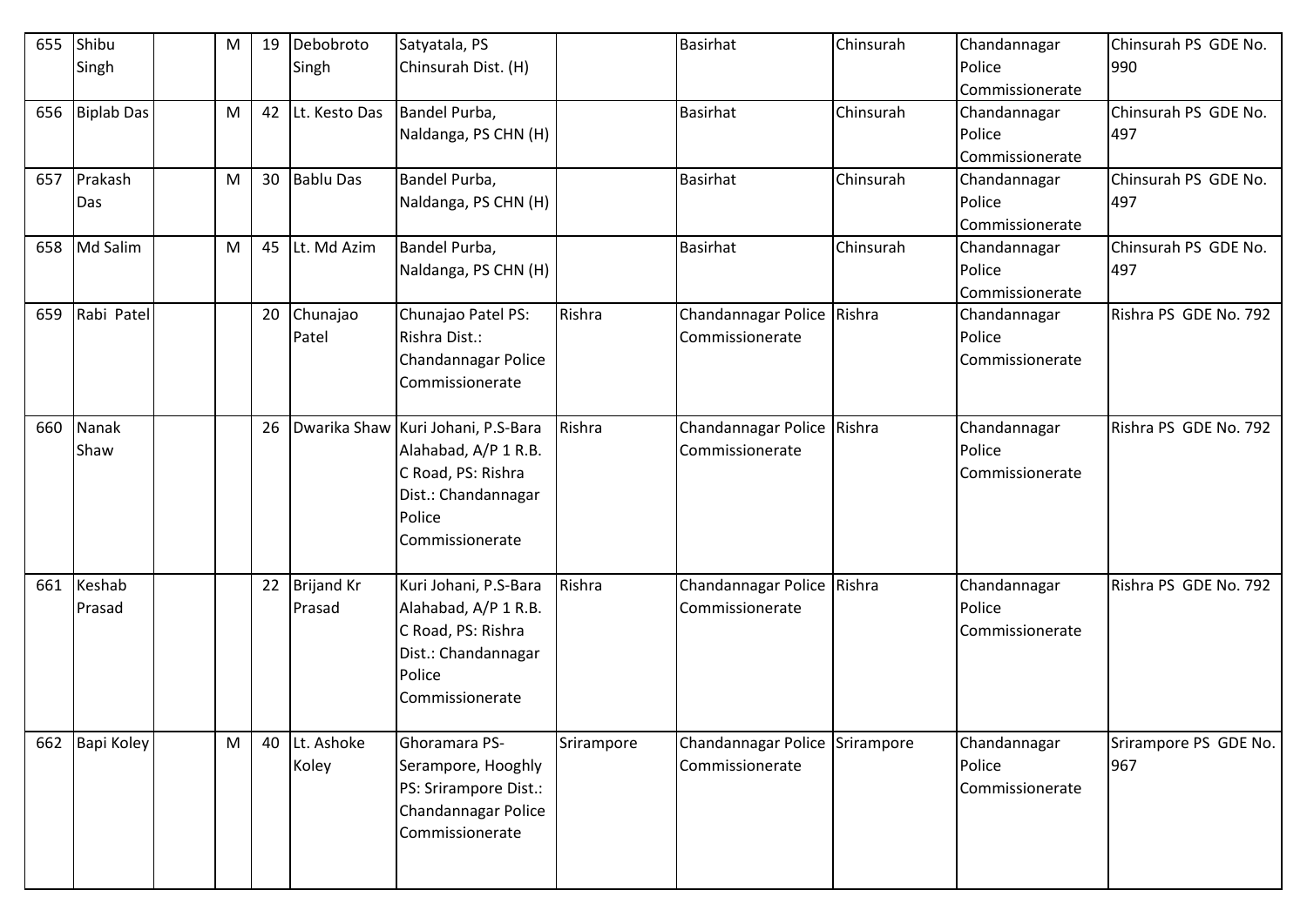| 663 | Ratan<br>Dubey        | M | 43 | Lt. Priya<br><b>Dubey</b>  | Ghoramara PS-<br>Serampore, Hooghly<br>PS: Srirampore Dist.:<br>Chandannagar Police<br>Commissionerate                | Srirampore | Chandannagar Police Srirampore<br>Commissionerate | Chandannagar<br>Police<br>Commissionerate | Srirampore PS GDE No.<br>967 |
|-----|-----------------------|---|----|----------------------------|-----------------------------------------------------------------------------------------------------------------------|------------|---------------------------------------------------|-------------------------------------------|------------------------------|
| 664 | Chotka<br>Chowdhur    | M | 41 | Natki<br>Chowdhury         | Panchubabu Bazar<br>Lane PS- Serampore,<br>Hooghly PS:<br>Srirampore Dist.:<br>Chandannagar Police<br>Commissionerate | Srirampore | Chandannagar Police Srirampore<br>Commissionerate | Chandannagar<br>Police<br>Commissionerate | Srirampore PS GDE No.<br>967 |
| 665 | Ram<br>Kumar<br>Singh | M | 49 | Lt. Sitaram<br>Singh       | Panchubabu Bazar<br>Lane PS- Serampore,<br>Hooghly PS:<br>Srirampore Dist.:<br>Chandannagar Police<br>Commissionerate | Srirampore | Chandannagar Police Srirampore<br>Commissionerate | Chandannagar<br>Police<br>Commissionerate | Srirampore PS GDE No.<br>967 |
| 666 | Raju<br>Bhuinya       | M | 26 | Lt. Bipra<br><b>Bhuiya</b> | Pravashnagar PS-<br>Serampore, Hooghly<br>PS: Srirampore Dist.:<br>Chandannagar Police<br>Commissionerate             | Srirampore | Chandannagar Police Srirampore<br>Commissionerate | Chandannagar<br>Police<br>Commissionerate | Srirampore PS GDE No.<br>969 |
|     | 667 Rabi<br>Bhuinya   | M |    | 46 Binashpati<br>Bhuniya   | Pravashnagar PS-<br>Serampore, Hooghly<br>PS: Srirampore Dist.:<br>Chandannagar Police<br>Commissionerate             | Srirampore | Chandannagar Police Srirampore<br>Commissionerate | Chandannagar<br>Police<br>Commissionerate | Srirampore PS GDE No.<br>969 |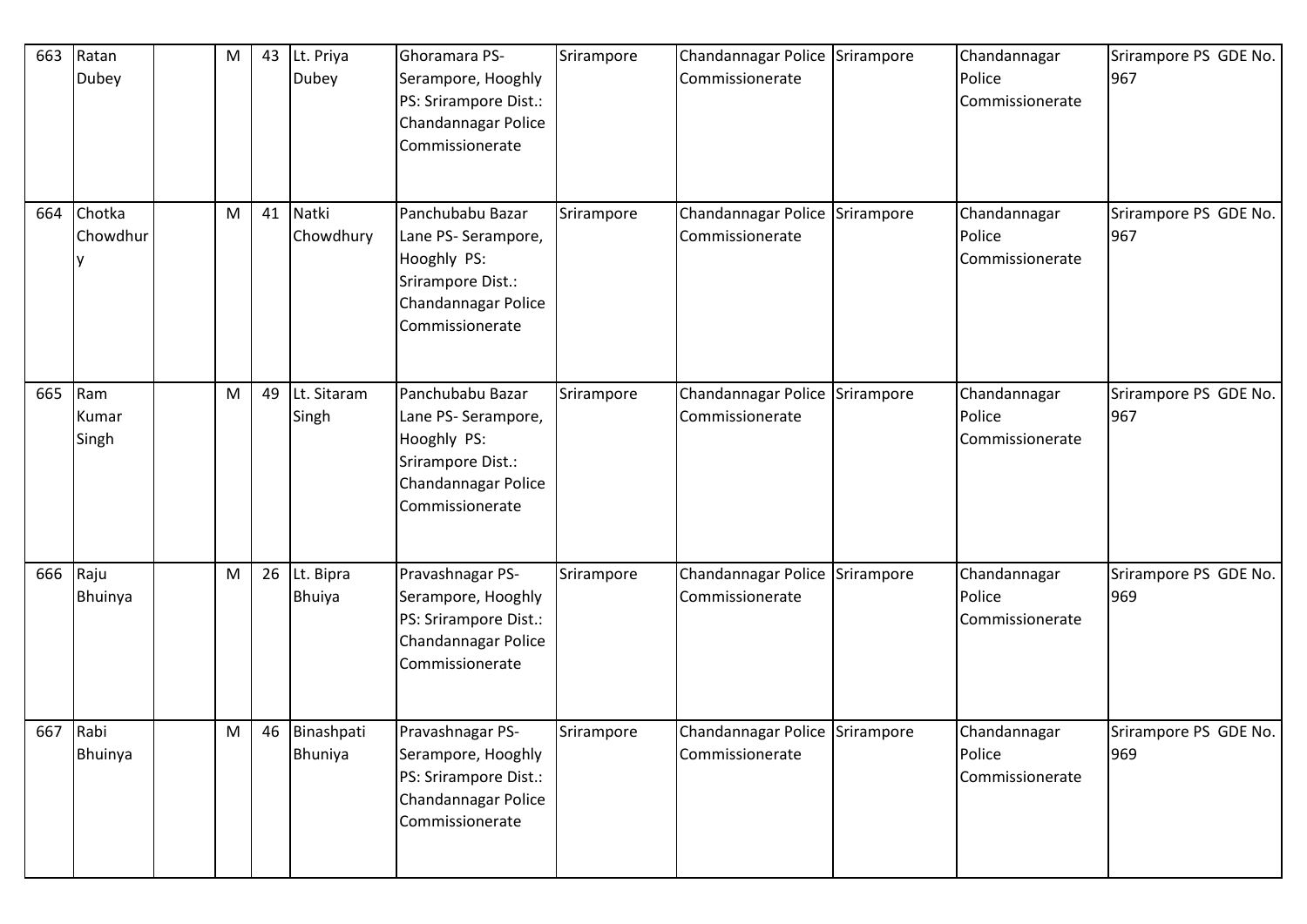| 668 | Dipak<br>Nayek     | M         | 41 | <b>Babu Nayek</b>           | Pravashnagar PS-<br>Serampore, Hooghly<br>PS: Srirampore Dist.:<br>Chandannagar Police<br>Commissionerate                | Srirampore | Chandannagar Police Srirampore<br>Commissionerate |           | Chandannagar<br>Police<br>Commissionerate | Srirampore PS GDE No.<br>969 |
|-----|--------------------|-----------|----|-----------------------------|--------------------------------------------------------------------------------------------------------------------------|------------|---------------------------------------------------|-----------|-------------------------------------------|------------------------------|
| 669 | Jitendra<br>Singh  | M         | 38 | Lt. Ram Singh               | Panchu Babu Bazar Ps-Srirampore<br>Serampore, Hooghly<br>PS: Srirampore Dist.:<br>Chandannagar Police<br>Commissionerate |            | Chandannagar Police Srirampore<br>Commissionerate |           | Chandannagar<br>Police<br>Commissionerate | Srirampore PS GDE No.<br>969 |
| 670 | Mana<br>Patra      |           |    | S/o Lt. Karai<br>Patra      |                                                                                                                          |            | <b>Basirhat</b>                                   | Uttarpara | Chandannagar<br>Police                    | Uttarpara PS GDE No.<br>887  |
|     |                    |           |    |                             |                                                                                                                          |            |                                                   |           | Commissionerate                           |                              |
| 671 | <b>Barun Das</b>   |           |    | S/o Lt.<br>Ratneswar<br>Das |                                                                                                                          |            | <b>Basirhat</b>                                   | Uttarpara | Chandannagar<br>Police<br>Commissionerate | Uttarpara PS GDE No.<br>926  |
| 672 | Sumen<br>Majumder  |           |    | S/o Lt. Sibu<br>Majumder    |                                                                                                                          |            | <b>Basirhat</b>                                   | Uttarpara | Chandannagar<br>Police<br>Commissionerate | Uttarpara PS GDE No.<br>265  |
| 673 | Nagina<br>Rabidas  | M         | 26 | Prem Chand<br>Rabidas       | MANKACHAR, ASSAM                                                                                                         |            | <b>Basirhat</b>                                   | Dinhata   | Coochbehar                                | Dinhata PS GDE No.<br>915    |
| 674 | Krishna<br>Rabidas | M         | 20 | Lt Biswanath<br>Rabidas     | MANKARCHAR<br><b>ASSAM</b>                                                                                               |            | <b>Basirhat</b>                                   | Dinhata   | Coochbehar                                | Dinhata PS GDE No.<br>915    |
| 675 | Kamal<br>Rabidas   | M         |    | Ramprosad<br>Rabi Das       | G ATIABARI, PS-<br><b>DINHATA/CBR PS:</b><br>Dinhata Dist.:<br>Coochbehar                                                | Dinhata    | Coochbehar                                        | Dinhata   | Coochbehar                                | Dinhata PS GDE No.<br>915    |
| 676 | Majidul<br>Hoque   | ${\sf M}$ |    | Haydar Ali                  | <b>DASGRAM</b><br>GOBRACHHARA, PS-<br>SAHEBGANJ/CBR PS:<br>Sahebganj Dist.:<br>Coochbehar                                | Sahebganj  | Coochbehar                                        | Dinhata   | Coochbehar                                | Dinhata PS GDE No.<br>916    |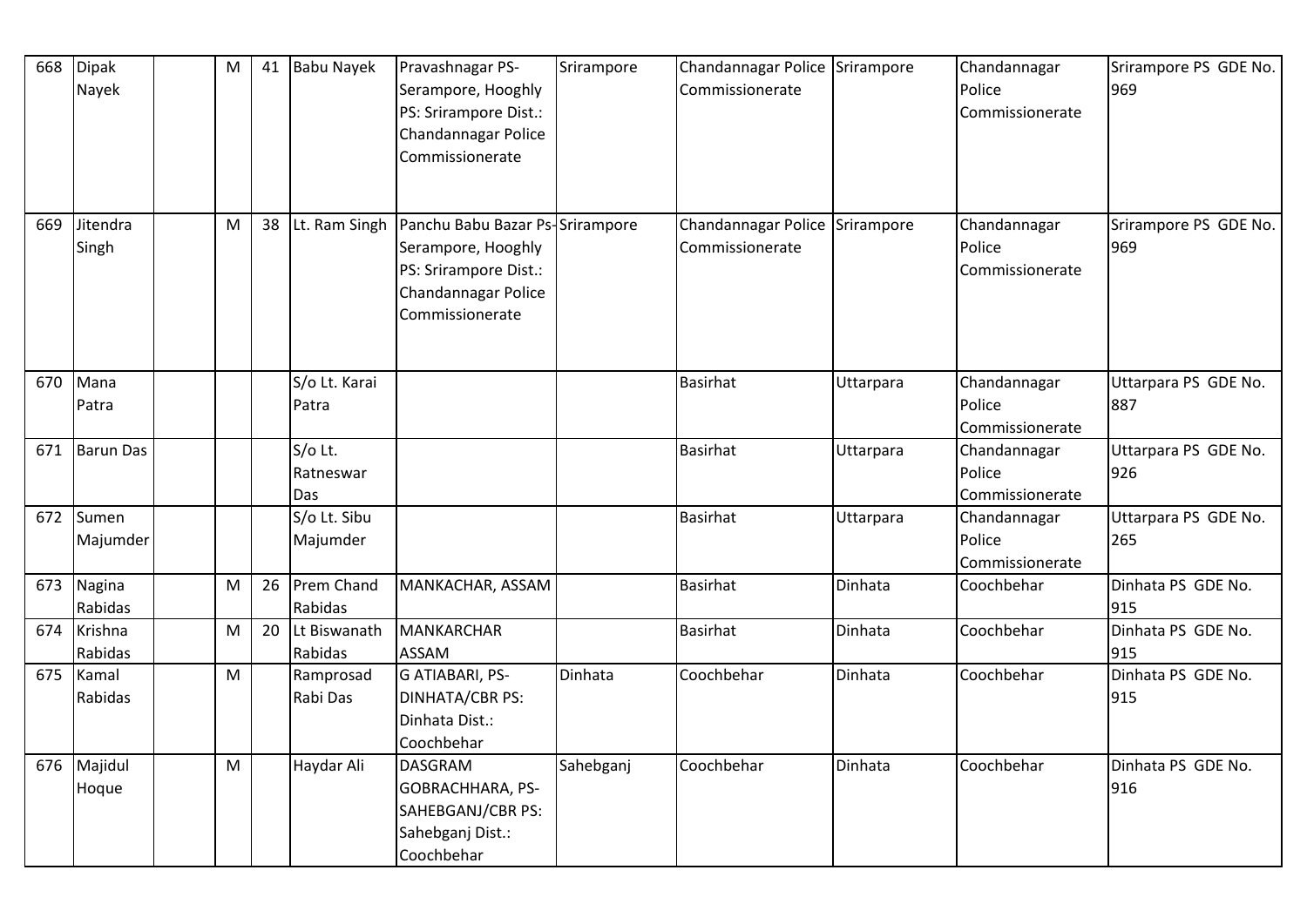| 677 | Rupam<br>Das                    | M |    | Lt Gopal Das             | <b>GOPAL NAGAR WARD Dinhata</b><br>NO 06, PS-<br><b>DINHATA/CBR PS:</b><br>Dinhata Dist.:<br>Coochbehar |             | Coochbehar | Dinhata     | Coochbehar | Dinhata PS GDE No.<br>916                          |
|-----|---------------------------------|---|----|--------------------------|---------------------------------------------------------------------------------------------------------|-------------|------------|-------------|------------|----------------------------------------------------|
| 678 | Rahul Das                       | M |    | <b>Dilip Das</b>         | DAKBANGLOW PARA,<br>PS- DINHATA/CBR PS:<br>Dinhata Dist.:<br>Coochbehar                                 | Dinhata     | Coochbehar | Dinhata     | Coochbehar | Dinhata PS GDE No.<br>916                          |
| 679 | Krishna<br>Barman               | M |    | Subhash<br><b>Barman</b> | DAKBANGLOW PARA,<br>PS-DINHATA/CBR PS:<br>Dinhata Dist.:<br>Coochbehar                                  | Dinhata     | Coochbehar | Dinhata     | Coochbehar | Dinhata PS GDE No.<br>916                          |
| 680 | Kamala<br>$(42) S$ o.<br>Barman |   | 42 | Paresh<br><b>Barman</b>  | PS: Ghogsadanga<br>Dist.: Coochbehar                                                                    | Ghogsadanga | Coochbehar | Ghogsadanga | Coochbehar | Ghogsadanga PS GDE<br>No. 589                      |
| 681 | Tanmay<br>Saha                  | M | 24 | Amal Kr Saha             | Lawchapra PS:<br>Sahebganj Dist.:<br>Coochbehar                                                         | Sahebganj   | Coochbehar | Sahebganj   | Coochbehar | Sahebganj PS GDE No.<br>507                        |
| 682 | Santu<br>Barman                 | M | 26 | Adhir Barman             | Lawchapra PS:<br>Sahebganj Dist.:<br>Coochbehar                                                         | Sahebganj   | Coochbehar | Sahebganj   | Coochbehar | Sahebganj PS GDE No.<br>507                        |
| 683 | Argha Jati<br>Das               | M | 21 | <b>Gopal Das</b>         | North Lawchapra PS:<br>Sahebganj Dist.:<br>Coochbehar                                                   | Sahebganj   | Coochbehar | Sahebganj   | Coochbehar | Sahebganj PS GDE No.<br>507                        |
| 684 | Milan<br>Barman                 | M | 35 | Lt. Ratan<br>Barman      | Kalmati PS: Sahebganj Sahebganj<br>Dist.: Coochbehar                                                    |             | Coochbehar | Sahebganj   | Coochbehar | Sahebganj PS GDE No.<br>507                        |
|     | 685 Safikul<br>Islam            | M | 44 | Lt.ahouddin<br>Miah      | Chanderkuthi PS:<br>Sahebganj Dist.:<br>Coochbehar                                                      | Sahebganj   | Coochbehar | Sahebganj   | Coochbehar | Sahebganj PS Outpost<br>Nayarhat OP GDE No.<br>346 |
|     | 686 Mani<br>Barman              | M | 40 | Satish Ch<br>Barman      | Salmara PS:<br>Sahebganj Dist.:<br>Coochbehar                                                           | Sahebganj   | Coochbehar | Sahebganj   | Coochbehar | Sahebganj PS GDE No.<br>154                        |
| 687 | Uttam<br>Barman                 | M | 39 | Lt. Bholanath<br>Barmant | Salmara PS:<br>Sahebganj Dist.:<br>Coochbehar                                                           | Sahebganj   | Coochbehar | Sahebganj   | Coochbehar | Sahebganj PS GDE No.<br>154                        |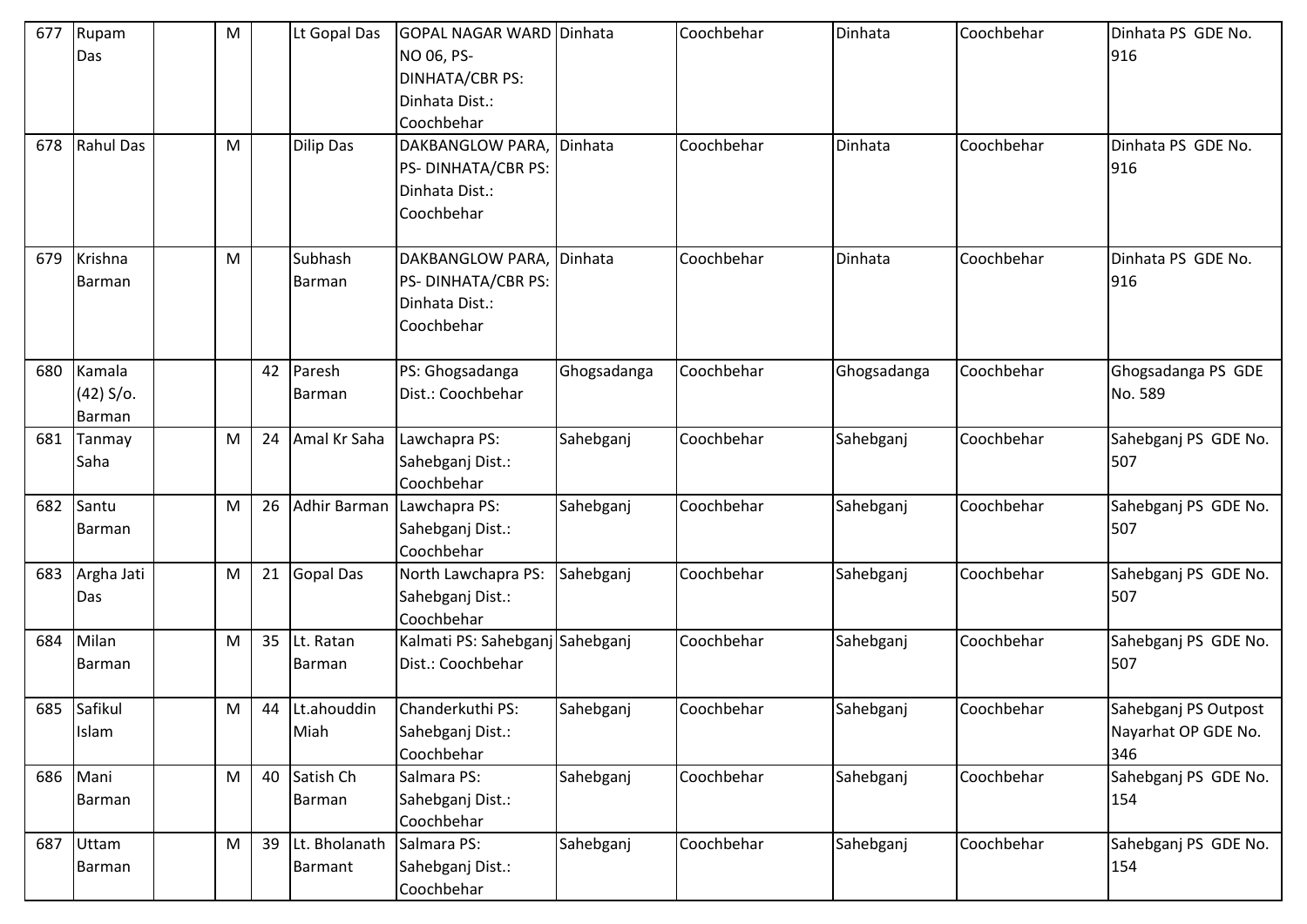| 688 | Joy Kr.<br>Rabidas    | M | 37 | Lt. Shree<br>Charan<br>Rabidas | Patiram Nichabandar<br>PS: Patiram Dist.:<br>Dakshin Dinajpur                    | Patiram   | Dakshin Dinajpur | Balurghat | Dakshin Dinajpur | Balurghat PS GDE No.<br>1062 |
|-----|-----------------------|---|----|--------------------------------|----------------------------------------------------------------------------------|-----------|------------------|-----------|------------------|------------------------------|
| 689 | Sumit Das             | M | 37 | Lt. Kalachand<br>Das           | Santimoy Ghosh<br>Colony PS: Balurghat<br>Dist.: Dakshin<br>Dinajpur             | Balurghat | Dakshin Dinajpur | Balurghat | Dakshin Dinajpur | Balurghat PS GDE No.<br>1062 |
| 690 | Pradip<br>Mohanta     | M | 40 | Lt. Sudeb<br>Mohanta           | Khadimpur<br>Rabindranagar PS:<br><b>Balurghat Dist.:</b><br>Dakshin Dinajpur    | Balurghat | Dakshin Dinajpur | Balurghat | Dakshin Dinajpur | Balurghat PS GDE No.<br>1062 |
| 691 | Tapan<br>Ghosal       | M | 45 | Sukumar<br>Ghosal              | Khadimpur<br>Rabindranagar, PS:<br><b>Balurghat Dist.:</b><br>Dakshin Dinajpur   | Balurghat | Dakshin Dinajpur | Balurghat | Dakshin Dinajpur | Balurghat PS GDE No.<br>1062 |
| 692 | Bidyut<br>Das         | M | 21 |                                | Kashinath Das Pachim Rainagar PS:<br><b>Balurghat Dist.:</b><br>Dakshin Dinajpur | Balurghat | Dakshin Dinajpur | Balurghat | Dakshin Dinajpur | Balurghat PS GDE No.<br>1062 |
| 693 | Debu<br><b>Barman</b> | M | 28 | Subodh<br>Barman               | Paschim Rainagar PS:<br><b>Balurghat Dist.:</b><br>Dakshin Dinajpur              | Balurghat | Dakshin Dinajpur | Balurghat | Dakshin Dinajpur | Balurghat PS GDE No.<br>1062 |
| 694 | Dilip<br>Sarkar       | M | 33 | Prafullya<br>Sarkar            | Paschim Raingar PS:<br><b>Balurghat Dist.:</b><br>Dakshin Dinajpur               | Balurghat | Dakshin Dinajpur | Balurghat | Dakshin Dinajpur | Balurghat PS GDE No.<br>1062 |
| 695 | Debasish<br>Rabidas   | M | 24 | Sonaram<br>Rabidas             | Paschim Rainagar PS:<br><b>Balurghat Dist.:</b><br>Dakshin Dinajpur              | Balurghat | Dakshin Dinajpur | Balurghat | Dakshin Dinajpur | Balurghat PS GDE No.<br>1062 |
| 696 | Sanjoy<br>Halder      | M | 25 | <b>Biren Halder</b>            | Paschim Rainagar PS:<br><b>Balurghat Dist.:</b><br>Dakshin Dinajpur              | Balurghat | Dakshin Dinajpur | Balurghat | Dakshin Dinajpur | Balurghat PS GDE No.<br>1062 |
| 697 | Sarfaraj<br>Ali       | M | 26 | Liyakat Ali                    | Haripur PS: Bansihari<br>Dist.: Dakshin<br>Dinajpur                              | Bansihari | Dakshin Dinajpur | Bansihari | Dakshin Dinajpur | Bansihari PS GDE No.<br>656  |
| 698 | Mojemme<br>Hoque      | M | 19 | Lt. Younus Ali                 | Doudpur PS:<br><b>Bansihari Dist.:</b><br>Dakshin Dinajpur                       | Bansihari | Dakshin Dinajpur | Bansihari | Dakshin Dinajpur | Bansihari PS GDE No.<br>651  |
| 699 | Binoy<br>Hajam        | M | 20 | Chanu Hajam                    | Madhapara PS:<br>Bansihari Dist.:<br>Dakshin Dinajpur                            | Bansihari | Dakshin Dinajpur | Bansihari | Dakshin Dinajpur | Bansihari PS GDE No.<br>651  |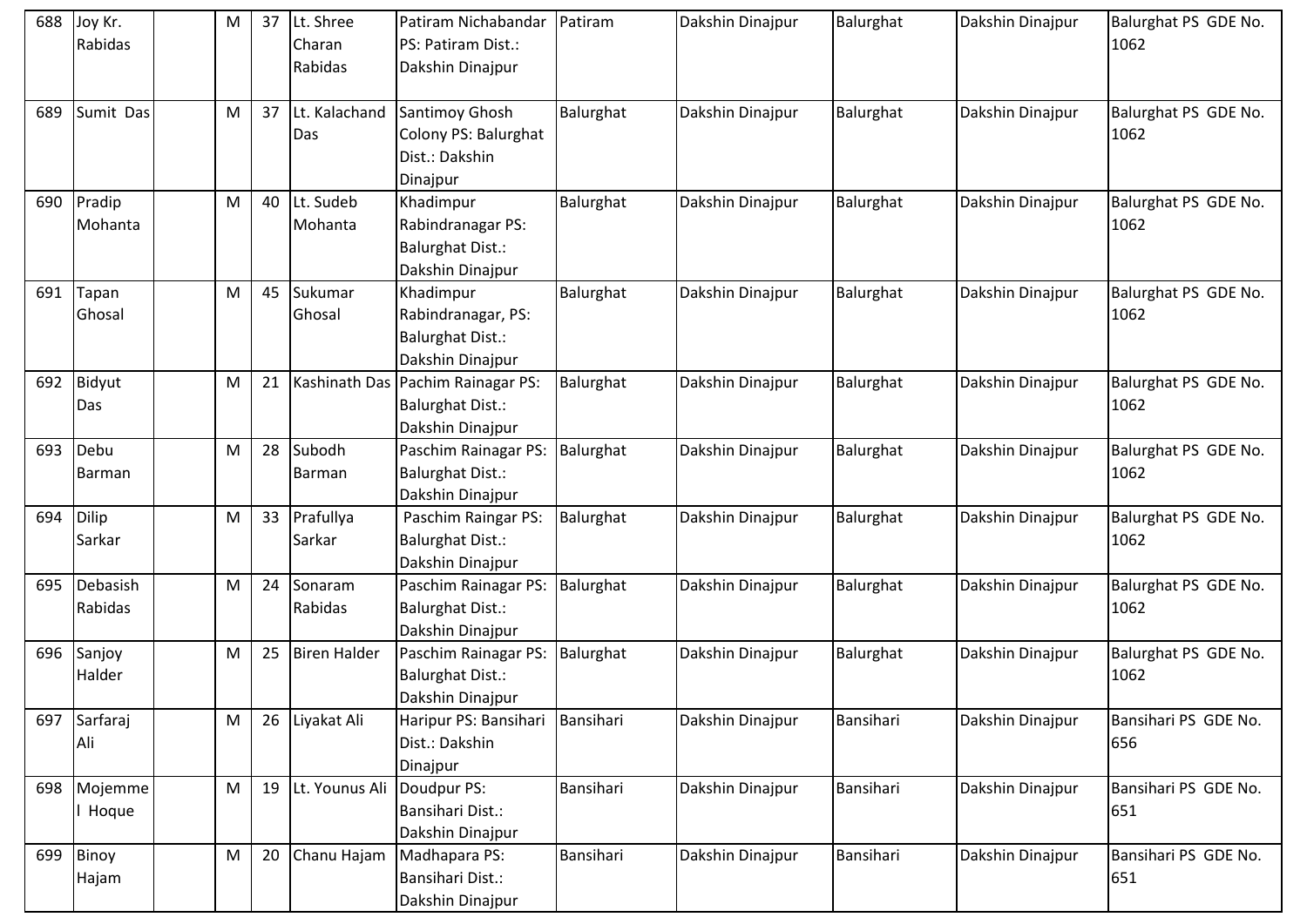| 700 | Odhib<br>Munda           | M | 32 |                              | Gopal Munda Kismat Kasba, PO-<br>Harirampur, Dist.<br>Dakshin Dinajp PS:<br>Harirampur Dist.:<br>Dakshin Dinajpur | Harirampur   | Dakshin Dinajpur                   | Harirampur       | Dakshin Dinajpur                                 | Harirampur PS GDE No.<br>534                                |
|-----|--------------------------|---|----|------------------------------|-------------------------------------------------------------------------------------------------------------------|--------------|------------------------------------|------------------|--------------------------------------------------|-------------------------------------------------------------|
| 701 | Madan<br>Saha            | M | 60 |                              | Lt. Gopal Saha Babupara PS: Hilli<br>Dist.: Dakshin<br>Dinajpur                                                   | <b>Hilli</b> | Dakshin Dinajpur                   | Hilli            | Dakshin Dinajpur                                 | Hilli PS GDE No. 590                                        |
| 702 | Ashit<br>Pramanik        | M | 26 | Lt. Jiten<br>Pramanik        | Kardaha (Kantabari),<br>PS: Tapan Dist.:<br>Dakshin Dinajpur                                                      | Tapan        | Dakshin Dinajpur                   | Tapan            | Dakshin Dinajpur                                 | Tapan PS GDE No. 646                                        |
| 703 | Rakesh<br>Routh          |   | 29 | <b>Juglal Routh</b>          | Upper Sherpa Busty<br>Ward No. VI PS:<br>Kurseong Dist.:<br>Darjeeling                                            | Kurseong     | Darjeeling                         | Kurseong         | Darjeeling                                       | Kurseong PS GDE No.<br>587                                  |
| 704 | Sukur Ali<br>Gayen       | M | 30 | Asfar Gayen                  | Barisol PS: Bishnupur<br>Dist.: Bankura                                                                           | Bishnupur    | Bankura                            | Bishnupur        | <b>Bankura</b>                                   | Bishnupur PS GDE No.<br>674                                 |
| 705 | Samar<br><b>Bouri</b>    | M | 28 | Lt. Naran<br><b>Bouri</b>    | Janta PS: Bishnupur<br>Dist.: Bankura                                                                             | Bishnupur    | Bankura                            | Bishnupur        | <b>Bankura</b>                                   | Bishnupur PS Outpost<br>Radhanagar OP GDE<br>No. 337        |
| 706 | Dinesh<br>Lohar          | M | 32 | <b>Bachu Lohar</b>           | Janta PS: Bishnupur<br>Dist.: Bankura                                                                             | Bishnupur    | Bankura                            | Bishnupur        | <b>Bankura</b>                                   | <b>Bishnupur PS Outpost</b><br>Radhanagar OP GDE<br>No. 337 |
| 707 | Shankar<br>Shaw          | M | 33 | Lt. Murari<br>Shaw           | PS: Haridevpur Dist.:<br>Kolkata                                                                                  | Haridevpur   | Kolkata                            | <b>Bishnupur</b> | <b>Diamond Harbour</b><br><b>Police District</b> | Bishnupur PS GDE No.<br>294                                 |
| 708 | Radheshy<br>am<br>Paswan | M | 50 | lLt.<br>Ramchandra<br>Paswan | PS: Haridevpur Dist.:<br>Kolkata                                                                                  | Haridevpur   | Kolkata                            | Bishnupur        | Diamond Harbour<br><b>Police District</b>        | Bishnupur PS GDE No.<br>294                                 |
| 709 | Monoj<br>Shaw            | M | 34 | Lt. Prasanta<br>Shaw         | PS: Haridevpur Dist.:<br>Kolkata                                                                                  | Haridevpur   | Kolkata                            | Bishnupur        | <b>Diamond Harbour</b><br><b>Police District</b> | Bishnupur PS GDE No.<br>294                                 |
| 710 | Shyam<br>Shaw            | M | 52 | Lt. Jogendra<br>Shaw         | PS: Haridevpur Dist.:<br>Kolkata                                                                                  | Haridevpur   | Kolkata                            | Bishnupur        | <b>Diamond Harbour</b><br>Police District        | Bishnupur PS GDE No.<br>294                                 |
| 711 | Ranjit<br>Shaw           | M | 33 | Moni Kanta<br>Shaw           | PS: Haridevpur Dist.:<br>Kolkata                                                                                  | Haridevpur   | Kolkata                            | Bishnupur        | Diamond Harbour<br>Police District               | Bishnupur PS GDE No.<br>294                                 |
| 712 | Arpan<br>Naskar          | M | 31 | Joydeb Kr.<br>Naskar         | PS: Bishnupur Dist.:<br><b>Diamond Harbour</b><br>Police District                                                 | Bishnupur    | Diamond Harbour<br>Police District | Bishnupur        | Diamond Harbour<br>Police District               | Bishnupur PS GDE No.<br>1108                                |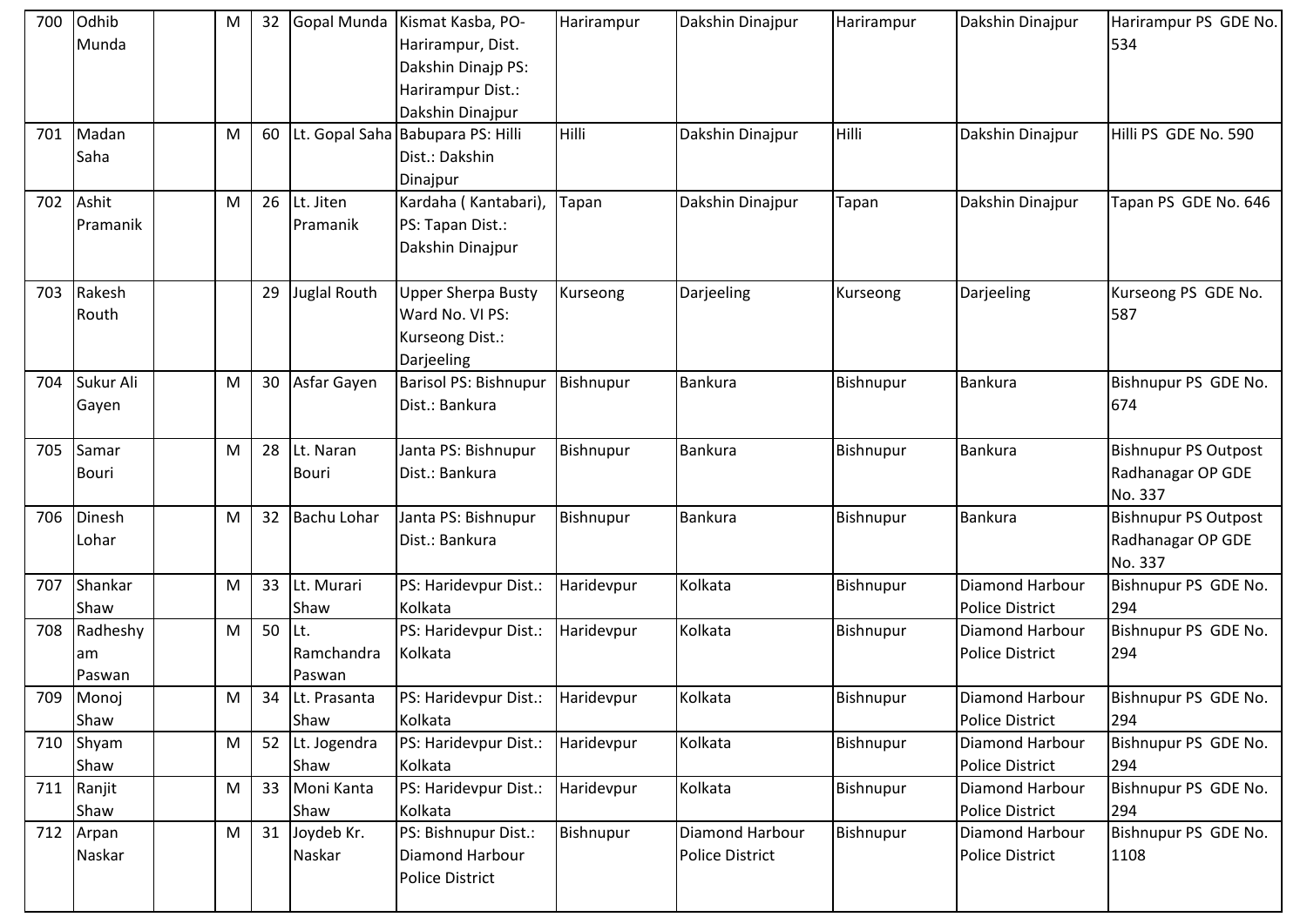| 713 | Animesh<br>Mondal       | M | 40 | Lt. Gour Ch.<br>Mondal         | PS: Bishnupur Dist.:<br>Diamond Harbour<br><b>Police District</b>                        | Bishnupur | <b>Diamond Harbour</b><br><b>Police District</b> | Bishnupur | <b>Diamond Harbour</b><br><b>Police District</b> | Bishnupur PS GDE No.<br>1108 |
|-----|-------------------------|---|----|--------------------------------|------------------------------------------------------------------------------------------|-----------|--------------------------------------------------|-----------|--------------------------------------------------|------------------------------|
| 714 | Asim<br>Mondal          | M | 40 | Madhab<br>Mondal               | PS: Bishnupur Dist.:<br>Diamond Harbour<br><b>Police District</b>                        | Bishnupur | Diamond Harbour<br><b>Police District</b>        | Bishnupur | Diamond Harbour<br><b>Police District</b>        | Bishnupur PS GDE No.<br>1108 |
| 715 | Somnath<br><b>Barik</b> | M | 42 |                                | Lt. Ratan Barik PS: Bishnupur Dist.:<br><b>Diamond Harbour</b><br><b>Police District</b> | Bishnupur | <b>Diamond Harbour</b><br><b>Police District</b> | Bishnupur | Diamond Harbour<br><b>Police District</b>        | Bishnupur PS GDE No.<br>1108 |
| 716 | <b>Uttam</b><br>Ghatak  | M | 42 | Naresh Ch.<br>Ghatak           | PS: Bishnupur Dist.:<br>Diamond Harbour<br>Police District                               | Bishnupur | Diamond Harbour<br><b>Police District</b>        | Bishnupur | <b>Diamond Harbour</b><br><b>Police District</b> | Bishnupur PS GDE No.<br>1108 |
| 717 | Saddam<br>Mondal        | M | 27 | Ashadul<br>Mondal              | PS: Bishnupur Dist.:<br>Diamond Harbour<br><b>Police District</b>                        | Bishnupur | Diamond Harbour<br><b>Police District</b>        | Bishnupur | <b>Diamond Harbour</b><br><b>Police District</b> | Bishnupur PS GDE No.<br>1108 |
| 718 | Sumanta<br>Naskar       | M | 34 | <b>Bijoy Krishna</b><br>Naskar | PS: Bishnupur Dist.:<br>Diamond Harbour<br><b>Police District</b>                        | Bishnupur | Diamond Harbour<br><b>Police District</b>        | Bishnupur | <b>Diamond Harbour</b><br><b>Police District</b> | Bishnupur PS GDE No.<br>1108 |
| 719 | Usman<br>Mondal         | M | 49 |                                | Malay Mondal PS: Bishnupur Dist.:<br>Diamond Harbour<br><b>Police District</b>           | Bishnupur | Diamond Harbour<br><b>Police District</b>        | Bishnupur | Diamond Harbour<br><b>Police District</b>        | Bishnupur PS GDE No.<br>1108 |
| 720 | Gour<br>Sarkar          | M | 70 | Lt. Makhanlal<br>Sardar        | PS: Bishnupur Dist.:<br>Diamond Harbour<br><b>Police District</b>                        | Bishnupur | Diamond Harbour<br><b>Police District</b>        | Bishnupur | <b>Diamond Harbour</b><br><b>Police District</b> | Bishnupur PS GDE No.<br>1108 |
| 721 | Ranjit Das              | M | 60 | ILt.<br>Monimohan<br>Das       | PS: Bishnupur Dist.:<br>Diamond Harbour<br>Police District                               | Bishnupur | Diamond Harbour<br><b>Police District</b>        | Bishnupur | Diamond Harbour<br><b>Police District</b>        | Bishnupur PS GDE No.<br>1108 |
| 722 | Md. Afsar               | M | 23 | Md. Aktar                      | PS: Airport Dist.:<br><b>Bidhannagar Police</b><br>Commissionerate                       | Airport   | <b>Bidhannagar Police</b><br>Commissionerate     | Bishnupur | Diamond Harbour<br>Police District               | Bishnupur PS GDE No.<br>1108 |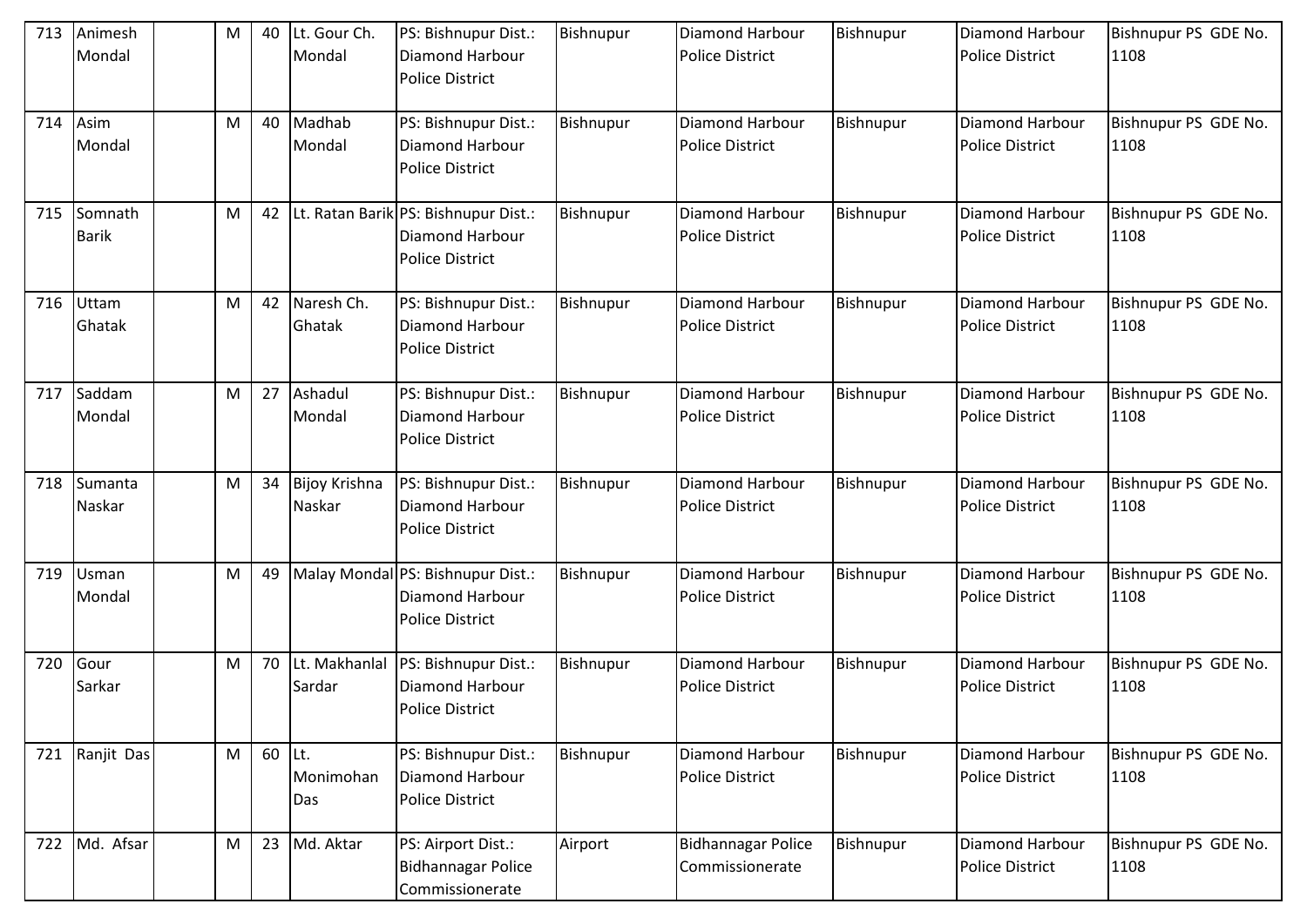| 723 | Sk Chand          | M | 25 | Sk Handa                     | PS: Airport Dist.:<br><b>Bidhannagar Police</b><br><b>Commissionerate</b>                               | Airport            | <b>Bidhannagar Police</b><br>Commissionerate | Bishnupur          | Diamond Harbour<br><b>Police District</b>        | Bishnupur PS GDE No.<br>1108              |
|-----|-------------------|---|----|------------------------------|---------------------------------------------------------------------------------------------------------|--------------------|----------------------------------------------|--------------------|--------------------------------------------------|-------------------------------------------|
| 724 | Sk Saiful         | M | 23 | Sk Kousar                    | PS: Airport Dist.:<br><b>Bidhannagar Police</b><br>Commissionerate                                      | Airport            | <b>Bidhannagar Police</b><br>Commissionerate | Bishnupur          | Diamond Harbour<br><b>Police District</b>        | Bishnupur PS GDE No.<br>1108              |
| 725 | Sk Firoj          | M | 31 | Sk Rafik                     | PS: Airport Dist.:<br><b>Bidhannagar Police</b><br>Commissionerate                                      | Airport            | <b>Bidhannagar Police</b><br>Commissionerate | Bishnupur          | Diamond Harbour<br><b>Police District</b>        | Bishnupur PS GDE No.<br>1108              |
| 726 | <b>Babu Das</b>   | M | 25 | Lt Kanu Das                  | PS: Budgebudge Dist.:<br>Diamond Harbour<br><b>Police District</b>                                      | Budgebudge         | Diamond Harbour<br><b>Police District</b>    | Budgebudge         | Diamond Harbour<br><b>Police District</b>        | Budgebudge PS GDE<br>No. 549              |
| 727 | Tapan<br>Mondal   | M |    |                              | Tapas Mondal PS: Budgebudge Dist.: Budgebudge<br>Diamond Harbour<br><b>Police District</b>              |                    | Diamond Harbour<br><b>Police District</b>    | Budgebudge         | Diamond Harbour<br><b>Police District</b>        | Budgebudge PS GDE<br>No. 549              |
| 728 | Debrita<br>Mondal | M |    | Ramnath Ch.<br>Mondal        | Nimtala, East<br><b>Bishnupur PS:</b><br>Budgebudge Dist.:<br>Diamond Harbour<br><b>Police District</b> | Budgebudge         | Diamond Harbour<br><b>Police District</b>    | Budgebudge         | Diamond Harbour<br><b>Police District</b>        | Budgebudge PS GDE<br>No. 536              |
| 729 | Arif<br>Laskar    | M | 21 | <b>Nur Hossain</b><br>Laskar | PS: Diamond harbour<br>Dist.: Diamond<br><b>Harbour Police</b><br><b>District</b>                       | Diamond<br>harbour | Diamond Harbour<br><b>Police District</b>    | Diamond<br>harbour | Diamond Harbour<br><b>Police District</b>        | Diamond harbour PS<br><b>GDE No. 1521</b> |
| 730 | Riyaz Beg         | M | 22 | Raju Beg                     | PS: Diamond harbour<br>Dist.: Diamond<br><b>Harbour Police</b><br><b>District</b>                       | Diamond<br>harbour | Diamond Harbour<br><b>Police District</b>    | Diamond<br>harbour | Diamond Harbour<br><b>Police District</b>        | Diamond harbour PS<br><b>GDE No. 1521</b> |
| 731 | Rakesh<br>Halder  | M | 30 | Megnath<br>Halder            | PS: Diamond harbour Diamond<br>Dist.: Diamond<br><b>Harbour Police</b><br><b>District</b>               | harbour            | Diamond Harbour<br><b>Police District</b>    | Diamond<br>harbour | Diamond Harbour<br><b>Police District</b>        | Diamond harbour PS<br><b>GDE No. 1550</b> |
| 732 | Nirmal<br>Saha    | M | 51 |                              | Ahendra Saha   PS: Diamond harbour<br>Dist.: Diamond<br><b>Harbour Police</b><br><b>District</b>        | Diamond<br>harbour | Diamond Harbour<br><b>Police District</b>    | Diamond<br>harbour | <b>Diamond Harbour</b><br><b>Police District</b> | Diamond harbour PS<br><b>GDE No. 1550</b> |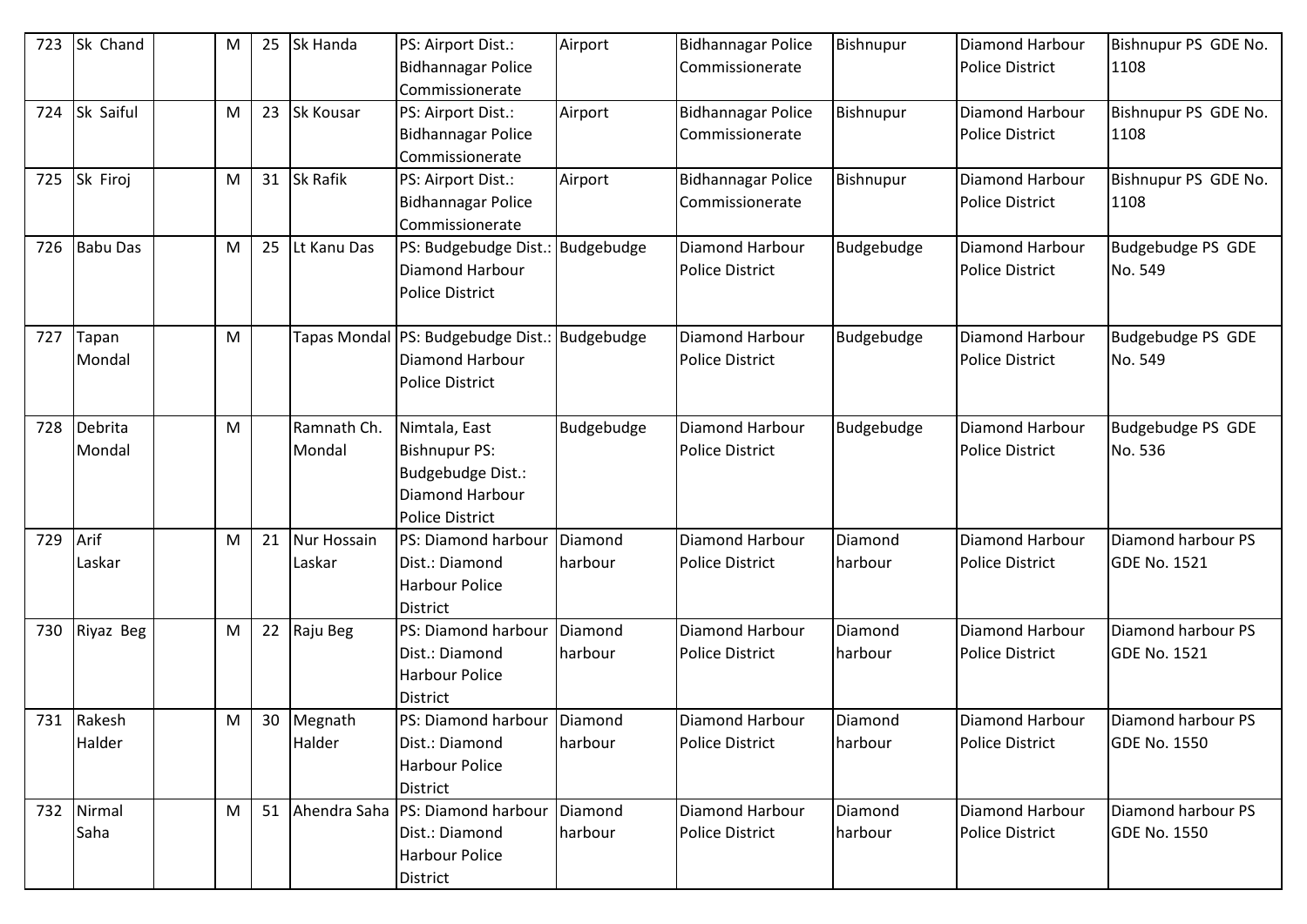| 733 | Gobinda     | M           | 38 | Nonigopal      | PS: Diamond harbour              | Diamond | Diamond Harbour        | Diamond       | <b>Diamond Harbour</b> | Diamond harbour PS   |
|-----|-------------|-------------|----|----------------|----------------------------------|---------|------------------------|---------------|------------------------|----------------------|
|     | Munda       |             |    | Munda          | Dist.: Diamond                   | harbour | <b>Police District</b> | harbour       | <b>Police District</b> | <b>GDE No. 1550</b>  |
|     |             |             |    |                | <b>Harbour Police</b>            |         |                        |               |                        |                      |
|     |             |             |    |                | <b>District</b>                  |         |                        |               |                        |                      |
| 734 | Najim Sk    | M           | 21 |                | Mainuddin Sk PS: Diamond harbour | Diamond | Diamond Harbour        | Diamond       | Diamond Harbour        | Diamond harbour PS   |
|     |             |             |    |                | Dist.: Diamond                   | harbour | <b>Police District</b> | harbour       | <b>Police District</b> | <b>GDE No. 1550</b>  |
|     |             |             |    |                | Harbour Police                   |         |                        |               |                        |                      |
|     |             |             |    |                | District                         |         |                        |               |                        |                      |
| 735 | Giyas       | M           | 49 | Lt Mayrul Sk   | PS: Diamond harbour              | Diamond | Diamond Harbour        | Diamond       | Diamond Harbour        | Diamond harbour PS   |
|     | Uddin Sk    |             |    |                | Dist.: Diamond                   | harbour | <b>Police District</b> | harbour       | <b>Police District</b> | <b>GDE No. 1551</b>  |
|     |             |             |    |                | <b>Harbour Police</b>            |         |                        |               |                        |                      |
|     |             |             |    |                | District                         |         |                        |               |                        |                      |
| 736 | Abdul       | M           | 34 | Lt Alabox      | PS: Diamond harbour              | Diamond | Diamond Harbour        | Diamond       | <b>Diamond Harbour</b> | Diamond harbour PS   |
|     | Molla       |             |    | Molla          | Dist.: Diamond                   | harbour | <b>Police District</b> | harbour       | <b>Police District</b> | <b>GDE No. 1551</b>  |
|     |             |             |    |                | Harbour Police                   |         |                        |               |                        |                      |
|     |             |             |    |                | District                         |         |                        |               |                        |                      |
| 737 | Lakman      | M           | 18 | Rajjak Paik    | PS: Diamond harbour              | Diamond | Diamond Harbour        | Diamond       | Diamond Harbour        | Diamond harbour PS   |
|     | Ali Paik    |             |    |                | Dist.: Diamond                   | harbour | <b>Police District</b> | harbour       | <b>Police District</b> | <b>GDE No. 1551</b>  |
|     |             |             |    |                | <b>Harbour Police</b>            |         |                        |               |                        |                      |
|     |             |             |    |                | <b>District</b>                  |         |                        |               |                        |                      |
| 738 | Ruksana     | F.          | 25 | Lt Abu Ari     | PS: Diamond harbour              | Diamond | Diamond Harbour        | Diamond       | Diamond Harbour        | Diamond harbour PS   |
|     | Khatun      |             |    | Molla          | Dist.: Diamond                   | harbour | <b>Police District</b> | harbour       | <b>Police District</b> | <b>GDE No. 1551</b>  |
|     |             |             |    |                | <b>Harbour Police</b>            |         |                        |               |                        |                      |
|     |             |             |    |                | <b>District</b>                  |         |                        |               |                        |                      |
| 739 | Monjita     | F           | 34 | Tariful Laskar | PS: Diamond harbour              | Diamond | Diamond Harbour        | Diamond       | Diamond Harbour        | Diamond harbour PS   |
|     | <b>Bibi</b> |             |    |                | Dist.: Diamond                   | harbour | <b>Police District</b> | harbour       | <b>Police District</b> | <b>GDE No. 1551</b>  |
|     |             |             |    |                | <b>Harbour Police</b>            |         |                        |               |                        |                      |
|     |             |             |    |                | District                         |         |                        |               |                        |                      |
| 740 | Rexona      | $\mathsf F$ | 25 |                | W/o-md Ali Sk Gurudasnagar PS:   | Diamond | Diamond Harbour        | Diamond       | Diamond Harbour        | Diamond harbour      |
|     | Khatun      |             |    |                | Diamond harbour                  | harbour | <b>Police District</b> | harbour women | <b>Police District</b> | women PS GDE No.     |
|     |             |             |    |                | Dist.: Diamond                   |         |                        |               |                        | 267                  |
|     |             |             |    |                | Harbour Police                   |         |                        |               |                        |                      |
|     |             |             |    |                | <b>District</b>                  |         |                        |               |                        |                      |
|     | 741 Bapi    |             |    | Lt.anil Naskar |                                  |         | Basirhat               | Falta         | Diamond Harbour        | Falta PS GDE No. 623 |
|     | Naskar      |             |    |                |                                  |         |                        |               | <b>Police District</b> |                      |
| 742 | Sumit Mal   |             |    | Khokon Mal     |                                  |         | <b>Basirhat</b>        | Falta         | Diamond Harbour        | Falta PS GDE No. 623 |
|     |             |             |    |                |                                  |         |                        |               | <b>Police District</b> |                      |
| 743 | Sansur      |             |    | Samsuddin      |                                  |         | <b>Basirhat</b>        | Falta         | Diamond Harbour        | Falta PS GDE No. 623 |
|     | Rahaman     |             |    | Rahaman        |                                  |         |                        |               | Police District        |                      |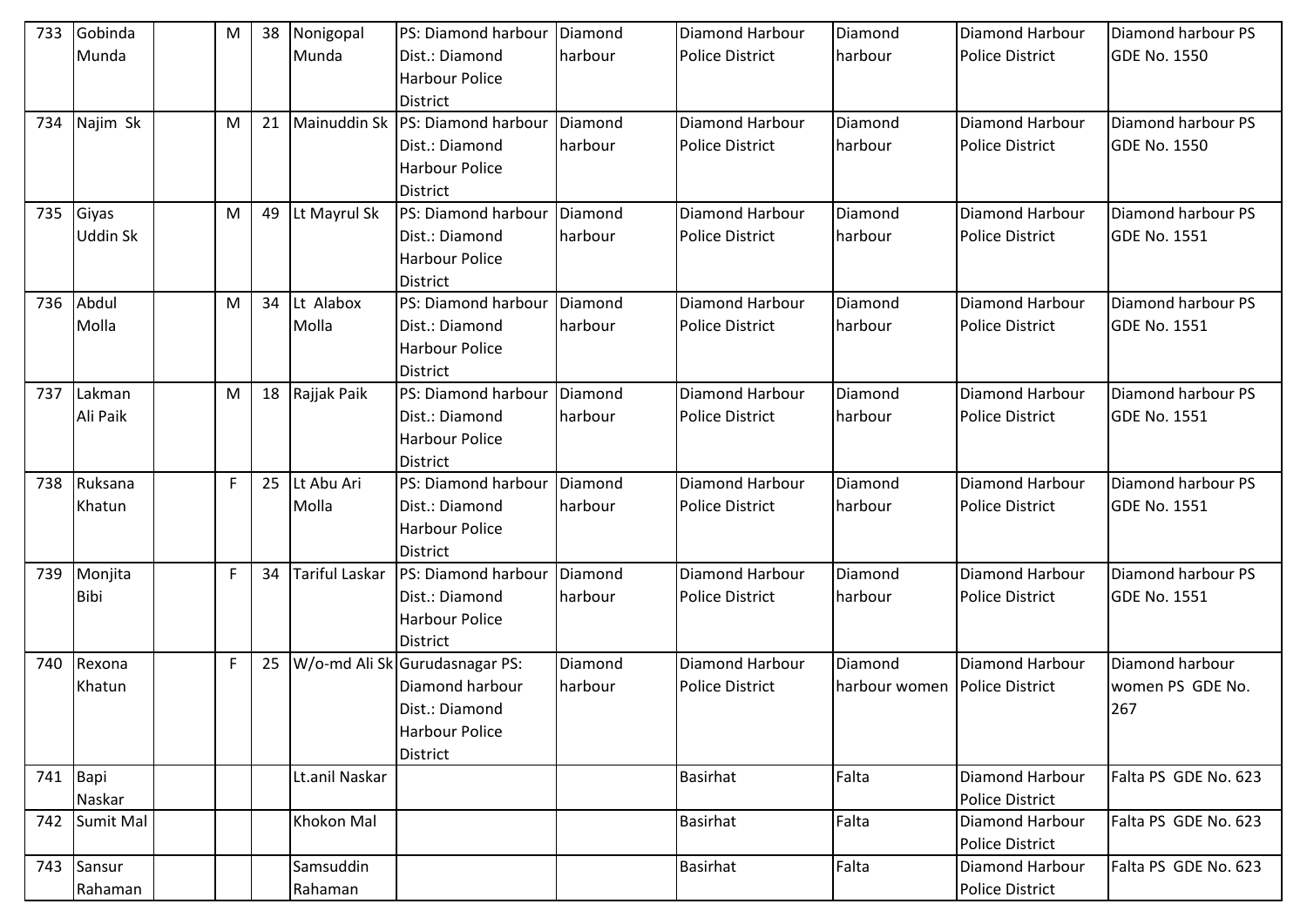| 744 | Momin<br>Molla                   |   |    | Saddam Molla          |                                                                                                   |                 | <b>Basirhat</b>                                  | Falta           | Diamond Harbour<br><b>Police District</b>        | Falta PS GDE No. 623              |
|-----|----------------------------------|---|----|-----------------------|---------------------------------------------------------------------------------------------------|-----------------|--------------------------------------------------|-----------------|--------------------------------------------------|-----------------------------------|
| 745 | Sagir Sk                         | M | 19 | Sk Bhola              | Chatta Karbala PS:<br>Kalitala Ashuti Dist.:<br>Diamond Harbour<br><b>Police District</b>         | Kalitala Ashuti | <b>Diamond Harbour</b><br><b>Police District</b> | Kalitala Ashuti | <b>Diamond Harbour</b><br><b>Police District</b> | Kalitala Ashuti PS GDE<br>No. 682 |
| 746 | Sk Sagar                         | M | 19 | Sk Hara               | Chatta Karbala, PS:<br>Kalitala Ashuti Dist.:<br>Diamond Harbour<br><b>Police District</b>        | Kalitala Ashuti | Diamond Harbour<br><b>Police District</b>        | Kalitala Ashuti | <b>Diamond Harbour</b><br><b>Police District</b> | Kalitala Ashuti PS GDE<br>No. 682 |
| 747 | Sk Sahil                         | M | 21 | Sk Kabir              | Raipur Middey Para,<br>PS: Kalitala Ashuti<br>Dist.: Diamond<br><b>Harbour Police</b><br>District | Kalitala Ashuti | Diamond Harbour<br><b>Police District</b>        | Kalitala Ashuti | Diamond Harbour<br><b>Police District</b>        | Kalitala Ashuti PS GDE<br>No. 682 |
| 748 | Goapl<br>Mondal                  | M | 37 | Lalchand<br>Mondal    | <b>BANASUNDARIA PS:</b><br>Mograhat Dist.:<br>Diamond Harbour<br><b>Police District</b>           | Mograhat        | Diamond Harbour<br><b>Police District</b>        | Mograhat        | Diamond Harbour<br><b>Police District</b>        | Mograhat PS GDE No.<br>1206       |
| 749 | Bijay<br><b>Biswas</b>           | M | 45 | Banshi Biswas         | <b>KARIMABAD PS:</b><br>Mograhat Dist.:<br>Diamond Harbour<br><b>Police District</b>              | Mograhat        | Diamond Harbour<br><b>Police District</b>        | Mograhat        | Diamond Harbour<br><b>Police District</b>        | Mograhat PS GDE No.<br>1206       |
| 750 | Abdul<br>Kalam<br>Mondal         | M | 58 | Lt, Asgar<br>Mondal   | JUGDIA PS: Mograhat Mograhat<br>Dist.: Diamond<br><b>Harbour Police</b><br><b>District</b>        |                 | Diamond Harbour<br><b>Police District</b>        | Mograhat        | Diamond Harbour<br><b>Police District</b>        | Mograhat PS GDE No.<br>1209       |
| 751 | Aftabuddi<br>In Ansari           | M | 40 | Rahamatulla<br>Ansari | JUGDIA PS: Mograhat   Mograhat<br>Dist.: Diamond<br>Harbour Police<br><b>District</b>             |                 | Diamond Harbour<br><b>Police District</b>        | Mograhat        | Diamond Harbour<br><b>Police District</b>        | Mograhat PS GDE No.<br>1209       |
| 752 | Jakie<br><b>Hossain</b><br>Molla | M | 38 | Selim Molla           | JUGDIA PS: Mograhat Mograhat<br>Dist.: Diamond<br><b>Harbour Police</b><br><b>District</b>        |                 | Diamond Harbour<br>Police District               | Mograhat        | Diamond Harbour<br><b>Police District</b>        | Mograhat PS GDE No.<br>1209       |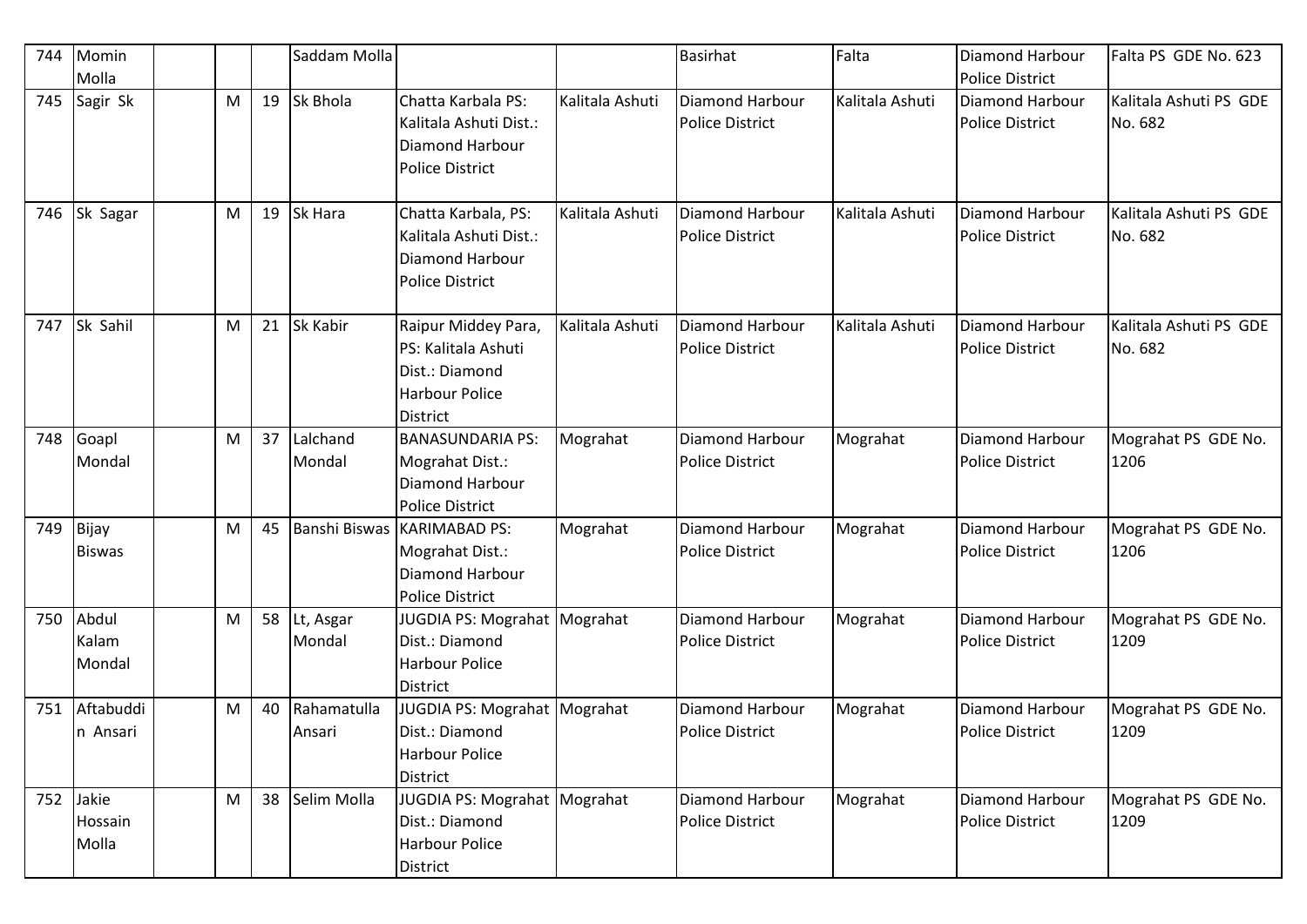| 753 | Abdul<br>Kader<br>Molla    | M |    | 36 Jiyaruddin<br>Molla       | JUGDIA PS: Mograhat Mograhat<br>Dist.: Diamond<br><b>Harbour Police</b><br><b>District</b>                      |               | Diamond Harbour<br><b>Police District</b> | Mograhat      | Diamond Harbour<br><b>Police District</b>        | Mograhat PS GDE No.<br>1209                          |
|-----|----------------------------|---|----|------------------------------|-----------------------------------------------------------------------------------------------------------------|---------------|-------------------------------------------|---------------|--------------------------------------------------|------------------------------------------------------|
| 754 | Kalipada<br>Bhuniya        | M | 53 | Lt. Profullah<br>Bhunyia     | <b>URELCHANDPUR PS:</b><br>Mograhat Dist.:<br>Diamond Harbour<br><b>Police District</b>                         | Mograhat      | Diamond Harbour<br><b>Police District</b> | Mograhat      | Diamond Harbour<br><b>Police District</b>        | Mograhat PS GDE No.<br>1209                          |
| 755 | Fajlu<br><b>Dhali</b>      | M | 23 | <b>Abdul Sattar</b><br>Dhali | <b>UTTAR BAGNAR PS:</b><br>Mograhat Dist.:<br>Diamond Harbour<br><b>Police District</b>                         | Mograhat      | Diamond Harbour<br><b>Police District</b> | Mograhat      | Diamond Harbour<br><b>Police District</b>        | Mograhat PS GDE No.<br>1209                          |
| 756 | Saddam<br><b>Beg</b>       | M | 28 | Hannan Beg                   | <b>HALDERCHAK PS:</b><br>Mograhat Dist.:<br>Diamond Harbour<br><b>Police District</b>                           | Mograhat      | Diamond Harbour<br><b>Police District</b> | Mograhat      | <b>Diamond Harbour</b><br><b>Police District</b> | Mograhat PS GDE No.<br>1209                          |
| 757 | Asish Bag                  | M | 43 | Prabir Bag                   | Howri PS: Nodakhali<br>Dist.: Diamond<br><b>Harbour Police</b><br><b>District</b>                               | Nodakhali     | Diamond Harbour<br><b>Police District</b> | Nodakhali     | Diamond Harbour<br><b>Police District</b>        | Nodakhali PS GDE No.<br>901                          |
| 758 | Sipra Bag                  | F | 40 | Prabir Bag                   | Howri PS: Nodakhali<br>Dist.: Diamond<br><b>Harbour Police</b><br><b>District</b>                               | Nodakhali     | Diamond Harbour<br><b>Police District</b> | Nodakhali     | Diamond Harbour<br><b>Police District</b>        | Nodakhali PS GDE No.<br>901                          |
| 759 | Ekbal<br>Mallick           | M | 30 | Rostam<br><b>Mallick</b>     | <b>Chakkashipur Mallick</b><br>Para PS: Nodakhali<br>Dist.: Diamond<br><b>Harbour Police</b><br><b>District</b> | Nodakhali     | Diamond Harbour<br><b>Police District</b> | Nodakhali     | <b>Diamond Harbour</b><br><b>Police District</b> | Nodakhali PS Outpost<br>Shyamganj ROP GDE<br>No. 426 |
| 760 | Surajit<br>Mondal          | M | 37 | Kanai Mondal                 | Rajarampur, Ward<br>No.13 PS: Pujali Dist.:<br>Diamond Harbour<br><b>Police District</b>                        | Pujali        | Diamond Harbour<br><b>Police District</b> | Pujali        | Diamond Harbour<br><b>Police District</b>        | Pujali PS GDE No. 464                                |
| 761 | Rathindra<br>Nath<br>Singh | M | 24 | Rabindranath<br>Singh        | Santoshpur Beltala<br>PS: Rabindranagar<br>Dist.: Diamond<br><b>Harbour Police</b><br>District                  | Rabindranagar | Diamond Harbour<br><b>Police District</b> | Rabindranagar | Diamond Harbour<br><b>Police District</b>        | Rabindranagar PS GDE<br>No. 672                      |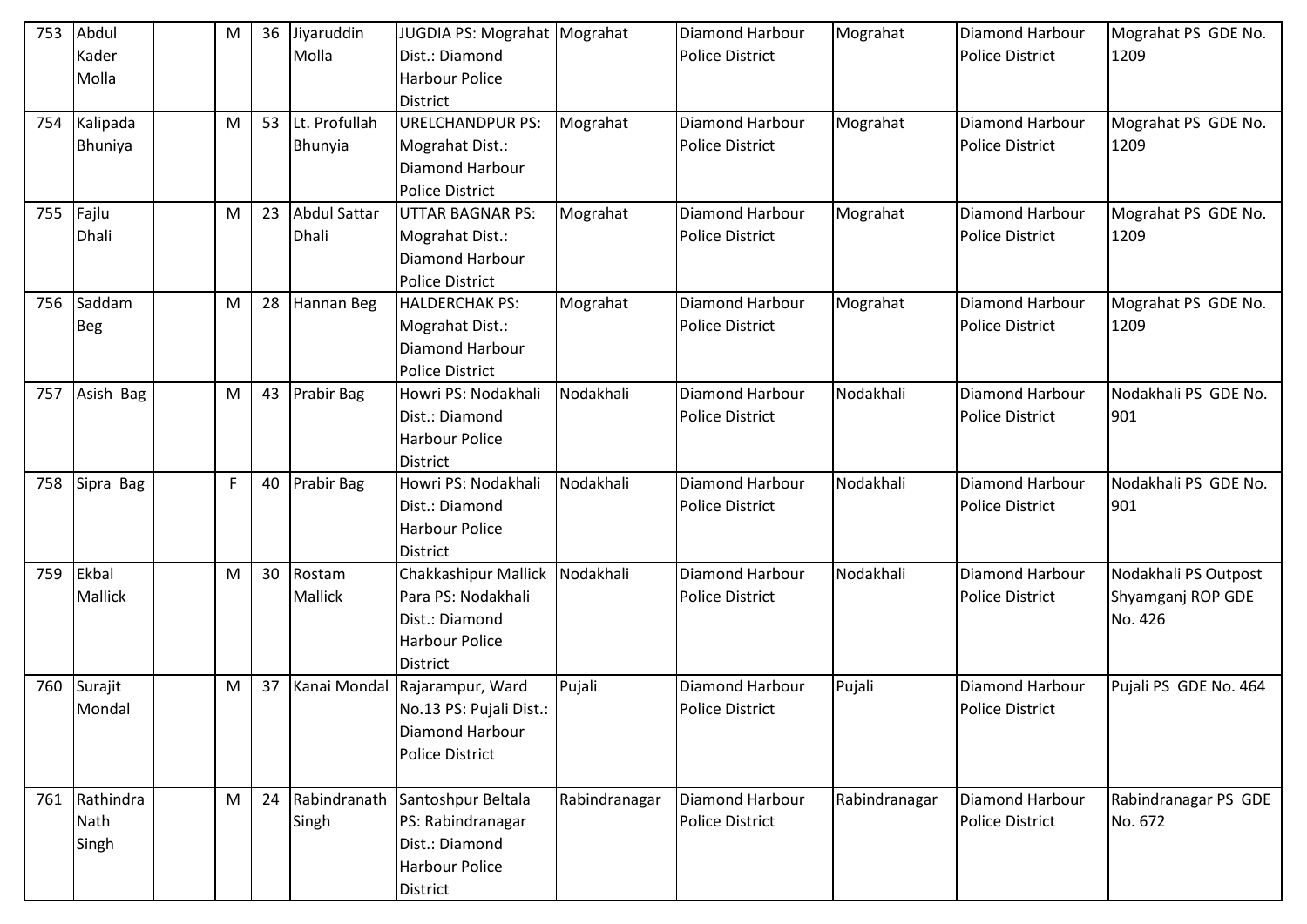| 762 | <b>Bikash</b><br>Shaw    | M         | 19 | Rameswar<br>Shaw           | Charak Danga Kali<br><b>Mandir PS:</b><br>Rabindranagar Dist.:<br>Diamond Harbour<br><b>Police District</b> | Rabindranagar | Diamond Harbour<br><b>Police District</b> | Rabindranagar | Diamond Harbour<br><b>Police District</b> | Rabindranagar PS GDE<br>No. 691 |
|-----|--------------------------|-----------|----|----------------------------|-------------------------------------------------------------------------------------------------------------|---------------|-------------------------------------------|---------------|-------------------------------------------|---------------------------------|
| 763 | <b>Sk</b><br>Jahangir    | M         | 40 | Lt Sk<br>Nijamuddin        | New Panchur<br>Mollapara PS:<br>Rabindranagar Dist.:<br>Diamond Harbour<br><b>Police District</b>           | Rabindranagar | Diamond Harbour<br><b>Police District</b> | Rabindranagar | Diamond Harbour<br><b>Police District</b> | Rabindranagar PS GDE<br>No. 691 |
| 764 | Santu<br>Dalui           | M         | 25 | Narayan Dalui Holdighi PS: | Ramnagar Dist.:<br>Diamond Harbour<br><b>Police District</b>                                                | Ramnagar      | Diamond Harbour<br><b>Police District</b> | Ramnagar      | Diamond Harbour<br><b>Police District</b> | Ramnagar PS GDE No.<br>671      |
| 765 | Sanjit<br>Sardar         | M         | 19 | Samit Sardar               | Nainan PS: Ramnagar<br>Dist.: Diamond<br><b>Harbour Police</b><br><b>District</b>                           | Ramnagar      | Diamond Harbour<br><b>Police District</b> | Ramnagar      | Diamond Harbour<br><b>Police District</b> | Ramnagar PS GDE No.<br>671      |
| 766 | Rakesh<br>Das            | M         | 30 | Ramesh Das                 | Vill- Matiya PS-<br>Matiya Dist- Uttar 24<br>Pargana PS:<br>Arambagh Dist.:<br><b>Hooghly Rural</b>         | Arambagh      | <b>Hooghly Rural</b>                      | Arambagh      | <b>Hooghly Rural</b>                      | Arambagh PS GDE No.<br>1009     |
| 767 | Nur<br>Hossion<br>Sarder | M         |    | <b>Bellal Sarder</b>       | Vill- Paschim Dandir<br>Hat PS- Basirhat Dist-<br>Uttar PS: Arambagh<br>Dist.: Hooghly Rural                | Arambagh      | <b>Hooghly Rural</b>                      | Arambagh      | <b>Hooghly Rural</b>                      | Arambagh PS GDE No.<br>1009     |
| 768 | <b>Tutul Sk</b>          | M         |    | <b>Batul Sk</b>            | Vill-Hasnabad PS-<br>Hasnabad Dist- Uttar<br>24 Pargana PS:<br>Arambagh Dist.:<br><b>Hooghly Rural</b>      | Arambagh      | <b>Hooghly Rural</b>                      | Arambagh      | <b>Hooghly Rural</b>                      | Arambagh PS GDE No.<br>1009     |
| 769 | Rabin<br>Mondal          | ${\sf M}$ |    | <b>Basudeb</b>             | <b>Bhabanipur Char</b>                                                                                      |               | <b>Basirhat</b>                           | Balagarh      | <b>Hooghly Rural</b>                      | Balagarh PS GDE No.<br>753      |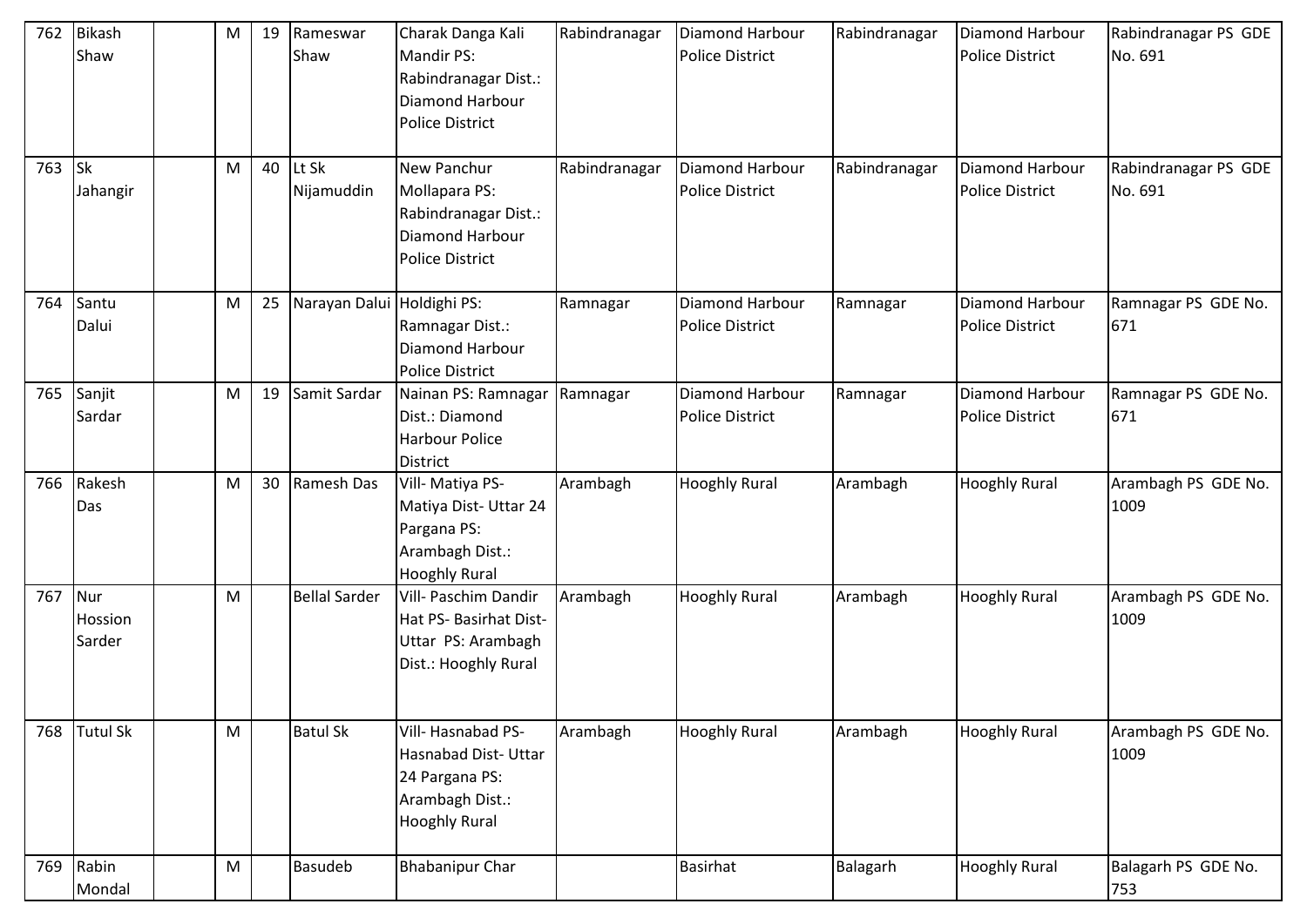| 770 | Mahadeb        |           | 52 | Lt. Netai Ch.        | Of Garalagacha,                |             | <b>Basirhat</b>      | Chanditala  | <b>Hooghly Rural</b> | Chanditala PS GDE No.  |
|-----|----------------|-----------|----|----------------------|--------------------------------|-------------|----------------------|-------------|----------------------|------------------------|
|     | <b>Belel</b>   |           |    | <b>Belel</b>         | Junior Sporting Club,          |             |                      |             |                      | 889                    |
|     |                |           |    |                      | PS: Chandita                   |             |                      |             |                      |                        |
| 771 | Pravas         | M         | 45 | Lt. Gour             | Of Garalagacha,                |             | <b>Basirhat</b>      | Chanditala  | <b>Hooghly Rural</b> | Chanditala PS GDE No.  |
|     | Shasmal        |           |    | Shasmal              | Junior Sporting Club,          |             |                      |             |                      | 889                    |
|     |                |           |    |                      | PS: Chandita                   |             |                      |             |                      |                        |
| 772 | Sk. Selim      | M         | 21 | Sk. Harun            | Madhabpur,                     |             | <b>Basirhat</b>      | Chanditala  | <b>Hooghly Rural</b> | Chanditala PS GDE No.  |
|     |                |           |    |                      | Sekhpara, PS:                  |             |                      |             |                      | 889                    |
|     |                |           |    |                      | Chanditala, Hooghly            |             |                      |             |                      |                        |
| 773 | Sukumar        | M         | 53 | Lt. Golok Pal        | Paschim pairagacha,            |             | <b>Basirhat</b>      | Chanditala  | <b>Hooghly Rural</b> | Chanditala PS GDE No.  |
|     | Pal            |           |    |                      | PS: Chanditala,                |             |                      |             |                      | 889                    |
|     |                |           |    |                      | Hooghly                        |             |                      |             |                      |                        |
| 774 | Ashit Das      | M         | 37 | Asta Das             | Jangalpara, Rathtala,          |             | Basirhat             | Chanditala  | <b>Hooghly Rural</b> | Chanditala PS GDE No.  |
|     |                |           |    |                      | PS: Chanditala,                |             |                      |             |                      | 993                    |
|     |                |           |    |                      | Hooghly                        |             |                      |             |                      |                        |
| 775 | Meghnath       | M         | 31 | Sambhu Malik         | Patul, Majherpara,             |             | <b>Basirhat</b>      | Chanditala  | <b>Hooghly Rural</b> | Chanditala PS GDE No.  |
|     | Malik          |           |    |                      | PS: Chanditala,                |             |                      |             |                      | 993                    |
|     |                |           |    |                      | Hooghly                        |             |                      |             |                      |                        |
| 776 | Chiranjit      | M         | 30 | <b>Manik Dary</b>    | Kasipur, Charpur, PS:          |             | Basirhat             | Chanditala  | <b>Hooghly Rural</b> | Chanditala PS GDE No.  |
|     | Dary           |           |    |                      | Jangipara                      |             |                      |             |                      | 993                    |
| 777 | Basu Saha      | ${\sf M}$ | 42 |                      | Dhirenlal Saha Ghordhappa, PS: |             | <b>Basirhat</b>      | Chanditala  | <b>Hooghly Rural</b> | Chanditala PS GDE No.  |
|     |                |           |    |                      | Goyalpukur, Uttar              |             |                      |             |                      | 993                    |
|     |                |           |    |                      | Dinajpur                       |             |                      |             |                      |                        |
| 778 | Pijush         | M         |    | Joydev Bauri         | PS: Dhaniakhali Dist.:         | Dhaniakhali | <b>Hooghly Rural</b> | Dhaniakhali | <b>Hooghly Rural</b> | Dhaniakhali PS GDE No. |
|     | <b>Bauri</b>   |           |    |                      | <b>Hooghly Rural</b>           |             |                      |             |                      | 751                    |
|     |                |           |    |                      |                                |             |                      |             |                      |                        |
| 779 | Mantu          | M         | 34 | <b>Based Mallick</b> | Vill-Sundarpur, PS             | Goghat      | <b>Hooghly Rural</b> | Goghat      | <b>Hooghly Rural</b> | Goghat PS GDE No. 821  |
|     | <b>Mallick</b> |           |    |                      | – Kotulpur, Dist –             |             |                      |             |                      |                        |
|     |                |           |    |                      | Bankura PS: Goghat             |             |                      |             |                      |                        |
|     |                |           |    |                      | Dist.: Hooghly Rural           |             |                      |             |                      |                        |
| 780 | Biswanath      | M         | 35 | Nimai Soren          | Vill-Bosibpur, PS.-            |             | <b>Basirhat</b>      | Gurap       | <b>Hooghly Rural</b> | Gurap PS GDE No. 719   |
|     | Soren          |           |    |                      | Gurap, Dist-Hooghly            |             |                      |             |                      |                        |
|     |                |           |    |                      |                                |             |                      |             |                      |                        |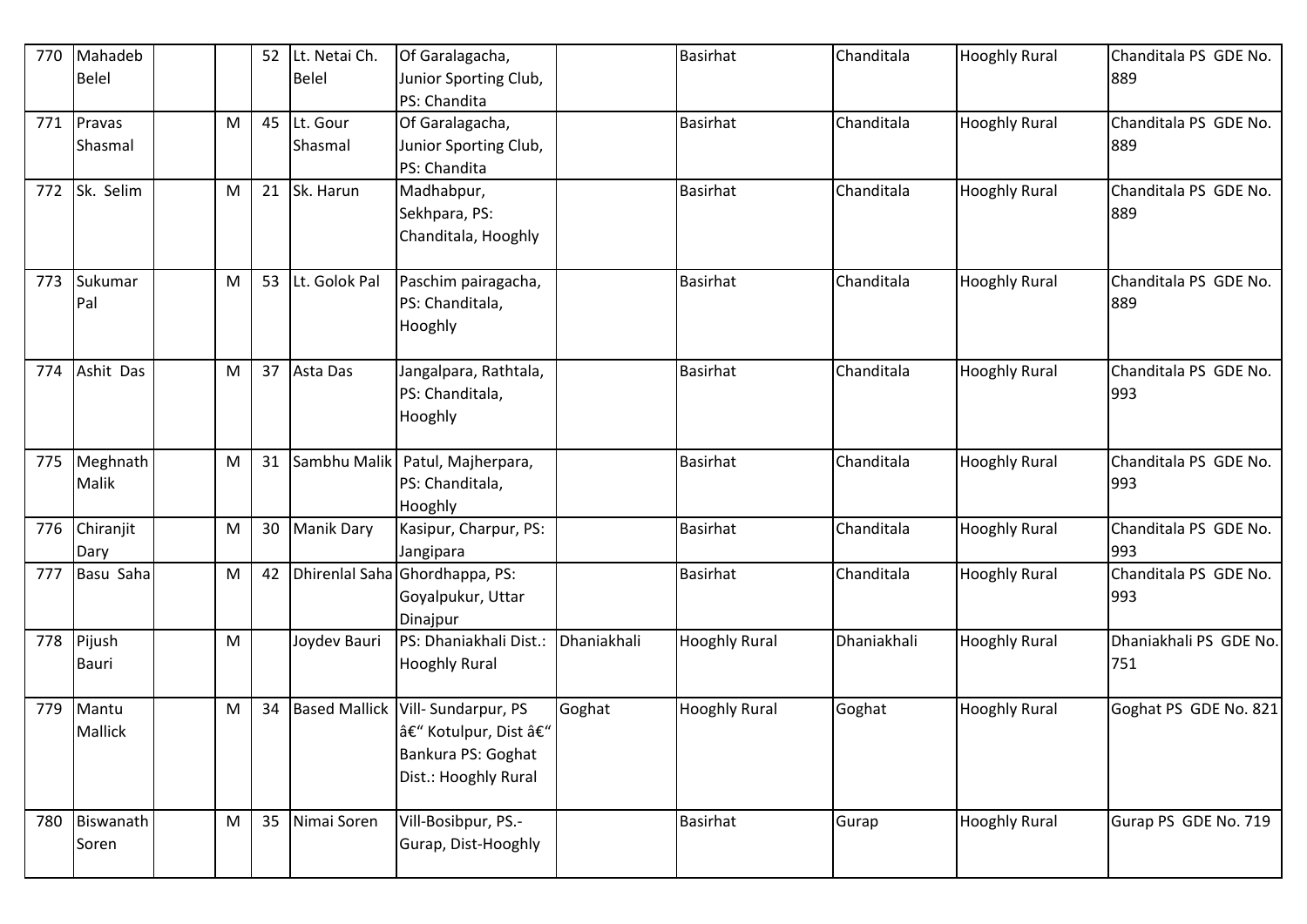| 781 | Dinu<br>Murmu       | M | 35 | Kankar<br>Murmu    | Vill- Gurap Gorpara,<br>PS- Gurap, Dist-<br>Hooghly                                                |        | <b>Basirhat</b>      | Gurap  | <b>Hooghly Rural</b> | Gurap PS GDE No. 719     |
|-----|---------------------|---|----|--------------------|----------------------------------------------------------------------------------------------------|--------|----------------------|--------|----------------------|--------------------------|
| 782 | Avijit<br>Yadav     | M | 28 | Bacha Lal<br>Yadav | Bansberia Baluatala,<br>P.S- Mogra, Dist-<br>Hooghly PS: Mogra<br>Dist.: Hooghly Rural             | Mogra  | <b>Hooghly Rural</b> | Mogra  | <b>Hooghly Rural</b> | Mogra PS GDE No. 268     |
| 783 | Abhisek<br>Yadav    | M | 20 | Methilal<br>Yadav  | Bansberia Baluatala,<br>P.S- Mogra, Dist-<br>Hooghly PS: Mogra<br>Dist.: Hooghly Rural             | Mogra  | <b>Hooghly Rural</b> | Mogra  | <b>Hooghly Rural</b> | Mogra PS GDE No. 268     |
| 784 | Robi<br>Gupta       | M | 30 | Lt. Baban<br>Gupta | Tissue Beltala Bajar,<br>P.S- Mogra, Dist-<br>Hooghly PS: Mogra<br>Dist.: Hooghly Rural            | Mogra  | <b>Hooghly Rural</b> | Mogra  | <b>Hooghly Rural</b> | Mogra PS GDE No. 663     |
| 785 | Jayanta<br>Lohar    | M |    | Mohan Lohar        | Gajinadaspur, PS<br>Pandua, Dist Hooghly<br>PS: Pandua Dist.:<br><b>Hooghly Rural</b>              | Pandua | <b>Hooghly Rural</b> | Pandua | <b>Hooghly Rural</b> | Pandua PS GDE No.<br>932 |
| 786 | Suman<br>Majhi      | M |    | Basu Majhi         | Kamarpara, PS<br>Pandua, Dist Hooghly<br>PS: Pandua Dist.:<br><b>Hooghly Rural</b>                 | Pandua | <b>Hooghly Rural</b> | Pandua | <b>Hooghly Rural</b> | Pandua PS GDE No.<br>932 |
| 787 | Amir<br>Murmu       | M |    |                    | Bijoy Murmu J Agannathpur, PS<br>Pandua, Dist Hooghly<br>PS: Pandua Dist.:<br><b>Hooghly Rural</b> | Pandua | <b>Hooghly Rural</b> | Pandua | <b>Hooghly Rural</b> | Pandua PS GDE No.<br>932 |
|     | 788 Swapan Kr<br>Si | M | 53 | Lt. Haradhan<br>Si | Of Vill â€" Gotu, P.O<br>– Sugandhya, P.S<br>â€" Polba, Dist                                       |        | Basirhat             | Polba  | <b>Hooghly Rural</b> | Polba PS GDE No. 637     |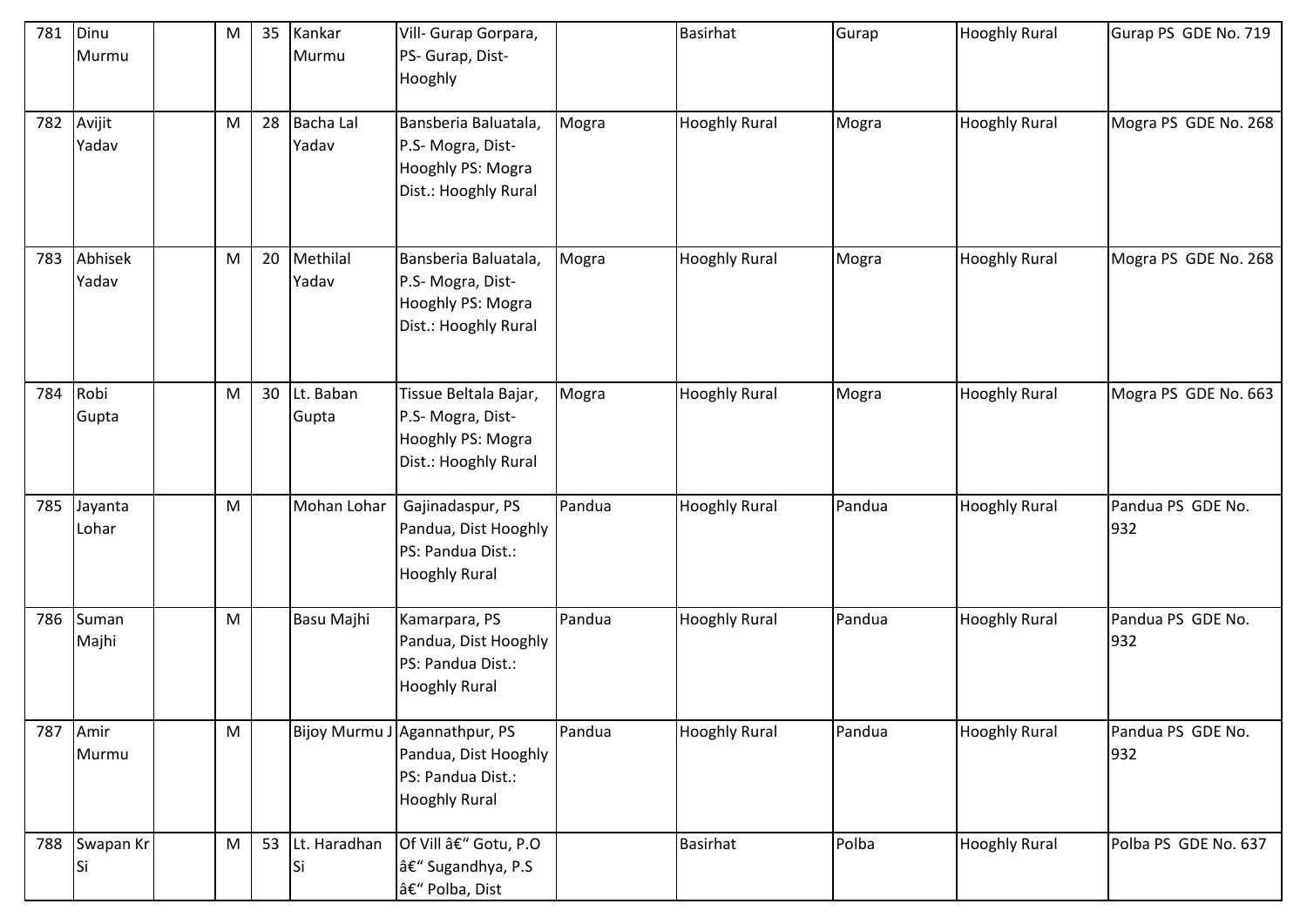| 789 | Tapan Si             | M | 50 | Lt. Haradhan<br>Si       | <b>Of Vill â€" Gotu, P.O</b><br>– Sugandhya, P.S<br>– Polba, Dist           |         | <b>Basirhat</b> | Polba             | <b>Hooghly Rural</b> | Polba PS GDE No. 637                       |
|-----|----------------------|---|----|--------------------------|-----------------------------------------------------------------------------|---------|-----------------|-------------------|----------------------|--------------------------------------------|
| 790 | Debarato<br>Paul     | M | 22 | Sukumar Paul             | Vill – Herasnagar,<br>P.O â€" Amarsi, P.S<br>– Potaspur, D                  |         | <b>Basirhat</b> | Polba             | <b>Hooghly Rural</b> | Polba PS GDE No. 638                       |
| 791 | Buddhade<br>Bhowmick | M | 19 | Gopal<br><b>Bhowmick</b> | Vill – Keshorpur,<br>P.S â€" Bhagwanpur,<br>Dist – Purba M                  |         | <b>Basirhat</b> | Polba             | <b>Hooghly Rural</b> | Polba PS GDE No. 638                       |
| 792 | Sanat<br>Majhi       | M | 22 |                          | Krishna Majhi Vill + P.O– Gramdi,<br>P.S – Bhatar, Dist -<br><b>Burdwan</b> |         | <b>Basirhat</b> | Polba             | <b>Hooghly Rural</b> | Polba PS GDE No. 638                       |
| 793 | Arabinda<br>Ghosh    | M | 41 | Lt. Fakir Ch.<br>Ghosh   | Vill+ P.O+ P.S â€"<br>Polba, Dist - Hooghly                                 |         | <b>Basirhat</b> | Polba             | <b>Hooghly Rural</b> | Polba PS GDE No. 643                       |
| 794 | Koushik<br>Ghosh     | M | 45 | Lt. Fakir Ch.<br>Ghosh   | Vill+ P.O+ P.S â€"<br>Polba, Dist - Hooghly                                 |         | <b>Basirhat</b> | Polba             | <b>Hooghly Rural</b> | Polba PS GDE No. 643                       |
| 795 | Patitpaba<br>Hembram | M | 45 | Lt. Balai<br>Hembram     | Vill – Alinagar, P.S<br>– Polba, Dist -<br>Hooghly                          |         | <b>Basirhat</b> | Polba             | <b>Hooghly Rural</b> | Polba PS GDE No. 643                       |
| 796 | Rameswar<br>Rabi Das | M | 60 | Das                      | Lt. Sukar Rabi Parsabad Markachoo<br>Hazaribag, JHK PS:<br><b>Baduria</b>   | Baduria | <b>Basirhat</b> | Asansole g.r.p.s. | Howrah G.R.P.        | Asansole g.r.p.s. PS<br>GDE No. 560        |
| 797 | Ram Binoy<br>Yadav   | M | 40 | Sowarath<br>Yadav        | Benipur Kasariya<br>Matihar, Bihar                                          |         | <b>Basirhat</b> | Asansole g.r.p.s. | Howrah G.R.P.        | Asansole g.r.p.s. PS<br><b>GDE No. 560</b> |
| 798 | Bimal<br>Mahato      | M | 52 | Lt. Chulhai<br>Mahato    | Chakhna Saraiya<br>Mujaffarpur, Bihar                                       |         | <b>Basirhat</b> | Asansole g.r.p.s. | Howrah G.R.P.        | Asansole g.r.p.s. PS<br><b>GDE No. 560</b> |
| 799 | Awadh<br>Kishor Ray  | M | 25 | Jang Bahadur<br>Ray      | Pipra Pipra Kothi<br>Matihar, Bihar                                         |         | <b>Basirhat</b> | Asansole g.r.p.s. | Howrah G.R.P.        | Asansole g.r.p.s. PS<br><b>GDE No. 560</b> |
| 800 | Md.<br>Masaif        | M | 18 | Khawa<br>Kutubuddin      | Larhara `Begusarai<br>Begusarai, Bihar                                      |         | <b>Basirhat</b> | Asansole g.r.p.s. | Howrah G.R.P.        | Asansole g.r.p.s. PS<br><b>GDE No. 560</b> |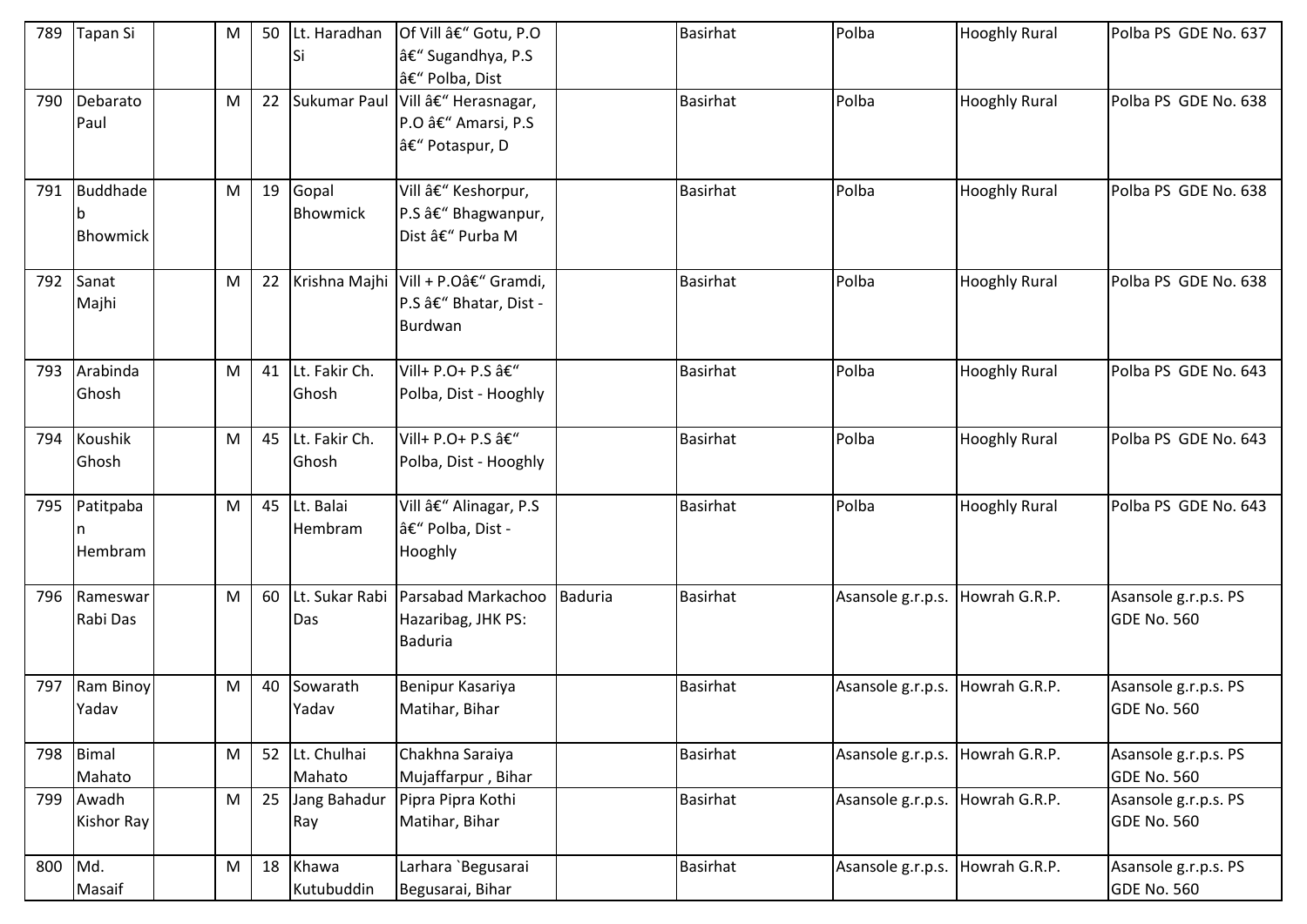| 801 | Md.           | M         | 19 | Md. Safi         | Baro Fulwariya                  |                | <b>Basirhat</b> | Asansole g.r.p.s.               | Howrah G.R.P. | Asansole g.r.p.s. PS |
|-----|---------------|-----------|----|------------------|---------------------------------|----------------|-----------------|---------------------------------|---------------|----------------------|
|     | Chand         |           |    | Ahammed          | Begusarai, Bihar                |                |                 |                                 |               | <b>GDE No. 560</b>   |
| 802 | Shyam         | M         | 18 | Manolal          | Domana Tar Jasidih              |                | <b>Basirhat</b> | Asansole g.r.p.s.               | Howrah G.R.P. | Asansole g.r.p.s. PS |
|     | Sundor        |           |    | Murmu            | Deoghar, JHK                    |                |                 |                                 |               | <b>GDE No. 572</b>   |
|     | Murmu         |           |    |                  |                                 |                |                 |                                 |               |                      |
| 803 | Raju          | M         | 35 | Arjun Prasad     | Kagi Fuli Domar                 |                | <b>Basirhat</b> | Asansole g.r.p.s.               | Howrah G.R.P. | Asansole g.r.p.s. PS |
|     | Prasad        |           |    | Yadav            | Banka, Bihar                    |                |                 |                                 |               | <b>GDE No. 572</b>   |
|     | Yadav         |           |    |                  |                                 |                |                 |                                 |               |                      |
| 804 | Cotha         | M         | 40 |                  | Lt. Golabi Turi Kagi Fuli Domar |                | <b>Basirhat</b> | Asansole g.r.p.s.               | Howrah G.R.P. | Asansole g.r.p.s. PS |
|     | Tuiri         |           |    |                  | Banka, Bihar                    |                |                 |                                 |               | <b>GDE No. 572</b>   |
| 805 | Ajit          | ${\sf M}$ | 33 | Mohesh           | <b>Bangod Fariadpur</b>         |                | <b>Basirhat</b> | Asansole g.r.p.s.               | Howrah G.R.P. | Asansole g.r.p.s. PS |
|     | <b>Bhinya</b> |           |    | Bhunya           | Paschim Bardhaman.              |                |                 |                                 |               | <b>GDE No. 572</b>   |
|     |               |           |    |                  | <b>WB</b>                       |                |                 |                                 |               |                      |
| 806 | Md.           | M         | 23 | Md. Sahid        | <b>Bhuli Dhanbad Bhuli</b>      |                | <b>Basirhat</b> | Asansole g.r.p.s.               | Howrah G.R.P. | Asansole g.r.p.s. PS |
|     | Ehatasam      |           |    |                  | Dhanabd, JHK                    |                |                 |                                 |               | <b>GDE No. 572</b>   |
|     |               |           |    |                  |                                 |                |                 |                                 |               |                      |
| 807 | Bijai         | M         | 26 | `gurudayal       | <b>Bhuli Dhanbad Bhuli</b>      |                | <b>Basirhat</b> | Asansole g.r.p.s.               | Howrah G.R.P. | Asansole g.r.p.s. PS |
|     | Kumar         |           |    | Prasad           | Dhanabd, JHK                    |                |                 |                                 |               | GDE No. 572          |
| 808 | <b>Seo</b>    | M         | 24 | Seo Kumar        | <b>Bhuli Dhanbad Bhuli</b>      |                | <b>Basirhat</b> | Asansole g.r.p.s.               | Howrah G.R.P. | Asansole g.r.p.s. PS |
|     | Ranjan        |           |    | Paswan           | Dhanabd, JHK                    |                |                 |                                 |               | <b>GDE No. 572</b>   |
|     | Paswan        |           |    |                  |                                 |                |                 |                                 |               |                      |
| 809 | Sajan         | M         | 21 | Ramraj           | Bhuli Dhanbad Bhuli             |                | <b>Basirhat</b> | Asansole g.r.p.s.               | Howrah G.R.P. | Asansole g.r.p.s. PS |
|     | Kumar         |           |    | Paswan           | Dhanabd, JHK                    |                |                 |                                 |               | <b>GDE No. 572</b>   |
| 810 | Asif Khan     | M         | 19 | Harun Khan       | Narayanpur                      |                | <b>Basirhat</b> | Asansole g.r.p.s. Howrah G.R.P. |               | Asansole g.r.p.s. PS |
|     |               |           |    |                  | Pindrajora Bokaro,              |                |                 |                                 |               | <b>GDE No. 572</b>   |
|     |               |           |    |                  | <b>JHK</b>                      |                |                 |                                 |               |                      |
| 811 | Ritesh Kr.    | M         | 35 | <b>Bali Dhar</b> | Aarra New Sadar                 |                | <b>Basirhat</b> | Asansole g.r.p.s.               | Howrah G.R.P. | Asansole g.r.p.s. PS |
|     | Singh         |           |    | Singh            | Hospital Tel Pokri              |                |                 |                                 |               | GDE No. 572          |
|     |               |           |    |                  | Bhojpur, Bihar                  |                |                 |                                 |               |                      |
| 812 | Ashis         | M         | 20 | Ram Kumar        | Barka, Lauhar Barhar            | Baduria        | <b>Basirhat</b> | Asansole g.r.p.s.               | Howrah G.R.P. | Asansole g.r.p.s. PS |
|     | Ranjan        |           |    | Singh            | Bhojpur, Bihar PS:              |                |                 |                                 |               | <b>GDE No. 579</b>   |
|     |               |           |    |                  | <b>Baduria</b>                  |                |                 |                                 |               |                      |
| 813 | Mantu         | M         | 25 | Ambrika Dey      | Gumut Bishnupur                 | <b>Baduria</b> | Alipurduar      | Asansole g.r.p.s.               | Howrah G.R.P. | Asansole g.r.p.s. PS |
|     | Dey           |           |    |                  | Bankura, WB PS:                 |                |                 |                                 |               | <b>GDE No. 579</b>   |
|     |               |           |    |                  | Baduria Dist.:                  |                |                 |                                 |               |                      |
|     |               |           |    |                  | Alipurduar                      |                |                 |                                 |               |                      |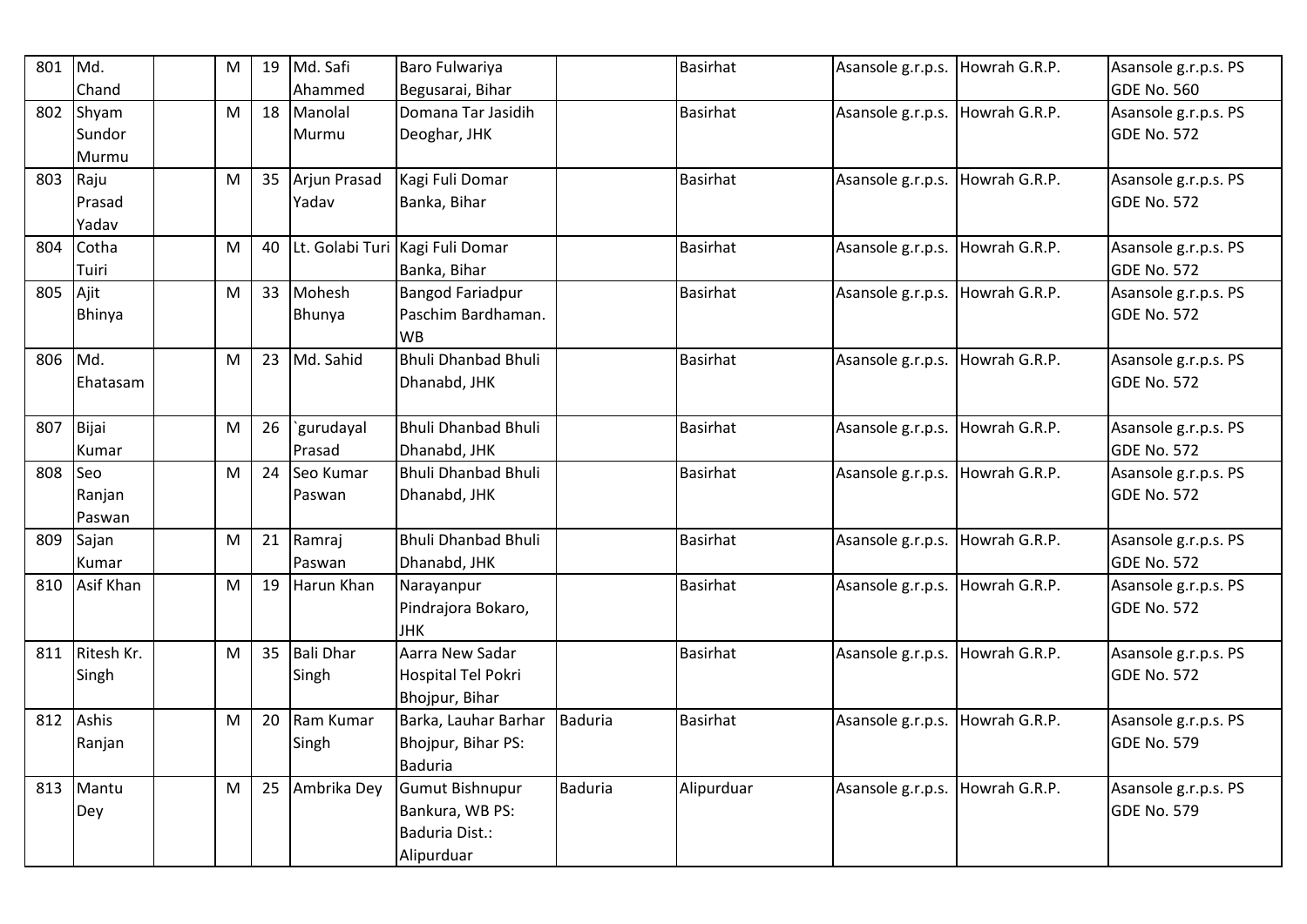| 814 | Dinesh<br>Yadav         | M | 27 | Rajdeb Yadav              | Narosingh Band<br><b>Burnpur Hirapur</b><br>Paschim Bardhaman.<br>PS: Baduria Dist.:<br>Alipurduar | <b>Baduria</b> | Alipurduar      | Asansole g.r.p.s. Howrah G.R.P. |               | Asansole g.r.p.s. PS<br>GDE No. 579        |
|-----|-------------------------|---|----|---------------------------|----------------------------------------------------------------------------------------------------|----------------|-----------------|---------------------------------|---------------|--------------------------------------------|
| 815 | <b>Subhas</b><br>Rai    | M | 46 | <b>Tipan Rai</b>          | Narosingh Band<br><b>Burnpur Hirapur</b><br>Paschim Bardhaman.                                     |                | <b>Basirhat</b> | Asansole g.r.p.s. Howrah G.R.P. |               | Asansole g.r.p.s. PS<br><b>GDE No. 579</b> |
| 816 | Aryu Khan               | M | 18 | Hasib Khan                | <b>Kumar Dubi</b><br>Chirkunda Dhanabd,<br><b>JHK</b>                                              |                | <b>Basirhat</b> | Asansole g.r.p.s. Howrah G.R.P. |               | Asansole g.r.p.s. PS<br><b>GDE No. 579</b> |
| 817 | Arman<br>Khan           | M | 18 | Hasib Khan                | Naya Mohalla,<br>Kumardubi Chirkunda<br>Dhanabd, JHK                                               |                | <b>Basirhat</b> | Asansole g.r.p.s. Howrah G.R.P. |               | Asansole g.r.p.s. PS<br>GDE No. 579        |
| 818 | Sohal<br>Khan           | M | 18 | Haidar Khan               | <b>Kumar Dubi</b><br>Chirkunda Dhanabd,<br><b>JHK</b>                                              |                | <b>Basirhat</b> | Asansole g.r.p.s. Howrah G.R.P. |               | Asansole g.r.p.s. PS<br><b>GDE No. 579</b> |
| 819 | Bikram<br>Mahato        | M | 20 | <b>Budhudeb</b><br>Mahato | Sitalpur Kulti Paschim<br>Bardhaman. WB                                                            |                | <b>Basirhat</b> | Asansole g.r.p.s. Howrah G.R.P. |               | Asansole g.r.p.s. PS<br><b>GDE No. 579</b> |
| 820 | Kartik<br>Singh         | M | 26 |                           | Sambhu Singh Sutinagar Hirapur<br>Paschim Bardhaman.<br><b>WB</b>                                  |                | <b>Basirhat</b> | Asansole g.r.p.s. Howrah G.R.P. |               | Asansole g.r.p.s. PS<br>GDE No. 579        |
| 821 | Siv<br>Narayan<br>Routh | M | 40 | Siv Sankar<br>Routh       | Sutinagar Hirapur<br>Paschim Bardhaman.<br><b>WB</b>                                               |                | <b>Basirhat</b> | Asansole g.r.p.s.               | Howrah G.R.P. | Asansole g.r.p.s. PS<br>GDE No. 579        |
| 822 | Ashok<br>Kumar          | M | 32 | Sourav<br>Mahato          | Bagra Chali Jamuria<br>Paschim Bardhaman.<br><b>WB</b>                                             |                | <b>Basirhat</b> | Asansole g.r.p.s. Howrah G.R.P. |               | Asansole g.r.p.s. PS<br>GDE No. 579        |
| 823 | Indradeb<br>Sarma       | M |    | 56 Lt. Wahil<br>Sarma     | Chas Bokaro Chas<br>Bokaro, JHK                                                                    |                | <b>Basirhat</b> | Asansole g.r.p.s. Howrah G.R.P. |               | Asansole g.r.p.s. PS<br>GDE No. 579        |
| 824 | Wahil<br>Tanti          | M | 57 | Lt. Ram Tanti             | Kajragram Andal<br>Paschim Bardhaman.<br><b>WB</b>                                                 |                | <b>Basirhat</b> | Asansole g.r.p.s. Howrah G.R.P. |               | Asansole g.r.p.s. PS<br><b>GDE No. 579</b> |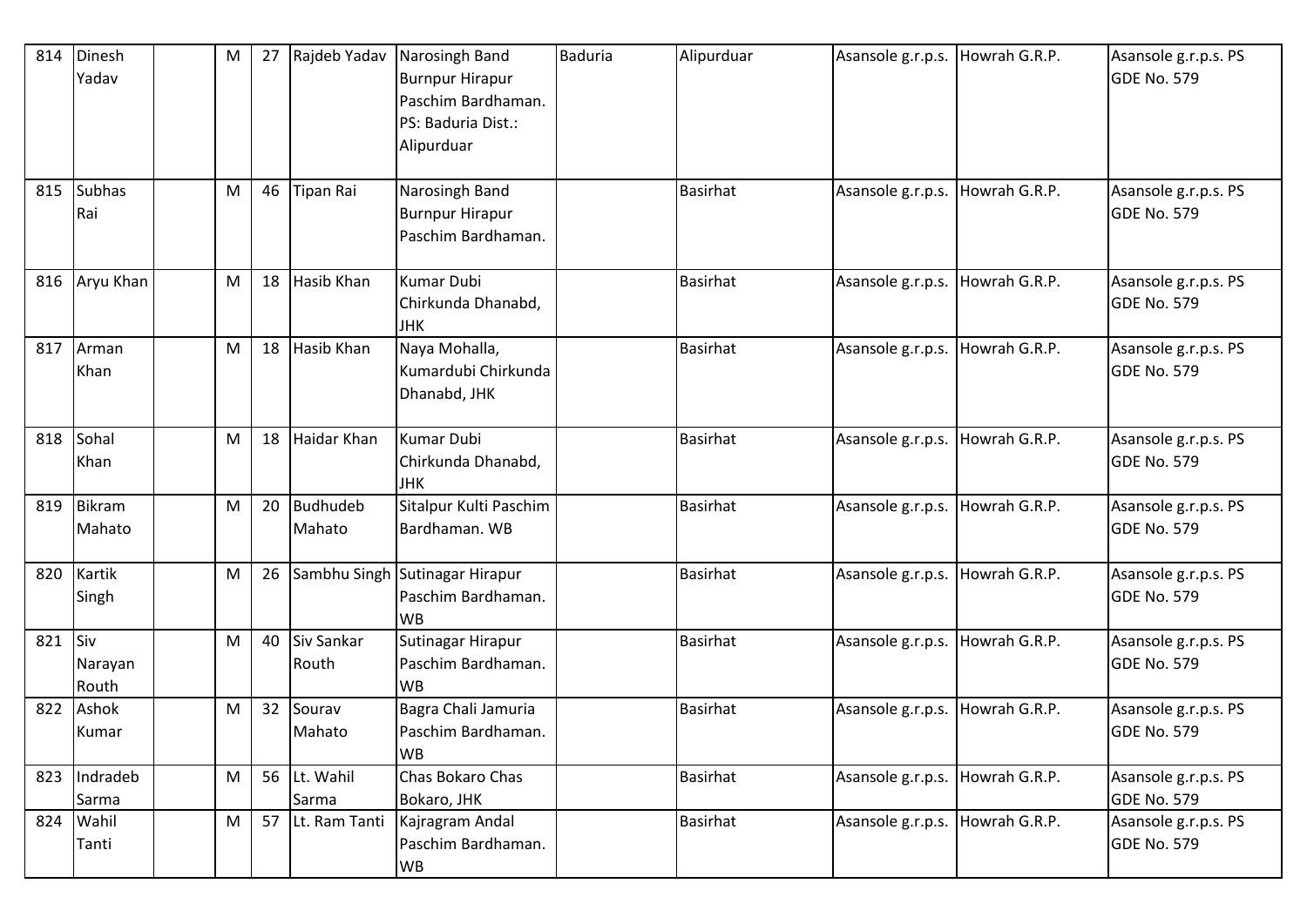|         | 825 Suraj<br><b>Bhunia</b> | M | 28 | Lt. Prakash<br>Bhunya        | Pardeswar Khuladih<br>Pandebswar Paschim<br>Bardhaman. W         | <b>Basirhat</b> | Asansole g.r.p.s. Howrah G.R.P. |               | Asansole g.r.p.s. PS<br><b>GDE No. 579</b> |
|---------|----------------------------|---|----|------------------------------|------------------------------------------------------------------|-----------------|---------------------------------|---------------|--------------------------------------------|
|         | 826 Dipak<br>Singh         | M | 36 | <b>Bhola Singh</b>           | Momin Para, Jaggadal<br>Jaggadal 24 (N) PGS                      | <b>Basirhat</b> | Asansole g.r.p.s. Howrah G.R.P. |               | Asansole g.r.p.s. PS<br><b>GDE No. 579</b> |
| 827     | Munna<br>Das               | M | 32 | <b>Arun Das</b>              | Momin Para, Jaggadal<br>Jaggadal 24 (N) PGS                      | <b>Basirhat</b> | Asansole g.r.p.s.               | Howrah G.R.P. | Asansole g.r.p.s. PS<br><b>GDE No. 579</b> |
| 828     | Chattu<br>Das              | M | 18 | Krishna Das                  | Momin Para, Jaggadal<br>Jaggadal 24 (N) PGS                      | <b>Basirhat</b> | Asansole g.r.p.s.               | Howrah G.R.P. | Asansole g.r.p.s. PS<br><b>GDE No. 579</b> |
| 829     | <b>Binad Ram</b>           | M | 43 | Moheswar<br>Ram              | Durgapur Muchipara<br>Coke Oven Paschim<br>Bardhaman. WB         | <b>Basirhat</b> | Asansole g.r.p.s. Howrah G.R.P. |               | Asansole g.r.p.s. PS<br><b>GDE No. 579</b> |
| 830     | Sshuvam<br>Pal             | M | 20 | Puspen Kumar Kumipara<br>Pal | Chittaranjan Paschim<br>Bardhaman. WB                            | <b>Basirhat</b> | Asansole g.r.p.s.               | Howrah G.R.P. | Asansole g.r.p.s. PS<br><b>GDE No. 579</b> |
| 831     | <b>Subhas</b><br>Das       | M | 35 | Durga Das                    | Nagar Chulkassa<br>Hazaribag, JHK                                | <b>Basirhat</b> | Asansole g.r.p.s.               | Howrah G.R.P. | Asansole g.r.p.s. PS<br><b>GDE No. 579</b> |
| 832     | Jaideb<br>Paswan           | M | 35 | Prayag<br>Paswan             | Kounasi Jasidhi<br>Deoghar, JHK                                  | <b>Basirhat</b> | Asansole g.r.p.s. Howrah G.R.P. |               | Asansole g.r.p.s. PS<br>GDE No. 579        |
| 833     | Manish<br>Kumar            | M | 20 | Jitendra<br>Kumar            | <b>Maullabad Motasir</b><br>Bhojpur, Bihar                       | <b>Basirhat</b> | Asansole g.r.p.s.               | Howrah G.R.P. | Asansole g.r.p.s. PS<br><b>GDE No. 579</b> |
| 834     | <b>Umesh</b><br>Mondal     | M | 45 | Shivam<br>Mondal             | <b>Nursing Barval</b><br>Hirapur Paschim<br>Bardhaman. WB        | <b>Basirhat</b> | Asansole g.r.p.s. Howrah G.R.P. |               | Asansole g.r.p.s. PS<br><b>GDE No. 579</b> |
|         | 835 Ranjit<br>Mondal       | M |    | 35 Lt. Naresh<br>Mondal      | <b>Nursing Barval</b><br><b>Hirapur Paschim</b><br>Bardhaman. WB | <b>Basirhat</b> | Asansole g.r.p.s. Howrah G.R.P. |               | Asansole g.r.p.s. PS<br><b>GDE No. 579</b> |
|         | 836 Abhisekh<br>Mondal     | M | 20 | Haradhan<br>Mondal           | <b>Black Tarni Jamtara</b><br>Jamtara, JHK                       | <b>Basirhat</b> | Asansole g.r.p.s.               | Howrah G.R.P. | Asansole g.r.p.s. PS<br><b>GDE No. 579</b> |
| 837 Md. | Saddam                     | M | 29 | Md. Majun                    | Sripur No-03 Raniganj<br>Paschim Bardhaman.<br>WB                | <b>Basirhat</b> | Asansole g.r.p.s.               | Howrah G.R.P. | Asansole g.r.p.s. PS<br>GDE No. 579        |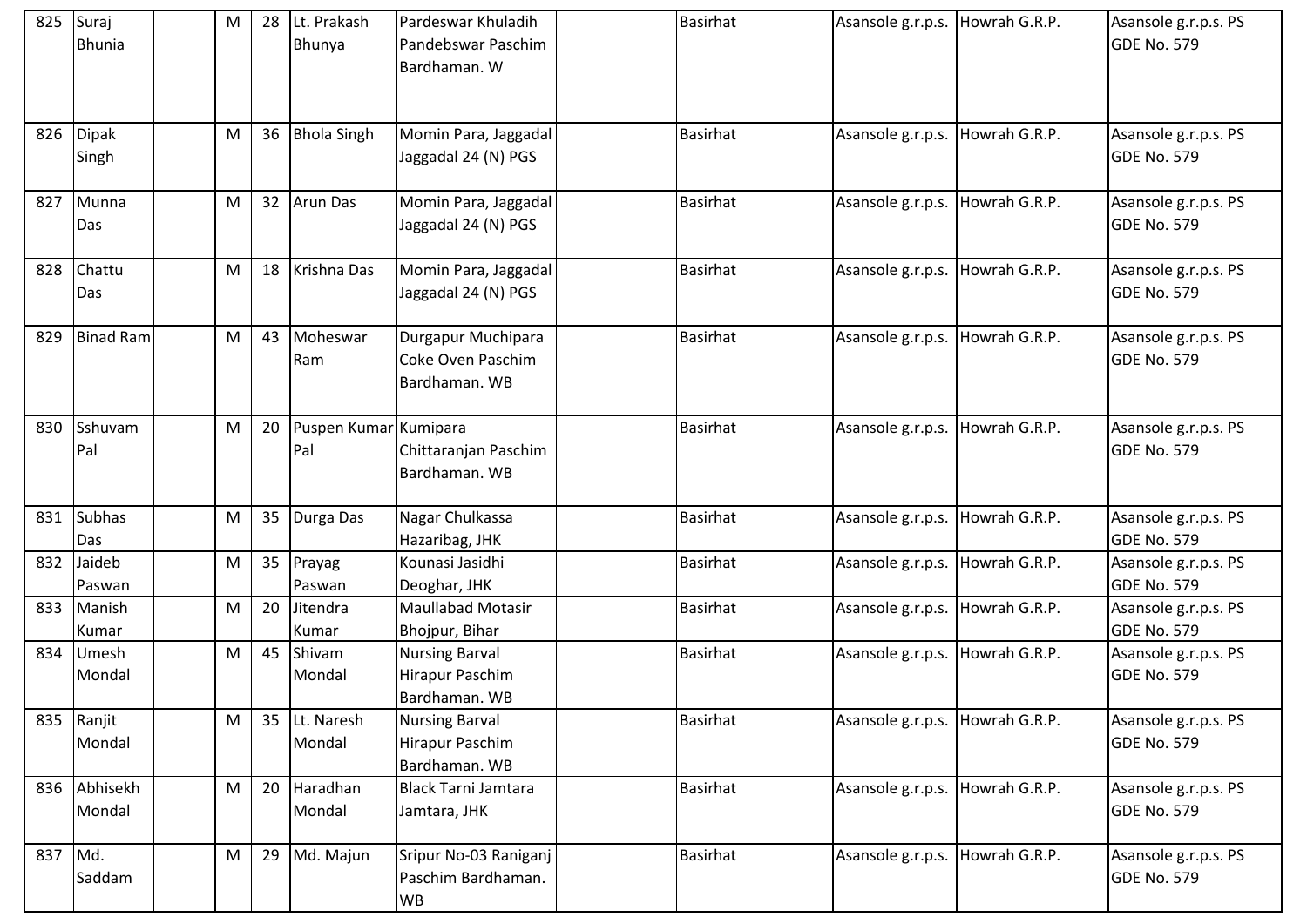| 838 | Md. Sohil                            | M |    |                                 | Md. Khurshed Dhainadhi Godhan<br>Jamui, Bihar               | <b>Basirhat</b> | Asansole g.r.p.s. Howrah G.R.P. |               | Asansole g.r.p.s. PS<br><b>GDE No. 579</b> |
|-----|--------------------------------------|---|----|---------------------------------|-------------------------------------------------------------|-----------------|---------------------------------|---------------|--------------------------------------------|
| 839 | Washim<br>Ansari                     | M | 20 | Akhter Ansari                   | Dhainadhi Godhan<br>Jamui, Bihar                            | <b>Basirhat</b> | Asansole g.r.p.s. Howrah G.R.P. |               | Asansole g.r.p.s. PS<br><b>GDE No. 579</b> |
| 840 | Jay Kumar                            | M |    | 32 Krishna Gopal Ibmile Hirapur | Paschim Bardhaman.<br><b>WB</b>                             | <b>Basirhat</b> | Asansole g.r.p.s. Howrah G.R.P. |               | Asansole g.r.p.s. PS<br><b>GDE No. 579</b> |
| 841 | Ghana<br>Shyam<br>Kumar              | M |    | 22 Upendra<br>Kumar             | Jamuria, Bazar<br>Jamuria Paschim<br>Bardhaman. WB          | <b>Basirhat</b> | Asansole g.r.p.s. Howrah G.R.P. |               | Asansole g.r.p.s. PS<br><b>GDE No. 579</b> |
| 842 | Sahadeb<br>Kal                       | M | 30 | Lt. Atwari Kal                  | Bhakta Nagar,<br>Raniganj Raniganj<br>Paschim Bardhaman.    | <b>Basirhat</b> | Asansole g.r.p.s. Howrah G.R.P. |               | Asansole g.r.p.s. PS<br><b>GDE No. 579</b> |
| 843 | Jibanb Kal                           | M | 35 | Lt. Atwari Kal                  | Bhakta Nagar,<br>Raniganj Raniganj<br>Paschim Bardhaman.    | <b>Basirhat</b> | Asansole g.r.p.s. Howrah G.R.P. |               | Asansole g.r.p.s. PS<br><b>GDE No. 579</b> |
| 844 | <b>Bharat Kal</b>                    | M |    | 19 Puchka Kal                   | Bhakta Nagar,<br>Raniganj Raniganj<br>Paschim Bardhaman.    | <b>Basirhat</b> | Asansole g.r.p.s. Howrah G.R.P. |               | Asansole g.r.p.s. PS<br><b>GDE No. 579</b> |
| 845 | Pappu<br>Thakur                      | M |    | 52 Lt. Purman<br>Thakur         | Narsing Band Hirapur<br>Paschim Bardhaman.<br><b>WB</b>     | <b>Basirhat</b> | Asansole g.r.p.s.               | Howrah G.R.P. | Asansole g.r.p.s. PS<br><b>GDE No. 579</b> |
| 846 | Batali<br>Singh                      | M |    | 32 Manikant<br>Singh            | Bharjia Bharjia<br>Lakhisorai, Bihar                        | <b>Basirhat</b> | Asansole g.r.p.s.               | Howrah G.R.P. | Asansole g.r.p.s. PS<br><b>GDE No. 579</b> |
| 847 | Santosh<br>Paswan                    | M | 21 | Ganesh<br>Paswan                | Anandapur Laxmipur<br>Jamui, Bihar                          | <b>Basirhat</b> | Asansole g.r.p.s.               | Howrah G.R.P. | Asansole g.r.p.s. PS<br><b>GDE No. 579</b> |
|     | 848 Bikas Kr.<br>Paswan              | M |    |                                 | 26 Kadar Paswan Mihijam Qr. No. 5-A<br>Mihijam Jamtara, JHK | Basirhat        | Asansole g.r.p.s. Howrah G.R.P. |               | Asansole g.r.p.s. PS<br><b>GDE No. 579</b> |
|     | 849 Rakesh<br>Kumar                  | M | 20 | Kishan Kumar                    | Jamui Bazar Jamui<br>Jamui, Bihar                           | <b>Basirhat</b> | Asansole g.r.p.s.               | Howrah G.R.P. | Asansole g.r.p.s. PS<br><b>GDE No. 579</b> |
|     | 850 Santosh<br><b>Biswakar</b><br>ma | M |    | 43 Kanu<br>Biswakarma           | Jambad Colliery Andal<br>Paschim Bardhaman.<br><b>WB</b>    | <b>Basirhat</b> | Asansole g.r.p.s. Howrah G.R.P. |               | Asansole g.r.p.s. PS<br><b>GDE No. 579</b> |
| 851 | Tojamel<br>Hoque                     | M |    | 42 Kajem Ali                    |                                                             | <b>Basirhat</b> | Azimganj g.r.p.s. Howrah G.R.P. |               | Azimganj g.r.p.s. PS<br><b>GDE No. 594</b> |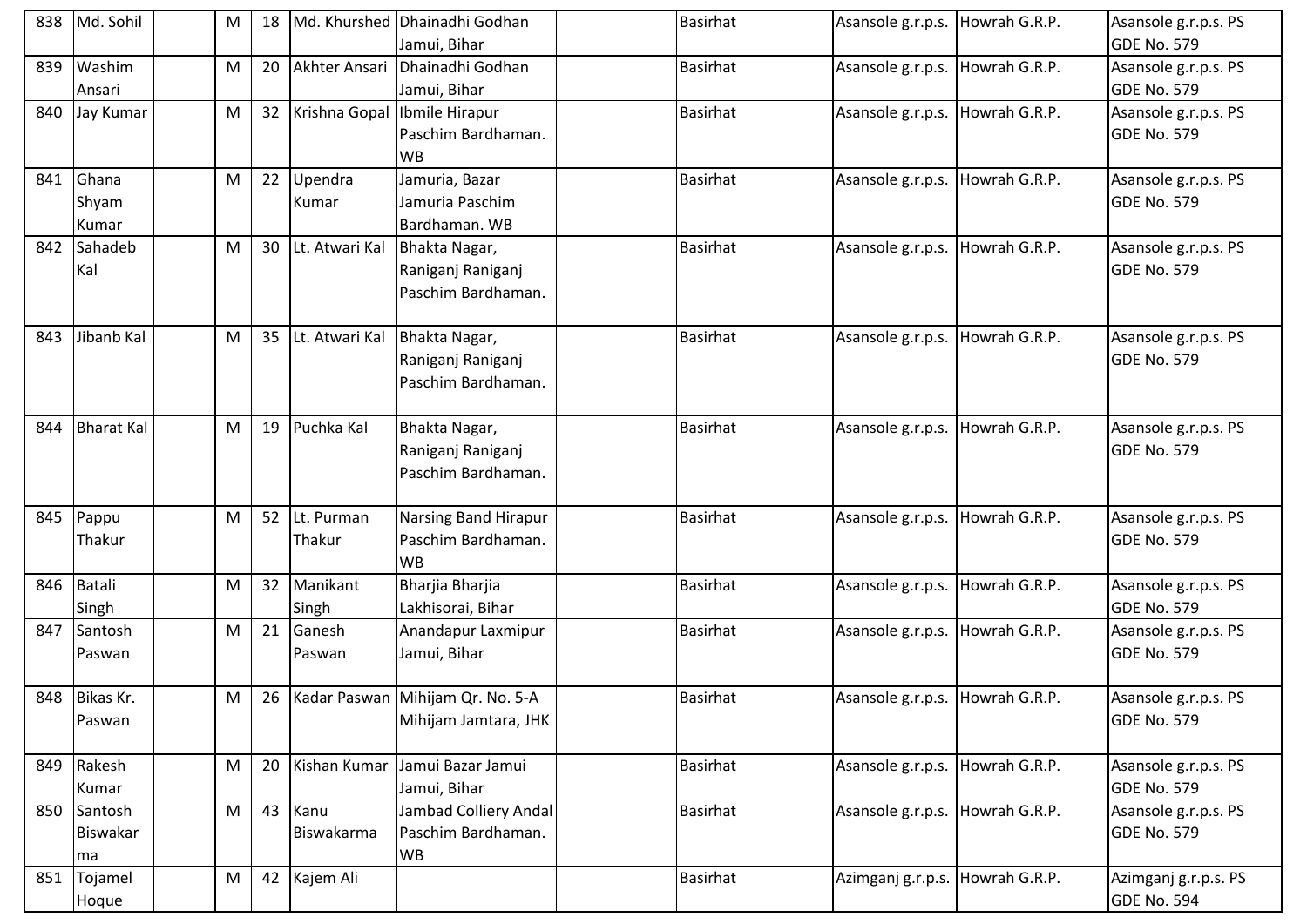| 852 | <b>Dharmend</b><br>ra Kr. Roy | M | 23 | Ajit Roy                         |                                                                                  |           | <b>Basirhat</b>                          | Azimganj g.r.p.s. Howrah G.R.P. |               | Azimganj g.r.p.s. PS<br>GDE No. 601 |
|-----|-------------------------------|---|----|----------------------------------|----------------------------------------------------------------------------------|-----------|------------------------------------------|---------------------------------|---------------|-------------------------------------|
| 853 | Biswajit<br>Soren             | M | 28 | Lt.sankar<br>Soren               | RAMNAGAR PS: Polba Polba<br>Dist.: Hooghly Rural                                 |           | <b>Hooghly Rural</b>                     | Bandel g.r.p.s.                 | Howrah G.R.P. | Bandel g.r.p.s. PS GDE<br>No. 619   |
| 854 | <b>Koushik</b><br>Mondal      | M | 28 | Ashok Mondal BADURIA PS:         | Bansdroni Dist.:<br>Kolkata                                                      | Bansdroni | Kolkata                                  | Bandel g.r.p.s.                 | Howrah G.R.P. | Bandel g.r.p.s. PS GDE<br>No. 619   |
| 855 | Bikash<br>Roy                 | M | 23 | <b>Uday Roy</b>                  | <b>KUNTIGHAT PS:</b><br>Mogra Dist.: Hooghly<br>Rural                            | Mogra     | <b>Hooghly Rural</b>                     | Bandel g.r.p.s.                 | Howrah G.R.P. | Bandel g.r.p.s. PS GDE<br>No. 619   |
| 856 | Biswanath<br>Mondal           | M | 39 | <b>Binoy Krishna</b><br>Mondal   | PANDUA PS: Pandua<br>Dist.: Hooghly Rural                                        | Pandua    | <b>Hooghly Rural</b>                     | Bandel g.r.p.s.                 | Howrah G.R.P. | Bandel g.r.p.s. PS GDE<br>No. 619   |
| 857 | Manik<br>Sarder               | M | 18 | Goutam<br>Sarder                 | BAGDA PS: Bagdah<br>Dist.: Bongaon Police<br><b>District</b>                     | Bagdah    | <b>Bongaon Police</b><br><b>District</b> | Bandel g.r.p.s.                 | Howrah G.R.P. | Bandel g.r.p.s. PS GDE<br>No. 619   |
| 858 | Jaganath<br>Karmakar          | M | 22 | Shyamlu<br>Karmakar              | <b>BINAPUR PS: Memari</b><br>Dist.: Purba Burdwan                                | Memari    | Purba Burdwan                            | Bandel g.r.p.s.                 | Howrah G.R.P. | Bandel g.r.p.s. PS GDE<br>No. 619   |
| 859 | Sunil<br>Kumar                | M | 29 | Yadav                            | Sudarshon Kr. PATNA (BIHAR) PS:<br>Memari                                        | Memari    | <b>Basirhat</b>                          | Bandel g.r.p.s.                 | Howrah G.R.P. | Bandel g.r.p.s. PS GDE<br>No. 619   |
| 860 | Rahul<br>Hazra                | M | 21 | <b>Milon Hazra</b>               | <b>UDAYPUR PS: Kalna</b><br>Dist.: Purba Burdwan                                 | Kalna     | Purba Burdwan                            | Bandel g.r.p.s.                 | Howrah G.R.P. | Bandel g.r.p.s. PS GDE<br>No. 634   |
| 861 | Pinaki<br>Mukherje<br>e       | M | 42 | Uday<br>Mukherjee                | BARO MITRAPARA PS: Kalna<br>Kalna Dist.: Purba<br>Burdwan                        |           | Purba Burdwan                            | Bandel g.r.p.s.                 | Howrah G.R.P. | Bandel g.r.p.s. PS GDE<br>No. 634   |
| 862 | <b>Dipak</b><br>Debnath       | M | 40 | Susanta<br>Debnath               | <b>GADIYARA PS:</b><br>Nabadwip Dist.:<br>Krishnanagar Police<br><b>District</b> | Nabadwip  | Krishnanagar Police<br><b>District</b>   | Bandel g.r.p.s.                 | Howrah G.R.P. | Bandel g.r.p.s. PS GDE<br>No. 634   |
| 863 | <b>Bivash</b><br>Chowdhur     | M | 46 | Lt.birenda<br>Mohan<br>Chowdhury | <b>NABADWIP PS:</b><br>Nabadwip Dist.:<br>Krishnanagar Police<br><b>District</b> | Nabadwip  | Krishnanagar Police<br><b>District</b>   | Bandel g.r.p.s.                 | Howrah G.R.P. | Bandel g.r.p.s. PS GDE<br>No. 634   |
| 864 | Md Nasir<br>Alam              | M | 19 | Md Naimun                        | GAYA (BIHAR) PS:<br>Nabadwip                                                     | Nabadwip  | <b>Basirhat</b>                          | Bandel g.r.p.s.                 | Howrah G.R.P. | Bandel g.r.p.s. PS GDE<br>No. 634   |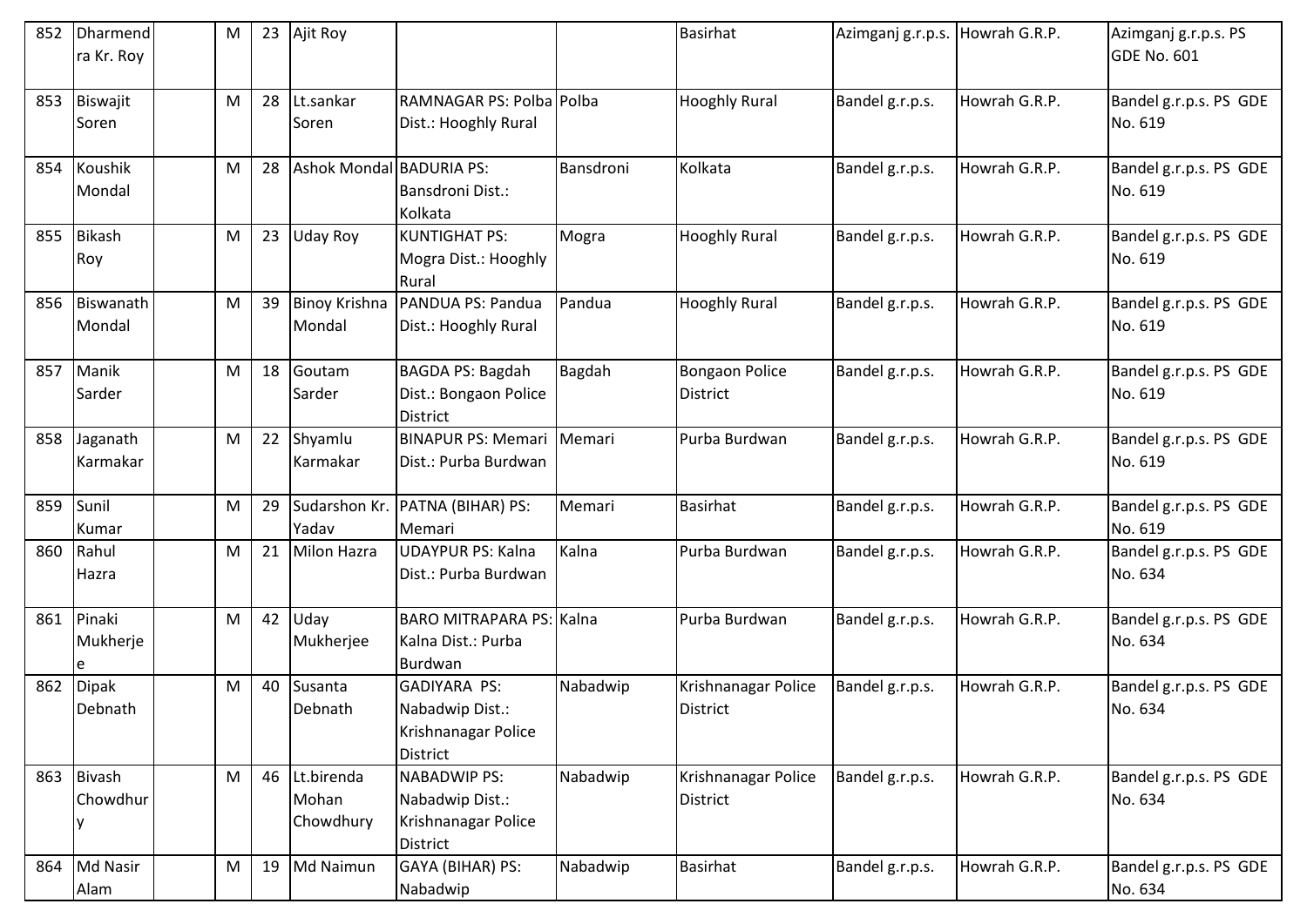| 865 | Pasanta<br>Hazra         | M | 30 | Subhom<br>Hazra         | MONGALCOT PS:<br>Mangalkot Dist.:<br>Purba Burdwan           | Mangalkot     | Purba Burdwan        | Bandel g.r.p.s. | Howrah G.R.P. | Bandel g.r.p.s. PS GDE<br>No. 634 |
|-----|--------------------------|---|----|-------------------------|--------------------------------------------------------------|---------------|----------------------|-----------------|---------------|-----------------------------------|
| 866 | Pritam<br>Palit          | M | 19 | Achinta Palit           | PASCHIM SHEKPARA<br>PS: Mogra Dist.:<br><b>Hooghly Rural</b> | Mogra         | <b>Hooghly Rural</b> | Bandel g.r.p.s. | Howrah G.R.P. | Bandel g.r.p.s. PS GDE<br>No. 634 |
| 867 | Alok<br>Ghosh            | M | 24 | Manik Ghosh             | <b>GOYALPARI PS:</b><br>Monteshwar Dist.:<br>Purba Burdwan   | Monteshwar    | Purba Burdwan        | Bandel g.r.p.s. | Howrah G.R.P. | Bandel g.r.p.s. PS GDE<br>No. 634 |
| 868 | Saidul<br>Rahaman        | M | 19 | Inser Ali               | <b>BAISNOBGHAR PS:</b><br>Baishnabnagar Dist.:<br>Malda      | Baishnabnagar | Malda                | Bandel g.r.p.s. | Howrah G.R.P. | Bandel g.r.p.s. PS GDE<br>No. 634 |
| 869 | Aladhin Sk               | M | 22 | <b>Badrul Sk</b>        | <b>BAISNOBGHAR PS:</b><br>Baishnabnagar Dist.:<br>Malda      | Baishnabnagar | Malda                | Bandel g.r.p.s. | Howrah G.R.P. | Bandel g.r.p.s. PS GDE<br>No. 634 |
| 870 | Shyammo<br>y Bardhan     | M | 29 | Shyamal Kr<br>Bardhan   | KALNA PS: Kalna Dist.: Kalna<br>Purba Burdwan                |               | Purba Burdwan        | Bandel g.r.p.s. | Howrah G.R.P. | Bandel g.r.p.s. PS GDE<br>No. 634 |
| 871 | Krishna Kr<br>Singh      | M | 52 | Lt Shyam<br>Singh       | Sapuipara Nischinda<br>Howrah                                |               | Basirhat             | Belur g.r.p.s.  | Howrah G.R.P. | Belur g.r.p.s. PS GDE<br>No. 526  |
|     | 872 Apurba Lal<br>Hansda | M | 30 |                         | Lt M R Hansda Dewangachi Bally<br>Howrah                     |               | <b>Basirhat</b>      | Belur g.r.p.s.  | Howrah G.R.P. | Belur g.r.p.s. PS GDE<br>No. 526  |
| 873 | Rahan<br>Samui           | M | 22 | Lt Haradhan<br>Samui    | Sitapur<br>Udaynarayanpur<br>Howrah                          |               | <b>Basirhat</b>      | Belur g.r.p.s.  | Howrah G.R.P. | Belur g.r.p.s. PS GDE<br>No. 526  |
| 874 | Dinesh<br>Show           | M | 30 | Moti Lal Show Serampore | Serampore Hooghly                                            |               | <b>Basirhat</b>      | Belur g.r.p.s.  | Howrah G.R.P. | Belur g.r.p.s. PS GDE<br>No. 526  |
|     | 875 Jisbir<br>Singh      | M |    |                         | 21   Sonatan Singh   Ghposhp[ara Bally<br>Howrah             |               | <b>Basirhat</b>      | Belur g.r.p.s.  | Howrah G.R.P. | Belur g.r.p.s. PS GDE<br>No. 526  |
| 876 | Zahaid<br>Siddiki        | M | 27 | Samsher<br>Siddiki      | Rishra Rishra Hooghly                                        |               | <b>Basirhat</b>      | Belur g.r.p.s.  | Howrah G.R.P. | Belur g.r.p.s. PS GDE<br>No. 526  |
|     | 877 Hira Sk              | M | 35 | Nowsad Sk               | Ghoshpara Bally<br>Howrah                                    |               | <b>Basirhat</b>      | Belur g.r.p.s.  | Howrah G.R.P. | Belur g.r.p.s. PS GDE<br>No. 526  |
| 878 | Baidyanat<br>h Singh     | M | 43 | K Singh                 | Jangalpur Sankrail<br>Howrah                                 |               | <b>Basirhat</b>      | Belur g.r.p.s.  | Howrah G.R.P. | Belur g.r.p.s. PS GDE<br>No. 526  |
| 879 | Shankhya<br><b>Bose</b>  | M | 23 | Lt Susil Bose           | Santragachi Jogacha<br>Howrah                                |               | <b>Basirhat</b>      | Belur g.r.p.s.  | Howrah G.R.P. | Belur g.r.p.s. PS GDE<br>No. 526  |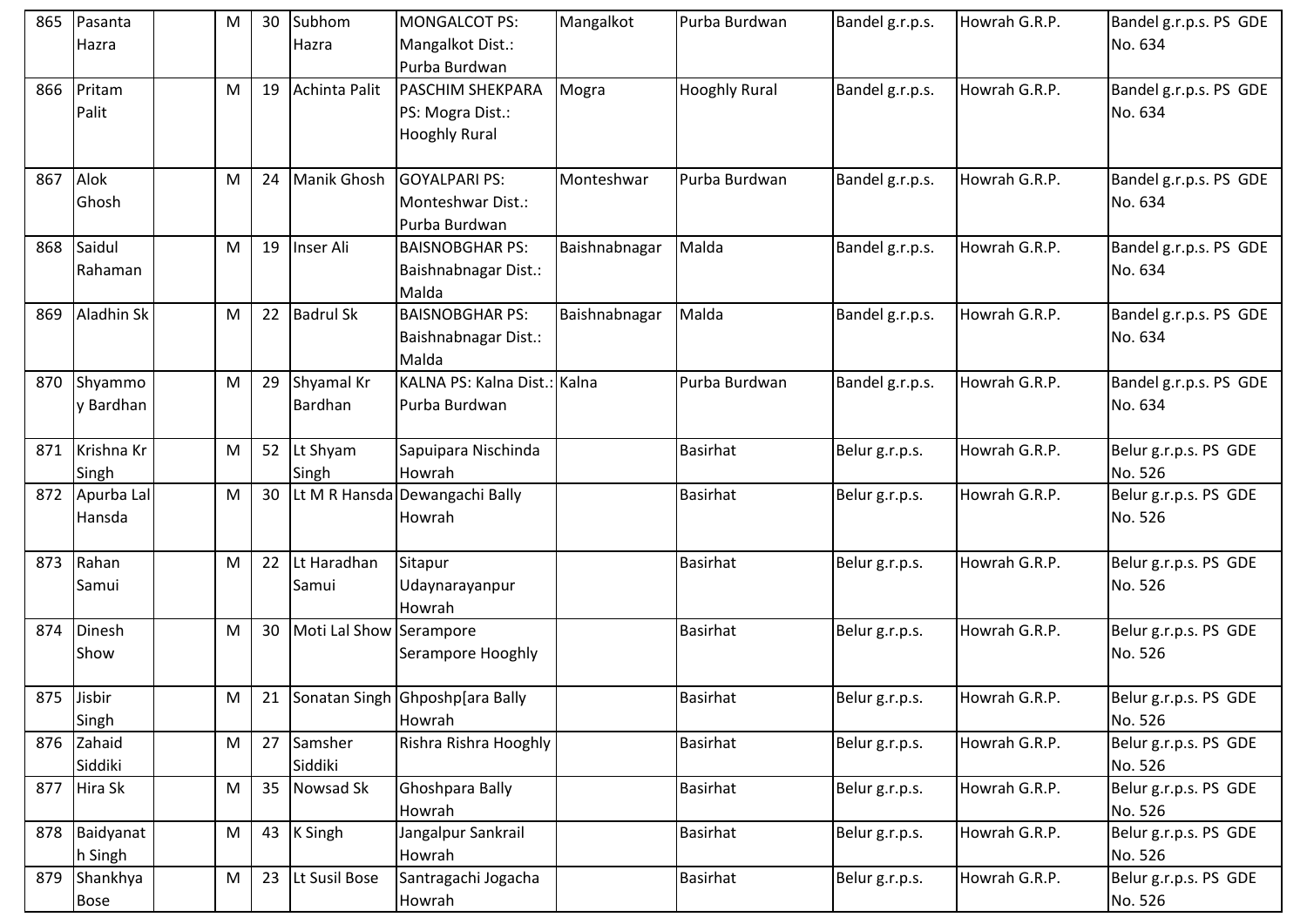|     | 880 Sanjay<br>Ghosh             | M         | 26     | <b>Bijay Ghosh</b>     | Katwa Katwa Purba<br><b>Burdwan</b>  | <b>Basirhat</b> | Belur g.r.p.s. | Howrah G.R.P. | Belur g.r.p.s. PS GDE<br>No. 526 |
|-----|---------------------------------|-----------|--------|------------------------|--------------------------------------|-----------------|----------------|---------------|----------------------------------|
|     | 881 Sandip Kr<br>Roubat         | M         | 35     | Rambilash<br>Roubat    | Siben Mutariz Siben<br><b>Bihar</b>  | <b>Basirhat</b> | Belur g.r.p.s. | Howrah G.R.P. | Belur g.r.p.s. PS GDE<br>No. 526 |
| 882 | Animesh<br>Mistry               | M         | 40     | <b>Adhir Mistry</b>    | Chuchura Uttarpara<br>Hooghly        | Basirhat        | Belur g.r.p.s. | Howrah G.R.P. | Belur g.r.p.s. PS GDE<br>No. 526 |
| 883 | <b>Babu Bag</b>                 | M         | 30     | Rabi Bag               | Jarigram Burdwan<br>Purba Burdwan    | <b>Basirhat</b> | Belur g.r.p.s. | Howrah G.R.P. | Belur g.r.p.s. PS GDE<br>No. 540 |
| 884 | <b>Sk Rahim</b>                 | M         | 24     | Sk Karim Ali           | <b>Baksar Chanditala</b><br>Hooghly  | <b>Basirhat</b> | Belur g.r.p.s. | Howrah G.R.P. | Belur g.r.p.s. PS GDE<br>No. 540 |
| 885 | Raju Rai                        | M         | 24     |                        | Ram Subal Rai Kona Liluah Howrah     | <b>Basirhat</b> | Belur g.r.p.s. | Howrah G.R.P. | Belur g.r.p.s. PS GDE<br>No. 540 |
| 886 | Somnath<br>Marik                | M         | 37     |                        | Swapan Marik Maidan Howrah<br>Howrah | <b>Basirhat</b> | Belur g.r.p.s. | Howrah G.R.P. | Belur g.r.p.s. PS GDE<br>No. 540 |
| 887 | Anupam<br><b>Biswas</b>         | M         | 47     | Lt P K Biswas          | Palpara Belur Howrah                 | <b>Basirhat</b> | Belur g.r.p.s. | Howrah G.R.P. | Belur g.r.p.s. PS GDE<br>No. 540 |
| 888 | Sakim<br>Alam                   | M         | 22     | Anarul Haque           | Park Circus Park<br>Circus Kol-39    | Basirhat        | Belur g.r.p.s. | Howrah G.R.P. | Belur g.r.p.s. PS GDE<br>No. 540 |
| 889 | Lalu<br>Naskar                  | M         | 38     | Abhay Naskar           | <b>Taldanga Canning 2</b><br>PGS (S) | <b>Basirhat</b> | Belur g.r.p.s. | Howrah G.R.P. | Belur g.r.p.s. PS GDE<br>No. 540 |
|     | 890 Sankha<br>Prakash<br>Laheri | M         | 36     | J P Laheri             | Serampore<br>Serampore Hooghly       | <b>Basirhat</b> | Belur g.r.p.s. | Howrah G.R.P. | Belur g.r.p.s. PS GDE<br>No. 543 |
| 891 | Abhishek<br>Gharai              | M         | 23     | Asto Ghorai            | Chanditala Chanditala<br>Hooghly     | <b>Basirhat</b> | Belur g.r.p.s. | Howrah G.R.P. | Belur g.r.p.s. PS GDE<br>No. 543 |
| 892 | Debapriya<br>Banerjee           | M         |        | 31 P K Banerjee        | Belur Bazar Belur<br>Howrah          | Basirhat        | Belur g.r.p.s. | Howrah G.R.P. | Belur g.r.p.s. PS GDE<br>No. 543 |
|     | 893 Palash<br>Roychoud<br>hury  | ${\sf M}$ | $38$ S | Roychoudhur Kol-7      | Barobazar Barobazar                  | <b>Basirhat</b> | Belur g.r.p.s. | Howrah G.R.P. | Belur g.r.p.s. PS GDE<br>No. 543 |
| 894 | Amitava<br>Ghosh                | M         | 36     | Alik Ghosh             | <b>Bally Bally Howrah</b>            | <b>Basirhat</b> | Belur g.r.p.s. | Howrah G.R.P. | Belur g.r.p.s. PS GDE<br>No. 543 |
| 895 | Raja<br>Chourasia               | M         | 24     | Prameswar<br>Chourasia | Chandmari Nischinda<br>Howrah        | Basirhat        | Belur g.r.p.s. | Howrah G.R.P. | Belur g.r.p.s. PS GDE<br>No. 543 |
|     | 896 Santibrata<br>Mondal        | M         | 28     | <b>B</b> J Mondal      | Katwa Katwa Purba<br>Burdwan         | <b>Basirhat</b> | Belur g.r.p.s. | Howrah G.R.P. | Belur g.r.p.s. PS GDE<br>No. 545 |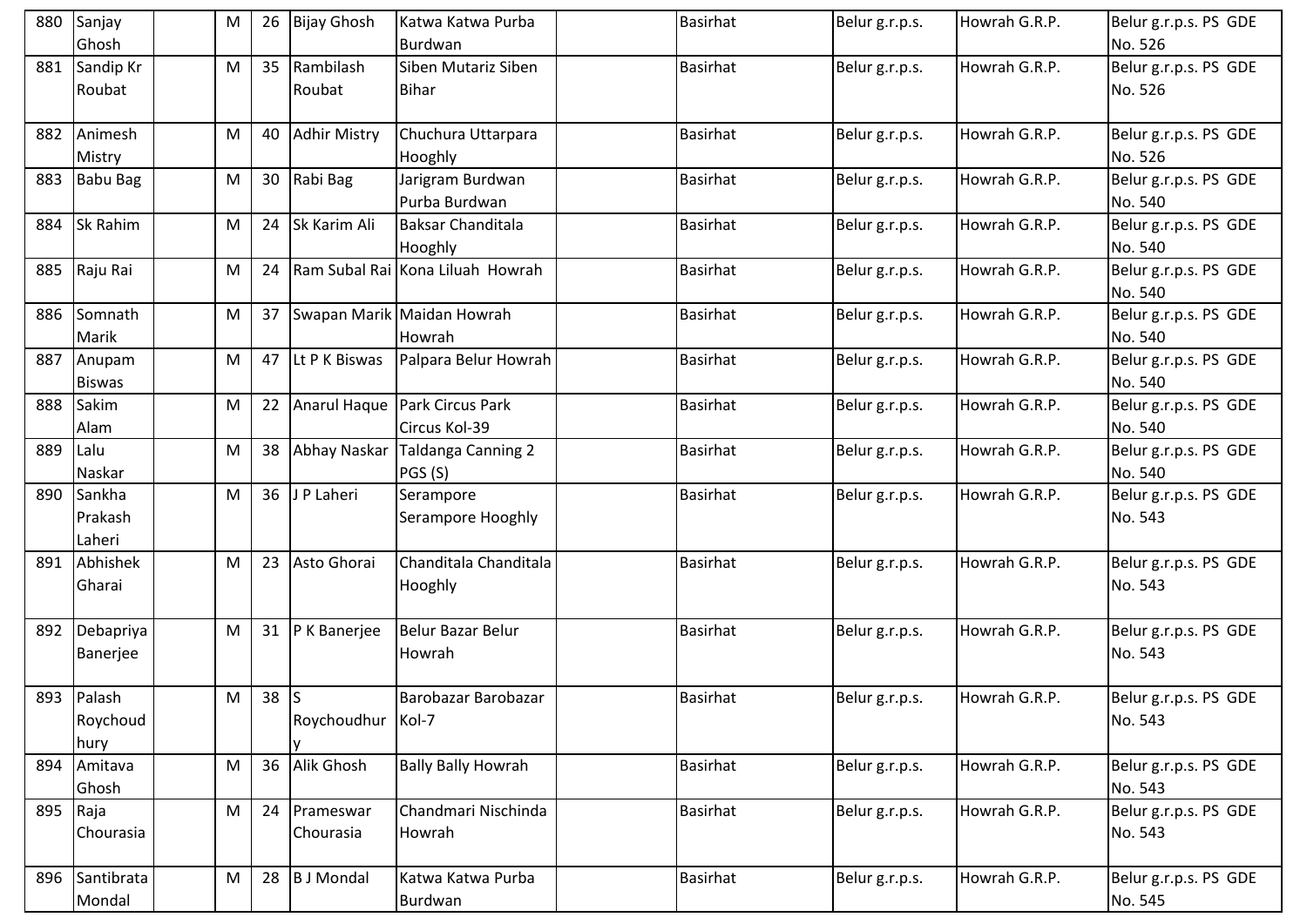| 897 | Somnath<br>Patel           | M |    | 35 N L Patel          | <b>Bally Bally Howrah</b>                              | <b>Basirhat</b> | Belur g.r.p.s.  | Howrah G.R.P. | Belur g.r.p.s. PS GDE<br>No. 545  |
|-----|----------------------------|---|----|-----------------------|--------------------------------------------------------|-----------------|-----------------|---------------|-----------------------------------|
|     | 898 Sankar<br>Hazra        | M | 28 | Susil Hazra           | Tangra Tangra Kol-15                                   | <b>Basirhat</b> | Belur g.r.p.s.  | Howrah G.R.P. | Belur g.r.p.s. PS GDE<br>No. 545  |
| 899 | Aman Sk                    | M |    | 26 Koton Sk           | Chandmari Nischinda<br>Howrah                          | <b>Basirhat</b> | Belur g.r.p.s.  | Howrah G.R.P. | Belur g.r.p.s. PS GDE<br>No. 545  |
|     | 900 Vivek<br><b>Bothra</b> | M | 25 |                       | Ranjan Bothra Uttarpara Uttarpara<br>Hooghly           | Basirhat        | Belur g.r.p.s.  | Howrah G.R.P. | Belur g.r.p.s. PS GDE<br>No. 545  |
| 901 | Anup<br>Panja              | M |    | 22 Raghu Panja        | Shyampur Shyampur<br>Howrah                            | <b>Basirhat</b> | Belur g.r.p.s.  | Howrah G.R.P. | Belur g.r.p.s. PS GDE<br>No. 545  |
| 902 | Mukesh<br>Singh            | M | 25 | Sukdeb Singh          | Liluah Liluah Howrah                                   | <b>Basirhat</b> | Belur g.r.p.s.  | Howrah G.R.P. | Belur g.r.p.s. PS GDE<br>No. 545  |
| 903 | Ranjit<br>Samanta          |   | 35 | Bablu<br>Samanta      | BAGNANA BAGNAN<br><b>HOWRAH</b>                        | Basirhat        | Howrah g.r.p.s. | Howrah G.R.P. | Howrah g.r.p.s. PS GDE<br>No. 923 |
|     | 904 Bablu Let              |   | 50 | Laxmi Kanta<br>Let    | BAGNANA BAGNAN<br><b>HOWRAH</b>                        | <b>Basirhat</b> | Howrah g.r.p.s. | Howrah G.R.P. | Howrah g.r.p.s. PS GDE<br>No. 923 |
| 905 | Madan Pal                  |   |    | 38 Nripen Pal         | <b>BAGNANA BAGNAN</b><br><b>HOWRAH</b>                 | <b>Basirhat</b> | Howrah g.r.p.s. | Howrah G.R.P. | Howrah g.r.p.s. PS GDE<br>No. 923 |
| 906 | Raju Mitra                 |   |    | 38 Dhananjoy<br>Mitra | <b>HABRA HABRA</b><br>NORTH 24 PGS                     | Basirhat        | Howrah g.r.p.s. | Howrah G.R.P. | Howrah g.r.p.s. PS GDE<br>No. 923 |
|     | 907 Deb Priya<br>Sen       |   | 24 | Indra Muni<br>Sen     | <b>HABRA HABRA</b><br>NORTH 24 PGS                     | <b>Basirhat</b> | Howrah g.r.p.s. | Howrah G.R.P. | Howrah g.r.p.s. PS GDE<br>No. 923 |
|     | 908 Sumoy<br>Ghosh         |   |    | 31 P. Ghosdh          | <b>BABUI HATI</b><br><b>BABUIHATI KOLKATA</b>          | Basirhat        | Howrah g.r.p.s. | Howrah G.R.P. | Howrah g.r.p.s. PS GDE<br>No. 923 |
| 909 | Dinesh<br>Paswan           |   |    | 22 Rajdev<br>Paswan   | <b>BABUI HATI</b><br><b>BABUIHATI KOLKATA</b>          | <b>Basirhat</b> | Howrah g.r.p.s. | Howrah G.R.P. | Howrah g.r.p.s. PS GDE<br>No. 923 |
|     | 910 Rahul Sain             |   |    | 22 Biswanath<br>Sain  | <b>BABUI HATI</b><br><b>BABUIHATI KOLKATA</b>          | <b>Basirhat</b> | Howrah g.r.p.s. | Howrah G.R.P. | Howrah g.r.p.s. PS GDE<br>No. 923 |
| 911 | Noor<br>Islam Gaji         |   |    | 38 Abul Gaji          | <b>RAMESWAR PUR</b><br>HASNABAD NORTH<br><b>24 PGS</b> | <b>Basirhat</b> | Howrah g.r.p.s. | Howrah G.R.P. | Howrah g.r.p.s. PS GDE<br>No. 923 |
|     | 912 Majnu<br>Gaji          |   |    | 21 Naim Ali Gaji      | <b>RAMESWAR PUR</b><br><b>HASNABAD NORTH</b><br>24 PGS | <b>Basirhat</b> | Howrah g.r.p.s. | Howrah G.R.P. | Howrah g.r.p.s. PS GDE<br>No. 923 |
|     | 913 Souvik<br>Das          |   |    | 23 Dino Nand<br>Das   | <b>DUMDUM</b><br>DUMDUM KOLKATA                        | <b>Basirhat</b> | Howrah g.r.p.s. | Howrah G.R.P. | Howrah g.r.p.s. PS GDE<br>No. 923 |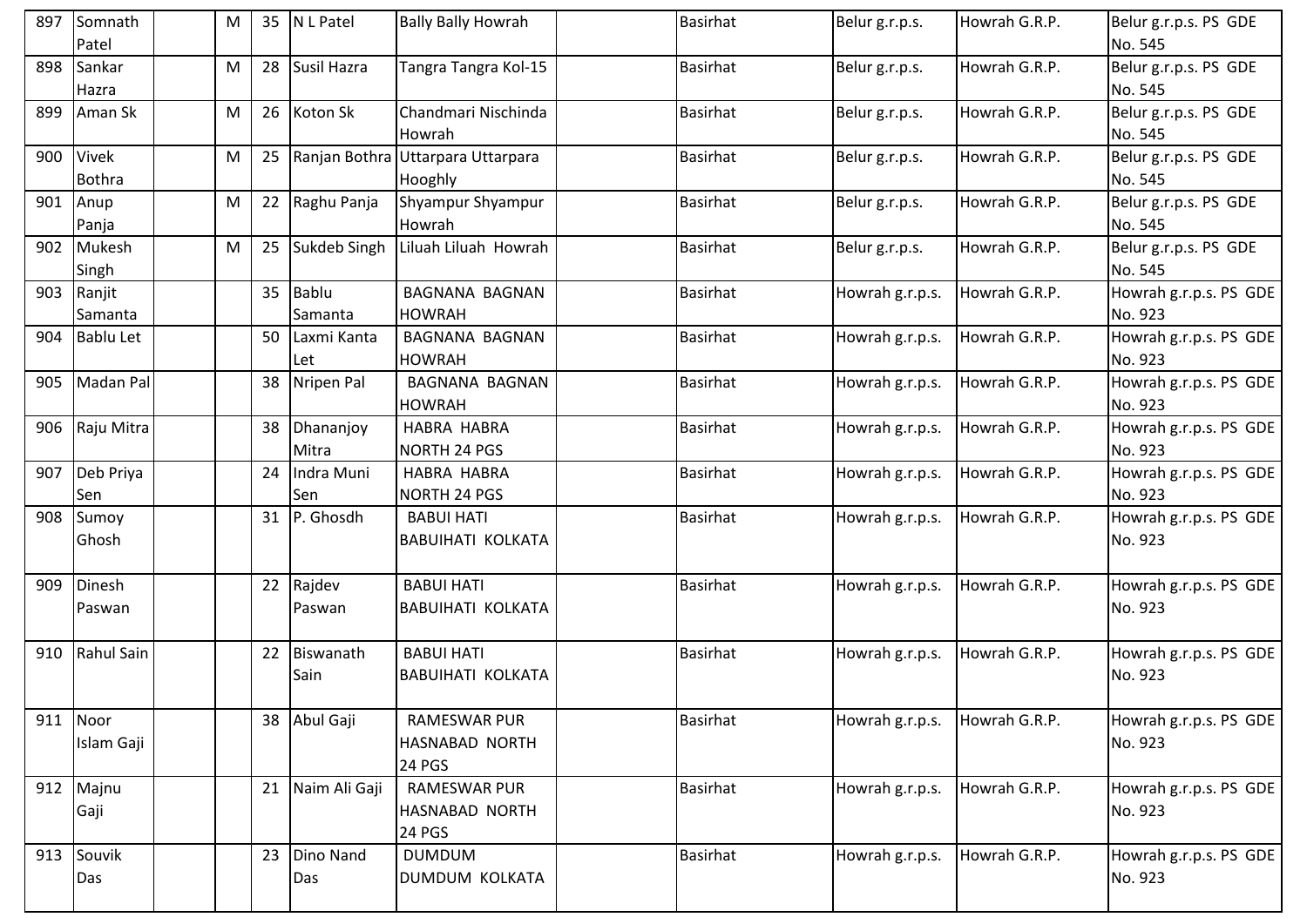| 914    | Ranjan<br><b>Mallick</b> | 40              | Nil Kanta<br>Mallick | <b>DUMDUM</b><br>DUMDUM KOLKATA                                | <b>Basirhat</b> | Howrah g.r.p.s. | Howrah G.R.P. | Howrah g.r.p.s. PS GDE<br>No. 923 |
|--------|--------------------------|-----------------|----------------------|----------------------------------------------------------------|-----------------|-----------------|---------------|-----------------------------------|
| 915    | Samirul<br>Mondal        | 32              | Manjur<br>Mondal     | DUMDUM DUMDUM<br><b>KOLKATA</b>                                | <b>Basirhat</b> | Howrah g.r.p.s. | Howrah G.R.P. | Howrah g.r.p.s. PS GDE<br>No. 923 |
| 916    | Saiyed Sk                | 33              | <b>Bakkar Sk</b>     | <b>DUMDUM</b><br><b>DUMDUM KOLKATA</b>                         | <b>Basirhat</b> | Howrah g.r.p.s. | Howrah G.R.P. | Howrah g.r.p.s. PS GDE<br>No. 923 |
| 917    | Ram<br>Prasad<br>Maity   | 32 <sup>2</sup> | Dhananjoy<br>Maity   | <b>DUMDUM</b><br><b>DUMDUM KOLKATA</b>                         | <b>Basirhat</b> | Howrah g.r.p.s. | Howrah G.R.P. | Howrah g.r.p.s. PS GDE<br>No. 923 |
| 918    | Md Ajad<br>Ali           | 22              | Lt Md Asraf<br>Ali   | HARIHARPUR USTHI<br><b>NORTH 24 PGS</b>                        | <b>Basirhat</b> | Howrah g.r.p.s. | Howrah G.R.P. | Howrah g.r.p.s. PS GDE<br>No. 923 |
| 919    | Vivek Kr<br>Sukla        | 24              | A.k Sukla            | HARIHARPUR USTHI<br>NORTH 24 PGS                               | <b>Basirhat</b> | Howrah g.r.p.s. | Howrah G.R.P. | Howrah g.r.p.s. PS GDE<br>No. 923 |
| 920    | Imran<br>Shaw            | 21              | <b>Israil Sapui</b>  | HARIHARPUR USTHI<br>NORTH 24 PGS                               | <b>Basirhat</b> | Howrah g.r.p.s. | Howrah G.R.P. | Howrah g.r.p.s. PS GDE<br>No. 923 |
| 921    | Sakiruddin<br>Halder     | 18              | Jakir Halder         | <b>JAKIR HALDER</b><br><b>HARIHARPUR USTHI</b><br>NORTH 24 PGS | <b>Basirhat</b> | Howrah g.r.p.s. | Howrah G.R.P. | Howrah g.r.p.s. PS GDE<br>No. 923 |
| 922    | Sk Ajaj<br>Ahemath       | 24              | Sk Abdulla           | ARAMBAG<br>ARAMBAG HOOGHLY                                     | <b>Basirhat</b> | Howrah g.r.p.s. | Howrah G.R.P. | Howrah g.r.p.s. PS GDE<br>No. 923 |
| 923    | <b>Bimal Das</b>         | 29              | Brendra Das          | 27 NO TELCOL GHAT<br><b>HOWRAH HOWRAH</b>                      | <b>Basirhat</b> | Howrah g.r.p.s. | Howrah G.R.P. | Howrah g.r.p.s. PS GDE<br>No. 923 |
| 924    | Mmd<br>Rahaman           | 24              | Md Abed<br>Hosain    | 155 H. /22 KESAB<br><b>GACHI ROAD</b><br>AMARSTREET KOL 9      | <b>Basirhat</b> | Howrah g.r.p.s. | Howrah G.R.P. | Howrah g.r.p.s. PS GDE<br>No. 923 |
| 925 Md | Sahabaj                  |                 | 25 Md Ripon          | 155 H. /22 KESAB<br><b>GACHI ROAD</b><br>AMARSTREET KOL 9      | <b>Basirhat</b> | Howrah g.r.p.s. | Howrah G.R.P. | Howrah g.r.p.s. PS GDE<br>No. 923 |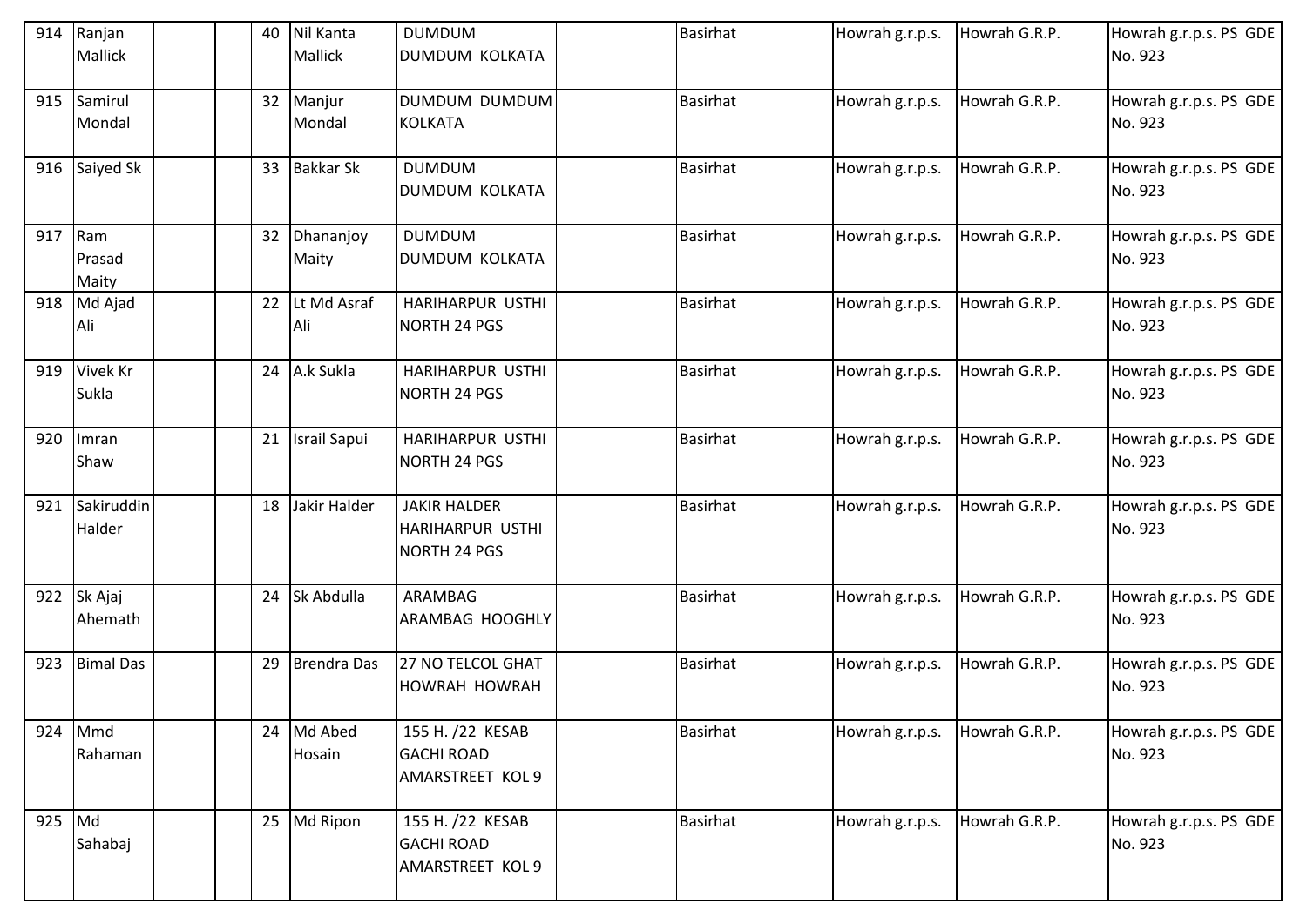| 926 | Md Afsar          | 21 | Md Jamir             | 155 H. /22 KESAB<br><b>GACHI ROAD</b><br><b>AMARSTREET KOL 9</b> | <b>Basirhat</b> | Howrah g.r.p.s. | Howrah G.R.P. | Howrah g.r.p.s. PS GDE<br>No. 923 |
|-----|-------------------|----|----------------------|------------------------------------------------------------------|-----------------|-----------------|---------------|-----------------------------------|
| 927 | Md Sanu           |    | 23 Md Hossain        | 155 H. /22 KESAB<br><b>GACHI ROAD</b><br><b>AMARSTREET KOL 9</b> | <b>Basirhat</b> | Howrah g.r.p.s. | Howrah G.R.P. | Howrah g.r.p.s. PS GDE<br>No. 923 |
| 928 | Sanjoy<br>Das     | 30 | Nand Das             | SINGUR SINGUR<br><b>HOOGHLY</b>                                  | <b>Basirhat</b> | Howrah g.r.p.s. | Howrah G.R.P. | Howrah g.r.p.s. PS GDE<br>No. 923 |
| 929 | Rajendra<br>Sdain | 32 | H.b Sain             | SINGUR SINGUR<br><b>HOOGHLY</b>                                  | <b>Basirhat</b> | Howrah g.r.p.s. | Howrah G.R.P. | Howrah g.r.p.s. PS GDE<br>No. 944 |
| 930 | Sushuil<br>Paswas | 40 | Pawan<br>Paswan      | SINGUR SINGUR<br><b>HOOGHLY</b>                                  | <b>Basirhat</b> | Howrah g.r.p.s. | Howrah G.R.P. | Howrah g.r.p.s. PS GDE<br>No. 944 |
| 931 | <b>Bijoy Sen</b>  | 27 | <b>Bishnu Sen</b>    | SINGUR SINGUR<br><b>HOOGHLY</b>                                  | <b>Basirhat</b> | Howrah g.r.p.s. | Howrah G.R.P. | Howrah g.r.p.s. PS GDE<br>No. 944 |
| 932 | Chiranjit<br>Das  | 34 | Samar Das            | <b>RAM CHANDRAPUR</b><br>KOLAGHAT PURBA<br><b>MEDINIPUR</b>      | <b>Basirhat</b> | Howrah g.r.p.s. | Howrah G.R.P. | Howrah g.r.p.s. PS GDE<br>No. 944 |
| 933 | Md Dilbar         | 36 | Md Tamanna           | PARKSTREET<br><b>PARKSTREET KOL 16</b>                           | <b>Basirhat</b> | Howrah g.r.p.s. | Howrah G.R.P. | Howrah g.r.p.s. PS GDE<br>No. 944 |
| 934 | Bapan<br>Chawdhur | 19 | Swapan<br>Chawdhur Y | 11/B BELEGHATA<br><b>BELEGHATA KOL 10</b>                        | <b>Basirhat</b> | Howrah g.r.p.s. | Howrah G.R.P. | Howrah g.r.p.s. PS GDE<br>No. 944 |
| 935 | Faruk<br>Mondal   | 20 | Najir Hossain        | NAKASHIPARA<br>NAKASHIPARA NADIA                                 | <b>Basirhat</b> | Howrah g.r.p.s. | Howrah G.R.P. | Howrah g.r.p.s. PS GDE<br>No. 944 |
| 936 | Md Guddu          | 26 | Md Ismail            | NAKASHIPARA<br>NAKASHIPARA NADIA                                 | <b>Basirhat</b> | Howrah g.r.p.s. | Howrah G.R.P. | Howrah g.r.p.s. PS GDE<br>No. 944 |
| 937 | Subhojit<br>Dey   |    | 24 Bipul Dey         | NAKASHIPARA<br>NAKASHIPARA NADIA                                 | <b>Basirhat</b> | Howrah g.r.p.s. | Howrah G.R.P. | Howrah g.r.p.s. PS GDE<br>No. 944 |
| 938 | Prasanta<br>Jain  |    | 32 Atul Kr Jain      | <b>RAMPUR</b><br><b>JABBALPUR</b><br>JABBALPUR M.P               | <b>Basirhat</b> | Howrah g.r.p.s. | Howrah G.R.P. | Howrah g.r.p.s. PS GDE<br>No. 923 |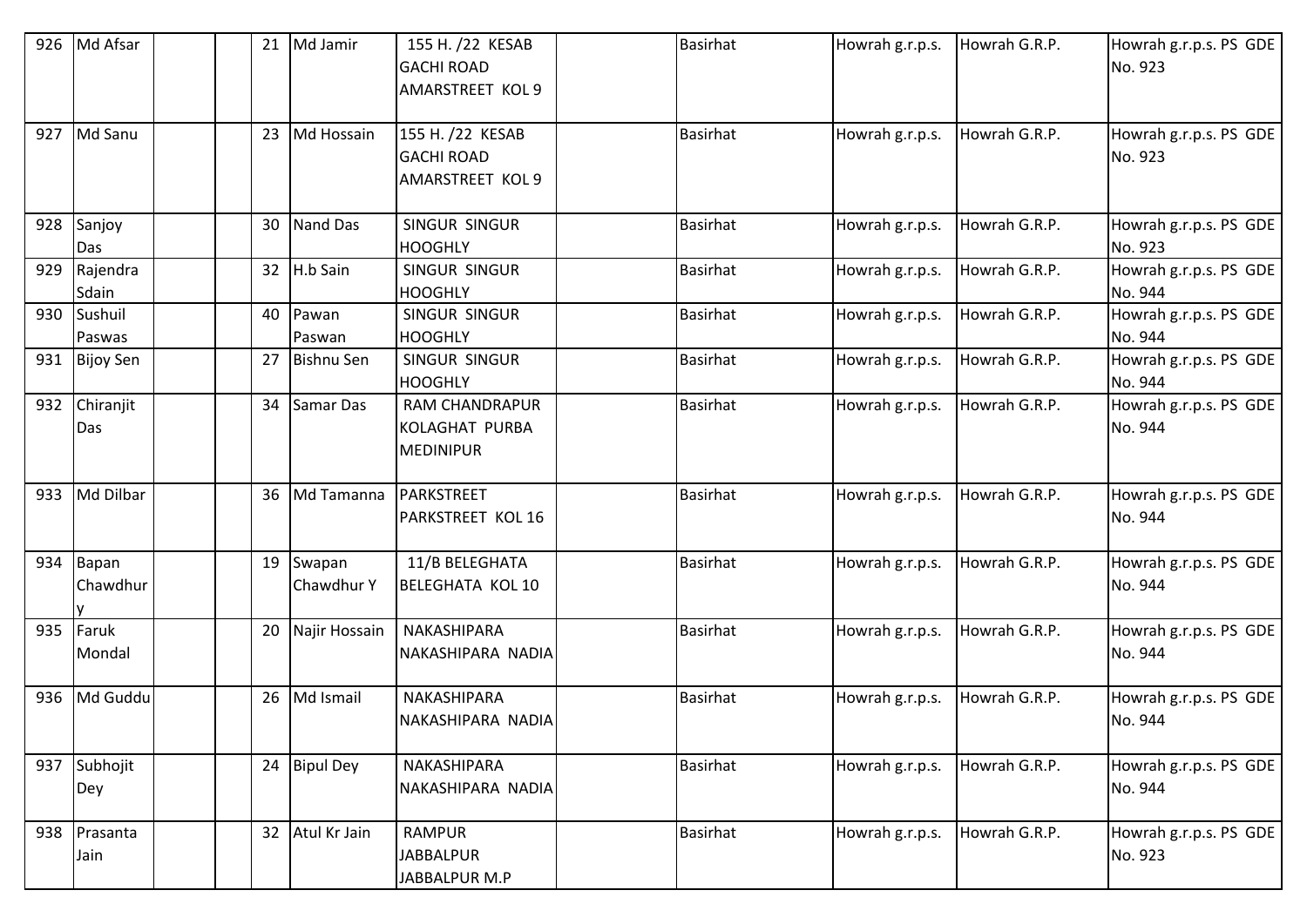| 939 | Avik Roy                  | 30 | Goutam Roy         | <b>RAMPUR</b><br><b>JABBALPUR</b><br>JABBALPUR M.P                | <b>Basirhat</b> | Howrah g.r.p.s. | Howrah G.R.P. | Howrah g.r.p.s. PS GDE<br>No. 944 |
|-----|---------------------------|----|--------------------|-------------------------------------------------------------------|-----------------|-----------------|---------------|-----------------------------------|
| 940 | Pawan Sk                  | 38 | Latib Sk           | <b>RAMPUR</b><br><b>JABBALPUR</b><br>JABBALPUR M.P                | <b>Basirhat</b> | Howrah g.r.p.s. | Howrah G.R.P. | Howrah g.r.p.s. PS GDE<br>No. 944 |
| 941 | Bapi Sk                   | 28 | Ajijul Mondal      | <b>RAMPUR</b><br><b>JABBALPUR</b><br>JABBALPUR M.P                | <b>Basirhat</b> | Howrah g.r.p.s. | Howrah G.R.P. | Howrah g.r.p.s. PS GDE<br>No. 944 |
| 942 | Tanesh<br>Pal             | 24 | <b>Tapas Pal</b>   | RAMPUR JABBALPUR<br>JABBALPUR M.P                                 | <b>Basirhat</b> | Howrah g.r.p.s. | Howrah G.R.P. | Howrah g.r.p.s. PS GDE<br>No. 944 |
| 943 | Aktar<br><b>Javed Ali</b> | 32 | Md Jalil Ali       | <b>BAIGACHI</b><br>ENGLISHBAZAR<br><b>MALDA</b>                   | <b>Basirhat</b> | Howrah g.r.p.s. | Howrah G.R.P. | Howrah g.r.p.s. PS GDE<br>No. 944 |
| 944 | Sakib Sk                  | 32 | <b>Sk Saidul</b>   | <b>BAIGACHI</b><br>ENGLISHBAZAR<br><b>MALDA</b>                   | <b>Basirhat</b> | Howrah g.r.p.s. | Howrah G.R.P. | Howrah g.r.p.s. PS GDE<br>No. 944 |
| 945 | Sagar<br>Mondal           | 21 | Uamr Ali<br>Mondal | <b>BAIGACHI</b><br><b>ENGLISHBAZAR</b><br><b>MALDA</b>            | <b>Basirhat</b> | Howrah g.r.p.s. | Howrah G.R.P. | Howrah g.r.p.s. PS GDE<br>No. 944 |
| 946 | Suman<br><b>Bala</b>      | 27 | Santu Bala         | <b>BAIGACHI</b><br>ENGLISHBAZAR<br><b>MALDA</b>                   | <b>Basirhat</b> | Howrah g.r.p.s. | Howrah G.R.P. | Howrah g.r.p.s. PS GDE<br>No. 944 |
| 947 | Prasenjit<br>Das          | 26 | <b>Binoy Das</b>   | <b>BAIGACHI</b><br>ENGLISHBAZAR<br><b>MALDA</b>                   | <b>Basirhat</b> | Howrah g.r.p.s. | Howrah G.R.P. | Howrah g.r.p.s. PS GDE<br>No. 944 |
| 948 | Sanjeeb<br>Hira           | 46 | Susanta Hir A      | <b>AMRITA BAD</b><br><b>KHARAGPUR</b><br><b>PASCHIM MEDINIPUR</b> | <b>Basirhat</b> | Howrah g.r.p.s. | Howrah G.R.P. | Howrah g.r.p.s. PS GDE<br>No. 944 |
| 949 | Jaganath<br>Dutta         | 35 | Ajit Nath<br>Dutta | <b>AMRITA BAD</b><br><b>KHARAGPUR</b><br>PASCHIM MEDINIPUR        | <b>Basirhat</b> | Howrah g.r.p.s. | Howrah G.R.P. | Howrah g.r.p.s. PS GDE<br>No. 944 |
| 950 | Mukleswa<br>r Alam        |    | 24 Md Yasin        | <b>AMRITA BAD</b><br>KHARAGPUR<br><b>PASCHIM MEDINIPUR</b>        | <b>Basirhat</b> | Howrah g.r.p.s. | Howrah G.R.P. | Howrah g.r.p.s. PS GDE<br>No. 944 |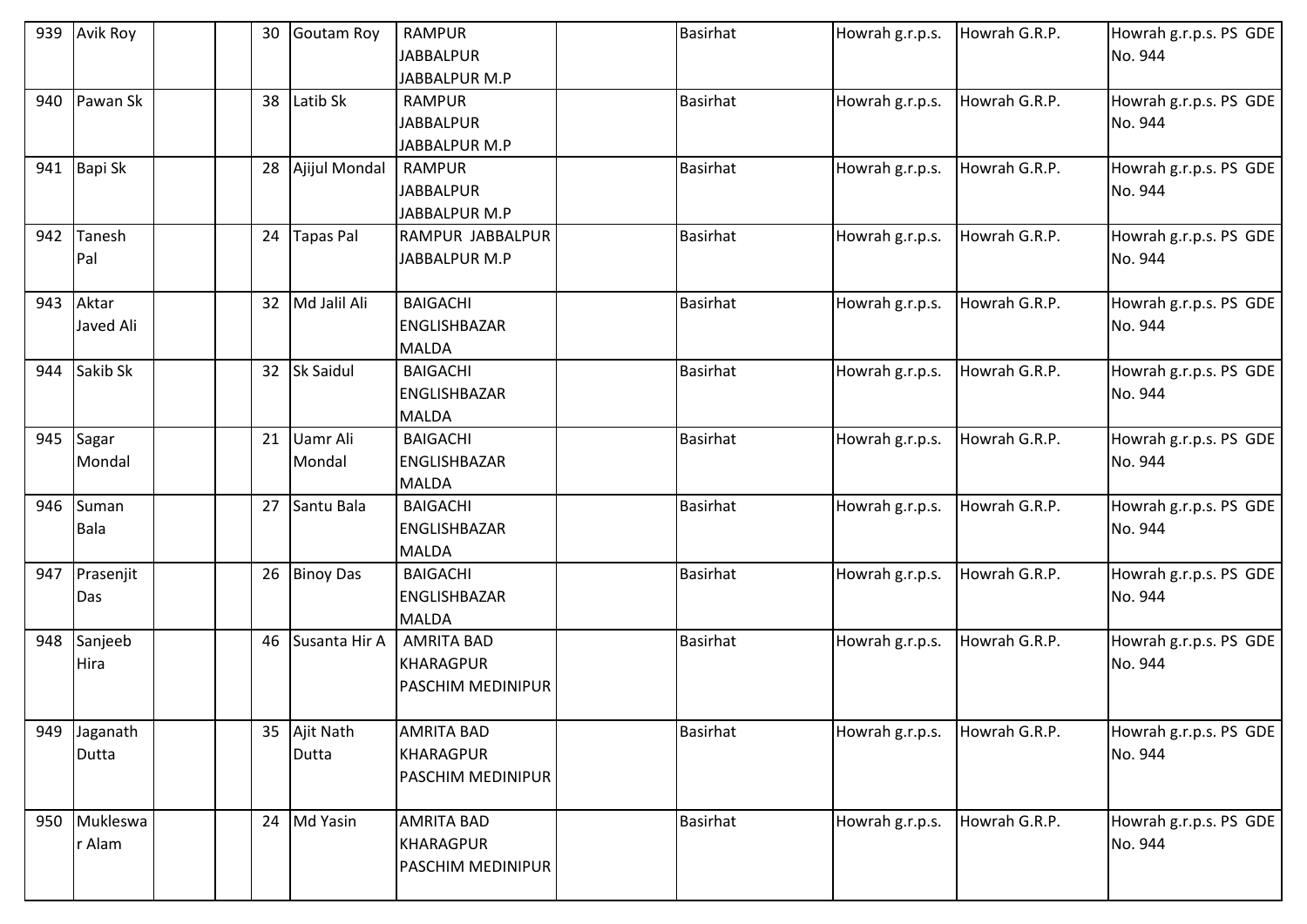|     | 951 Hossain Sk          |    | Kabiludin Sk         | <b>AMRITA BAD</b><br>KHARAGPUR<br><b>PASCHIM MEDINIPUR</b> | <b>Basirhat</b> | Howrah g.r.p.s. | Howrah G.R.P. | Howrah g.r.p.s. PS GDE<br>No. 944 |
|-----|-------------------------|----|----------------------|------------------------------------------------------------|-----------------|-----------------|---------------|-----------------------------------|
|     | 952 Sukuma<br>Roy       | 33 | Rabindra Roy         | <b>BIJOYNAGAR</b><br><b>BAGADA NORTH 24</b><br><b>PGS</b>  | <b>Basirhat</b> | Howrah g.r.p.s. | Howrah G.R.P. | Howrah g.r.p.s. PS GDE<br>No. 944 |
|     | 953 Arjum Mal           | 30 | J. Mal               | NALHATI NALHATI<br><b>BIRBHUM</b>                          | <b>Basirhat</b> | Howrah g.r.p.s. | Howrah G.R.P. | Howrah g.r.p.s. PS GDE<br>No. 944 |
| 954 | Saheb Sk                | 19 |                      | Mainuiddin Sk NALHATI NALHATI<br><b>BIRBHUM</b>            | <b>Basirhat</b> | Howrah g.r.p.s. | Howrah G.R.P. | Howrah g.r.p.s. PS GDE<br>No. 944 |
|     | 955 Biplab<br>Jyoti Sen | 40 | Madan Sen            | NALHATI NALHATI<br><b>BIRBHUM</b>                          | <b>Basirhat</b> | Howrah g.r.p.s. | Howrah G.R.P. | Howrah g.r.p.s. PS GDE<br>No. 944 |
|     | 956 Gopal Pal           | 48 | Sundar<br>Charan Pal | NABAWIP NABAWIP<br>NORTH 24 PGS                            | <b>Basirhat</b> | Howrah g.r.p.s. | Howrah G.R.P. | Howrah g.r.p.s. PS GDE<br>No. 944 |
| 957 | <b>Biswajit</b><br>Das  | 37 | Poritosh Das         | NABAWIP NABAWIP<br>NORTH 24 PGS                            | <b>Basirhat</b> | Howrah g.r.p.s. | Howrah G.R.P. | Howrah g.r.p.s. PS GDE<br>No. 944 |
| 958 | Mrinmoy<br>Khan         | 21 | Najir Chand<br>Khan  | <b>JIBANTA</b><br><b>BAHARAMPUR MSD</b>                    | <b>Basirhat</b> | Howrah g.r.p.s. | Howrah G.R.P. | Howrah g.r.p.s. PS GDE<br>No. 944 |
| 959 | <b>Avijit Das</b>       | 35 | Sidam Das            | 101 H/1 MAIN ROAD<br>BELEGHATA<br><b>KOLKATA</b>           | <b>Basirhat</b> | Howrah g.r.p.s. | Howrah G.R.P. | Howrah g.r.p.s. PS GDE<br>No. 944 |
|     | 960 Swarup<br>Chandra   | 35 | Ratan Chada          | 101 H/1 MAIN ROAD<br><b>BELEGHATA</b><br><b>KOLKATA</b>    | <b>Basirhat</b> | Howrah g.r.p.s. | Howrah G.R.P. | Howrah g.r.p.s. PS GDE<br>No. 944 |
| 961 | Somenath<br>Gayan       | 32 | Biswajit<br>Gayan    | 101 H/1 MAIN ROAD<br><b>BELEGHATA</b><br><b>KOLKATA</b>    | <b>Basirhat</b> | Howrah g.r.p.s. | Howrah G.R.P. | Howrah g.r.p.s. PS GDE<br>No. 944 |
| 962 | Ratan<br>Hajra          | 28 | Babu Hajra           | 101 H/1 MAIN ROAD<br>BELEGHATA<br><b>KOLKATA</b>           | <b>Basirhat</b> | Howrah g.r.p.s. | Howrah G.R.P. | Howrah g.r.p.s. PS GDE<br>No. 944 |
| 963 | Pankaj<br>Saha          | 24 | D.sdaha              | <b>BIDHANNAGAR</b><br><b>BIDHANNAGAR KOL</b><br>67         | <b>Basirhat</b> | Howrah g.r.p.s. | Howrah G.R.P. | Howrah g.r.p.s. PS GDE<br>No. 944 |
| 964 | Samir Das               | 42 | Rabindra Nath<br>Das | BHADRASWAR<br><b>BHADRESWAR N</b><br><b>HOOGHLY</b>        | <b>Basirhat</b> | Howrah g.r.p.s. | Howrah G.R.P. | Howrah g.r.p.s. PS GDE<br>No. 944 |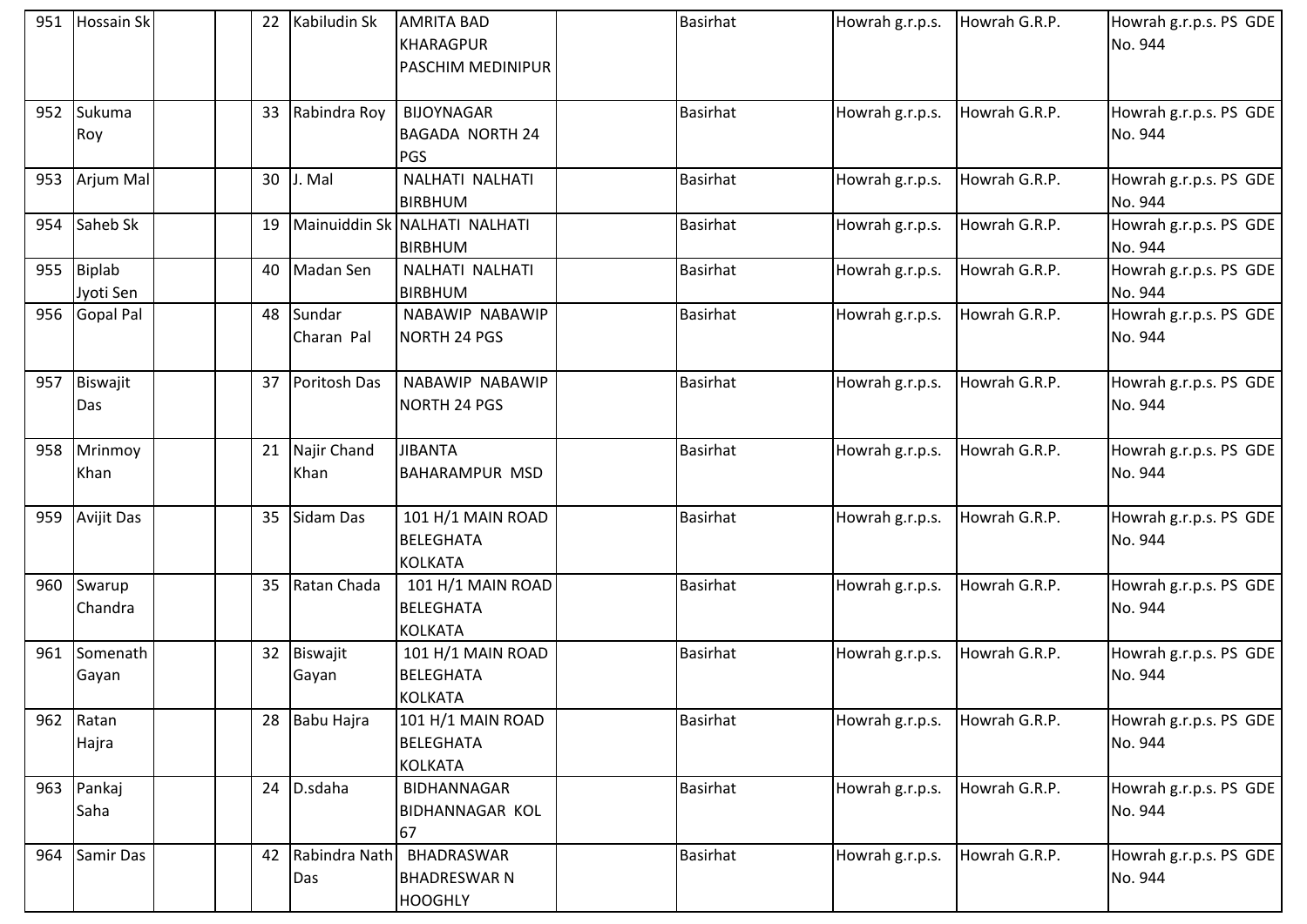| 965 | Abdul            |   | 33 | Asadul Haque         | <b>BHADRASWAR</b>                      |           | <b>Basirhat</b> | Howrah g.r.p.s. | Howrah G.R.P. | Howrah g.r.p.s. PS GDE |
|-----|------------------|---|----|----------------------|----------------------------------------|-----------|-----------------|-----------------|---------------|------------------------|
|     | Halim            |   |    |                      | <b>BHADRESWAR N</b>                    |           |                 |                 |               | No. 944                |
|     |                  |   |    |                      | <b>HOOGHLY</b>                         |           |                 |                 |               |                        |
| 966 | Susanta          |   | 38 | Nirapada             | BHADRASWAR                             |           | <b>Basirhat</b> | Howrah g.r.p.s. | Howrah G.R.P. | Howrah g.r.p.s. PS GDE |
|     | Debanth          |   |    | Debnath              | <b>BHADRESWAR N</b>                    |           |                 |                 |               | No. 944                |
|     |                  |   |    |                      | <b>HOOGHLY</b>                         |           |                 |                 |               |                        |
| 967 | Maidul           |   |    | 42 Rup Molla         | <b>BHADRASWAR</b>                      |           | <b>Basirhat</b> | Howrah g.r.p.s. | Howrah G.R.P. | Howrah g.r.p.s. PS GDE |
|     | Molla            |   |    |                      | <b>BHADRESWAR N</b>                    |           |                 |                 |               | No. 944                |
|     |                  |   |    |                      | <b>HOOGHLY</b>                         |           |                 |                 |               |                        |
| 968 | Dipanka          |   | 32 | <b>Akhil Mallick</b> | HAT KATWA                              |           | <b>Basirhat</b> | Howrah g.r.p.s. | Howrah G.R.P. | Howrah g.r.p.s. PS GDE |
|     | <b>Rmallick</b>  |   |    |                      | <b>BURDWAN</b>                         |           |                 |                 |               | No. 944                |
| 969 | Rup Kr           |   | 50 | Chandi Ch            | HAT KATWA                              |           | <b>Basirhat</b> | Howrah g.r.p.s. | Howrah G.R.P. | Howrah g.r.p.s. PS GDE |
|     | Dey              |   |    | Dey                  | <b>BURDWAN</b>                         |           |                 |                 |               | No. 944                |
| 970 | Bama             |   | 50 | <b>Dipak</b>         | <b>HAT KATWA</b>                       |           | <b>Basirhat</b> | Howrah g.r.p.s. | Howrah G.R.P. | Howrah g.r.p.s. PS GDE |
|     | Pada             |   |    | Chandra              | <b>BURDWAN</b>                         |           |                 |                 |               | No. 944                |
|     | Chandra          |   |    |                      |                                        |           |                 |                 |               |                        |
| 971 | <b>Sk Mintu</b>  |   | 38 | Sk Ali               | SHIBPUR SHIBPUR                        |           | <b>Basirhat</b> | Howrah g.r.p.s. | Howrah G.R.P. | Howrah g.r.p.s. PS GDE |
|     |                  |   |    |                      | <b>HOWRAH</b>                          |           |                 |                 |               | No. 944                |
| 972 | <b>Rahul Sk</b>  |   | 19 | Jabbar Sk            | SHIBPUR SHIBPUR                        |           | <b>Basirhat</b> | Howrah g.r.p.s. | Howrah G.R.P. | Howrah g.r.p.s. PS GDE |
|     |                  |   |    |                      | <b>HOWRAH</b>                          |           |                 |                 |               | No. 944                |
| 973 | <b>Bikash</b>    |   | 29 | Sri Pawan            | SHIBPUR SHIBPUR                        |           | <b>Basirhat</b> | Howrah g.r.p.s. | Howrah G.R.P. | Howrah g.r.p.s. PS GDE |
|     | Kumar            |   |    | Kuamr                | <b>HOWRAH</b>                          |           |                 |                 |               | No. 944                |
| 974 | <b>Sudip Roy</b> |   | 21 | Parimal Roy          | 1 NO KUMIRTAL                          |           | <b>Basirhat</b> | Howrah g.r.p.s. | Howrah G.R.P. | Howrah g.r.p.s. PS GDE |
|     |                  |   |    |                      | <b>JALANGI MSD</b>                     |           |                 |                 |               | No. 944                |
| 975 | Mahinudd         | M | 22 | S/o Rofik Sk         | Hanspukur PS: Kalna                    | Kalna     | Purba Burdwan   | Kalna g.r.p.s.  | Howrah G.R.P. | Kalna g.r.p.s. PS GDE  |
|     | in Sk            |   |    |                      | Dist.: Purba Burdwan                   |           |                 |                 |               | No. 509                |
|     |                  |   |    |                      |                                        |           |                 |                 |               |                        |
| 976 | Ratan            | M | 38 | S/o Lt. Anil         | Samudragarh PS:                        | Nadanghat | Purba Burdwan   | Kalna g.r.p.s.  | Howrah G.R.P. | Kalna g.r.p.s. PS GDE  |
|     | Debnath          |   |    | Debnath              | Nadanghat Dist.:                       |           |                 |                 |               | No. 519                |
|     |                  |   |    |                      | Purba Burdwan                          |           |                 |                 |               |                        |
|     | 977 Sachin       | M |    |                      | 53 S/o Lt. Satish Simanta, Kalyani PS: | Kalyani   | Ranaghat Police | Kalna g.r.p.s.  | Howrah G.R.P. | Kalna g.r.p.s. PS GDE  |
|     | Dhali            |   |    | Dhali                | Kalyani Dist.:                         |           | District        |                 |               | No. 519                |
|     |                  |   |    |                      | Ranaghat Police                        |           |                 |                 |               |                        |
|     |                  |   |    |                      | <b>District</b>                        |           |                 |                 |               |                        |
| 978 | Shyamal          | M | 32 | S/o Subir            | Lebutalapara PS:                       | Shantipur | Ranaghat Police | Kalna g.r.p.s.  | Howrah G.R.P. | Kalna g.r.p.s. PS GDE  |
|     | <b>Biswas</b>    |   |    | <b>Biswas</b>        | Shantipur Dist.:                       |           | District        |                 |               | No. 519                |
|     |                  |   |    |                      | Ranaghat Police                        |           |                 |                 |               |                        |
|     |                  |   |    |                      | District                               |           |                 |                 |               |                        |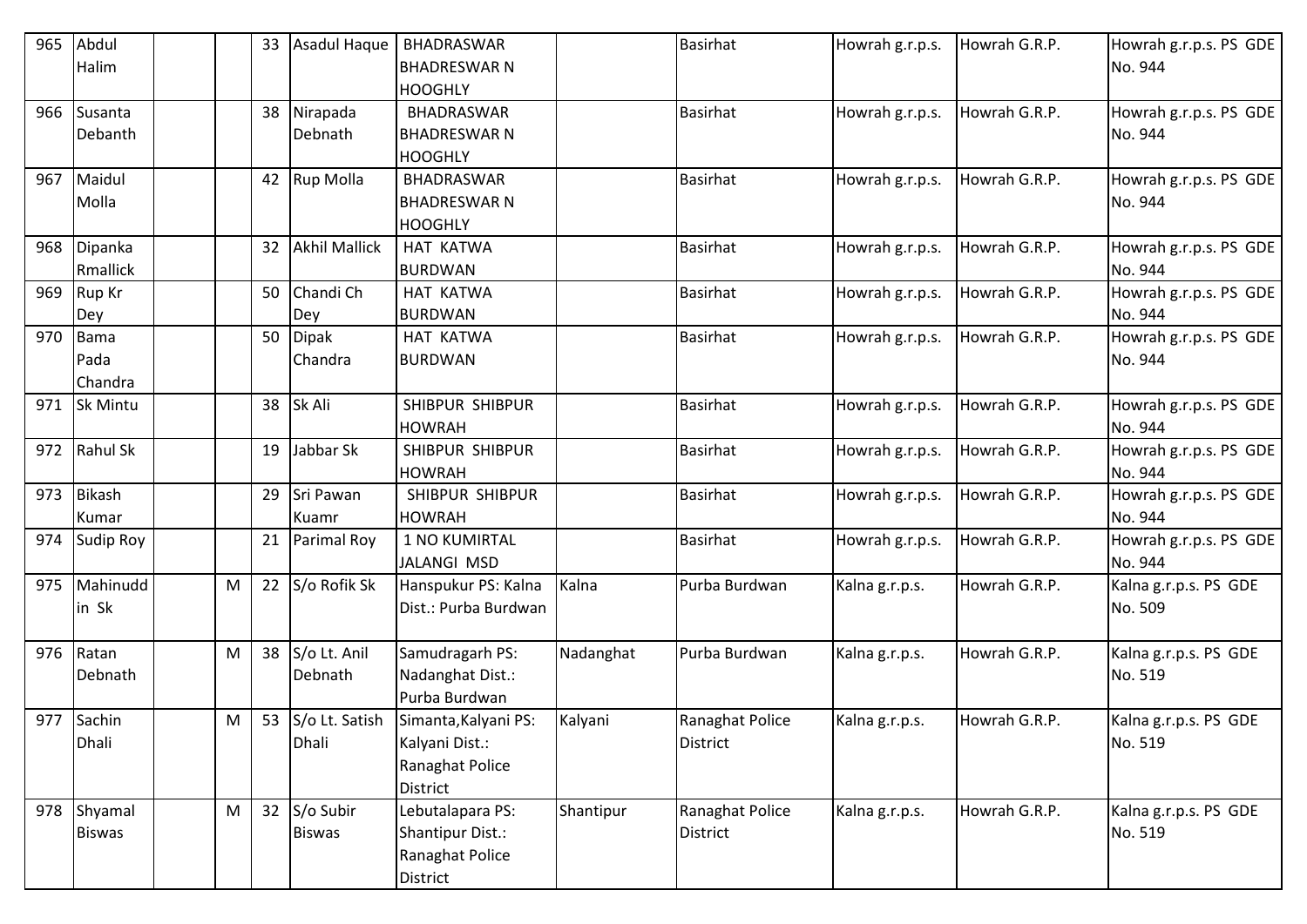| 979 | Subhendu<br>Ghosh           | M | 40 | Aksay Kr<br>Ghosh          | Kamarchuli PS:<br>Mayureshar Dist.:<br>Birbhum                                     | Mayureshar  | Birbhum                                      | Kamar kundu<br>g.r.p.s. | Howrah G.R.P. | Kamar kundu g.r.p.s. PS<br>GDE No. 521        |
|-----|-----------------------------|---|----|----------------------------|------------------------------------------------------------------------------------|-------------|----------------------------------------------|-------------------------|---------------|-----------------------------------------------|
| 980 | Alfajuddin                  | M | 26 | <b>Sk Aliur</b><br>Rahaman | Chunirdanga PS:<br>Haripal Dist.: Hooghly<br><b>Rural</b>                          | Haripal     | <b>Hooghly Rural</b>                         | Kamar kundu<br>g.r.p.s. | Howrah G.R.P. | Kamar kundu g.r.p.s. PS<br><b>GDE No. 521</b> |
| 981 | Nasim Ali<br><b>Mallick</b> | M | 36 | <b>Borhan</b><br>Mallick   | Basantapur PS: Amta<br>Dist.: Howrah Rural                                         | Amta        | <b>Howrah Rural</b>                          | Kamar kundu<br>g.r.p.s. | Howrah G.R.P. | Kamar kundu g.r.p.s. PS<br><b>GDE No. 521</b> |
| 982 | Asit<br>Sabbar              | M | 38 |                            | Sankar Sabbar Monoharpur PS:<br>Tarakeswar Dist.:<br><b>Hooghly Rural</b>          | Tarakeswar  | <b>Hooghly Rural</b>                         | Kamar kundu<br>g.r.p.s. | Howrah G.R.P. | Kamar kundu g.r.p.s. PS<br><b>GDE No. 521</b> |
| 983 | Anarul<br>Haque             | M | 41 | <b>Atimul Haque</b>        | Sahebpara PS: Rajganj Rajganj<br>Dist.: Jalpaiguri                                 |             | Jalpaiguri                                   | Kamar kundu<br>g.r.p.s. | Howrah G.R.P. | Kamar kundu g.r.p.s. PS<br>GDE No. 521        |
| 984 | Soumik<br>Ghosh             | M | 20 | Lt Amar Kanti<br>Ghosh     | Ghoshla PS: Gurap<br>Dist.: Hooghly Rural                                          | Gurap       | <b>Hooghly Rural</b>                         | Kamar kundu<br>g.r.p.s. | Howrah G.R.P. | Kamar kundu g.r.p.s. PS<br><b>GDE No. 521</b> |
| 985 | Sambhu<br>Thakur            | M | 46 | Ramjiban<br>Thakur         | Dhanaruya PS: Gurap                                                                | Gurap       | <b>Basirhat</b>                              | Kamar kundu<br>g.r.p.s. | Howrah G.R.P. | Kamar kundu g.r.p.s. PS<br><b>GDE No. 521</b> |
| 986 | Nemai<br>Patra              | M | 40 |                            | Gobinda Patra Piratali PS: Gurap<br>Dist.: Hooghly Rural                           | Gurap       | <b>Hooghly Rural</b>                         | Kamar kundu<br>g.r.p.s. | Howrah G.R.P. | Kamar kundu g.r.p.s. PS<br><b>GDE No. 521</b> |
| 987 | Nemai<br><b>Basak</b>       | M | 35 | <b>Dulal Basak</b>         | Dangoddighila PS:<br>Rahara Dist.:<br><b>Barrackpore Police</b><br>Commissionerate | Rahara      | <b>Barrackpore Police</b><br>Commissionerate | Kamar kundu<br>g.r.p.s. | Howrah G.R.P. | Kamar kundu g.r.p.s. PS<br><b>GDE No. 521</b> |
| 988 | <b>Astick</b><br>Pradhan    | M | 26 |                            | Sanjit Pradhan PS: Ketugram Dist.:<br>Purba Burdwan                                | Ketugram    | Purba Burdwan                                | Katwa g.r.p.s.          | Howrah G.R.P. | Katwa g.r.p.s. PS GDE<br>No. 724              |
| 989 | Ramesh<br>Bag               | M | 48 | Nidhiram Bag               | PS: Purbasthali Dist.:<br>Purba Burdwan                                            | Purbasthali | Purba Burdwan                                | Katwa g.r.p.s.          | Howrah G.R.P. | Katwa g.r.p.s. PS GDE<br>No. 724              |
| 990 | Nurjamal<br><b>Sk</b>       | M | 22 | Sk                         | Abdul Hannan   PS: Berhampore Dist.:   Berhampore<br>Murshidabad                   |             | Murshidabad                                  | Katwa g.r.p.s.          | Howrah G.R.P. | Katwa g.r.p.s. PS GDE<br>No. 724              |
| 991 | Shyamsun<br>dar<br>Ghosh    | M | 25 |                            | Sanjoy Ghosh PS: Salar Dist.:<br>Murshidabad                                       | Salar       | Murshidabad                                  | Katwa g.r.p.s.          | Howrah G.R.P. | Katwa g.r.p.s. PS GDE<br>No. 724              |
| 992 | Animesh<br>Dey              | M | 22 | <b>Ashok Dey</b>           | PS: Saktipur Dist.:<br>Murshidabad                                                 | Saktipur    | Murshidabad                                  | Katwa g.r.p.s.          | Howrah G.R.P. | Katwa g.r.p.s. PS GDE<br>No. 724              |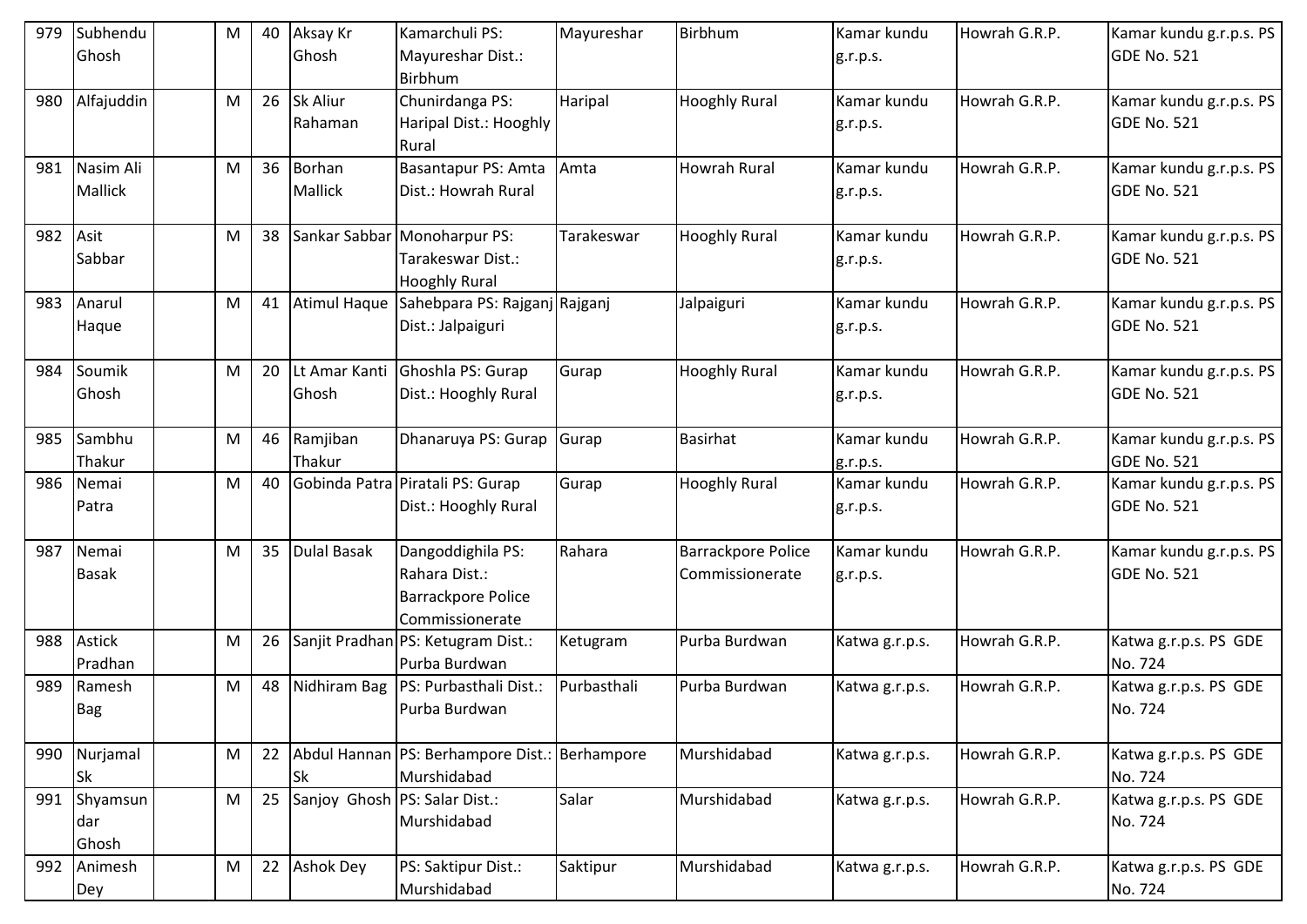| 993      | Nurul<br>Islam               | M | 32 | Amirul Islam         | PS: Salar Dist.:<br>Murshidabad                         | Salar         | Murshidabad                        | Katwa g.r.p.s. | Howrah G.R.P. | Katwa g.r.p.s. PS GDE<br>No. 724 |
|----------|------------------------------|---|----|----------------------|---------------------------------------------------------|---------------|------------------------------------|----------------|---------------|----------------------------------|
| 994      | Muntaj Sk                    | M | 50 | Lt. Naim Sk          | PS: Salar Dist.:<br>Murshidabad                         | Salar         | Murshidabad                        | Katwa g.r.p.s. | Howrah G.R.P. | Katwa g.r.p.s. PS GDE<br>No. 724 |
| 995      | Saifuddin<br><b>Sk</b>       | M | 40 | Lt. Surhak Sk        | PS: Purbasthali Dist.:<br>Purba Burdwan                 | Purbasthali   | Purba Burdwan                      | Katwa g.r.p.s. | Howrah G.R.P. | Katwa g.r.p.s. PS GDE<br>No. 724 |
| 996      | Buddhade<br>b Saha           | M | 49 | Bholanath<br>Saha    | PS: Katwa Dist.: Purba Katwa<br><b>Burdwan</b>          |               | Purba Burdwan                      | Katwa g.r.p.s. | Howrah G.R.P. | Katwa g.r.p.s. PS GDE<br>No. 724 |
|          | 997 Alif Sk                  | M | 25 | Sukur Sk             | PS: Raghunathganj<br>Dist.: Jangipur Police<br>District | Raghunathganj | Jangipur Police<br><b>District</b> | Katwa g.r.p.s. | Howrah G.R.P. | Katwa g.r.p.s. PS GDE<br>No. 724 |
| 998      | Sabir Sk                     | M | 26 | <b>Mether Sk</b>     | PS: Saktipur Dist.:<br>Murshidabad                      | Saktipur      | Murshidabad                        | Katwa g.r.p.s. | Howrah G.R.P. | Katwa g.r.p.s. PS GDE<br>No. 724 |
| 999      | Biswajit<br>Das              | M | 54 | Lt. Jagadidh<br>Das  | PS: Purbasthali Dist.:<br>Purba Burdwan                 | Purbasthali   | Purba Burdwan                      | Katwa g.r.p.s. | Howrah G.R.P. | Katwa g.r.p.s. PS GDE<br>No. 724 |
|          | 1000 Kamaluddi<br>Khandakar  | M | 54 | Bojla Rashul         | PS: Saktipur Dist.:<br>Murshidabad                      | Saktipur      | Murshidabad                        | Katwa g.r.p.s. | Howrah G.R.P. | Katwa g.r.p.s. PS GDE<br>No. 724 |
|          | 1001 Loton Mir               | M |    | 55 Fajlur<br>Rahaman | PS: Bharatpur Dist.:<br>Murshidabad                     | Bharatpur     | Murshidabad                        | Katwa g.r.p.s. | Howrah G.R.P. | Katwa g.r.p.s. PS GDE<br>No. 724 |
| 1002 Md. | Asrafujam<br>man             | M | 23 | Md.<br>Nurjaman      | PS: Salar Dist.:<br>Murshidabad                         | Salar         | Murshidabad                        | Katwa g.r.p.s. | Howrah G.R.P. | Katwa g.r.p.s. PS GDE<br>No. 724 |
|          | 1003 Bikram<br>Majhi         | M | 24 | Niresh Majhi         | PS: Saktipur Dist.:<br>Murshidabad                      | Saktipur      | Murshidabad                        | Katwa g.r.p.s. | Howrah G.R.P. | Katwa g.r.p.s. PS GDE<br>No. 724 |
|          | 1004 Bhandal<br>Garai        | M | 40 | Amar Kumar<br>Garai  | PS: Mangalkot Dist.:<br>Purba Burdwan                   | Mangalkot     | Purba Burdwan                      | Katwa g.r.p.s. | Howrah G.R.P. | Katwa g.r.p.s. PS GDE<br>No. 727 |
|          | 1005 Jamini<br>Das           | M | 45 | <b>Subhal Das</b>    | PS: Ketugram Dist.:<br>Purba Burdwan                    | Ketugram      | Purba Burdwan                      | Katwa g.r.p.s. | Howrah G.R.P. | Katwa g.r.p.s. PS GDE<br>No. 727 |
|          | 1006 Souid<br>Kabir<br>Karim | M | 22 | Souid Abu<br>Salem   | PS: Salar Dist.:<br>Murshidabad                         | Salar         | Murshidabad                        | Katwa g.r.p.s. | Howrah G.R.P. | Katwa g.r.p.s. PS GDE<br>No. 727 |
|          | 1007 Bulbul Sk               | M | 45 | Lt. Mokir Sk         | PS: Salar Dist.:<br>Murshidabad                         | Salar         | Murshidabad                        | Katwa g.r.p.s. | Howrah G.R.P. | Katwa g.r.p.s. PS GDE<br>No. 727 |
|          | 1008 Abdulla<br><b>Sk</b>    | M | 40 | Alat Sk              | PS: Salar Dist.:<br>Murshidabad                         | Salar         | Murshidabad                        | Katwa g.r.p.s. | Howrah G.R.P. | Katwa g.r.p.s. PS GDE<br>No. 727 |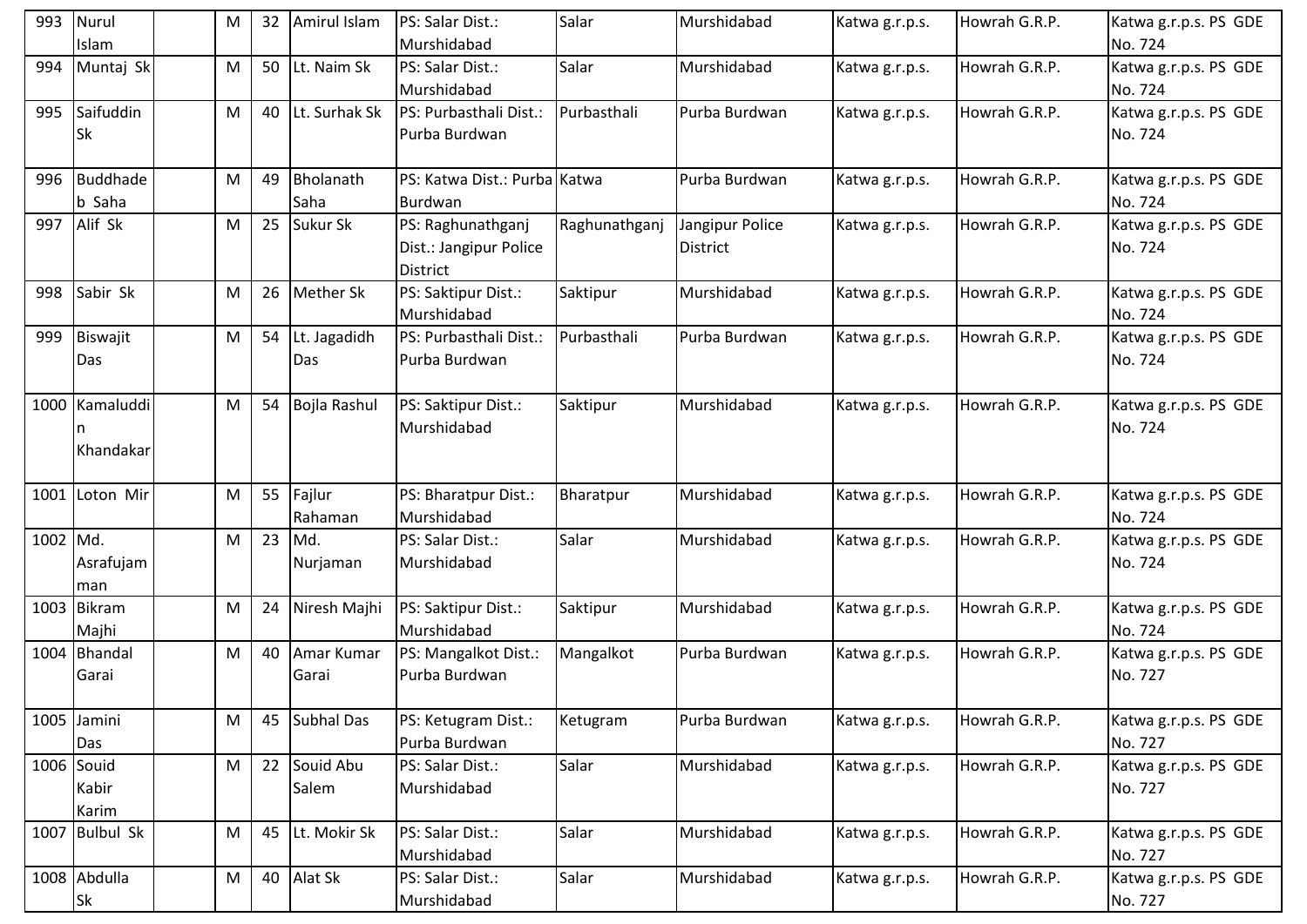|           | 1009 Biswajit<br>Das    | M | 44 |                     | Lt. Bikash Das   PS: Durgapur Dist.:<br>Asansol Durgapur<br>Police<br>Commissionerate | Durgapur | <b>Asansol Durgapur</b><br>Police<br>Commissionerate | Katwa g.r.p.s.    | Howrah G.R.P. | Katwa g.r.p.s. PS GDE<br>No. 727                                         |
|-----------|-------------------------|---|----|---------------------|---------------------------------------------------------------------------------------|----------|------------------------------------------------------|-------------------|---------------|--------------------------------------------------------------------------|
|           | 1010 Manarul<br>Sk      | M | 21 | Fuka Sk             | PS: Kandi Dist.:<br>Murshidabad                                                       | Kandi    | Murshidabad                                          | Katwa g.r.p.s.    | Howrah G.R.P. | Katwa g.r.p.s. PS GDE<br>No. 727                                         |
|           | 1011 Babu<br>Dutta      | M | 47 | <b>Tamal Dutta</b>  | PS: Salar Dist.:<br>Murshidabad                                                       | Salar    | Murshidabad                                          | Katwa g.r.p.s.    | Howrah G.R.P. | Katwa g.r.p.s. PS GDE<br>No. 727                                         |
|           | 1012 Dharma<br>Bahari   | M | 25 | Sudanda<br>Bahari   |                                                                                       |          | <b>Basirhat</b>                                      | Sainthia g.r.p.s. | Howrah G.R.P. | Sainthia g.r.p.s. PS<br><b>Outpost Bolpur GRPP</b><br><b>GDE No. 279</b> |
|           | 1013 Shyamal<br>Soren   | M | 45 | Japal Soren         |                                                                                       |          | <b>Basirhat</b>                                      | Sainthia g.r.p.s. | Howrah G.R.P. | Sainthia g.r.p.s. PS<br><b>Outpost Bolpur GRPP</b><br>GDE No. 279        |
|           | 1014 Bodia<br>Pahari    | M | 28 | Raju Pahari         |                                                                                       |          | <b>Basirhat</b>                                      | Sainthia g.r.p.s. | Howrah G.R.P. | Sainthia g.r.p.s. PS<br>Outpost Bolpur GRPP<br><b>GDE No. 279</b>        |
|           | $1015$ Batas<br>Mondal  | M | 30 | <b>Astar Mondal</b> |                                                                                       |          | <b>Basirhat</b>                                      | Sainthia g.r.p.s. | Howrah G.R.P. | Sainthia g.r.p.s. PS<br><b>Outpost Bolpur GRPP</b><br><b>GDE No. 279</b> |
|           | 1016 Sunil Das          | M | 40 | <b>Anil Das</b>     |                                                                                       |          | <b>Basirhat</b>                                      | Sainthia g.r.p.s. | Howrah G.R.P. | Sainthia g.r.p.s. PS GDE<br>No. 484                                      |
|           | 1017 Ashok<br>Kole      | M | 55 | Nitai Ch.kole       |                                                                                       |          | <b>Basirhat</b>                                      | Sainthia g.r.p.s. | Howrah G.R.P. | Sainthia g.r.p.s. PS GDE<br>No. 484                                      |
|           | 1018 Sunakor<br>Nayek   | M | 44 | Bonshidhar<br>Nayek |                                                                                       |          | <b>Basirhat</b>                                      | Sainthia g.r.p.s. | Howrah G.R.P. | Sainthia g.r.p.s. PS GDE<br>No. 484                                      |
| 1019 Abul | Hossain Sk              | M | 21 | <b>Muzibar Sk</b>   |                                                                                       |          | <b>Basirhat</b>                                      | Sainthia g.r.p.s. | Howrah G.R.P. | Sainthia g.r.p.s. PS GDE<br>No. 484                                      |
|           | 1020 Hafijul Sk         | M | 19 | Mafijul Sk          |                                                                                       |          | <b>Basirhat</b>                                      | Sainthia g.r.p.s. | Howrah G.R.P. | Sainthia g.r.p.s. PS GDE<br>No. 484                                      |
|           | 1021 Surajit<br>Ghosh   | M | 27 | Paresh Ghosh        |                                                                                       |          | <b>Basirhat</b>                                      | Sainthia g.r.p.s. | Howrah G.R.P. | Sainthia g.r.p.s. PS GDE<br>No. 484                                      |
|           | 1022 Indrajit<br>Gop    | M | 24 | Amar Gop            |                                                                                       |          | <b>Basirhat</b>                                      | Sainthia g.r.p.s. | Howrah G.R.P. | Sainthia g.r.p.s. PS GDE<br>No. 484                                      |
|           | 1023 Biswajit<br>Patara | M | 27 | Gopal Patara        |                                                                                       |          | Basirhat                                             | Sainthia g.r.p.s. | Howrah G.R.P. | Sainthia g.r.p.s. PS GDE<br>No. 484                                      |
|           | 1024 Suman<br>Dutta     | M | 40 | Sasti Dutta         |                                                                                       |          | <b>Basirhat</b>                                      | Sainthia g.r.p.s. | Howrah G.R.P. | Sainthia g.r.p.s. PS GDE<br>No. 484                                      |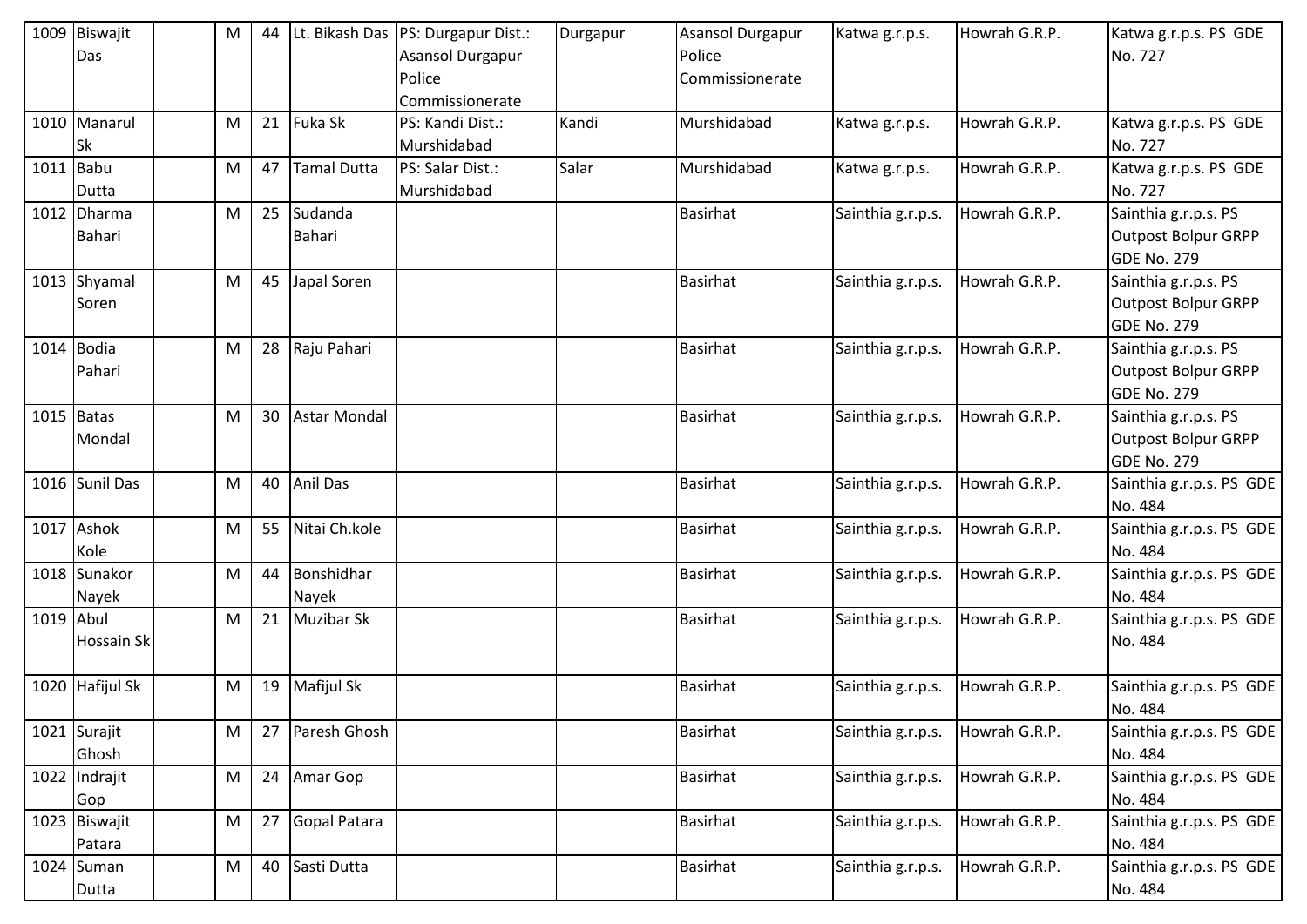| 1025 Amit |                  | M         | 37 | Prasanta             | PS: Baduria Dist.:           | <b>Baduria</b> | Alipurduar      | Sainthia g.r.p.s. | Howrah G.R.P. | Sainthia g.r.p.s. PS GDE |
|-----------|------------------|-----------|----|----------------------|------------------------------|----------------|-----------------|-------------------|---------------|--------------------------|
|           | Duttta           |           |    | Dutta                | Alipurduar                   |                |                 |                   |               | No. 486                  |
|           | 1026 Abhishek    | M         | 21 | Dhiren Roy           |                              |                | <b>Basirhat</b> | Sainthia g.r.p.s. | Howrah G.R.P. | Sainthia g.r.p.s. PS GDE |
|           | Roy              |           |    |                      |                              |                |                 |                   |               | No. 486                  |
|           | 1027 Sambhu      | M         | 35 | <b>Bimal Mistery</b> | Rabindranagar                |                | <b>Basirhat</b> | Sheoraphuli       | Howrah G.R.P. | Sheoraphuli g.r.p.s. PS  |
|           | Mistery          |           |    |                      | Chinsurah Hooghly            |                |                 | g.r.p.s.          |               | <b>GDE No. 503</b>       |
| 1028 Sk.  |                  | M         | 30 | Abdul Ali            | Pandua Pandua                |                | <b>Basirhat</b> | Sheoraphuli       | Howrah G.R.P. | Sheoraphuli g.r.p.s. PS  |
|           | Saddam           |           |    |                      | Hooghly                      |                |                 | g.r.p.s.          |               | <b>GDE No. 503</b>       |
|           | Hassain          |           |    |                      |                              |                |                 |                   |               |                          |
|           | 1029 Sk. Afsar   | M         | 28 | Sk Akbar Ali         | Saktigarh Saktigarh          |                | <b>Basirhat</b> | Sheoraphuli       | Howrah G.R.P. | Sheoraphuli g.r.p.s. PS  |
|           | Ali              |           |    |                      | Burdwan                      |                |                 | g.r.p.s.          |               | <b>GDE No. 503</b>       |
|           | 1030 Somnath     | M         | 25 | Joydeb               | Choto Bainan                 |                | <b>Basirhat</b> | Sheoraphuli       | Howrah G.R.P. | Sheoraphuli g.r.p.s. PS  |
|           | Chakrabor        |           |    | Chakraborty          | Madhabdihi Purba             |                |                 | g.r.p.s.          |               | GDE No. 503              |
|           | ty               |           |    |                      | Burdwan                      |                |                 |                   |               |                          |
|           | 1031 Arunava     | ${\sf M}$ | 24 | Lt. Ashok            | Goghat Goghat                |                | <b>Basirhat</b> | Sheoraphuli       | Howrah G.R.P. | Sheoraphuli g.r.p.s. PS  |
|           | Chakrabor        |           |    | Chakraborty          | Hooghly                      |                |                 | g.r.p.s.          |               | GDE No. 503              |
|           | lty              |           |    |                      |                              |                |                 |                   |               |                          |
|           | 1032 Sidhu       | M         | 22 | Jalan Kisku          | Ppatharghata Kalna           |                | <b>Basirhat</b> | Sheoraphuli       | Howrah G.R.P. | Sheoraphuli g.r.p.s. PS  |
|           | Kisku            |           |    |                      | Purba Burdwan                |                |                 | g.r.p.s.          |               | GDE No. 503              |
|           | 1033 Debasish    | M         | 33 | Ganesh               | Kamlpukur Goghat             |                | <b>Basirhat</b> | Sheoraphuli       | Howrah G.R.P. | Sheoraphuli g.r.p.s. PS  |
|           | Mondal           |           |    | Mondal               | Hooghly                      |                |                 | g.r.p.s.          |               | <b>GDE No. 503</b>       |
|           | 1034 Raju Porel  | M         | 37 | <b>Susil Porel</b>   | Mojurkha Jangipara           |                | <b>Basirhat</b> | Sheoraphuli       | Howrah G.R.P. | Sheoraphuli g.r.p.s. PS  |
|           |                  |           |    |                      | Hooghly                      |                |                 | g.r.p.s.          |               | <b>GDE No. 503</b>       |
|           | 1035 Sk. Sariful | M         | 34 | Sk Ibrahim           | Krishnanagar                 |                | <b>Basirhat</b> | Sheoraphuli       | Howrah G.R.P. | Sheoraphuli g.r.p.s. PS  |
|           |                  |           |    |                      | Chandrakona                  |                |                 | g.r.p.s.          |               | <b>GDE No. 503</b>       |
|           |                  |           |    |                      | Midnapore Paschim            |                |                 |                   |               |                          |
|           |                  |           |    |                      |                              |                |                 |                   |               |                          |
|           | 1036 Abu Hanif   | M         | 35 | Anasur               | Krishnanagar                 |                | <b>Basirhat</b> | Sheoraphuli       | Howrah G.R.P. | Sheoraphuli g.r.p.s. PS  |
|           | Sarkar           |           |    | Rahaman              | Chandrakona                  |                |                 | g.r.p.s.          |               | <b>GDE No. 503</b>       |
|           |                  |           |    | Sarkar               | Midnapore Paschim            |                |                 |                   |               |                          |
|           |                  |           |    |                      |                              |                |                 |                   |               |                          |
|           | 1037 Ashok Roy   | M         | 45 | Durjadhan            | Chapadani                    |                | <b>Basirhat</b> | Sheoraphuli       | Howrah G.R.P. | Sheoraphuli g.r.p.s. PS  |
|           |                  |           |    | Roy                  | <b>Bhadreswar Hooghly</b>    |                |                 | g.r.p.s.          |               | GDE No. 503              |
|           |                  |           |    |                      |                              |                |                 |                   |               |                          |
|           | 1038 Avijit      | ${\sf M}$ | 53 | Lt. Chitranjan       | Bansberia Govt.              |                | <b>Basirhat</b> | Sheoraphuli       | Howrah G.R.P. | Sheoraphuli g.r.p.s. PS  |
|           | Majumder         |           |    | Majumder             | Colony Mogra                 |                |                 | g.r.p.s.          |               | <b>GDE No. 503</b>       |
|           |                  |           |    |                      | Hooghly                      |                |                 |                   |               |                          |
|           | 1039 Bholanath   | M         | 45 | Baidyanath           | <b>Singur Singur Hooghly</b> |                | <b>Basirhat</b> | Sheoraphuli       | Howrah G.R.P. | Sheoraphuli g.r.p.s. PS  |
|           | Patra            |           |    | Patra                |                              |                |                 | g.r.p.s.          |               | GDE No. 503              |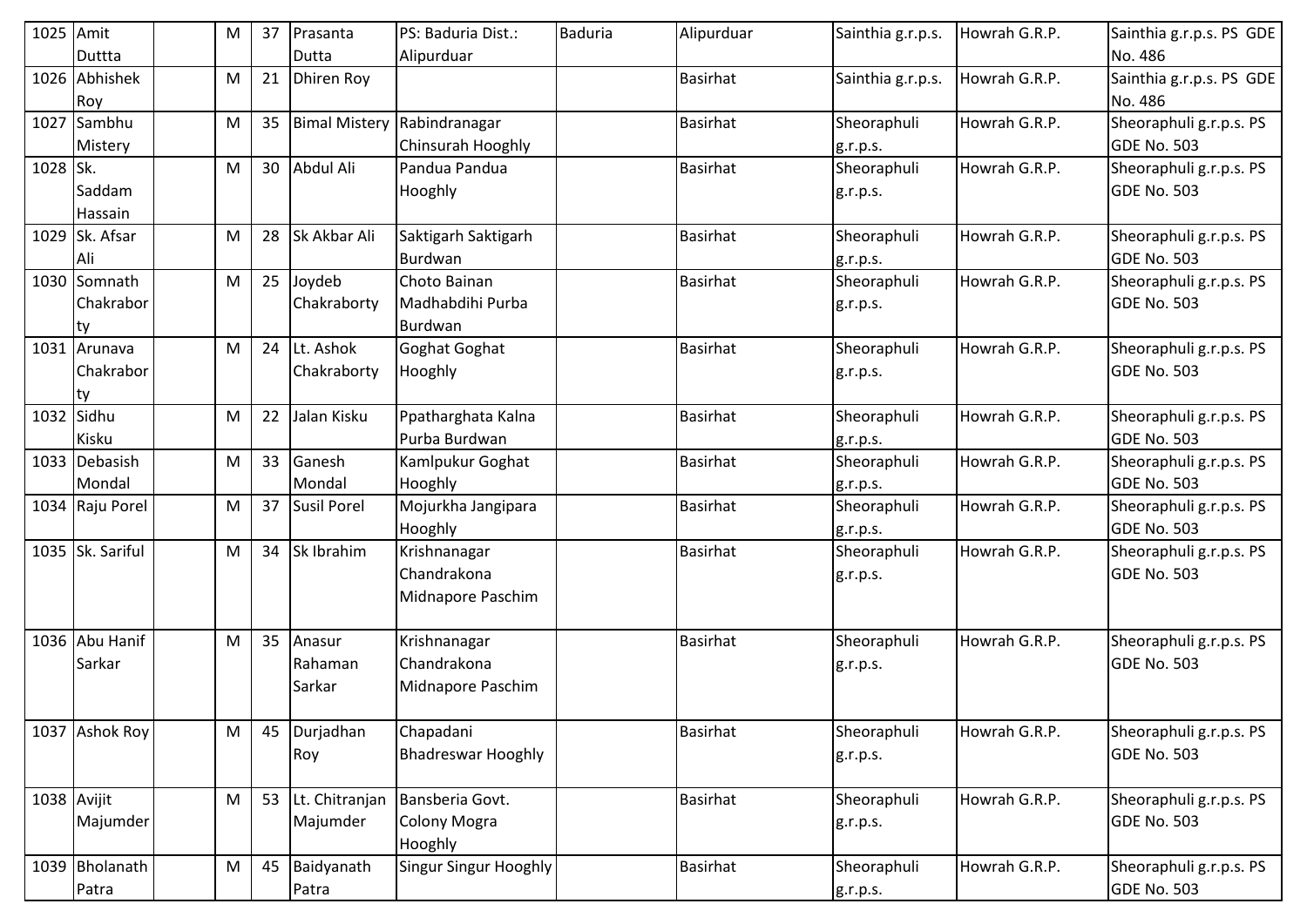|           | 1040 Sandip               | M | 47 | Lt. Kanailal       | Dagachiya Polba                | <b>Basirhat</b> | Sheoraphuli             | Howrah G.R.P. | Sheoraphuli g.r.p.s. PS                       |
|-----------|---------------------------|---|----|--------------------|--------------------------------|-----------------|-------------------------|---------------|-----------------------------------------------|
|           | Manna                     |   |    | Manna              | Hooghly                        |                 | g.r.p.s.                |               | <b>GDE No. 503</b>                            |
|           | $1041$ Gopal              | M |    | 32 Pankaj Kr.      | Goradhan                       | <b>Basirhat</b> | Sheoraphuli             | Howrah G.R.P. | Sheoraphuli g.r.p.s. PS                       |
|           | Debnath                   |   |    | Debnath            | Chandannagar                   |                 | g.r.p.s.                |               | <b>GDE No. 503</b>                            |
|           |                           |   |    |                    | Hooghly                        |                 |                         |               |                                               |
| 1042 Raju |                           | M | 34 | Sonatan            | Goghat Goghat                  | <b>Basirhat</b> | Sheoraphuli             | Howrah G.R.P. | Sheoraphuli g.r.p.s. PS                       |
|           | Santra                    |   |    | Santra             | Hooghly                        |                 | g.r.p.s.                |               | <b>GDE No. 503</b>                            |
|           | 1043 Dipankar             | M | 25 | Lila Das           | Goghat Goghat                  | <b>Basirhat</b> | Sheoraphuli             | Howrah G.R.P. | Sheoraphuli g.r.p.s. PS                       |
|           | Das                       |   |    |                    | Hooghly                        |                 | g.r.p.s.                |               | <b>GDE No. 503</b>                            |
|           | 1044 Raju Roy             | M | 40 | Kkishori Roy       | Panchu Bazar                   | <b>Basirhat</b> | Sheoraphuli             | Howrah G.R.P. | Sheoraphuli g.r.p.s. PS                       |
|           |                           |   |    |                    | Serampore Hooghly              |                 | g.r.p.s.                |               | <b>GDE No. 503</b>                            |
|           |                           |   |    |                    |                                |                 |                         |               |                                               |
|           | 1045 Kaushik              | M | 30 | <b>Ashok Maiti</b> | Tarakeswar                     | <b>Basirhat</b> | Sheoraphuli             | Howrah G.R.P. | Sheoraphuli g.r.p.s. PS                       |
|           | Maiti                     |   |    |                    | Tarakeswar Hooghly             |                 | g.r.p.s.                |               | <b>GDE No. 503</b>                            |
|           | 1046 Barun Das            | M | 47 | Mohon Ch.          | Tarakeswar                     | <b>Basirhat</b> | Sheoraphuli             | Howrah G.R.P. | Sheoraphuli g.r.p.s. PS                       |
|           |                           |   |    | Das                | Tarakeswar Hooghly             |                 | g.r.p.s.                |               | <b>GDE No. 503</b>                            |
|           |                           |   |    |                    |                                |                 |                         |               |                                               |
|           | 1047 Chandan              | M | 43 | Nitai Das          | <b>Singur Singur Hooghly</b>   | <b>Basirhat</b> | Sheoraphuli             | Howrah G.R.P. | Sheoraphuli g.r.p.s. PS                       |
|           | Das                       |   |    |                    |                                |                 | g.r.p.s.                |               | <b>GDE No. 503</b>                            |
|           | 1048 Budhadeb             | M | 50 | Lt. Kantilal       | Gopinagar                      | <b>Basirhat</b> | Sheoraphuli             | Howrah G.R.P. | Sheoraphuli g.r.p.s. PS                       |
|           | <b>Basu</b>               |   |    | Malik              | Dhaniakhali Hooghly            |                 | g.r.p.s.                |               | <b>GDE No. 513</b>                            |
|           | Malik                     |   |    |                    |                                |                 |                         |               |                                               |
|           | 1049 Mirza                | M | 30 | Riasud Ali         | Khanakul Khanakul              | <b>Basirhat</b> | Sheoraphuli             | Howrah G.R.P. | Sheoraphuli g.r.p.s. PS                       |
|           | Momtaj                    |   |    |                    | Hooghly                        |                 | g.r.p.s.                |               | <b>GDE No. 513</b>                            |
|           | Ali                       |   |    |                    |                                |                 |                         |               |                                               |
| 1050 Sk.  |                           | M | 24 | Sk. Jarinail       | Nalikul Haripal                | <b>Basirhat</b> | Sheoraphuli             | Howrah G.R.P. | Sheoraphuli g.r.p.s. PS                       |
|           | Zasimuddi                 |   |    |                    | Hooghly                        |                 | g.r.p.s.                |               | <b>GDE No. 513</b>                            |
|           |                           |   |    |                    |                                |                 |                         |               |                                               |
|           | 1051 Sk. Israil           | M | 32 | Md. Ali            | Nalikul Haripal                | <b>Basirhat</b> | Sheoraphuli             | Howrah G.R.P. | Sheoraphuli g.r.p.s. PS                       |
|           |                           |   |    |                    | Hooghly                        |                 | g.r.p.s.                |               | <b>GDE No. 513</b>                            |
|           | 1052 Sonatan              | M | 42 |                    | Shambhu Kha Kalitala Singur    | <b>Basirhat</b> | Sheoraphuli             | Howrah G.R.P. | Sheoraphuli g.r.p.s. PS                       |
|           | Kha                       |   |    |                    | Hooghly                        |                 | g.r.p.s.                |               | <b>GDE No. 513</b>                            |
|           | 1053 Haradhan             | M | 45 | Shambhu Kha        | Kalitala Singur                | <b>Basirhat</b> | Sheoraphuli             | Howrah G.R.P. | Sheoraphuli g.r.p.s. PS                       |
|           | Kha                       |   |    |                    | Hooghly                        |                 | g.r.p.s.                |               | <b>GDE No. 513</b>                            |
|           | 1054 Pijush               | M | 21 | Bablu Akshiti      | Kotalpur Kotalpur              | Basirhat        | Sheoraphuli             | Howrah G.R.P. | Sheoraphuli g.r.p.s. PS                       |
|           | Akshiti<br>1055 Shibsanka | M |    | 30 Krishna Patra   | Bankura<br>Basubati Purba Para | <b>Basirhat</b> | g.r.p.s.<br>Sheoraphuli | Howrah G.R.P. | <b>GDE No. 513</b>                            |
|           | r Patra                   |   |    |                    | Singur Hooghly                 |                 |                         |               | Sheoraphuli g.r.p.s. PS<br><b>GDE No. 513</b> |
|           |                           |   |    |                    |                                |                 | g.r.p.s.                |               |                                               |
|           |                           |   |    |                    |                                |                 |                         |               |                                               |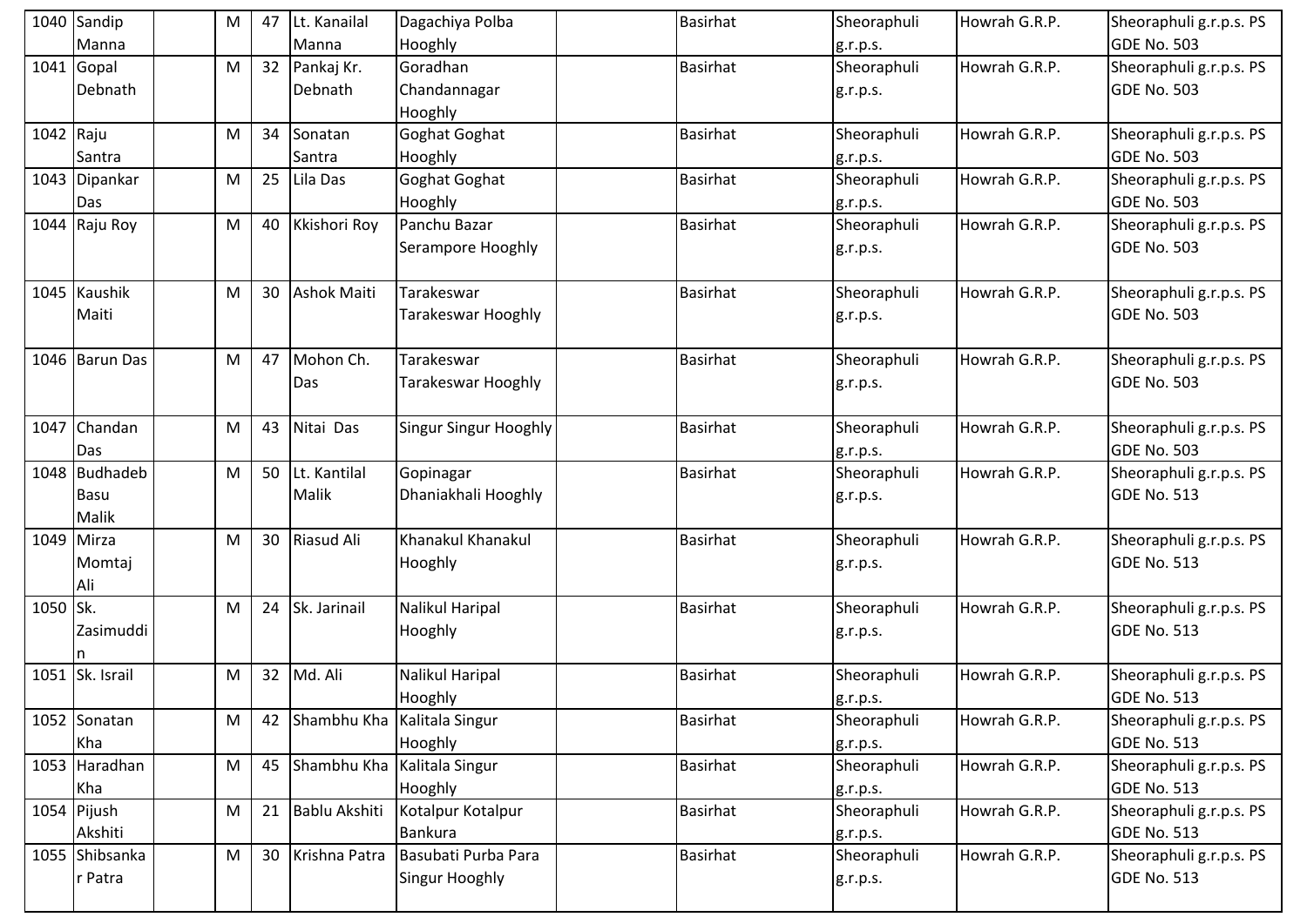|           | 1056 Sudip      | M | 18 | Dipankar            | Basubati Purba Para          | Basirhat        | Sheoraphuli | Howrah G.R.P. | Sheoraphuli g.r.p.s. PS |
|-----------|-----------------|---|----|---------------------|------------------------------|-----------------|-------------|---------------|-------------------------|
|           | Malik           |   |    | Malik               | Singur Hooghly               |                 | g.r.p.s.    |               | <b>GDE No. 513</b>      |
| 1057      | Dipankar        | M | 28 | Haradhan            | Tarakeswar                   | Basirhat        | Sheoraphuli | Howrah G.R.P. | Sheoraphuli g.r.p.s. PS |
|           | Malik           |   |    | Malik               | Tarakeswar Hooghly           |                 | g.r.p.s.    |               | <b>GDE No. 513</b>      |
|           | 1058 Biswarup   | M | 22 | Lt. Avijit Das      | Rasidpur Jangipara           | <b>Basirhat</b> | Sheoraphuli | Howrah G.R.P. | Sheoraphuli g.r.p.s. PS |
|           | Das             |   |    |                     | Hooghly                      |                 | g.r.p.s.    |               | <b>GDE No. 513</b>      |
|           | 1059 Joy Bag    | M | 19 | Nityananda          | Rohinpur Jangipara           | <b>Basirhat</b> | Sheoraphuli | Howrah G.R.P. | Sheoraphuli g.r.p.s. PS |
|           |                 |   |    | <b>Bag</b>          | Hooghly                      |                 | g.r.p.s.    |               | <b>GDE No. 513</b>      |
| 1060 Arup |                 | M | 53 | Ashok               | Uttarpara Uttarpara          | <b>Basirhat</b> | Sheoraphuli | Howrah G.R.P. | Sheoraphuli g.r.p.s. PS |
|           | Pattanaya<br>k  |   |    | Pattanayak          | Hooghly                      |                 | g.r.p.s.    |               | <b>GDE No. 513</b>      |
|           | 1061 Srimanta   | M | 27 | <b>Ashok Maitra</b> | Kamarkundu                   | <b>Basirhat</b> | Sheoraphuli | Howrah G.R.P. | Sheoraphuli g.r.p.s. PS |
|           | Maitra          |   |    |                     | Gopalnagar Singur<br>Hooghly |                 | g.r.p.s.    |               | <b>GDE No. 513</b>      |
|           | 1062 Kazi Sahid | M | 18 | Kazi Atiulli        | Gopal Bisadpur               | <b>Basirhat</b> | Sheoraphuli | Howrah G.R.P. | Sheoraphuli g.r.p.s. PS |
|           |                 |   |    |                     | <b>Haripal Hooghly</b>       |                 | g.r.p.s.    |               | <b>GDE No. 513</b>      |
|           | 1063 Dipak      | M | 22 | Bhonu               | Chapadani                    | <b>Basirhat</b> | Sheoraphuli | Howrah G.R.P. | Sheoraphuli g.r.p.s. PS |
|           | Rajbhar         |   |    | Rajbhar             | <b>Bhadreswar Hooghly</b>    |                 | g.r.p.s.    |               | <b>GDE No. 513</b>      |
| 1064 Md.  |                 | M | 28 | Lt. Md. Alim        | Pandua Pandua                | <b>Basirhat</b> | Sheoraphuli | Howrah G.R.P. | Sheoraphuli g.r.p.s. PS |
|           | Munna           |   |    |                     | Hooghly                      |                 | g.r.p.s.    |               | <b>GDE No. 513</b>      |
|           | 1065 Supradip   | M | 18 | Jagarnath Roy       | Patul Bhadreswar             | <b>Basirhat</b> | Sheoraphuli | Howrah G.R.P. | Sheoraphuli g.r.p.s. PS |
|           | Roy             |   |    |                     | Hooghly                      |                 | g.r.p.s.    |               | <b>GDE No. 513</b>      |
|           | 1066 Sujay      | M | 34 | Jagarnath           | Charabagan                   | <b>Basirhat</b> | Sheoraphuli | Howrah G.R.P. | Sheoraphuli g.r.p.s. PS |
|           | Chatterjee      |   |    | Chatterjee          | Serampore Hooghly            |                 | g.r.p.s.    |               | <b>GDE No. 513</b>      |
|           | 1067 Partha     | M | 45 | Biswanath           | 168/19 Beleghata             | <b>Basirhat</b> | Sheoraphuli | Howrah G.R.P. | Sheoraphuli g.r.p.s. PS |
|           | Roy             |   |    | Roy                 | Belaghata Kol-14             |                 | g.r.p.s.    |               | <b>GDE No. 513</b>      |
|           | 1068 Soubhik    | M | 29 | Prabir              | Tarakeswar                   | <b>Basirhat</b> | Sheoraphuli | Howrah G.R.P. | Sheoraphuli g.r.p.s. PS |
|           | <b>Bhakata</b>  |   |    | <b>Bhakata</b>      | Tarakeswar Hooghly           |                 | g.r.p.s.    |               | <b>GDE No. 513</b>      |
|           | 1069 Shyam      | M | 48 | Tulshi Prosad       | 332 R.B.C Road               | <b>Basirhat</b> | Sheoraphuli | Howrah G.R.P. | Sheoraphuli g.r.p.s. PS |
|           | Kumar           |   |    | Shaw                | Naihati Naihati 24           |                 | g.r.p.s.    |               | Outpost Chandannagar    |
|           | Shaw            |   |    |                     | Pgs(N)                       |                 |             |               | GRPP GDE No. 280        |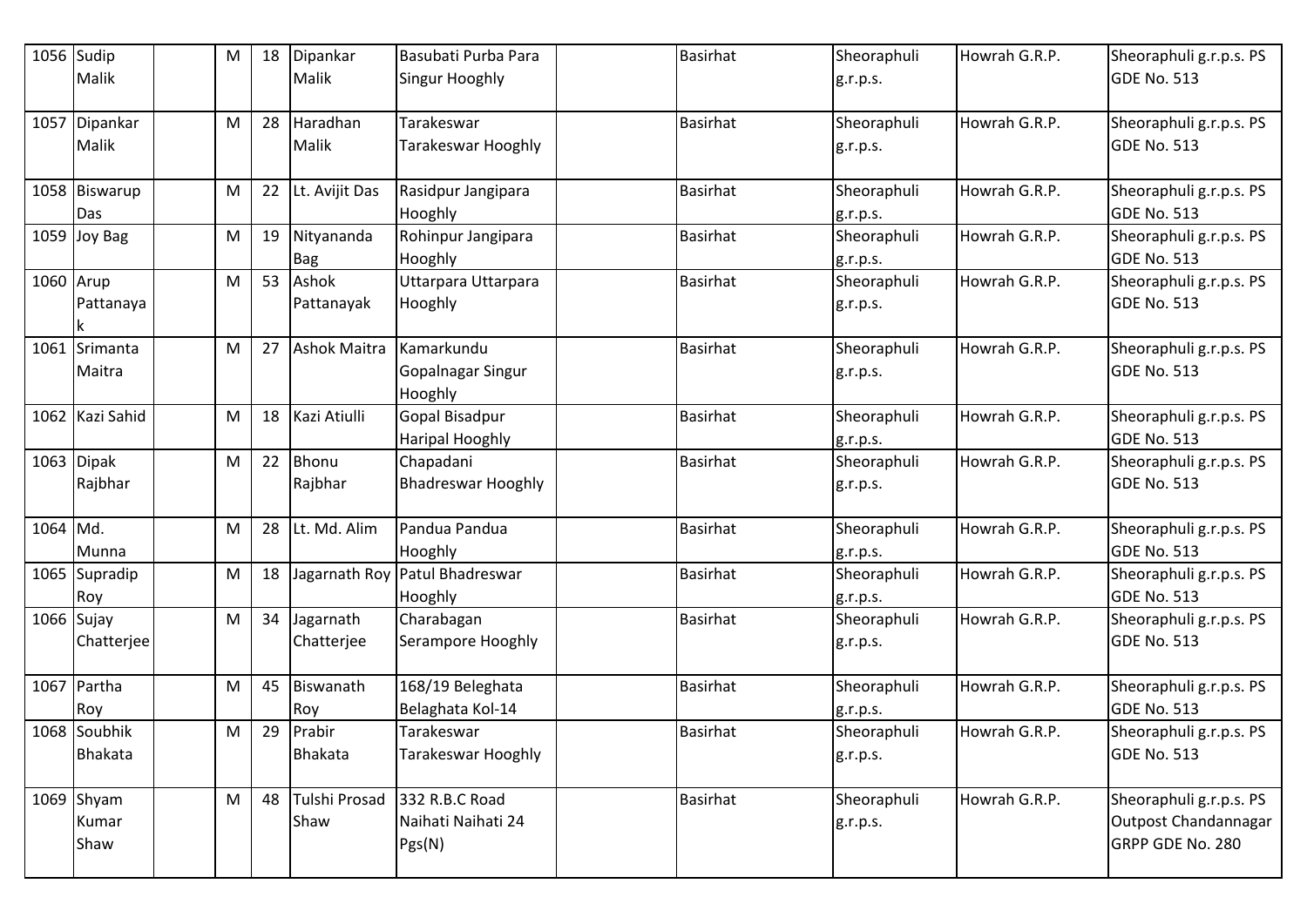|           | 1070 Naba<br>Kumar<br><b>Bhar</b>   | M | 53 | Krishna Pada<br><b>Bhar</b> | Joynagar Tarakeswar<br>Hooghly               | <b>Basirhat</b> | Sheoraphuli<br>g.r.p.s. | Howrah G.R.P. | Sheoraphuli g.r.p.s. PS<br>Outpost Chandannagar<br>GRPP GDE No. 280 |
|-----------|-------------------------------------|---|----|-----------------------------|----------------------------------------------|-----------------|-------------------------|---------------|---------------------------------------------------------------------|
|           | $1071$ Tapan<br>Ghosh               | M | 50 | <b>Subal Ghosh</b>          | Mondirpara<br>Tarakeswar Hooghly             | <b>Basirhat</b> | Sheoraphuli<br>g.r.p.s. | Howrah G.R.P. | Sheoraphuli g.r.p.s. PS<br>Outpost Chandannagar<br>GRPP GDE No. 280 |
| 1072 Amit | Malik                               | M | 30 |                             | Swapan Malik Paraj Golshi Purba<br>Burdwan   | <b>Basirhat</b> | Sheoraphuli<br>g.r.p.s. | Howrah G.R.P. | Sheoraphuli g.r.p.s. PS<br>Outpost Chandannagar<br>GRPP GDE No. 280 |
|           | 1073 Anand<br>Gond                  | M | 38 | Lt. Shib<br>Sankar Gond     | <b>Babu Bazar</b><br>Chandannagar<br>Hooghly | <b>Basirhat</b> | Sheoraphuli<br>g.r.p.s. | Howrah G.R.P. | Sheoraphuli g.r.p.s. PS<br>Outpost Chandannagar<br>GRPP GDE No. 280 |
|           | 1074 Arbind<br>Kumar<br><b>Bari</b> | M | 35 | <b>Bijay Kumar</b><br>Bari  | Khudirampally<br>Jagadal 24 Pgs(N)           | <b>Basirhat</b> | Sheoraphuli<br>g.r.p.s. | Howrah G.R.P. | Sheoraphuli g.r.p.s. PS<br>Outpost Chandannagar<br>GRPP GDE No. 280 |
|           | 1075 Sambhu<br>Halder               | M | 55 | Lt. Moti<br>Halder          | Motibagan Chinsurah<br>Hooghly               | <b>Basirhat</b> | Sheoraphuli<br>g.r.p.s. | Howrah G.R.P. | Sheoraphuli g.r.p.s. PS<br>Outpost Chandannagar<br>GRPP GDE No. 280 |
|           | 1076 Hassan Ali                     | M | 41 | Sk. Taiab Ali               | Champdani<br><b>Bhadreswar Hooghly</b>       | <b>Basirhat</b> | Sheoraphuli<br>g.r.p.s. | Howrah G.R.P. | Sheoraphuli g.r.p.s. PS<br>Outpost Chandannagar<br>GRPP GDE No. 280 |
|           | 1077 Ranojit<br>Banerjee            | M | 34 | Lt. Netai<br>Banerjee       | Himmotor Uttarpara<br>Hooghly                | <b>Basirhat</b> | Sheoraphuli<br>g.r.p.s. | Howrah G.R.P. | Sheoraphuli g.r.p.s. PS<br>Outpost Chandannagar<br>GRPP GDE No. 280 |
|           | 1078 Raja Babu<br>Gupta             | M | 23 | Raj Kumar<br>Gupta          | Serampore<br>Serampore Hooghly               | <b>Basirhat</b> | Sheoraphuli<br>g.r.p.s. | Howrah G.R.P. | Sheoraphuli g.r.p.s. PS<br>Outpost Chandannagar<br>GRPP GDE No. 280 |
|           | 1079 Manish<br>Kumar<br>Sahani      | M | 18 | Sanjay Shani                | Serampore<br>Serampore Hooghly               | <b>Basirhat</b> | Sheoraphuli<br>g.r.p.s. | Howrah G.R.P. | Sheoraphuli g.r.p.s. PS<br>Outpost Chandannagar<br>GRPP GDE No. 280 |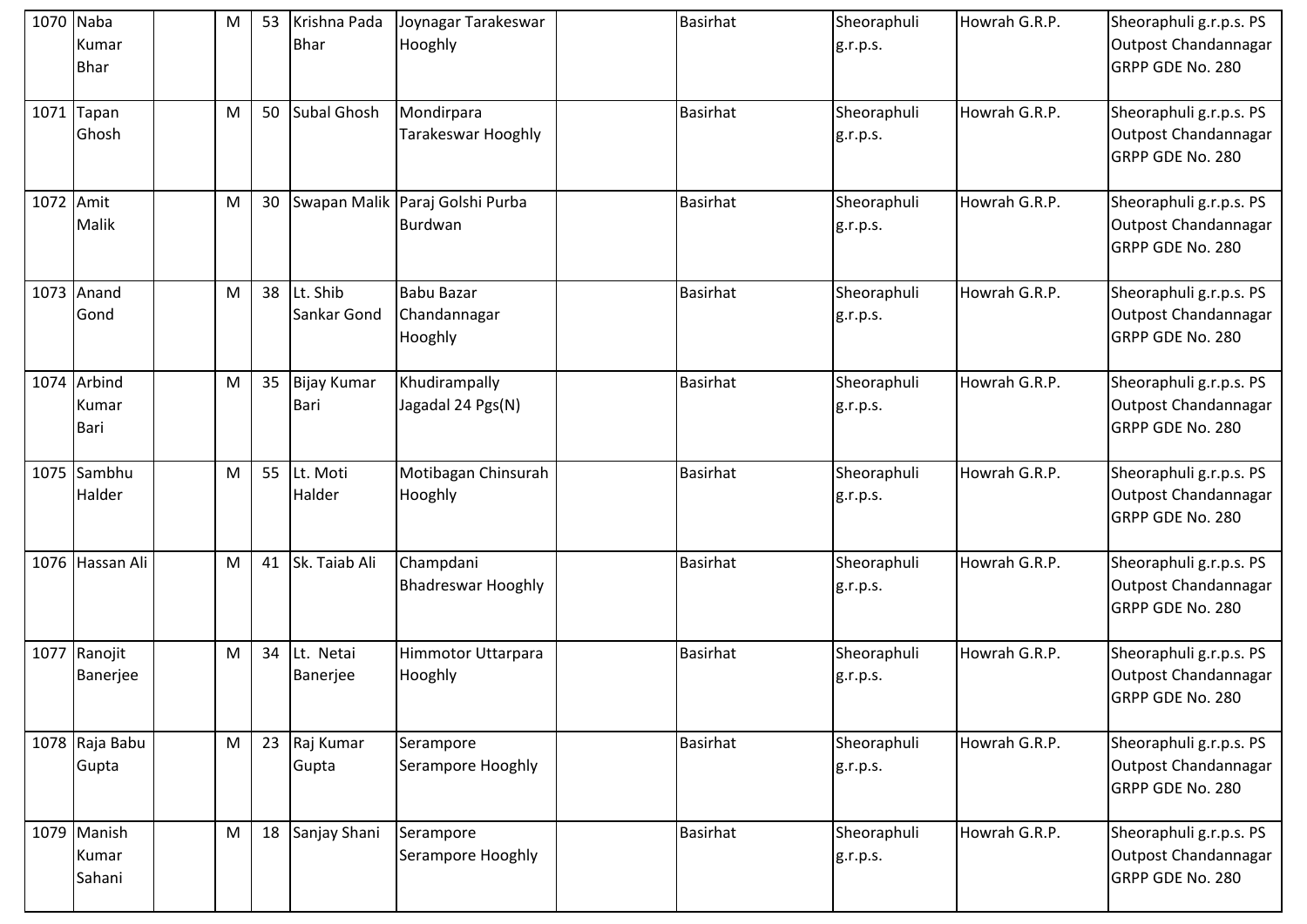|          | 1080 Suvajit<br><b>Bhakat</b>  | M |    | 31 Swapan Kr.<br><b>Bhakat</b> | Salkia Golabari<br>Howrah               | <b>Basirhat</b> | Sheoraphuli<br>g.r.p.s. | Howrah G.R.P. | Sheoraphuli g.r.p.s. PS<br>Outpost Chandannagar<br>GRPP GDE No. 280 |
|----------|--------------------------------|---|----|--------------------------------|-----------------------------------------|-----------------|-------------------------|---------------|---------------------------------------------------------------------|
|          | 1081 Santosh<br>Kr,. Shaw      | M |    | 40 Lt. Chottolal<br>Shaw       | Kakinara Jagadal 24<br>Pgs(N)           | <b>Basirhat</b> | Sheoraphuli<br>g.r.p.s. | Howrah G.R.P. | Sheoraphuli g.r.p.s. PS<br>Outpost Chandannagar<br>GRPP GDE No. 280 |
|          | 1082 Akash Das                 | M |    | 28 Amar Das                    | Sheoraphuli<br>Serampore Hooghly        | <b>Basirhat</b> | Sheoraphuli<br>g.r.p.s. | Howrah G.R.P. | Sheoraphuli g.r.p.s. PS<br>Outpost Chandannagar<br>GRPP GDE No. 280 |
|          | 1083 Biswajit<br><b>Biswas</b> | M | 39 | Monoranjan<br><b>Biswas</b>    | Madrul Jagadal 24<br>Pgs(N)             | <b>Basirhat</b> | Sheoraphuli<br>g.r.p.s. | Howrah G.R.P. | Sheoraphuli g.r.p.s. PS<br>Outpost Chandannagar<br>GRPP GDE No. 285 |
|          | 1084 Subhankar<br>Pal          | M | 34 | Lt. Manik Ch.<br>Das           | Halisahar Bijpur 24<br>Pgs(N)           | <b>Basirhat</b> | Sheoraphuli<br>g.r.p.s. | Howrah G.R.P. | Sheoraphuli g.r.p.s. PS<br>Outpost Chandannagar<br>GRPP GDE No. 285 |
|          | 1085 Sombhu<br><b>Bag</b>      | M |    | 40 Ashis Bag                   | Nandapur Chandipur<br>Medinipore        | <b>Basirhat</b> | Sheoraphuli<br>g.r.p.s. | Howrah G.R.P. | Sheoraphuli g.r.p.s. PS<br>Outpost Chandannagar<br>GRPP GDE No. 285 |
|          | 1086 Monu<br>Patra             | M | 22 | Satrugan<br>Patra              | Chandannagar<br>Chandannagar<br>Hooghly | <b>Basirhat</b> | Sheoraphuli<br>g.r.p.s. | Howrah G.R.P. | Sheoraphuli g.r.p.s. PS<br>Outpost Chandannagar<br>GRPP GDE No. 285 |
|          | 1087 Samir Dey                 | M | 34 | Sankar Dey                     | Satyapirtala<br>Chinsurah Hooghly       | <b>Basirhat</b> | Sheoraphuli<br>g.r.p.s. | Howrah G.R.P. | Sheoraphuli g.r.p.s. PS<br>Outpost Chandannagar<br>GRPP GDE No. 285 |
|          | 1088 Santosh<br>Mondal         | M |    | 20 Ajay Mondal                 | Dinemardanga<br>Chandannagar<br>Hooghly | <b>Basirhat</b> | Sheoraphuli<br>g.r.p.s. | Howrah G.R.P. | Sheoraphuli g.r.p.s. PS<br>Outpost Chandannagar<br>GRPP GDE No. 285 |
| 1089 Md. | Muslim                         | M | 39 | Chandmahan<br>mod              | R.K Road Rishra<br>Hooghly              | Basirhat        | Sheoraphuli<br>g.r.p.s. | Howrah G.R.P. | Sheoraphuli g.r.p.s. PS<br>Outpost Chandannagar<br>GRPP GDE No. 285 |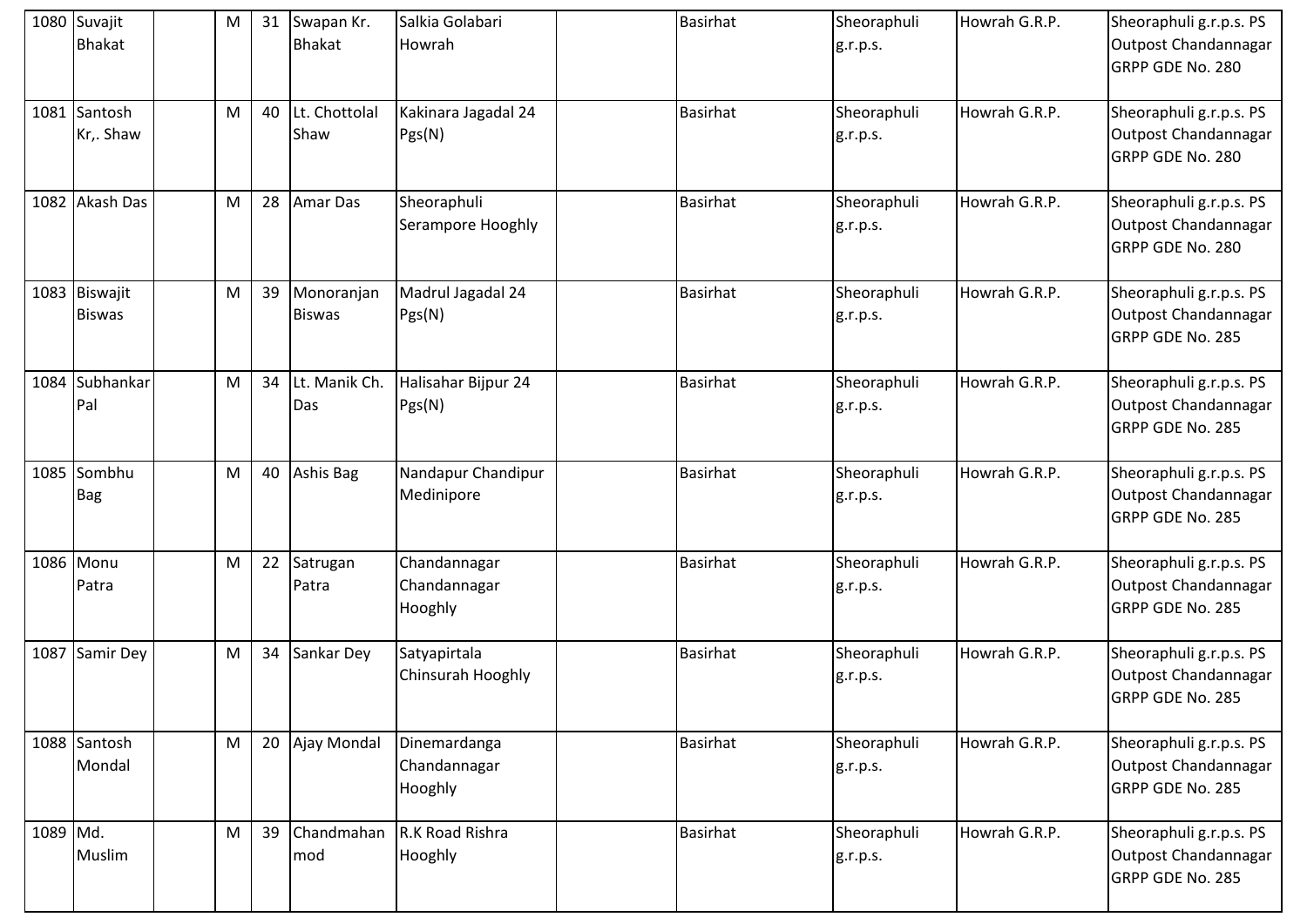|           | 1090 Sagnik<br>Ghosh      | M | 20 | Sambhunath<br>Ghosh   | Palpara<br>Chandannagar<br>Hooghly                            |                | <b>Basirhat</b> | Sheoraphuli<br>g.r.p.s. | Howrah G.R.P. | Sheoraphuli g.r.p.s. PS<br>Outpost Chandannagar<br>GRPP GDE No. 285        |
|-----------|---------------------------|---|----|-----------------------|---------------------------------------------------------------|----------------|-----------------|-------------------------|---------------|----------------------------------------------------------------------------|
|           | 1091 Rabindran<br>ath Pal | M | 48 | Lt. Basudeb<br>Pal    | 3No Mahadanga<br>Chandannagar<br>Hooghly                      |                | Basirhat        | Sheoraphuli<br>g.r.p.s. | Howrah G.R.P. | Sheoraphuli g.r.p.s. PS<br>Outpost Chandannagar<br>GRPP GDE No. 285        |
|           | 1092 Goutam<br>Hazra      | M |    | 56 Lt. Gopal<br>Hazra | Mankundu<br><b>Bhadreswar Hooghly</b>                         |                | <b>Basirhat</b> | Sheoraphuli<br>g.r.p.s. | Howrah G.R.P. | Sheoraphuli g.r.p.s. PS<br>Outpost Chandannagar<br>GRPP GDE No. 285        |
| 1093 Ram  | Krishna<br>Saha           | M | 52 | Lt. Gopal Ch.<br>Saha | 3 No Lichutala Clony<br>Chandannagar<br>Hooghly               |                | <b>Basirhat</b> | Sheoraphuli<br>g.r.p.s. | Howrah G.R.P. | Sheoraphuli g.r.p.s. PS<br>Outpost Chandannagar<br>GRPP GDE No. 285        |
|           | 1094 Prosenjit<br>Ray     | M | 30 | Ranjit Roy            | Bhattacharjee Para<br>Lane Bhadreswar<br>Hooghly              |                | <b>Basirhat</b> | Sheoraphuli<br>g.r.p.s. | Howrah G.R.P. | Sheoraphuli g.r.p.s. PS<br>Outpost Chandannagar<br>GRPP GDE No. 285        |
|           | 1095 Abhijit<br>Barman    | M | 23 | Dilip Barman          | 2 No Arun Kr. Karlane<br><b>Bhadreswar Hooghly</b>            |                | <b>Basirhat</b> | Sheoraphuli<br>g.r.p.s. | Howrah G.R.P. | Sheoraphuli g.r.p.s. PS<br>Outpost Chandannagar<br>GRPP GDE No. 285        |
|           | 1096 Rabi Singh           | M | 20 | Sarbajit Singh        | Jagadal Jagadal 24<br>Pgs(N) PS: Baduria<br>Dist.: Alipurduar | <b>Baduria</b> | Alipurduar      | Sheoraphuli<br>g.r.p.s. | Howrah G.R.P. | Sheoraphuli g.r.p.s. PS<br>GDE No. 285                                     |
|           | 1097 Sankar<br>Mahato     | M | 48 | Maharaj<br>Mahato     | Subash polly<br>Chandannagar<br>Hooghly                       |                | <b>Basirhat</b> | Sheoraphuli<br>g.r.p.s. | Howrah G.R.P. | Sheoraphuli g.r.p.s. PS<br>Outpost Chandannagar<br><b>GRPP GDE No. 285</b> |
|           | 1098 Rahit Hari           | M | 18 | Ganesh Hari           | Chingri Ghata<br>Bidhannagar Kol-105                          |                | <b>Basirhat</b> | Sheoraphuli<br>g.r.p.s. | Howrah G.R.P. | Sheoraphuli g.r.p.s. PS<br>Outpost Chandannagar<br>GRPP GDE No. 285        |
| 1099 Hari | Sadhan<br>Bagdi           | M | 25 | Rabilal Bagdi         | Raipur Dist.: Birbhum                                         |                | Birbhum         | Suri g.r.p.s.           | Howrah G.R.P. | Suri g.r.p.s. PS GDE No.<br>468                                            |
|           | 1100 Rahul Das            | M | 19 | <b>Sishir Das</b>     | Raipur PS: Lokpur<br>Dist.: Birbhum                           | Lokpur         | Birbhum         | Suri g.r.p.s.           | Howrah G.R.P. | Suri g.r.p.s. PS GDE No.<br>468                                            |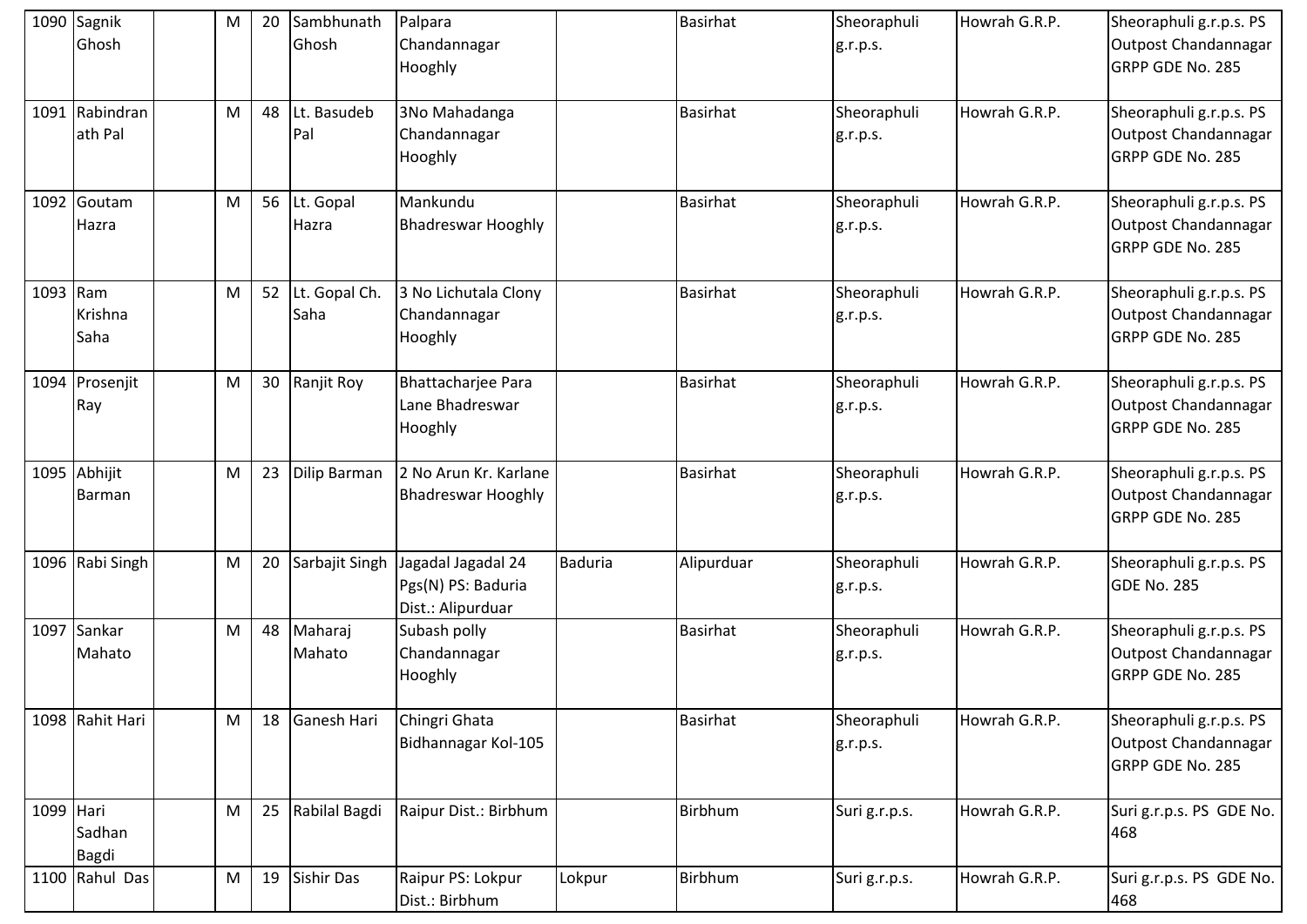|            | 1101 Sk Golam                | M | 28 | <b>Sk Fulchand</b>     | Dubrajpur PS:<br>Dubrajpore Dist.:<br>Birbhum                                                                | Dubrajpore | Birbhum                                 | Suri g.r.p.s. | Howrah G.R.P.                                  | Suri g.r.p.s. PS GDE No.<br>468 |
|------------|------------------------------|---|----|------------------------|--------------------------------------------------------------------------------------------------------------|------------|-----------------------------------------|---------------|------------------------------------------------|---------------------------------|
|            | 1102 Shibnath<br>Saha        | M | 31 | <b>Bharat Saha</b>     | Mallarpur PS:<br>Mallarpur Dist.:<br>Birbhum                                                                 | Mallarpur  | Birbhum                                 | Suri g.r.p.s. | Howrah G.R.P.                                  | Suri g.r.p.s. PS GDE No.<br>475 |
|            | 1103 Rahool<br>Mukherje<br>e | M | 23 | Braja<br>Mukherjee     | Mallarpur PS:<br>Mallarpur Dist.:<br>Birbhum                                                                 | Mallarpur  | Birbhum                                 | Suri g.r.p.s. | Howrah G.R.P.                                  | Suri g.r.p.s. PS GDE No.<br>475 |
| 1104 Rintu | Mukherje                     | M | 22 | Paresh<br>Mukherjee    | Mallarpur PS:<br>Mallarpur Dist.:<br>Birbhum                                                                 | Mallarpur  | Birbhum                                 | Suri g.r.p.s. | Howrah G.R.P.                                  | Suri g.r.p.s. PS GDE No.<br>475 |
|            | 1105 Amit Dey                | M | 36 | Lt. Kishor Kr.<br>Dey  | Maharaj Nanda<br>Kumar Road 4 No.<br>Mohajyoti Nagar, PO                                                     |            | <b>Basirhat</b>                         | Bally         | <b>Howrah Police</b><br><b>Commissionerate</b> | Bally PS GDE No. 801            |
|            | 1106 Pratap<br><b>Ora</b>    | M | 33 | <b>Bishaw Ora</b>      | Maharaj Nanda<br>Kumar Road 4 No.<br>Mohajyoti Nagar, PO                                                     |            | <b>Basirhat</b>                         | <b>Bally</b>  | Howrah Police<br>Commissionerate               | Bally PS GDE No. 801            |
|            | 1107 Sanjit<br>Kumar         | M | 22 | Lalbabu<br>Thakur      | Manna Para,<br>Ramchandrapur<br>Nischinda Howrah                                                             |            | <b>Basirhat</b>                         | <b>Bally</b>  | <b>Howrah Police</b><br>Commissionerate        | Bally PS GDE No. 801            |
| 1108 Amit  | Ghosh                        | M | 36 |                        | Amulla Ghosh Andul Argori, PS<br>Sankrail, Howrah PS:<br>Sankrail Dist.: Howrah<br>Police<br>Commissionerate | Sankrail   | <b>Howrah Police</b><br>Commissionerate | Bantra        | <b>Howrah Police</b><br>Commissionerate        | Bantra PS GDE No. 652           |
|            | 1109 Saikat<br>Majumdar      | M | 34 | Lt. Goutam<br>Majumdar | 3/3, Debnath<br>Benerjee Lane, PS+<br>Dist. Howrah. PS:<br>Howrah Dist.: Howrah<br>Police<br>Commissionerate | Howrah     | <b>Howrah Police</b><br>Commissionerate | <b>Bantra</b> | <b>Howrah Police</b><br>Commissionerate        | Bantra PS GDE No. 699           |
|            | 1110 Ravish<br>Kumar         | M | 22 | Pramod<br>Rajavanshi   | Dariyapur, Nawada,<br>Nardiganj, Bihar -<br>805109                                                           |            | Basirhat                                | Chatterjeehat | <b>Howrah Police</b><br>Commissionerate        | Chatterjeehat PS GDE<br>No. 719 |
|            | 1111 Santosh<br>Mishra       | M | 29 | Lt. Jagadish<br>Mishra | PS: Bauria Dist.:<br>Howrah Rural                                                                            | Bauria     | <b>Howrah Rural</b>                     | Dasnagar      | <b>Howrah Police</b><br>Commissionerate        | Dasnagar PS GDE No.<br>662      |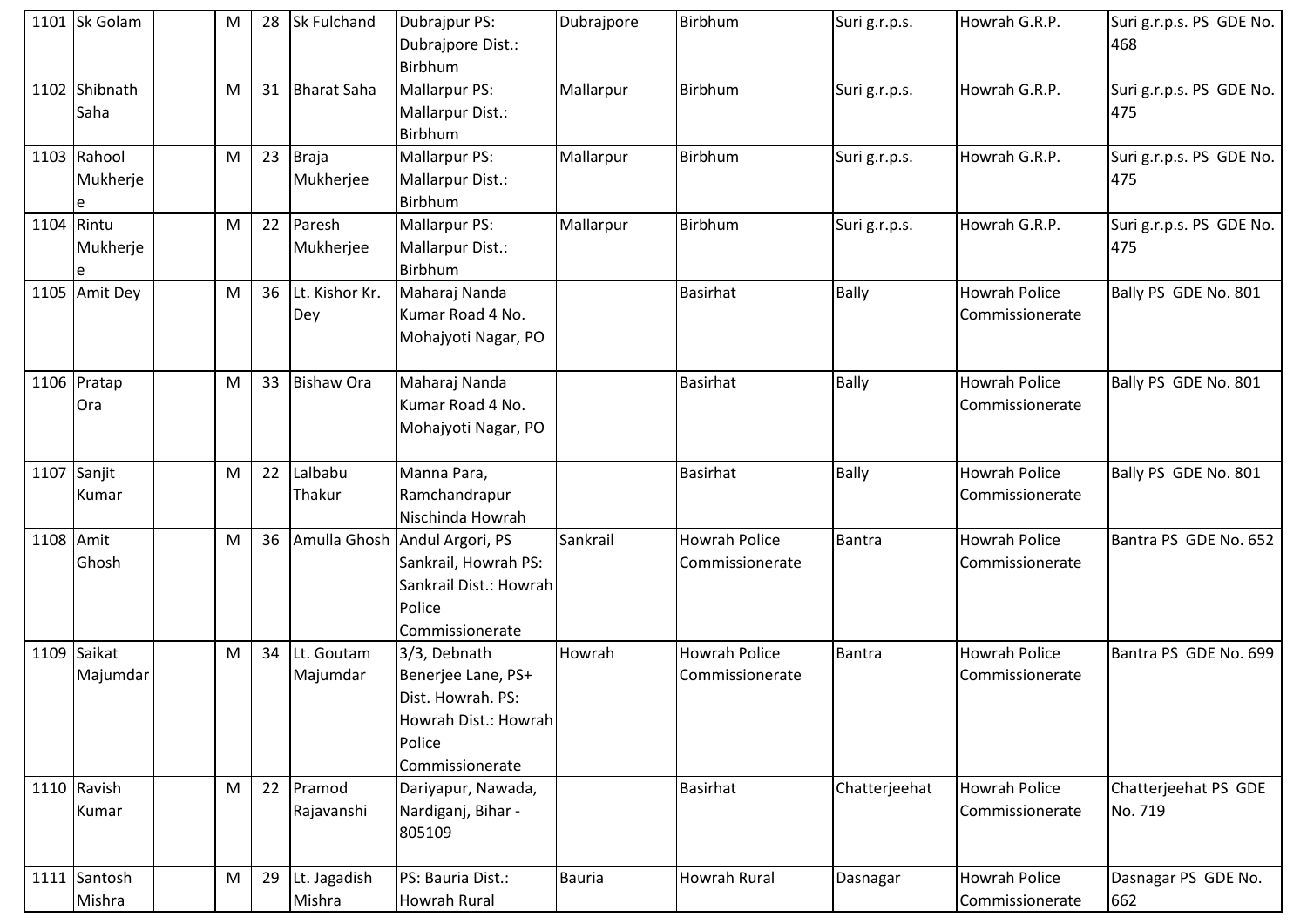|          | 1112 Snehasish<br>Pramanik  | M | 27 | Sambhunath<br>Pramanik       | PS: Kolaghat Dist.:<br>Purba Mednipore                                                  | Kolaghat | Purba Mednipore                              | Dasnagar | <b>Howrah Police</b><br>Commissionerate        | Dasnagar PS GDE No.<br>662  |
|----------|-----------------------------|---|----|------------------------------|-----------------------------------------------------------------------------------------|----------|----------------------------------------------|----------|------------------------------------------------|-----------------------------|
|          | 1113 Dhananjo<br>y Saha     | M | 41 | Gouranga<br>Saha             | PS: Jagaddal Dist.:<br><b>Barrackpore Police</b><br>Commissionerate                     | Jagaddal | <b>Barrackpore Police</b><br>Commissionerate | Dasnagar | Howrah Police<br>Commissionerate               | Dasnagar PS GDE No.<br>662  |
|          | 1114 Prabir<br><b>Ghosh</b> | M | 24 | ILt.<br>Krishnapada<br>Ghosh | PS: Joypur Dist.:<br>Howrah Rural                                                       | Joypur   | <b>Howrah Rural</b>                          | Dasnagar | <b>Howrah Police</b><br>Commissionerate        | Dasnagar PS GDE No.<br>662  |
|          | 1115 Pravat<br>Marik        | M | 39 | Lt. Shyamal<br>Marik         | PS: Joypur Dist.:<br><b>Howrah Rural</b>                                                | Joypur   | <b>Howrah Rural</b>                          | Dasnagar | <b>Howrah Police</b><br><b>Commissionerate</b> | Dasnagar PS GDE No.<br>662  |
|          | 1116 Sambhu<br>Samanta      | M | 28 | Bacha<br>Samanta             | Sandhya Bazar PS:<br>Domjur Dist.: Howrah<br>Police<br>Commissionerate                  | Domjur   | <b>Howrah Police</b><br>Commissionerate      | Domjur   | <b>Howrah Police</b><br>Commissionerate        | Domjur PS GDE No.<br>874    |
|          | 1117 Sk. Lalan              | M | 34 | Sk. Ainuddin                 | 45, Pilkhana 1st Lane<br>PS: Golabari Dist.:<br><b>Howrah Police</b><br>Commissionerate | Golabari | <b>Howrah Police</b><br>Commissionerate      | Golabari | Howrah Police<br>Commissionerate               | Golabari PS GDE No.<br>1055 |
| 1118 Md. | Chand                       | M | 41 | Lt. Md. Ali                  | G,R Road PS: Golabari Golabari<br>Dist.: Howrah Police<br>Commissionerate               |          | <b>Howrah Police</b><br>Commissionerate      | Golabari | <b>Howrah Police</b><br>Commissionerate        | Golabari PS GDE No.<br>1094 |
| 1119 Md. | Reyazuddi                   | M | 32 | Sk.<br>Kalamuddin            | G,R Road PS: Golabari Golabari<br>Dist.: Howrah Police<br>Commissionerate               |          | <b>Howrah Police</b><br>Commissionerate      | Golabari | <b>Howrah Police</b><br>Commissionerate        | Golabari PS GDE No.<br>1094 |
|          | 1120 Prasanta<br>Barman     | M | 45 | Lt. Pravat<br>Barman         | Lt. Pravat Barman PS:<br>Golabari Dist.:<br>Howrah Police<br>Commissionerate            | Golabari | <b>Howrah Police</b><br>Commissionerate      | Golabari | <b>Howrah Police</b><br>Commissionerate        | Golabari PS GDE No.<br>1094 |
|          | 1121 Biswanath<br>Singh     | M | 38 | Munshilal<br>Singh           | G,R Road PS: Golabari Golabari<br>Dist.: Howrah Police<br>Commissionerate               |          | <b>Howrah Police</b><br>Commissionerate      | Golabari | <b>Howrah Police</b><br>Commissionerate        | Golabari PS GDE No.<br>1094 |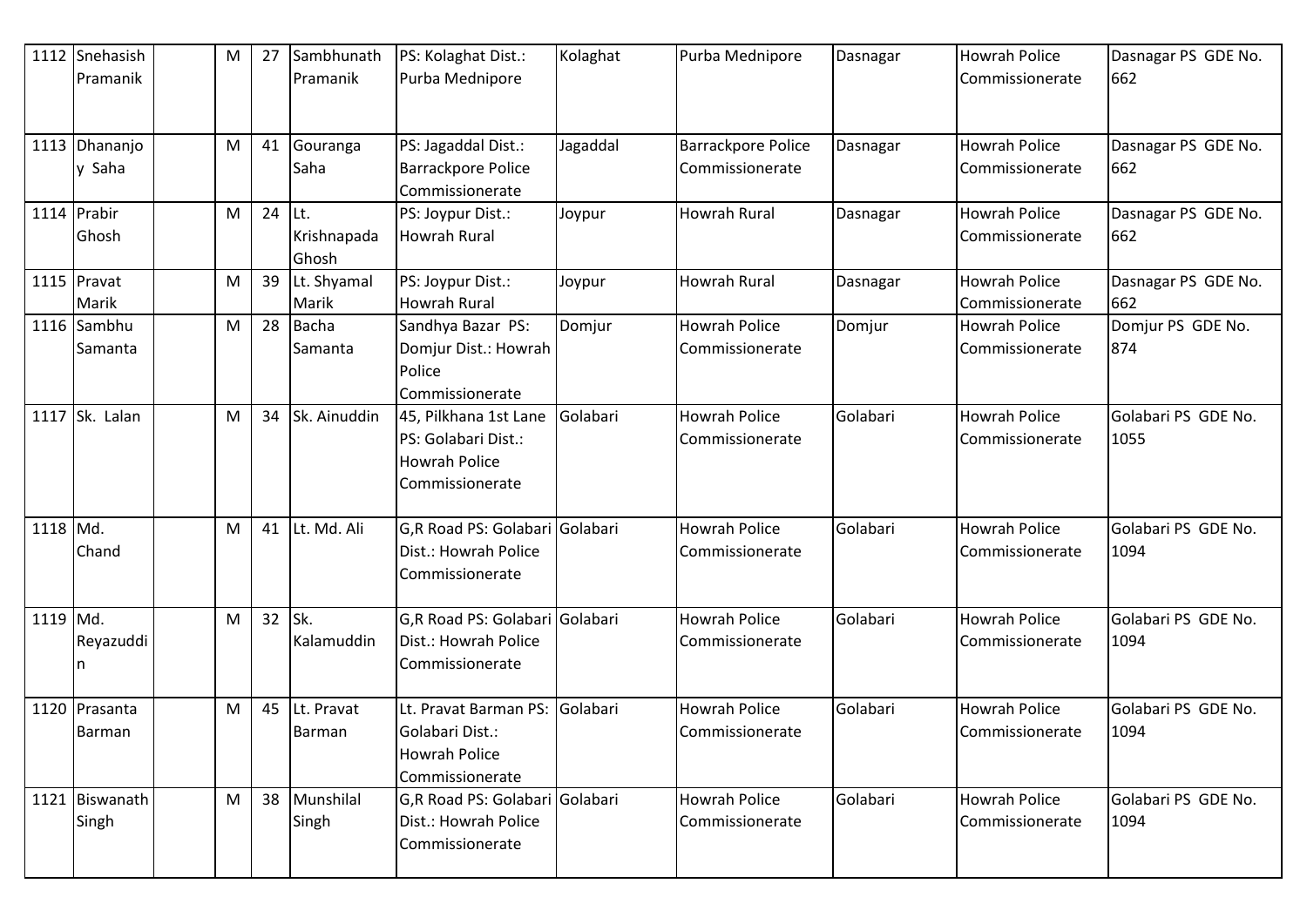|            | 1122 Pankaj<br>Kumar  | M | 30 |                         | Asarfi Paswan G,R Road PS: Golabari Golabari<br>Dist.: Howrah Police<br>Commissionerate |          | <b>Howrah Police</b><br>Commissionerate | Golabari | <b>Howrah Police</b><br>Commissionerate   | Golabari PS GDE No.<br>1094 |
|------------|-----------------------|---|----|-------------------------|-----------------------------------------------------------------------------------------|----------|-----------------------------------------|----------|-------------------------------------------|-----------------------------|
|            | 1123 Vibhash<br>Das   | M |    | 28 Durga Das            | G,R Road PS: Golabari Golabari<br>Dist.: Howrah Police<br>Commissionerate               |          | <b>Howrah Police</b><br>Commissionerate | Golabari | <b>Howrah Police</b><br>Commissionerate   | Golabari PS GDE No.<br>1094 |
| 1124 Anil  | Pandey                | M |    | 52 Lt. Laxman<br>Pandey | G,R Road PS: Golabari Golabari<br>Dist.: Howrah Police<br>Commissionerate               |          | <b>Howrah Police</b><br>Commissionerate | Golabari | Howrah Police<br>Commissionerate          | Golabari PS GDE No.<br>1094 |
|            | 1125 Nabin<br>Kumar   | M | 26 | Vasant<br>Chouhan       | G,R Road PS: Golabari Golabari<br>Dist.: Howrah Police<br>Commissionerate               |          | <b>Howrah Police</b><br>Commissionerate | Golabari | <b>Howrah Police</b><br>Commissionerate   | Golabari PS GDE No.<br>1094 |
| 1126 Lalan | Chouhan               | M | 21 | Bhim<br>Chouhan         | G,R Road PS: Golabari Golabari<br>Dist.: Howrah Police<br>Commissionerate               |          | <b>Howrah Police</b><br>Commissionerate | Golabari | <b>Howrah Police</b><br>Commissionerate   | Golabari PS GDE No.<br>1094 |
|            | 1127 Sonu Raj         | M |    | 25 Ayodhiya<br>Sharma   | G,R Road PS: Golabari Golabari<br>Dist.: Howrah Police<br>Commissionerate               |          | <b>Howrah Police</b><br>Commissionerate | Golabari | Howrah Police<br>Commissionerate          | Golabari PS GDE No.<br>1094 |
|            | 1128 Shanawaz<br>Alam | M | 20 |                         | Jamil Ahamed G,R Road PS: Golabari Golabari<br>Dist.: Howrah Police<br>Commissionerate  |          | <b>Howrah Police</b><br>Commissionerate | Golabari | <b>Howrah Police</b><br>Commissionerate   | Golabari PS GDE No.<br>1094 |
|            | 1129 Ranjit<br>Shaw   | M | 44 | Sukar Shaw              | G,R Road PS: Golabari Golabari<br>Dist.: Howrah Police<br>Commissionerate               |          | <b>Howrah Police</b><br>Commissionerate | Golabari | <b>Howrah Police</b><br>l Commissionerate | Golabari PS GDE No.<br>1094 |
| 1130 Dilip | Kumar                 | M | 40 | Krishan Shaw            | Panjab Lane PS:<br>Golabari Dist.:<br><b>Howrah Police</b><br>Commissionerate           | Golabari | <b>Howrah Police</b><br>Commissionerate | Golabari | <b>Howrah Police</b><br>Commissionerate   | Golabari PS GDE No.<br>1094 |
| 1131 Indra | Kumar<br>Shaw         | M | 35 | Lt. Somar<br>Shaw       | Panjab Lane PS:<br>Golabari Dist.:<br><b>Howrah Police</b><br>Commissionerate           | Golabari | <b>Howrah Police</b><br>Commissionerate | Golabari | <b>Howrah Police</b><br>Commissionerate   | Golabari PS GDE No.<br>1094 |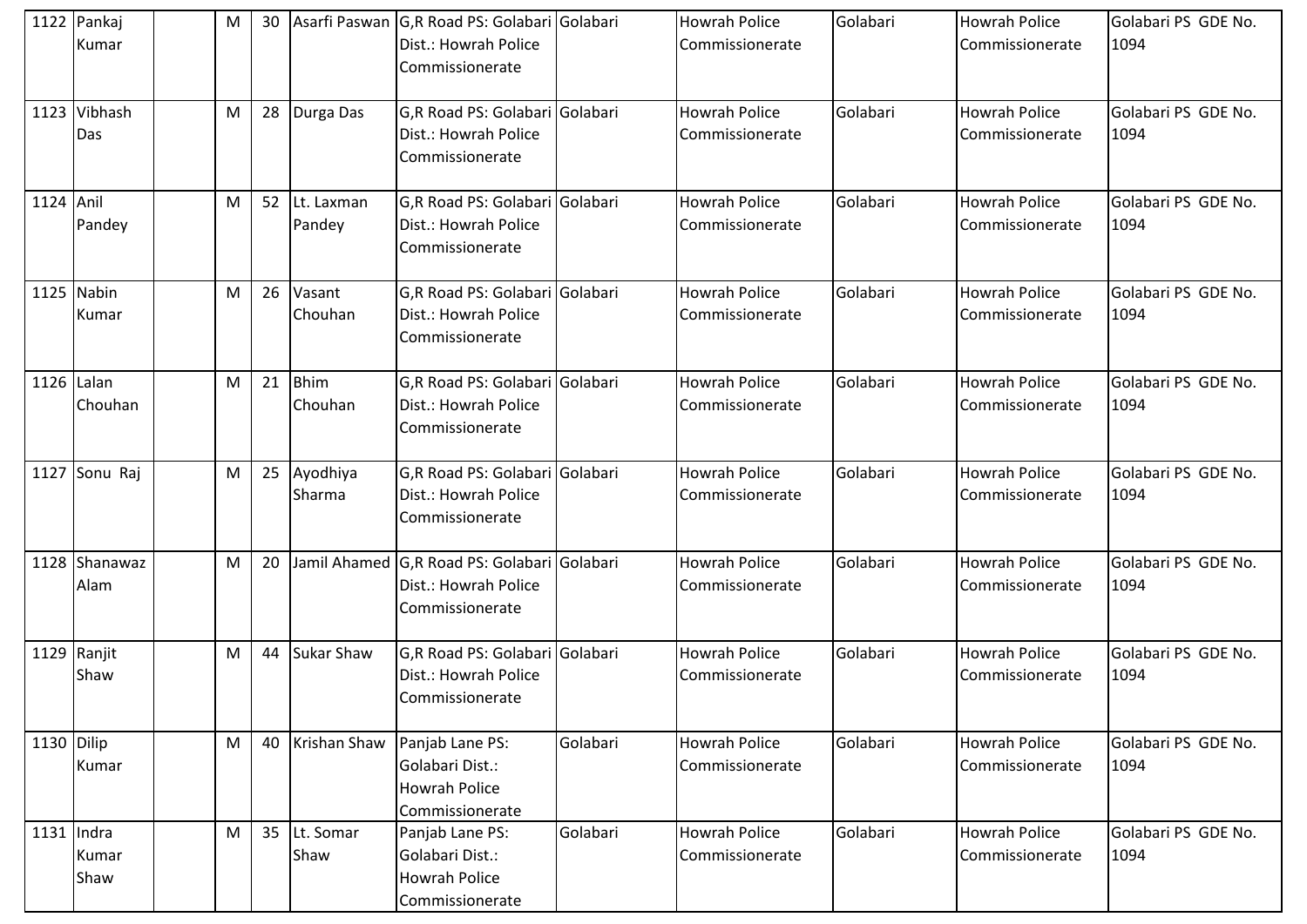|            | 1132 Abhay<br>Prasad | M | 25 | <b>Awad Prasad</b>   | Panjab Lane PS:<br>Golabari Dist.: | Golabari | <b>Howrah Police</b><br>Commissionerate | Golabari | <b>Howrah Police</b><br>Commissionerate | Golabari PS GDE No.<br>1094 |
|------------|----------------------|---|----|----------------------|------------------------------------|----------|-----------------------------------------|----------|-----------------------------------------|-----------------------------|
|            |                      |   |    |                      | <b>Howrah Police</b>               |          |                                         |          |                                         |                             |
|            |                      |   |    |                      | Commissionerate                    |          |                                         |          |                                         |                             |
|            | 1133 Md. Asgar       | M | 35 | Md. Ismail           | Panjab Lane PS:                    | Golabari | <b>Howrah Police</b>                    | Golabari | <b>Howrah Police</b>                    | Golabari PS GDE No.         |
|            |                      |   |    |                      | Golabari Dist.:                    |          | Commissionerate                         |          | Commissionerate                         | 1094                        |
|            |                      |   |    |                      | <b>Howrah Police</b>               |          |                                         |          |                                         |                             |
|            |                      |   |    |                      | Commissionerate                    |          |                                         |          |                                         |                             |
|            | 1134 Sagar           | M | 23 | Pawan Ram            | Panjab Lane PS:                    | Golabari | <b>Howrah Police</b>                    | Golabari | <b>Howrah Police</b>                    | Golabari PS GDE No.         |
|            | Ram                  |   |    |                      | Golabari Dist.:                    |          | Commissionerate                         |          | Commissionerate                         | 1094                        |
|            |                      |   |    |                      | <b>Howrah Police</b>               |          |                                         |          |                                         |                             |
|            |                      |   |    |                      | Commissionerate                    |          |                                         |          |                                         |                             |
| 1135 Sunil |                      | M | 39 | Chobinath            | 85, M.C. Ghosh Lane                | Howrah   | <b>Howrah Police</b>                    | Golabari | <b>Howrah Police</b>                    | Golabari PS GDE No.         |
|            | Kumar                |   |    | Thakur               | PS: Howrah Dist.:                  |          | Commissionerate                         |          | Commissionerate                         | 1094                        |
|            | Thakur               |   |    |                      | <b>Howrah Police</b>               |          |                                         |          |                                         |                             |
|            |                      |   |    |                      | Commissionerate                    |          |                                         |          |                                         |                             |
|            | 1136 Chandan         | M | 30 | Ramnor Yadav 254/2/2 |                                    |          | <b>Basirhat</b>                         | Howrah   | <b>Howrah Police</b>                    | Howrah PS GDE No.           |
|            | Yadav                |   |    |                      | Panchanantala Road,                |          |                                         |          | Commissionerate                         | 1129                        |
|            |                      |   |    |                      | PS & Dist. Howrah                  |          |                                         |          |                                         |                             |
|            | 1137 Sk. Sahab       | M | 30 | Maudul Sk.           | Mohabala Khan, PS                  |          | Basirhat                                | Howrah   | <b>Howrah Police</b>                    | Howrah PS GDE No.           |
|            |                      |   |    |                      | Ghatal, Dist.                      |          |                                         |          | Commissionerate                         | 1129                        |
|            |                      |   |    |                      | Midinapur                          |          |                                         |          |                                         |                             |
|            | 1138 Najrul          | M | 46 | <b>Ishaul Haque</b>  | Mohabala Khan. PS                  |          | <b>Basirhat</b>                         | Howrah   | <b>Howrah Police</b>                    | Howrah PS GDE No.           |
|            | Haque                |   |    |                      | Ghatal, Dist.                      |          |                                         |          | Commissionerate                         | 1129                        |
|            |                      |   |    |                      | Midinapur                          |          |                                         |          |                                         |                             |
|            | 1139 Md. Azad        | M | 27 | Md. Mamuda           | 72, Noor Md. Munshi                |          | <b>Basirhat</b>                         | Howrah   | <b>Howrah Police</b>                    | Howrah PS GDE No.           |
|            |                      |   |    | Alam                 | Lane, PS PS & Dist.                |          |                                         |          | Commissionerate                         | 1129                        |
|            |                      |   |    |                      | Howrah                             |          |                                         |          |                                         |                             |
|            | 1140 Sarwar          | M |    | 32 Idris Ansari      | 9, Noor Mohammad                   |          | Basirhat                                | Howrah   | <b>Howrah Police</b>                    | Howrah PS GDE No.           |
|            | Ansari               |   |    |                      | Munshi Lane, PS &                  |          |                                         |          | Commissionerate                         | 1129                        |
|            |                      |   |    |                      | Dist. Howrah                       |          |                                         |          |                                         |                             |
|            | 1141 Ram Babu        | M | 19 | Ram Lochan           | Dhadalia, PS                       |          | <b>Basirhat</b>                         | Howrah   | <b>Howrah Police</b>                    | Howrah PS GDE No.           |
|            |                      |   |    |                      | Hahanpur, Dist.                    |          |                                         |          | Commissionerate                         | 1129                        |
|            |                      |   |    |                      | Samastipur, Bihar                  |          |                                         |          |                                         |                             |
|            | 1142 Rabi Shaw       | M | 18 | Lachmi Shaw          | 22 New Seal Lane, PS               |          | <b>Basirhat</b>                         | Howrah   | <b>Howrah Police</b>                    | Howrah PS GDE No.           |
|            |                      |   |    |                      | & Dist. Howrah.                    |          |                                         |          | Commissionerate                         | 1129                        |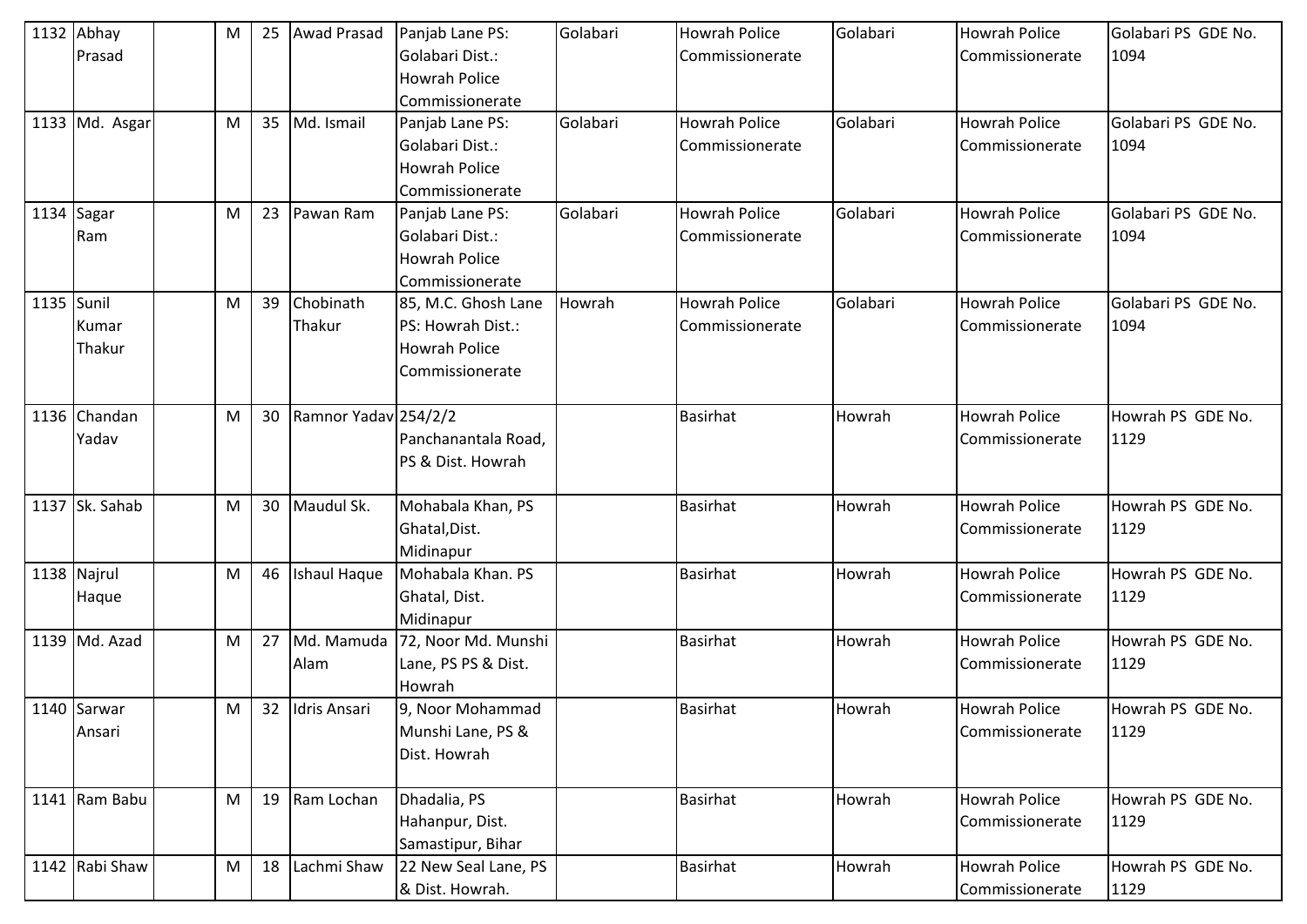|           | 1143 Soumen<br><b>Dhara</b> | M | 27 |                     | Ranajit Dhara   PS: Jagachha Dist.:<br><b>Howrah Police</b> | Jagachha | <b>Howrah Police</b> | Jagachha | Howrah Police        | Jagachha PS GDE No.   |
|-----------|-----------------------------|---|----|---------------------|-------------------------------------------------------------|----------|----------------------|----------|----------------------|-----------------------|
|           |                             |   |    |                     | Commissionerate                                             |          | Commissionerate      |          | Commissionerate      | 666                   |
|           | 1144 Ayan Ali               | M | 18 | Omed Ali            | PS: Jagachha Dist.:                                         | Jagachha | <b>Howrah Police</b> | Jagachha | <b>Howrah Police</b> | Jagachha PS GDE No.   |
|           | Mondal                      |   |    | Mondal              | <b>Howrah Police</b>                                        |          | Commissionerate      |          | Commissionerate      | 666                   |
|           |                             |   |    |                     | Commissionerate                                             |          |                      |          |                      |                       |
|           | 1145 Gour Hari              | M | 30 | <b>Badal Maity</b>  | PS: Jagachha Dist.:                                         | Jagachha | <b>Howrah Police</b> | Jagachha | Howrah Police        | Jagachha PS GDE No.   |
|           | Maity                       |   |    |                     | <b>Howrah Police</b>                                        |          | Commissionerate      |          | Commissionerate      | 666                   |
|           |                             |   |    |                     | Commissionerate                                             |          |                      |          |                      |                       |
|           | 1146 Gopal                  | M | 27 | Tarun               | PS: Jagachha Dist.:                                         | Jagachha | <b>Howrah Police</b> | Jagachha | <b>Howrah Police</b> | Jagachha PS GDE No.   |
|           | Chakrabor                   |   |    | Chakraborty         | <b>Howrah Police</b>                                        |          | Commissionerate      |          | Commissionerate      | 666                   |
|           | Ity                         |   |    |                     | Commissionerate                                             |          |                      |          |                      |                       |
| 1147      | Banamali                    | M | 44 | <b>Bridevdra</b>    | PS: Jagachha Dist.:                                         | Jagachha | <b>Howrah Police</b> | Jagachha | <b>Howrah Police</b> | Jagachha PS GDE No.   |
|           | <b>IPramanick</b>           |   |    | Nath                | <b>Howrah Police</b>                                        |          | Commissionerate      |          | Commissionerate      | 666                   |
|           |                             |   |    | Pramanick           | Commissionerate                                             |          |                      |          |                      |                       |
|           | $1148$ Tapas                | M | 33 | Lt Robin            | Kona Bazar,                                                 |          | <b>Basirhat</b>      | Liluah   | <b>Howrah Police</b> | Liluah PS GDE No. 903 |
|           | Chakrabor                   |   |    | Chakraborty         | Panchanantala Lane,                                         |          |                      |          | Commissionerate      |                       |
|           | Ity                         |   |    |                     | PS-Dasnagar, Howr                                           |          |                      |          |                      |                       |
|           | 1149 Sanjib                 | M | 33 | Robi Bari           | Kona Bazar,                                                 |          | <b>Basirhat</b>      | Liluah   | <b>Howrah Police</b> | Liluah PS GDE No. 903 |
|           | <b>Bari</b>                 |   |    |                     | Panchanantala Lane,                                         |          |                      |          | Commissionerate      |                       |
|           |                             |   |    |                     | PS-Dasnagar, Howr                                           |          |                      |          |                      |                       |
|           |                             |   |    |                     |                                                             |          |                      |          |                      |                       |
| 1150 Sanu |                             | M | 40 | <b>Tarak Chungi</b> | Kona Bazar,                                                 |          | <b>Basirhat</b>      | Liluah   | <b>Howrah Police</b> | Liluah PS GDE No. 903 |
|           | Chungi                      |   |    |                     | Panchanantala Lane,                                         |          |                      |          | Commissionerate      |                       |
|           |                             |   |    |                     | PS-Dasnagar, Howr                                           |          |                      |          |                      |                       |
|           | $1151$ Ayan                 | M | 30 | Rahul Nandi         | Monbad, PS-                                                 |          | <b>Basirhat</b>      | Liluah   | <b>Howrah Police</b> | Liluah PS GDE No. 267 |
|           | Nandi                       |   |    |                     | Dankuni, Hooghly                                            |          |                      |          | Commissionerate      |                       |
|           | 1152 Sankar                 | M | 39 | Lt Sudhir           | Thakurani Chak, PS-                                         |          | <b>Basirhat</b>      | Liluah   | Howrah Police        | Liluah PS GDE No. 267 |
|           | Gayen                       |   |    | Gayen               | Nischinda, Howrah                                           |          |                      |          | Commissionerate      |                       |
|           | $1153$ Bubay                | M | 28 | Ajay Bhakta         | Jagadishpur Sastitala,                                      |          | <b>Basirhat</b>      | Liluah   | Howrah Police        | Liluah PS GDE No. 267 |
|           | Bhakta                      |   |    |                     | PS- Liluah, Howrah                                          |          |                      |          | Commissionerate      |                       |
|           |                             |   |    |                     |                                                             |          |                      |          |                      |                       |
|           | 1154 Laxman                 | M | 30 | Lt Kenaram          | Vill- Kanajuri, PS-                                         |          | <b>Basirhat</b>      | Liluah   | <b>Howrah Police</b> | Liluah PS GDE No. 267 |
|           | Ray                         |   |    | <b>Ray</b>          | Dhania Khali, Hooghly                                       |          |                      |          | Commissionerate      |                       |
|           |                             |   |    |                     |                                                             |          |                      |          |                      |                       |
|           | 1155 Sourav                 | M | 24 | Sanjay Bar          | Rajendrapur, PS-                                            |          | <b>Basirhat</b>      | Liluah   | <b>Howrah Police</b> | Liluah PS GDE No. 267 |
|           | <b>Bar</b>                  |   |    |                     | Nischinda, Howrah                                           |          |                      |          | Commissionerate      |                       |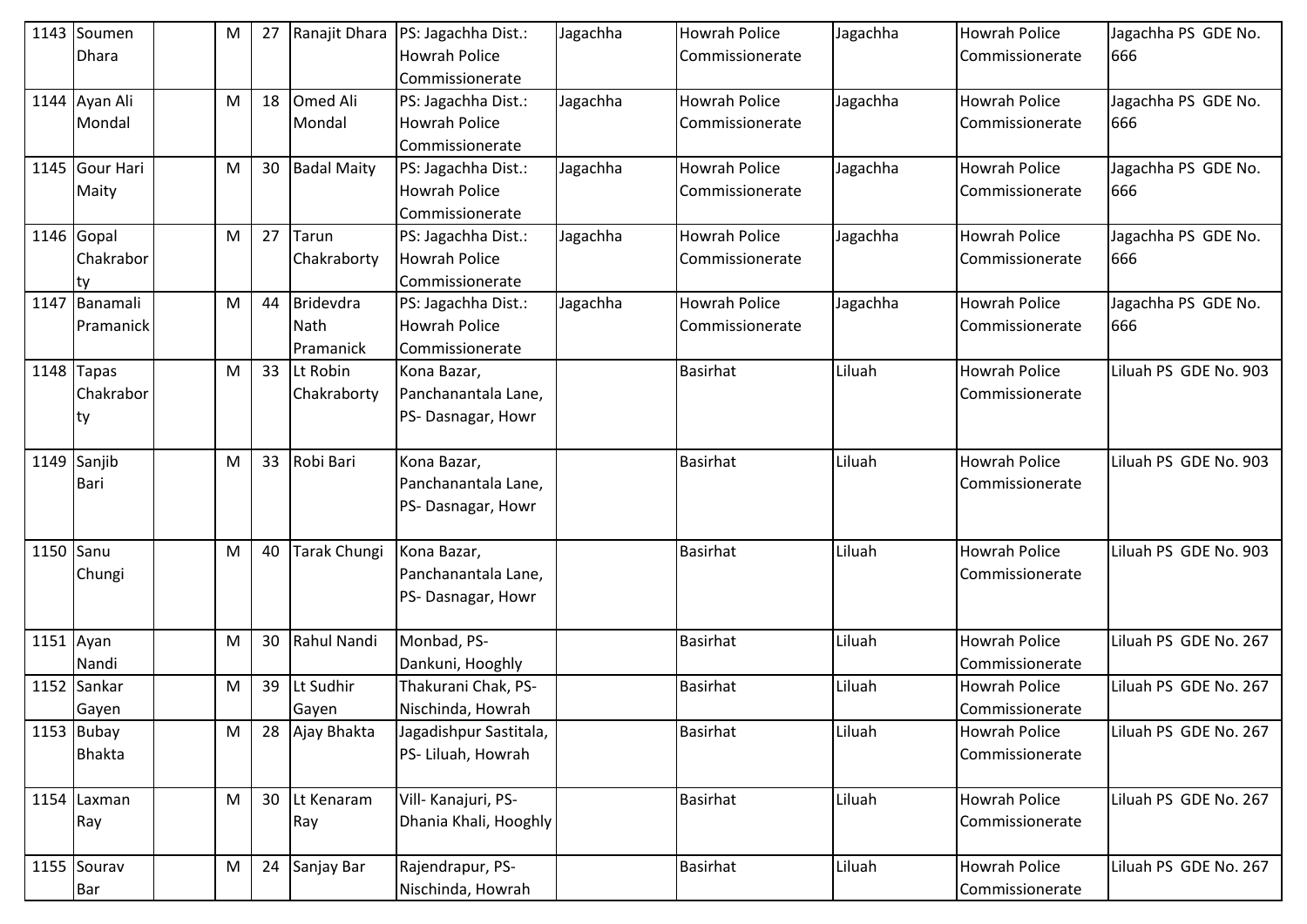|           | 1156 Parimal<br>Ghorui        | M | 55 | <b>ILt</b><br>Bivutibhusan<br>Ghorui | Baluhati, PS-Domjur,<br>Howrah                                |                              | <b>Basirhat</b>                         | Liluah                       | <b>Howrah Police</b><br>Commissionerate | Liluah PS GDE No. 267                   |
|-----------|-------------------------------|---|----|--------------------------------------|---------------------------------------------------------------|------------------------------|-----------------------------------------|------------------------------|-----------------------------------------|-----------------------------------------|
|           | 1157 Sourav<br><b>Mallick</b> | M | 26 | Goutam<br>Mallick                    | Jagadishpur<br>Makaltala, PS-Liluah,<br>Howrah                |                              | <b>Basirhat</b>                         | Liluah                       | <b>Howrah Police</b><br>Commissionerate | Liluah PS GDE No. 267                   |
|           | 1158 Nirmal<br>Das            | M | 31 | Chittaranjan<br>Das                  | Jagadishpur Sastitala,<br>PS- Liluah, Howrah                  |                              | <b>Basirhat</b>                         | Liluah                       | <b>Howrah Police</b><br>Commissionerate | Liluah PS GDE No. 267                   |
|           | 1159 Bubai Paji               | M | 37 | Lt Haradhan<br>Paji                  | Baluhati Pajipara, PS-<br>Domjur, Howrah                      |                              | <b>Basirhat</b>                         | Liluah                       | <b>Howrah Police</b><br>Commissionerate | Liluah PS GDE No. 267                   |
|           | 1160 Rohit<br>Singh           | M | 26 | Dasharath<br>Singh                   | PS: Malipanchghara<br>Dist.: Howrah Police<br>Commissionerate | Malipanchghara Howrah Police | Commissionerate                         | Malipanchghara               | <b>Howrah Police</b><br>Commissionerate | Malipanchghara PS<br>GDE No. 725        |
| 1161 Sonu | Dora                          | M | 19 | Lt Ramaroy<br>Dora                   | PS: Malipanchghara<br>Dist.: Howrah Police<br>Commissionerate | Malipanchghara               | <b>Howrah Police</b><br>Commissionerate | Malipanchghara               | <b>Howrah Police</b><br>Commissionerate | Malipanchghara PS<br><b>GDE No. 740</b> |
|           | 1162 Kaushal<br>Ali           | M | 50 | Lt Asraf Ali                         | PS: Malipanchghara<br>Dist.: Howrah Police<br>Commissionerate | Malipanchghara Howrah Police | Commissionerate                         | Malipanchghara               | Howrah Police<br>Commissionerate        | Malipanchghara PS<br><b>GDE No. 740</b> |
| 1163 Babu | Nayak                         | M | 45 | Lt Gaya<br>Prasad Nayak              | PS: Malipanchghara<br>Dist.: Howrah Police<br>Commissionerate | Malipanchghara Howrah Police | Commissionerate                         | Malipanchghara Howrah Police | Commissionerate                         | Malipanchghara PS<br><b>GDE No. 740</b> |
| 1164 Bapi | Sukhla                        | M | 44 | <b>Bijay Sukla</b>                   | PS: Malipanchghara<br>Dist.: Howrah Police<br>Commissionerate | Malipanchghara Howrah Police | Commissionerate                         | Malipanchghara               | <b>Howrah Police</b><br>Commissionerate | Malipanchghara PS<br>GDE No. 740        |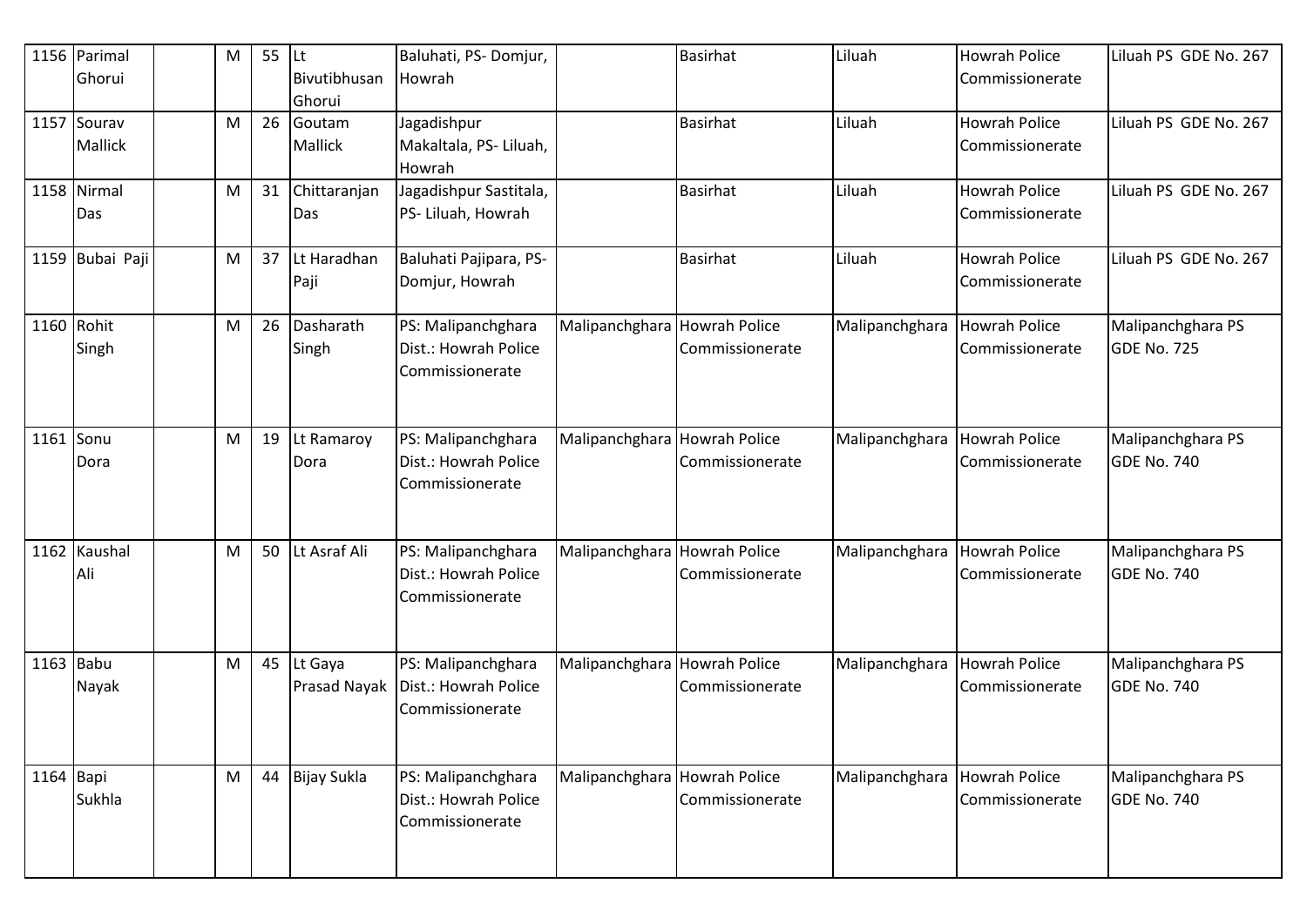| 1165 Astak Sk             | M | 40 |                          | Lt Lakeman Sk PS: Malipanchghara<br>Dist.: Howrah Police<br>Commissionerate                                 | Malipanchghara Howrah Police | Commissionerate                         | Malipanchghara | <b>Howrah Police</b><br>Commissionerate | Malipanchghara PS<br>GDE No. 740 |
|---------------------------|---|----|--------------------------|-------------------------------------------------------------------------------------------------------------|------------------------------|-----------------------------------------|----------------|-----------------------------------------|----------------------------------|
| 1166 Pravat<br>Majhi      | M |    | 786 Madan<br>Mohan Majhi | <b>Banipur Sankrail</b><br>Howrah PS: Sankrail<br>Dist.: Howrah Police<br>Commissionerate                   | Sankrail                     | <b>Howrah Police</b><br>Commissionerate | Sankrail       | <b>Howrah Police</b><br>Commissionerate | Sankrail PS GDE No.<br>786       |
| 1167 Khokan<br>Roy        | M | 44 | Lt Gopal Roy             | Basudebpur Sankrail<br>Howrah PS: Sankrail<br>Dist.: Howrah Police<br>Commissionerate                       | Sankrail                     | <b>Howrah Police</b><br>Commissionerate | Sankrail       | <b>Howrah Police</b><br>Commissionerate | Sankrail PS GDE No.<br>786       |
| 1168 Nishit<br>Dalui      | M | 35 | Sushil Dalui             | <b>Basudebpur Sankrail</b><br>Howrah PS: Sankrail<br>Dist.: Howrah Police<br>Commissionerate                | Sankrail                     | <b>Howrah Police</b><br>Commissionerate | Sankrail       | <b>Howrah Police</b><br>Commissionerate | Sankrail PS GDE No.<br>786       |
| 1169 Sandip<br><b>Bag</b> | M | 34 | Lt Sambhu<br><b>Bag</b>  | <b>Basudebpur Sankrail</b><br>Howrah PS: Sankrail<br>Dist.: Howrah Police<br>Commissionerate                | Sankrail                     | <b>Howrah Police</b><br>Commissionerate | Sankrail       | <b>Howrah Police</b><br>Commissionerate | Sankrail PS GDE No.<br>786       |
| 1170 Sohodeb<br>Shaw      | M | 24 | Vodai Shaw               | Sarenga Shibtola<br>Sankrail Dis- Howrah.<br>PS: Sankrail Dist.:<br><b>Howrah Police</b><br>Commissionerate | Sankrail                     | <b>Howrah Police</b><br>Commissionerate | Sankrail       | <b>Howrah Police</b><br>Commissionerate | Sankrail PS GDE No.<br>546       |
| 1171 Nakul<br>Shaw        | M | 30 | Vodai Shaw               | Sarenga Shibtola<br>Sankrail Dis-Howrah.<br>PS: Sankrail Dist.:<br>Howrah Police<br>Commissionerate         | Sankrail                     | Howrah Police<br>Commissionerate        | Sankrail       | <b>Howrah Police</b><br>Commissionerate | Sankrail PS GDE No.<br>546       |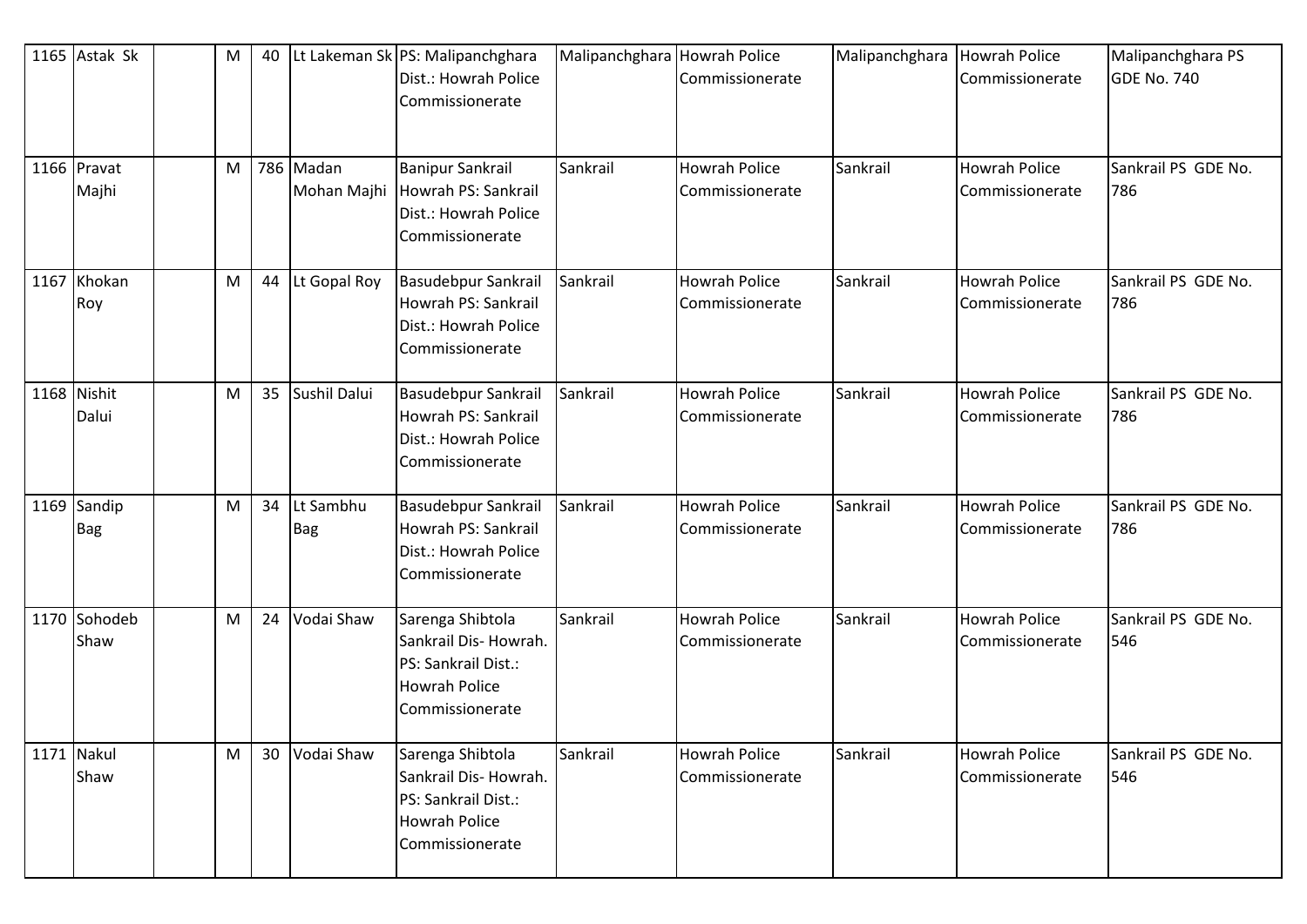|            | 1172 Subhankar | M           | 28 | Sambhu Das     | Netaji Nagar Duliya    | Sankrail | <b>Howrah Police</b> | Sankrail     | <b>Howrah Police</b> | Sankrail PS GDE No. |
|------------|----------------|-------------|----|----------------|------------------------|----------|----------------------|--------------|----------------------|---------------------|
|            | Das            |             |    |                | Sankrail Howrah PS:    |          | Commissionerate      |              | Commissionerate      | 521                 |
|            |                |             |    |                | Sankrail Dist.: Howrah |          |                      |              |                      |                     |
|            |                |             |    |                | Police                 |          |                      |              |                      |                     |
|            |                |             |    |                | Commissionerate        |          |                      |              |                      |                     |
|            | 1173 Raj Kumar | M           |    | 22 Robin Maity | Netaji Nagar Duliya    | Sankrail | <b>Howrah Police</b> | Sankrail     | Howrah Police        | Sankrail PS GDE No. |
|            | Maity          |             |    |                | Sankrail Howrah PS:    |          | Commissionerate      |              | Commissionerate      | 521                 |
|            |                |             |    |                | Sankrail Dist.: Howrah |          |                      |              |                      |                     |
|            |                |             |    |                | Police                 |          |                      |              |                      |                     |
|            |                |             |    |                | Commissionerate        |          |                      |              |                      |                     |
| 1174 Pintu |                | M           | 39 | Sailen         | Nimtala Unsani,        | Sankrail | <b>Howrah Police</b> | Sankrail     | <b>Howrah Police</b> | Sankrail PS GDE No. |
|            | Debnath        |             |    | Debnath        | Golvati Santragachi    |          | Commissionerate      |              | Commissionerate      | 521                 |
|            |                |             |    |                | Howrah PS: Sankrail    |          |                      |              |                      |                     |
|            |                |             |    |                | Dist.: Howrah Police   |          |                      |              |                      |                     |
|            |                |             |    |                | Commissionerate        |          |                      |              |                      |                     |
|            |                |             |    |                |                        |          |                      |              |                      |                     |
|            | 1175 Halima    | $\mathsf F$ | 50 | Lt. Amir Khan  | 2 No. Lichu Bagan      | Sankrail | <b>Howrah Police</b> | Sankrail     | <b>Howrah Police</b> | Sankrail PS GDE No. |
|            | <b>Begam</b>   |             |    |                | Sankrail Howrah PS:    |          | Commissionerate      |              | Commissionerate      | 511                 |
|            |                |             |    |                | Sankrail Dist.: Howrah |          |                      |              |                      |                     |
|            |                |             |    |                | Police                 |          |                      |              |                      |                     |
|            |                |             |    |                | Commissionerate        |          |                      |              |                      |                     |
|            | 1176 Amjat     | F           | 35 | Amir Khan      | 2 No. Lichu Bagan      | Sankrail | <b>Howrah Police</b> | Sankrail     | <b>Howrah Police</b> | Sankrail PS GDE No. |
|            | Khan           |             |    |                | Sankrail Howrah PS:    |          | Commissionerate      |              | Commissionerate      | 511                 |
|            |                |             |    |                | Sankrail Dist.: Howrah |          |                      |              |                      |                     |
|            |                |             |    |                | Police                 |          |                      |              |                      |                     |
|            |                |             |    |                | Commissionerate        |          |                      |              |                      |                     |
| 1177 Ujjal |                | F           | 37 | Subrata        | Bamunia Thubsara       | Sankrail | <b>Howrah Police</b> | Sankrail     | Howrah Police        | Sankrail PS GDE No. |
|            | Sarkar         |             |    | Sarkar         | Nanu Birbhum PS:       |          | Commissionerate      |              | Commissionerate      | 741                 |
|            |                |             |    |                | Sankrail Dist.: Howrah |          |                      |              |                      |                     |
|            |                |             |    |                | Police                 |          |                      |              |                      |                     |
|            |                |             |    |                | Commissionerate        |          |                      |              |                      |                     |
|            | 1178 Mantla    | M           |    | Mantla         | 1 No. Sultanpur, PS.   |          | <b>Basirhat</b>      | Santragachhi | <b>Howrah Police</b> | Santragachhi PS GDE |
|            | Tarakeswa      |             |    | Ganesh Rao     | Santragachi, Howrah    |          |                      |              | Commissionerate      | No. 549             |
|            | r Rao          |             |    |                |                        |          |                      |              |                      |                     |
|            | 1179 Bikash    | M           |    | Lt. Binod      | Santragachi Mandir     |          | <b>Basirhat</b>      | Santragachhi | <b>Howrah Police</b> | Santragachhi PS GDE |
|            | Singh          |             |    | Singh          | Para, PS. Santragachi, |          |                      |              | Commissionerate      | No. 549             |
|            |                |             |    |                | Howrah                 |          |                      |              |                      |                     |
|            |                |             |    |                |                        |          |                      |              |                      |                     |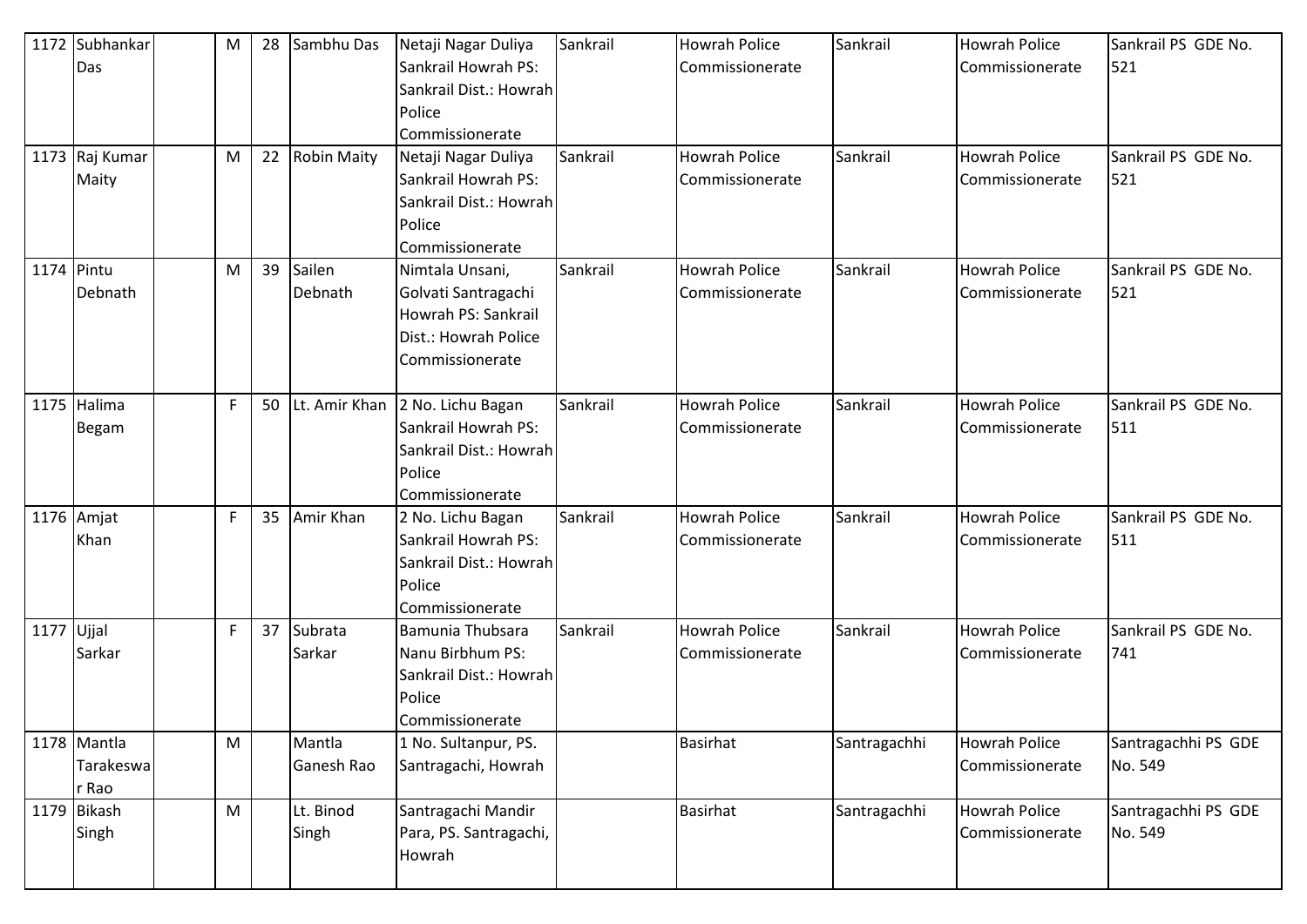| 1180 Tubai | Adak                           | M | 22 | Tubai Adak            | Shibpur PS: Shibpur<br>Dist.: Howrah Police<br>Commissionerate                                        | Shibpur                                  | <b>Howrah Police</b><br>Commissionerate | Shibpur | <b>Howrah Police</b><br>Commissionerate | Shibpur PS GDE No.<br>929 |
|------------|--------------------------------|---|----|-----------------------|-------------------------------------------------------------------------------------------------------|------------------------------------------|-----------------------------------------|---------|-----------------------------------------|---------------------------|
|            | 1181 Pradipta<br><b>Baitha</b> | M | 24 | Partha Baitha         | Shibpur PS: Shibpur<br>Dist.: Howrah Police<br>Commissionerate                                        | Shibpur                                  | <b>Howrah Police</b><br>Commissionerate | Shibpur | <b>Howrah Police</b><br>Commissionerate | Shibpur PS GDE No.<br>929 |
|            | 1182 Mural<br>Mondal           | M | 19 | Ajay Mondal           | Shibpur PS: Shibpur<br>Dist.: Howrah Police<br>Commissionerate                                        | Shibpur                                  | <b>Howrah Police</b><br>Commissionerate | Shibpur | <b>Howrah Police</b><br>Commissionerate | Shibpur PS GDE No.<br>929 |
|            | 1183 Amit Paul                 | M | 20 | <b>Nabin Paul</b>     | Shibpur PS: Shibpur<br>Dist.: Howrah Police<br>Commissionerate                                        | Shibpur                                  | <b>Howrah Police</b><br>Commissionerate | Shibpur | <b>Howrah Police</b><br>Commissionerate | Shibpur PS GDE No.<br>929 |
|            | 1184 Rana Hait                 | M | 22 | Bapan Hait            | Shibpur PS: Shibpur<br>Dist.: Howrah Police<br>Commissionerate                                        | Shibpur                                  | <b>Howrah Police</b><br>Commissionerate | Shibpur | <b>Howrah Police</b><br>Commissionerate | Shibpur PS GDE No.<br>929 |
|            | 1185 Protap<br>Chakrabor<br>ty | M | 20 | Ganesh<br>Chakraborty | Shibpur PS: Shibpur<br>Dist.: Howrah Police<br>Commissionerate                                        | Shibpur                                  | <b>Howrah Police</b><br>Commissionerate | Shibpur | <b>Howrah Police</b><br>Commissionerate | Shibpur PS GDE No.<br>929 |
|            | 1186 Bablu Das                 | M | 35 | Laxman Das            | AJC Bose B Garden<br>PS: Ajc bose botanic<br>garden Dist.: Howrah<br>Police<br>Commissionerate        | Ajc bose botanic Howrah Police<br>garden | Commissionerate                         | Shibpur | <b>Howrah Police</b><br>Commissionerate | Shibpur PS GDE No.<br>964 |
|            | 1187 Debkalpo<br>Ghosh         | M |    | 37 Lt. Tapan<br>Ghosh | <b>AJC Bose B Garden</b><br>PS: Ajc bose botanic<br>garden Dist.: Howrah<br>Police<br>Commissionerate | Ajc bose botanic Howrah Police<br>garden | Commissionerate                         | Shibpur | <b>Howrah Police</b><br>Commissionerate | Shibpur PS GDE No.<br>964 |
|            | 1188 Ahmed Ali                 | M | 25 | Haider Ali            | Shibpur PS: Shibpur<br>Dist.: Howrah Police<br>Commissionerate                                        | Shibpur                                  | <b>Howrah Police</b><br>Commissionerate | Shibpur | Howrah Police<br>Commissionerate        | Shibpur PS GDE No.<br>964 |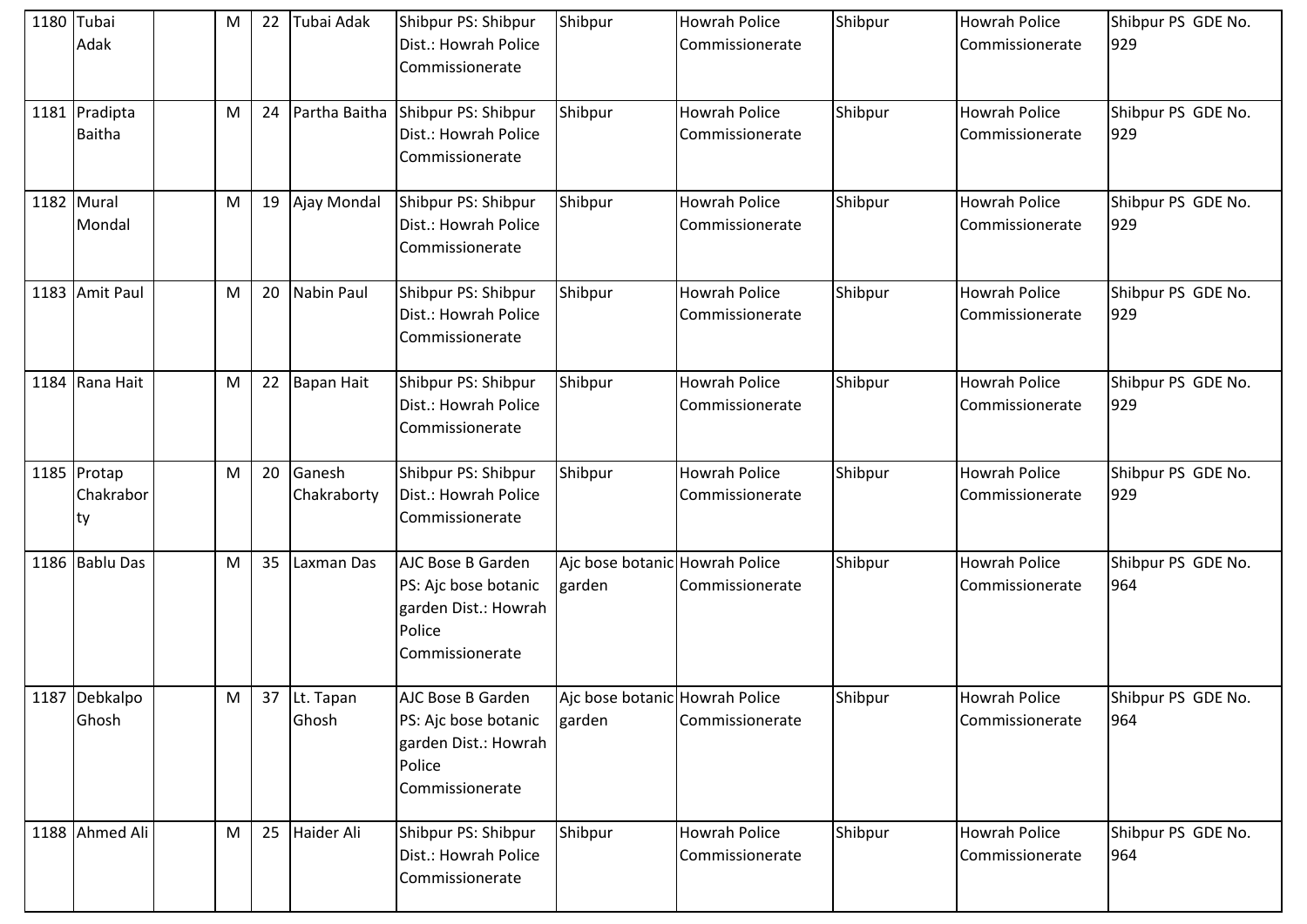| 1189 Md.   | <b>Nasim</b>           | M | 30 | Md. Sultan              | Shibpur PS: Shibpur<br>Dist.: Howrah Police<br>Commissionerate                            | Shibpur         | <b>Howrah Police</b><br>Commissionerate | Shibpur         | <b>Howrah Police</b><br>Commissionerate | Shibpur PS GDE No.<br>964         |
|------------|------------------------|---|----|-------------------------|-------------------------------------------------------------------------------------------|-----------------|-----------------------------------------|-----------------|-----------------------------------------|-----------------------------------|
|            | 1190 Samim<br>Ahmed    | M | 42 | Abdul Khalid            | Shibpur PS: Shibpur<br>Dist.: Howrah Police<br>Commissionerate                            | Shibpur         | <b>Howrah Police</b><br>Commissionerate | Shibpur         | <b>Howrah Police</b><br>Commissionerate | Shibpur PS GDE No.<br>964         |
|            | 1191 Md. Nurul<br>Hoda | M | 48 | Lt. Amir<br>Hussain     | Shibpur PS: Shibpur<br>Dist.: Howrah Police<br>Commissionerate                            | Shibpur         | <b>Howrah Police</b><br>Commissionerate | Shibpur         | <b>Howrah Police</b><br>Commissionerate | Shibpur PS GDE No.<br>964         |
| 1192 Sk    | Sahalam                | M | 41 | Lt. Sk<br>Mahamad Ali   | Mugkalyan, Bagnan,<br>Howrah PS: Bagnan<br>Dist.: Howrah Rural                            | Bagnan          | Howrah Rural                            | Bagnan          | <b>Howrah Rural</b>                     | Bagnan PS GDE No.<br>886          |
|            | 1193 Sk Jiyabul        | M | 20 | <b>Sk Selim</b>         | Gohalberia, Bagnan,<br>Howrah PS: Bagnan<br>Dist.: Howrah Rural                           | Bagnan          | Howrah Rural                            | Bagnan          | <b>Howrah Rural</b>                     | Bagnan PS GDE No.<br>886          |
|            | 1194 Abusahid<br>Khan  | M | 20 | Nur Khan                | Salukpara, Shyampur, Shyampur<br>Howrah PS:<br>Shyampur Dist.:<br><b>Howrah Rural</b>     |                 | Howrah Rural                            | Bagnan          | Howrah Rural                            | Bagnan PS GDE No.<br>886          |
| 1195 Anil  | Adhikary               | M | 40 | Madan<br>Adhikary       | Mansatala, Roypara.<br>PS- Bauria, Howrah<br>PS: Bauria Dist.:<br><b>Howrah Rural</b>     | Bauria          | <b>Howrah Rural</b>                     | <b>Bauria</b>   | <b>Howrah Rural</b>                     | Bauria PS GDE No. 478             |
|            | 1196 Sk Munna          | M |    | 52 Lt. Sk Abdul         | West Bauria,<br>Jolapara, Bauria,<br>Howrah PS: Bauria<br>Dist.: Howrah Rural             | <b>Bauria</b>   | Howrah Rural                            | <b>Bauria</b>   | <b>Howrah Rural</b>                     | Bauria PS GDE No. 483             |
|            | 1197 Nimai<br>Makhal   | M |    | 46 Lt. Sambhu<br>Makhal | Vill-Siddeswar, PS-JB<br>Pur, Howrah PS:<br>Jagatballavpore Dist.:<br><b>Howrah Rural</b> | Jagatballavpore | <b>Howrah Rural</b>                     | Jagatballavpore | <b>Howrah Rural</b>                     | Jagatballavpore PS GDE<br>No. 651 |
| 1198 Sunil | Kumar<br>Mahato        | M | 37 | Upendranath<br>Mahato   | Pundag Hattola PS:<br>Joypur Dist.: Purulia                                               | Joypur          | Purulia                                 | Joypur          | Purulia                                 | Joypur PS GDE No. 409             |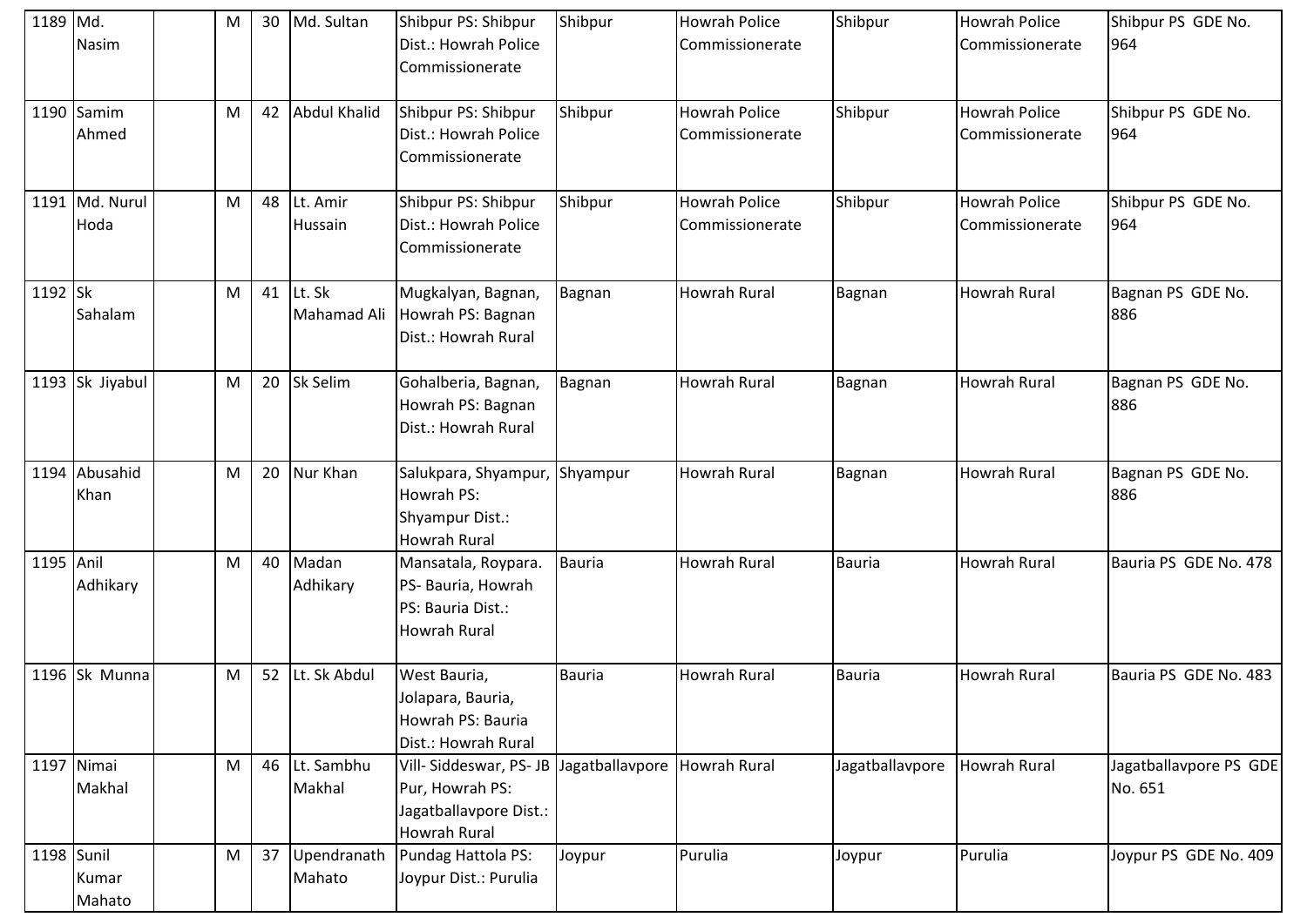| 1199 Jiten | Gorain                        | M | 42 |                       | Ghaltu Gorain Atakol More PS:<br>Joypur Dist.: Purulia                    | Joypur   | Purulia             | Joypur   | Purulia             | Joypur PS GDE No. 703       |
|------------|-------------------------------|---|----|-----------------------|---------------------------------------------------------------------------|----------|---------------------|----------|---------------------|-----------------------------|
|            | 1200 Manotosh<br><b>Sahis</b> | M | 22 | Tarapada<br>Sahis     | Baragram More PS:<br>Joypur Dist.: Purulia                                | Joypur   | Purulia             | Joypur   | Purulia             | Joypur PS GDE No. 709       |
|            | 1201 Bideshi<br>Mahato        | M | 57 | Lt. Sripati<br>Mahato | Baragram More PS:<br>Joypur Dist.: Purulia                                | Joypur   | Purulia             | Joypur   | Purulia             | Joypur PS GDE No. 709       |
| 1202 Bittu | Khan                          | M | 19 | Sanjoy Khan           | Kolabani PS: Joypur<br>Dist.: Bankura                                     | Joypur   | <b>Bankura</b>      | Joypur   | Bankura             | Joypur PS GDE No. 762       |
|            | 1203 Subhankar<br>Nandi       | M | 20 | Kartick Nandi         | Rajsol PS: Joypur<br>Dist.: Bankura                                       | Joypur   | <b>Bankura</b>      | Joypur   | Bankura             | Joypur PS GDE No. 762       |
|            | 1204 Swarup<br>Dey            | M | 19 | Pradip Dey            | Brindabanpur PS:<br>Joypur Dist.: Bankura                                 | Joypur   | <b>Bankura</b>      | Joypur   | Bankura             | Joypur PS GDE No. 762       |
|            | 1205 Agriva<br>Samanta        | M | 19 | Kalyan<br>Samanta     | Salda PS: Joypur Dist.: Joypur<br><b>Bankura</b>                          |          | <b>Bankura</b>      | Joypur   | <b>Bankura</b>      | Joypur PS GDE No. 763       |
|            | 1206 Santanu<br>Keora         | M | 33 | Sukumara<br>Keora     | Ratanpur PS: Onda<br>Dist.: Bankura                                       | Onda     | <b>Bankura</b>      | Joypur   | Bankura             | Joypur PS GDE No. 763       |
| 1207 Vulu  | Lohar                         | M | 22 | Lakshman<br>Lohar     | <b>Shyamnagar PS:</b><br>Joypur Dist.: Bankura                            | Joypur   | <b>Bankura</b>      | Joypur   | Bankura             | Joypur PS GDE No. 770       |
|            | 1208 Mithun<br>Lohar          | M | 28 | <b>Bablu Lohar</b>    | Ranjittala PS: Joypur<br>Dist.: Bankura                                   | Joypur   | <b>Bankura</b>      | Joypur   | <b>Bankura</b>      | Joypur PS GDE No. 770       |
|            | 1209 Jayanta<br><b>Dhara</b>  | M | 22 | Haru                  | Belekhali PS: Joypur<br>Dist.: Bankura                                    | Joypur   | <b>Bankura</b>      | Joypur   | Bankura             | Joypur PS GDE No. 773       |
|            | 1210 Suvendu<br>Mondal        | M | 32 | Lt. Mohitos<br>Mondal | Kasmul, PO- Kasmul<br>PS: Uluberia Dist.:<br><b>Howrah Rural</b>          | Uluberia | <b>Howrah Rural</b> | Uluberia | <b>Howrah Rural</b> | Uluberia PS GDE No.<br>2495 |
|            | 1211 Dilip Raj                | M | 45 |                       | Lt. Ramlal Raj Vill+PO- Dhulasimla<br>PS: Uluberia Dist.:<br>Howrah Rural | Uluberia | Howrah Rural        | Uluberia | <b>Howrah Rural</b> | Uluberia PS GDE No.<br>2495 |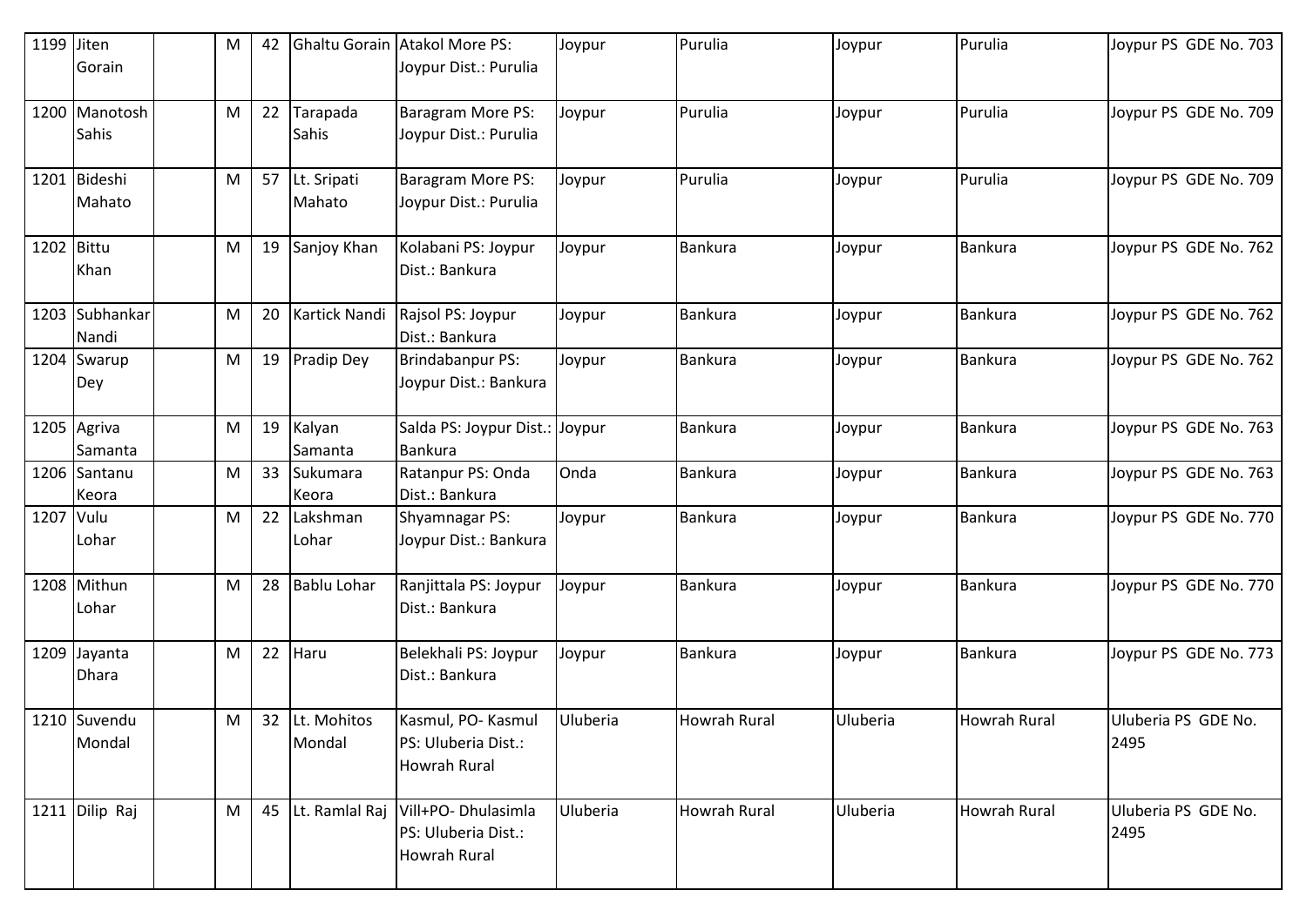| 1212 | Rahul                | ${\sf M}$ | Rabindranath            | <b>DANGAPARA PS:</b>                                                                       | Murshidabad | Murshidabad | Islampore | Murshidabad | Islampore PS GDE No.        |
|------|----------------------|-----------|-------------------------|--------------------------------------------------------------------------------------------|-------------|-------------|-----------|-------------|-----------------------------|
|      | Mondal               |           | Mondal                  | Murshidabad Dist.:<br>Murshidabad                                                          |             |             |           |             | 832                         |
|      | 1213 Gopal<br>Mondal | M         | Lt Narayan Ch<br>Mondal | <b>DANGAPARA PS:</b><br>Murshidabad Dist.:<br>Murshidabad                                  | Murshidabad | Murshidabad | Islampore | Murshidabad | Islampore PS GDE No.<br>832 |
|      | 1214 Sakar<br>Khan   | M         |                         | Soleman Khan   ISLAMPUR HOSPITAL<br><b>MORE PS: Islampore</b><br>Dist.: Murshidabad        | Islampore   | Murshidabad | Islampore | Murshidabad | Islampore PS GDE No.<br>832 |
|      | 1215 Tahir Sk        | M         | Year Ali Sk             | <b>ISLAMPUR HOSPITAL</b><br><b>MORE PS: Islampore</b><br>Dist.: Murshidabad                | Islampore   | Murshidabad | Islampore | Murshidabad | Islampore PS GDE No.<br>832 |
|      | 1216 Babu Sk         | M         | Julfikkar Ali           | <b>DOULATPUR PS:</b><br>Islampore Dist.:<br>Murshidabad                                    | Islampore   | Murshidabad | Islampore | Murshidabad | Islampore PS GDE No.<br>832 |
| 1217 | Selim                | M         | Abu Sufiyan             | <b>NASHIYATPARA PS:</b>                                                                    | Islampore   | Murshidabad | Islampore | Murshidabad | Islampore PS GDE No.        |
|      | <b>Biswas</b>        |           | <b>Biswas</b>           | Islampore Dist.:<br>Murshidabad                                                            |             |             |           |             | 832                         |
|      | 1218 Kajal Sk        | M         | Namaji Sk               | <b>NASHIYATPARA PS:</b><br>Islampore Dist.:<br>Murshidabad                                 | Islampore   | Murshidabad | Islampore | Murshidabad | Islampore PS GDE No.<br>832 |
|      | 1219 Safijul Sk      | M         | Sajarul Islam           | <b>GUDHIA PS:</b><br>Murshidabad Dist.:<br>Murshidabad                                     | Murshidabad | Murshidabad | Islampore | Murshidabad | Islampore PS GDE No.<br>837 |
|      | 1220 Hanif Sk        | M         | Abu Kalam Sk            | <b>GUDHIA PS:</b><br>Murshidabad Dist.:<br>Murshidabad                                     | Murshidabad | Murshidabad | Islampore | Murshidabad | Islampore PS GDE No.<br>837 |
| 1221 | Bapan<br>Roy         | M         | Lt. Girimal<br>Roy      | Of Mallick Sova Uttar<br>Gossairhat PS. DPG,<br>Dist. JP PS: Dhubguri<br>Dist.: Jalpaiguri | Dhubguri    | Jalpaiguri  | Dhubguri  | Jalpaiguri  | Dhubguri PS GDE No.<br>865  |
|      | 1222 Dinesh<br>Roy   | M         | Gahde Roy               | Of Mahakal Para<br>W/No-14 PS. DPG,<br>Dist. JPG. PS:<br>Dhubguri Dist.:<br>Jalpaiguri     | Dhubguri    | Jalpaiguri  | Dhubguri  | Jalpaiguri  | Dhubguri PS GDE No.<br>865  |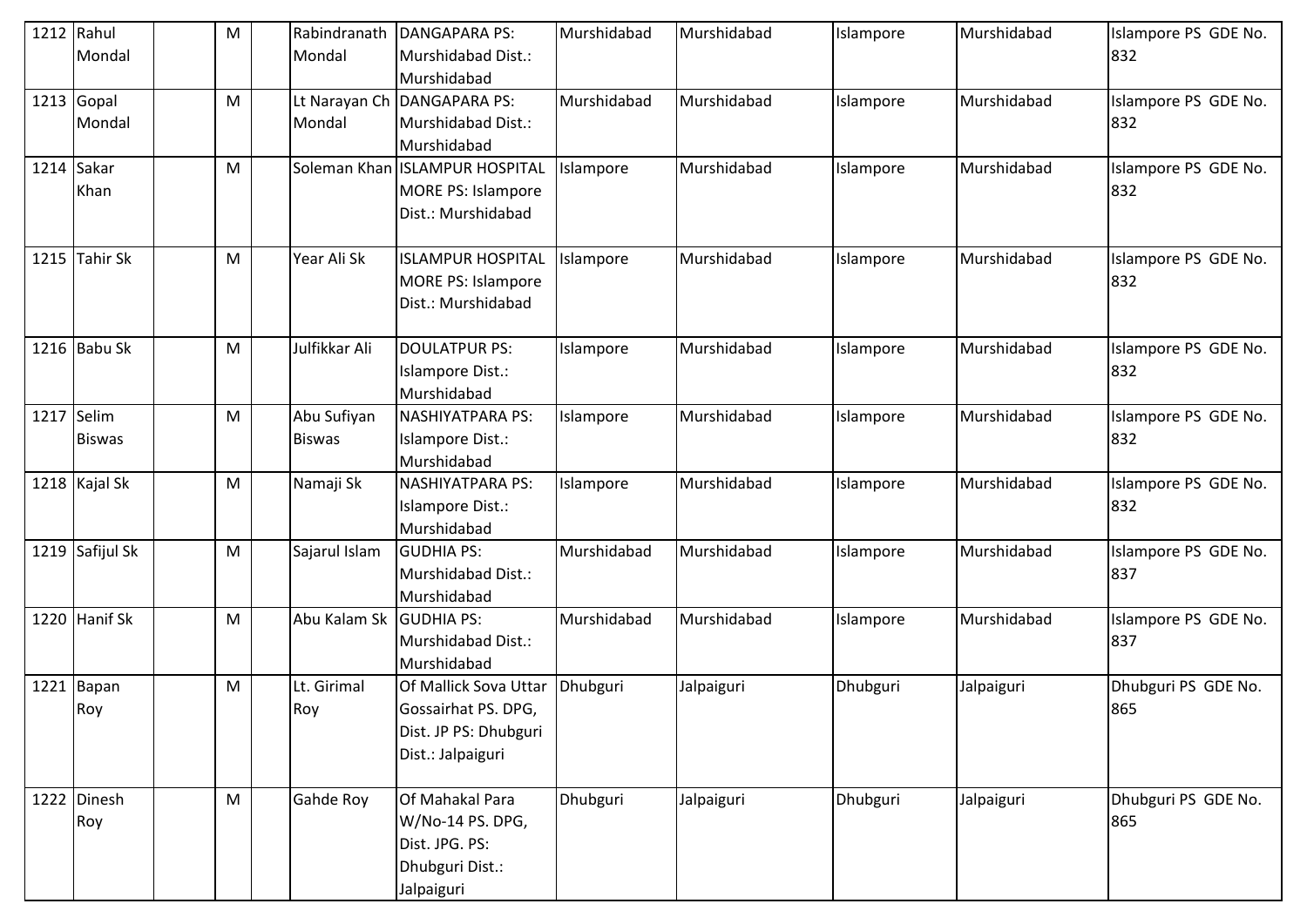|           | 1223 Rupu Roy          | M | 36     | Lt.bijoy<br>Sankar Roy       | Pilkhana<br>Coloney, Ward No-<br>09, PS- Kotwali PS:<br>Jalpaiguri women<br>Dist.: Jalpaiguri | Jalpaiguri<br>women | Jalpaiguri | Jalpaiguri<br>women | Jalpaiguri | Jalpaiguri women PS<br><b>GDE No. 578</b> |
|-----------|------------------------|---|--------|------------------------------|-----------------------------------------------------------------------------------------------|---------------------|------------|---------------------|------------|-------------------------------------------|
|           | 1224 Ashis<br>Barman   | M | 27     | Kamal<br>Barman              | PS: Jalpaiguri women<br>Dist.: Jalpaiguri                                                     | Jalpaiguri<br>women | Jalpaiguri | Jalpaiguri<br>women | Jalpaiguri | Jalpaiguri women PS<br><b>GDE No. 578</b> |
|           | 1225 Biplob<br>Roy     | M | 26     | Anil Roy                     | Gandar More, Kharia<br>Anchal, PS- Kotwali<br>PS: Jalpaiguri women<br>Dist.: Jalpaiguri       | Jalpaiguri<br>women | Jalpaiguri | Jalpaiguri<br>women | Jalpaiguri | Jalpaiguri women PS<br><b>GDE No. 578</b> |
| 1226 Amit | Mahato                 | M | 23     | Dhudnath<br>Mahato           | Club Road, PS-<br>Kotwali PS: Jalpaiguri<br>women Dist.:<br>Jalpaiguri                        | Jalpaiguri<br>women | Jalpaiguri | Jalpaiguri<br>women | Jalpaiguri | Jalpaiguri women PS<br><b>GDE No. 521</b> |
|           | 1227 Rohit<br>Routh    | M | 22     |                              | Keshav Routh   King saheb ghat, ps-<br>kotwali PS: Jalpaiguri<br>women Dist.:<br>Jalpaiguri   | Jalpaiguri<br>women | Jalpaiguri | Jalpaiguri<br>women | Jalpaiguri | Jalpaiguri women PS<br><b>GDE No. 521</b> |
|           | 1228 Dhiraj<br>Panday  | M | 21     | Lt. Rajnath<br>Panday        | King Saheb Ghat, PS-<br>Kotwali PS: Jalpaiguri<br>women Dist.:<br>Jalpaiguri                  | Jalpaiguri<br>women | Jalpaiguri | Jalpaiguri<br>women | Jalpaiguri | Jalpaiguri women PS<br><b>GDE No. 521</b> |
|           | 1229 Rajesh<br>Roy     | M | 27     | Ashoke Roy                   | King saheb ghat, PS-<br>Kotwali PS: Jalpaiguri<br>women Dist.:<br>Jalpaiguri                  | Jalpaiguri<br>women | Jalpaiguri | Jalpaiguri<br>women | Jalpaiguri | Jalpaiguri women PS<br><b>GDE No. 521</b> |
|           | 1230 Bishnu<br>Sarkar  | M | 55 Lt. | Chintahman<br>Sarkar         | Lt. Chintahman Sarkar Moynaguri<br>PS: Moynaguri Dist.:<br>Jalpaiguri                         |                     | Jalpaiguri | Moynaguri           | Jalpaiguri | Moynaguri PS GDE No.<br>711               |
|           | 1231 Shrebash<br>Ghosh | M | 41     | S/o Lt.<br>Niranjan<br>Ghosh | Sardarpara P.O-<br>Prasannanagar PS-<br>Rajganj, Dist- J PS:<br>Rajganj Dist.:<br>Jalpaiguri  | Rajganj             | Jalpaiguri | Rajganj             | Jalpaiguri | Rajganj PS GDE No. 237                    |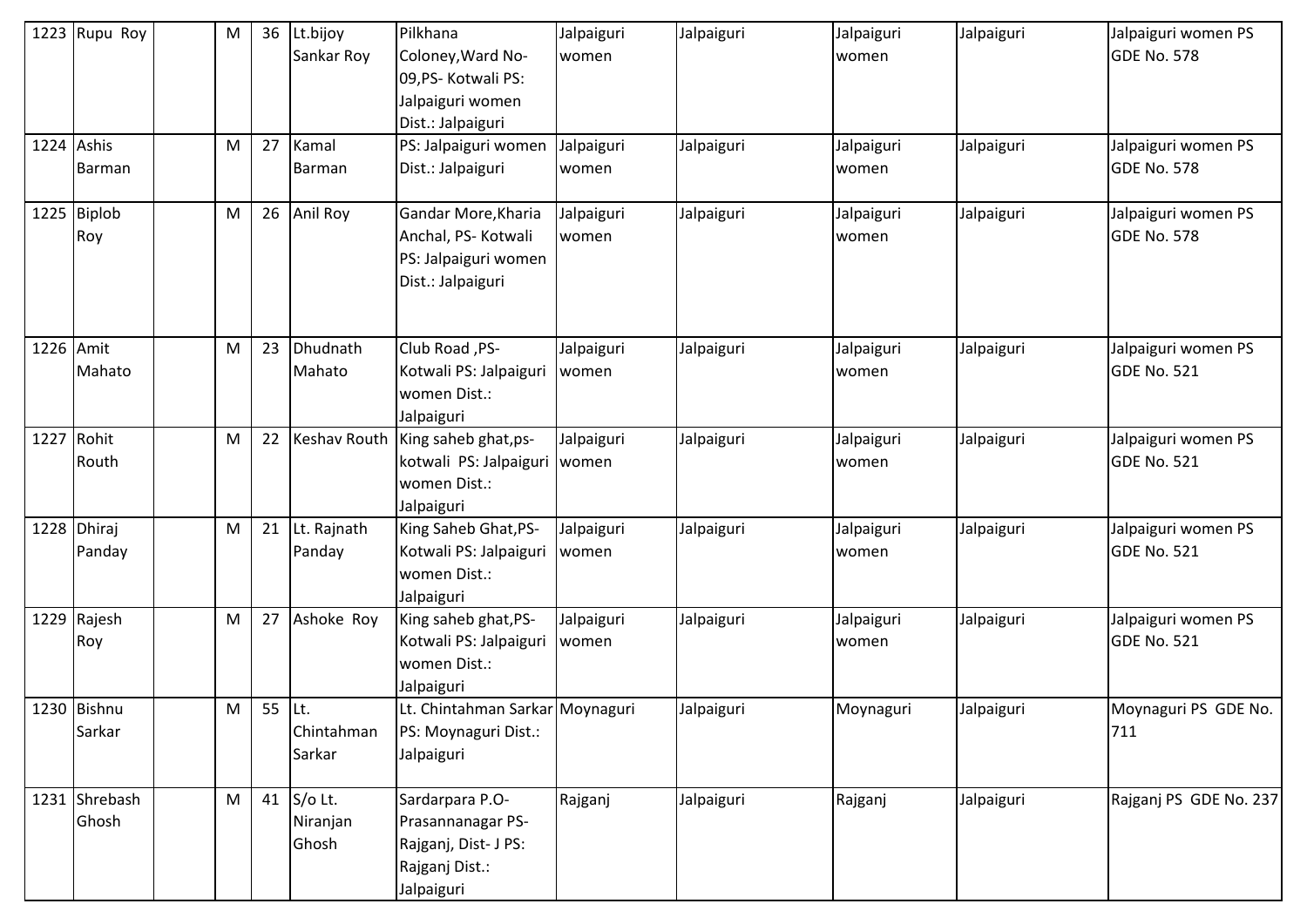| 1232 Ajmaul<br>Hoque  | M | 23 | Jullu Sk           | Pardewnapur PS:<br>Farakka Dist.:                                                             | Farakka       | Jangipur Police<br><b>District</b> | Farakka       | Jangipur Police<br><b>District</b> | Farakka PS GDE No.<br>922        |
|-----------------------|---|----|--------------------|-----------------------------------------------------------------------------------------------|---------------|------------------------------------|---------------|------------------------------------|----------------------------------|
|                       |   |    |                    | Jangipur Police<br><b>District</b>                                                            |               |                                    |               |                                    |                                  |
| 1233 Jahir Ali        | M | 36 | Sk Abdul<br>Khalek | Radhakrishnaopur,<br>Paskura PS: Farakka<br>Dist.: Jangipur Police<br><b>District</b>         | Farakka       | Jangipur Police<br><b>District</b> | Farakka       | Jangipur Police<br><b>District</b> | Farakka PS GDE No.<br>922        |
| 1234 Tarikul<br>Islam | M | 27 | Faijul Sk          | Pardewnapur PS:<br>Farakka Dist.:<br>Jangipur Police<br><b>District</b>                       | Farakka       | Jangipur Police<br><b>District</b> | Farakka       | Jangipur Police<br><b>District</b> | Farakka PS GDE No.<br>922        |
| 1235 Anarul Sk        | M | 33 | Lt Mortuj Sk       | <b>Uttar Gajinagar PS:</b><br>Farakka Dist.:<br>Jangipur Police<br><b>District</b>            | Farakka       | Jangipur Police<br><b>District</b> | Farakka       | Jangipur Police<br><b>District</b> | Farakka PS GDE No.<br>975        |
| 1236 Anikul<br>Islam  | M | 32 | Lt Aklesh Sk       | <b>Uttar Gajinagar PS:</b><br>Farakka Dist.:<br>Jangipur Police<br><b>District</b>            | Farakka       | Jangipur Police<br><b>District</b> | Farakka       | Jangipur Police<br><b>District</b> | Farakka PS GDE No.<br>975        |
| 1237 Raj Sk           |   | 18 | <b>Kabil Sk</b>    | Rahamanpur PS:<br>Raghunathganj Dist.:<br>Jangipur Police<br><b>District</b>                  | Raghunathganj | Jangipur Police<br><b>District</b> | Raghunathganj | Jangipur Police<br><b>District</b> | Raghunathganj PS GDE<br>No. 679  |
| 1238 Saidul Sk        | M | 18 | Suku Sk            | BabubazarBilatmore<br>PS: Raghunathganj<br>Dist.: Jangipur Police<br><b>District</b>          | Raghunathganj | Jangipur Police<br><b>District</b> | Raghunathganj | Jangipur Police<br><b>District</b> | Raghunathganj PS GDE<br>No. 679  |
| 1239 Moti Sk          | M |    |                    | 59 Lt.-harmuj Sk Joyrampur Rajpara<br>PS: Raghunathganj<br>Dist.: Jangipur Police<br>District | Raghunathganj | Jangipur Police<br><b>District</b> | Raghunathganj | Jangipur Police<br>District        | Raghunathganj PS GDE<br>No. 679  |
| 1240 Sudip Sk         | M | 38 | Nikhil Das         | Mirzapur PS:<br>Raghunathganj Dist.:<br>Jangipur Police<br>District                           | Raghunathganj | Jangipur Police<br><b>District</b> | Raghunathganj | Jangipur Police<br><b>District</b> | Raghunathganj PS GDE<br>No. 1002 |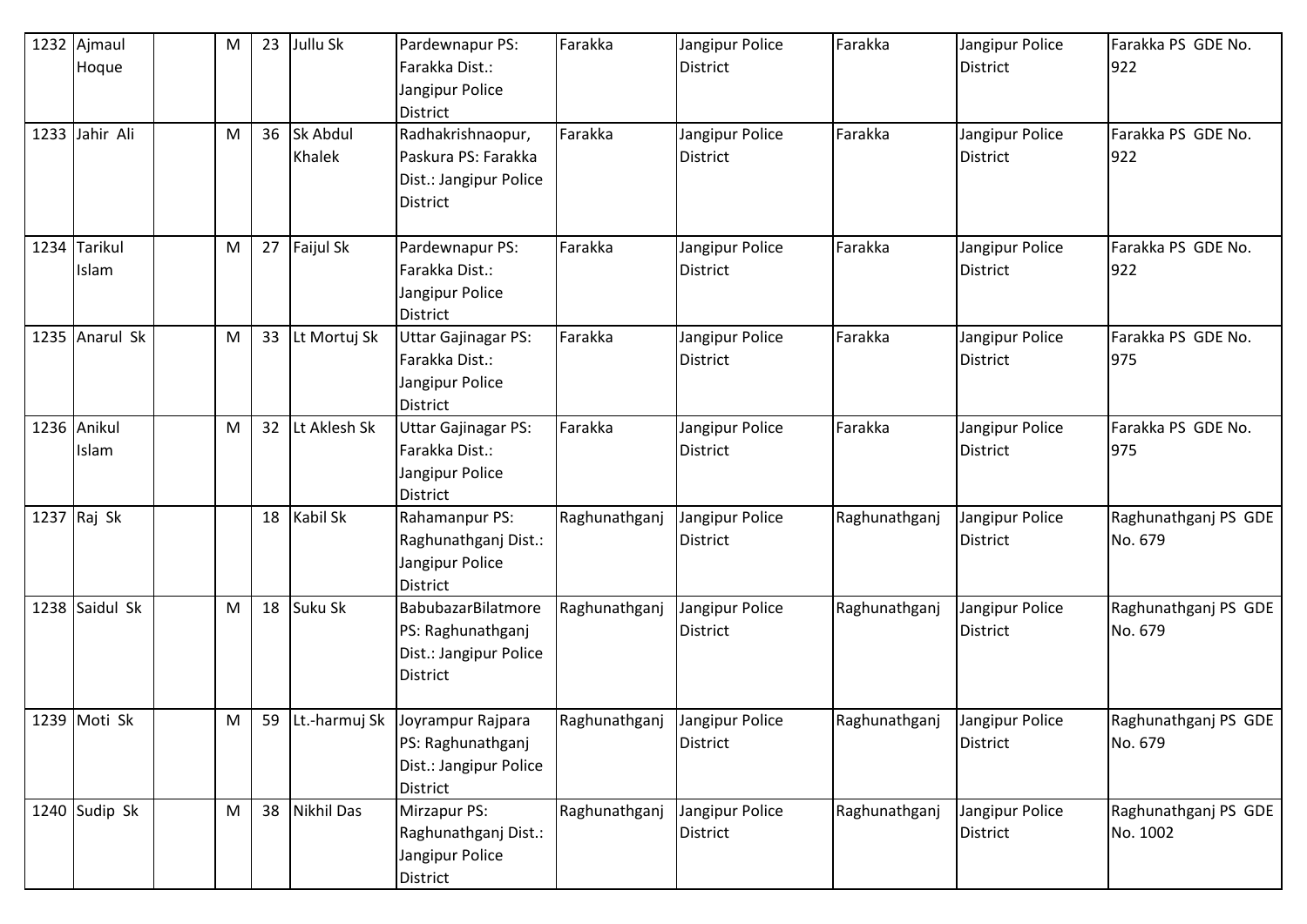| 1241 Esha Sk            | M | 24 | Safik Sk         | Monigram PS:<br>Sagardighi Dist.:<br>Jangipur Police<br>District                 | Sagardighi  | Jangipur Police<br><b>District</b> | Sagardighi  | Jangipur Police<br><b>District</b> | Sagardighi PS GDE No.<br>966  |
|-------------------------|---|----|------------------|----------------------------------------------------------------------------------|-------------|------------------------------------|-------------|------------------------------------|-------------------------------|
| 1242 Dinoband<br>hu Das | M | 35 | Dilip Das        | Monigram PS:<br>Sagardighi Dist.:<br>Jangipur Police<br>District                 | Sagardighi  | Jangipur Police<br><b>District</b> | Sagardighi  | Jangipur Police<br><b>District</b> | Sagardighi PS GDE No.<br>966  |
| 1243 Milon Sk           | M | 26 | Safik Sk         | Monigram PS:<br>Sagardighi Dist.:<br>Jangipur Police<br><b>District</b>          | Sagardighi  | Jangipur Police<br><b>District</b> | Sagardighi  | Jangipur Police<br><b>District</b> | Sagardighi PS GDE No.<br>966  |
| 1244 Baker Sk           | M | 35 | Lt. Sayed Sk     | Imamnagar PS:<br>Sagardighi Dist.:<br>Jangipur Police<br><b>District</b>         | Sagardighi  | Jangipur Police<br><b>District</b> | Sagardighi  | Jangipur Police<br><b>District</b> | Sagardighi PS GDE No.<br>966  |
| 1245 Sujauddin<br>lSk   | M | 43 | <b>Basar Sk</b>  | Imamnagar PS:<br>Sagardighi Dist.:<br>Jangipur Police<br>District                | Sagardighi  | Jangipur Police<br><b>District</b> | Sagardighi  | Jangipur Police<br><b>District</b> | Sagardighi PS GDE No.<br>966  |
| 1246 Fekarul Sk         | M | 19 | Nawsad Sk        | Gabindapur PS:<br>Samsherganj Dist.:<br>Jangipur Police<br><b>District</b>       | Samsherganj | Jangipur Police<br><b>District</b> | Samsherganj | Jangipur Police<br><b>District</b> | Samsherganj PS GDE<br>No. 898 |
| 1247 Dalim Sk           | M | 22 | Mulgi<br>Rahaman | Ratanpur PS:<br>Samsherganj Dist.:<br>Jangipur Police<br><b>District</b>         | Samsherganj | Jangipur Police<br><b>District</b> | Samsherganj | Jangipur Police<br><b>District</b> | Samsherganj PS GDE<br>No. 898 |
| 1248 Fekarul Ali        | M | 40 | Lt Abdul Latib   | Samserganj Field PS:<br>Samsherganj Dist.:<br>Jangipur Police<br><b>District</b> | Samsherganj | Jangipur Police<br><b>District</b> | Samsherganj | Jangipur Police<br><b>District</b> | Samsherganj PS GDE<br>No. 898 |
| 1249 Esob Sk            | M | 20 | <b>Ketab Sk</b>  | Puthimari PS:<br>Samsherganj Dist.:<br>Jangipur Police<br>District               | Samsherganj | Jangipur Police<br><b>District</b> | Samsherganj | Jangipur Police<br><b>District</b> | Samsherganj PS GDE<br>No. 898 |
| 1250 Dalem Sk           | M | 18 | Najrul Islam     | Hijalata PS:<br>Samsherganj Dist.:<br>Jangipur Police<br>District                | Samsherganj | Jangipur Police<br><b>District</b> | Samsherganj | Jangipur Police<br>District        | Samsherganj PS GDE<br>No. 898 |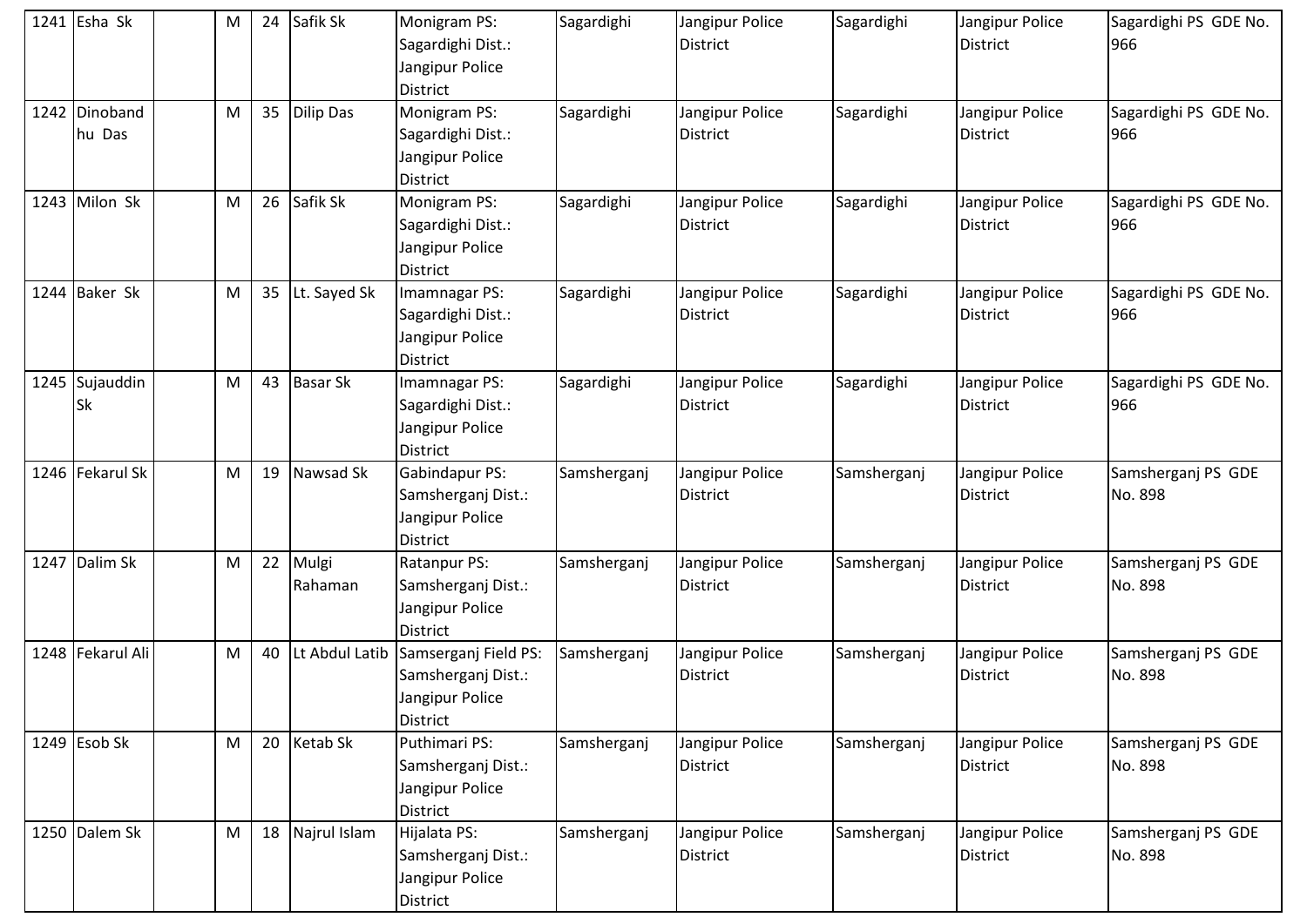| 1251 Rejabul Sk           | M | 40 | <b>Umar Sk</b>                 | Mahisashthali PS:<br>Samsherganj Dist.:<br>Jangipur Police<br>District  | Samsherganj | Jangipur Police<br><b>District</b> | Samsherganj | Jangipur Police<br><b>District</b> | Samsherganj PS GDE<br>No. 898 |
|---------------------------|---|----|--------------------------------|-------------------------------------------------------------------------|-------------|------------------------------------|-------------|------------------------------------|-------------------------------|
| 1252 Ajmail Sk            | M | 24 | Selim Sk                       | Natun Laharpur PS:<br>Samsherganj Dist.:<br>Jangipur Police<br>District | Samsherganj | Jangipur Police<br>District        | Samsherganj | Jangipur Police<br><b>District</b> | Samsherganj PS GDE<br>No. 898 |
| 1253 Selim Sk             | M | 53 | Lt Amjad Sk                    | Natun Laharpur PS:<br>Samsherganj Dist.:<br>Jangipur Police<br>District | Samsherganj | Jangipur Police<br>District        | Samsherganj | Jangipur Police<br><b>District</b> | Samsherganj PS GDE<br>No. 898 |
| 1254 Mosaraf<br><b>Sk</b> | M |    | Mehebub Sk                     | Maheshail PS: Suti<br>Dist.: Jangipur Police<br>District                | Suti        | Jangipur Police<br>District        | Suti        | Jangipur Police<br><b>District</b> | Suti PS GDE No. 958           |
| 1255 Tasikul Sk           | M |    | Hajrat Ali                     | Nayabahadurpur PS:<br>Suti Dist.: Jangipur<br><b>Police District</b>    | Suti        | Jangipur Police<br>District        | Suti        | Jangipur Police<br><b>District</b> | Suti PS GDE No. 958           |
| 1256 Goutam<br>Das        | M |    | Lt Nepal Ch<br>Das             | Sadikpur PS: Suti<br>Dist.: Jangipur Police<br>District                 | Suti        | Jangipur Police<br><b>District</b> | Suti        | Jangipur Police<br><b>District</b> | Suti PS GDE No. 958           |
| 1257 Kush Das             | M |    | <b>Amar Das</b>                | Ramakantapur PS:<br>Suti Dist.: Jangipur<br><b>Police District</b>      | Suti        | Jangipur Police<br><b>District</b> | Suti        | Jangipur Police<br><b>District</b> | Suti PS GDE No. 958           |
| 1258 Sajal Das            | M |    | Durjadhan<br>Das               | Ramakantapur PS:<br>Suti Dist.: Jangipur<br><b>Police District</b>      | Suti        | Jangipur Police<br>District        | Suti        | Jangipur Police<br><b>District</b> | Suti PS GDE No. 958           |
| 1259 Chandan<br>Nandi     | M |    |                                | Mothur Nandi Barshal PS: Suti Dist.:<br>Jangipur Police<br>District     | Suti        | Jangipur Police<br>District        | Suti        | Jangipur Police<br><b>District</b> | Suti PS GDE No. 958           |
| 1260 Saibur<br>Rahaman    | M |    | <b>Lt</b><br>Kashimuddin<br>Sk | Jotsundar Sk PS: Suti Suti<br>Dist.: Jangipur Police<br>District        |             | Jangipur Police<br>District        | Suti        | Jangipur Police<br><b>District</b> | Suti PS GDE No. 958           |
| 1261 Erfan Ali            | M |    | Lt Joynal<br>Abedin            | Mahedrapur PS: Suti<br>Dist.: Jangipur Police<br>District               | Suti        | Jangipur Police<br>District        | Suti        | Jangipur Police<br>District        | Suti PS GDE No. 958           |
| 1262 Juddhya<br>Majhi     | M |    | Prasanta<br>Majhi              | Banshabati PS: Suti<br>Dist.: Jangipur Police<br>District               | Suti        | Jangipur Police<br>District        | Suti        | Jangipur Police<br>District        | Suti PS GDE No. 444           |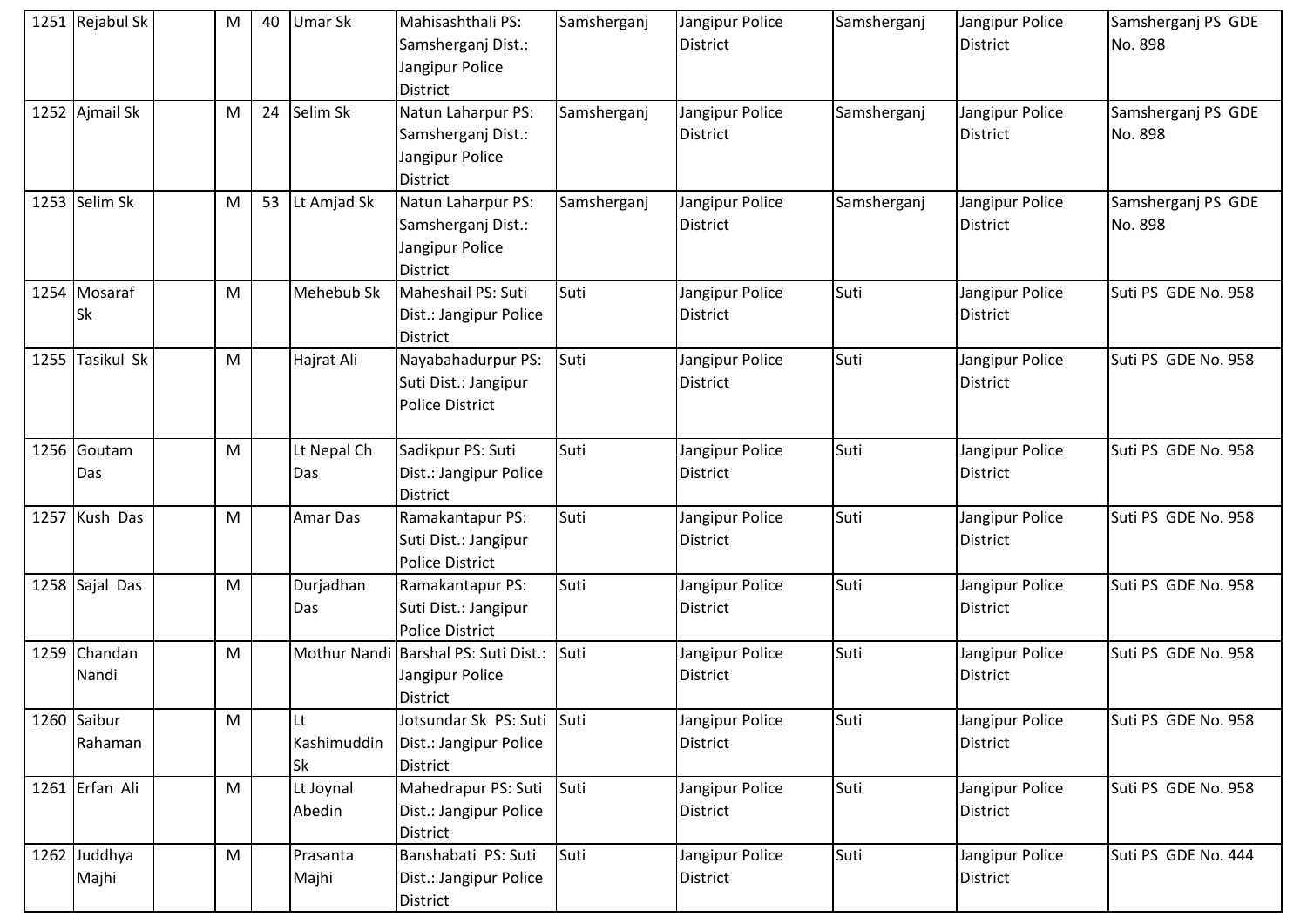|            | 1263 Janardhan<br>Majhi          | M |    | Lt Baikantha<br>Majhi      | Banshabati PS: Suti<br>Dist.: Jangipur Police<br>District                                      | Suti             | Jangipur Police<br>District        | Suti             | Jangipur Police<br><b>District</b> | Suti PS GDE No. 444             |
|------------|----------------------------------|---|----|----------------------------|------------------------------------------------------------------------------------------------|------------------|------------------------------------|------------------|------------------------------------|---------------------------------|
| 1264 Aliul | Islam                            | M |    | Hazarat Ali                | Nurpur PS: Suti Dist.: Suti<br>Jangipur Police<br>District                                     |                  | Jangipur Police<br>District        | Suti             | Jangipur Police<br><b>District</b> | Suti PS GDE No. 444             |
|            | 1265 Riju Das                    | M |    | <b>Balai Das</b>           | Alampur PS: Suti<br>Dist.: Jangipur Police<br>District                                         | Suti             | Jangipur Police<br>District        | Suti             | Jangipur Police<br><b>District</b> | Suti PS GDE No. 475             |
|            | 1266 Suman<br>Das                | M |    | Lt Goutam<br>Das           | Alampur PS: Suti<br>Dist.: Jangipur Police<br>District                                         | Suti             | Jangipur Police<br><b>District</b> | Suti             | Jangipur Police<br><b>District</b> | Suti PS GDE No. 475             |
|            | 1267 Ashis Das                   | M |    | Ananda Das                 | Harijanpara PS: Suti<br>Dist.: Jangipur Police<br>District                                     | Suti             | Jangipur Police<br><b>District</b> | Suti             | Jangipur Police<br><b>District</b> | Suti PS GDE No. 475             |
|            | 1268 Biswajit<br>Poddar          | M |    | Lakhan<br>Poddar           | Srimantapur PS: Suti<br>Dist.: Jangipur Police<br>District                                     | Suti             | Jangipur Police<br>District        | Suti             | Jangipur Police<br>District        | Suti PS GDE No. 475             |
|            | 1269 Arjun Sing                  | M |    | Lt. Gobinda<br><b>Sing</b> | Vill- Gohalura, PO-<br>Jugdiha PS: Beliabera<br>Dist.: Jhargram                                | <b>Beliabera</b> | Jhargram                           | <b>Beliabera</b> | Jhargram                           | Beliabera PS GDE No.<br>664     |
| 1270 Biju  | Manna                            | M |    | Lt. Laxman<br>Manna        | Vill-Mahapal, PS:<br>Beliabera Dist.:<br>Jhargram                                              | Beliabera        | Jhargram                           | <b>Beliabera</b> | Jhargram                           | Beliabera PS GDE No.<br>677     |
| 1271 Arun  | Patra                            | M |    | <b>Akul Patra</b>          | Vill-Rampura, PO-<br>Laudaha PS: Sankrail<br>Dist.: Jhargram                                   | Sankrail         | Jhargram                           | Beliabera        | Jhargram                           | Beliabera PS GDE No.<br>677     |
|            | 1272 Gobinda<br>Ghosh            | M | 36 | Paresh<br>Chandra<br>Ghosh | Vill- Bangshidharpur<br>PO-Shib Dumuria PS-<br>Gopibal PS:<br>Gopiballavpur Dist.:<br>Jhargram | Gopiballavpur    | Jhargram                           | Gopiballavpur    | Jhargram                           | Gopiballavpur PS GDE<br>No. 590 |
|            | 1273 Abhijit<br>Bhattacha<br>rya |   |    | Dilip Kr.<br>Bhattacharya  |                                                                                                |                  | <b>Basirhat</b>                    | Jhargram         | Jhargram                           | Jhargram PS GDE No.<br>757      |
|            | 1274 Sadashib<br>Kabi            |   | 35 | Birabhadra<br>Kabi         |                                                                                                |                  | <b>Basirhat</b>                    | Jhargram         | Jhargram                           | Jhargram PS GDE No.<br>757      |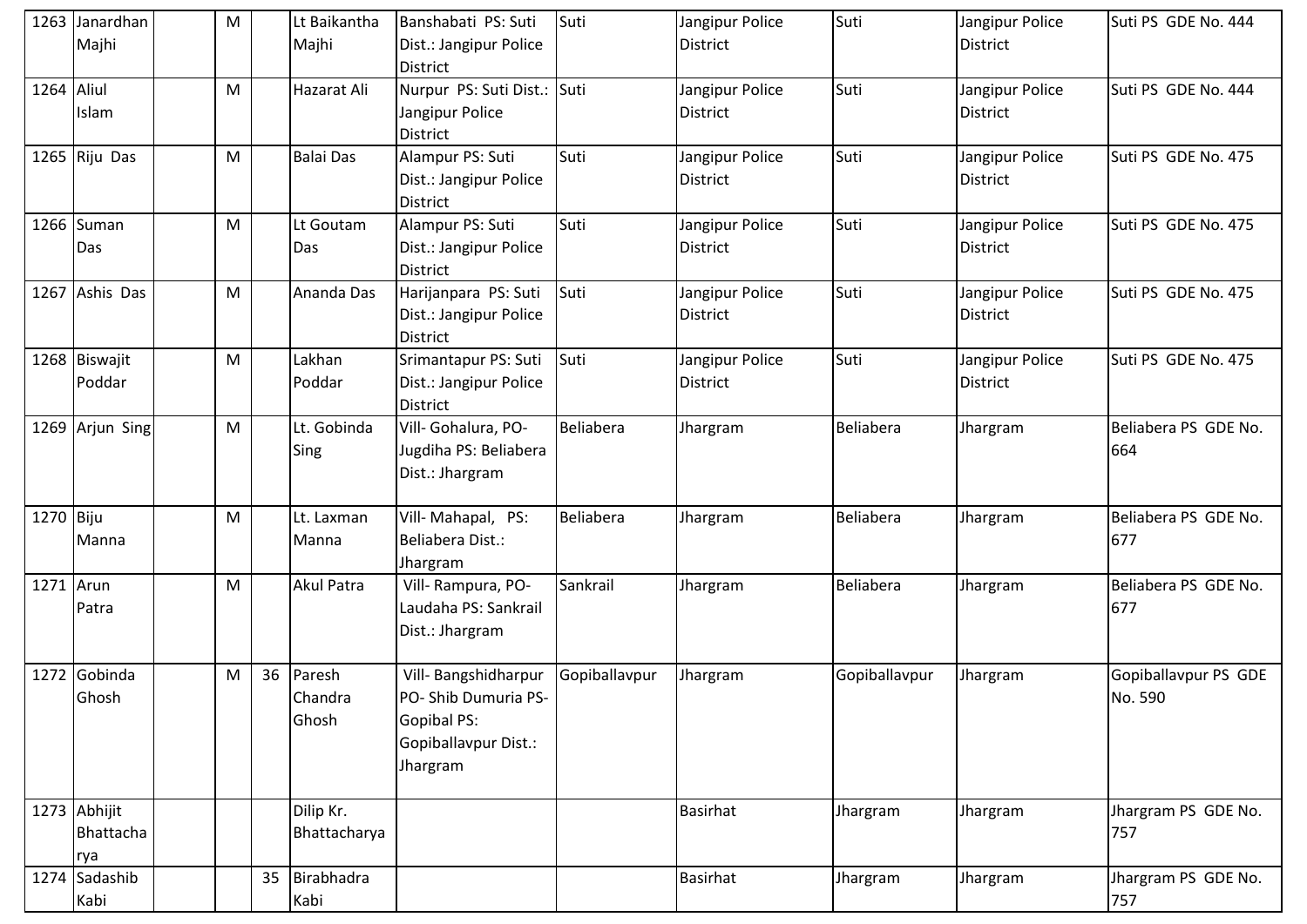| 1275 Sk. Sajan            |   | 28 | Sk. Jamal                |                                                                                                            |          | <b>Basirhat</b>                         | Jhargram | Jhargram                                | Jhargram PS GDE No.<br>757 |
|---------------------------|---|----|--------------------------|------------------------------------------------------------------------------------------------------------|----------|-----------------------------------------|----------|-----------------------------------------|----------------------------|
| 1276 Manik<br>Nayek       |   | 72 | Lt. Dhananjay<br>Nayek   |                                                                                                            |          | <b>Basirhat</b>                         | Jhargram | Jhargram                                | Jhargram PS GDE No.<br>600 |
| 1277 Pravat<br>Majhi      | M |    | 786 Madan<br>Mohan Majhi | <b>Banipur Sankrail</b><br>Howrah PS: Sankrail<br>Dist.: Howrah Police<br>Commissionerate                  | Sankrail | <b>Howrah Police</b><br>Commissionerate | Sankrail | <b>Howrah Police</b><br>Commissionerate | Sankrail PS GDE No.<br>786 |
| 1278 Khokan<br>Roy        | M | 44 | Lt Gopal Roy             | <b>Basudebpur Sankrail</b><br>Howrah PS: Sankrail<br>Dist.: Howrah Police<br>Commissionerate               | Sankrail | <b>Howrah Police</b><br>Commissionerate | Sankrail | <b>Howrah Police</b><br>Commissionerate | Sankrail PS GDE No.<br>786 |
| 1279 Nishit<br>Dalui      | M | 35 | Sushil Dalui             | <b>Basudebpur Sankrail</b><br>Howrah PS: Sankrail<br>Dist.: Howrah Police<br>Commissionerate               | Sankrail | <b>Howrah Police</b><br>Commissionerate | Sankrail | Howrah Police<br>Commissionerate        | Sankrail PS GDE No.<br>786 |
| 1280 Sandip<br><b>Bag</b> | M | 34 | Lt Sambhu<br><b>Bag</b>  | <b>Basudebpur Sankrail</b><br>Howrah PS: Sankrail<br>Dist.: Howrah Police<br>Commissionerate               | Sankrail | <b>Howrah Police</b><br>Commissionerate | Sankrail | <b>Howrah Police</b><br>Commissionerate | Sankrail PS GDE No.<br>786 |
| 1281 Sohodeb<br>Shaw      | M | 24 | Vodai Shaw               | Sarenga Shibtola<br>Sankrail Dis-Howrah.<br>PS: Sankrail Dist.:<br><b>Howrah Police</b><br>Commissionerate | Sankrail | <b>Howrah Police</b><br>Commissionerate | Sankrail | <b>Howrah Police</b><br>Commissionerate | Sankrail PS GDE No.<br>546 |
| 1282 Nakul<br>Shaw        | M | 30 | Vodai Shaw               | Sarenga Shibtola<br>Sankrail Dis-Howrah.<br>PS: Sankrail Dist.:<br><b>Howrah Police</b><br>Commissionerate | Sankrail | Howrah Police<br>Commissionerate        | Sankrail | Howrah Police<br>Commissionerate        | Sankrail PS GDE No.<br>546 |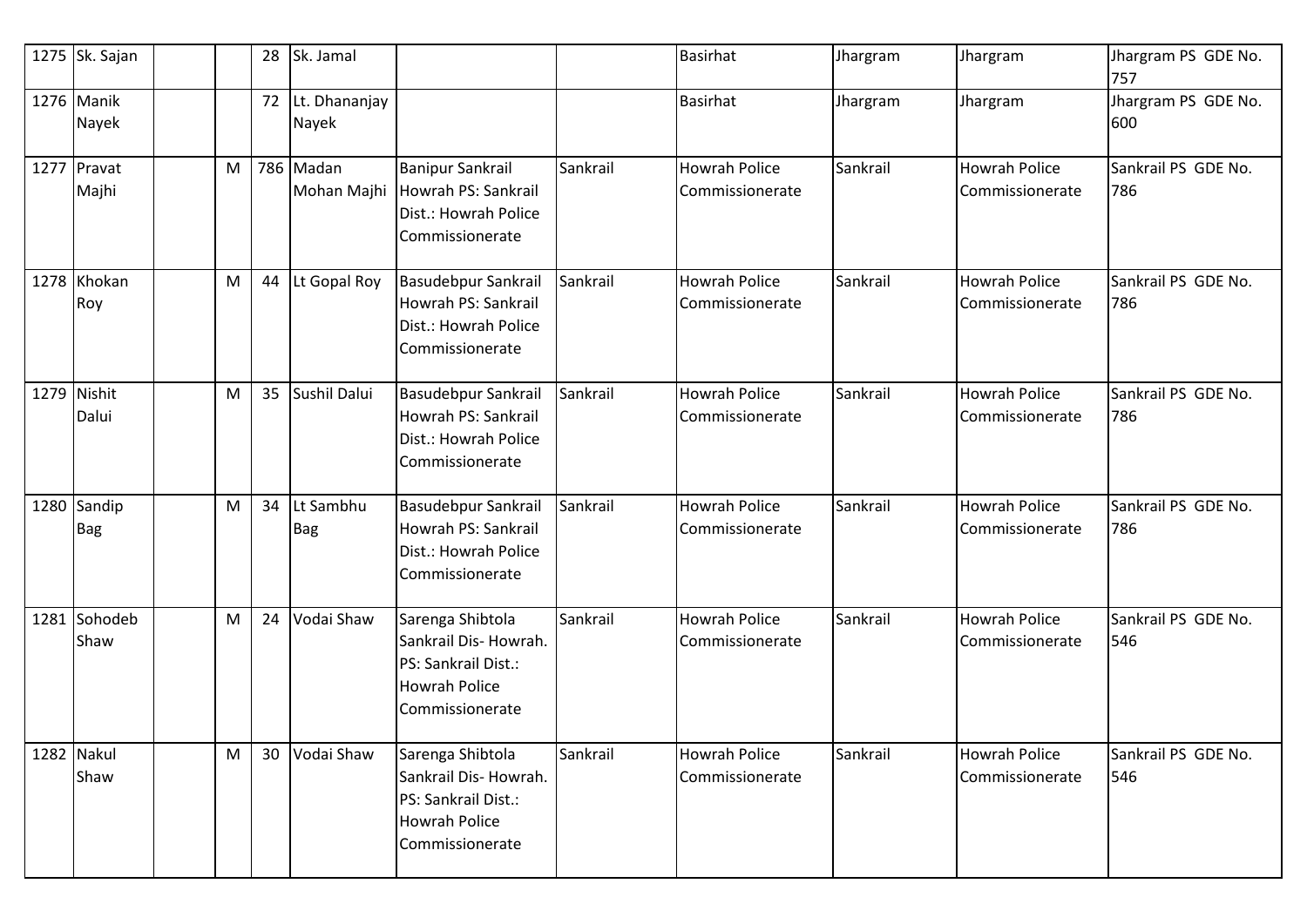|              | 1283 Subhankar | M | 28 | Sambhu Das         | Netaji Nagar Duliya    | Sankrail | <b>Howrah Police</b> | Sankrail          | <b>Howrah Police</b> | Sankrail PS GDE No.   |
|--------------|----------------|---|----|--------------------|------------------------|----------|----------------------|-------------------|----------------------|-----------------------|
|              | Das            |   |    |                    | Sankrail Howrah PS:    |          | Commissionerate      |                   | Commissionerate      | 521                   |
|              |                |   |    |                    | Sankrail Dist.: Howrah |          |                      |                   |                      |                       |
|              |                |   |    |                    | Police                 |          |                      |                   |                      |                       |
|              |                |   |    |                    | Commissionerate        |          |                      |                   |                      |                       |
|              | 1284 Raj Kumar | M | 22 | <b>Robin Maity</b> | Netaji Nagar Duliya    | Sankrail | <b>Howrah Police</b> | Sankrail          | <b>Howrah Police</b> | Sankrail PS GDE No.   |
|              | Maity          |   |    |                    | Sankrail Howrah PS:    |          | Commissionerate      |                   | Commissionerate      | 521                   |
|              |                |   |    |                    | Sankrail Dist.: Howrah |          |                      |                   |                      |                       |
|              |                |   |    |                    | Police                 |          |                      |                   |                      |                       |
|              |                |   |    |                    | Commissionerate        |          |                      |                   |                      |                       |
|              | 1285 Pintu     | M | 39 | Sailen             | Nimtala Unsani,        | Sankrail | <b>Howrah Police</b> | Sankrail          | <b>Howrah Police</b> | Sankrail PS GDE No.   |
|              | Debnath        |   |    | Debnath            | Golvati Santragachi    |          | Commissionerate      |                   | Commissionerate      | 521                   |
|              |                |   |    |                    | Howrah PS: Sankrail    |          |                      |                   |                      |                       |
|              |                |   |    |                    | Dist.: Howrah Police   |          |                      |                   |                      |                       |
|              |                |   |    |                    | Commissionerate        |          |                      |                   |                      |                       |
|              |                |   |    |                    |                        |          |                      |                   |                      |                       |
|              | 1286 Halima    | F | 50 | Lt. Amir Khan      | 2 No. Lichu Bagan      | Sankrail | <b>Howrah Police</b> | Sankrail          | <b>Howrah Police</b> | Sankrail PS GDE No.   |
|              | Begam          |   |    |                    | Sankrail Howrah PS:    |          | Commissionerate      |                   | Commissionerate      | 511                   |
|              |                |   |    |                    | Sankrail Dist.: Howrah |          |                      |                   |                      |                       |
|              |                |   |    |                    | Police                 |          |                      |                   |                      |                       |
|              |                |   |    |                    | Commissionerate        |          |                      |                   |                      |                       |
|              | 1287 Amjat     | F | 35 | Amir Khan          | 2 No. Lichu Bagan      | Sankrail | <b>Howrah Police</b> | Sankrail          | <b>Howrah Police</b> | Sankrail PS GDE No.   |
|              | Khan           |   |    |                    | Sankrail Howrah PS:    |          | Commissionerate      |                   | Commissionerate      | 511                   |
|              |                |   |    |                    | Sankrail Dist.: Howrah |          |                      |                   |                      |                       |
|              |                |   |    |                    | Police                 |          |                      |                   |                      |                       |
|              |                |   |    |                    | Commissionerate        |          |                      |                   |                      |                       |
| $1288$ Ujjal |                | F | 37 | Subrata            | Bamunia Thubsara       | Sankrail | <b>Howrah Police</b> | Sankrail          | <b>Howrah Police</b> | Sankrail PS GDE No.   |
|              | Sarkar         |   |    | Sarkar             | Nanu Birbhum PS:       |          | Commissionerate      |                   | Commissionerate      | 741                   |
|              |                |   |    |                    | Sankrail Dist.: Howrah |          |                      |                   |                      |                       |
|              |                |   |    |                    | Police                 |          |                      |                   |                      |                       |
|              |                |   |    |                    | Commissionerate        |          |                      |                   |                      |                       |
|              | 1289 Khokan    | M | 20 | Srimanta Ray       | Salboni, Metyal Dist.: |          | Paschim Mednipore    | Kharagpur         | Kharagpur G.R.P.     | Kharagpur g.r.p.s. PS |
|              | Ray            |   |    |                    | Paschim Mednipore      |          |                      | g.r.p.s.          |                      | GDE No. 628           |
|              |                |   |    |                    |                        |          |                      |                   |                      |                       |
| 1290 Sk      |                | M |    | 31 Lt. Sk Sirajul  | Of Santoshpur Bazar    |          | <b>Basirhat</b>      | Shalimar g.r.p.s. | Kharagpur G.R.P.     | Shalimar g.r.p.s. PS  |
|              | Mostakin       |   |    |                    | Para, Metibraz, PS-    |          |                      |                   |                      | Outpost Santragachi   |
|              |                |   |    |                    | Rabindra Na            |          |                      |                   |                      | GRPP GDE No. 399      |
|              |                |   |    |                    |                        |          |                      |                   |                      |                       |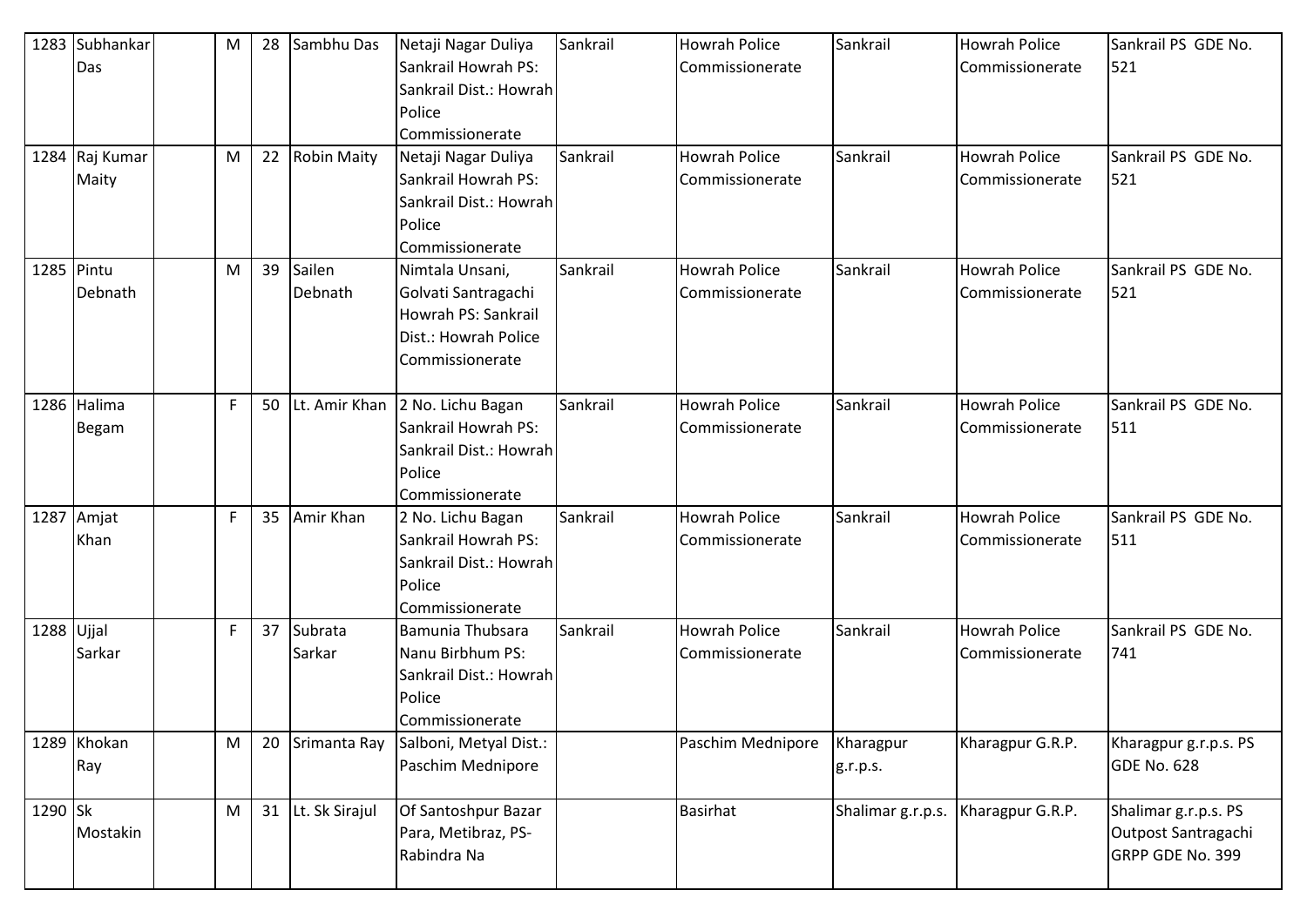| 1291 Bishanath             |   |    | S/o- Lt. Bijoy           | Of Asannagar, P_S-                                   |               | <b>Basirhat</b>     | Dhubulia      | Krishnanagar Police                    | Dhubulia PS GDE No.    |
|----------------------------|---|----|--------------------------|------------------------------------------------------|---------------|---------------------|---------------|----------------------------------------|------------------------|
| mondal                     |   |    | Mondal                   | Bhimpur, Nadia.                                      |               |                     |               | <b>District</b>                        | 776                    |
| (45 Yrs)                   |   |    |                          |                                                      |               | <b>Basirhat</b>     | Dhubulia      |                                        | Dhubulia PS GDE No.    |
| 1292 Mojiborsk<br>(50 Yrs) |   |    | S/o-Mansur<br>Ali Sk     | OfPukuria, PS- Chapra,<br>Nadia.                     |               |                     |               | Krishnanagar Police<br><b>District</b> | 776                    |
| 1293 Suman                 |   |    | Lt Jotirmoy              |                                                      |               | <b>Basirhat</b>     | Krishnaganj   | Krishnanagar Police                    | Krishnaganj PS GDE No. |
| Mitra                      |   |    | Mitra                    |                                                      |               |                     |               | <b>District</b>                        | 596                    |
| 1294 Pasupoti              |   |    | Joygopal                 |                                                      |               | <b>Basirhat</b>     | Krishnaganj   | Krishnanagar Police                    | Krishnaganj PS GDE No. |
| <b>Biswas</b>              |   |    | <b>Biswas</b>            |                                                      |               |                     |               | <b>District</b>                        | 596                    |
| 1295 Mithun                |   |    | <b>Bhajan Ghosh</b>      |                                                      |               | <b>Basirhat</b>     | Krishnaganj   | Krishnanagar Police                    | Krishnaganj PS GDE No. |
| Ghosh                      |   |    |                          |                                                      |               |                     |               | <b>District</b>                        | 596                    |
| 1296 Pinaki                | M |    | 42 Lt. Amar              | Monipur Ghat, PS                                     | Nabadwip      | Krishnanagar Police | Nabadwip      | Krishnanagar Police                    | Nabadwip PS GDE No.    |
| Mitra                      |   |    | <b>Chand Mitra</b>       | Nabadwip, Nadia                                      |               | <b>District</b>     |               | <b>District</b>                        | 1352                   |
|                            |   |    |                          | PS: Nabadwip Dist.:                                  |               |                     |               |                                        |                        |
|                            |   |    |                          | Krishnanagar Police                                  |               |                     |               |                                        |                        |
|                            |   |    |                          | District                                             |               |                     |               |                                        |                        |
| 1297 Sujoy                 | M |    | Sufal Halder             | Raibali PS:                                          | Nakashipara   | Krishnanagar Police | Nakashipara   | Krishnanagar Police                    | Nakashipara PS GDE     |
| Halder                     |   |    |                          | Nakashipara Dist.:                                   |               | <b>District</b>     |               | <b>District</b>                        | No. 960                |
|                            |   |    |                          | Krishnanagar Police                                  |               |                     |               |                                        |                        |
| 1298 Manoj                 | M |    | Tapan Mondal Raibali PS: | District                                             | Nakashipara   | Krishnanagar Police | Nakashipara   | Krishnanagar Police                    | Nakashipara PS GDE     |
| Mondal                     |   |    |                          | Nakashipara Dist.:                                   |               | <b>District</b>     |               | <b>District</b>                        | No. 960                |
|                            |   |    |                          | Krishnanagar Police                                  |               |                     |               |                                        |                        |
|                            |   |    |                          | District                                             |               |                     |               |                                        |                        |
| 1299 Anwar Sk              | M | 27 | Jamal Sk                 | Adompota PS:                                         | Nakashipara   | Krishnanagar Police | Nakashipara   | Krishnanagar Police                    | Nakashipara PS GDE     |
|                            |   |    |                          | Nakashipara Dist.:                                   |               | <b>District</b>     |               | <b>District</b>                        | No. 933                |
|                            |   |    |                          | Krishnanagar Police                                  |               |                     |               |                                        |                        |
|                            |   |    |                          | <b>District</b>                                      |               |                     |               |                                        |                        |
| 1300 Ramjan                | M |    |                          | Lt-khussed Sk   PS: Thanapara Dist.:                 | Thanapara     | Krishnanagar Police | Thanapara     | Krishnanagar Police                    | Thanapara PS GDE No.   |
| <b>Sk</b>                  |   |    |                          | Krishnanagar Police                                  |               | District            |               | <b>District</b>                        | 456                    |
|                            |   |    |                          | District                                             |               |                     |               |                                        |                        |
| 1301 Bablu Sk              | M |    | Mojahar Sk               | Sabdalpur PS:                                        | Baishnabnagar | Malda               | Baishnabnagar | Malda                                  | Baishnabnagar PS GDE   |
|                            |   |    |                          | Baishnabnagar Dist.:                                 |               |                     |               |                                        | No. 411                |
|                            |   |    |                          | Malda                                                |               |                     |               |                                        |                        |
| 1302 Sanjiv                | M | 39 | Lt. Chotolal             | Mirjapur PS:                                         | Bamangola     | Malda               | Bamangola     | Malda                                  | Bamangola PS GDE No.   |
| Gupta                      |   |    | Gupta                    | Bamangola Dist.:                                     |               |                     |               |                                        | 404                    |
|                            | M | 35 |                          | Malda<br>Amio Malakar Makuli PS: Bamangola Bamangola |               | Malda               |               | Malda                                  | Bamangola PS GDE No.   |
| 1303 Subrata<br>Malakar    |   |    |                          | Dist.: Malda                                         |               |                     | Bamangola     |                                        | 404                    |
|                            |   |    |                          |                                                      |               |                     |               |                                        |                        |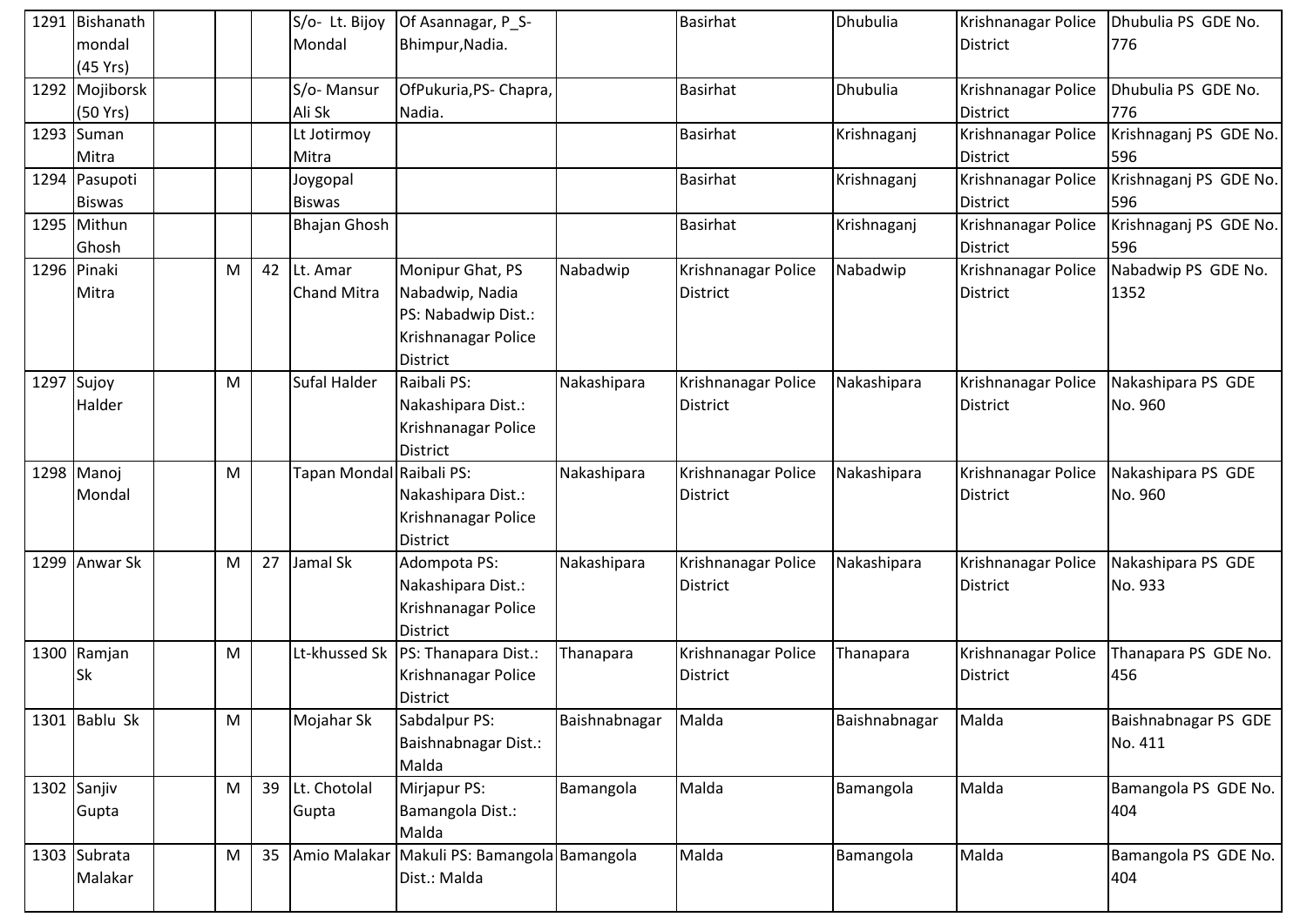| 1304     | Samir<br>Mandal          | M | 34 | Lt. Madhab<br>Mandal        | Paul PS: Bamangola<br>Dist.: Malda                    | Bamangola             | Malda           | Bamangola             | Malda | Bamangola PS GDE No.<br>404               |
|----------|--------------------------|---|----|-----------------------------|-------------------------------------------------------|-----------------------|-----------------|-----------------------|-------|-------------------------------------------|
|          | 1305 Aditya<br>Ghosh     | M | 18 | <b>Dulal Ghosh</b>          | Nagharia PS: English<br>bazar Dist.: Malda            | English bazar         | Malda           | English bazar         | Malda | English bazar PS GDE<br>No. 1117          |
| 1306 Jit | Chakrabor<br>Ity         | M | 24 | Sibotosh<br>Chakraborty     | Pirojpur PS: English<br>bazar Dist.: Malda            | English bazar         | Malda           | English bazar         | Malda | English bazar PS GDE<br>No. 1117          |
| 1307     | Sudip<br><b>Bagchi</b>   | M | 35 | Late Adhir<br><b>Bagchi</b> | Mahanandapally PS:<br>English bazar Dist.:<br>Malda   | English bazar         | Malda           | English bazar         | Malda | English bazar PS GDE<br>No. 1117          |
|          | 1308 Muktar<br><b>Sk</b> | M | 25 | Altap Sk                    | Shyamdaspur PS:<br>English bazar Dist.:<br>Malda      | English bazar         | Malda           | English bazar         | Malda | English bazar PS GDE<br>No. 1117          |
|          | 1309 Gopal<br>Mandal     |   | 35 | Jogonnath<br>Mandal         | Kenbona PS Gazole<br>District Malda                   |                       | <b>Basirhat</b> | Gajole                | Malda | Gajole PS GDE No. 898                     |
|          | 1310 Bidhan<br>Saha      | M | 60 | Moni Ch Saha                | <b>Bujrukbandhail PS</b><br>Gazole District Malda     |                       | <b>Basirhat</b> | Gajole                | Malda | Gajole PS GDE No. 898                     |
| 1311     | Jaharlal<br>Oraw         | M | 32 | <b>Ashok Oraw</b>           | Dhumpur PS:<br>Habibpur Dist.: Malda                  | Habibpur              | Malda           | Habibpur              | Malda | Habibpur PS GDE No.<br>506                |
|          | 1312 Shasthi<br>Mahali   | M | 31 | Lt Gustha<br>Mahali         | Banpur PS: Habibpur<br>Dist.: Malda                   | Habibpur              | Malda           | Habibpur              | Malda | Habibpur PS GDE No.<br>506                |
|          | 1313 Kamal<br>Soren      | M | 51 |                             | Lt Debu Soren Haldarpara PS:<br>Habibpur Dist.: Malda | Habibpur              | Malda           | Habibpur              | Malda | Habibpur PS GDE No.<br>506                |
|          | 1314 Laxmiram<br>Soren   | M | 50 | Lt Srimanta<br>Soren        | Aktail PS: Habibpur<br>Dist.: Malda                   | Habibpur              | Malda           | Habibpur              | Malda | Habibpur PS GDE No.<br>506                |
|          | 1315 Kishore<br>Mandal   | M | 35 | Dwijen<br>Mandal            | Aktail PS: Habibpur<br>Dist.: Malda                   | Habibpur              | Malda           | Habibpur              | Malda | Habibpur PS GDE No.<br>506                |
|          | 1316 Subhas<br>Das       | M |    | Jhabru Das                  | Barodanga PS:<br>Harishchandrapur<br>Dist.: Malda     | Harishchandrap<br> ur | Malda           | Harishchandrap<br>lur | Malda | Harishchandrapur PS<br><b>GDE No. 798</b> |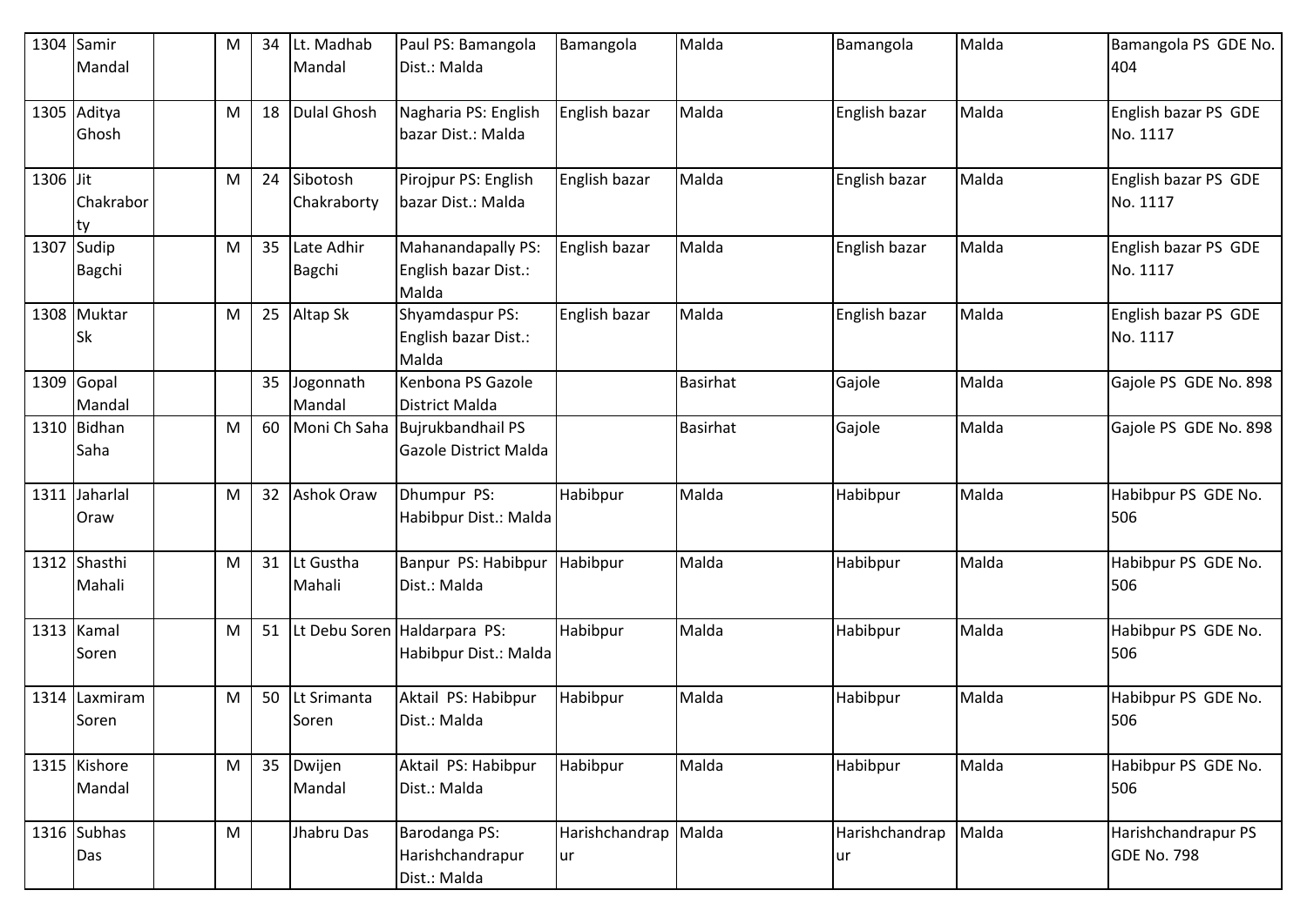|           | 1317 Masrekul   | M |    | Esrail                          | Paschim Belsur PS:                            | Harishchandrap Malda |       | Harishchandrap | Malda | Harishchandrapur PS  |
|-----------|-----------------|---|----|---------------------------------|-----------------------------------------------|----------------------|-------|----------------|-------|----------------------|
|           |                 |   |    |                                 | Harishchandrapur                              | lur                  |       | ur             |       | <b>GDE No. 798</b>   |
|           |                 |   |    |                                 | Dist.: Malda                                  |                      |       |                |       |                      |
|           | 1318 Kamal      | M |    | Sanaulla                        | Tetiya PS:                                    | Harishchandrap Malda |       | Harishchandrap | Malda | Harishchandrapur PS  |
|           | Hossain         |   |    |                                 | Harishchandrapur                              | lur                  |       | ur             |       | <b>GDE No. 798</b>   |
|           |                 |   |    |                                 | Dist.: Malda                                  |                      |       |                |       |                      |
|           | 1319 Lachhmi    | M |    | Lt Mono Rabi                    | Tetiya PS:                                    | Harishchandrap Malda |       | Harishchandrap | Malda | Harishchandrapur PS  |
|           | Rabi Das        |   |    | Das                             | Harishchandrapur                              | <b>ur</b>            |       | ur             |       | <b>GDE No. 798</b>   |
|           |                 |   |    |                                 | Dist.: Malda                                  |                      |       |                |       |                      |
|           | 1320 Utpal      | M |    | Baneshae                        | <b>Betahal PS:</b>                            | Harishchandrap Malda |       | Harishchandrap | Malda | Harishchandrapur PS  |
|           | Saha            |   |    | Saha                            | Harishchandrapur                              | lur                  |       | ur             |       | GDE No. 798          |
|           |                 |   |    |                                 | Dist.: Malda                                  |                      |       |                |       |                      |
|           | 1321 Haidar Ali | M |    | Abdul Kayum                     | Paschim Belsur PS:                            | Harishchandrap Malda |       | Harishchandrap | Malda | Harishchandrapur PS  |
|           |                 |   |    |                                 | Harishchandrapur                              | ur                   |       | ur             |       | GDE No. 798          |
|           |                 |   |    |                                 | Dist.: Malda                                  |                      |       |                |       |                      |
|           | 1322 Ranjit     | M |    | Mukunda                         | Ramayanpur PS:                                | Harishchandrap Malda |       | Harishchandrap | Malda | Harishchandrapur PS  |
|           | Mandal          |   |    | Mandal                          | Harishchandrapur                              | lur                  |       | ur             |       | <b>GDE No. 798</b>   |
|           |                 |   |    |                                 | Dist.: Malda                                  |                      |       |                |       |                      |
|           | 1323 Swapan     | M |    | Dhanni                          | Ramayanpur PS:                                | Harishchandrap Malda |       | Harishchandrap | Malda | Harishchandrapur PS  |
|           | Mandal          |   |    | Mandal                          | Harishchandrapur                              | lur                  |       | ur             |       | <b>GDE No. 798</b>   |
|           |                 |   |    |                                 | Dist.: Malda                                  |                      |       |                |       |                      |
|           | 1324 Pintu      | M |    | <b>Binod Mandal Mihahat PS:</b> |                                               | Harishchandrap Malda |       | Harishchandrap | Malda | Harishchandrapur PS  |
|           | Mandal          |   |    |                                 | Harishchandrapur                              | lur                  |       | ur             |       | GDE No. 798          |
|           |                 |   |    |                                 | Dist.: Malda                                  |                      |       |                |       |                      |
| 1325 Md   |                 | M |    | Gul                             | Maniknagar PS:                                | Harishchandrap Malda |       | Harishchandrap | Malda | Harishchandrapur PS  |
|           | Hefjur          |   |    | Mohammad                        | Harishchandrapur                              | ur                   |       | ur             |       | GDE No. 798          |
|           |                 |   |    |                                 | Dist.: Malda                                  |                      |       |                |       |                      |
|           | 1326 Shamim     | M |    | Gajlu                           | Manik Nagar PS:                               | Harishchandrap Malda |       | Harishchandrap | Malda | Harishchandrapur PS  |
|           | Aktar           |   |    | Rahaman                         | Harishchandrapur                              | lur                  |       | ur             |       | <b>GDE No. 798</b>   |
|           |                 |   |    |                                 | Dist.: Malda                                  |                      |       |                |       |                      |
| 1327 Ajay |                 | M |    | Lt Ananta Lal                   | H.C.Pur Daily Market   Harishchandrap   Malda |                      |       | Harishchandrap | Malda | Harishchandrapur PS  |
|           | Kumar           |   |    | Das                             | PS: Harishchandrapur ur                       |                      |       | ur             |       | <b>GDE No. 798</b>   |
|           | Das             |   |    |                                 | Dist.: Malda                                  |                      |       |                |       |                      |
|           |                 |   |    |                                 |                                               |                      |       |                |       |                      |
|           | 1328 Safikul    | M |    |                                 | Farijuddin Mia Nandalalpur PS:                | Kaliachak            | Malda | Kaliachak      | Malda | Kaliachak PS GDE No. |
|           | Islam           |   |    |                                 | Kaliachak Dist.: Malda                        |                      |       |                |       | 492                  |
|           |                 |   |    |                                 |                                               |                      |       |                |       |                      |
|           | 1329 Tapan      | M | 39 | Nibhash                         | Rajnagar PS:                                  | Manickchak           | Malda | Manickchak     | Malda | Manickchak PS GDE    |
|           | Mandal          |   |    | Mandal                          | Manickchak Dist.:                             |                      |       |                |       | No. 562              |
|           |                 |   |    |                                 | Malda                                         |                      |       |                |       |                      |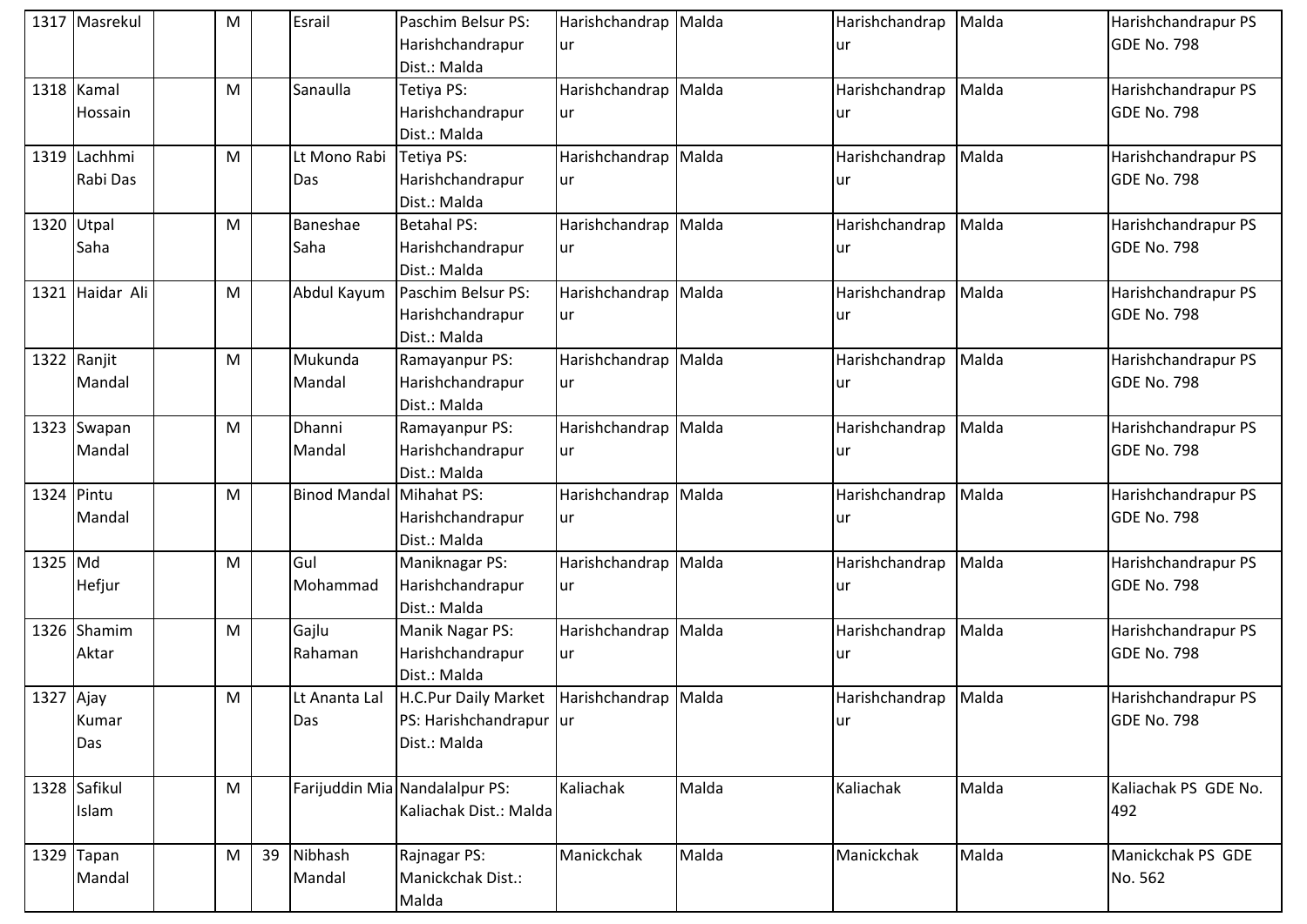| 1330 Prakash<br>Mandal    | M         | 45 | Laxman<br>Mandal          | Manikchak 2 No<br>Bridge PS:<br>Manickchak Dist.:<br>Malda         | Manickchak | Malda           | Manickchak | Malda       | Manickchak PS GDE<br>No. 562  |
|---------------------------|-----------|----|---------------------------|--------------------------------------------------------------------|------------|-----------------|------------|-------------|-------------------------------|
| 1331 Abhijit<br>Das       | M         | 22 | Ajit Das                  | Mothabari Bazarpara<br>PS: Mothabari Dist.:<br>Malda               | Mothabari  | Malda           | Mothabari  | Malda       | Mothabari PS GDE No.<br>653   |
| 1332 Md Ajmal<br>Ali      | M         | 40 | Lt. Bidad Sk              | Chakprotappur PS:<br>Mothabari Dist.:<br>Malda                     | Mothabari  | Malda           | Mothabari  | Malda       | Mothabari PS GDE No.<br>653   |
| 1333 Dipu Saha            | M         | 59 | Kalipada Saha Mangalbari, | Sadarghat PS:<br>Oldmalda Dist.:<br>Malda                          | Oldmalda   | Malda           | Oldmalda   | Malda       | Oldmalda PS GDE No.<br>606    |
| 1334 Durga Shill          | M         | 55 | Lt Pashupati<br>Shil      | Rashiladaha Colony,<br>Nageswarpur PS:<br>Oldmalda Dist.:<br>Malda | Oldmalda   | Malda           | Oldmalda   | Malda       | Oldmalda PS GDE No.<br>606    |
| 1335 Sekandar<br>Ali      | M         | 50 | Md Entad Ali              | Bandakuri PS: Ratua<br>Dist.: Malda                                | Ratua      | Malda           | Ratua      | Malda       | Ratua PS GDE No. 520          |
| 1336 Piyarul Sk           | M         | 19 | Manarul Sk                | Majhyampur<br>Borkholapara PS:<br>Beldanga Dist.:<br>Murshidabad   | Beldanga   | Murshidabad     | Beldanga   | Murshidabad | Beldanga PS GDE No.<br>809    |
| 1337 Manirul<br><b>Sk</b> | M         | 45 | Lt. Sorif Sk              | Majhyampur<br>Borkholapara PS:<br>Beldanga Dist.:<br>Murshidabad   | Beldanga   | Murshidabad     | Beldanga   | Murshidabad | Beldanga PS GDE No.<br>809    |
| 1338 Mahibul<br>Hoque     | M         | 27 | Jul Hoque                 | Majhyampur<br>Borkholapara PS:<br>Beldanga Dist.:<br>Murshidabad   | Beldanga   | Murshidabad     | Beldanga   | Murshidabad | Beldanga PS GDE No.<br>809    |
| 1339 Papai Das            | M         |    | Utam Das                  |                                                                    |            | <b>Basirhat</b> | Berhampore | Murshidabad | Berhampore PS GDE<br>No. 1177 |
| 1340 Palash<br>Nindi      | M         |    | Barun Kr.<br>Nandi        |                                                                    |            | <b>Basirhat</b> | Berhampore | Murshidabad | Berhampore PS GDE<br>No. 1177 |
| 1341 Khokan<br>Das        | ${\sf M}$ |    | <b>Sital Das</b>          |                                                                    |            | <b>Basirhat</b> | Berhampore | Murshidabad | Berhampore PS GDE<br>No. 1177 |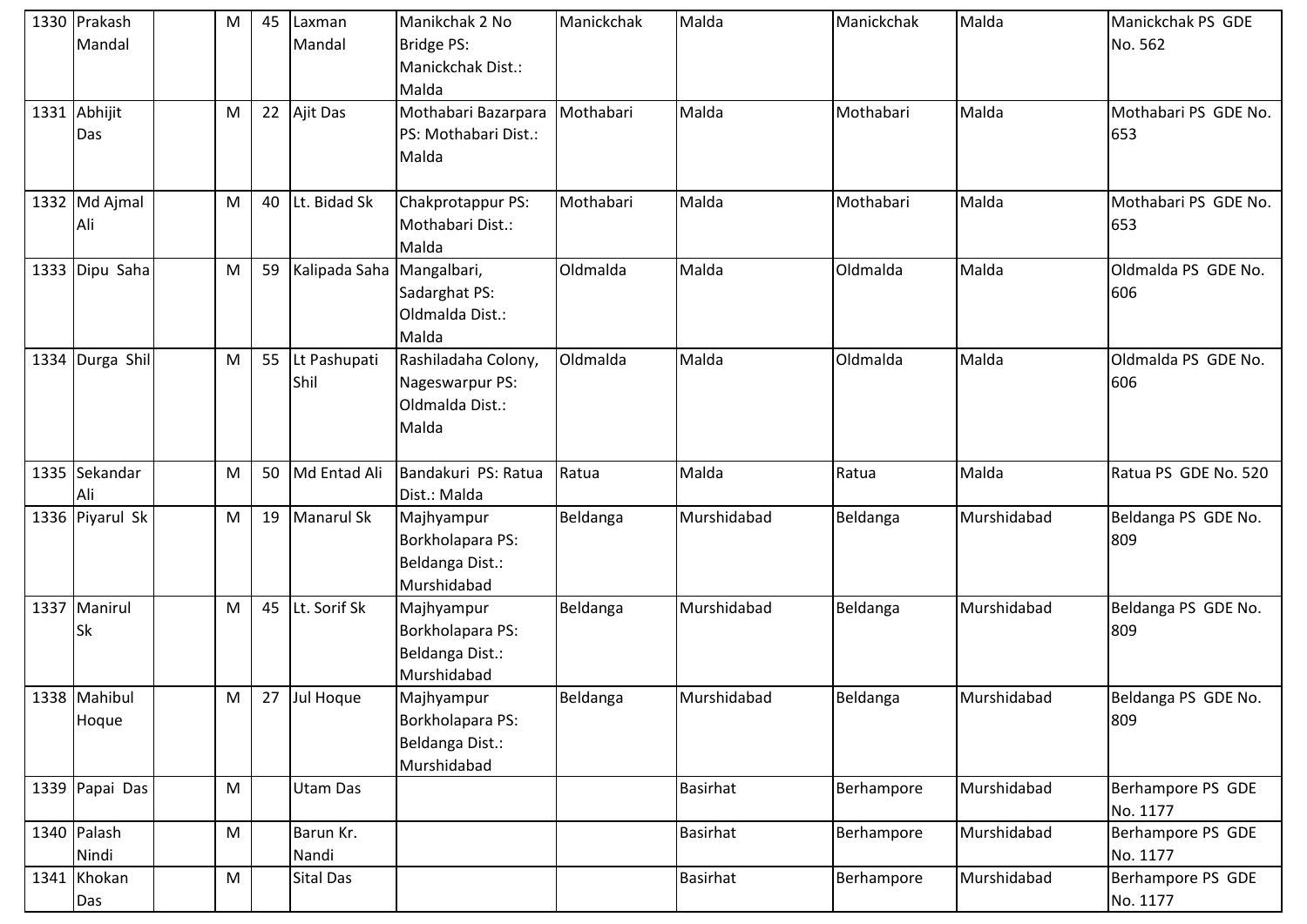|            | 1342 Rajesh      | M |    | <b>Pradip Dom</b>  |                      |               | <b>Basirhat</b> | Berhampore   | Murshidabad | Berhampore PS GDE   |
|------------|------------------|---|----|--------------------|----------------------|---------------|-----------------|--------------|-------------|---------------------|
|            | Dom              |   |    |                    |                      |               |                 |              |             | No. 1177            |
|            | 1343 Somnath     | M |    | Adrista            |                      |               | <b>Basirhat</b> | Berhampore   | Murshidabad | Berhampore PS GDE   |
|            | <b>Bhumali</b>   |   |    | <b>Bhumali</b>     |                      |               |                 |              |             | No. 1177            |
|            | 1344 Sourav      | M |    | Rakesh Hazra       |                      |               | <b>Basirhat</b> | Berhampore   | Murshidabad | Berhampore PS GDE   |
|            | Hazra            |   |    |                    |                      |               |                 |              |             | No. 1177            |
|            | 1345 Kamal Sk    | M |    | <b>Khalek Sk</b>   |                      |               | Basirhat        | Berhampore   | Murshidabad | Berhampore PS GDE   |
|            |                  |   |    |                    |                      |               |                 |              |             | No. 1177            |
|            | 1346 Dasarath    | M |    | Lt. Binoy          |                      |               | <b>Basirhat</b> | Berhampore   | Murshidabad | Berhampore PS GDE   |
|            | Banerjee         |   |    | Banerjee           |                      |               |                 |              |             | No. 1177            |
|            | 1347 Monojit     | M |    | Nobo Kumar         |                      |               | Basirhat        | Berhampore   | Murshidabad | Berhampore PS GDE   |
|            | <b>Biswas</b>    |   |    | <b>Biswas</b>      |                      |               |                 |              |             | No. 1177            |
|            | 1348 Sudip Das   | M |    | Prodip             |                      |               | Basirhat        | Berhampore   | Murshidabad | Berhampore PS GDE   |
|            |                  |   |    | Chandra Das        |                      |               |                 |              |             | No. 1177            |
|            | 1349 Ramprosh    | M |    | Boloram            |                      |               | <b>Basirhat</b> | Berhampore   | Murshidabad | Berhampore PS GDE   |
|            | ad               |   |    | Hazra              |                      |               |                 |              |             | No. 1177            |
|            | 1350 Asarul      | M |    | Lt. Nasi Sk        |                      |               | <b>Basirhat</b> | Berhampore   | Murshidabad | Berhampore PS GDE   |
|            | Hoque            |   |    |                    |                      |               |                 |              |             | No. 1177            |
|            | 1351 Baiddya     | M |    | Lt. Sushil Roy     |                      |               | <b>Basirhat</b> | Berhampore   | Murshidabad | Berhampore PS GDE   |
|            | Nath Roy         |   |    |                    |                      |               |                 |              |             | No. 1177            |
| $1352$ Joy |                  | M |    | Rantu Halder       |                      |               | <b>Basirhat</b> | Berhampore   | Murshidabad | Berhampore PS GDE   |
|            | Halder           |   |    |                    |                      |               |                 |              |             | No. 1177            |
|            | $1353$ Sudip     | M |    | Sunil Halder       |                      |               | Basirhat        | Berhampore   | Murshidabad | Berhampore PS GDE   |
|            | Halder           |   |    |                    |                      |               |                 |              |             | No. 1177            |
|            | 1354 $R$ aju Das | M |    | Sankar Das         |                      |               | <b>Basirhat</b> | Berhampore   | Murshidabad | Berhampore PS GDE   |
|            |                  |   |    |                    |                      |               |                 |              |             | No. 1177            |
|            | 1355 Swapan      | M |    | Nirmal Roy         |                      |               | <b>Basirhat</b> | Berhampore   | Murshidabad | Berhampore PS GDE   |
|            | Roy              |   |    |                    |                      |               |                 |              |             | No. 1177            |
|            | 1356 Sohel Mia   | M |    | <b>Abdul Oazed</b> |                      |               | <b>Basirhat</b> | Berhampore   | Murshidabad | Berhampore PS GDE   |
|            |                  |   |    |                    |                      |               |                 |              |             | No. 1177            |
|            | 1357 Biswa       | M |    | Robi Ratan         |                      |               | <b>Basirhat</b> | Berhampore   | Murshidabad | Berhampore PS GDE   |
|            | Mondal           |   |    | Mondal             |                      |               |                 |              |             | No. 1177            |
|            | 1358 Amal        | M |    | Ramkrishna         |                      |               | <b>Basirhat</b> | Berhampore   | Murshidabad | Berhampore PS GDE   |
|            | <b>Biswas</b>    |   |    | <b>Biswas</b>      |                      |               |                 |              |             | No. 1177            |
|            | 1359 Laxman      | M |    | Kanu Mondal        |                      |               | <b>Basirhat</b> | Berhampore   | Murshidabad | Berhampore PS GDE   |
|            | Mondal           |   |    |                    |                      |               |                 |              |             | No. 1177            |
|            | 1360 Asarul      |   | 32 | Masdar Ali         | Bajarpara PS:        | Raghunathganj | Jangipur Police | Bhagawangola | Murshidabad | Bhagawangola PS GDE |
|            | Hoque            |   |    |                    | Raghunathganj Dist.: |               | <b>District</b> |              |             | No. 848             |
|            |                  |   |    |                    | Jangipur Police      |               |                 |              |             |                     |
|            |                  |   |    |                    | <b>District</b>      |               |                 |              |             |                     |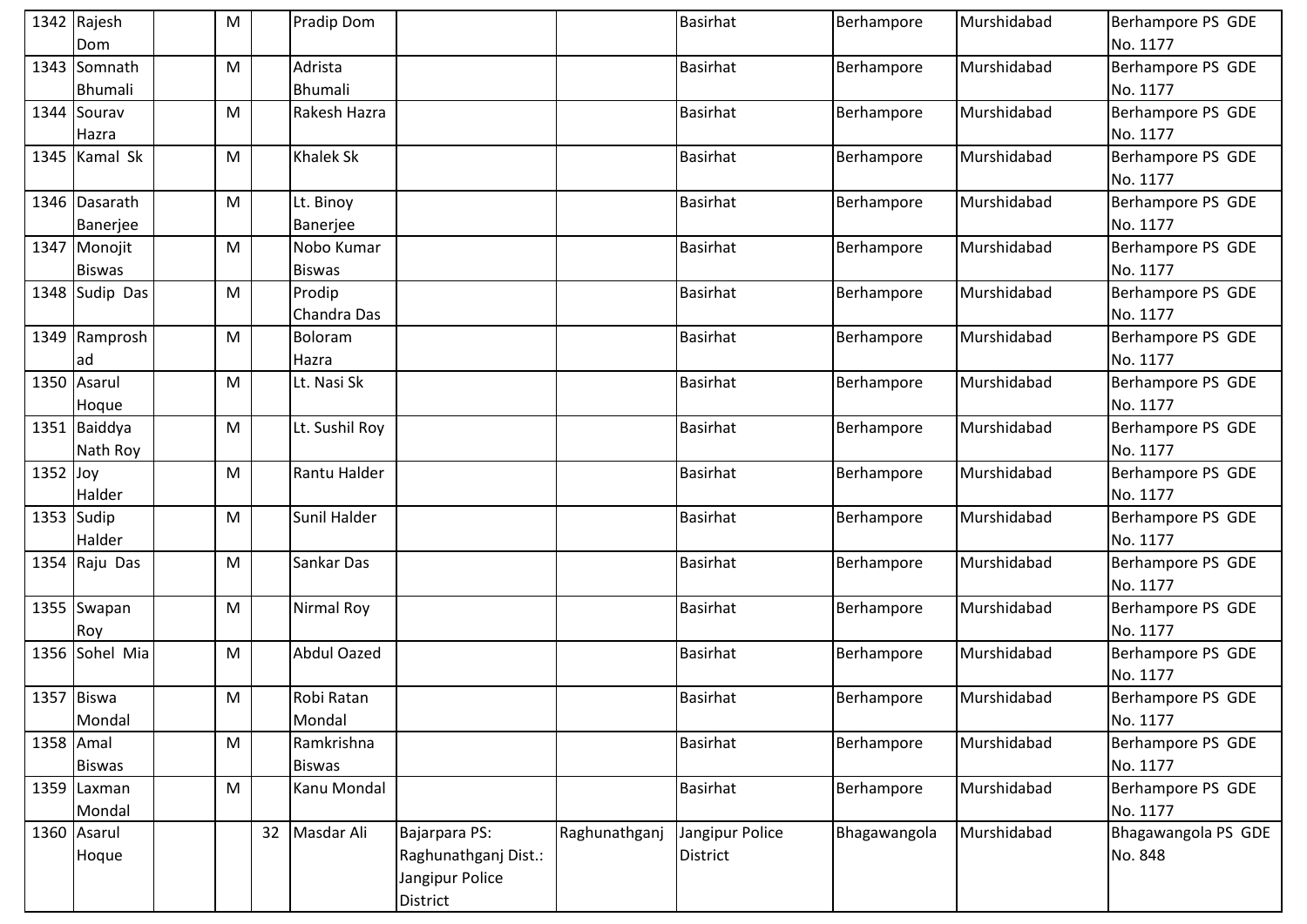| 1361 Sahin Sk            | M | 20 | Abdur Rajjak    | Kashipur PS:<br>Bhagawangola Dist.:<br>Murshidabad                         | Bhagawangola | Murshidabad | Bhagawangola | Murshidabad | Bhagawangola PS GDE<br>No. 848 |
|--------------------------|---|----|-----------------|----------------------------------------------------------------------------|--------------|-------------|--------------|-------------|--------------------------------|
| 1362 Ajmal<br>Hoque      | M | 33 | Marsed Sk       | Dayanagar PS:<br>Bhagawangola Dist.:<br>Murshidabad                        | Bhagawangola | Murshidabad | Bhagawangola | Murshidabad | Bhagawangola PS GDE<br>No. 864 |
| 1363 Habibur<br>Rahaman  | M |    | San<br>Mahammad | Jankibag PS:<br>Bhagawangola Dist.:<br>Murshidabad                         | Bhagawangola | Murshidabad | Bhagawangola | Murshidabad | Bhagawangola PS GDE<br>No. 864 |
| 1364 Jahangir<br>Hossain | M | 23 | Sajarul Sk      | Jankibagh PS:<br>Bhagawangola Dist.:<br>Murshidabad                        | Bhagawangola | Murshidabad | Bhagawangola | Murshidabad | Bhagawangola PS GDE<br>No. 864 |
| 1365 Murad Sk            | M |    | 18 Muntaj Sk    | Jankibagh PS:<br>Bhagawangola Dist.:<br>Murshidabad                        | Bhagawangola | Murshidabad | Bhagawangola | Murshidabad | Bhagawangola PS GDE<br>No. 864 |
| 1366 Said Sk             | M | 18 | Samayan Sk      | Puratan Kasiyadanga<br>PS: Bhagawangola<br>Dist.: Murshidabad              | Bhagawangola | Murshidabad | Bhagawangola | Murshidabad | Bhagawangola PS GDE<br>No. 864 |
| 1367 Rahul Sk            | M | 20 | Tayoub Ali      | Dayanagar PS:<br>Bhagawangola Dist.:<br>Murshidabad                        | Bhagawangola | Murshidabad | Bhagawangola | Murshidabad | Bhagawangola PS GDE<br>No. 864 |
| 1368 Nayan Sk            | M | 22 |                 | Mainuddin Sk Puratan Kasiyadanga<br>PS: Bhagawangola<br>Dist.: Murshidabad | Bhagawangola | Murshidabad | Bhagawangola | Murshidabad | Bhagawangola PS GDE<br>No. 864 |
| 1369 Ranjit<br>Ghosh     | M | 18 | Nimai Ghosh     | Bagdanga Ghosh Para Bhagawangola<br>PS: Bhagawangola<br>Dist.: Murshidabad |              | Murshidabad | Bhagawangola | Murshidabad | Bhagawangola PS GDE<br>No. 864 |
| 1370 Indrajit<br>Ghosh   | M | 18 | Sagar Ghosh     | Bagdanga Ghosh Para Bhagawangola<br>PS: Bhagawangola<br>Dist.: Murshidabad |              | Murshidabad | Bhagawangola | Murshidabad | Bhagawangola PS GDE<br>No. 864 |
| 1371 Sanarul<br>Islam    | M |    | 22 Majrul Islam | Bagdanga Kandipara<br>PS: Bhagawangola<br>Dist.: Murshidabad               | Bhagawangola | Murshidabad | Bhagawangola | Murshidabad | Bhagawangola PS GDE<br>No. 864 |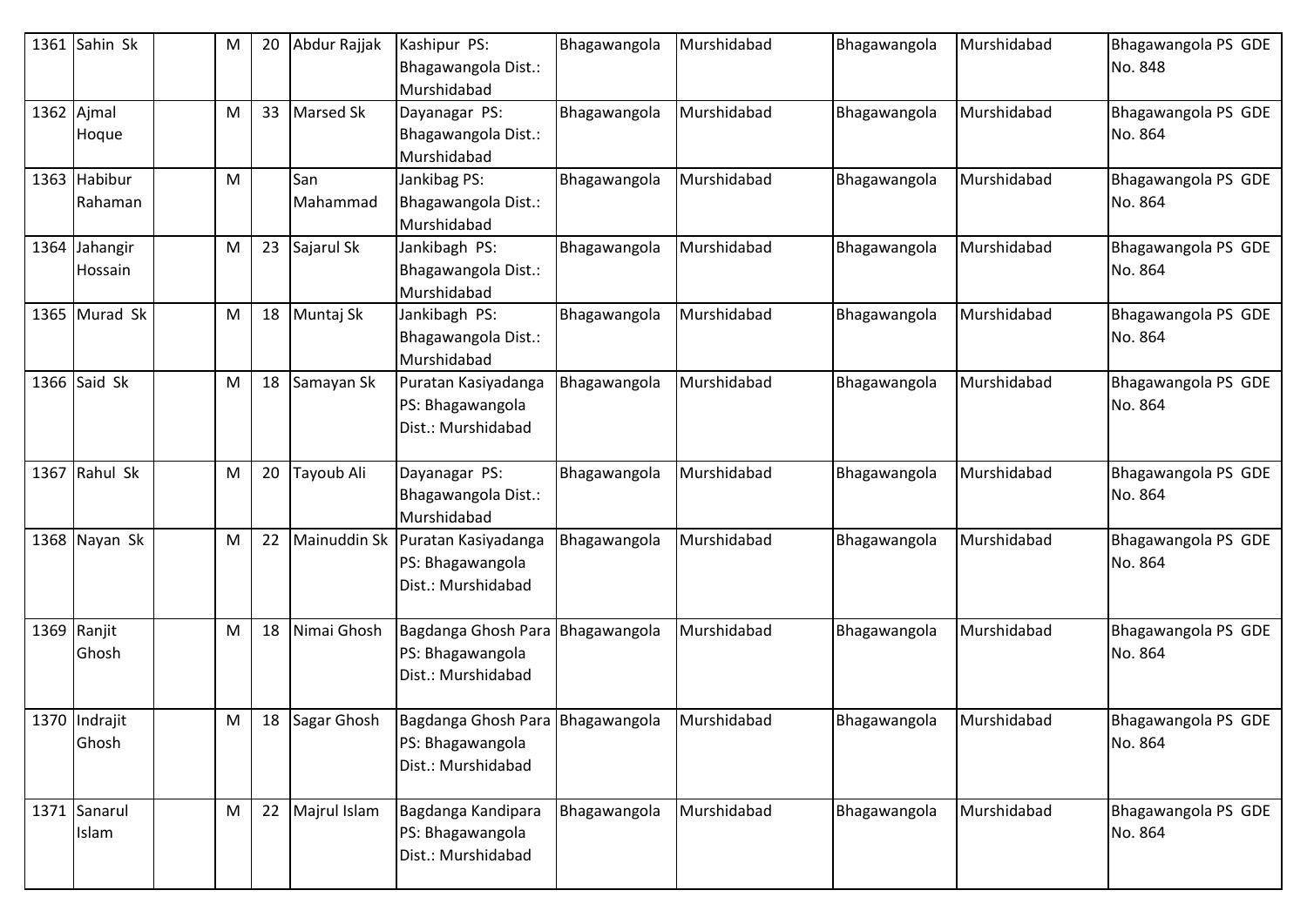| 1372     | Masud<br>Karim           | M         | 20 | Masadul<br>Hoque          | Kasiyadanga PS:<br>Bhagawangola Dist.:<br>Murshidabad             | Bhagawangola | Murshidabad | Bhagawangola | Murshidabad | Bhagawangola PS GDE<br>No. 865 |
|----------|--------------------------|-----------|----|---------------------------|-------------------------------------------------------------------|--------------|-------------|--------------|-------------|--------------------------------|
|          | 1373 Sohel<br>Rana       | M         | 19 | Saidul Islam              | Bagdanga PS:<br>Bhagawangola Dist.:<br>Murshidabad                | Bhagawangola | Murshidabad | Bhagawangola | Murshidabad | Bhagawangola PS GDE<br>No. 865 |
|          | 1374 Allam Sk            | M         | 20 | <b>Ruhul Sk</b>           | Bagdanga PS:<br>Bhagawangola Dist.:<br>Murshidabad                | Bhagawangola | Murshidabad | Bhagawangola | Murshidabad | Bhagawangola PS GDE<br>No. 865 |
|          | 1375 Muntaj<br>Ali       | ${\sf M}$ | 22 | Sanarul<br>Hoque          | Bagdanga PS:<br>Bhagawangola Dist.:<br>Murshidabad                | Bhagawangola | Murshidabad | Bhagawangola | Murshidabad | Bhagawangola PS GDE<br>No. 865 |
|          | 1376 Samayun<br>Islam    | M         | 28 | Late Mahasin              | Bahadurpur PS:<br>Bhagawangola Dist.:<br>Murshidabad              | Bhagawangola | Murshidabad | Bhagawangola | Murshidabad | Bhagawangola PS GDE<br>No. 865 |
| 1377 Md  | Alamin Sk                | ${\sf M}$ | 18 | Kamrujjaman               | Beliya Shyampur PS:<br>Bhagawangola Dist.:<br>Murshidabad         | Bhagawangola | Murshidabad | Bhagawangola | Murshidabad | Bhagawangola PS GDE<br>No. 865 |
| 1378 Md. | Sahanur<br>Hoque         |           |    | Abu Ahasan                | Dangapara PS:<br><b>Bharatpur Dist.:</b><br>Murshidabad           | Bharatpur    | Murshidabad | Bharatpur    | Murshidabad | Bharatpur PS GDE No.<br>696    |
|          | 1379 Alim Sk Sk          |           |    | S/o Lt Halim<br><b>Sk</b> | PS: Bharatpur Dist.:<br>Murshidabad                               | Bharatpur    | Murshidabad | Bharatpur    | Murshidabad | Bharatpur PS GDE No.<br>696    |
|          | 1380 Ratan Sk            |           |    | Alim Sk                   | <b>SUNIA PS: Bharatpur</b><br>Dist.: Murshidabad                  | Bharatpur    | Murshidabad | Bharatpur    | Murshidabad | Bharatpur PS GDE No.<br>696    |
| 1381     | Rahan Sk                 |           |    | Manu Sk                   | PS: Bharatpur Dist.:<br>Murshidabad                               | Bharatpur    | Murshidabad | Bharatpur    | Murshidabad | Bharatpur PS GDE No.<br>696    |
|          | 1382 Sobu Pal<br>(34)    |           |    | <b>Ashit Pal</b>          | <b>KHAIRA PS: Bharatpur</b><br>Dist.: Murshidabad                 | Bharatpur    | Murshidabad | Bharatpur    | Murshidabad | Bharatpur PS GDE No.<br>696    |
|          | 1383 Haradhan<br>Sk (24) |           |    | Fultu Sk                  | PS: Bharatpur Dist.:<br>Murshidabad                               | Bharatpur    | Murshidabad | Bharatpur    | Murshidabad | Bharatpur PS GDE No.<br>696    |
|          | 1384 Ujjal Sk<br>(18)    |           |    | <b>Nurshed Sk</b>         | PS: Bharatpur Dist.:<br>Murshidabad                               | Bharatpur    | Murshidabad | Bharatpur    | Murshidabad | Bharatpur PS GDE No.<br>696    |
|          | 1385 Sahim Sk<br>(18)    |           |    | Surman Sk                 | <b>Bharatpur Natunpara</b><br>PS: Bharatpur Dist.:<br>Murshidabad | Bharatpur    | Murshidabad | Bharatpur    | Murshidabad | Bharatpur PS GDE No.<br>696    |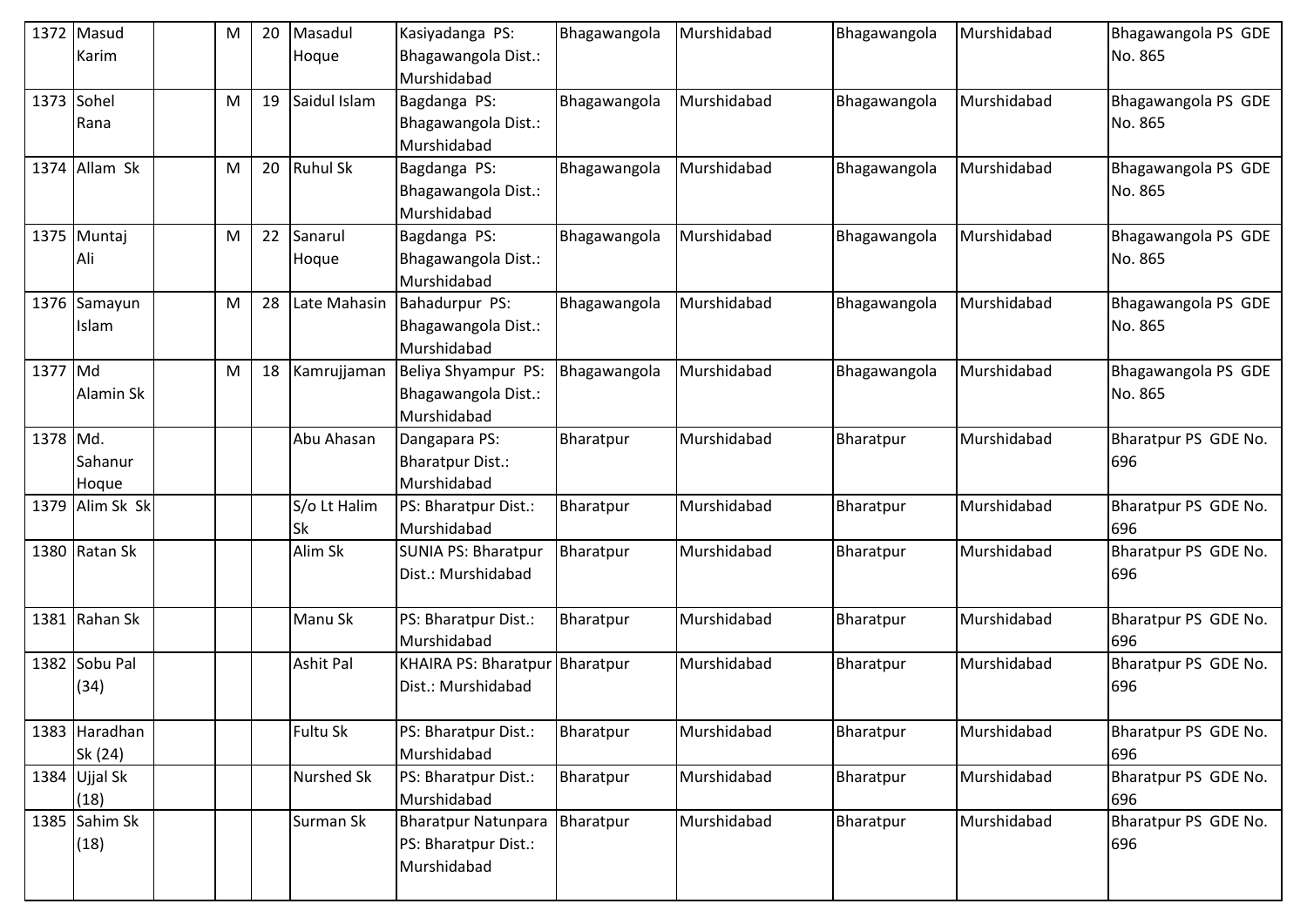|      | 1386 Alal Khan  |   |    | Santa Khan          | PS: Bharatpur Dist.:            | Bharatpur     | Murshidabad | Bharatpur     | Murshidabad | Bharatpur PS GDE No.  |
|------|-----------------|---|----|---------------------|---------------------------------|---------------|-------------|---------------|-------------|-----------------------|
|      | (18)            |   |    |                     | Murshidabad                     |               |             |               |             | 696                   |
| 1387 | Sabir Sk        |   |    | Aujamal Sk          | PS: Bharatpur Dist.:            | Bharatpur     | Murshidabad | Bharatpur     | Murshidabad | Bharatpur PS GDE No.  |
|      | (20)            |   |    |                     | Murshidabad                     |               |             |               |             | 696                   |
|      | 1388 Mamud Sk   |   |    | Giyasuddin Sk       | <b>PROSADPUR PS:</b>            | Saktipur      | Murshidabad | Bharatpur     | Murshidabad | Bharatpur PS GDE No.  |
|      | (18)            |   |    |                     | Saktipur Dist.:                 |               |             |               |             | 696                   |
|      |                 |   |    |                     | Murshidabad                     |               |             |               |             |                       |
|      | 1389 Rohim Sk   |   |    | <b>Kawsar Sk</b>    | <b>PROSADPUR PS:</b>            | Saktipur      | Murshidabad | Bharatpur     | Murshidabad | Bharatpur PS GDE No.  |
|      | (28)            |   |    |                     | Saktipur Dist.:                 |               |             |               |             | 696                   |
|      |                 |   |    |                     | Murshidabad                     |               |             |               |             |                       |
|      | 1390 Ashadul    |   |    | <b>Khosed Sk</b>    | PS: Saktipur Dist.:             | Saktipur      | Murshidabad | Bharatpur     | Murshidabad | Bharatpur PS GDE No.  |
|      | Sk (22)         |   |    |                     | Murshidabad                     |               |             |               |             | 696                   |
|      | 1391 Raju Sk    |   |    | Munjurn Sk          | <b>TALGRAM PS:</b>              | Saktipur      | Murshidabad | Bharatpur     | Murshidabad | Bharatpur PS GDE No.  |
|      | (18)            |   |    |                     | Saktipur Dist.:                 |               |             |               |             | 696                   |
|      |                 |   |    |                     | Murshidabad                     |               |             |               |             |                       |
|      | 1392 Usman Sk   |   |    | Lt Kamauddin        | Sayedkulutpara PS:              | Saktipur      | Murshidabad | Bharatpur     | Murshidabad | Bharatpur PS GDE No.  |
|      |                 |   |    | <b>Sk</b>           | Saktipur Dist.:                 |               |             |               |             | 696                   |
|      |                 |   |    |                     | Murshidabad                     |               |             |               |             |                       |
|      | 1393 Sanjib     |   | 45 | Lt Abodh            | Burwan PS: Burwan               | <b>Burwan</b> | Murshidabad | <b>Burwan</b> | Murshidabad | Burwan PS GDE No.     |
|      | <b>Bagdi</b>    |   |    | <b>Bagdi</b>        | Dist.: Murshidabad              |               |             |               |             | 757                   |
|      | 1394 Anusandh   |   | 28 | Lt Bancswar         | Burwan PS: Burwan               | Burwan        | Murshidabad | <b>Burwan</b> | Murshidabad | Burwan PS GDE No.     |
|      | an Bagdi        |   |    | <b>Bagdi</b>        | Dist.: Murshidabad              |               |             |               |             | 757                   |
|      | 1395 Bappa      | M | 36 | Lt. Biswanath       | Daulatabad PS:                  | Daulatabad    | Murshidabad | Daulatabad    | Murshidabad | Daulatabad PS GDE No. |
|      | Haldar          |   |    | Haldar              | Daulatabad Dist.:               |               |             |               |             | 601                   |
|      |                 |   |    |                     | Murshidabad                     |               |             |               |             |                       |
|      | 1396 Abdul Aziz | M | 30 | Royej Sk            | PS: Domkal Dist.:               | Domkal        | Murshidabad | Domkal        | Murshidabad | Domkal PS GDE No.     |
|      | <b>Sk</b>       |   |    |                     | Murshidabad                     |               |             |               |             | 905                   |
|      | 1397 Rejel Sk   | M | 28 | <b>Aksad Sk</b>     | PS: Domkal Dist.:               | Domkal        | Murshidabad | Domkal        | Murshidabad | Domkal PS GDE No.     |
|      |                 |   |    |                     | Murshidabad                     |               |             |               |             | 905                   |
|      | 1398 Musaraf    | M | 22 | Jamrul Khan         | PS: Domkal Dist.:               | Domkal        | Murshidabad | Domkal        | Murshidabad | Domkal PS GDE No.     |
|      | Khan            |   |    |                     | Murshidabad                     |               |             |               |             | 912                   |
|      | 1399 Sajahan    | M | 42 |                     | Sattar Mondal PS: Domkal Dist.: | Domkal        | Murshidabad | Domkal        | Murshidabad | Domkal PS GDE No.     |
|      | Mondal          |   |    |                     | Murshidabad                     |               |             |               |             | 912                   |
|      | 1400 Sahajahan  | M | 29 | Rafik Mondal        | PS: Domkal Dist.:               | Domkal        | Murshidabad | Domkal        | Murshidabad | Domkal PS GDE No.     |
|      | Mondal          |   |    |                     | Murshidabad                     |               |             |               |             | 912                   |
|      |                 |   |    |                     |                                 |               |             |               |             |                       |
|      | 1401 Selim      | M | 23 | <b>Islam Biswas</b> | PS: Domkal Dist.:               | Domkal        | Murshidabad | Domkal        | Murshidabad | Domkal PS GDE No.     |
|      | <b>Biswas</b>   |   |    |                     | Murshidabad                     |               |             |               |             | 912                   |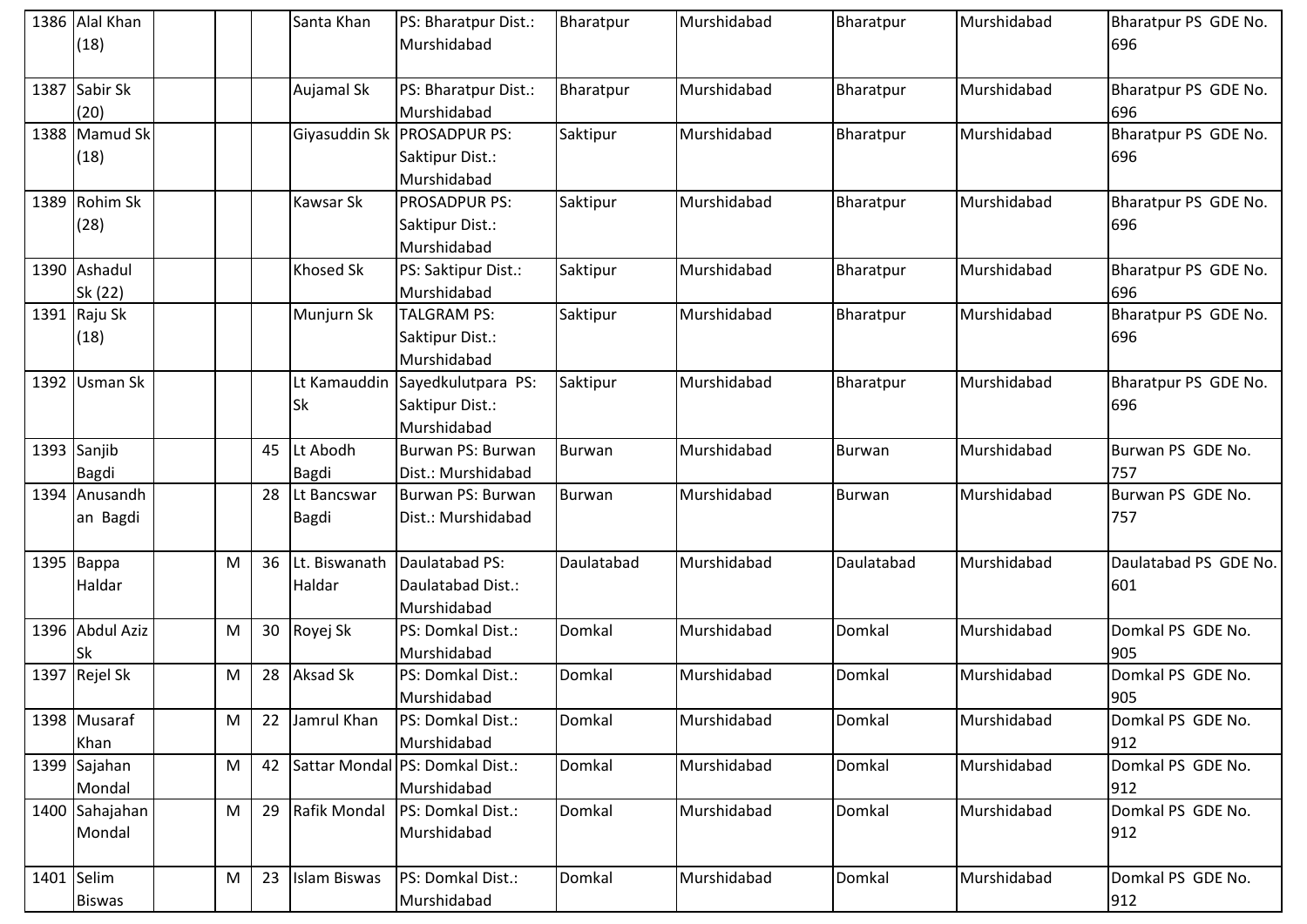| 1402 Mujahidul | M | 23 | Hajrat Ali          | PS: Domkal Dist.:      | Domkal      | Murshidabad | Domkal      | Murshidabad | Domkal PS GDE No.  |
|----------------|---|----|---------------------|------------------------|-------------|-------------|-------------|-------------|--------------------|
| Sardar         |   |    | Sardar              | Murshidabad            |             |             |             |             | 912                |
| 1403 Aminul    | M | 28 | <b>Asrul Mondal</b> | PS: Domkal Dist.:      | Domkal      | Murshidabad | Domkal      | Murshidabad | Domkal PS GDE No.  |
| Mondal         |   |    |                     | Murshidabad            |             |             |             |             | 912                |
| 1404 Noyon     | M | 32 | Dukhu               | PS: Domkal Dist.:      | Domkal      | Murshidabad | Domkal      | Murshidabad | Domkal PS GDE No.  |
| Mondal         |   |    | Mondal              | Murshidabad            |             |             |             |             | 910                |
| 1405 Babul Sk  | M | 18 | Abul Hossain        | PS: Domkal Dist.:      | Domkal      | Murshidabad | Domkal      | Murshidabad | Domkal PS GDE No.  |
|                |   |    | <b>Sk</b>           | Murshidabad            |             |             |             |             | 910                |
| 1406 Samjad    | M | 21 | Ajbar Kha           | PS: Domkal Dist.:      | Domkal      | Murshidabad | Domkal      | Murshidabad | Domkal PS GDE No.  |
| Kha            |   |    |                     | Murshidabad            |             |             |             |             | 910                |
| 1407 Piyarul   | M | 24 | Gajlu Sekh          | PS: Domkal Dist.:      | Domkal      | Murshidabad | Domkal      | Murshidabad | Domkal PS GDE No.  |
| Sekh           |   |    |                     | Murshidabad            |             |             |             |             | 911                |
| 1408 Nijammel  | M | 27 | Tujam Sekh          | PS: Domkal Dist.:      | Domkal      | Murshidabad | Domkal      | Murshidabad | Domkal PS GDE No.  |
| Sekh           |   |    |                     | Murshidabad            |             |             |             |             | 911                |
| 1409 Anarul Sk | M | 30 | Alam Sk             | PS: Domkal Dist.:      | Domkal      | Murshidabad | Domkal      | Murshidabad | Domkal PS GDE No.  |
|                |   |    |                     | Murshidabad            |             |             |             |             | 911                |
| 1410 Silan Sk  | M | 22 | Sajibul Sk          | PS: Domkal Dist.:      | Domkal      | Murshidabad | Domkal      | Murshidabad | Domkal PS GDE No.  |
|                |   |    |                     | Murshidabad            |             |             |             |             | 911                |
| 1411 Samsujja  | M | 33 | Rahim               | PS: Domkal Dist.:      | Domkal      | Murshidabad | Domkal      | Murshidabad | Domkal PS GDE No.  |
| man            |   |    | Mondal              | Murshidabad            |             |             |             |             | 911                |
| 1412 Azad Saha | M | 20 | Kalu Saha           | PS: Domkal Dist.:      | Domkal      | Murshidabad | Domkal      | Murshidabad | Domkal PS GDE No.  |
|                |   |    |                     | Murshidabad            |             |             |             |             | 911                |
| 1413 Rohul     | M | 24 | Boynuddin           | PS: Domkal Dist.:      | Domkal      | Murshidabad | Domkal      | Murshidabad | Domkal PS GDE No.  |
| Mondal         |   |    | Mondal              | Murshidabad            |             |             |             |             | 911                |
| 1414 Ranjit    | M | 38 | Lt. Bishu           | Chandpur PS:           | Hariharpara | Murshidabad | Hariharpara | Murshidabad | Hariharpara PS GDE |
| Paharia        |   |    | Paharia             | Hariharpara Dist.:     |             |             |             |             | No. 726            |
|                |   |    |                     | Murshidabad            |             |             |             |             |                    |
| 1415 Sanju Sk  | M | 26 | Abu Kalam Sk        | Khamarmati PS:         | Hariharpara | Murshidabad | Hariharpara | Murshidabad | Hariharpara PS GDE |
|                |   |    |                     | Hariharpara Dist.:     |             |             |             |             | No. 734            |
|                |   |    |                     | Murshidabad            |             |             |             |             |                    |
| 1416 Rubel Sk  | M |    | 18 Kamal Sk         | Khamarmati PS:         | Hariharpara | Murshidabad | Hariharpara | Murshidabad | Hariharpara PS GDE |
|                |   |    |                     | Hariharpara Dist.:     |             |             |             |             | No. 734            |
|                |   |    |                     | Murshidabad            |             |             |             |             |                    |
| 1417 Rajib Sk  | M | 19 | Omio Sk             | Khamarmati PS:         | Hariharpara | Murshidabad | Hariharpara | Murshidabad | Hariharpara PS GDE |
|                |   |    |                     | Hariharpara Dist.:     |             |             |             |             | No. 734            |
|                |   |    |                     | Murshidabad            |             |             |             |             |                    |
| 1418 Mrinal    | M | 31 | Yeasin Khalifa      | Dakshin Hariharpara    | Hariharpara | Murshidabad | Hariharpara | Murshidabad | Hariharpara PS GDE |
| Khalifa        |   |    |                     | PS: Hariharpara Dist.: |             |             |             |             | No. 734            |
|                |   |    |                     | Murshidabad            |             |             |             |             |                    |
|                |   |    |                     |                        |             |             |             |             |                    |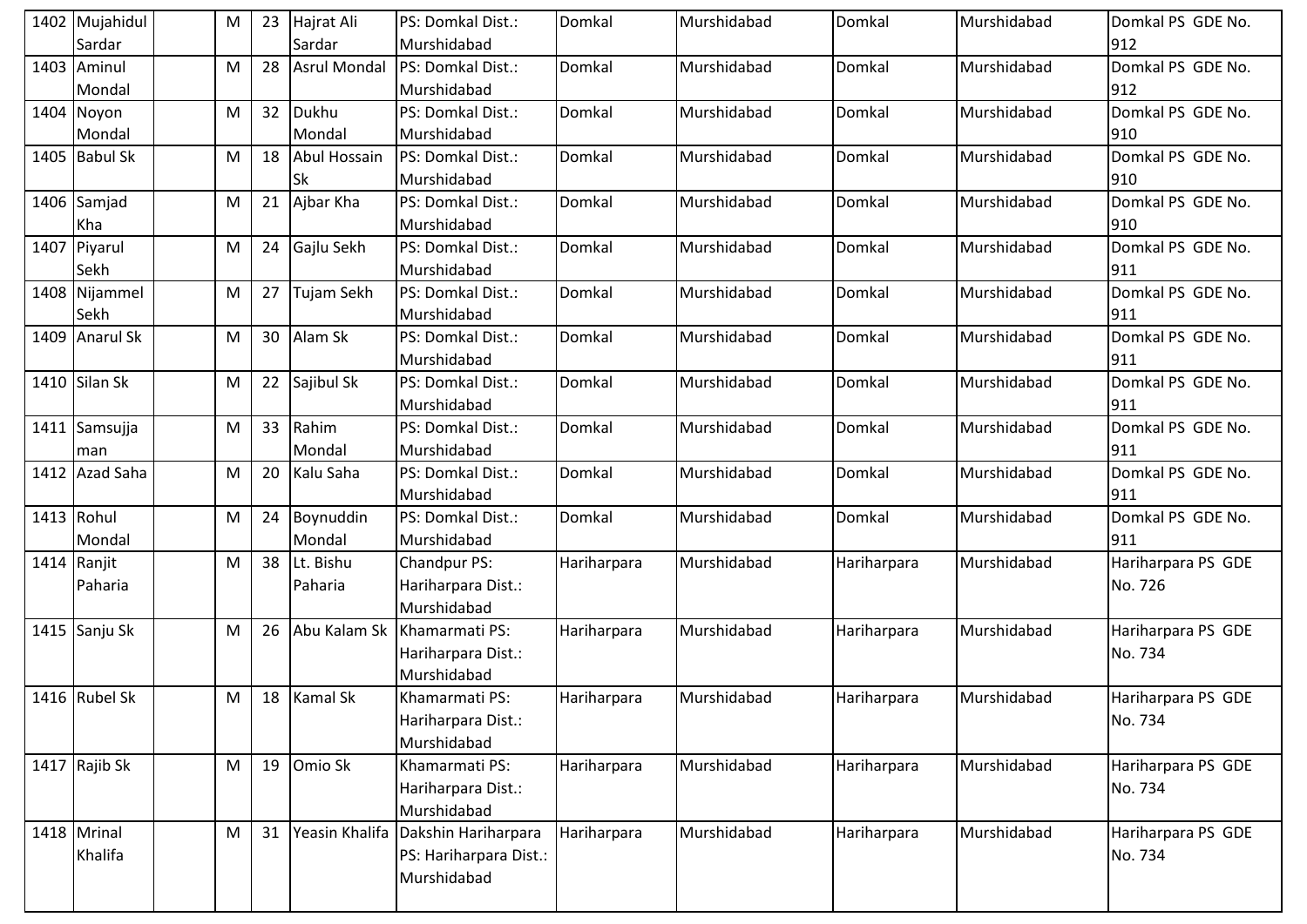|      | 1419 Rahul      | M |    | Rabindranath  | <b>DANGAPARA PS:</b>                    | Murshidabad | Murshidabad | Islampore | Murshidabad | Islampore PS GDE No.        |
|------|-----------------|---|----|---------------|-----------------------------------------|-------------|-------------|-----------|-------------|-----------------------------|
|      | Mondal          |   |    | Mondal        | Murshidabad Dist.:                      |             |             |           |             | 832                         |
|      |                 |   |    |               | Murshidabad                             |             |             |           |             |                             |
|      | 1420 Gopal      | M |    |               | Lt Narayan Ch   DANGAPARA PS:           | Murshidabad | Murshidabad | Islampore | Murshidabad | Islampore PS GDE No.        |
|      | Mondal          |   |    | Mondal        | Murshidabad Dist.:                      |             |             |           |             | 832                         |
|      |                 |   |    |               | Murshidabad                             |             |             |           |             |                             |
|      | 1421 Sakar      | M |    |               | Soleman Khan ISLAMPUR HOSPITAL          | Islampore   | Murshidabad | Islampore | Murshidabad | Islampore PS GDE No.        |
|      | Khan            |   |    |               | <b>MORE PS: Islampore</b>               |             |             |           |             | 832                         |
|      |                 |   |    |               | Dist.: Murshidabad                      |             |             |           |             |                             |
|      | 1422 Tahir Sk   | M |    | Year Ali Sk   | <b>ISLAMPUR HOSPITAL</b>                | Islampore   | Murshidabad | Islampore | Murshidabad | Islampore PS GDE No.        |
|      |                 |   |    |               | <b>MORE PS: Islampore</b>               |             |             |           |             | 832                         |
|      |                 |   |    |               | Dist.: Murshidabad                      |             |             |           |             |                             |
|      | 1423 Babu Sk    | M |    | Julfikkar Ali | <b>DOULATPUR PS:</b>                    | Islampore   | Murshidabad | Islampore | Murshidabad | Islampore PS GDE No.        |
|      |                 |   |    |               | Islampore Dist.:                        |             |             |           |             | 832                         |
|      |                 |   |    |               | Murshidabad                             |             |             |           |             |                             |
| 1424 | Selim           | M |    | Abu Sufiyan   | <b>NASHIYATPARA PS:</b>                 | Islampore   | Murshidabad | Islampore | Murshidabad | Islampore PS GDE No.        |
|      | <b>Biswas</b>   |   |    | <b>Biswas</b> | Islampore Dist.:                        |             |             |           |             | 832                         |
|      |                 |   |    |               | Murshidabad                             |             |             |           |             |                             |
|      | 1425 Kajal Sk   | M |    | Namaji Sk     | <b>NASHIYATPARA PS:</b>                 | Islampore   | Murshidabad | Islampore | Murshidabad | Islampore PS GDE No.        |
|      |                 |   |    |               | Islampore Dist.:                        |             |             |           |             | 832                         |
|      |                 |   |    |               | Murshidabad                             |             |             |           |             |                             |
| 1426 | Safijul Sk      | M |    | Sajarul Islam | <b>GUDHIA PS:</b>                       | Murshidabad | Murshidabad | Islampore | Murshidabad | Islampore PS GDE No.        |
|      |                 |   |    |               | Murshidabad Dist.:                      |             |             |           |             | 837                         |
|      |                 |   |    |               | Murshidabad                             |             |             |           |             |                             |
| 1427 | <b>Hanif Sk</b> | M |    | Abu Kalam Sk  | <b>GUDHIA PS:</b><br>Murshidabad Dist.: | Murshidabad | Murshidabad | Islampore | Murshidabad | Islampore PS GDE No.<br>837 |
|      |                 |   |    |               | Murshidabad                             |             |             |           |             |                             |
| 1428 | Nantu Sk        | M |    | Mujaffar Sk   | Dairpara PS: Jalangi                    | Jalangi     | Murshidabad | Jalangi   | Murshidabad | Jalangi PS GDE No. 547      |
|      |                 |   |    |               | Dist.: Murshidabad                      |             |             |           |             |                             |
|      | 1429 Sukumar    | M | 35 | S/o-Meghu     | Padampur PS: Jiaganj                    | Jiaganj     | Murshidabad | Jiaganj   | Murshidabad | Jiaganj PS GDE No. 500      |
|      | Roy             |   |    | Roy           | Dist.: Murshidabad                      |             |             |           |             |                             |
|      |                 |   |    |               |                                         |             |             |           |             |                             |
|      | 1430 Parimal    | M | 38 | $S/O-$        | Bagdahar 03 No.                         | Jiaganj     | Murshidabad | Jiaganj   | Murshidabad | Jiaganj PS GDE No. 500      |
|      | Kar             |   |    | Dhirendranat  | Colony PS: Jiaganj                      |             |             |           |             |                             |
|      |                 |   |    | h Kar         | Dist.: Murshidabad                      |             |             |           |             |                             |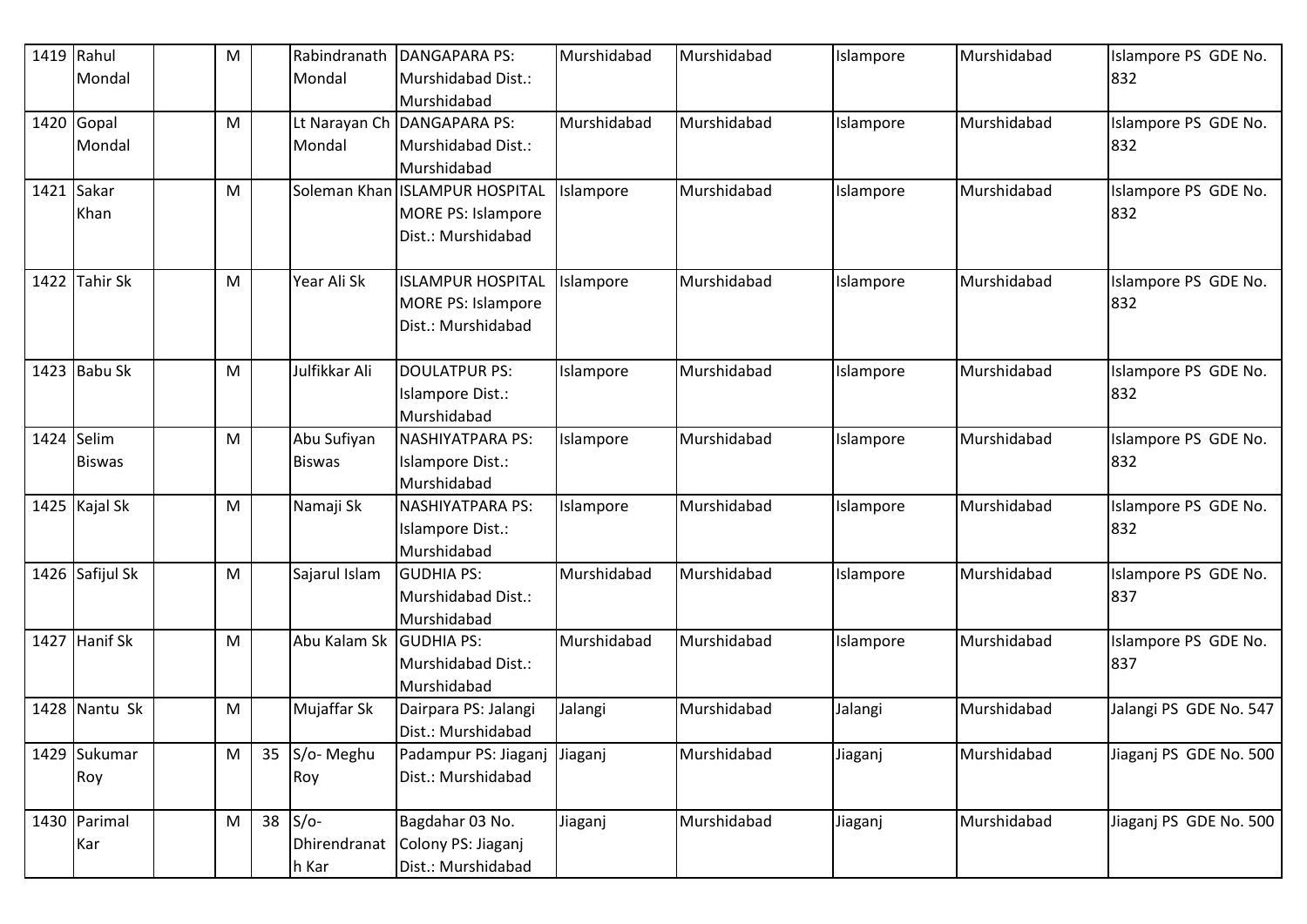| 1431 Choton<br>Mandal      | M | 32 | S/o-Santosh<br>Mandal          | <b>Ganeshpur Bandhpul</b><br>PS: Jiaganj Dist.:                | Jiaganj      | Murshidabad | Jiaganj | Murshidabad | Jiaganj PS GDE No. 500 |
|----------------------------|---|----|--------------------------------|----------------------------------------------------------------|--------------|-------------|---------|-------------|------------------------|
|                            |   |    |                                | Murshidabad                                                    |              |             |         |             |                        |
| 1432 Milan<br>Rabidas      | M | 23 | S/o-Kanti<br>Rabidas           | Bandhal PS: Jiaganj<br>Dist.: Murshidabad                      | Jiaganj      | Murshidabad | Jiaganj | Murshidabad | Jiaganj PS GDE No. 500 |
| 1433 Kartick<br>Mandal     | M | 23 | S/o-Nayan<br>Mandal            | Amaipara PS: Jiaganj<br>Dist.: Murshidabad                     | Jiaganj      | Murshidabad | Jiaganj | Murshidabad | Jiaganj PS GDE No. 500 |
| 1434 Laxman<br>Mandal      | M |    | S/o-Dipali<br>Mandal           | Chandipur PS: Jiaganj Jiaganj<br>Dist.: Murshidabad            |              | Murshidabad | Jiaganj | Murshidabad | Jiaganj PS GDE No. 498 |
| 1435 Bishnupad<br>a Mandal | M | 21 | S/o-Sambhu<br>Mandal           | Morichapara PS:<br>Jiaganj Dist.:<br>Murshidabad               | Jiaganj      | Murshidabad | Jiaganj | Murshidabad | Jiaganj PS GDE No. 498 |
| 1436 Arup<br>Chowdhur      | M | 21 | S/o-Utpal<br>Chowdhury         | Joinpur Ghosher<br>Math PS: Jiaganj<br>Dist.: Murshidabad      | Jiaganj      | Murshidabad | Jiaganj | Murshidabad | Jiaganj PS GDE No. 498 |
| 1437 Swapan<br>Mandal      | M | 28 | S/o-Niranjan<br>Mandal         | Amaipara<br>Kanthalbagan PS:<br>Jiaganj Dist.:<br>Murshidabad  | Jiaganj      | Murshidabad | Jiaganj | Murshidabad | Jiaganj PS GDE No. 498 |
| 1438 Nirmal<br>Hembram     | M | 32 | S/o-Bimal<br>Hembram           | Amaipara<br>Kanthalbagan PS:<br>Jiaganj Dist.:<br>Murshidabad  | Jiaganj      | Murshidabad | Jiaganj | Murshidabad | Jiaganj PS GDE No. 498 |
| 1439 Santosh<br>Mahato     | M | 25 | $S/O-$<br>Shibsankar<br>Mahato | Hatibagan PS: Jiaganj<br>Dist.: Murshidabad                    | Jiaganj      | Murshidabad | Jiaganj | Murshidabad | Jiaganj PS GDE No. 498 |
| 1440 Subham<br>Ghosh       | M | 30 | $S/O-$<br>Kashinath<br>Ghosh   | Nimtalaghat PS:<br>Jiaganj Dist.:<br>Murshidabad               | Jiaganj      | Murshidabad | Jiaganj | Murshidabad | Jiaganj PS GDE No. 498 |
| 1441 Farid Sk              | M | 23 | S/o-Sajahan<br><b>Sk</b>       | Gusthirampur PS:<br>Jiaganj Dist.:<br>Murshidabad              | Jiaganj      | Murshidabad | Jiaganj | Murshidabad | Jiaganj PS GDE No. 498 |
| 1442 Sinarul Sk            | M | 32 | S/o- Israful Sk                | <b>Hossain Nagar PS:</b><br>Bhagawangola Dist.:<br>Murshidabad | Bhagawangola | Murshidabad | Jiaganj | Murshidabad | Jiaganj PS GDE No. 498 |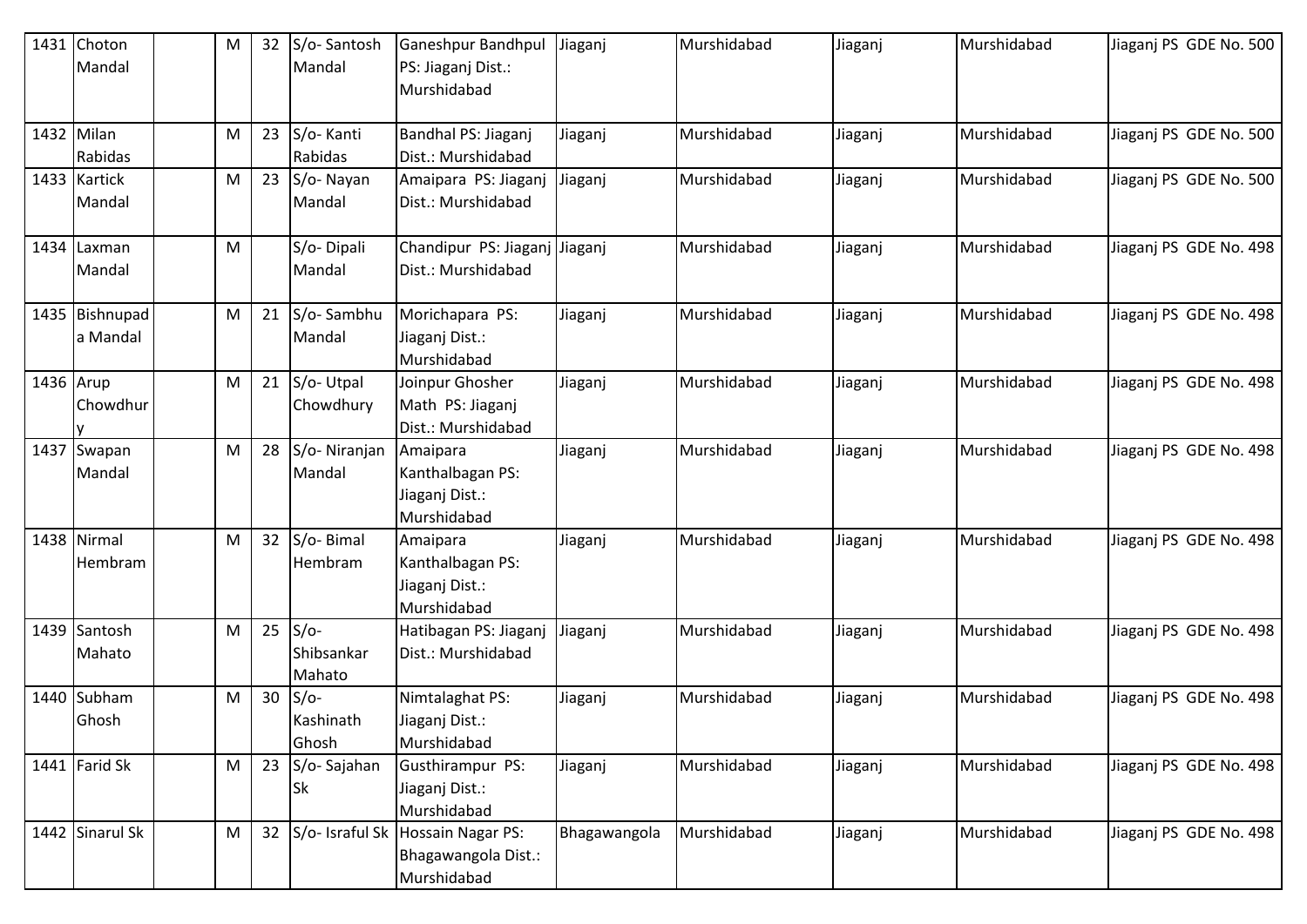|      | 1443 Abdul<br>Halim         | M | 28 | S/o-Siddi Sk       | Gugisthirampur PS:<br>Jiaganj Dist.:<br>Murshidabad              | Jiaganj  | Murshidabad | Jiaganj | Murshidabad | Jiaganj PS GDE No. 498 |
|------|-----------------------------|---|----|--------------------|------------------------------------------------------------------|----------|-------------|---------|-------------|------------------------|
|      | 1444 Md. Imran<br>Ali       | M | 25 | S/o-Abdul<br>Hamid | Bati Dnaga PS: Kandi<br>Dist.: Murshidabad                       | Kandi    | Murshidabad | Jiaganj | Murshidabad | Jiaganj PS GDE No. 498 |
|      | 1445 Kanchan<br>Das         | M | 56 | Sambhu Nath<br>Das | Kalyanpur PS: Kandi<br>Dist.: Murshidabad                        | Kandi    | Murshidabad | Kandi   | Murshidabad | Kandi PS GDE No. 892   |
|      | 1446 Maloy<br>Das           | M | 37 | Dukhu Haran<br>Das | Kalabagan PS: Kandi<br>Dist.: Murshidabad                        | Kandi    | Murshidabad | Kandi   | Murshidabad | Kandi PS GDE No. 892   |
| 1447 | Ratin<br>Thakur             | M | 22 | Smir Thakur        | Kalyanpur PS: Kandi<br>Dist.: Murshidabad                        | Kandi    | Murshidabad | Kandi   | Murshidabad | Kandi PS GDE No. 892   |
|      | 1448 Mistarul<br><b>Sk</b>  | M | 27 | <b>Yeadul Sk</b>   | Purandarpur PS:<br>Kandi Dist.:<br>Murshidabad                   | Kandi    | Murshidabad | Kandi   | Murshidabad | Kandi PS GDE No. 892   |
|      | 1449 Sadhin Sk              | M | 34 | Ali Newaj          | <b>Purandarpur PS:</b><br>Kandi Dist.:<br>Murshidabad            | Kandi    | Murshidabad | Kandi   | Murshidabad | Kandi PS GDE No. 892   |
|      | 1450 Md Najir<br>Hossain    | M | 38 | Lt. Abdul<br>Rasid | <b>Purandarpur PS:</b><br>Kandi Dist.:<br>Murshidabad            | Kandi    | Murshidabad | Kandi   | Murshidabad | Kandi PS GDE No. 892   |
|      | 1451   Ibrahim<br><b>Sk</b> | M | 27 | <b>Kuddus Sk</b>   | Nutungram PS: Kandi<br>Dist.: Murshidabad                        | Kandi    | Murshidabad | Kandi   | Murshidabad | Kandi PS GDE No. 892   |
|      | 1452 Washim<br><b>Sk</b>    | M | 20 | Azizur<br>Rahaman  | Dhamalipara PS:<br>Khargram Dist.:<br>Murshidabad                | Khargram | Murshidabad | Kandi   | Murshidabad | Kandi PS GDE No. 892   |
|      | 1453 Raju Dey               | M | 19 | Dey                | Rabindra Nath Kharsa PS: Khargram Khargram<br>Dist.: Murshidabad |          | Murshidabad | Kandi   | Murshidabad | Kandi PS GDE No. 892   |
|      | 1454 Rabijit Let            | M | 19 | <b>Ashok Let</b>   | Kharsa PS: Khargram<br>Dist.: Murshidabad                        | Khargram | Murshidabad | Kandi   | Murshidabad | Kandi PS GDE No. 898   |
|      | 1455 Rahul Let              | M |    | 19 Kalu Let        | Kharsa PS: Khargram<br>Dist.: Murshidabad                        | Khargram | Murshidabad | Kandi   | Murshidabad | Kandi PS GDE No. 898   |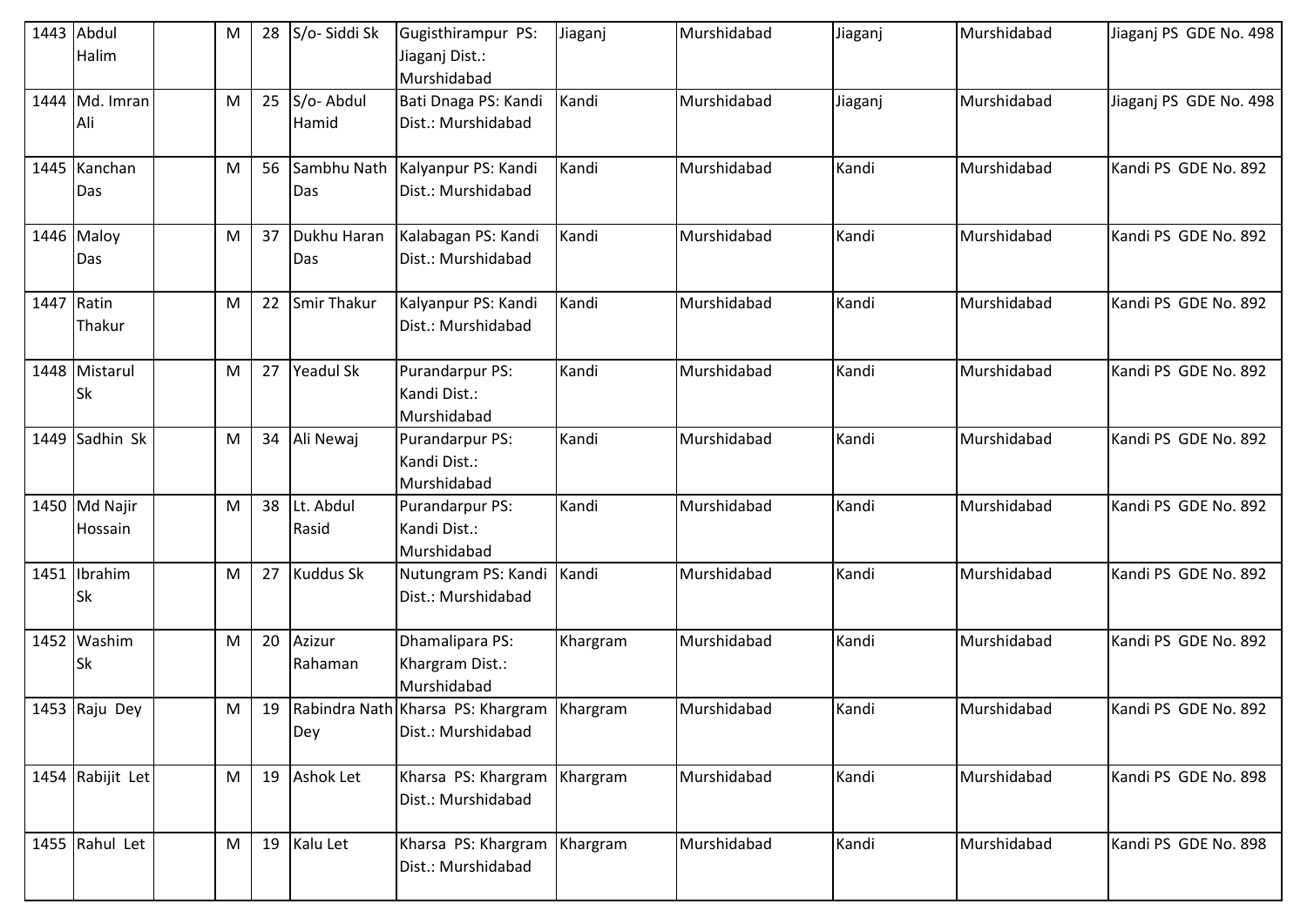| $1456$ Ujjal |                | M | 21 | Lt. Nayan          | Mahadia PS:                     | Khargram      | Murshidabad | Kandi    | Murshidabad | Kandi PS GDE No. 898 |
|--------------|----------------|---|----|--------------------|---------------------------------|---------------|-------------|----------|-------------|----------------------|
|              | Mondal         |   |    | Mondal             | Khargram Dist.:                 |               |             |          |             |                      |
|              |                |   |    |                    | Murshidabad                     |               |             |          |             |                      |
| 1457         | Tapash         | M | 38 | Tapan Harijan      | <b>Hospital Quotes PS:</b>      | Khargram      | Murshidabad | Kandi    | Murshidabad | Kandi PS GDE No. 898 |
|              | Harijan        |   |    |                    | Khargram Dist.:                 |               |             |          |             |                      |
|              |                |   |    |                    | Murshidabad                     |               |             |          |             |                      |
|              | 1458 Sankhu    | M | 57 | <b>Chand Badan</b> | Rangabati PS:                   | <b>Burwan</b> | Murshidabad | Kandi    | Murshidabad | Kandi PS GDE No. 898 |
|              | Das            |   |    | Das                | Burwan Dist.:                   |               |             |          |             |                      |
|              |                |   |    |                    | Murshidabad                     |               |             |          |             |                      |
|              | 1459 Surajit   | M | 19 |                    | Joydeb Nandi Tilipara PS: Kandi | Kandi         | Murshidabad | Kandi    | Murshidabad | Kandi PS GDE No. 898 |
|              | Nandi          |   |    |                    | Dist.: Murshidabad              |               |             |          |             |                      |
|              | 1460 Isarul Sk | M | 31 | Lt. Kalu Sk        | Chaitanyapur PS:                | Kandi         | Murshidabad | Kandi    | Murshidabad | Kandi PS GDE No. 907 |
|              |                |   |    |                    | Kandi Dist.:                    |               |             |          |             |                      |
|              |                |   |    |                    | Murshidabad                     |               |             |          |             |                      |
|              | 1461 Madan Sk  | M | 40 | Lakshmi Sk         | Mahalandi Babupara              | Kandi         | Murshidabad | Kandi    | Murshidabad | Kandi PS GDE No. 222 |
|              |                |   |    |                    | PS: Kandi Dist.:                |               |             |          |             |                      |
|              |                |   |    |                    | Murshidabad                     |               |             |          |             |                      |
|              | 1462 Sonarul   | M | 38 | <b>Babu Sk</b>     | Jibanti PS: Kandi               | Kandi         | Murshidabad | Kandi    | Murshidabad | Kandi PS GDE No. 222 |
|              | Sk             |   |    |                    | Dist.: Murshidabad              |               |             |          |             |                      |
|              | 1463 Abdul     | M | 32 | Abdul Mojid        | Mahalandi Dangapara Kandi       |               | Murshidabad | Kandi    | Murshidabad | Kandi PS GDE No. 222 |
|              | Rouf           |   |    |                    | PS: Kandi Dist.:                |               |             |          |             |                      |
|              |                |   |    |                    | Murshidabad                     |               |             |          |             |                      |
|              |                |   |    |                    |                                 |               |             |          |             |                      |
|              | 1464 Sadikul   | M | 30 | Amjad Ali          | Mahalandi Dangapara Kandi       |               | Murshidabad | Kandi    | Murshidabad | Kandi PS GDE No. 222 |
|              | Islam          |   |    |                    | PS: Kandi Dist.:                |               |             |          |             |                      |
|              |                |   |    |                    | Murshidabad                     |               |             |          |             |                      |
|              | 1465 Alauddin  | M | 59 | ILt.               | Nagar PS: Khargram              | Khargram      | Murshidabad | Khargram | Murshidabad | Khargram PS GDE No.  |
|              | Momin          |   |    |                    | Nurmahamma Dist.: Murshidabad   |               |             |          |             | 1029                 |
|              |                |   |    | d Momin            |                                 |               |             |          |             |                      |
|              | 1466 Rakesh    | M | 21 | Answar             | Nagar PS: Khargram              | Khargram      | Murshidabad | Khargram | Murshidabad | Khargram PS GDE No.  |
|              | Momin          |   |    | Momin              | Dist.: Murshidabad              |               |             |          |             | 1029                 |
|              |                |   |    |                    |                                 |               |             |          |             |                      |
|              | 1467 Sabu      | M | 35 | Lt. Safor          | Nagar PS: Khargram              | Khargram      | Murshidabad | Khargram | Murshidabad | Khargram PS GDE No.  |
|              | Momin          |   |    | Momin              | Dist.: Murshidabad              |               |             |          |             | 1029                 |
|              |                |   |    |                    |                                 |               |             |          |             |                      |
|              | 1468 Sultan    | M | 26 | Hossain            | Nagar PS: Khargram              | Khargram      | Murshidabad | Khargram | Murshidabad | Khargram PS GDE No.  |
|              | Momin          |   |    | Momin              | Dist.: Murshidabad              |               |             |          |             | 1029                 |
|              |                |   |    |                    |                                 |               |             |          |             |                      |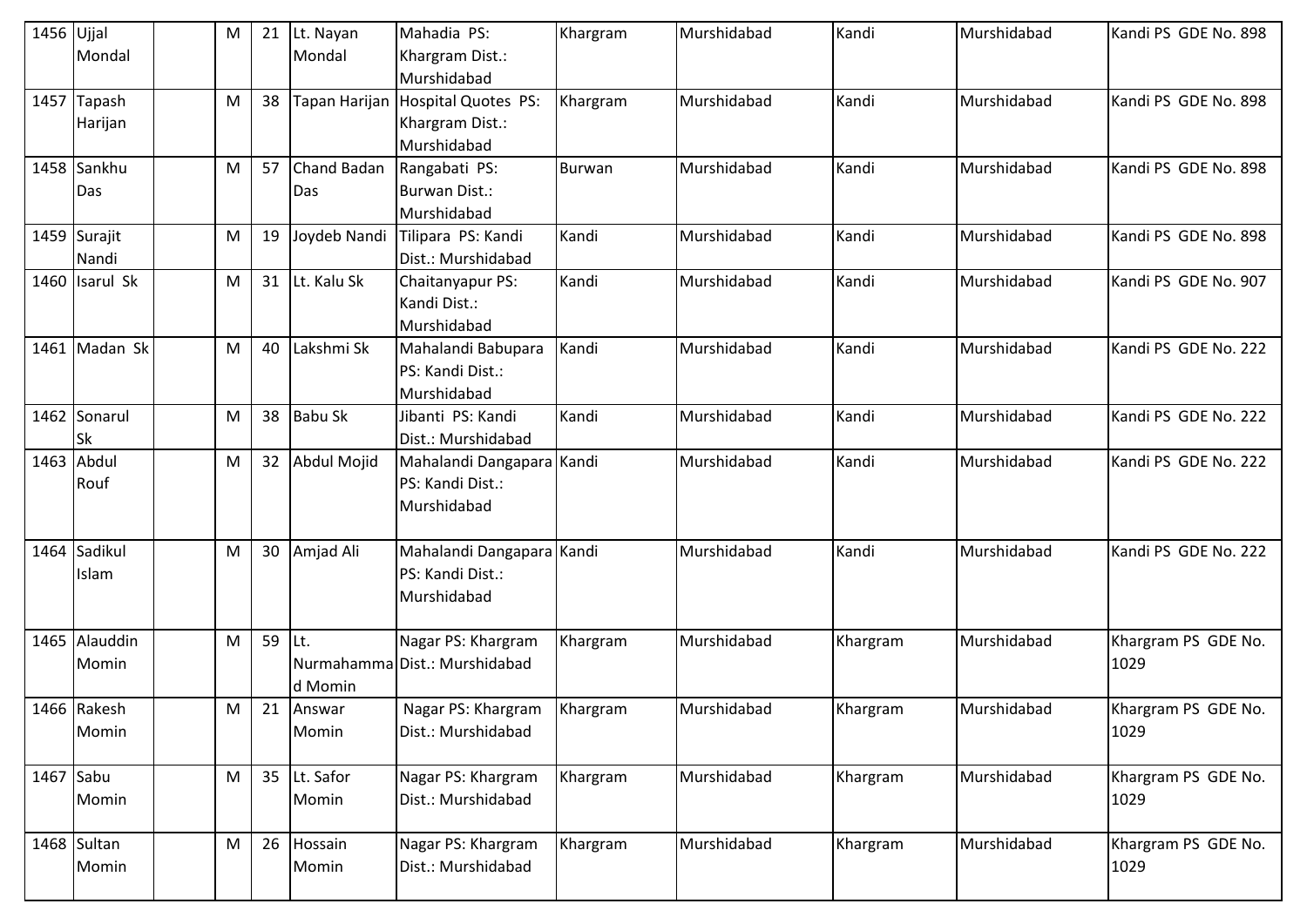|            | 1469 Kabirul Sk          | M | 24 | Riyaj Sk          | Nagar PS: Khargram<br>Dist.: Murshidabad                               | Khargram | Murshidabad | Khargram | Murshidabad | Khargram PS GDE No.<br>1037 |
|------------|--------------------------|---|----|-------------------|------------------------------------------------------------------------|----------|-------------|----------|-------------|-----------------------------|
|            | 1470 Firoj Sk            | M | 26 | Kalu Sk           | Nagar PS: Khargram<br>Dist.: Murshidabad                               | Khargram | Murshidabad | Khargram | Murshidabad | Khargram PS GDE No.<br>1037 |
|            | 1471 Yeamin<br><b>Sk</b> | M | 19 | Rentu Sk          | Paikpara PS: Lalgola<br>Dist.: Murshidabad                             | Lalgola  | Murshidabad | Lalgola  | Murshidabad | Lalgola PS GDE No. 785      |
|            | 1472 Jiarul<br>Islam     | M | 24 | Toslim Ali        | Chataidubi PS: Lalgola Lalgola<br>Dist.: Murshidabad                   |          | Murshidabad | Lalgola  | Murshidabad | Lalgola PS GDE No. 785      |
|            | 1473 Choton<br>Saha      | M | 22 | Sadek Saha        | Krishnapur Chaipara<br>PS: Lalgola Dist.:<br>Murshidabad               | Lalgola  | Murshidabad | Lalgola  | Murshidabad | Lalgola PS GDE No. 806      |
|            | 1474 Ajijul Sk           | M | 18 | Jasim Sk          | <b>Balarampur PS:</b><br>Lalgola Dist.:<br>Murshidabad                 | Lalgola  | Murshidabad | Lalgola  | Murshidabad | Lalgola PS GDE No. 806      |
| 1475 Sakil | Ansary                   | M | 18 | Ajibur<br>Rahaman | Krishnapur Chaipara<br>PS: Lalgola Dist.:<br>Murshidabad               | Lalgola  | Murshidabad | Lalgola  | Murshidabad | Lalgola PS GDE No. 806      |
|            | 1476 Jishan<br>Hoque     | M | 18 |                   | Tofajul Hoque Krishnapur Chaipara<br>PS: Lalgola Dist.:<br>Murshidabad | Lalgola  | Murshidabad | Lalgola  | Murshidabad | Lalgola PS GDE No. 806      |
|            | 1477 Sorif Saha          | M | 23 | Rofik Saha        | <b>Balarampur PS:</b><br>Lalgola Dist.:<br>Murshidabad                 | Lalgola  | Murshidabad | Lalgola  | Murshidabad | Lalgola PS GDE No. 806      |
|            | 1478 Khabir Sk           | M | 19 |                   | Golab Hossain Balarampur PS:<br>Lalgola Dist.:<br>Murshidabad          | Lalgola  | Murshidabad | Lalgola  | Murshidabad | Lalgola PS GDE No. 806      |
|            | 1479 Saidur Sk           | M | 30 | <b>Baul Sk</b>    | Moya Colony PS:<br>Lalgola Dist.:<br>Murshidabad                       | Lalgola  | Murshidabad | Lalgola  | Murshidabad | Lalgola PS GDE No. 806      |
|            | 1480 Piarul<br>Islam     | M | 25 | <b>Baul Sk</b>    | Moya Colony PS:<br>Lalgola Dist.:<br>Murshidabad                       | Lalgola  | Murshidabad | Lalgola  | Murshidabad | Lalgola PS GDE No. 806      |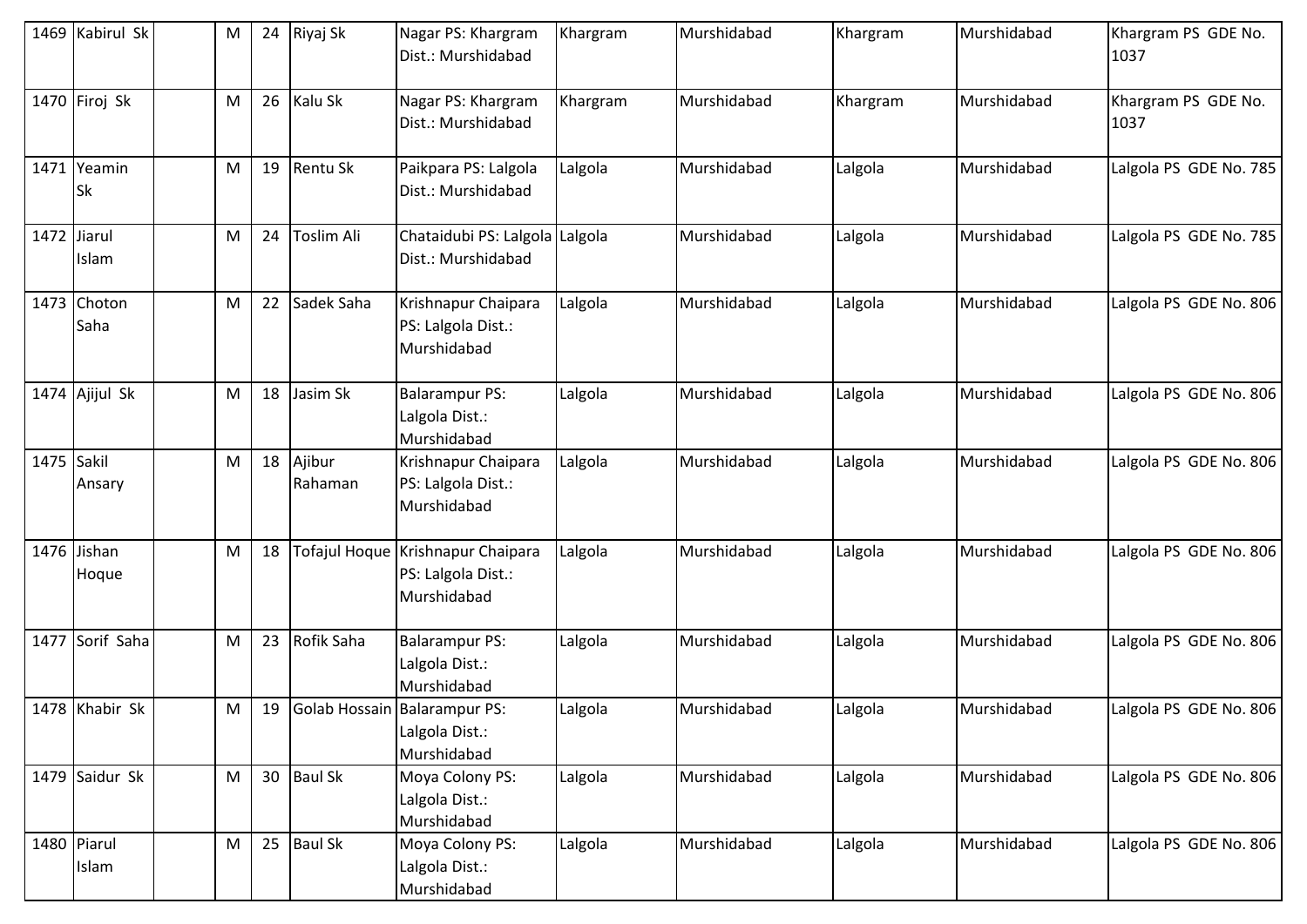|      | 1481 Baul Sk                 | M | 60 | Lt Amin Sk                  | Moya Colony PS:<br>Lalgola Dist.:<br>Murshidabad               | Lalgola     | Murshidabad | Lalgola     | Murshidabad | Lalgola PS GDE No. 806        |
|------|------------------------------|---|----|-----------------------------|----------------------------------------------------------------|-------------|-------------|-------------|-------------|-------------------------------|
|      | 1482 Masud<br>Karim          | M | 18 | Morjem Sk                   | Naldahari PS: Lalgola<br>Dist.: Murshidabad                    | Lalgola     | Murshidabad | Lalgola     | Murshidabad | Lalgola PS GDE No. 806        |
|      | 1483 Lakhi Sk                | M | 18 |                             | Abdul Hannan Malotipur PS: Lalgola<br>Dist.: Murshidabad       | Lalgola     | Murshidabad | Lalgola     | Murshidabad | Lalgola PS GDE No. 806        |
|      | 1484 Akbar Ali               | M | 26 | Md Jarjish<br>Hossain       | Moya Colony PS:<br>Lalgola Dist.:<br>Murshidabad               | Lalgola     | Murshidabad | Lalgola     | Murshidabad | Lalgola PS GDE No. 806        |
|      | 1485 Abdul<br>Rashid         | M | 40 | Md Jarjish<br>Hossain       | Moya Colony PS:<br>Lalgola Dist.:<br>Murshidabad               | Lalgola     | Murshidabad | Lalgola     | Murshidabad | Lalgola PS GDE No. 806        |
|      | 1486 Asgar Sk                | M | 31 | <b>Abul Sk</b>              | Moya Colony PS:<br>Lalgola Dist.:<br>Murshidabad               | Lalgola     | Murshidabad | Lalgola     | Murshidabad | Lalgola PS GDE No. 806        |
|      | 1487 Hayatul<br><b>Sk</b>    | M | 30 | Najir Sk                    | Siteshnagar PS:<br>Lalgola Dist.:<br>Murshidabad               | Lalgola     | Murshidabad | Lalgola     | Murshidabad | Lalgola PS GDE No. 808        |
|      | 1488 Nurul<br>Hoda           | M | 70 | Lt Mahatab<br><b>Biswas</b> | Siteshnagar PS:<br>Lalgola Dist.:<br>Murshidabad               | Lalgola     | Murshidabad | Lalgola     | Murshidabad | Lalgola PS GDE No. 808        |
|      | 1489 Sadagar<br><b>Sk</b>    | M | 40 | Koyesh Ali                  | Siteshnagar PS:<br>Lalgola Dist.:<br>Murshidabad               | Lalgola     | Murshidabad | Lalgola     | Murshidabad | Lalgola PS GDE No. 808        |
| 1490 | Jahangir<br><b>Sk</b>        | M | 40 |                             | Lt Momijul Sk Siteshnagar PS:<br>Lalgola Dist.:<br>Murshidabad | Lalgola     | Murshidabad | Lalgola     | Murshidabad | Lalgola PS GDE No. 808        |
|      | 1491 Rofik Sk                | M | 60 | Rahaman                     | Paharpur Jolapara PS: Lalgola<br>Lalgola Dist.:<br>Murshidabad |             | Murshidabad | Lalgola     | Murshidabad | Lalgola PS GDE No. 808        |
|      | 1492 Javad<br>Mandal         | M | 40 | Lt Satya<br>Mandal          | Navichandi PS:<br>Murshidabad Dist.:<br>Murshidabad            | Murshidabad | Murshidabad | Murshidabad | Murshidabad | Murshidabad PS GDE<br>No. 901 |
|      | 1493 Rajesh Ali<br><b>Sk</b> | M | 40 | Dhulu Sk                    | Khajuria PS:<br>Nabagram Dist.:<br>Murshidabad                 | Nabagram    | Murshidabad | Nabagram    | Murshidabad | Nabagram PS GDE No.<br>671    |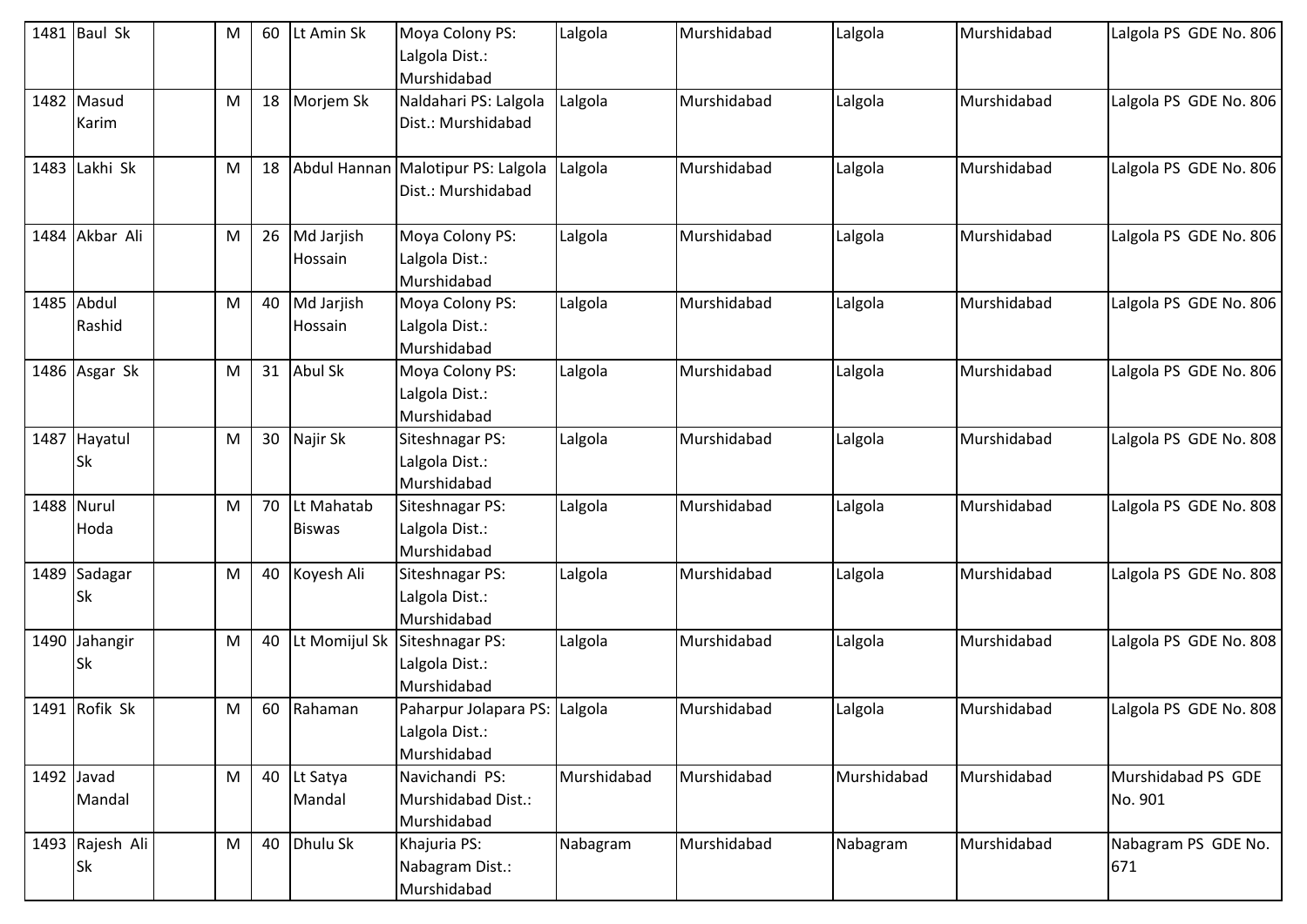|            | 1494 Safatul Sk           | M | 24 | Abdul Alim                 | Khajuria PS:<br>Nabagram Dist.:<br>Murshidabad            | Nabagram | Murshidabad | Nabagram | Murshidabad | Nabagram PS GDE No.<br>671 |
|------------|---------------------------|---|----|----------------------------|-----------------------------------------------------------|----------|-------------|----------|-------------|----------------------------|
|            | 1495 Najibur<br>Mondal    | M | 25 | Atijul Mondal              | Khajuria PS:<br>Nabagram Dist.:<br>Murshidabad            | Nabagram | Murshidabad | Nabagram | Murshidabad | Nabagram PS GDE No.<br>671 |
|            | 1496 Minarul<br><b>Sk</b> | M | 27 | Mujam Sk                   | Khajuria PS:<br>Nabagram Dist.:<br>Murshidabad            | Nabagram | Murshidabad | Nabagram | Murshidabad | Nabagram PS GDE No.<br>671 |
|            | 1497 Asraful Sk           | M | 20 | <b>Mainul Sk</b>           | Khajuria PS:<br>Nabagram Dist.:<br>Murshidabad            | Nabagram | Murshidabad | Nabagram | Murshidabad | Nabagram PS GDE No.<br>671 |
|            | 1498 Sukur Ali<br>Mondal  | M | 45 | Lt. Soyed<br>Mondal        | Khajuria PS:<br>Nabagram Dist.:<br>Murshidabad            | Nabagram | Murshidabad | Nabagram | Murshidabad | Nabagram PS GDE No.<br>671 |
|            | 1499 Sahadeb<br>Karmakar  | M | 28 | Achin<br>Karmakar          | Haripur PS: Nabagram Nabagram<br>Dist.: Murshidabad       |          | Murshidabad | Nabagram | Murshidabad | Nabagram PS GDE No.<br>681 |
| 1500 Ajit  | Hansda                    | M | 34 | Sunil Hansda               | Bathandanga PS:<br>Nabagram Dist.:<br>Murshidabad         | Nabagram | Murshidabad | Nabagram | Murshidabad | Nabagram PS GDE No.<br>681 |
| 1501       | Jagannath<br>Hembram      | M | 30 | Lt. Bond<br>Hembram        | Ulashidanga PS: Kandi Kandi<br>Dist.: Murshidabad         |          | Murshidabad | Nabagram | Murshidabad | Nabagram PS GDE No.<br>681 |
|            | 1502 Dipak<br>Mistry      | M | 40 | Lt. Robi<br>Mistry         | Gurah PS: Nabagram<br>Dist.: Murshidabad                  | Nabagram | Murshidabad | Nabagram | Murshidabad | Nabagram PS GDE No.<br>681 |
|            | 1503 Raiful Sk            | M | 27 | Rejjak Sk                  | Ranidighi PS:<br>Nabagram Dist.:<br>Murshidabad           | Nabagram | Murshidabad | Nabagram | Murshidabad | Nabagram PS GDE No.<br>687 |
| 1504 Dulal | Mondal                    | M | 53 | Subal Mondal Majhigram PS: | Nabagram Dist.:<br>Murshidabad                            | Nabagram | Murshidabad | Nabagram | Murshidabad | Nabagram PS GDE No.<br>689 |
|            | 1505 Mir Laltu            | M | 53 | Lt. Mir<br>Muktar          | Panchgram (Hatpara)<br>PS: Nabagram Dist.:<br>Murshidabad | Nabagram | Murshidabad | Nabagram | Murshidabad | Nabagram PS GDE No.<br>689 |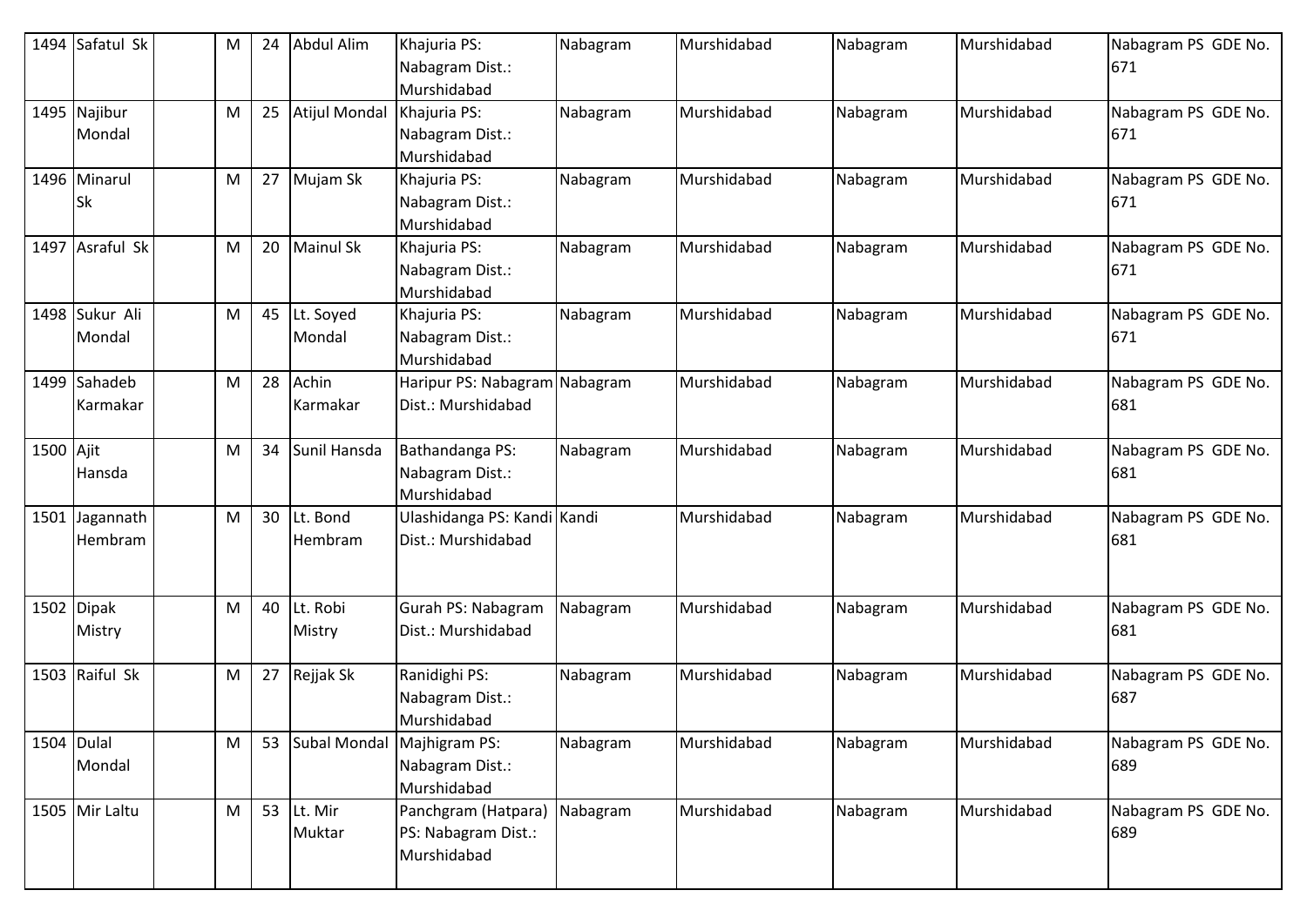| 1506 Suraj Sk             | M         | 23 | Golam<br>Murtaja Sk | Beluri PS: Nabagram<br>Dist.: Murshidabad                              | Nabagram  | Murshidabad | Nabagram  | Murshidabad | Nabagram PS GDE No.<br>689  |
|---------------------------|-----------|----|---------------------|------------------------------------------------------------------------|-----------|-------------|-----------|-------------|-----------------------------|
| 1507 Milon Sk             | M         | 26 | Mojit Sk            | Gangadhari PS:<br>Nawda Dist.:<br>Murshidabad                          | Nawda     | Murshidabad | Nawda     | Murshidabad | Nawda PS GDE No. 632        |
| 1508 Rajibul Sk           | M         | 32 | Mojit Sk            | Gangadhari PS:<br>Nawda Dist.:<br>Murshidabad                          | Nawda     | Murshidabad | Nawda     | Murshidabad | Nawda PS GDE No. 632        |
| 1509 Masud<br>Rana        | M         | 19 | Meherul Sk          | Tungi PS: Nawda<br>Dist.: Murshidabad                                  | Nawda     | Murshidabad | Nawda     | Murshidabad | Nawda PS GDE No. 630        |
| 1510 Samirul Sk           | M         | 20 | Ojut Sk             | Tungi PS: Nawda<br>Dist.: Murshidabad                                  | Nawda     | Murshidabad | Nawda     | Murshidabad | Nawda PS GDE No. 630        |
| 1511 Ibrahim Sk           | M         | 18 | Alim Sk             | Chandipur PS: Nawda<br>Dist.: Murshidabad                              | Nawda     | Murshidabad | Nawda     | Murshidabad | Nawda PS GDE No. 629        |
| 1512 Josim Sk             | M         | 18 | Lt Hasibul Sk       | Chandipur PS: Nawda  <br>Dist.: Murshidabad                            | Nawda     | Murshidabad | Nawda     | Murshidabad | Nawda PS GDE No. 629        |
| 1513 Samrat Sk            | M         | 32 | Mijat Sk            | Jhowbona PS: Nawda<br>Dist.: Murshidabad                               | Nawda     | Murshidabad | Nawda     | Murshidabad | Nawda PS GDE No. 613        |
| 1514 Sabir Sk             | M         |    | Hannan Sk           | Jhowbona PS: Nawda<br>Dist.: Murshidabad                               | Nawda     | Murshidabad | Nawda     | Murshidabad | Nawda PS GDE No. 613        |
| 1515 Paltu Sk             | M         | 35 | Rashid Sk           | Kedarchandpur PS:<br>Nawda Dist.:<br>Murshidabad                       | Nawda     | Murshidabad | Nawda     | Murshidabad | Nawda PS GDE No. 613        |
| 1516 Ramkrishn<br>a Ghosh | M         | 42 | Nanda Ghosh         | Kedarchandpur PS:<br>Nawda Dist.:<br>Murshidabad                       | Nawda     | Murshidabad | Nawda     | Murshidabad | Nawda PS GDE No. 613        |
| 1517 Biplob<br>Mondal     | ${\sf M}$ | 32 | Biswanath<br>Mondal | Kederchandpur PS:<br>Nawda Dist.:<br>Murshidabad                       | Nawda     | Murshidabad | Nawda     | Murshidabad | Nawda PS GDE No. 613        |
| 1518 Sohidul<br><b>Sk</b> | M         | 42 |                     | Jaymuddin Sk Kakmari Sahebnagar<br>PS: Raninagar Dist.:<br>Murshidabad | Raninagar | Murshidabad | Raninagar | Murshidabad | Raninagar PS GDE No.<br>562 |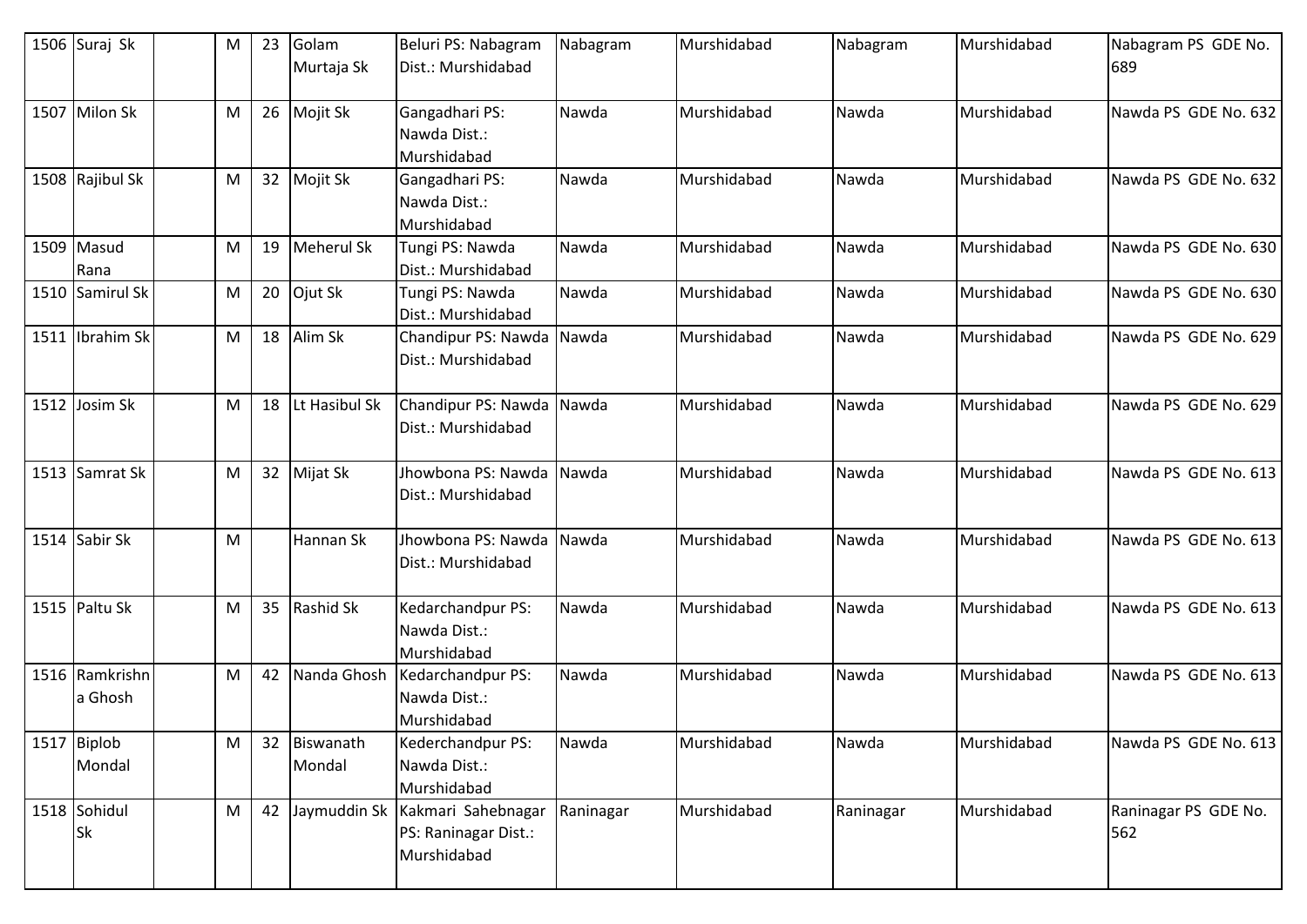| 1519 Moshafar<br>Molla     | M | 28 | Kholil Molla               | Narendrapur PS:<br>Raninagar Dist.:<br>Murshidabad       | Raninagar | Murshidabad | Raninagar | Murshidabad | Raninagar PS GDE No.<br>562 |
|----------------------------|---|----|----------------------------|----------------------------------------------------------|-----------|-------------|-----------|-------------|-----------------------------|
| 1520 Golam<br>Mortuja      | M | 28 | Morjem Ali                 | Kalinagar PS:<br>Raninagar Dist.:<br>Murshidabad         | Raninagar | Murshidabad | Raninagar | Murshidabad | Raninagar PS GDE No.<br>562 |
| 1521 $Dipu Sk$             | M | 20 | Mojibar<br>Rahaman         | Khastaluk PS:<br>Raninagar Dist.:<br>Murshidabad         | Raninagar | Murshidabad | Raninagar | Murshidabad | Raninagar PS GDE No.<br>594 |
| 1522 Shadat<br>Mondal      | M | 18 | Masud Ali<br>Moll;a        | <b>Budhurpara PS:</b><br>Raninagar Dist.:<br>Murshidabad | Raninagar | Murshidabad | Raninagar | Murshidabad | Raninagar PS GDE No.<br>594 |
| 1523 Nipen<br>Mondal       | M | 52 | Lt Pinno<br>Mondal         | Mahatab Colony PS:<br>Raninagar Dist.:<br>Murshidabad    | Raninagar | Murshidabad | Raninagar | Murshidabad | Raninagar PS GDE No.<br>594 |
| 1524 Aswani<br>Mondal      | M | 37 | Kanai Mondal               | Mahdebpur PS:<br>Raninagar Dist.:<br>Murshidabad         | Raninagar | Murshidabad | Raninagar | Murshidabad | Raninagar PS GDE No.<br>594 |
| 1525 Kalicharan<br>Mondal  | M | 47 | Lt Ganesh<br>Mondal        | Mahadebpur PS:<br>Raninagar Dist.:<br>Murshidabad        | Raninagar | Murshidabad | Raninagar | Murshidabad | Raninagar PS GDE No.<br>594 |
| 1526 Swapan<br>Mondal      | M | 48 | Lt Kanai<br>Mondal         | PS: Raninagar Dist.:<br>Murshidabad                      | Raninagar | Murshidabad | Raninagar | Murshidabad | Raninagar PS GDE No.<br>594 |
| 1527 Md Kayef<br><b>Sk</b> | M |    | <b>Tajrul Sk</b>           | Ranitala Bazar PS:<br>Ranitala Dist.:<br>Murshidabad     | Ranitala  | Murshidabad | Ranitala  | Murshidabad | Ranitala PS GDE No.<br>693  |
| 1528 Sabir<br>Ahammed      | M |    | Monirujjaman<br>Sarkar     | PS: Ranitala Dist.:<br>Murshidabad                       | Ranitala  | Murshidabad | Ranitala  | Murshidabad | Ranitala PS GDE No.<br>693  |
| 1529 Saidul<br>Islam       | M | 52 | Mahiruddin<br><b>Sk</b>    | Sayedpur PS: Ranitala Ranitala<br>Dist.: Murshidabad     |           | Murshidabad | Ranitala  | Murshidabad | Ranitala PS GDE No.<br>684  |
| 1530 Asraful<br>Hoque      | M |    | 45 Mohiruddin<br><b>Sk</b> | Sayedpur PS: Ranitala Ranitala<br>Dist.: Murshidabad     |           | Murshidabad | Ranitala  | Murshidabad | Ranitala PS GDE No.<br>684  |
| 1531 Sabirul Sk            | M | 30 | Lt Abdur<br>Rahaman        | Sayedpur PS: Ranitala Ranitala<br>Dist.: Murshidabad     |           | Murshidabad | Ranitala  | Murshidabad | Ranitala PS GDE No.<br>684  |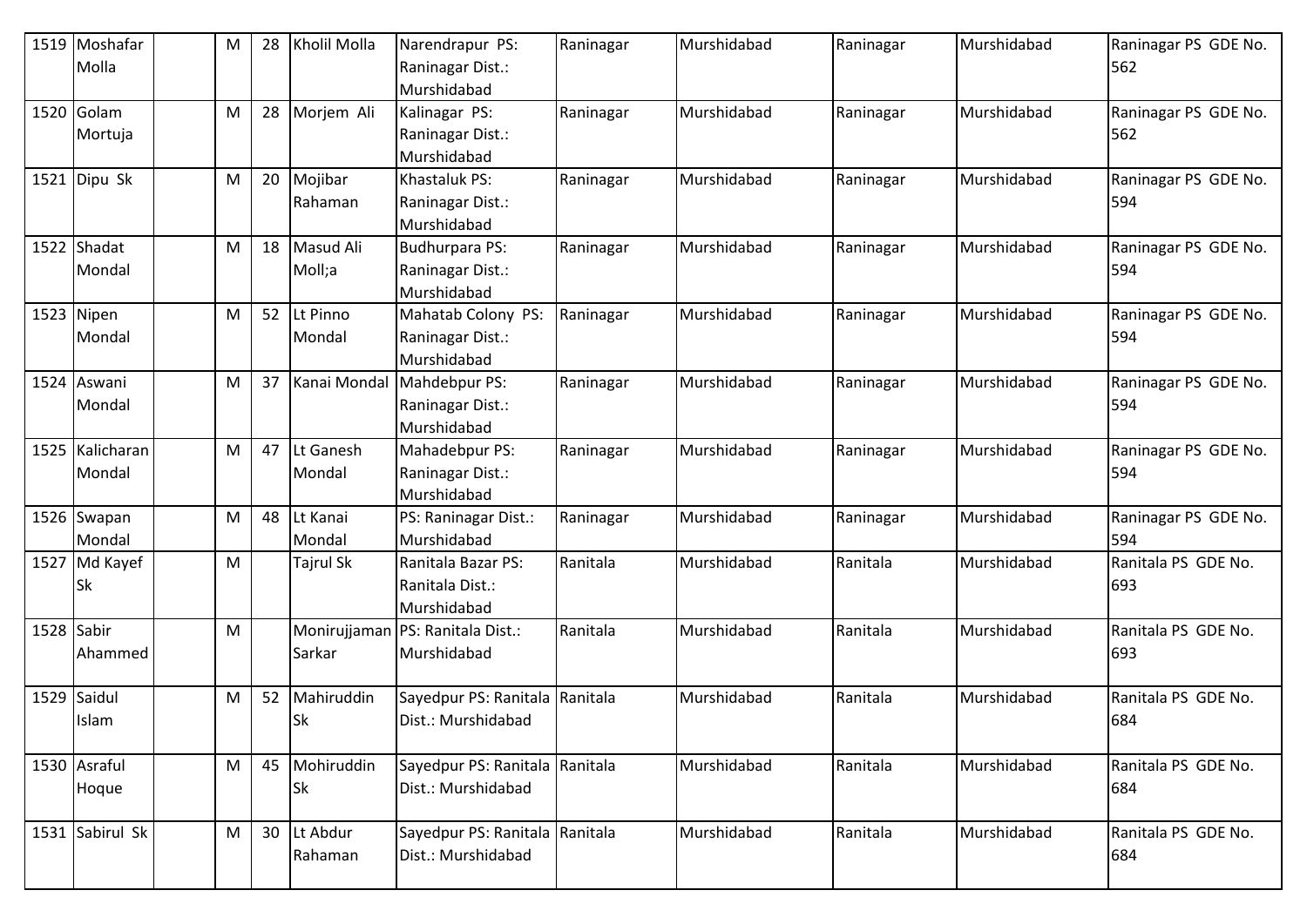| 1532 Safikul Sk                 | M | 52 | Lt Abdul<br>Jaheb            | <b>BDO Para PS: Ranitala Ranitala</b><br>Dist.: Murshidabad           |           | Murshidabad | Ranitala  | Murshidabad | Ranitala PS GDE No.<br>684  |
|---------------------------------|---|----|------------------------------|-----------------------------------------------------------------------|-----------|-------------|-----------|-------------|-----------------------------|
| 1533 Majrul<br>Islam            | M | 45 | Nurul Islam                  | Shibnagar PS:<br>Ranitala Dist.:<br>Murshidabad                       | Ranitala  | Murshidabad | Ranitala  | Murshidabad | Ranitala PS GDE No.<br>708  |
| 1534 Nurjamal<br><b>Mallick</b> | M | 32 | Kafiraddin<br><b>Mallick</b> | Rejinagar<br>Dakshinpara PS:<br>Rejinagar Dist.:<br>Murshidabad       | Rejinagar | Murshidabad | Rejinagar | Murshidabad | Rejinagar PS GDE No.<br>628 |
| 1535 Rafikul Sk                 | M | 34 | Amanulla Sk                  | Rejinagar<br>Dakshinpara PS:<br>Rejinagar Dist.:<br>Murshidabad       | Rejinagar | Murshidabad | Rejinagar | Murshidabad | Rejinagar PS GDE No.<br>628 |
| 1536 Golam<br>Mustafa           | M | 48 | Lt. Ali Sk                   | Kashipur Paschimpara Rejinagar<br>PS: Rejinagar Dist.:<br>Murshidabad |           | Murshidabad | Rejinagar | Murshidabad | Rejinagar PS GDE No.<br>628 |
| 1537 Rajesh<br>Ghosh            | M | 32 | Tapan Ghosh                  | Rejinagar PS:<br>Rejinagar Dist.:<br>Murshidabad                      | Rejinagar | Murshidabad | Rejinagar | Murshidabad | Rejinagar PS GDE No.<br>628 |
| 1538 Ramij Sk                   | M | 32 | <b>Fakir Sk</b>              | Amarpur PS:<br>Rejinagar Dist.:<br>Murshidabad                        | Rejinagar | Murshidabad | Rejinagar | Murshidabad | Rejinagar PS GDE No.<br>629 |
| 1539 Hafijul Sk                 | M | 19 | Dinmahamma<br>d Sk           | Amarpur PS:<br>Rejinagar Dist.:<br>Murshidabad                        | Rejinagar | Murshidabad | Rejinagar | Murshidabad | Rejinagar PS GDE No.<br>629 |
| 1540 Atarul Sk                  | M | 25 | Diraj Sk                     | Derpara PS: Saktipur<br>Dist.: Murshidabad                            | Saktipur  | Murshidabad | Saktipur  | Murshidabad | Saktipur PS GDE No.<br>551  |
| 1541 Rakibul Sk                 | M |    | 26 Habil Sk                  | Jinarapara PS:<br>Saktipur Dist.:<br>Murshidabad                      | Saktipur  | Murshidabad | Saktipur  | Murshidabad | Saktipur PS GDE No.<br>551  |
| 1542 Prasenjit<br>Mondal        | M | 24 | Santosh<br>Mondal            | Rajpur PS: Beldanga<br>Dist.: Murshidabad                             | Beldanga  | Murshidabad | Saktipur  | Murshidabad | Saktipur PS GDE No.<br>570  |
| 1543 Prothona<br>Das            | M | 35 | <b>Kartick Das</b>           | Katundi PS: Salar<br>Dist.: Murshidabad                               | Salar     | Murshidabad | Salar     | Murshidabad | Salar PS GDE No. 568        |
| 1544 Noturi<br><b>Bala Das</b>  | M | 36 | Dukhu Das                    | Katundi Dist.:<br>Murshidabad                                         |           | Murshidabad | Salar     | Murshidabad | Salar PS GDE No. 568        |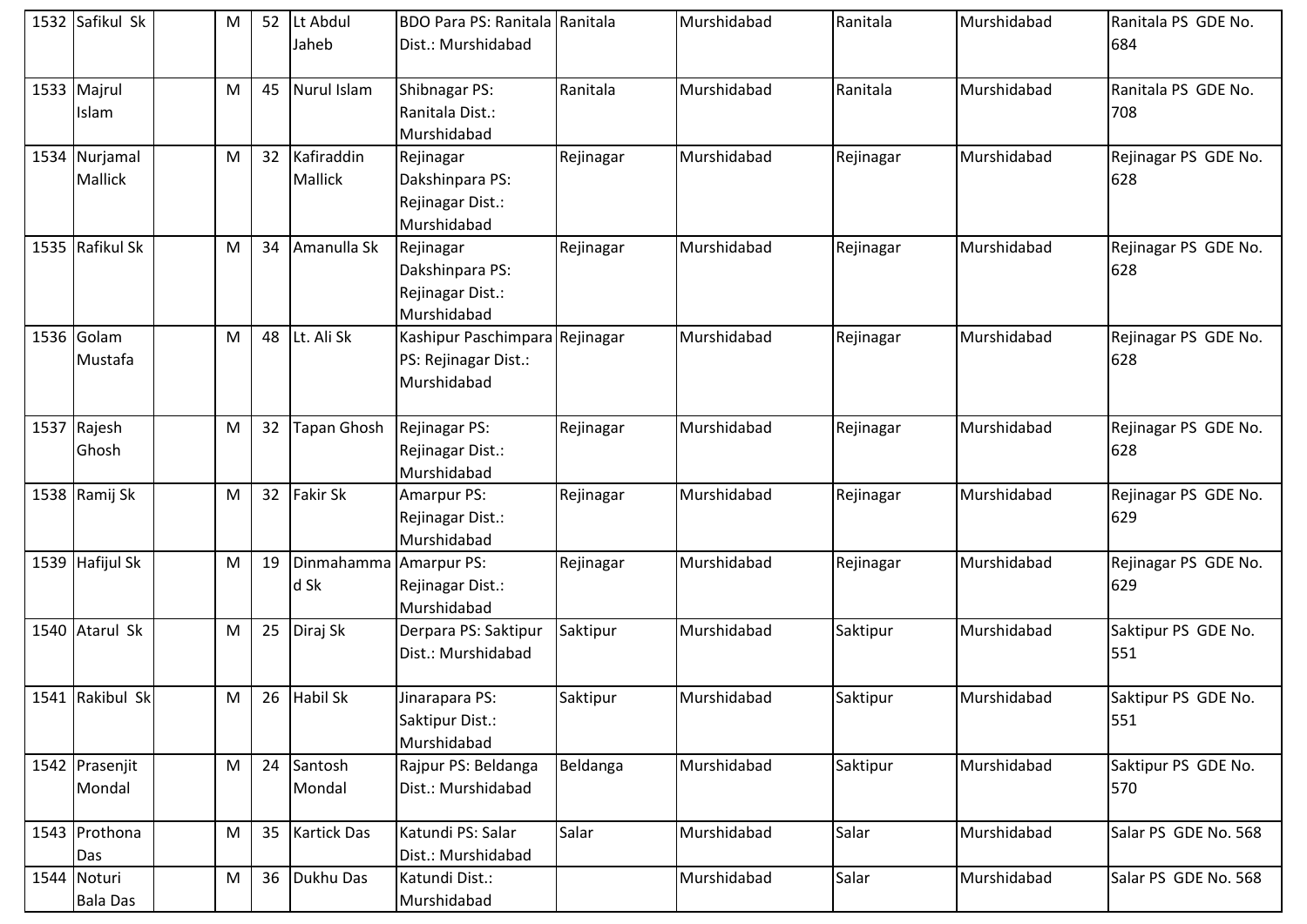| 1545 Arman Sk               | M | 18 | Lukman Sk     | Purbagram PS: Salar<br>Dist.: Murshidabad                 | Salar       | Murshidabad       | Salar       | Murshidabad       | Salar PS GDE No. 568          |
|-----------------------------|---|----|---------------|-----------------------------------------------------------|-------------|-------------------|-------------|-------------------|-------------------------------|
| 1546 Ranjit Ari             | M | 28 | Lt. Sital Ari | Teghari PS:<br>Anandapur Dist.:<br>Paschim Mednipore      | Anandapur   | Paschim Mednipore | Anandapur   | Paschim Mednipore | Anandapur PS GDE No.<br>592   |
| 1547 Rabindra<br>Nath Jana  | M | 20 | Swpan Jana    | KUTKI PS: Belda Dist.: Belda<br>Paschim Mednipore         |             | Paschim Mednipore | Belda       | Paschim Mednipore | Belda PS GDE No. 749          |
| 1548 Santu<br>Jana          | M | 24 | Sankar Jana   | KUTKI PS: Belda Dist.: Belda<br>Paschim Mednipore         |             | Paschim Mednipore | Belda       | Paschim Mednipore | Belda PS GDE No. 749          |
| 1549 Amal Jana              | M | 20 | Sudhir Jana   | KUTKI PS: Belda Dist.: Belda<br>Paschim Mednipore         |             | Paschim Mednipore | Belda       | Paschim Mednipore | Belda PS GDE No. 749          |
| 1550 Chotan<br>Soren        | M | 22 | Lt Ras Soren  | Kamarbandi PS:<br>Chandrakona Dist.:<br>Paschim Mednipore | Chandrakona | Paschim Mednipore | Chandrakona | Paschim Mednipore | Chandrakona PS GDE<br>No. 821 |
| 1551 Gour<br>Murmu          | M |    | Ganesh        | Kamarbandi PS:<br>Chandrakona Dist.:<br>Paschim Mednipore | Chandrakona | Paschim Mednipore | Chandrakona | Paschim Mednipore | Chandrakona PS GDE<br>No. 821 |
| 1552 Subhadip<br>Das        | M | 18 | Ramkrishna    | Khagra PS:<br>Chandrakona Dist.:<br>Paschim Mednipore     | Chandrakona | Paschim Mednipore | Chandrakona | Paschim Mednipore | Chandrakona PS GDE<br>No. 821 |
| 1553 Sukumar<br>Ruidas      | M | 38 | Lt Bhola      | PS: Chandrakona<br>Dist.: Paschim<br>Mednipore            | Chandrakona | Paschim Mednipore | Chandrakona | Paschim Mednipore | Chandrakona PS GDE<br>No. 821 |
| 1554 Amit Roy               | M | 18 | Manik         | Mirkuli PS:<br>Chandrakona Dist.:<br>Paschim Mednipore    | Chandrakona | Paschim Mednipore | Chandrakona | Paschim Mednipore | Chandrakona PS GDE<br>No. 821 |
| 1555 Goutam<br><b>Dhara</b> | M |    | 38 Lt Swapan  | Bansdaha PS:<br>Chandrakona Dist.:<br>Paschim Mednipore   | Chandrakona | Paschim Mednipore | Chandrakona | Paschim Mednipore | Chandrakona PS GDE<br>No. 821 |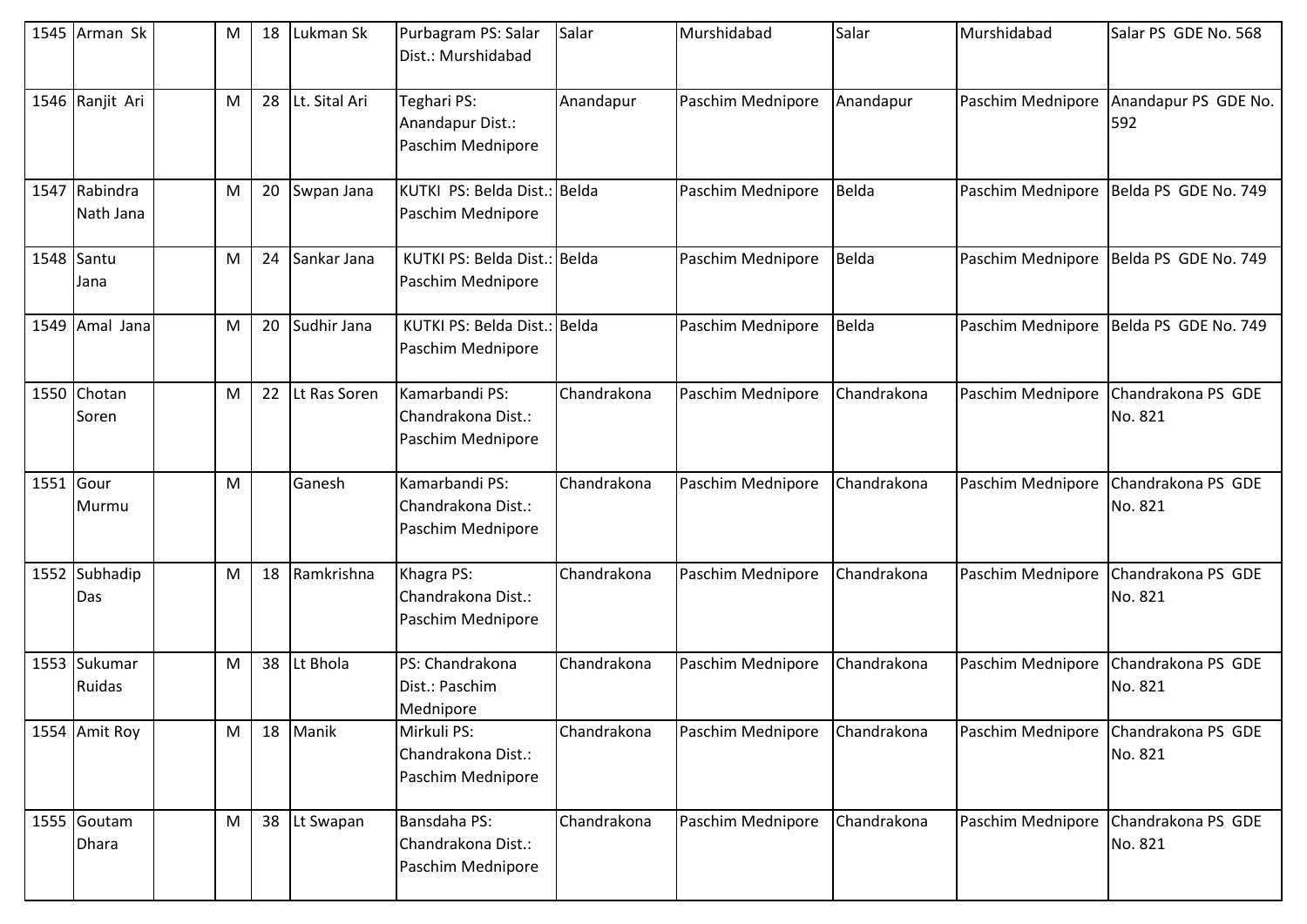| 1556 Sandipan<br>Ghosh                   | M |    | <b>Bhairab</b>                | Baidyanathpur PS:<br>Chandrakona Dist.:<br>Paschim Mednipore | Chandrakona | Paschim Mednipore | Chandrakona | Paschim Mednipore | Chandrakona PS GDE<br>No. 821 |
|------------------------------------------|---|----|-------------------------------|--------------------------------------------------------------|-------------|-------------------|-------------|-------------------|-------------------------------|
| 1557 Badal<br>Murmu                      | M |    | Lt Barun                      | Gopinathpur PS:<br>Chandrakona Dist.:<br>Paschim Mednipore   | Chandrakona | Paschim Mednipore | Chandrakona | Paschim Mednipore | Chandrakona PS GDE<br>No. 821 |
| 1558 Samu<br>Shaw                        | M |    | Krishna                       | Srinagar PS:<br>Chandrakona Dist.:<br>Paschim Mednipore      | Chandrakona | Paschim Mednipore | Chandrakona | Paschim Mednipore | Chandrakona PS GDE<br>No. 506 |
| 1559 Jiban Ray                           | M | 26 | Lt. Muneswar<br>Ray           | Sarasanka PS: Dantan<br>Dist.: Paschim<br>Mednipore          | Dantan      | Paschim Mednipore | Dantan      | Paschim Mednipore | Dantan PS GDE No.<br>1436     |
| 1560 Bisal Shit                          | M |    | Pankaj Shit                   | Sarasanka PS: Dantan<br>Dist.: Paschim<br>Mednipore          | Dantan      | Paschim Mednipore | Dantan      | Paschim Mednipore | Dantan PS GDE No.<br>1436     |
| 1561 Prasanta<br>Das Lt.<br>Madan<br>Das |   |    | 37 Lt. Madan Das Dwarpara PS: | Anandapur Dist.:<br>Paschim Mednipore                        | Anandapur   | Paschim Mednipore | Debra       | Paschim Mednipore | Debra PS GDE No. 466          |
| 1562 Sanjoy<br>Sing                      |   | 34 | Lt. Babua Sing Hatiberia PS:  | Anandapur Dist.:<br>Paschim Mednipore                        | Anandapur   | Paschim Mednipore | Debra       | Paschim Mednipore | Debra PS GDE No. 467          |
| 1563 Samir<br>Chakrabor<br>ty            | M |    | Lt. Tushar<br>Chakraborty     | Brambhangram PS:<br>Garbeta Dist.:<br>Paschim Mednipore      | Garbeta     | Paschim Mednipore | Garbeta     | Paschim Mednipore | Garbeta PS GDE No.<br>706     |
| 1564 Sudip<br>Chakrabor<br>ty            | M |    | Amit<br>Chakraborty           | Brambhangram PS:<br>Garbeta Dist.:<br>Paschim Mednipore      | Garbeta     | Paschim Mednipore | Garbeta     | Paschim Mednipore | Garbeta PS GDE No.<br>706     |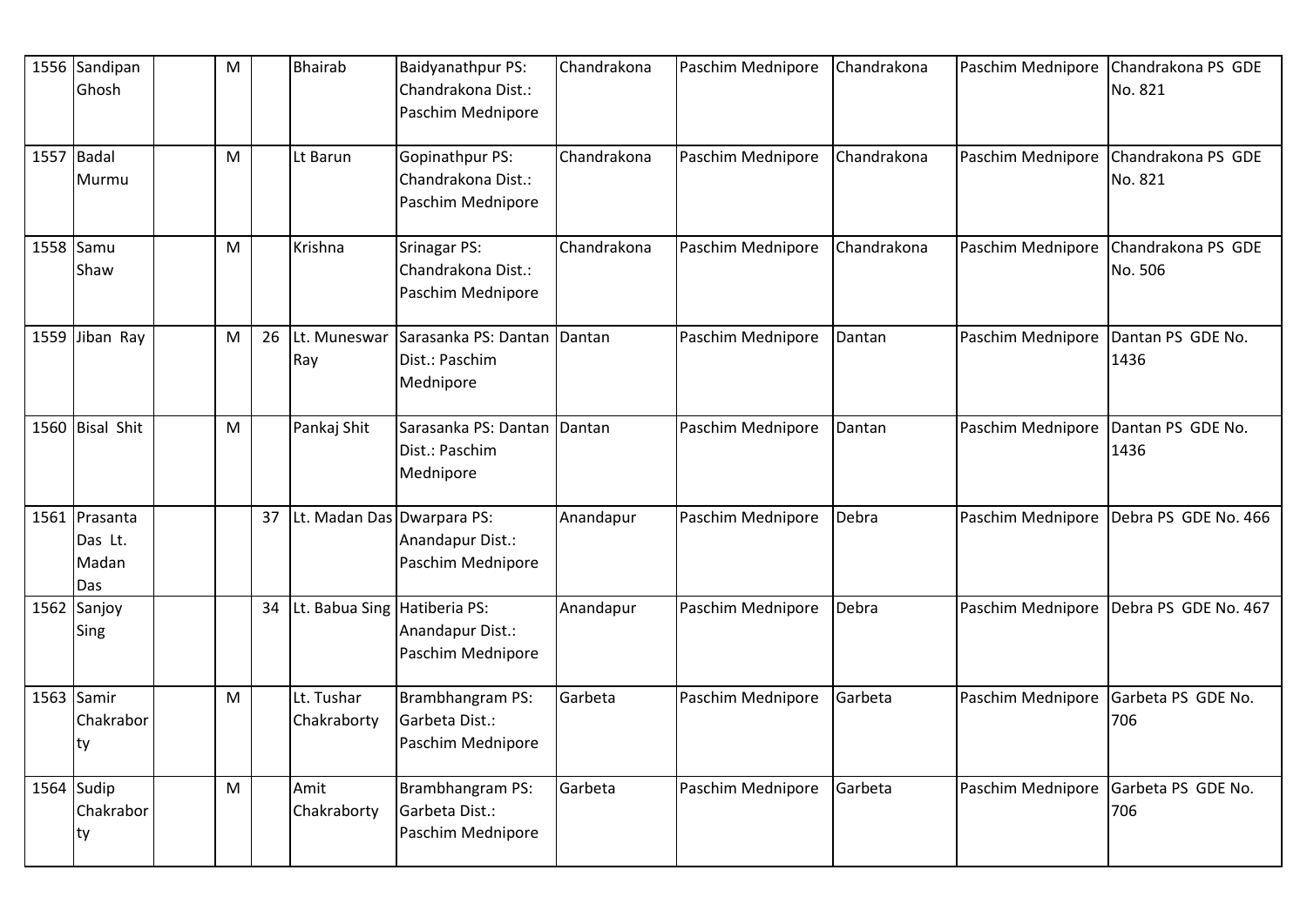|           | 1565 Bikash<br>Dolai    | M | 45 | Ajit Dolai              | Kushpata Gobindapur Ghatal<br>PS: Ghatal Dist.:<br>Paschim Mednipore                    |                    | Paschim Mednipore | Ghatal             |                                        | Paschim Mednipore Ghatal PS GDE No. 853  |
|-----------|-------------------------|---|----|-------------------------|-----------------------------------------------------------------------------------------|--------------------|-------------------|--------------------|----------------------------------------|------------------------------------------|
| 1566 Jadu | Santra                  | M | 33 | Satyanarayan<br>Santra  | Konnogar PS: Ghatal<br>Dist.: Paschim<br>Mednipore                                      | Ghatal             | Paschim Mednipore | Ghatal             | Paschim Mednipore                      | Ghatal PS GDE No. 853                    |
|           | 1567 Surajit<br>Guchait | M | 24 | Satyanarayan<br>Guchait | Hazrapara PS: Ghatal<br>Dist.: Paschim<br>Mednipore                                     | Ghatal             | Paschim Mednipore | Ghatal             | Paschim Mednipore                      | Ghatal PS GDE No. 853                    |
|           | 1568 Laxman<br>Mandi    | M | 35 | Lt.abinash<br>Mandi     | Pindrasole PS:<br>Gurguripal Dist.:<br>Paschim Mednipore                                | Gurguripal         | Paschim Mednipore | Gurguripal         | Paschim Mednipore                      | Gurguripal PS GDE No.<br>606             |
|           | 1569 Harisul Ali        | M | 20 | Saber Ali               | Chhutergeria PS:<br>Keshpur Dist.:<br>Paschim Mednipore                                 | Keshpur            | Paschim Mednipore | Keshpur            | Paschim Mednipore                      | Keshpur PS GDE No.<br>794                |
|           | 1570 Terence<br>Anthony | M | 21 | Lt. Jhon<br>Hansda      | Hapetapur PS:<br>Kharagpore town<br>Dist.: Paschim<br>Mednipore                         | Kharagpore<br>town | Paschim Mednipore | Kharagpore<br>town | Paschim Mednipore                      | Kharagpore town PS<br><b>GDE No. 870</b> |
|           | 1571 Raja Bera          | M | 22 | Ramku Bera              | Banglow Side, near<br>Mata Mandir PS:<br>Kharagpore town<br>Dist.: Paschim<br>Mednipore | Kharagpore<br>town | Paschim Mednipore | Kharagpore<br>town | Paschim Mednipore                      | Kharagpore town PS<br><b>GDE No. 870</b> |
| 1572 Siba | Nayek                   | M | 25 | <b>Binod Nayek</b>      | Banglow Side near<br>Mata Mandir PS:<br>Kharagpore town<br>Dist.: Paschim<br>Mednipore  | Kharagpore<br>town | Paschim Mednipore | Kharagpore<br>town | Paschim Mednipore                      | Kharagpore town PS<br><b>GDE No. 870</b> |
|           | 1573 G. Shiva           | M |    | 22 Lt. G. Ramna<br>Rao  | Loco Shed, Banglow<br>Side PS: Kharagpore<br>town Dist.: Paschim<br>Mednipore           | Kharagpore<br>town | Paschim Mednipore | Kharagpore<br>town | Paschim Mednipore   Kharagpore town PS | <b>GDE No. 870</b>                       |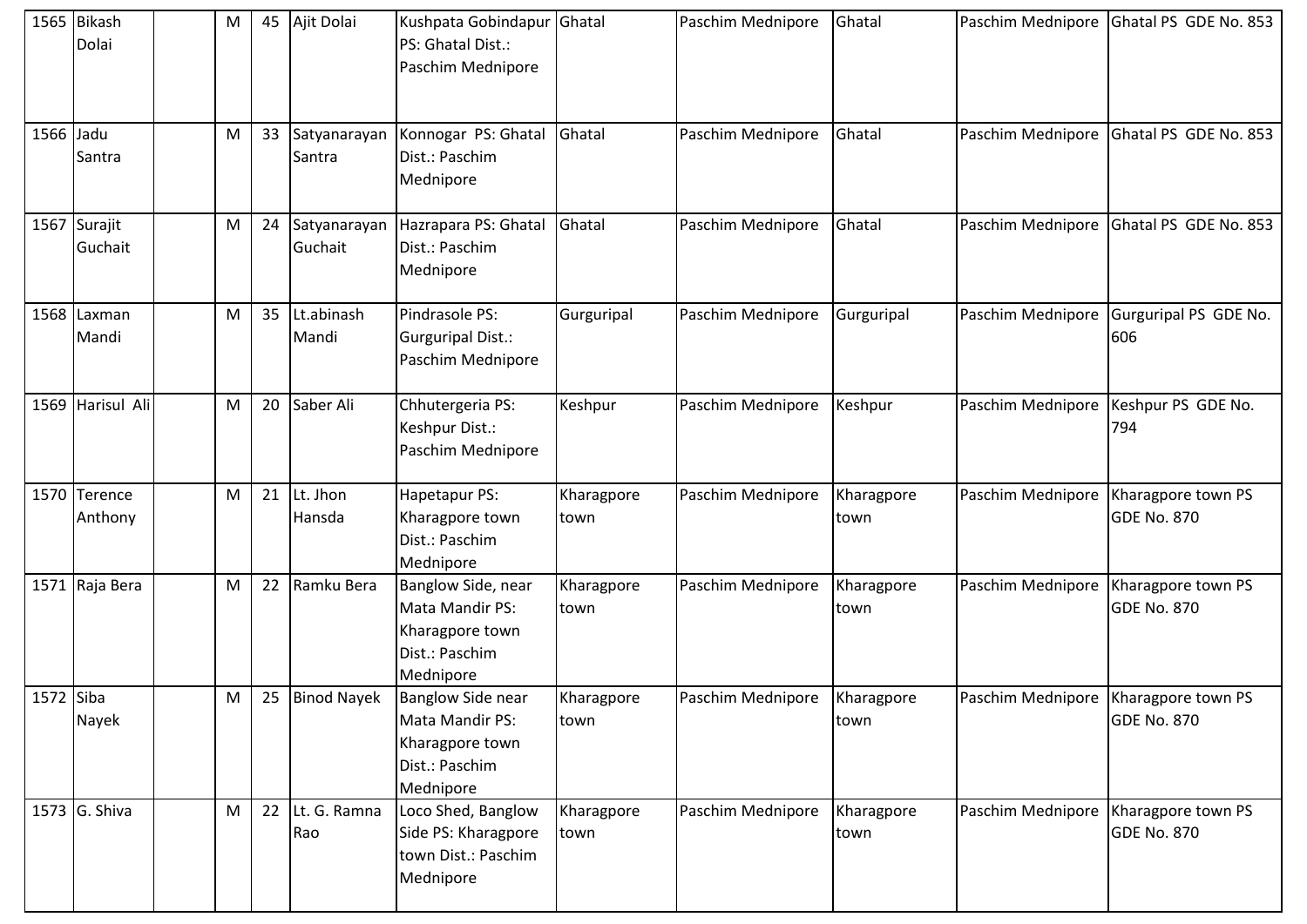|           | 1574 G. Karan<br>Rao  | M | 25 | Lt. G. Ramna<br>Rao | Loco Shed, Banglow<br>Side PS: Kharagpore<br>town Dist.: Paschim<br>Mednipore                | Kharagpore<br>town | Paschim Mednipore | Kharagpore<br>town | Paschim Mednipore | Kharagpore town PS<br><b>GDE No. 870</b> |
|-----------|-----------------------|---|----|---------------------|----------------------------------------------------------------------------------------------|--------------------|-------------------|--------------------|-------------------|------------------------------------------|
| $1575$ T. | Adinaraya             | M | 47 | T. Ram Murty        | South Side banglow<br>No-338 Out House<br>PS: Kharagpore town<br>Dist.: Paschim<br>Mednipore | Kharagpore<br>town | Paschim Mednipore | Kharagpore<br>town | Paschim Mednipore | Kharagpore town PS<br><b>GDE No. 870</b> |
|           | 1576 K. Akul<br>Kumar | M | 23 | Sai Baba            | Malancha Petrol<br>Pump PS: Kharagpore town<br>town Dist.: Paschim<br>Mednipore              | Kharagpore         | Paschim Mednipore | Kharagpore<br>town | Paschim Mednipore | Kharagpore town PS<br><b>GDE No. 870</b> |
|           | 1577 Saru Nag         | M | 40 | Lt. Gopal Nag       | <b>CME Gate South Side</b><br>PS: Kharagpore town<br>Dist.: Paschim<br>Mednipore             | Kharagpore<br>town | Paschim Mednipore | Kharagpore<br>town | Paschim Mednipore | Kharagpore town PS<br><b>GDE No. 870</b> |
| 1578 Ram  | Gopal<br>Yadav        | M |    | Chatku Yadav        | <b>CME Gate, South Side</b><br>PS: Kharagpore town<br>Dist.: Paschim<br>Mednipore            | Kharagpore<br>town | Paschim Mednipore | Kharagpore<br>town | Paschim Mednipore | Kharagpore town PS<br><b>GDE No. 870</b> |
|           | 1579 Ricky Lal        | M | 29 | Lt. Tanu Lal        | <b>CME Gate, South Side</b><br>PS: Kharagpore town<br>Dist.: Paschim<br>Mednipore            | Kharagpore<br>town | Paschim Mednipore | Kharagpore<br>town | Paschim Mednipore | Kharagpore town PS<br><b>GDE No. 870</b> |
| 1580 Ajit | Chowdhur              | M | 33 | Sumanta<br>Chudhury | <b>CME Gate, South Side</b><br>PS: Kharagpore town<br>Dist.: Paschim<br>Mednipore            | Kharagpore<br>town | Paschim Mednipore | Kharagpore<br>town | Paschim Mednipore | Kharagpore town PS<br><b>GDE No. 870</b> |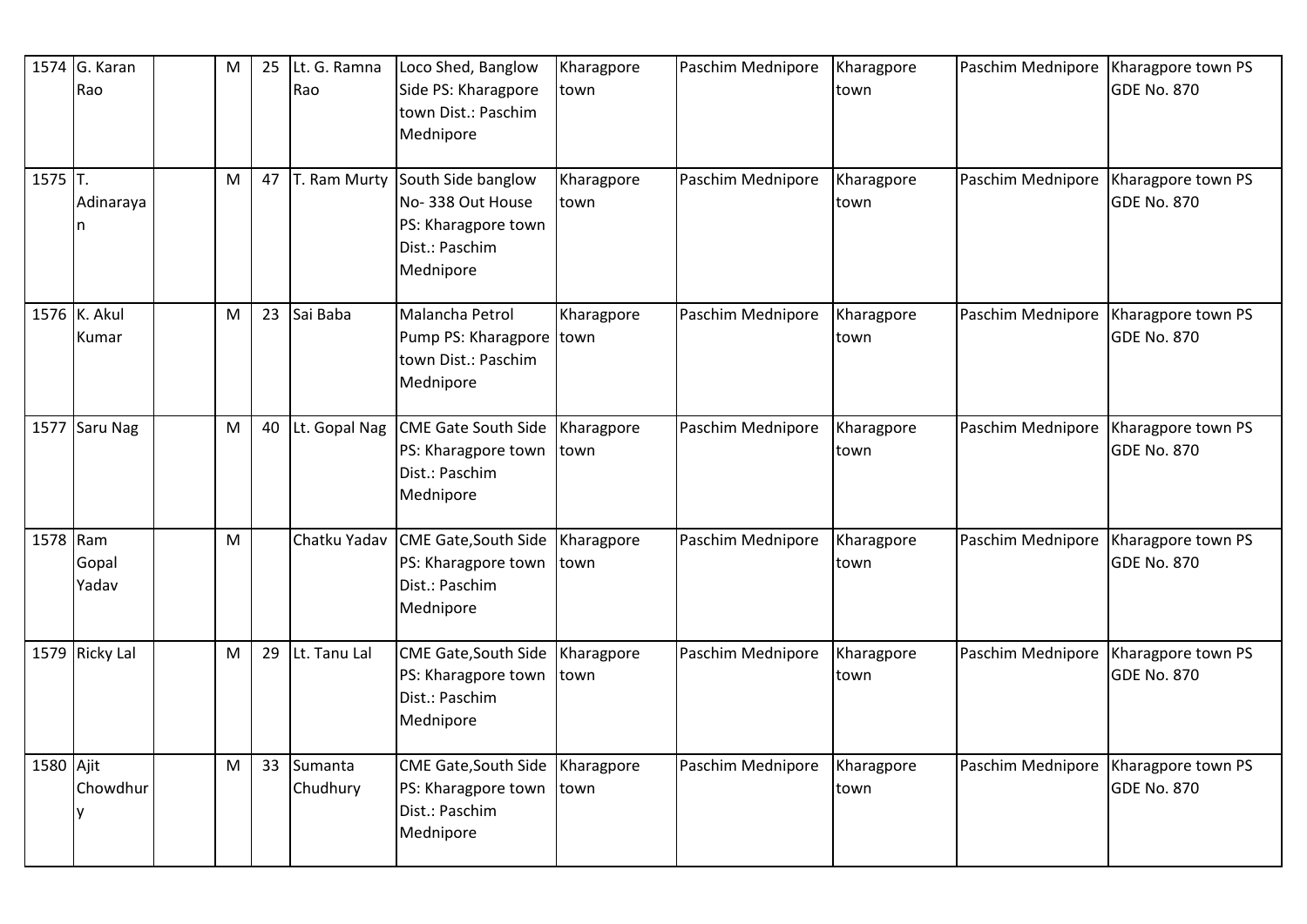| 1581 Rajesh<br>Senapati         | M         | 46 |                                          | Kisto Senapati CME Gate, South Side<br>PS: Kharagpore town<br>Dist.: Paschim<br>Mednipore | Kharagpore<br>town | Paschim Mednipore | Kharagpore<br>town | Paschim Mednipore   Kharagpore town PS | <b>GDE No. 870</b>                                    |
|---------------------------------|-----------|----|------------------------------------------|-------------------------------------------------------------------------------------------|--------------------|-------------------|--------------------|----------------------------------------|-------------------------------------------------------|
| 1582 Tanu<br>Yadav              | M         |    | Nilkanta<br>Yadav                        | Dist.: Alipurduar                                                                         |                    | Alipurduar        | Kharagpur local    | Paschim Mednipore                      | Kharagpur local PS GDE<br>No. 470                     |
| 1583 Rinku<br>Mahata            | M         |    | Anadi Mahata                             | Guptamani, PS-<br>Jhargram, Dist-<br>jhargram Dist.:<br>Alipurduar                        |                    | Alipurduar        | Kharagpur local    | Paschim Mednipore                      | Kharagpur local PS GDE<br>No. 470                     |
| 1584 Bishnu<br>Rana             | M         |    | Dhiman Rana                              | Guptamani, PS-<br>Jhargram, Dist-<br>jhargram Dist.:<br>Alipurduar                        |                    | Alipurduar        | Kharagpur local    |                                        | Paschim Mednipore   Kharagpur local PS GDE<br>No. 470 |
| 1585 Shyamal<br><b>Biswas</b>   | M         |    | Prafullya                                | South 24 Paragana<br>Dist.: Alipurduar                                                    |                    | Alipurduar        | Kharagpur local    | Paschim Mednipore                      | Kharagpur local PS GDE<br>No. 470                     |
| 1586 Lakshmi<br>Kanta<br>Mondal | M         | 34 | Lt Sukumar<br>Mondal                     | Gopegarh,<br>Khejurdanga, PS-<br>Kotwali PS:<br>Midnapore Dist.:<br>Paschim Mednipore     | Midnapore          | Paschim Mednipore | Midnapore          | Paschim Mednipore                      | Midnapore PS GDE No.<br>1105                          |
| 1587 Sk Anowar                  | M         | 31 | Sk Manu                                  | Miyabazar, Talpukur,<br>PS-Kotwali PS:<br>Midnapore Dist.:<br>Paschim Mednipore           | Midnapore          | Paschim Mednipore | Midnapore          |                                        | Paschim Mednipore Midnapore PS GDE No.<br>1105        |
| 1588 Sk Saidul                  | M         | 22 | <b>Sk Masibul</b><br>Rahaman @<br>Punjab | Dewanbasti, PS-<br>Kotwali PS:<br>Midnapore Dist.:<br>Paschim Mednipore                   | Midnapore          | Paschim Mednipore | Midnapore          | Paschim Mednipore                      | Midnapore PS GDE No.<br>1105                          |
| 1589 Satyendra Shaw<br>Gupta    | M         | 50 | Lt Kali Shaw                             | Mankhor, Kokra, PS-<br>Ganiandaga, Dist-<br>Gaya, Bihar                                   |                    | <b>Basirhat</b>   | Midnapore          | Paschim Mednipore                      | Midnapore PS GDE No.<br>1105                          |
| 1590 Akash Das                  | ${\sf M}$ |    | Jadu Das                                 | PS: Mohanpur Dist.:<br>Paschim Mednipore                                                  | Mohanpur           | Paschim Mednipore | Mohanpur           | Paschim Mednipore                      | Mohanpur PS GDE No.<br>602                            |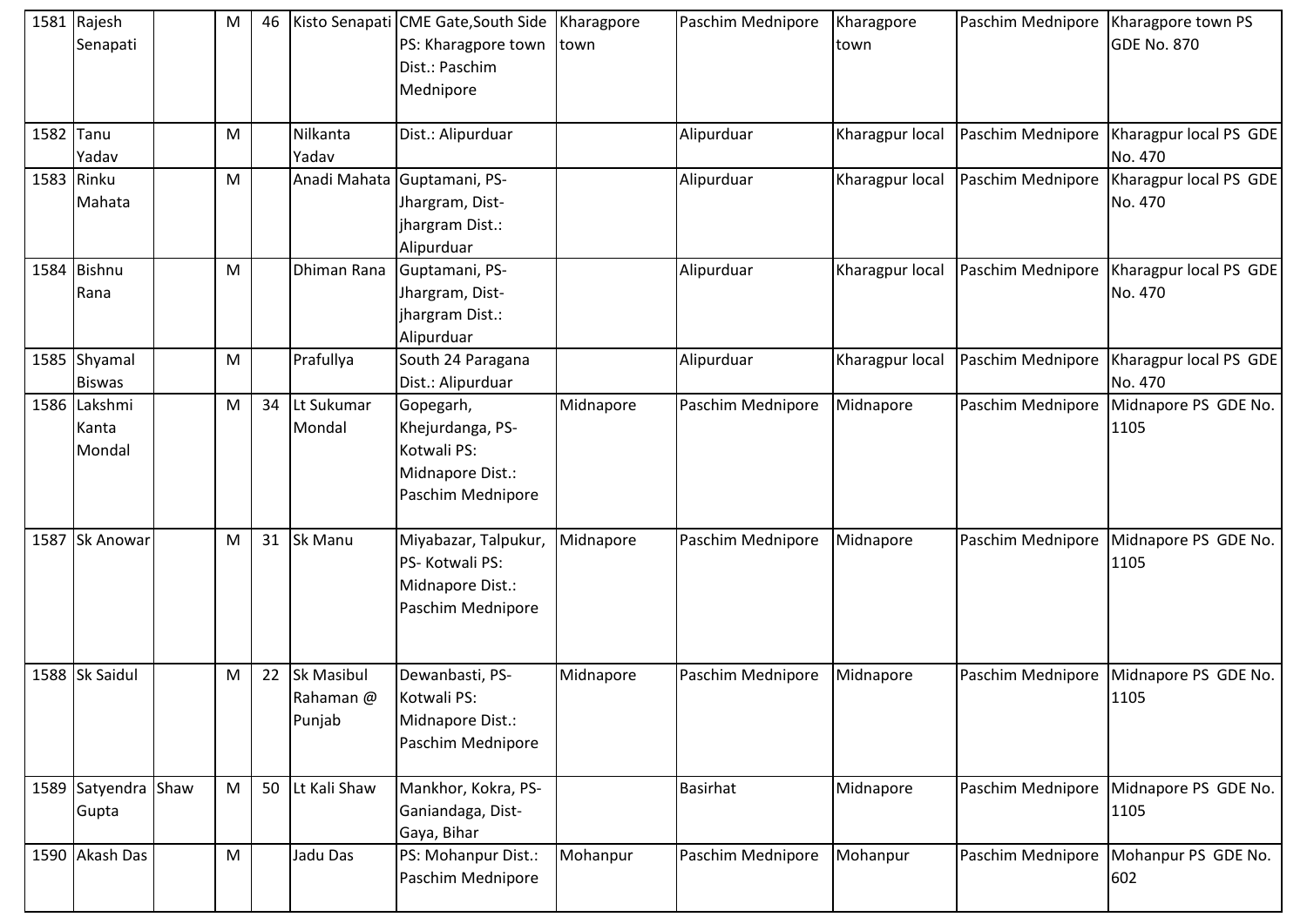| 1591 | Tapan<br>Sahoo                | M |    | Subal Sahoo                 | PS: Mohanpur Dist.:<br>Paschim Mednipore                                           | Mohanpur    | Paschim Mednipore | Mohanpur    | Paschim Mednipore | Mohanpur PS GDE No.<br>602    |
|------|-------------------------------|---|----|-----------------------------|------------------------------------------------------------------------------------|-------------|-------------------|-------------|-------------------|-------------------------------|
|      | 1592 Bidyut<br>Dolai          | M | 32 | Lt. Indrajit<br>Dolai       | Bamunia, Tentulia<br><b>Bhumjan PS:</b><br>Narayangarh Dist.:<br>Paschim Mednipore | Narayangarh | Paschim Mednipore | Narayangarh | Paschim Mednipore | Narayangarh PS GDE<br>No. 760 |
|      | 1593 Mrinal<br>Kanti<br>Murmu | M | 39 | Lt. Maji<br>Charan<br>Murmu | Barkamal PS: Sabang<br>Dist.: Paschim<br>Mednipore                                 | Sabang      | Paschim Mednipore | Sabang      | Paschim Mednipore | Sabang PS GDE No. 733         |
|      | 1594 Sk Amar<br>Faruk         | M | 30 | Sk Abdus<br>Sukkur          | Dangalsa PS: Pingla<br>Dist.: Paschim<br>Mednipore                                 | Pingla      | Paschim Mednipore | Sabang      | Paschim Mednipore | Sabang PS GDE No. 733         |
|      | 1595 Mangal<br>Saren          | M | 19 | <b>Badal Saren</b>          | Chanchagar PS:<br>Garbeta Dist.:<br>Paschim Mednipore                              | Garbeta     | Paschim Mednipore | Salbani     | Paschim Mednipore | Salbani PS GDE No. 721        |
|      | 1596 Dhiren<br>Saren          | M | 30 | <b>Jugal Saren</b>          | Natundanga PS:<br>Garbeta Dist.:<br>Paschim Mednipore                              | Garbeta     | Paschim Mednipore | Salbani     | Paschim Mednipore | Salbani PS GDE No. 721        |
|      | 1597 Bappa<br>Dey             | M | 40 | <b>Dilip Dey</b>            | Dakhinsole PS:<br>Salbani Dist.: Paschim<br>Mednipore                              | Salbani     | Paschim Mednipore | Salbani     | Paschim Mednipore | Salbani PS GDE No. 715        |
|      | 1598 Shibu<br>Pora            | M | 35 | Ananta Pora                 | Kamla PS: Salbani<br>Dist.: Paschim<br>Mednipore                                   | Salbani     | Paschim Mednipore | Salbani     | Paschim Mednipore | Salbani PS GDE No. 715        |
|      | 1599 Binoy Das                | M | 38 | Lt. Badal Das               | Kashijora PS: Salbani<br>Dist.: Paschim<br>Mednipore                               | Salbani     | Paschim Mednipore | Salbani     | Paschim Mednipore | Salbani PS GDE No. 715        |
|      | 1600 Sailen<br>Mahata         | M | 40 |                             | Ranjit Mahata Pirakata PS: Salbani<br>Dist.: Paschim<br>Mednipore                  | Salbani     | Paschim Mednipore | Salbani     | Paschim Mednipore | Salbani PS GDE No. 458        |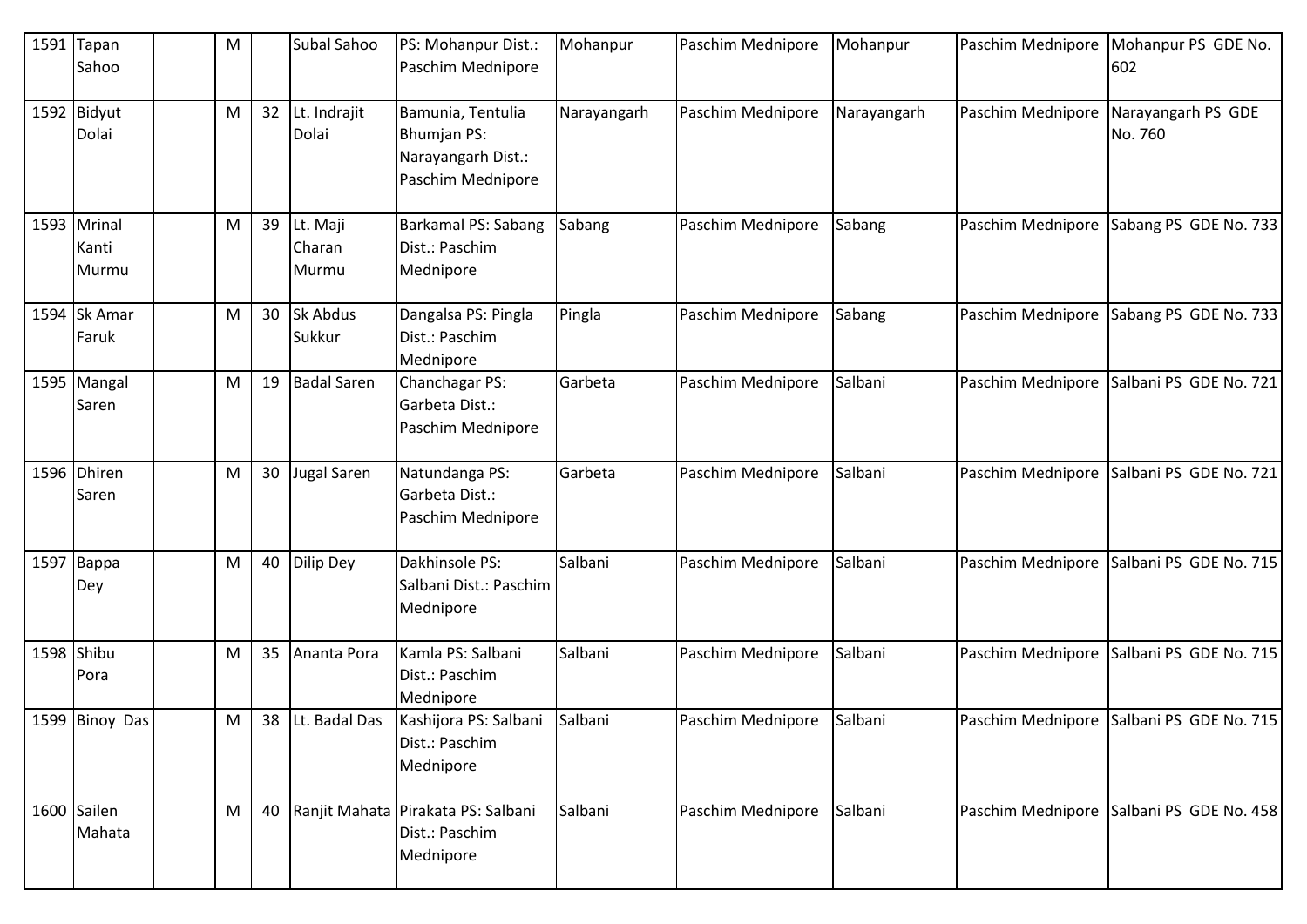| 1601 Sujay Das<br>(30)     | M |    | Das                 | S/o. Lt. Kamal of Brajabinodchak PS-<br>Haldia Dist-Purba  |             | <b>Basirhat</b> | Bhabanipur  | Purba Mednipore | Bhabanipur PS GDE No.<br>783  |
|----------------------------|---|----|---------------------|------------------------------------------------------------|-------------|-----------------|-------------|-----------------|-------------------------------|
| $1602$ Sanat<br>Mondal     | M |    | Lt. Ananta          | Medinipur,<br>PS: Bhagawanpur<br>Dist.: Purba<br>Mednipore | Bhagawanpur | Purba Mednipore | Bhagawanpur | Purba Mednipore | Bhagawanpur PS GDE<br>No. 658 |
| 1603 Dilip Garu            | M |    | Chabilal            | PS: Mahishadal Dist.:<br>Purba Mednipore                   | Mahishadal  | Purba Mednipore | Bhagawanpur | Purba Mednipore | Bhagawanpur PS GDE<br>No. 658 |
| 1604 Sk Naosed<br>Ali      | M |    | Sk Tabar            | PS: Bhagawanpur<br>Dist.: Purba<br>Mednipore               | Bhagawanpur | Purba Mednipore | Bhagawanpur | Purba Mednipore | Bhagawanpur PS GDE<br>No. 630 |
| 1605 Nishikanta<br>Mallik  | M |    | Lt. Bijoy           | PS: Bhagawanpur<br>Dist.: Purba<br>Mednipore               | Bhagawanpur | Purba Mednipore | Bhagawanpur | Purba Mednipore | Bhagawanpur PS GDE<br>No. 630 |
| 1606 Ranjit Bag            | M |    | <b>Bankim</b>       | PS: Bhagawanpur<br>Dist.: Purba<br>Mednipore               | Bhagawanpur | Purba Mednipore | Bhagawanpur | Purba Mednipore | Bhagawanpur PS GDE<br>No. 630 |
| 1607 Kastak<br>Roy         | M |    | Madan               | PS: Bhagawanpur<br>Dist.: Purba<br>Mednipore               | Bhagawanpur | Purba Mednipore | Bhagawanpur | Purba Mednipore | Bhagawanpur PS GDE<br>No. 630 |
| 1608 Sk Tarif              | M | 22 | <b>Sk Animuddin</b> | Of Dharmadashabarh,<br>PS- Contai, Dist.-<br>Purba Medi    |             | <b>Basirhat</b> | Contai      | Purba Mednipore | Contai PS GDE No. 185         |
| 1609 Samir<br>Kumar<br>Das | M |    | Ashok Kr Das        | Krishnachak, PS-<br>Contai, Dist.- Purba<br>Medinipur      |             | <b>Basirhat</b> | Contai      | Purba Mednipore | Contai PS GDE No.<br>1085     |
| 1610 Swachin<br>Jana       | M | 19 | Khokan Jana         | Dakhin Gopinathpur,<br>PS- Contai, Dist.-<br>Purba Medin   |             | <b>Basirhat</b> | Contai      | Purba Mednipore | Contai PS GDE No.<br>1085     |
| 1611 Somnath<br>Jana       | M | 19 | Kamal Jana          | Dakhin Gopinathpur,<br>PS- Contai, Dist.-<br>Purba Medin   |             | <b>Basirhat</b> | Contai      | Purba Mednipore | Contai PS GDE No.<br>1085     |
| 1612 Samir<br>Nayak        | M |    | S/o Ramesh<br>Nayak | of Kharasani, PS-<br>Sabrang, Dist.Bhadrak<br>(Odisha).    |             | <b>Basirhat</b> | Digha       | Purba Mednipore | Digha PS GDE No. 477          |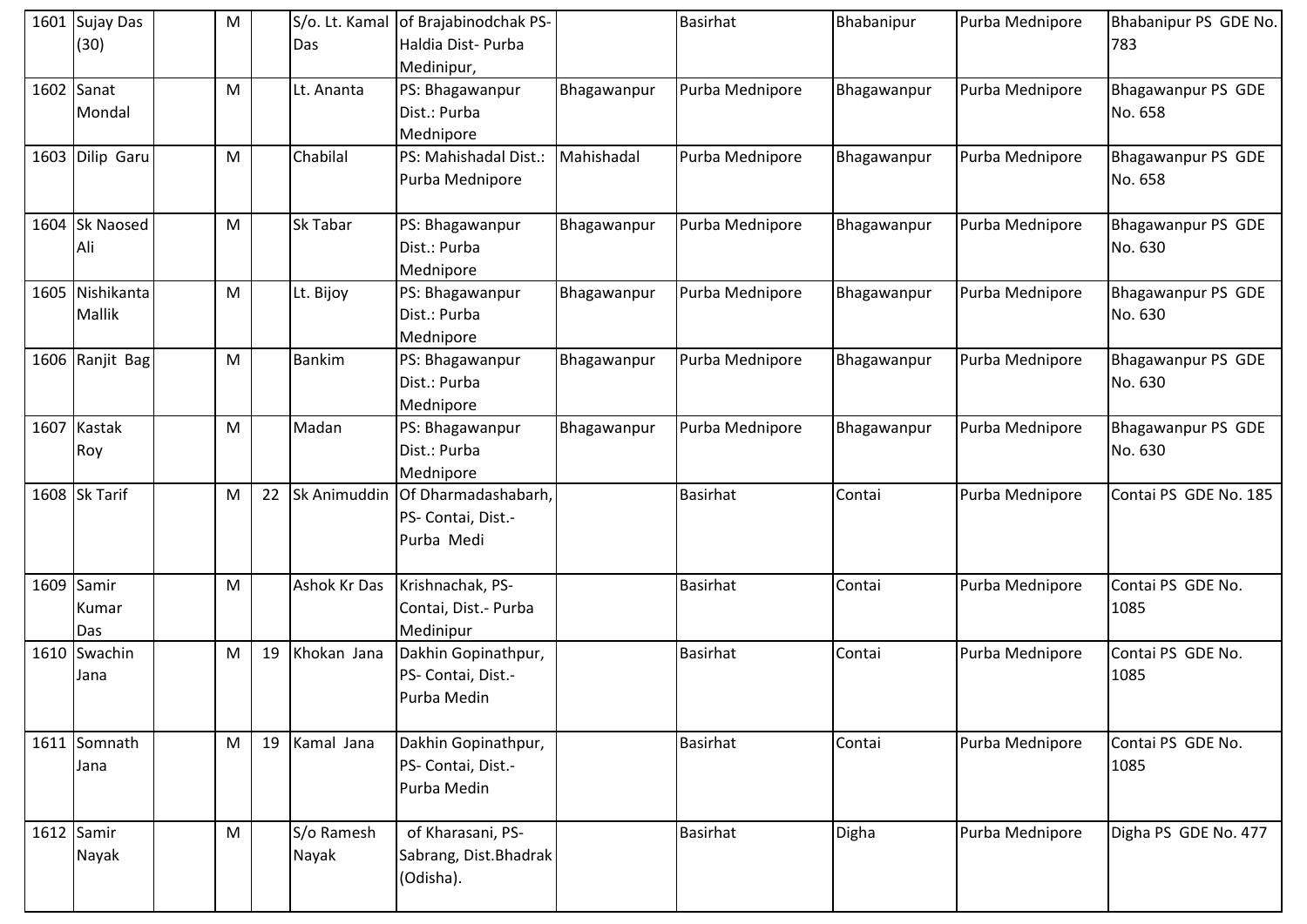| 1613 Nimai<br>Jana             | M | 30 | Sanjib Jana            | Vill-of Kashipur, PS-<br>Digha, Dist-Purba<br>Medinipur                                          |           | Basirhat        | Digha mohana<br>coastal | Purba Mednipore | Digha mohana coastal<br>PS GDE No. 448 |
|--------------------------------|---|----|------------------------|--------------------------------------------------------------------------------------------------|-----------|-----------------|-------------------------|-----------------|----------------------------------------|
| 1614 Shibchara<br>n Manna      | M | 31 | Nandagopal<br>Jana     | Vill-Kashipur, PS-<br>Digha, Dist-Purba<br>Medinipur                                             |           | Basirhat        | Digha mohana<br>coastal | Purba Mednipore | Digha mohana coastal<br>PS GDE No. 448 |
| 1615 Swapan<br>Hazra           | M | 38 | Nantu Hazra            | Vill-Haropur, PS-DMC,<br>Dist- Purba Medinipur                                                   |           | <b>Basirhat</b> | Digha mohana<br>coastal | Purba Mednipore | Digha mohana coastal<br>PS GDE No. 448 |
| 1616 Madan<br>Das              | M | 30 | <b>Bham Das</b>        | <b>Basudevpur PS:</b><br>Durgachak Dist.:<br>Purba Mednipore                                     | Durgachak | Purba Mednipore | Durgachak               | Purba Mednipore | Durgachak PS GDE No.<br>468            |
| 1617 Harekrish<br>na Das       | M | 32 | Anil Das               | village- Hosenpur, PS-Egra<br>Egra, Dist-Purba<br>Medinipu PS: Egra<br>Dist.: Purba<br>Mednipore |           | Purba Mednipore | Egra                    | Purba Mednipore | Egra PS GDE No. 680                    |
| 1618 Sukanta<br>Gayen          | M | 35 | Manik Gayen            | Village-<br>Jagannathkarbar, PS-<br>Egra, Dist- Purba Me<br>PS: Egra Dist.: Purba<br>Mednipore   | Egra      | Purba Mednipore | Egra                    | Purba Mednipore | Egra PS GDE No. 680                    |
| 1619 Debasish<br>Jana          | M | 32 | Khagendranat<br>h Jana | village-Ailan, PS-<br>Egra, Dist-Purba<br>Medinipur. PS: Egra<br>Dist.: Purba<br>Mednipore       | Egra      | Purba Mednipore | Egra                    | Purba Mednipore | Egra PS GDE No. 680                    |
| 1620 Anup<br><b>Kumar Giri</b> | M | 52 | Late Kanailal<br>Giri  | Village-Mahanagar,<br>PS- Egra, Dist- Purba<br>Medinipu PS: Egra<br>Dist.: Purba<br>Mednipore    | Egra      | Purba Mednipore | Egra                    | Purba Mednipore | Egra PS GDE No. 675                    |
| 1621 Chandan<br>Patra          | M | 40 | Chittaranjan<br>Patra  | village- Alangiri, PS-<br>Egra, Dist- Purba<br>Medinipu PS: Egra<br>Dist.: Purba<br>Mednipore    | Egra      | Purba Mednipore | Egra                    | Purba Mednipore | Egra PS GDE No. 675                    |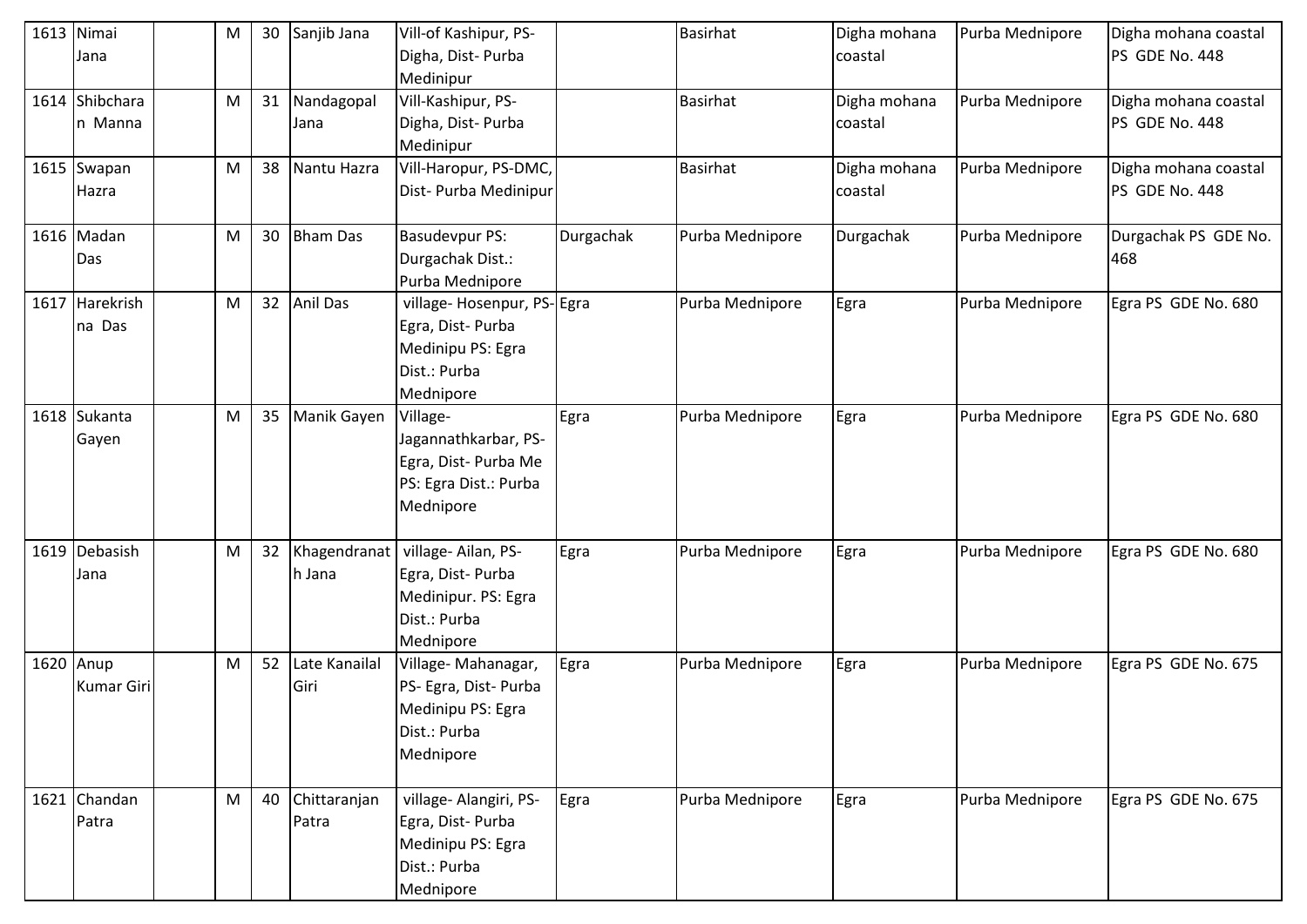|          | 1622 Adhar<br>Chandra<br><b>Bag</b> | М | 55 | Late                       | village-Dubda, PS-<br>Debendra Bag Egra, Dist- Purba<br>Medinipur. PS: Egra<br>Dist.: Purba<br>Mednipore | Egra       | Purba Mednipore                           | Egra       | Purba Mednipore                                  | Egra PS GDE No. 675           |
|----------|-------------------------------------|---|----|----------------------------|----------------------------------------------------------------------------------------------------------|------------|-------------------------------------------|------------|--------------------------------------------------|-------------------------------|
|          | 1623 Pulak<br>Bhowmik               | M | 29 | Lt Amalesh<br>Bhowmik      | Ektarpur PS:<br>Mahishadal Dist.:<br>Purba Mednipore                                                     | Mahishadal | Purba Mednipore                           | Mahishadal | Purba Mednipore                                  | Mahishadal PS GDE No.<br>682  |
|          | 1624 Dipak<br>Patra                 | M | 48 | Santosh Patra              | Suklalpur PS:<br>Mahishadal Dist.:<br>Purba Mednipore                                                    | Mahishadal | Purba Mednipore                           | Mahishadal | Purba Mednipore                                  | Mahishadal PS GDE No.<br>351  |
|          | 1625 Pradip<br>Patra                | M | 38 | Santosh Patra Suklapur PS: | Mahishadal Dist.:<br>Purba Mednipore                                                                     | Mahishadal | Purba Mednipore                           | Mahishadal | Purba Mednipore                                  | Mahishadal PS GDE No.<br>351  |
|          | 1626 Kiran<br>Manna                 | M | 35 | Sunirmal<br>Manna          | Olua PS: Marishda<br>Dist.: Purba<br>Mednipore                                                           | Marishda   | Purba Mednipore                           | Marishda   | Purba Mednipore                                  | Marishda PS GDE No.<br>580    |
|          | 1627 Ranjit<br>Maity                | M | 21 | <b>Amal Maity</b>          | Kanchichak PS:<br>Moyna Dist.: Purba<br>Mednipore                                                        | Moyna      | Purba Mednipore                           | Moyna      | Purba Mednipore                                  | Moyna PS GDE No. 472          |
|          | 1628 Shyampad<br>a Maity            | M | 26 | <b>Manas Maity</b>         | Kanchichak PS:<br>Moyna Dist.: Purba<br>Mednipore                                                        | Moyna      | Purba Mednipore                           | Moyna      | Purba Mednipore                                  | Moyna PS GDE No. 472          |
|          | 1629 Sk Ismail                      |   | 36 | Sk Sahajan                 | Sridharpur PS:<br>Nandakumar Dist.:<br>Purba Mednipore                                                   | Nandakumar | Purba Mednipore                           | Nandakumar | Purba Mednipore                                  | Nandakumar PS GDE<br>No. 1737 |
|          | 1630 Ananta Kr.<br>Maity            |   | 28 | Lt. Kishori                | Banokpota PS:<br>Nandakumar Dist.:<br>Purba Mednipore                                                    | Nandakumar | Purba Mednipore                           | Nandakumar | Purba Mednipore                                  | Nandakumar PS GDE<br>No. 1737 |
|          | 1631 Santu<br>Dalui                 | M | 25 | Narayan Dalui              | Holdighi PS:<br>Ramnagar Dist.:<br>Diamond Harbour<br><b>Police District</b>                             | Ramnagar   | Diamond Harbour<br><b>Police District</b> | Ramnagar   | Diamond Harbour<br><b>Police District</b>        | Ramnagar PS GDE No.<br>671    |
|          | 1632 Sanjit<br>Sardar               | M | 19 | Samit Sardar               | Nainan PS: Ramnagar<br>Dist.: Diamond<br>Harbour Police<br><b>District</b>                               | Ramnagar   | Diamond Harbour<br>Police District        | Ramnagar   | <b>Diamond Harbour</b><br><b>Police District</b> | Ramnagar PS GDE No.<br>671    |
| 1633 Sk. | Mubarak<br>Ali                      | M | 31 |                            | Sk. Borhan Ali Vill- Mohanpur PS:<br>Sutahata Dist.: Purba<br>Mednipore                                  | Sutahata   | Purba Mednipore                           | Sutahata   | Purba Mednipore                                  | Sutahata PS GDE No.<br>672    |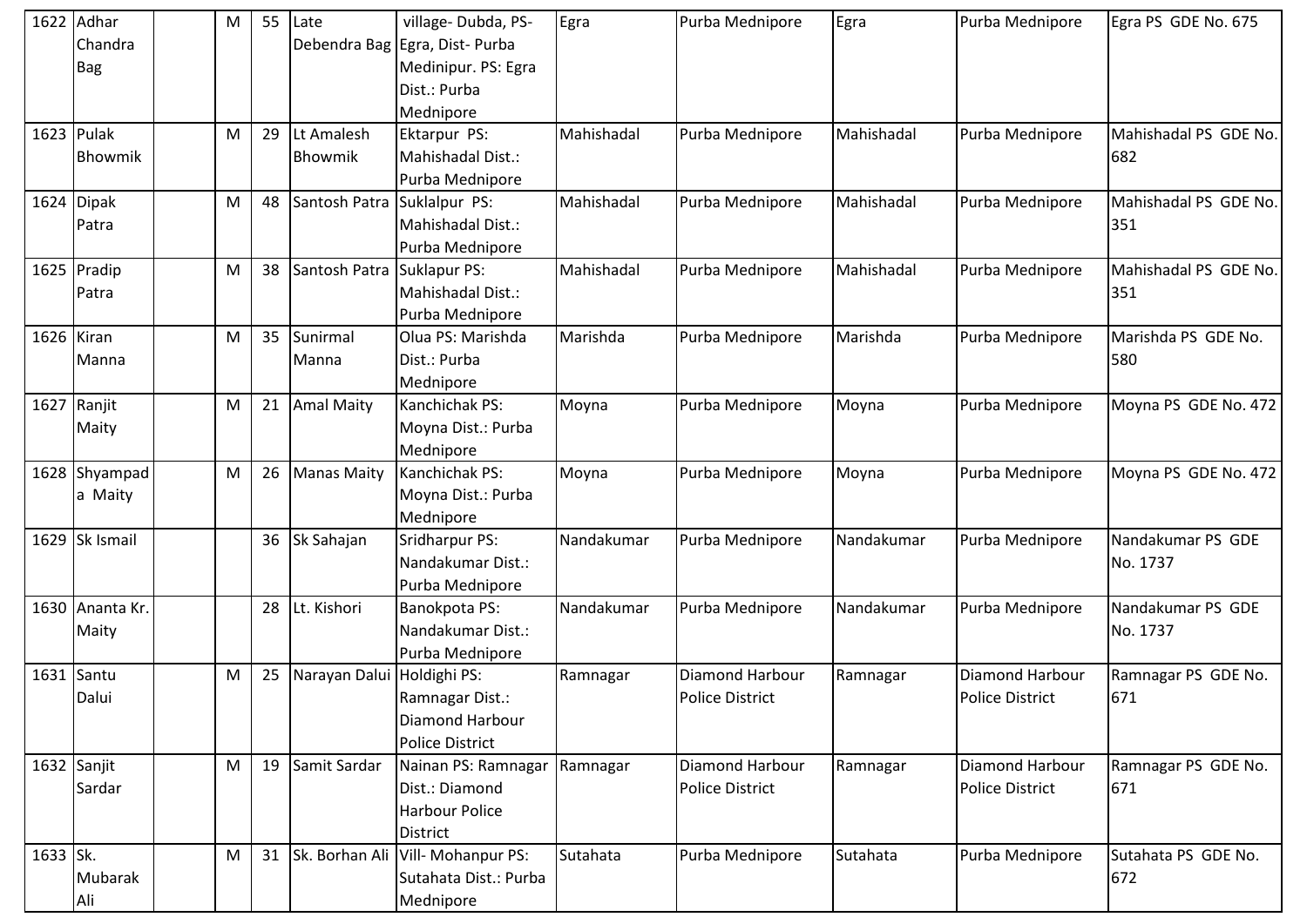|           | 1634 Prasanta<br>Das     | M | 45 | Lt. Amit Das              | Salgechia PS: Tamluk<br>Dist.: Purba                           | Tamluk | Purba Mednipore | Tamluk | Purba Mednipore | Tamluk PS GDE No.<br>1520 |
|-----------|--------------------------|---|----|---------------------------|----------------------------------------------------------------|--------|-----------------|--------|-----------------|---------------------------|
| 1635 Sk.  |                          | M | 31 | Sk Mujaffar               | Mednipore<br>Nakibasan PS: Tamluk                              | Tamluk | Purba Mednipore | Tamluk | Purba Mednipore | Tamluk PS GDE No.         |
|           | Julfiqar                 |   |    |                           | Dist.: Purba<br>Mednipore                                      |        |                 |        |                 | 1520                      |
|           | 1636 Subhas<br>Das       | M | 29 | <b>Subal Das</b>          | Janubasan PS: Tamluk Tamluk<br>Dist.: Purba<br>Mednipore       |        | Purba Mednipore | Tamluk | Purba Mednipore | Tamluk PS GDE No.<br>1520 |
|           | 1637 Milan<br>Pramanik   | M | 43 | <b>Subhas</b><br>Pramanik | Janubasan PS: Tamluk Tamluk<br>Dist.: Purba<br>Mednipore       |        | Purba Mednipore | Tamluk | Purba Mednipore | Tamluk PS GDE No.<br>1520 |
| 1638 Arup | Samanta                  | M | 39 | Gour Samanta              | 39 PS: Tamluk Dist.:<br>Purba Mednipore                        | Tamluk | Purba Mednipore | Tamluk | Purba Mednipore | Tamluk PS GDE No.<br>1520 |
|           | 1639 Diganath<br>Das     | M | 29 | Dijen Das                 | Chandkhoya PS:<br>Tamluk Dist.: Purba<br>Mednipore             | Tamluk | Purba Mednipore | Tamluk | Purba Mednipore | Tamluk PS GDE No.<br>1520 |
| 1640      | Amal<br>Debnath          | M | 36 |                           | Sunil Debnath Daharpur PS: Tamluk<br>Dist.: Purba<br>Mednipore | Tamluk | Purba Mednipore | Tamluk | Purba Mednipore | Tamluk PS GDE No.<br>1520 |
|           | 1641 Dipankar<br>Das     | M | 31 | Dipak Das                 | Daharpur PS: Tamluk<br>Dist.: Purba<br>Mednipore               | Tamluk | Purba Mednipore | Tamluk | Purba Mednipore | Tamluk PS GDE No.<br>1520 |
|           | 1642 Milan<br>Maity      | M | 23 | <b>Amal Maity</b>         | Chandkhoya PS:<br>Tamluk Dist.: Purba<br>Mednipore             | Tamluk | Purba Mednipore | Tamluk | Purba Mednipore | Tamluk PS GDE No.<br>1520 |
|           | 1643 Debasis<br>Manna    | M | 21 | Asit Manna                | Sankarara PS: Tamluk<br>Dist.: Purba<br>Mednipore              | Tamluk | Purba Mednipore | Tamluk | Purba Mednipore | Tamluk PS GDE No.<br>1520 |
| 1644 Sk   | Samsur                   | M | 57 | Sk Ysub                   | Dhalhara PS: Tamluk<br>Dist.: Purba<br>Mednipore               | Tamluk | Purba Mednipore | Tamluk | Purba Mednipore | Tamluk PS GDE No.<br>1521 |
|           | 1645 Biswajit<br>Samanta | M | 35 | <b>Bimal</b><br>Samanta   | Narayandari PS:<br>Tamluk Dist.: Purba<br>Mednipore            | Tamluk | Purba Mednipore | Tamluk | Purba Mednipore | Tamluk PS GDE No.<br>1521 |
| 1646 Sk   | Abubakka                 | M | 35 | <b>Sk Khurshed</b>        | Ratnali PS: Tamluk<br>Dist.: Purba<br>Mednipore                | Tamluk | Purba Mednipore | Tamluk | Purba Mednipore | Tamluk PS GDE No.<br>1521 |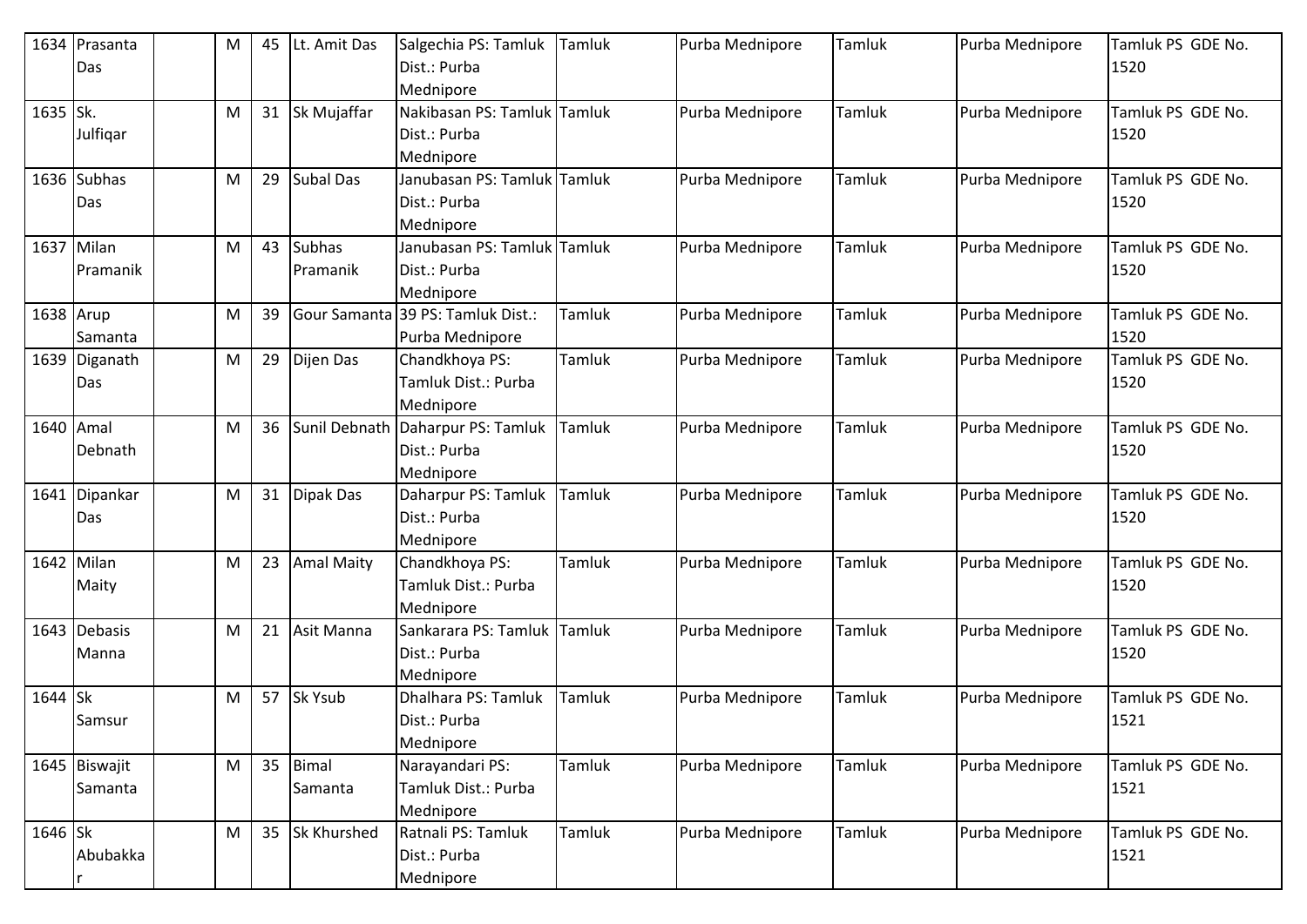|         | 1647 Tarun<br>Sasmal | 29<br>M | Biswajit<br>Sasmal | Narayandari PS:<br>Tamluk Dist.: Purba | Tamluk | Purba Mednipore | Tamluk | Purba Mednipore | Tamluk PS GDE No.<br>1521 |
|---------|----------------------|---------|--------------------|----------------------------------------|--------|-----------------|--------|-----------------|---------------------------|
|         |                      |         |                    | Mednipore                              |        |                 |        |                 |                           |
|         | 1648 Ganesh          | 35<br>M | Mahadeb            | Padumbasan PS:                         | Tamluk | Purba Mednipore | Tamluk | Purba Mednipore | Tamluk PS GDE No.         |
|         | Patra                |         | Patra              | Tamluk Dist.: Purba                    |        |                 |        |                 | 1521                      |
|         |                      |         |                    | Mednipore                              |        |                 |        |                 |                           |
|         | 1649 Milan           | 35<br>M | Suman              | Radhaballavpur PS:                     | Tamluk | Purba Mednipore | Tamluk | Purba Mednipore | Tamluk PS GDE No.         |
|         | Pramanik             |         | Pramanik           | Tamluk Dist.: Purba                    |        |                 |        |                 | 1521                      |
|         |                      |         |                    | Mednipore                              |        |                 |        |                 |                           |
|         | 1650 Subrata         | 33<br>M | Bablu Jana         | Bar Padumbasan PS:                     | Tamluk | Purba Mednipore | Tamluk | Purba Mednipore | Tamluk PS GDE No.         |
|         | Jana                 |         |                    | Tamluk Dist.: Purba                    |        |                 |        |                 | 1521                      |
|         |                      |         |                    | Mednipore                              |        |                 |        |                 |                           |
|         | 1651 Mahamm          | 33<br>M | <b>Fakir Ali</b>   | Dhalhara PS: Tamluk                    | Tamluk | Purba Mednipore | Tamluk | Purba Mednipore | Tamluk PS GDE No.         |
|         | ad Asif              |         |                    | Dist.: Purba                           |        |                 |        |                 | 1521                      |
|         |                      |         |                    | Mednipore                              |        |                 |        |                 |                           |
|         | 1652 Basudeb         | 30<br>M | <b>Swarup Mal</b>  | Ganapatinagar PS:                      | Tamluk | Purba Mednipore | Tamluk | Purba Mednipore | Tamluk PS GDE No.         |
|         | Mal                  |         |                    | Tamluk Dist.: Purba                    |        |                 |        |                 | 1521                      |
|         |                      |         |                    | Mednipore                              |        |                 |        |                 |                           |
| 1653 Sk |                      | 34<br>M | Idrish             | Dhalhara PS: Tamluk                    | Tamluk | Purba Mednipore | Tamluk | Purba Mednipore | Tamluk PS GDE No.         |
|         | Sarfaraj             |         |                    | Dist.: Purba                           |        |                 |        |                 | 1521                      |
|         |                      |         |                    | Mednipore                              |        |                 |        |                 | Tamluk PS GDE No.         |
|         | 1654 Sk Taleb<br>Ali | 19<br>M | Niyaz              | Chanswarpur PS:<br>Tamluk Dist.: Purba | Tamluk | Purba Mednipore | Tamluk | Purba Mednipore |                           |
|         |                      |         |                    | Mednipore                              |        |                 |        |                 | 1521                      |
|         | 1655 Tarun           | M       | Chutu Bouri        | Ranguni PS: Adra                       | Adra   | Purulia         | Adra   | Purulia         | Adra PS GDE No. 600       |
|         | <b>Bouri</b>         |         |                    | Dist.: Purulia                         |        |                 |        |                 |                           |
|         | 1656 Uttam           | M       | Lt.fakir Roy       | Ranguni PS: Adra                       | Adra   | Purulia         | Adra   | Purulia         | Adra PS GDE No. 600       |
|         | Roy                  |         |                    | Dist.: Purulia                         |        |                 |        |                 |                           |
|         | 1657 Radhu           | 26<br>M |                    | Lt. Dukhu Sing Lohardih PS: Arsha      | Arsha  | Purulia         | Arsha  | Purulia         | Arsha PS GDE No. 526      |
|         | Sing                 |         | Sardar             | Dist.: Purulia                         |        |                 |        |                 |                           |
|         | Sardar               |         |                    |                                        |        |                 |        |                 |                           |
|         | 1658 Raju Sing       | M<br>27 | Shibu Sing         | Lohardih PS: Arsha                     | Arsha  | Purulia         | Arsha  | Purulia         | Arsha PS GDE No. 526      |
|         | Sardar               |         | Sardar             | Dist.: Purulia                         |        |                 |        |                 |                           |
|         |                      |         |                    |                                        |        |                 |        |                 |                           |
|         | 1659 Ramchara        | M       | 32 Lt. Habu        | Puara PS: Arsha Dist.: Arsha           |        | Purulia         | Arsha  | Purulia         | Arsha PS GDE No. 526      |
|         | n Mahato             |         | Mahato             | Purulia                                |        |                 |        |                 |                           |
|         |                      |         |                    |                                        |        |                 |        |                 |                           |
|         | 1660 Siromani        | 37<br>M | Lt. Pradhan        | Puara PS: Arsha Dist.: Arsha           |        | Purulia         | Arsha  | Purulia         | Arsha PS GDE No. 526      |
|         | Mahato               |         | Mahato             | Purulia                                |        |                 |        |                 |                           |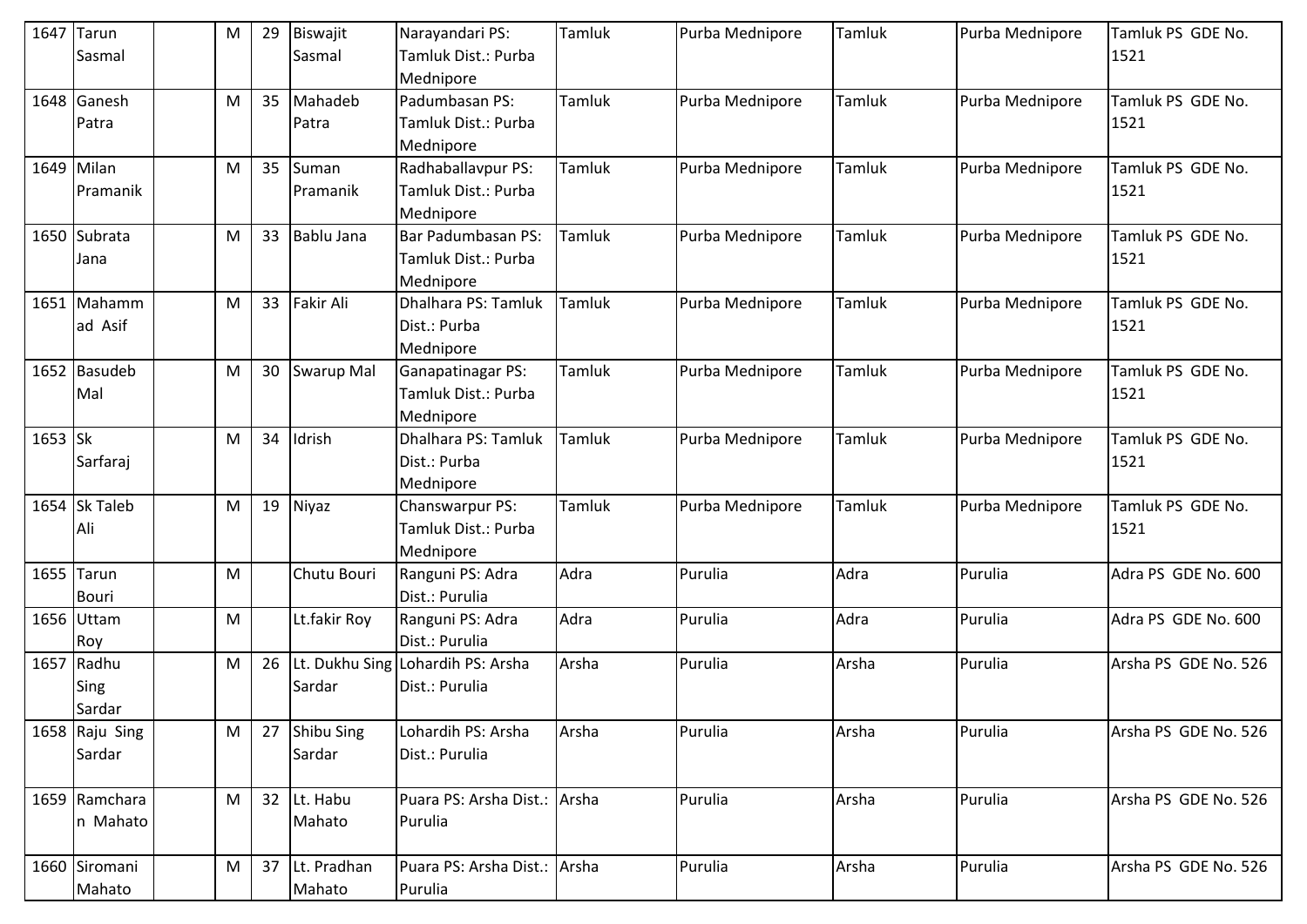| 1661 | Bibhiswan<br>Kumar           | M         | 22 | Laltu Kumar               | Ekra PS: Bagmundi<br>Dist.: Purulia                         | Bagmundi   | Purulia         | Bagmundi   | Purulia | Bagmundi PS GDE No.<br>947                  |
|------|------------------------------|-----------|----|---------------------------|-------------------------------------------------------------|------------|-----------------|------------|---------|---------------------------------------------|
|      | 1662 Aswini<br>Mahato        | M         | 32 | Biharilal<br>Mahato       | Sindri PS: Bagmundi<br>Dist.: Purulia                       | Bagmundi   | Purulia         | Bagmundi   | Purulia | Bagmundi PS GDE No.<br>947                  |
|      | 1663 Nejam<br>Khan           | M         | 50 |                           | Lt. Jamal Khan Hussaindih PS: Jhalda<br>Dist.: Purulia      | Jhalda     | Purulia         | Bagmundi   | Purulia | Bagmundi PS Outpost<br>Suisa OP GDE No. 340 |
|      | 1664 Sukdeb<br>l Paramanik   | M         | 42 | Lt. Basanta<br>Paramanik  | Paradih PS:<br><b>Balarampur Dist.:</b><br>Purulia          | Balarampur | Purulia         | Bagmundi   | Purulia | Bagmundi PS Outpost<br>Suisa OP GDE No. 340 |
|      | 1665 Anjan<br>Mahato         |           |    | Dharani<br>Mahato         | Hanspur PS:<br><b>Balarampur Dist.:</b><br>Purulia          | Balarampur | Purulia         | Balarampur | Purulia | Balarampur PS GDE No.<br>649                |
|      | 1666 Tapas Sing<br>Sardar    |           |    | Daru Sing<br>Sardar       | Chakulia PS:<br><b>Balarampur Dist.:</b><br>Purulia         | Balarampur | Purulia         | Balarampur | Purulia | Balarampur PS GDE No.<br>649                |
| 1667 | Amulya<br>Hansda             |           |    | Lt. Sukdeb<br>Hansda      | <b>Bhalubasa PS:</b><br><b>Balarampur Dist.:</b><br>Purulia | Balarampur | Purulia         | Balarampur | Purulia | Balarampur PS GDE No.<br>649                |
|      | 1668 Aswini<br>Gorai         |           |    | <b>Baldeb Gorai</b>       | <b>Biramdih PS:</b><br><b>Balarampur Dist.:</b><br>Purulia  | Balarampur | Purulia         | Balarampur | Purulia | Balarampur PS GDE No.<br>649                |
|      | 1669 Rishikesh<br>Gorai      |           |    | <b>Thakurdas</b><br>Gorai | Bela PS: Balarampur<br>Dist.: Purulia                       | Balarampur | Purulia         | Balarampur | Purulia | Balarampur PS GDE No.<br>649                |
|      | 1670 Prasenjit<br>Das        |           |    | Manoj Das                 | Bangapatam PS:<br><b>Balarampur Dist.:</b><br>Purulia       | Balarampur | Purulia         | Balarampur | Purulia | Balarampur PS GDE No.<br>649                |
| 1671 | Somnath<br>Majhi             | ${\sf M}$ | 22 | Sibeswar<br>Majhi         | Vill-Bangurda, PS-<br>Kamalpur, Dist-East<br>Singbhum, JH   |            | <b>Basirhat</b> | Bandowan   | Purulia | Bandowan PS GDE No.<br>565                  |
|      | 1672 Dipak<br>Mahato         | M         | 21 | Sunil Mahato              | Vill-Bangurda, PS-<br>Kamalpur, Dist-East<br>Singbhum, JH   |            | <b>Basirhat</b> | Bandowan   | Purulia | Bandowan PS GDE No.<br>565                  |
|      | 1673 Somnath<br><b>Sahis</b> | M         | 18 | Chaitan Sahis             | Vill-Bangurda, PS-<br>Kamalpur, Dist-East<br>Singbhum, JH   |            | Basirhat        | Bandowan   | Purulia | Bandowan PS GDE No.<br>565                  |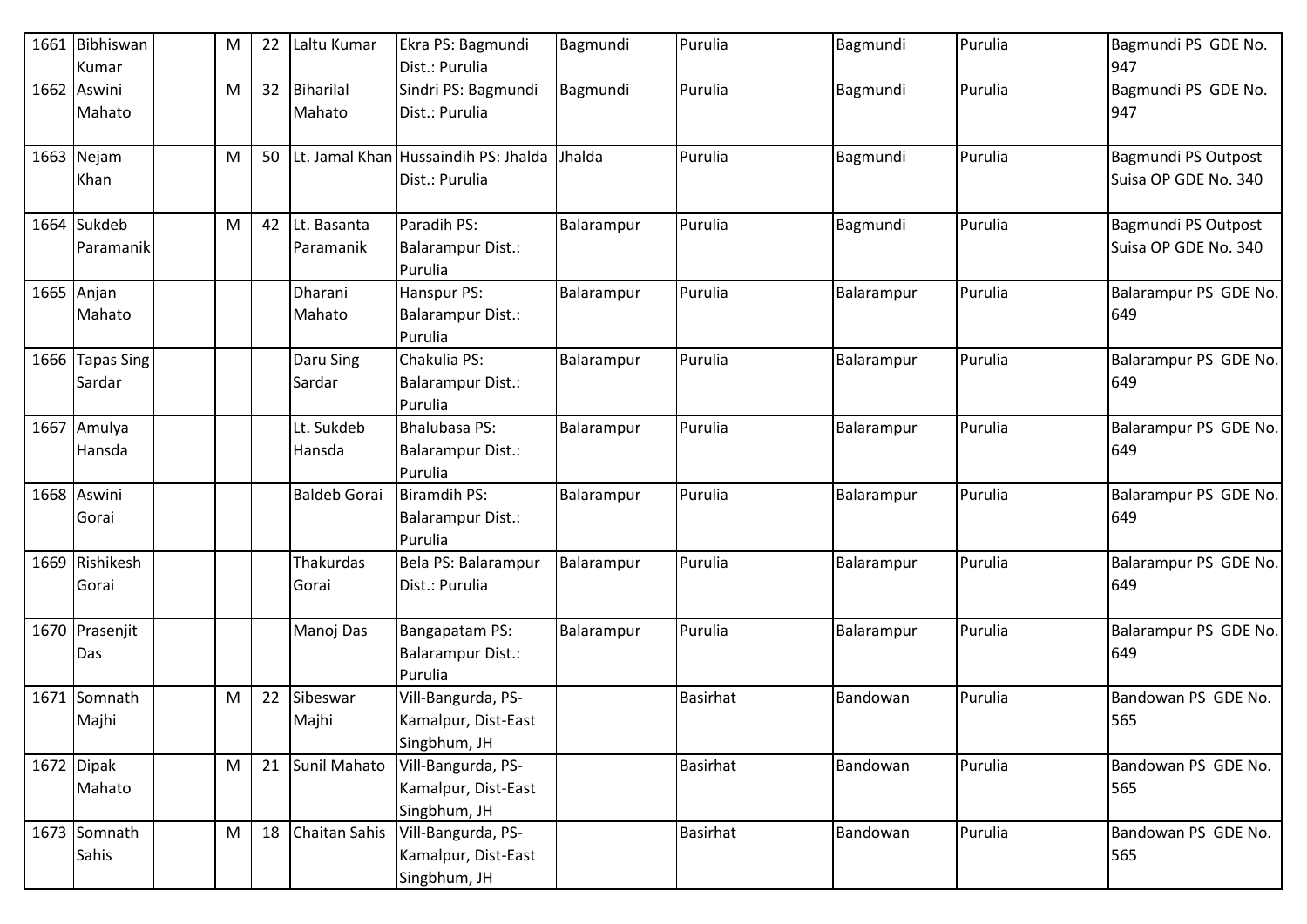|           | $1674$ Suraj<br>Majhi        | M         | 18 | Manik Majhi             | Vill-Bangurda, PS-<br>Kamalpur, Dist-East<br>Singbhum, JH |        | <b>Basirhat</b> | Bandowan    | Purulia | Bandowan PS GDE No.<br>565 |
|-----------|------------------------------|-----------|----|-------------------------|-----------------------------------------------------------|--------|-----------------|-------------|---------|----------------------------|
| 1675 Ajoy | Mandi                        | M         |    | Mandi                   | Lt. Panchanan PS: Bora Dist.: Purulia Bora                |        | Purulia         | <b>Bora</b> | Purulia | Bora PS GDE No. 545        |
|           | 1676 Suraj<br>Hembram        | M         |    | Shantipada<br>Hambram   | PS: Bora Dist.: Purulia Bora                              |        | Purulia         | <b>Bora</b> | Purulia | Bora PS GDE No. 545        |
|           | 1677 Sudip<br>Mandi          | M         |    | Suraj Mandi             | PS: Bora Dist.: Purulia Bora                              |        | Purulia         | <b>Bora</b> | Purulia | Bora PS GDE No. 545        |
|           | 1678 Rajdeep<br>Hembram      | M         |    | Khokan<br>Hembram       | PS: Bora Dist.: Purulia Bora                              |        | Purulia         | <b>Bora</b> | Purulia | Bora PS GDE No. 545        |
|           | 1679 Mukul<br>Majhi          | M         | 31 | Satya Majhi             | Samukgoria PS: Hura<br>Dist.: Purulia                     | Hura   | Purulia         | Hura        | Purulia | Hura PS GDE No. 603        |
|           | 1680 Purna<br>Kisku          | M         | 35 | Rajib Kisku             | Samukgoria PS: Hura<br>Dist.: Purulia                     | Hura   | Purulia         | Hura        | Purulia | Hura PS GDE No. 603        |
|           | 1681 Dhiren<br><b>Bouri</b>  | M         | 29 | Mariram<br><b>Bouri</b> | Jambaid PS: Hura<br>Dist.: Purulia                        | Hura   | Purulia         | Hura        | Purulia | Hura PS GDE No. 606        |
|           | 1682 Suchand<br><b>Bouri</b> | M         | 31 | <b>Kunal Bouri</b>      | Jambaid PS: Hura<br>Dist.: Purulia                        | Hura   | Purulia         | Hura        | Purulia | Hura PS GDE No. 606        |
|           | 1683 Basudeb<br>Dey          | M         |    | Lt. Gour Hari<br>Dey    | Jhalda Ward no-3 PS:<br>Jhalda Dist.: Purulia             | Jhalda | Purulia         | Jhalda      | Purulia | Jhalda PS GDE No. 641      |
|           | 1684 Akadasi<br>Karmakar     | M         |    | Lt. Balaram<br>Karmakar | Kiribera PS: Jhalda<br>Dist.: Purulia                     | Jhalda | Purulia         | Jhalda      | Purulia | Jhalda PS GDE No. 641      |
|           | 1685 Dukhiram<br>Karmali     | M         |    | Tarapada<br>Karmali     | Kalma PS: Jhalda<br>Dist.: Purulia                        | Jhalda | Purulia         | Jhalda      | Purulia | Jhalda PS GDE No. 641      |
|           | 1686 Srimanta<br>Nayak       | M         |    |                         | Khedan Nayak Dimu PS: Jhalda Dist.: Jhalda<br>Purulia     |        | Purulia         | Jhalda      | Purulia | Jhalda PS GDE No. 641      |
|           | 1687 Md Islam                | M         |    | Lt. Sabrati<br>Mahali   | Tulin PS: Jhalda Dist.: Jhalda<br>Purulia                 |        | Purulia         | Jhalda      | Purulia | Jhalda PS GDE No. 641      |
|           | 1688 Sitaram<br>Mahato       | ${\sf M}$ |    | Jiten Mahato            | Ichag PS: Jhalda<br>Dist.: Purulia                        | Jhalda | Purulia         | Jhalda      | Purulia | Jhalda PS GDE No. 652      |
|           | 1689 Sailesh<br>Mahato       | M         |    | Dinabandhu<br>Mahato    | Bengo PS: Jhalda<br>Dist.: Purulia                        | Jhalda | Purulia         | Jhalda      | Purulia | Jhalda PS GDE No. 652      |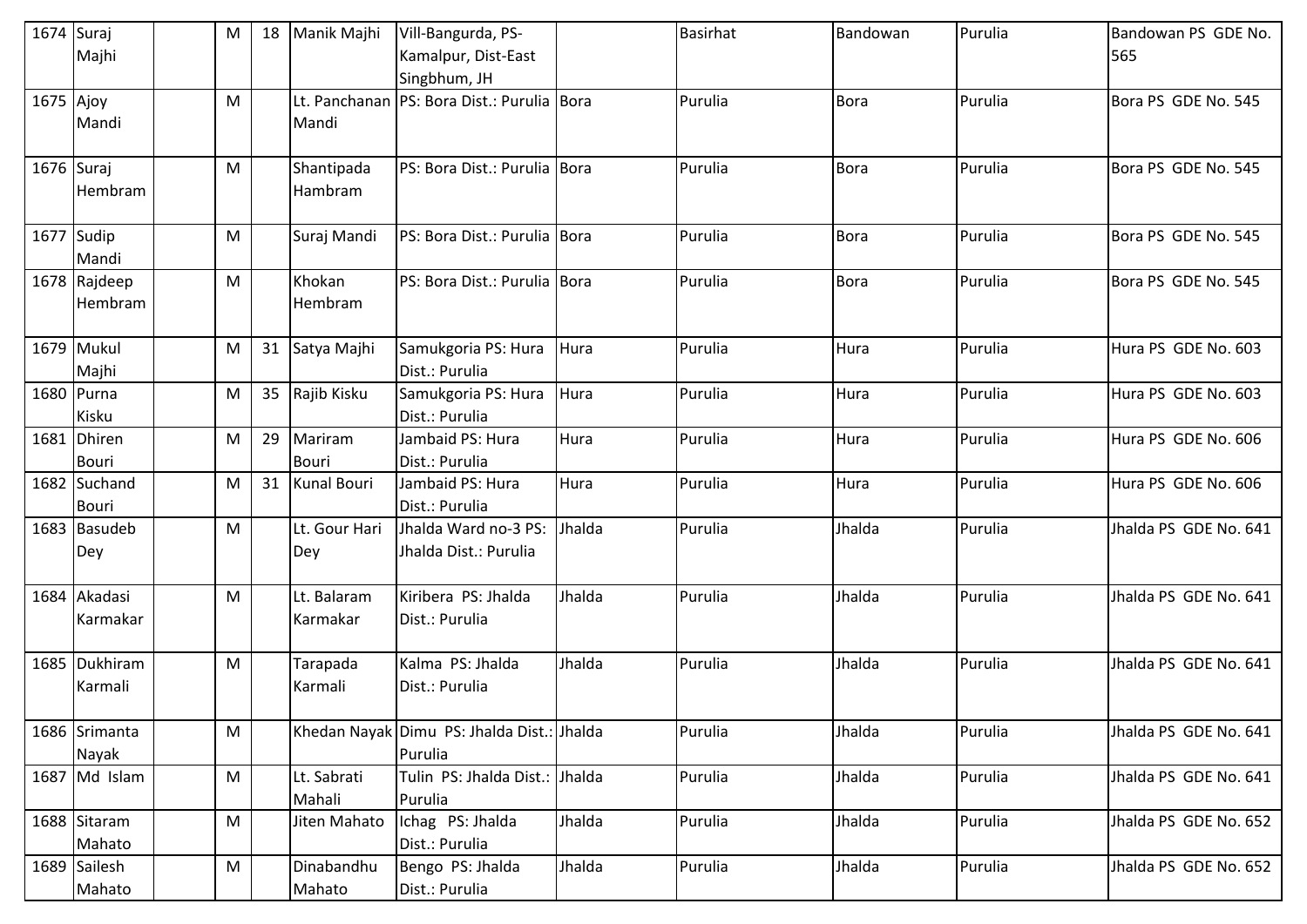|            | 1690 Srimanta                 | M         |    | Joyram                   | Mahataomara PS:                                        | Jhalda | Purulia        | Jhalda | Purulia        | Jhalda PS GDE No. 652                     |
|------------|-------------------------------|-----------|----|--------------------------|--------------------------------------------------------|--------|----------------|--------|----------------|-------------------------------------------|
|            | Mahato                        |           |    | Mahato                   | Jhalda Dist.: Purulia                                  |        |                |        |                |                                           |
|            | 1691 Susen<br>Kumar           | M         |    | Sashibhusan<br>Kumar     | Tulin PS: Jhalda Dist.:<br>Purulia                     | Jhalda | Purulia        | Jhalda | Purulia        | Jhalda PS GDE No. 652                     |
|            | 1692 Abhadut                  | M         |    | Lt.                      | Mosina PS: Jhalda                                      | Jhalda | Purulia        | Jhalda | Purulia        | Jhalda PS GDE No. 652                     |
|            | Karmali                       |           |    | Harekrishna<br>Karmali   | Dist.: Purulia                                         |        |                |        |                |                                           |
|            | 1693 Bikash<br>Kalindi        | M         |    |                          | Rajesh Kalindi Barghutua PS: Jhalda<br>Dist.: Purulia  | Jhalda | Purulia        | Jhalda | Purulia        | Jhalda PS Outpost Tulin<br>OP GDE No. 652 |
|            | 1694 Sambhu<br>Kalindi        | M         |    | Rampada<br>Kalindi       | Barghutua PS: Jhalda<br>Dist.: Purulia                 | Jhalda | Purulia        | Jhalda | Purulia        | Jhalda PS Outpost Tulin<br>OP GDE No. 652 |
|            | 1695 Sunil<br>Kumar<br>Mahato | ${\sf M}$ | 37 | Upendranath<br>Mahato    | Pundag Hattola PS:<br>Joypur Dist.: Purulia            | Joypur | Purulia        | Joypur | Purulia        | Joypur PS GDE No. 409                     |
| 1696 Jiten | Gorain                        | M         | 42 |                          | Ghaltu Gorain Atakol More PS:<br>Joypur Dist.: Purulia | Joypur | Purulia        | Joypur | Purulia        | Joypur PS GDE No. 703                     |
|            | 1697 Manotosh<br><b>Sahis</b> | M         | 22 | Tarapada<br><b>Sahis</b> | Baragram More PS:<br>Joypur Dist.: Purulia             | Joypur | Purulia        | Joypur | Purulia        | Joypur PS GDE No. 709                     |
|            | 1698 Bideshi<br>Mahato        | M         | 57 | Lt. Sripati<br>Mahato    | Baragram More PS:<br>Joypur Dist.: Purulia             | Joypur | Purulia        | Joypur | Purulia        | Joypur PS GDE No. 709                     |
| 1699 Bittu | Khan                          | M         | 19 | Sanjoy Khan              | Kolabani PS: Joypur<br>Dist.: Bankura                  | Joypur | <b>Bankura</b> | Joypur | <b>Bankura</b> | Joypur PS GDE No. 762                     |
|            | 1700 Subhankar<br>Nandi       | M         | 20 | Kartick Nandi            | Rajsol PS: Joypur<br>Dist.: Bankura                    | Joypur | <b>Bankura</b> | Joypur | <b>Bankura</b> | Joypur PS GDE No. 762                     |
|            | 1701 Swarup<br>Dey            | ${\sf M}$ | 19 | Pradip Dey               | <b>Brindabanpur PS:</b><br>Joypur Dist.: Bankura       | Joypur | <b>Bankura</b> | Joypur | <b>Bankura</b> | Joypur PS GDE No. 762                     |
|            | 1702 Agriva<br>Samanta        | M         | 19 | Kalyan<br>Samanta        | Salda PS: Joypur Dist.: Joypur<br><b>Bankura</b>       |        | Bankura        | Joypur | Bankura        | Joypur PS GDE No. 763                     |
|            | 1703 Santanu<br>Keora         | M         | 33 | Sukumara<br>Keora        | Ratanpur PS: Onda<br>Dist.: Bankura                    | Onda   | <b>Bankura</b> | Joypur | <b>Bankura</b> | Joypur PS GDE No. 763                     |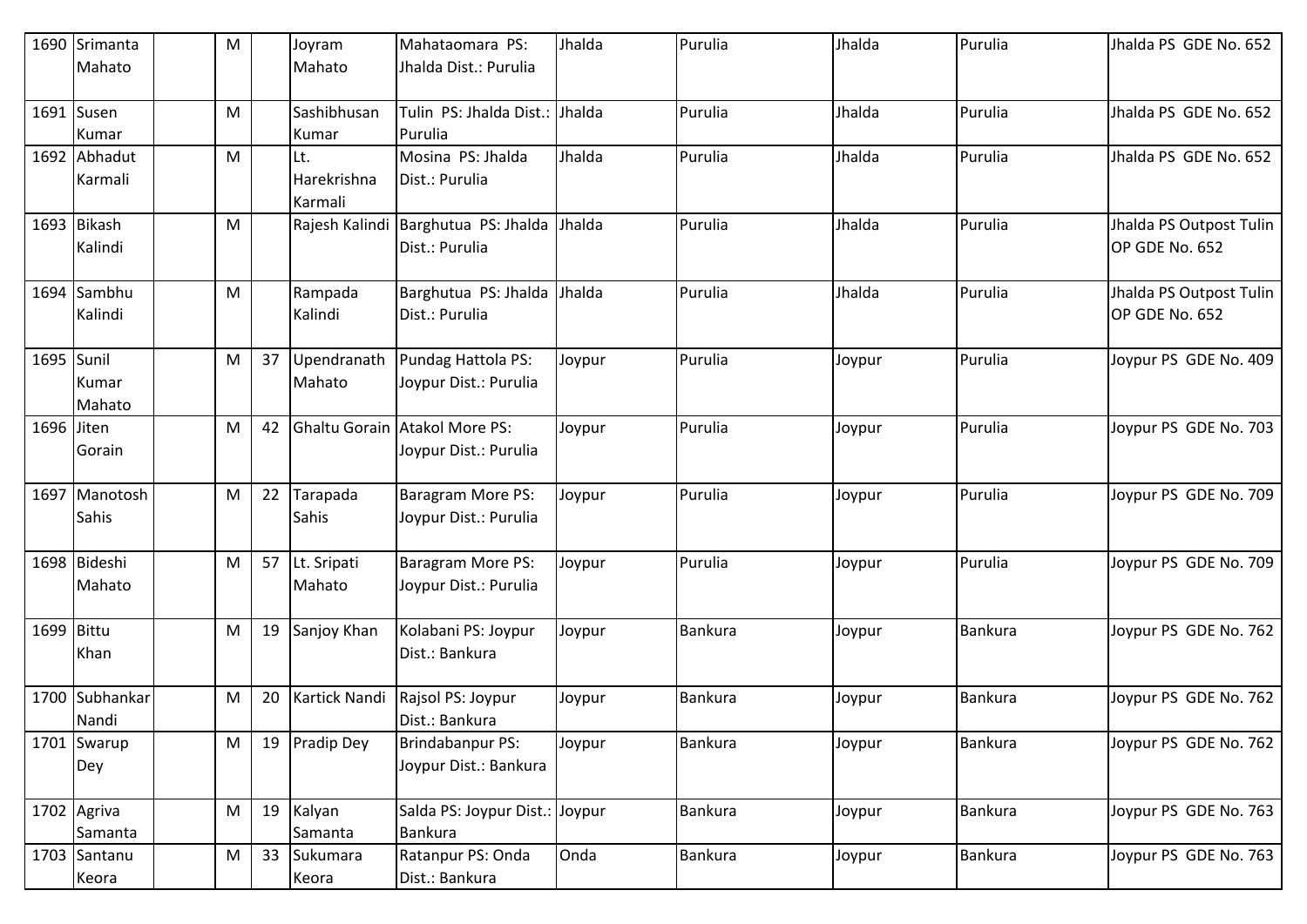| 1704 Vulu    | Lohar                          | M | 22 | Lakshman<br>Lohar               | Shyamnagar PS:<br>Joypur Dist.: Bankura                      | Joypur       | <b>Bankura</b> | Joypur   | <b>Bankura</b> | Joypur PS GDE No. 770      |
|--------------|--------------------------------|---|----|---------------------------------|--------------------------------------------------------------|--------------|----------------|----------|----------------|----------------------------|
|              | 1705 Mithun<br>Lohar           | M | 28 | <b>Bablu Lohar</b>              | Ranjittala PS: Joypur<br>Dist.: Bankura                      | Joypur       | Bankura        | Joypur   | <b>Bankura</b> | Joypur PS GDE No. 770      |
|              | 1706 Jayanta<br><b>Dhara</b>   | M | 22 | Haru                            | Belekhali PS: Joypur<br>Dist.: Bankura                       | Joypur       | Bankura        | Joypur   | Bankura        | Joypur PS GDE No. 773      |
|              | 1707 Barahapa<br>In Hansda     | M | 38 | Paresh<br>Hansda                | Keliathole PS:<br>Kashipur Dist.: Purulia                    | Kashipur     | Purulia        | Kashipur | Purulia        | Kashipur PS GDE No.<br>611 |
|              | 1708 Ananda<br>Kumbhaka        | M | 22 | Arabinda<br>Kumbhakar           | Kashibesh PS:<br>Raghunathpur Dist.:<br>Purulia              | Raghunathpur | Purulia        | Kashipur | Purulia        | Kashipur PS GDE No.<br>611 |
|              | 1709 Subrata<br>Hembram        | M | 21 | Ananda<br>Hembram               | Pachagora PS:<br>Kashipur Dist.: Purulia                     | Kashipur     | Purulia        | Kashipur | Purulia        | Kashipur PS GDE No.<br>611 |
| 1710 Bhim    | Kotal                          | M | 48 | Lt Panchanan<br>Kotal           | Jurguridih PS:<br>Kashipur Dist.: Purulia                    | Kashipur     | Purulia        | Kashipur | Purulia        | Kashipur PS GDE No.<br>611 |
|              | 1711 Sanatan<br>Murmu          | M | 36 | Lt Lambadar<br>Murmu            | Murlu PS: Kashipur<br>Dist.: Purulia                         | Kashipur     | Purulia        | Kashipur | Purulia        | Kashipur PS GDE No.<br>620 |
|              | 1712 Bidhan<br>Soren           | M | 38 | Lt Satish<br>Soren              | Murlu PS: Kashipur<br>Dist.: Purulia                         | Kashipur     | Purulia        | Kashipur | Purulia        | Kashipur PS GDE No.<br>620 |
| $1713$ Dilip | Karmakar                       | M | 36 | $S/O-$<br>Thakurdas<br>Karmakar | Dakhin Tatuara PS:<br>Kotshila Dist.: Purulia                | Kotshila     | Purulia        | Kotshila | Purulia        | Kotshila PS GDE No.<br>552 |
|              | 1714 Kanai<br><b>Paramanik</b> | M | 25 | S/o-Hariram<br>Paramnik         | Vill- Kochahatu PS:<br>Kotshila Dist.: Purulia               | Kotshila     | Purulia        | Kotshila | Purulia        | Kotshila PS GDE No.<br>552 |
|              | 1715 Banamali<br>Kumar         | M | 37 | S/o-Ram<br>Kumar                | Vill- Basti Kotshila PS: Kotshila<br>Kotshila Dist.: Purulia |              | Purulia        | Kotshila | Purulia        | Kotshila PS GDE No.<br>552 |
|              | 1716 Suman<br>Mahato           | M | 22 | S/o-Bikash<br>Mahato            | Vill- Durgu PS:<br>Kotshila Dist.: Purulia                   | Kotshila     | Purulia        | Kotshila | Purulia        | Kotshila PS GDE No.<br>561 |
|              | 1717 Karam<br>Chand<br>Soren   | M | 25 | $S/O-$<br>Jagannath<br>Soren    | Vill-Darughutu PS:<br>Kotshila Dist.: Purulia                | Kotshila     | Purulia        | Kotshila | Purulia        | Kotshila PS GDE No.<br>561 |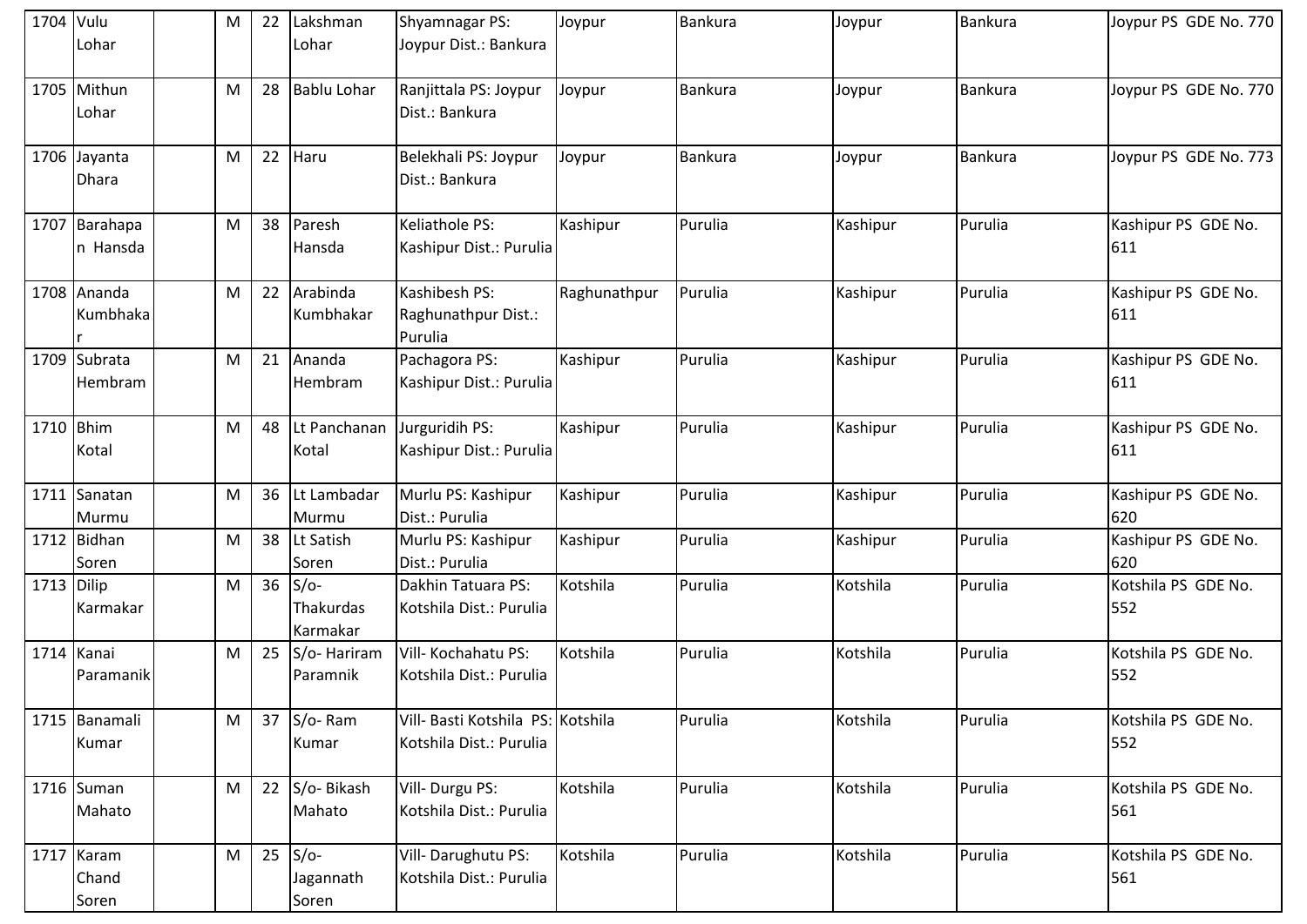|            | 1718 Bikash<br>Hembram       |       | M | 20 | S/o-Kali<br>Charan<br>Hembram             | Vill- Jabar PS: Kotshila Kotshila<br>Dist.: Purulia                   |              | Purulia | Kotshila     | Purulia | Kotshila PS GDE No.<br>561     |
|------------|------------------------------|-------|---|----|-------------------------------------------|-----------------------------------------------------------------------|--------------|---------|--------------|---------|--------------------------------|
|            | 1719 Jayanta<br>Mondal       |       | M | 36 | Parimal<br>Mondal                         | Gopalpur PS: Neturia Neturia<br>Dist.: Purulia                        |              | Purulia | Neturia      | Purulia | Neturia PS GDE No.<br>670      |
|            | 1720 Sourav<br>Mondal        |       | M | 35 | Dijwapada<br>Mondal                       | Gopalpur PS: Neturia Neturia<br>Dist.: Purulia                        |              | Purulia | Neturia      | Purulia | Neturia PS GDE No.<br>670      |
|            | 1721 Sudip<br>Bouri          |       | M |    |                                           | Prabodh Bouri Manpura PS: Neturia Neturia<br>Dist.: Purulia           |              | Purulia | Neturia      | Purulia | Neturia PS GDE No.<br>677      |
|            | 1722 Joyram<br>Bouri         |       | M |    | 32 Ajit Bouri                             | Manpura PS: Neturia Neturia<br>Dist.: Purulia                         |              | Purulia | Neturia      | Purulia | Neturia PS GDE No.<br>677      |
|            | 1723 Umesh<br>Modak          |       | M | 32 | Charan<br>Modak                           | Para PS: Para Dist.:<br>Purulia                                       | Para         | Purulia | Para         | Purulia | Para PS GDE No. 575            |
| 1724 Sisir | Modak                        |       | M | 35 | <b>Bimal Madak</b>                        | Para PS: Para Dist.:<br>Purulia                                       | Para         | Purulia | Para         | Purulia | Para PS GDE No. 575            |
|            | 1725 Jhulan<br>Bauri         |       | M | 29 | Dilip Bauri                               | Joreberia PS: Para<br>Dist.: Purulia                                  | Para         | Purulia | Para         | Purulia | Para PS GDE No. 181            |
|            | 1726 Jhantu<br><b>Bauri</b>  |       | M | 24 | Haripada<br><b>Bauri</b>                  | Joreberia PS: Para<br>Dist.: Purulia                                  | Para         | Purulia | Para         | Purulia | Para PS GDE No. 181            |
|            | 1727 Prasanta<br>Mahato      |       | M |    | Dhirendranat   Dist.: Purulia<br>h Mahato |                                                                       |              | Purulia | Puncha       | Purulia | Puncha PS GDE No. 625          |
|            | 1728 Ganesh<br>Gorai         |       | M |    | Lt. Gobardhan Dist.: Purulia<br>Gorai     |                                                                       |              | Purulia | Puncha       | Purulia | Puncha PS GDE No. 625          |
|            | 1729 Bapi Das<br>Mahanta     |       | M |    | Pasupati Das<br>Mahanta                   | Dist.: Purulia                                                        |              | Purulia | Puncha       | Purulia | Puncha PS GDE No. 625          |
| 1730 Pintu | Nandi                        |       | M |    |                                           | 28 Suresh Nandi Darjipara, W-20 PS:<br>Purulia town Dist.:<br>Purulia | Purulia town | Purulia | Purulia town | Purulia | Purulia town PS GDE<br>No. 807 |
|            | 1731 Naresh<br>Sardar        | Nagra | M |    | 26 Lt. Raghunath<br>Sardar                | Vill-Juri, Po-Kantadi,<br>PS: Arsha Dist.:<br>Purulia                 | Arsha        | Purulia | Purulia town | Purulia | Purulia town PS GDE<br>No. 807 |
|            | 1732 Nayan<br>Sing<br>Sardar |       | M | 40 | Lt. Chhutan<br><b>Sing Sardar</b>         | Vill-Dorda, Po-Kurui<br>PS: Balarampur Dist.:<br>Purulia              | Balarampur   | Purulia | Purulia town | Purulia | Purulia town PS GDE<br>No. 807 |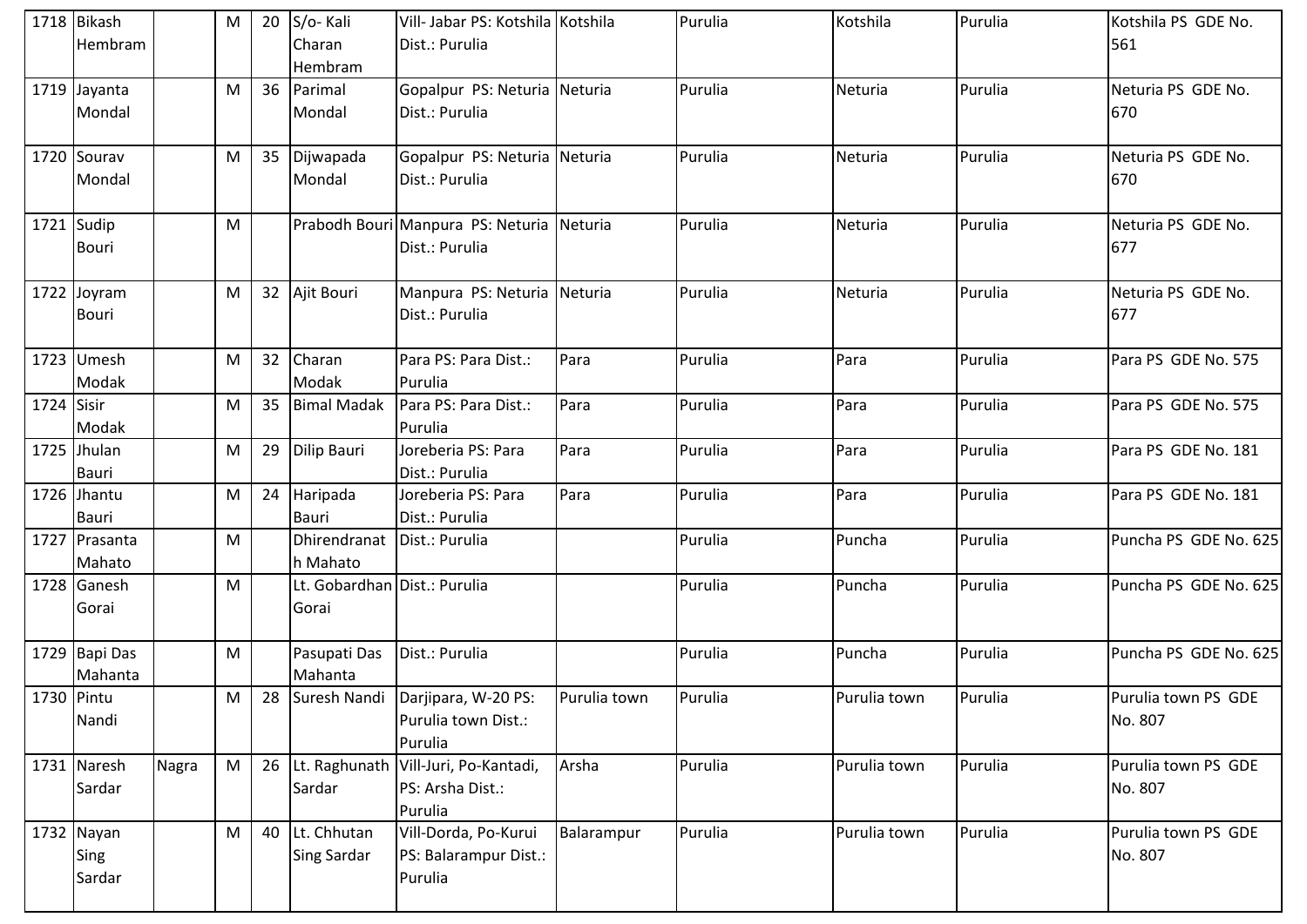|           | 1733 Dipak<br>Karmakar           |        | M         | 52 | Lt. Kartik<br>Karmakar         | <b>Bhatbandh Kamar</b><br>Para, W-04 PS:<br>Purulia town Dist.:<br>Purulia  | Purulia town | Purulia         | Purulia town | Purulia | Purulia town PS GDE<br>No. 807 |
|-----------|----------------------------------|--------|-----------|----|--------------------------------|-----------------------------------------------------------------------------|--------------|-----------------|--------------|---------|--------------------------------|
|           | 1734 Sanjit<br>Rajak             |        | M         | 37 | Lt. Sistidhar<br>Rajak         | Dhabadih, W-22 PS:<br>Purulia town Dist.:<br>Purulia                        | Purulia town | Purulia         | Purulia town | Purulia | Purulia town PS GDE<br>No. 809 |
|           | $1735$ Manaj<br>Kumar<br>Chowhan |        | M         | 44 | Lt. Ganga<br>Prasad<br>Chowhan | Bastakola Nanitola,<br>Po-Dhaneswar, PS-<br>Jharia, Di                      |              | <b>Basirhat</b> | Purulia town | Purulia | Purulia town PS GDE<br>No. 809 |
| 1736 Arun | Chandra<br>Mahato                |        | M         | 52 | Lt. Lilu<br>Mahato             | Malaitar Basti, PS-<br>Dhansar. Dist-<br><b>Dhanbad</b>                     |              | <b>Basirhat</b> | Purulia town | Purulia | Purulia town PS GDE<br>No. 809 |
|           | 1737 Md Abdul<br><b>Barik</b>    | Ansari | M         | 41 | Lt. Abdul<br>Haque             | Vill-Indrapastha<br>Colony, PS- Jharia,<br>Dist-Dhanbad                     |              | <b>Basirhat</b> | Purulia town | Purulia | Purulia town PS GDE<br>No. 809 |
|           | 1738 Khakan<br><b>Bauri</b>      |        | M         | 55 | Lt. Kinkar<br><b>Bauri</b>     | Near Nageswari Club,<br>W-01 PS: Purulia<br>town Dist.: Purulia             | Purulia town | Purulia         | Purulia town | Purulia | Purulia town PS GDE<br>No. 811 |
|           | 1739 Rajesh<br>Bauri             |        | M         | 30 | Lt. Shankar<br><b>Bauri</b>    | Near Nageswari Club,<br>W-01 PS: Purulia<br>town Dist.: Purulia             | Purulia town | Purulia         | Purulia town | Purulia | Purulia town PS GDE<br>No. 811 |
|           | 1740 Ratan<br>Kalindi            |        | M         | 19 | Lt. Krishna<br>Kalindi         | Old Police line, Dom<br>Para, W-10 PS:<br>Purulia town Dist.:<br>Purulia    | Purulia town | Purulia         | Purulia town | Purulia | Purulia town PS GDE<br>No. 811 |
|           | 1741 Ranjit<br>Nandy             | Koka   | ${\sf M}$ | 60 | Lt. Modan<br>Nandy             | Garikhan Darjipara, W-Purulia town<br>20 PS: Purulia town<br>Dist.: Purulia |              | Purulia         | Purulia town | Purulia | Purulia town PS GDE<br>No. 811 |
|           | 1742 Ebadat<br>Ansary            |        | M         | 51 | Sk Abdulla<br>Ansary           | Lachhmanpur PS:<br>Raghunathpur Dist.:<br>Purulia                           | Raghunathpur | Purulia         | Raghunathpur | Purulia | Raghunathpur PS GDE<br>No. 714 |
|           | 1743 Sk Liyakat<br>Ali           |        | M         | 23 | Sk Abdulla                     | Gorabari PS: Neturia<br>Dist.: Purulia                                      | Neturia      | Purulia         | Raghunathpur | Purulia | Raghunathpur PS GDE<br>No. 714 |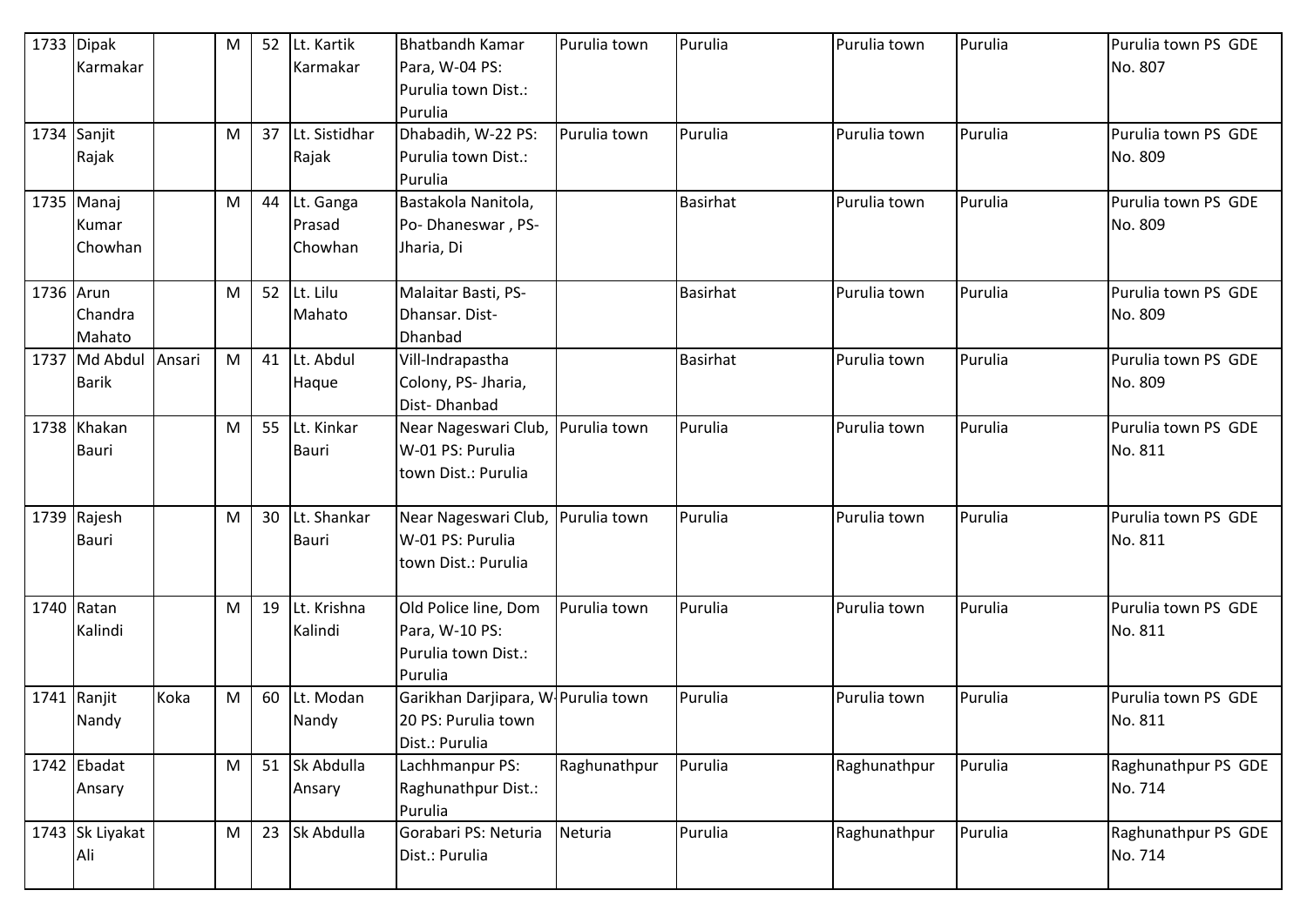|            | 1744 Somnath             | M | 39 | Laxmikanta             | Hijuli PS: Neturia                                                  | Neturia      | Purulia | Raghunathpur | Purulia | Raghunathpur PS GDE            |
|------------|--------------------------|---|----|------------------------|---------------------------------------------------------------------|--------------|---------|--------------|---------|--------------------------------|
|            | Chatterjee               |   |    | Chatterjee             | Dist.: Purulia                                                      |              |         |              |         | No. 714                        |
|            | 1745 Seideb<br>Mandal    | M | 40 | Bechuram<br>Mandal     | Nutan Bus Stand, R.<br>N. Pur PS:<br>Raghunathpur Dist.:<br>Purulia | Raghunathpur | Purulia | Raghunathpur | Purulia | Raghunathpur PS GDE<br>No. 714 |
|            | 1746 Rakesh<br>Sharma    | M | 27 | <b>Etory Sharma</b>    | Joychandipahar PS:<br>Raghunathpur Dist.:<br>Purulia                | Raghunathpur | Purulia | Raghunathpur | Purulia | Raghunathpur PS GDE<br>No. 714 |
| 1747       | Nil Kamal<br>Majee       | M | 42 | Lt Durgadas<br>Majee   | Ekunja PS:<br>Raghunathpur Dist.:<br>Purulia                        | Raghunathpur | Purulia | Raghunathpur | Purulia | Raghunathpur PS GDE<br>No. 702 |
|            | 1748 Dinaband<br>hu Mudi | M | 32 | Lt Jaharlal<br>Mudi    | Ekunja PS:<br>Raghunathpur Dist.:<br>Purulia                        | Raghunathpur | Purulia | Raghunathpur | Purulia | Raghunathpur PS GDE<br>No. 702 |
|            | 1749 Abani<br>Mudi       | M | 35 | Kajal Mudi             | Ekunja PS:<br>Raghunathpur Dist.:<br>Purulia                        | Raghunathpur | Purulia | Raghunathpur | Purulia | Raghunathpur PS GDE<br>No. 702 |
|            | 1750 Suman<br>Bauri      | M | 29 | Manik Bauri            | <b>Babugram PS:</b><br>Raghunathpur Dist.:<br>Purulia               | Raghunathpur | Purulia | Raghunathpur | Purulia | Raghunathpur PS GDE<br>No. 702 |
|            | 1751 Dharani<br>Bauri    | M | 22 | <b>Bharat Bauri</b>    | Babugram PS:<br>Raghunathpur Dist.:<br>Purulia                      | Raghunathpur | Purulia | Raghunathpur | Purulia | Raghunathpur PS GDE<br>No. 702 |
|            | 1752 Ganesh<br>Paramanik |   | 45 | Narayan<br>Paramanik   | Deoli PS: Santaldih<br>Dist.: Purulia                               | Santaldih    | Purulia | Santaldih    | Purulia | Santaldih PS GDE No.<br>599    |
|            | 1753 Sajen<br>Mahato     |   | 40 | Satyanarayan<br>Mahato | Shyampur PS:<br>Santaldih Dist.:<br>Purulia                         | Santaldih    | Purulia | Santaldih    | Purulia | Santaldih PS GDE No.<br>599    |
|            | 1754 Chandan<br>Orang    |   | 44 | Prakash<br>Orang       | Mudih PS: Santaldih<br>Dist.: Purulia                               | Santaldih    | Purulia | Santaldih    | Purulia | Santaldih PS GDE No.<br>599    |
|            | 1755 Dipak Roy           |   | 44 | Lt Ashwani<br>Roy      | Nabagaram PS:<br>Santaldih Dist.:<br>Purulia                        | Santaldih    | Purulia | Santaldih    | Purulia | Santaldih PS GDE No.<br>175    |
| 1756 Rahit | Bagdi                    | M | 30 | Sudhir Bagdi           | Poradiha PS: Santari<br>Dist.: Purulia                              | Santari      | Purulia | Santari      | Purulia | Santari PS GDE No. 699         |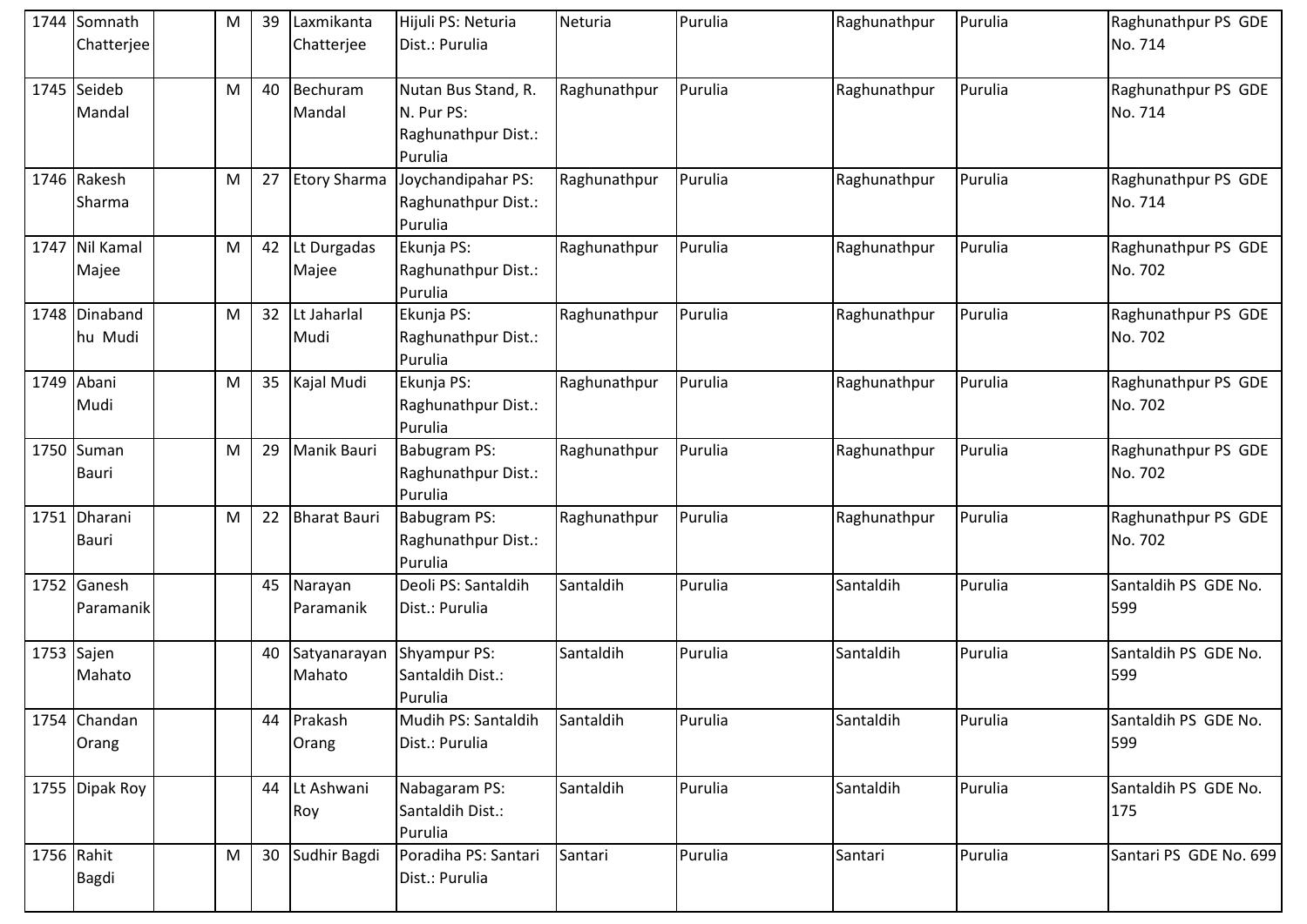|           | 1757 Sudip<br><b>Bagdi</b>    | M | 25 |                            | Abinash Bagdi Poradiha PS: Santari<br>Dist.: Purulia           | Santari | Purulia | Santari | Purulia | Santari PS GDE No. 699 |
|-----------|-------------------------------|---|----|----------------------------|----------------------------------------------------------------|---------|---------|---------|---------|------------------------|
|           | 1758 Pralay<br>Mal            | M | 27 | Susil Mal                  | Poradiha PS: Santari<br>Dist.: Purulia                         | Santari | Purulia | Santari | Purulia | Santari PS GDE No. 699 |
|           | $1759$ Tapan<br>Mal           | M | 29 | Jhantu Mal                 | Poradiha PS: Santari<br>Dist.: Purulia                         | Santari | Purulia | Santari | Purulia | Santari PS GDE No. 699 |
|           | 1760 Harekrish<br>na Pal      | M | 36 | Dilip Pal                  | Poradiha PS: Santari<br>Dist.: Purulia                         | Santari | Purulia | Santari | Purulia | Santari PS GDE No. 699 |
|           | 1761 Sk. Yatin                | M | 34 | Abdul Khan                 | Vetti PS: Santari Dist.: Santari<br>Purulia                    |         | Purulia | Santari | Purulia | Santari PS GDE No. 699 |
|           | 1762 Sk. Nitin                | M | 35 | Dilbar Ali                 | Vetti PS: Santari Dist.: Santari<br>Purulia                    |         | Purulia | Santari | Purulia | Santari PS GDE No. 699 |
|           | 1763 Sukumar<br>Rajwar        | M | 34 |                            | Uttam Rajwar Chakaltore PS: Tamna Tamna<br>Dist.: Purulia      |         | Purulia | Tamna   | Purulia | Tamna PS GDE No. 614   |
|           | 1764 Haradhan<br><b>Bauri</b> | M | 29 |                            | Sanatan Bauri   Chakaltore PS: Tamna   Tamna<br>Dist.: Purulia |         | Purulia | Tamna   | Purulia | Tamna PS GDE No. 614   |
|           | $1765$ Tarun<br><b>Bauri</b>  | M | 32 | Bhaktipada<br><b>Bauri</b> | Chakaltore PS: Tamna Tamna<br>Dist.: Purulia                   |         | Purulia | Tamna   | Purulia | Tamna PS GDE No. 614   |
|           | 1766 Sanat<br>Mahato          | M | 26 | Prasanta<br>Mahato         | Baligara PS: Tamna<br>Dist.: Purulia                           | Tamna   | Purulia | Tamna   | Purulia | Tamna PS GDE No. 614   |
|           | 1767 Nirmal<br>Mahato         | M | 33 | Kalipada<br>Mahato         | Baligara PS: Tamna<br>Dist.: Purulia                           | Tamna   | Purulia | Tamna   | Purulia | Tamna PS GDE No. 614   |
|           | 1768 Chiru<br>Mudi            | M | 30 | Lalchand<br>Mudi           | Baligara PS: Tamna<br>Dist.: Purulia                           | Tamna   | Purulia | Tamna   | Purulia | Tamna PS GDE No. 614   |
| 1769 Fani | Mahato                        | M | 37 | Ranajoy<br>Mahato          | Mishirdih PS: Tamna<br>Dist.: Purulia                          | Tamna   | Purulia | Tamna   | Purulia | Tamna PS GDE No. 614   |
| 1770 Amit | Mahato                        | M | 25 | <b>Iswar Mahato</b>        | Mishirdih PS: Tamna<br>Dist.: Purulia                          | Tamna   | Purulia | Tamna   | Purulia | Tamna PS GDE No. 614   |
|           | 1771 Swarup<br>Mahato         | M | 31 |                            | Abani Mahato Mishirdih PS: Tamna<br>Dist.: Purulia             | Tamna   | Purulia | Tamna   | Purulia | Tamna PS GDE No. 614   |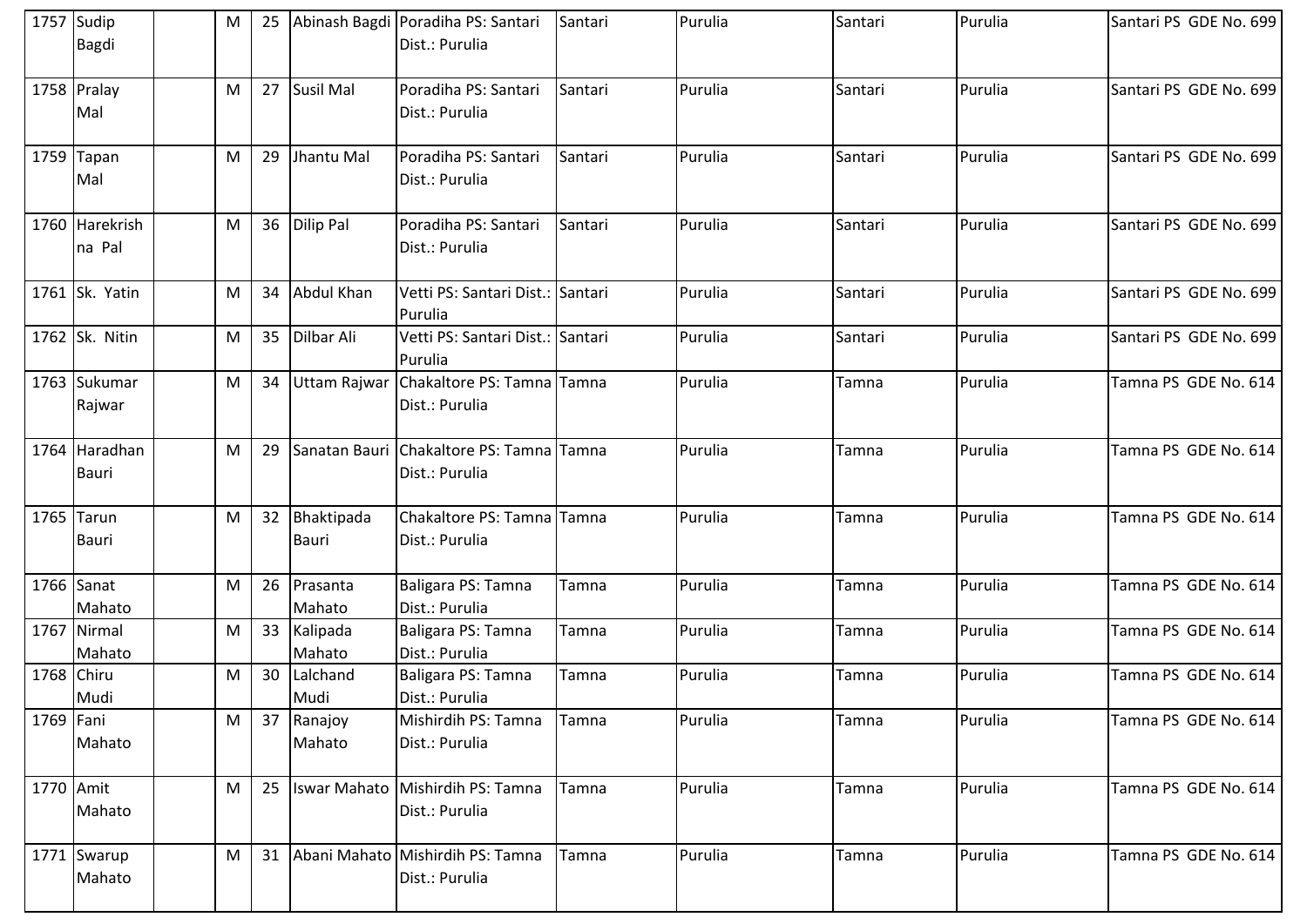|            | 1772 Rakesh<br>Das        |   |    | Dhanindra<br>Nath Roy |                                                                              |            | Basirhat                           | Hemtabad | Raiganj Police<br><b>District</b> | Hemtabad PS GDE No.<br>575   |
|------------|---------------------------|---|----|-----------------------|------------------------------------------------------------------------------|------------|------------------------------------|----------|-----------------------------------|------------------------------|
|            | 1773 Chandan<br>Karmakar  | M | 22 | Purna<br>Karmakar     | Rasidpur PS: Kaliaganj Kaliaganj<br>Dist.: Raiganj Police<br><b>District</b> |            | Raiganj Police District Kaliaganj  |          | Raiganj Police<br><b>District</b> | Kaliaganj PS GDE No.<br>570  |
|            | 1774 Biswajit<br>Das      | M | 36 | Lt. Nishikanta<br>Das | Rasidpur PS: Kaliaganj Kaliaganj<br>Dist.: Raiganj Police<br><b>District</b> |            | Raiganj Police District Kaliaganj  |          | Raiganj Police<br><b>District</b> | Kaliaganj PS GDE No.<br>570  |
|            | 1775 Mithun<br>Singha     | M | 28 | Provasu<br>Singha     | Keshabpur PS:<br>Karandighi Dist.:<br>Raiganj Police District                | Karandighi | Raiganj Police District Karandighi |          | Raiganj Police<br><b>District</b> | Karandighi PS GDE No.<br>634 |
|            | 1776 Dipak<br>Singha      | M | 22 | Rupen Singha          | Keshabpur PS:<br>Karandighi Dist.:<br>Raiganj Police District                | Karandighi | Raiganj Police District Karandighi |          | Raiganj Police<br><b>District</b> | Karandighi PS GDE No.<br>634 |
|            | 1777 Faterul<br>Islam     | M | 50 | Idrish Ali            | MAHARAJA PS:<br>Raigunje Dist.: Raiganj<br><b>Police District</b>            | Raigunje   | Raiganj Police District Raigunje   |          | Raiganj Police<br>District        | Raigunje PS GDE No.<br>898   |
|            | 1778 Sudhansh<br>u Sarkar | M | 45 | Lt. Jogesh<br>Sarkar  | <b>BARUA PS: Raigunje</b><br>Dist.: Raiganj Police<br>District               | Raigunje   | Raiganj Police District Raigunje   |          | Raiganj Police<br><b>District</b> | Raigunje PS GDE No.<br>898   |
|            | 1779 Shyamal<br>Das       | M | 18 | <b>Anil Das</b>       | BARUA PS: Raigunje<br>Dist.: Raiganj Police<br><b>District</b>               | Raigunje   | Raiganj Police District Raigunje   |          | Raiganj Police<br><b>District</b> | Raigunje PS GDE No.<br>898   |
| 1780 Kiran | Barman                    | M | 23 | Mantu<br>Barman       | <b>BHATTADIGHI PS:</b><br>Raigunje Dist.: Raiganj<br><b>Police District</b>  | Raigunje   | Raiganj Police District Raigunje   |          | Raiganj Police<br><b>District</b> | Raigunje PS GDE No.<br>898   |
|            | 1781 Nabin<br>Dey         | M | 25 | Shyamal Kr.<br>Dey    | PAHARIPUR PS: Itahar Itahar<br>Dist.: Raiganj Police<br>District             |            | Raiganj Police District Raigunje   |          | Raiganj Police<br><b>District</b> | Raigunje PS GDE No.<br>898   |
|            | 1782 Nawaz<br>Sekh        | M | 26 | Muktar Ali            | PAJAL, ITAHAR PS:<br>Itahar Dist.: Raiganj<br>Police District                | Itahar     | Raiganj Police District Raigunje   |          | Raiganj Police<br>District        | Raigunje PS GDE No.<br>898   |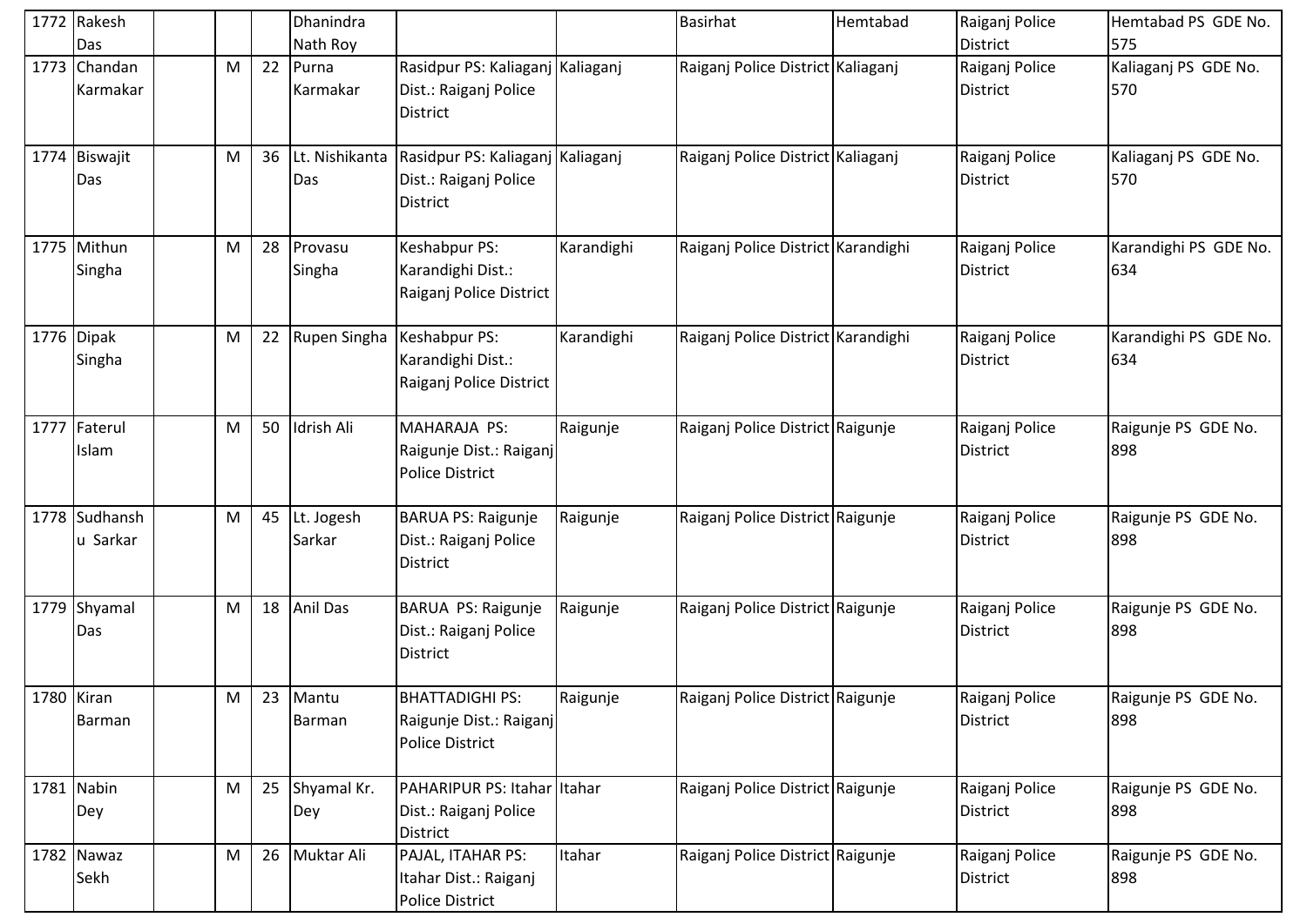| 1783 Bapi | Barman                        | M | 31 |                            | Anath Barman Kalibari PS: Raigunje<br>Dist.: Raiganj Police<br><b>District</b> | Raigunje  | Raiganj Police District Raigunje         |           | Raiganj Police<br><b>District</b>  | Raigunje PS GDE No.<br>898  |
|-----------|-------------------------------|---|----|----------------------------|--------------------------------------------------------------------------------|-----------|------------------------------------------|-----------|------------------------------------|-----------------------------|
|           | 1784 Ranjan<br>Barman         | M | 22 | Sushan<br><b>Barman</b>    | Kalibari PS: Raigunje<br>Dist.: Raiganj Police<br><b>District</b>              | Raigunje  | Raiganj Police District Raigunje         |           | Raiganj Police<br><b>District</b>  | Raigunje PS GDE No.<br>898  |
|           | 1785 Jaynal<br>Abedin         | M | 45 | Lt. Josiruddin             | Krishnapur PS:<br>Raigunje Dist.: Raiganj<br><b>Police District</b>            | Raigunje  | Raiganj Police District Raigunje         |           | Raiganj Police<br><b>District</b>  | Raigunje PS GDE No.<br>898  |
|           | 1786 Ratna<br>Khatun          | M | 22 | Sahaman Ali                | BINDOL, PARIYALPUR Raigunje<br>PS: Raigunje Dist.:<br>Raiganj Police District  |           | Raiganj Police District Raigunje         |           | Raiganj Police<br><b>District</b>  | Raigunje PS GDE No.<br>898  |
|           | 1787 Arman<br>Hussain         | M | 19 | Amijudddin                 | <b>MADHABPUR PS:</b><br>Kaliaganj Dist.:<br>Raiganj Police District            | Kaliaganj | Raiganj Police District Raigunje         |           | Raiganj Police<br><b>District</b>  | Raigunje PS GDE No.<br>898  |
|           | 1788 Subhas<br>Sarkar         | M | 43 | Lt. Upendra<br>Nath Sarkar | PS: Gangnapur Dist.:<br>Ranaghat Police<br><b>District</b>                     | Gangnapur | Ranaghat Police<br><b>District</b>       | Gangnapur | Ranaghat Police<br><b>District</b> | Gangnapur PS GDE No.<br>633 |
|           | 1789 Suman<br>Roy             | M |    | Sukuranjan<br>Roy          | PS: Bongaon Dist.:<br><b>Bongaon Police</b><br>District                        | Bongaon   | <b>Bongaon Police</b><br><b>District</b> | Gangnapur | Ranaghat Police<br><b>District</b> | Gangnapur PS GDE No.<br>633 |
|           | 1790 Ratan Roy                | M | 27 | <b>Avishek Roy</b>         | PS: Gangnapur Dist.:<br>Ranaghat Police<br><b>District</b>                     | Gangnapur | Ranaghat Police<br>District              | Gangnapur | Ranaghat Police<br><b>District</b> | Gangnapur PS GDE No.<br>633 |
|           | 1791 Chiranjir<br>Sarkar      | M | 35 | Gurudas Roy                | PS: Gangnapur Dist.:<br>Ranaghat Police<br><b>District</b>                     | Gangnapur | Ranaghat Police<br><b>District</b>       | Gangnapur | Ranaghat Police<br><b>District</b> | Gangnapur PS GDE No.<br>633 |
|           | 1792 Arun Das                 | M |    | 60 Pulin Das               | PS: Gangnapur Dist.:<br>Ranaghat Police<br>District                            | Gangnapur | Ranaghat Police<br>District              | Gangnapur | Ranaghat Police<br><b>District</b> | Gangnapur PS GDE No.<br>633 |
|           | 1793 Narayan<br><b>Biswas</b> | M | 34 | <b>Avijit Biswas</b>       | PS: Gangnapur Dist.:<br>Ranaghat Police<br>District                            | Gangnapur | Ranaghat Police<br>District              | Gangnapur | Ranaghat Police<br>District        | Gangnapur PS GDE No.<br>633 |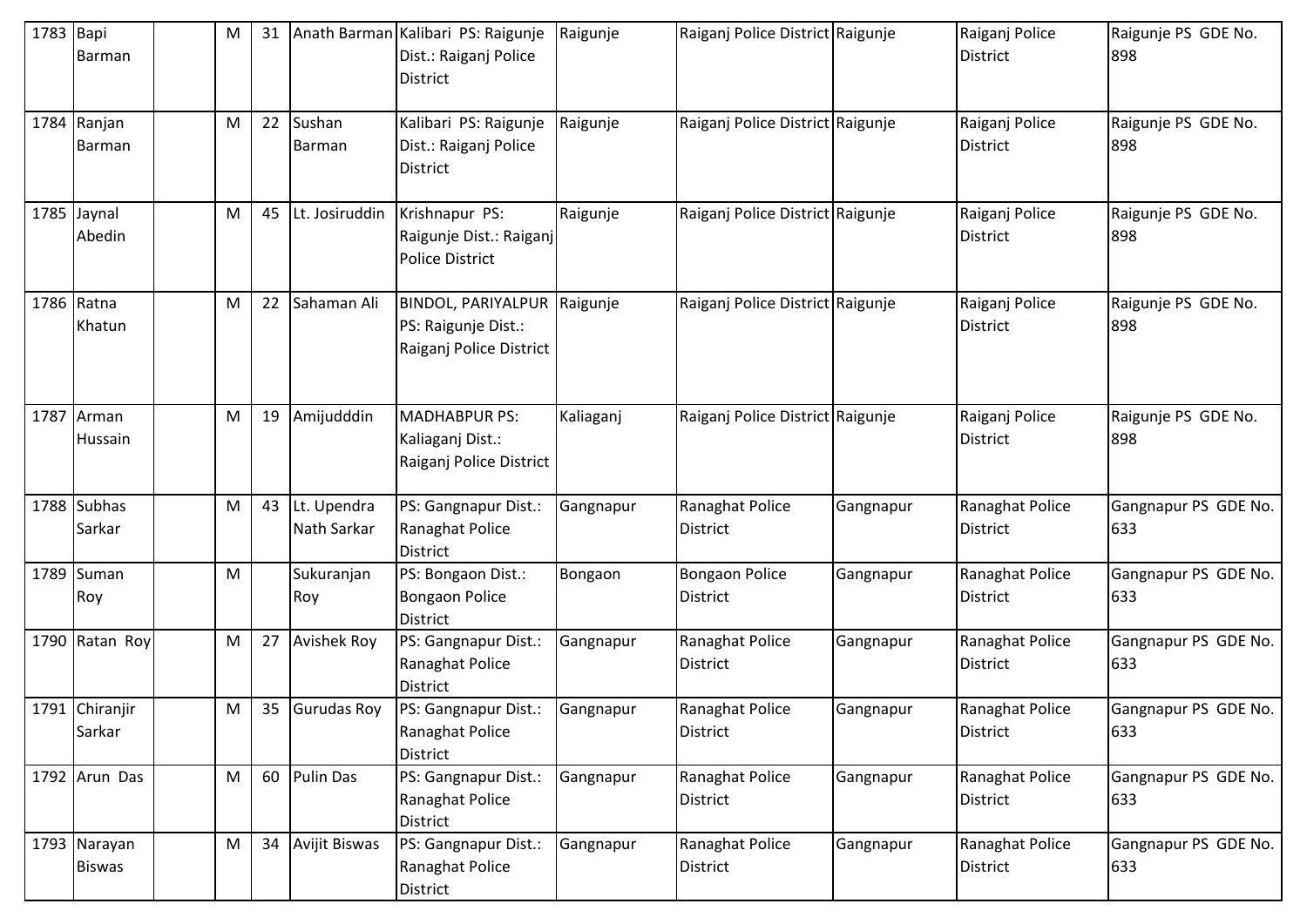|            | 1794 Shyamal<br>Ghosh        | M | 30 | <b>Bimal Ghosh</b>       | PS: Gangnapur Dist.:<br>Ranaghat Police<br><b>District</b>                                                    | Gangnapur | Ranaghat Police<br><b>District</b> | Gangnapur | Ranaghat Police<br>District        | Gangnapur PS GDE No.<br>638 |
|------------|------------------------------|---|----|--------------------------|---------------------------------------------------------------------------------------------------------------|-----------|------------------------------------|-----------|------------------------------------|-----------------------------|
|            | 1795 Robi Das                | M |    | Sadhan Das               | PS: Gangnapur Dist.:<br>Ranaghat Police<br>District                                                           | Gangnapur | Ranaghat Police<br><b>District</b> | Gangnapur | Ranaghat Police<br>District        | Gangnapur PS GDE No.<br>638 |
|            | 1796 Rupchad<br>Mondal       | M | 29 |                          | Ratan Mondal PS: Gangnapur Dist.:<br>Ranaghat Police<br><b>District</b>                                       | Gangnapur | Ranaghat Police<br><b>District</b> | Gangnapur | Ranaghat Police<br><b>District</b> | Gangnapur PS GDE No.<br>638 |
|            | 1797 Bimal Dev               | M | 55 | Lt. Ashok Dev            | PS: Gangnapur Dist.:<br>Ranaghat Police<br>District                                                           | Gangnapur | Ranaghat Police<br><b>District</b> | Gangnapur | Ranaghat Police<br>District        | Gangnapur PS GDE No.<br>638 |
|            | 1798 Swarup<br>Roy           | M |    | Robi Roy                 | PS: Gangnapur Dist.:<br>Ranaghat Police<br>District                                                           | Gangnapur | Ranaghat Police<br><b>District</b> | Gangnapur | Ranaghat Police<br>District        | Gangnapur PS GDE No.<br>638 |
|            | 1799 Rakesh<br>Dey           | M |    | 32 Amit Dey              | PS: Gangnapur Dist.:<br>Ranaghat Police<br><b>District</b>                                                    | Gangnapur | Ranaghat Police<br><b>District</b> | Gangnapur | Ranaghat Police<br>District        | Gangnapur PS GDE No.<br>638 |
| 1800 Dilip | Rajbanshi                    | M |    | Prosadhin<br>Rajbanshi   | Gazna PS Hanskhali,<br>Nadia PS: Hanskhli<br>Dist.: Ranaghat Police<br>District                               | Hanskhli  | Ranaghat Police<br><b>District</b> | Hanskhli  | Ranaghat Police<br><b>District</b> | Hanskhli PS GDE No.<br>886  |
| 1801       | Shibu<br>Sarma               | M | 42 | Lt Naran Ch<br>Deb Sarma | <b>Bagula Station Para</b><br>PS Hanskhali Nadia<br>PS: Hanskhli Dist.:<br>Ranaghat Police<br><b>District</b> | Hanskhli  | Ranaghat Police<br><b>District</b> | Hanskhli  | Ranaghat Police<br>District        | Hanskhli PS GDE No.<br>205  |
|            | 1802 Gour Paul               | M | 25 | <b>Baburam Paul</b>      | Pandit Pur PS<br>Hanskhali Nadia PS:<br>Hanskhli Dist.:<br>Ranaghat Police<br><b>District</b>                 | Hanskhli  | Ranaghat Police<br><b>District</b> | Hanskhli  | Ranaghat Police<br>District        | Hanskhli PS GDE No.<br>205  |
|            | 1803 Pronob<br><b>Biswas</b> | M | 38 | Harasit Biswas           | Kaikhali PS Hanskhali Hanskhli<br>Nadia PS: Hanskhli<br>Dist.: Ranaghat Police<br>District                    |           | Ranaghat Police<br>District        | Hanskhli  | Ranaghat Police<br><b>District</b> | Hanskhli PS GDE No.<br>208  |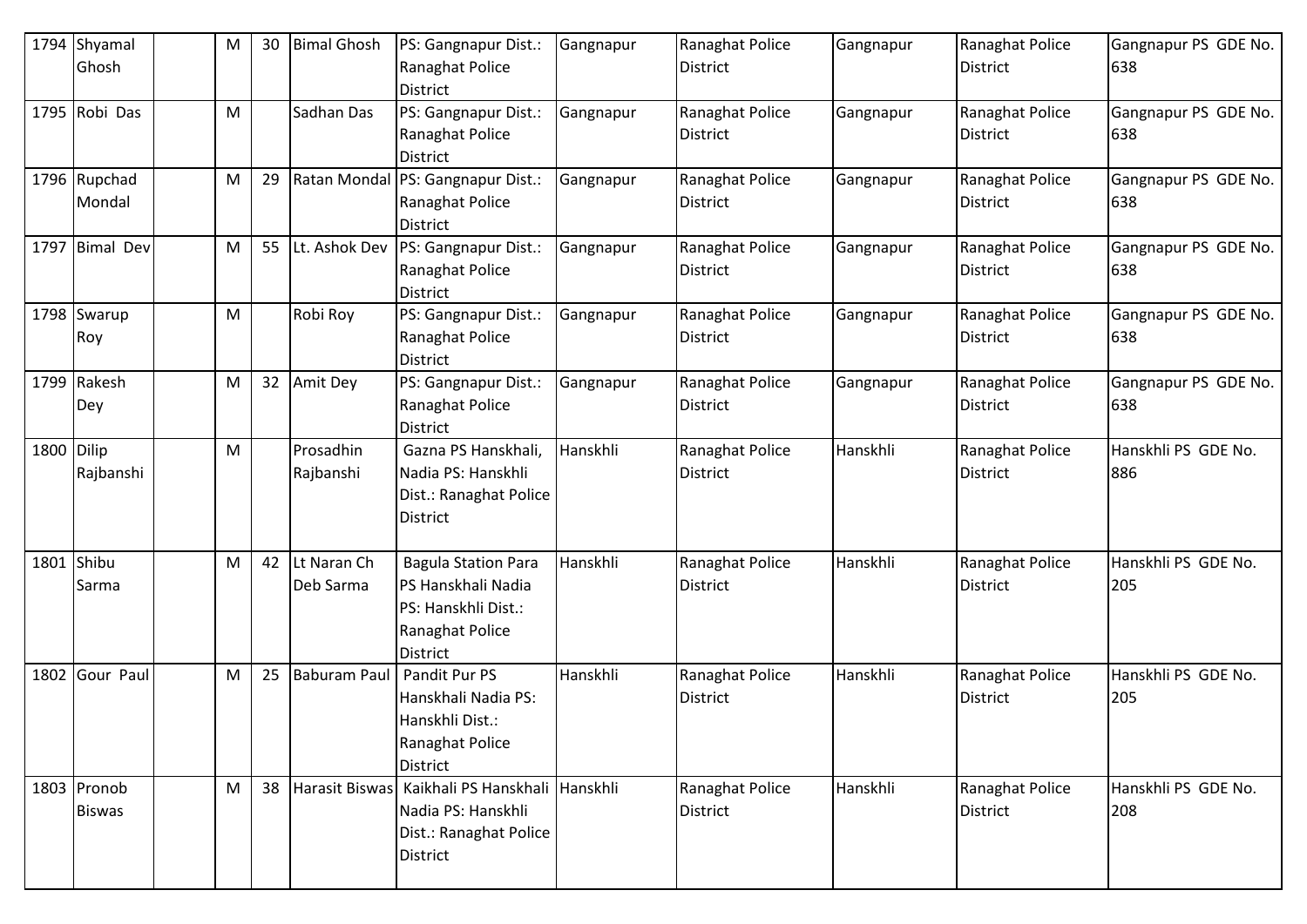| 1804 Bishnu<br><b>Biswas</b>    | M |    | 31 Nagar Biswas            | Pairadanga PS<br>Hanskhali Nadia PS:<br>Hanskhli Dist.:<br>Ranaghat Police<br>District                     | Hanskhli    | Ranaghat Police<br>District        | Hanskhli               | Ranaghat Police<br><b>District</b> | Hanskhli PS GDE No.<br>208                   |
|---------------------------------|---|----|----------------------------|------------------------------------------------------------------------------------------------------------|-------------|------------------------------------|------------------------|------------------------------------|----------------------------------------------|
| 1805 Purna<br>Adhi<br>Karya     | M | 24 | Ranjit Adhi<br>Karya       | Shilberiya PS<br>Hanskhali Nadia PS:<br>Hanskhli Dist.:<br>Ranaghat Police<br>District                     | Hanskhli    | Ranaghat Police<br>District        | Hanskhli               | Ranaghat Police<br><b>District</b> | Hanskhli PS GDE No.<br>207                   |
| 1806 Sukumar<br>Roy             | M | 38 | Sujit Roy                  | Panditpur PS<br>Hanskhali Nadia PS:<br>Hanskhli Dist.:<br>Ranaghat Police<br>District                      | Hanskhli    | Ranaghat Police<br><b>District</b> | Hanskhli               | Ranaghat Police<br><b>District</b> | Hanskhli PS GDE No.<br>207                   |
| 1807 Susanta<br>Sardar          | M | 22 | Buda Sardar                | Hanskhali Sardar para Hanskhli<br>PS Hanskhali Nadia<br>PS: Hanskhli Dist.:<br>Ranaghat Police<br>District |             | Ranaghat Police<br>District        | Hanskhli               | Ranaghat Police<br><b>District</b> | Hanskhli PS GDE No.<br>886                   |
| 1808 Subhankar<br><b>Bisaws</b> | M | 23 | Prosenjit<br><b>Biswas</b> | Ramnagar PS<br>Hanskhali Nadia PS:<br>Hanskhli Dist.:<br>Ranaghat Police<br>District                       | Hanskhli    | Ranaghat Police<br><b>District</b> | Hanskhli               | Ranaghat Police<br><b>District</b> | Hanskhli PS GDE No.<br>886                   |
| 1809 Nabaran<br>Samarder        | M | 23 | Nitratan<br>Samarder       | Pakhiura PS<br>Hanskhali Nadia PS:<br>Hanskhli Dist.:<br>Ranaghat Police<br>District                       | Hanskhli    | Ranaghat Police<br><b>District</b> | Hanskhli               | Ranaghat Police<br><b>District</b> | Hanskhli PS GDE No.<br>886                   |
| 1810 Koushik<br>Halder          | M |    | Amar Halder                | PS: Taherpur Dist.:<br>Ranaghat Police<br><b>District</b>                                                  | Taherpur    | Ranaghat Police<br><b>District</b> | Taherpur               | Ranaghat Police<br>District        | Taherpur PS GDE No.<br>140                   |
| 1811 Chanchal<br>Halder         | M |    | Rabin Halder               | PS: Taherpur Dist.:<br>Ranaghat Police<br>District                                                         | Taherpur    | Ranaghat Police<br><b>District</b> | Taherpur               | Ranaghat Police<br><b>District</b> | Taherpur PS GDE No.<br>140                   |
| 1812 Madan<br>Mahata            | M | 35 | Rabi Mahata                | Kutubpur PS:<br>Murshidabad Dist.:<br>Murshidabad                                                          | Murshidabad | Murshidabad                        | Berhampore<br>g.r.p.s. | Sealdah G.R.P.                     | Berhampore g.r.p.s. PS<br><b>GDE No. 435</b> |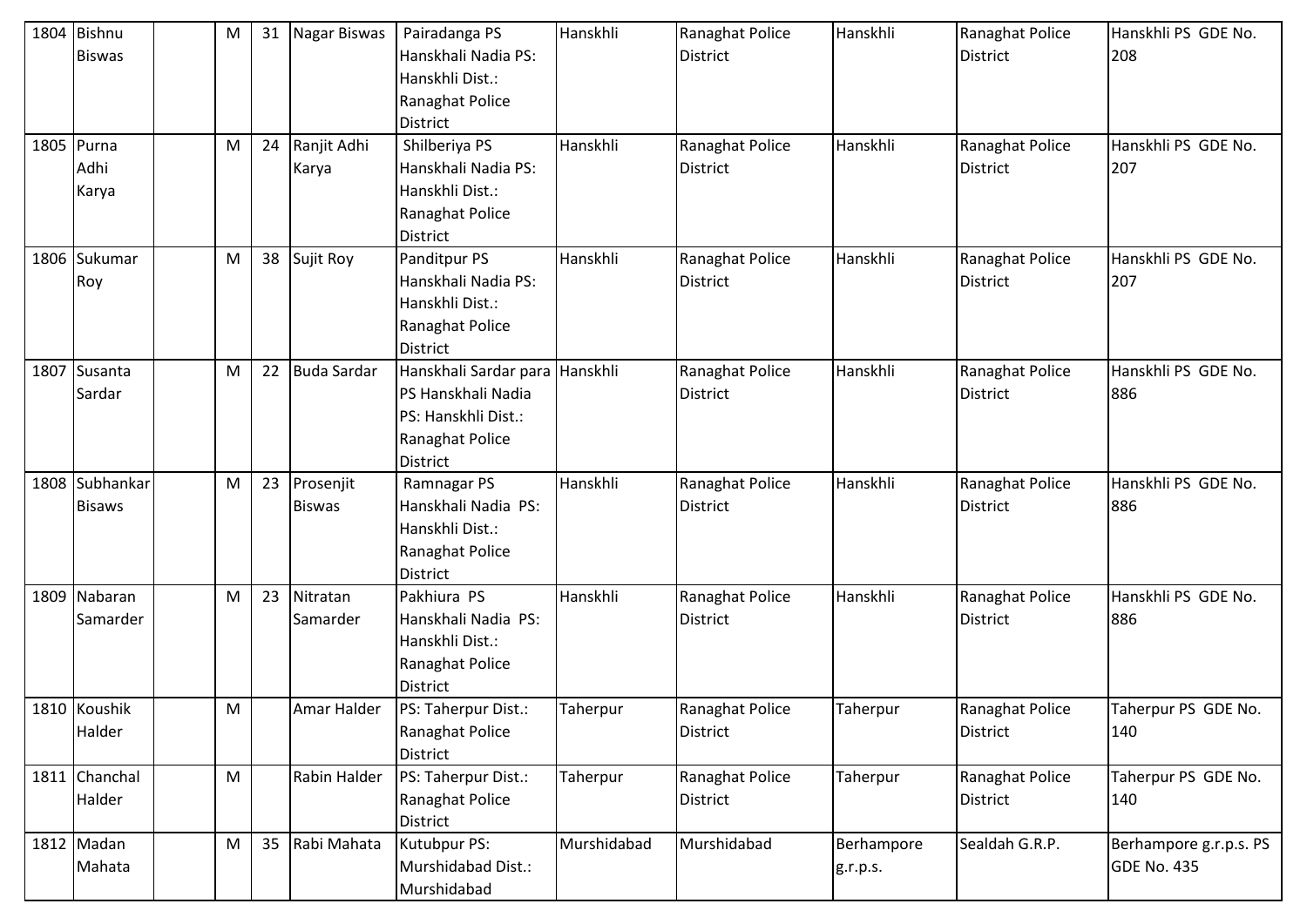|           | 1813 Maksarul<br><b>Sk</b>   | M         | 18 | Abad Sk                 | Gagada PS: Sagardighi Sagardighi<br>Dist.: Jangipur Police<br><b>District</b>                                      |                           | Jangipur Police<br><b>District</b>    | Berhampore<br>g.r.p.s.          | Sealdah G.R.P. | Berhampore g.r.p.s. PS<br>GDE No. 435       |
|-----------|------------------------------|-----------|----|-------------------------|--------------------------------------------------------------------------------------------------------------------|---------------------------|---------------------------------------|---------------------------------|----------------|---------------------------------------------|
|           | 1814 Sambhu<br><b>Biswas</b> | M         | 22 | Swapan<br><b>Biswas</b> | Vill-Ganti, PO-<br>Gaighata PS: Gaighata<br>Dist.: Bongaon Police<br>District                                      | Gaighata                  | <b>Bongaon Police</b><br>District     | Bongaon g.r.p.s. Sealdah G.R.P. |                | Bongaon g.r.p.s. PS<br><b>GDE No. 556</b>   |
|           | $1815$ Sudip<br>Sarkar       | M         | 19 | <b>Ashok Sarkar</b>     | Vill-Chandpur<br>Lelinghar, PO-<br>Chandpur PS: New<br>barrackpore Dist.:<br>Barrackpore Police<br>Commissionerate | <b>New</b><br>barrackpore | Barrackpore Police<br>Commissionerate | Bongaon g.r.p.s.                | Sealdah G.R.P. | Bongaon g.r.p.s. PS<br><b>GDE No. 556</b>   |
|           | 1816 Kamal<br>Kamila         | ${\sf M}$ | 35 | Kalipada<br>Kamila      | Noiya PS: Kakdwip<br>Dist.: Sundarban<br><b>Police District</b>                                                    | Kakdwip                   | Sundarban Police<br>District          | Diamond<br>harbour g.r.p.s.     | Sealdah G.R.P. | Diamond harbour<br>g.r.p.s. PS GDE No. 507  |
|           | 1817 Chandan<br>Das          | M         | 21 | <b>Kartick Das</b>      | <b>Ganeshpur PS:</b><br>Kakdwip Dist.:<br>Sundarban Police<br><b>District</b>                                      | Kakdwip                   | Sundarban Police<br><b>District</b>   | Diamond<br>harbour g.r.p.s.     | Sealdah G.R.P. | Diamond harbour<br>g.r.p.s. PS GDE No. 507  |
| 1818 Raju | Halder                       | ${\sf M}$ | 21 | Arun Halder             | Garia patuli PS: Patuli Patuli<br>Dist.: Kolkata                                                                   |                           | Kolkata                               | Jadavpore<br>g.r.p.s.           | Sealdah G.R.P. | Jadavpore g.r.p.s. PS<br><b>GDE No. 468</b> |
|           | 1819 Rabin<br>Naskar         | M         | 46 | Lt Amrita<br>Naskar     | Garia Ranabhutia PS:<br>Narendrapur Dist.:<br><b>Baruipur Police</b><br><b>District</b>                            | Narendrapur               | <b>Baruipur Police</b><br>District    | Jadavpore<br>g.r.p.s.           | Sealdah G.R.P. | Jadavpore g.r.p.s. PS<br><b>GDE No. 468</b> |
|           | 1820 Tapan<br>Kayal          | M         | 45 | Gopal Kayal             | Kashipur PS: Joynagar Joynagar<br>Dist.: Baruipur Police<br><b>District</b>                                        |                           | <b>Baruipur Police</b><br>District    | Jadavpore<br>g.r.p.s.           | Sealdah G.R.P. | Jadavpore g.r.p.s. PS<br><b>GDE No. 468</b> |
|           | 1821 Samirul<br>Purkait      | M         | 24 | Moktar<br>Purkait       | Ranihati Purkait para<br>PS: Panchla Dist.:<br><b>Howrah Rural</b>                                                 | Panchla                   | Howrah Rural                          | Jadavpore<br>g.r.p.s.           | Sealdah G.R.P. | Jadavpore g.r.p.s. PS<br><b>GDE No. 485</b> |
|           | 1822 Ashik<br><b>Mallick</b> | M         | 24 | Sujauddin<br>Mallick    | Ranihati purkaitpara<br>PS: Panchla Dist.:<br><b>Howrah Rural</b>                                                  | Panchla                   | Howrah Rural                          | Jadavpore<br>g.r.p.s.           | Sealdah G.R.P. | Jadavpore g.r.p.s. PS<br>GDE No. 485        |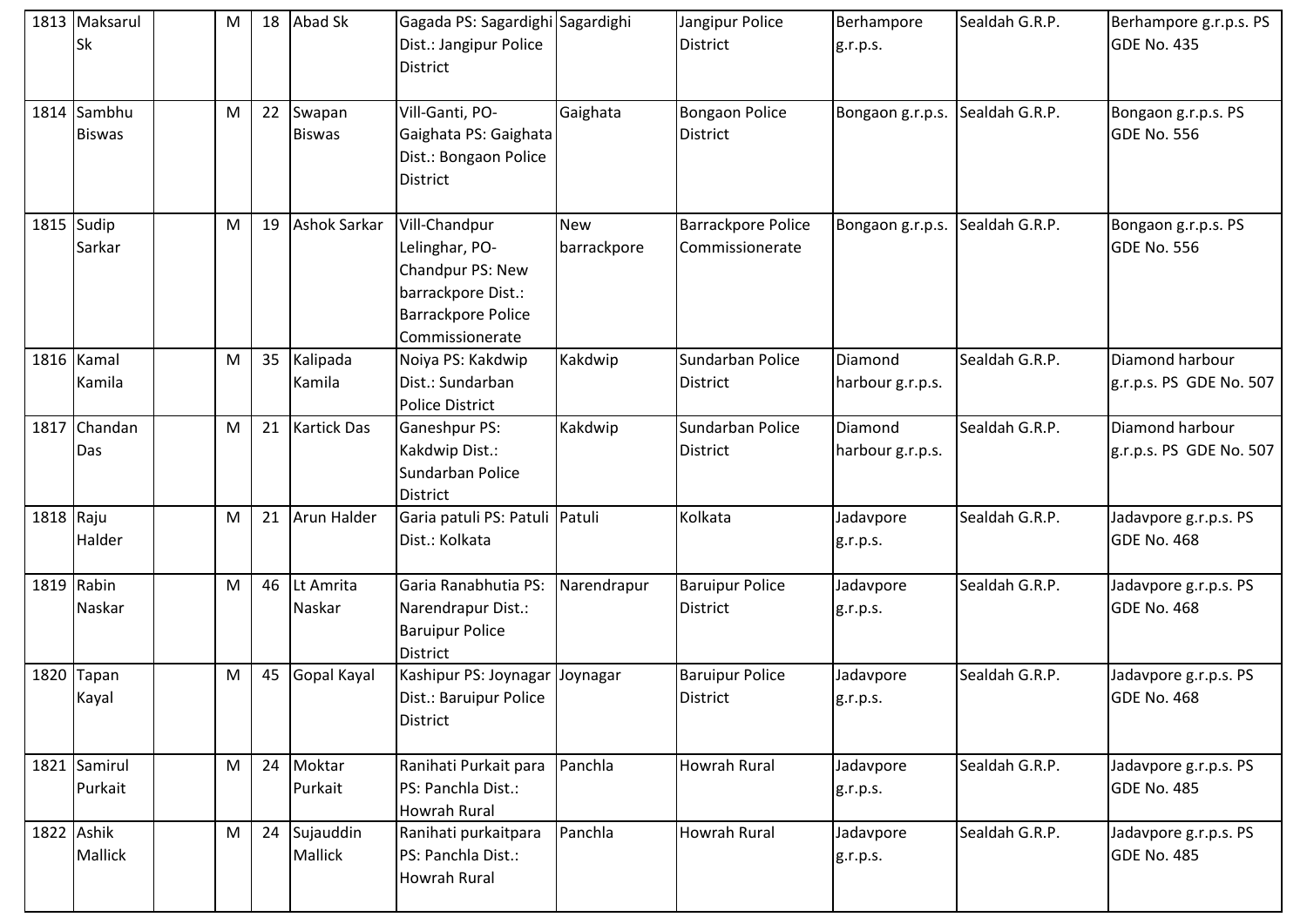| 1823 Prabir<br>Bapari           | M | 32 | Chittranjan<br>Bapari     | Santikunja PS:<br>Berhampore Dist.:                                                        | Berhampore   | Murshidabad                            | Krishnanagar<br>g.r.p.s.         | Sealdah G.R.P. | Krishnanagar g.r.p.s. PS<br><b>GDE No. 459</b>               |
|---------------------------------|---|----|---------------------------|--------------------------------------------------------------------------------------------|--------------|----------------------------------------|----------------------------------|----------------|--------------------------------------------------------------|
|                                 |   |    |                           | Murshidabad                                                                                |              |                                        |                                  |                |                                                              |
| 1824 Mursalim<br><b>Sk</b>      | M | 30 | Unai Sk                   | Rajapur PS:<br>Nakashipara Dist.:<br>Krishnanagar Police<br><b>District</b>                | Nakashipara  | Krishnanagar Police<br>District        | Krishnanagar<br>g.r.p.s.         | Sealdah G.R.P. | Krishnanagar g.r.p.s. PS<br><b>GDE No. 459</b>               |
| 1825 Subhankar<br><b>Biswas</b> | M | 31 | Dulal Ch<br><b>Biswas</b> | <b>Bhimpore PS:</b><br><b>Bhimpur Dist.:</b><br>Krishnanagar Police<br>District            | Bhimpur      | Krishnanagar Police<br><b>District</b> | Ranaghat g.r.p.s.                | Sealdah G.R.P. | Ranaghat g.r.p.s. PS<br>GDE No. 531                          |
| 1826 Barun Deb<br>Chandra       | M | 38 | Basudeb<br>Chandra        | Taliganj PS: Netaji<br>nagar Dist.: Kolkata                                                | Netaji nagar | Kolkata                                | Ranaghat g.r.p.s. Sealdah G.R.P. |                | Ranaghat g.r.p.s. PS<br>GDE No. 531                          |
| 1827 Bapi Das                   | M | 35 | Hari Das                  | Homaniapota PS:<br>Gangnapur Dist.:<br>Ranaghat Police<br><b>District</b>                  | Gangnapur    | Ranaghat Police<br><b>District</b>     | Ranaghat g.r.p.s. Sealdah G.R.P. |                | Ranaghat g.r.p.s. PS<br><b>GDE No. 531</b>                   |
| 1828 Motiyar<br>Mondal          | M | 35 |                           | Toyeb Mondal Simurali, Raotari PS:<br>Chakdah Dist.:<br>Ranaghat Police<br><b>District</b> | Chakdah      | Ranaghat Police<br><b>District</b>     | Ranaghat g.r.p.s. Sealdah G.R.P. |                | Ranaghat g.r.p.s. PS<br><b>GDE No. 531</b>                   |
| 1829 Azikulla<br>Mondal         | M | 44 | Safikuddin<br>Mondal      | Metiabruz PS:<br>Metiaburuz Dist.:<br>Kolkata                                              | Metiaburuz   | Kolkata                                | Ranaghat g.r.p.s. Sealdah G.R.P. |                | Ranaghat g.r.p.s. PS<br><b>GDE No. 531</b>                   |
| 1830 Saikh<br>Firoj             | M | 34 | Saikh Chand               | Park street PS: Park<br>street Dist.: Kolkata                                              | Park street  | Kolkata                                | Ranaghat g.r.p.s. Sealdah G.R.P. |                | Ranaghat g.r.p.s. PS<br><b>GDE No. 531</b>                   |
| 1831 Sandip<br>Adhya            | M | 33 | <b>Basudeb</b><br>Adhya   | 17/21, Dakshindari<br>Road Ashoknagar<br>North 24 Pgs                                      |              | Basirhat                               | Sealdah g.r.p.s.                 | Sealdah G.R.P. | Sealdah g.r.p.s. PS<br>Outpost Bidhannagar<br>OP GDE No. 239 |
| 1832 Samir<br>Samaddar          | M | 45 | Sunil<br>Samaddar         | Bira Ballavpara<br>Ashoknagar North 24<br>Pgs                                              |              | <b>Basirhat</b>                        | Sealdah g.r.p.s.                 | Sealdah G.R.P. | Sealdah g.r.p.s. PS<br>Outpost Bidhannagar<br>OP GDE No. 239 |
| 1833 Samir<br>Dalui             | M | 33 | Bhadreswar<br>Dalui       | <b>Basanti Colony</b><br>Ultadanga Kol - 67                                                |              | <b>Basirhat</b>                        | Sealdah g.r.p.s.                 | Sealdah G.R.P. | Sealdah g.r.p.s. PS<br>Outpost Bidhannagar<br>OP GDE No. 239 |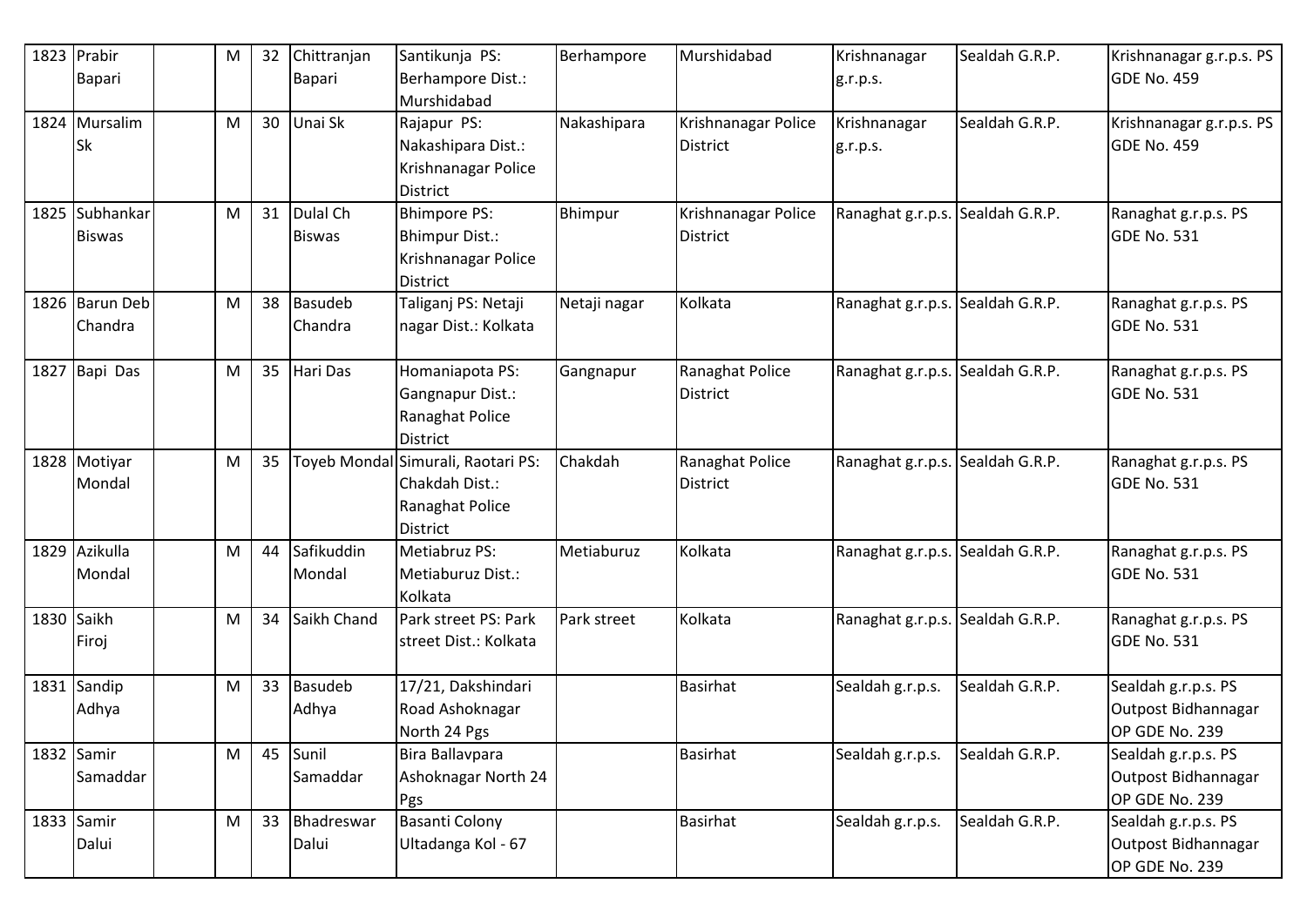|            | 1834 Sanjay<br>Naskar           | M | 45 | Sunil Naskar                  | Ghasiara PS: Sonarpur Sonarpur<br>Dist.: Baruipur Police<br><b>District</b>       |                            | <b>Baruipur Police</b><br>District        | Sonarpur g.r.p.s. Sealdah G.R.P. |                                    | Sonarpur g.r.p.s. PS<br>GDE No. 556        |
|------------|---------------------------------|---|----|-------------------------------|-----------------------------------------------------------------------------------|----------------------------|-------------------------------------------|----------------------------------|------------------------------------|--------------------------------------------|
|            | 1835 Abhisek<br>Pandey          | M | 24 | Lt Sasi Kanta<br>Pandey       | Sonarpur Katpol PS:<br>Sonarpur Dist.:<br><b>Baruipur Police</b><br>District      | Sonarpur                   | <b>Baruipur Police</b><br>District        | Sonarpur g.r.p.s. Sealdah G.R.P. |                                    | Sonarpur g.r.p.s. PS<br>GDE No. 556        |
|            | 1836 Ritesh<br>Mondal           | M | 25 | Ajit Kumar<br>Mondal          | Sonarpur Natun Pally<br>PS: Sonarpur Dist.:<br><b>Baruipur Police</b><br>District | Sonarpur                   | <b>Baruipur Police</b><br>District        | Sonarpur g.r.p.s.                | Sealdah G.R.P.                     | Sonarpur g.r.p.s. PS<br><b>GDE No. 556</b> |
|            | 1837 Ashik<br>Mondal            | M | 18 | Rabi Mondal                   | Subhasgram Akhra<br>PS: Baruipur Dist.:<br><b>Baruipur Police</b><br>District     | Baruipur                   | <b>Baruipur Police</b><br><b>District</b> | Sonarpur g.r.p.s.                | Sealdah G.R.P.                     | Sonarpur g.r.p.s. PS<br><b>GDE No. 556</b> |
|            | 1838 Rupam<br>Kar<br>Sarkar     | M | 20 | S/o-Rup<br><b>Kumar Sarka</b> | Raniganj P.O- Kamal<br>Dagha PS: Gajole<br>Dist.: Malda                           | Gajole                     | Malda                                     | Dalkhola g.r.p.s.                | SILIGURI G.R.P.                    | Dalkhola g.r.p.s. PS<br><b>GDE No. 446</b> |
|            | 1839 Krishna<br>Kumar<br>Mahato | M | 18 | S/o-Ramrhir<br>Mahato         | At_Sonali P.S-Kadua<br>Dist-Katihar Bihar PS:<br>Gajole Dist.: Malda              | Gajole                     | Malda                                     | Dalkhola g.r.p.s.                | SILIGURI G.R.P.                    | Dalkhola g.r.p.s. PS<br>GDE No. 446        |
| 1840 Bijli | Mandal                          | M | 55 | Lt Ananta<br>Mandal           | Karili Turipara PS:<br>Harishchandrapur<br>Dist.: Malda                           | Harishchandrap Malda<br>ur |                                           | Malda g.r.p.s.                   | SILIGURI G.R.P.                    | Malda g.r.p.s. PS GDE<br>No. 797           |
|            | 1841 Harun<br>Rasid             | M | 27 | Saiyed Ali                    | <b>Bakharpur PS:</b><br>Baishnabnagar Dist.:<br>Malda                             | Baishnabnagar              | Malda                                     | Malda g.r.p.s.                   | SILIGURI G.R.P.                    | Malda g.r.p.s. PS GDE<br>No. 354           |
|            | 1842 Prabin<br>Lama             | M | 36 | Kumar Lama                    | Of 10th Mile, near<br>SBI, PO.+PS.+Dist.<br>Kalimpong                             |                            | <b>Basirhat</b>                           | New jalpaiguri<br>g.r.p.s.       | SILIGURI G.R.P.                    | New jalpaiguri g.r.p.s.<br>PS GDE No. 998  |
|            | 1843 Nakul<br>Sarkar            | M | 34 | Lt Fanindra<br>Sarkar         | Thakur Nagar, P.S-<br>NJP, Dist- JPG                                              |                            | <b>Basirhat</b>                           | New jalpaiguri                   | Siliguri Police<br>Commissionerate | New jalpaiguri PS GDE<br>No. 688           |
|            | 1844 Shibu<br>Barman            | M |    | Jogesh<br>Barman              | Jabravita, P.S-NJP,<br>Dist-JPG                                                   |                            | <b>Basirhat</b>                           | New jalpaiguri                   | Siliguri Police<br>Commissionerate | New jalpaiguri PS GDE<br>No. 688           |
|            | 1845 Dayamoi<br>Barui           | M |    | Subash Barui                  | Chelibari, P.S-<br>Rajganj, Dist- JPG                                             |                            | <b>Basirhat</b>                           | New jalpaiguri                   | Siliguri Police<br>Commissionerate | New jalpaiguri PS GDE<br>No. 688           |
|            | 1846 Swapan<br>Oraon            | M |    | Mandal Oraon                  | Simulguri, P.S-NJP,<br>Dist-JPG                                                   |                            | <b>Basirhat</b>                           | New jalpaiguri                   | Siliguri Police<br>Commissionerate | New jalpaiguri PS GDE<br>No. 688           |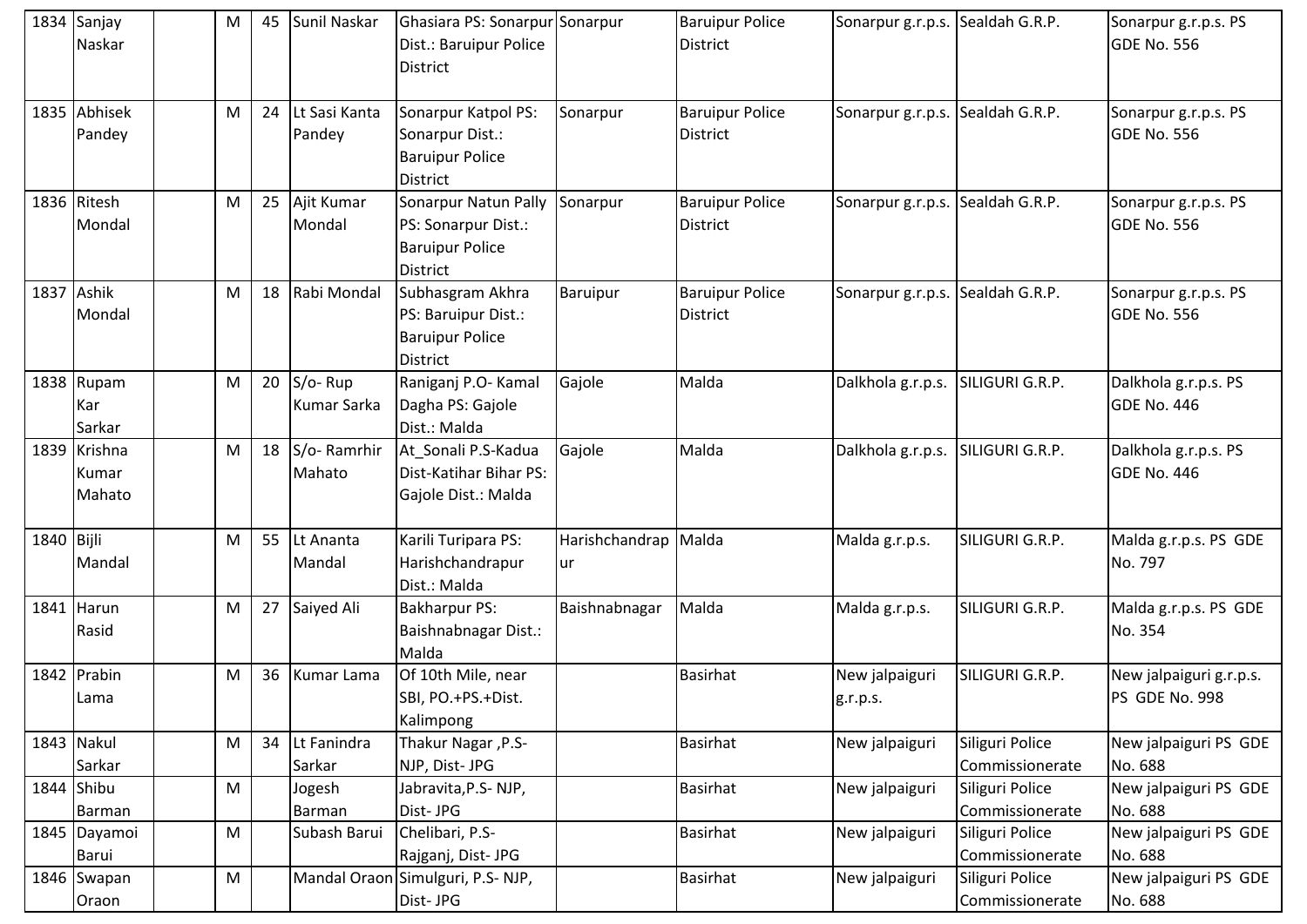| 1847      | Shadeb                   | M |    | Kartick               | Choedhurybhita, P.S-                                                           |                | <b>Basirhat</b>                    | New jalpaiguri | Siliguri Police                    | New jalpaiguri PS GDE            |
|-----------|--------------------------|---|----|-----------------------|--------------------------------------------------------------------------------|----------------|------------------------------------|----------------|------------------------------------|----------------------------------|
|           | Barman                   |   |    | <b>Barman</b>         | Rajganj, Dist- JPG                                                             |                |                                    |                | Commissionerate                    | No. 688                          |
|           | 1848 Jayanto<br>Roy      | M | 24 | Ontesh Roy            | Kaankata More, P.S-<br>BKN, Dist- JPG                                          |                | <b>Basirhat</b>                    | New jalpaiguri | Siliguri Police<br>Commissionerate | New jalpaiguri PS GDE<br>No. 688 |
|           | 1849 Kanai Roy           | M | 36 | <b>Sunil Roy</b>      | Shantipara, P.S-NJP,<br>Dist-JPG                                               |                | <b>Basirhat</b>                    | New jalpaiguri | Siliguri Police<br>Commissionerate | New jalpaiguri PS GDE<br>No. 688 |
|           | 1850 Subal Roy           | M | 36 | Anil Roy              | Ashigarh, P.S- BKN,<br>Dist-JPG                                                |                | <b>Basirhat</b>                    | New jalpaiguri | Siliguri Police<br>Commissionerate | New jalpaiguri PS GDE<br>No. 688 |
|           | 1851 Krishna<br>Roy      | M | 35 | Lt Bijoy Roy          | Simulguri, P.S-NJP,<br>Dist-JPG                                                |                | <b>Basirhat</b>                    | New jalpaiguri | Siliguri Police<br>Commissionerate | New jalpaiguri PS GDE<br>No. 403 |
|           | 1852 Shambhu<br>Paswan   | M | 44 | Raghunandan<br>Paswan | BKN Road, P.S- NJP,<br>Dist-JPG                                                |                | <b>Basirhat</b>                    | New jalpaiguri | Siliguri Police<br>Commissionerate | New jalpaiguri PS GDE<br>No. 684 |
| 1853 Md   | Guddu                    | M |    | Md Akbar              | Rajaholi, P.S-NJP,<br>Dist-JPG                                                 |                | <b>Basirhat</b>                    | New jalpaiguri | Siliguri Police<br>Commissionerate | New jalpaiguri PS GDE<br>No. 684 |
|           | 1854 Ram Ch<br>Mahanto   | M | 21 | Dinesh<br>Mahnato     | Rajaholi, P.S-NJP,<br>Dist-JPG                                                 |                | <b>Basirhat</b>                    | New jalpaiguri | Siliguri Police<br>Commissionerate | New jalpaiguri PS GDE<br>No. 684 |
|           | 1855 Guddu<br>Sahani     | M | 18 | Debendra<br>Sahani    | Rajaholi, P.S-NJP,<br>Dist-JPG                                                 |                | <b>Basirhat</b>                    | New jalpaiguri | Siliguri Police<br>Commissionerate | New jalpaiguri PS GDE<br>No. 684 |
| 1856 Biki | Sarkar                   | M | 31 | Lt Noni Sarkar        | Janatapara, P.S-NJP,<br>Dist-JPG                                               |                | <b>Basirhat</b>                    | New jalpaiguri | Siliguri Police<br>Commissionerate | New jalpaiguri PS GDE<br>No. 684 |
| 1857      | <b>Bikash</b><br>Nandi   | M | 64 | Lt Bijoy Nandi        | Surya Sen Colony<br>Block E, P.S-NJP, Dist-<br><b>JPG</b>                      |                | <b>Basirhat</b>                    | New jalpaiguri | Siliguri Police<br>Commissionerate | New jalpaiguri PS GDE<br>No. 684 |
|           | 1858 Dipjal<br>Sutradhar | M | 28 | Niranjan<br>Sutradhar | Shantipara, PS: New<br>jalpaiguri Dist.: Siliguri<br>Police<br>Commissionerate | New jalpaiguri | Siliguri Police<br>Commissionerate | New jalpaiguri | Siliguri Police<br>Commissionerate | New jalpaiguri PS GDE<br>No. 686 |
|           | 1859 Sanjay<br>Sutradhar | M | 24 | Sidamn<br>Sutradhar   | Sghantipara PS: New<br>jalpaiguri Dist.: Siliguri<br>Police<br>Commissionerate | New jalpaiguri | Siliguri Police<br>Commissionerate | New jalpaiguri | Siliguri Police<br>Commissionerate | New jalpaiguri PS GDE<br>No. 686 |
|           | 1860 Ballab<br>Sarkar    | M | 36 | Abinash Ch<br>Sarkar  | Shantipara PS: New<br>jalpaiguri Dist.: Siliguri<br>Police<br>Commissionerate  | New jalpaiguri | Siliguri Police<br>Commissionerate | New jalpaiguri | Siliguri Police<br>Commissionerate | New jalpaiguri PS GDE<br>No. 686 |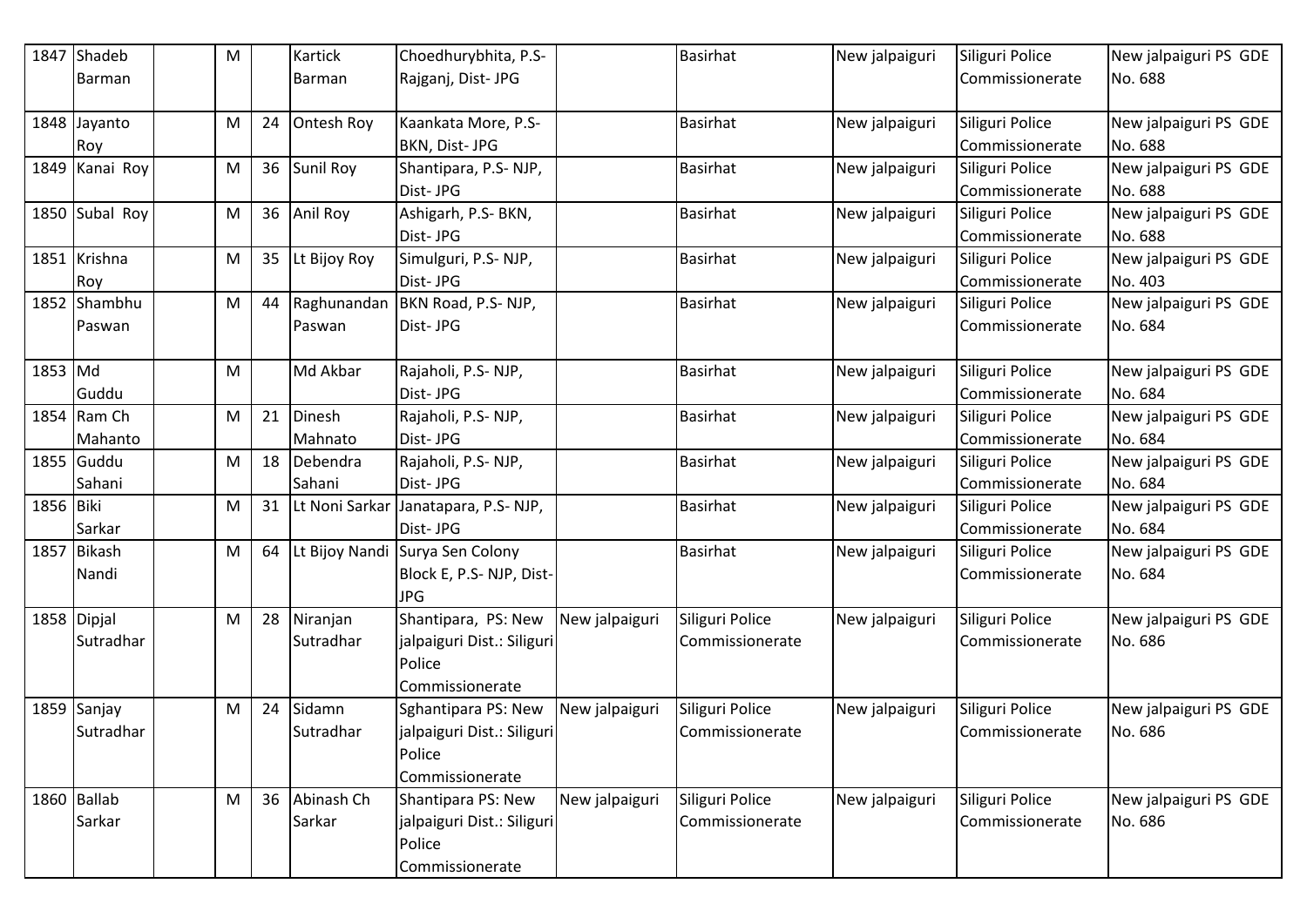| 1861      | Gokul          | M         | 33 | Naba Kumar    | Shantipara PS: New              | New jalpaiguri | Siliguri Police | New jalpaiguri | Siliguri Police | New jalpaiguri PS GDE   |
|-----------|----------------|-----------|----|---------------|---------------------------------|----------------|-----------------|----------------|-----------------|-------------------------|
|           | <b>Baidha</b>  |           |    | <b>Baidha</b> | jalpaiguri Dist.: Siliguri      |                | Commissionerate |                | Commissionerate | No. 686                 |
|           |                |           |    |               | Police                          |                |                 |                |                 |                         |
|           |                |           |    |               | Commissionerate                 |                |                 |                |                 |                         |
|           | 1862 Samir     | M         | 25 | Sujay Deosha  | Salbari, bazar, PS              |                | <b>Basirhat</b> | Pradhannagar   | Siliguri Police | Pradhannagar PS GDE     |
|           | Deosha         |           |    |               | PDN, Darjeweling                |                |                 |                | Commissionerate | No. 961                 |
|           | 1863 Thiring   | M         | 24 |               | Nurmu Bhutia Morgaon, Sukna, PS |                | <b>Basirhat</b> | Pradhannagar   | Siliguri Police | Pradhannagar PS GDE     |
|           | <b>Bhutia</b>  |           |    |               | Sukna, darjeeling               |                |                 |                | Commissionerate | No. 961                 |
| 1864 Sona |                | ${\sf M}$ |    | Lathi Oraon   | Darjeeling TE, PS               |                | <b>Basirhat</b> | Pradhannagar   | Siliguri Police | Pradhannagar PS GDE     |
|           | Oraon          |           |    |               | Pradhan nagar,                  |                |                 |                | Commissionerate | No. 962                 |
|           |                |           |    |               | darjeeling                      |                |                 |                |                 |                         |
|           | 1865 Subrata   | M         | 47 | Sujan Saha    | Chgampasari, PS                 |                | <b>Basirhat</b> | Pradhannagar   | Siliguri Police | Pradhannagar PS GDE     |
|           | Saha           |           |    |               | darjeeling,                     |                |                 |                | Commissionerate | No. 962                 |
| 1866 Ajay |                | M         | 48 | Anu Basfore   | Haidar Para, PS Bhakti          |                | <b>Basirhat</b> | Pradhannagar   | Siliguri Police | Pradhannagar PS GDE     |
|           | <b>Basfore</b> |           |    |               | Nagar, Jalpaiguri               |                |                 |                | Commissionerate | No. 965                 |
|           | 1867 Md Firoz  | M         |    | Md Munna      | Salbari Bazar, PS               |                | <b>Basirhat</b> | Pradhannagar   | Siliguri Police | Pradhannagar PS GDE     |
|           |                |           |    |               | Pradhan Nagar,                  |                |                 |                | Commissionerate | No. 965                 |
|           |                |           |    |               | Darjeeling                      |                |                 |                |                 |                         |
|           | 1868 Dinu Roy  | M         | 39 | Munu Roy      | Ratan lal Busty, PS             |                | <b>Basirhat</b> | Pradhannagar   | Siliguri Police | Pradhannagar PS GDE     |
|           |                |           |    |               | PDN, Darjeeling                 |                |                 |                | Commissionerate | No. 965                 |
|           | 1869 Md Amir   | M         | 49 | Md Sekh       | Ratan Lal Busty, PS             |                | <b>Basirhat</b> | Pradhannagar   | Siliguri Police | Pradhannagar PS GDE     |
|           |                |           |    |               | PDn, darjeeling                 |                |                 |                | Commissionerate | No. 965                 |
|           | 1870 Dipankar  | M         |    | Sarkar        | AMBIKANAGAR ROAD Siliguri       |                | Siliguri Police | Siliguri       | Siliguri Police | Siliguri PS GDE No. 821 |
|           | Dipankar       |           |    |               | NO-2 PS: Siliguri               |                | Commissionerate |                | Commissionerate |                         |
|           |                |           |    |               | Dist.: Siliguri Police          |                |                 |                |                 |                         |
|           |                |           |    |               | Commissionerate                 |                |                 |                |                 |                         |
|           | 1871 Surendra  | M         |    | Lt.           | <b>SANTOSHI NAGAR</b>           | Siliguri       | Siliguri Police | Siliguri       | Siliguri Police | Siliguri PS GDE No. 829 |
|           | Prasad         |           |    | Bharamdev     | SLG PS: Siliguri Dist.:         |                | Commissionerate |                | Commissionerate |                         |
|           |                |           |    | Yadav         | Siliguri Police                 |                |                 |                |                 |                         |
|           |                |           |    |               | Commissionerate                 |                |                 |                |                 |                         |
|           | 1872 Dipankar  | M         |    | Subrata       | <b>SUBHASH PALLY</b>            | Siliguri       | Siliguri Police | Siliguri       | Siliguri Police | Siliguri PS GDE No. 829 |
|           | Dhar           |           |    | Kumar Dhar    | LICHU BAGAN W/NO-               |                | Commissionerate |                | Commissionerate |                         |
|           |                |           |    |               | 18 PS: Siliguri Dist.:          |                |                 |                |                 |                         |
|           |                |           |    |               | Siliguri Police                 |                |                 |                |                 |                         |
|           |                |           |    |               | Commissionerate                 |                |                 |                |                 |                         |
|           |                |           |    |               |                                 |                |                 |                |                 |                         |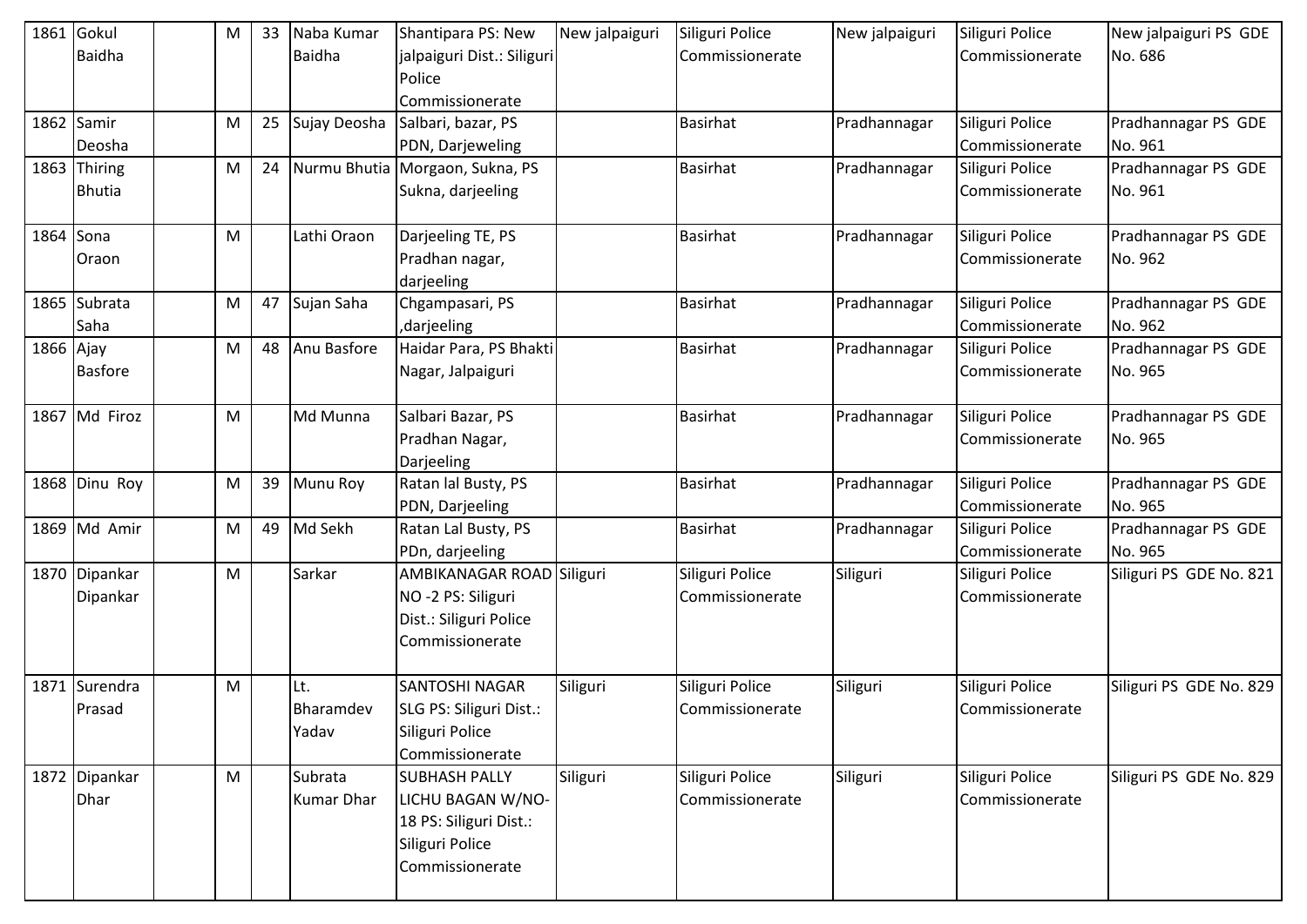| 1873 Bishal     | M | <b>Bishu</b> | <b>RABINDRANAGAR</b>            | Siliguri | Siliguri Police | Siliguri | Siliguri Police | Siliguri PS GDE No. 829 |
|-----------------|---|--------------|---------------------------------|----------|-----------------|----------|-----------------|-------------------------|
| Chakrabor       |   | Chakraborty  | RATH KHOLA, W/NO-               |          | Commissionerate |          | Commissionerate |                         |
| ty              |   |              | 22 PS: Siliguri Dist.:          |          |                 |          |                 |                         |
|                 |   |              | Siliguri Police                 |          |                 |          |                 |                         |
|                 |   |              | Commissionerate                 |          |                 |          |                 |                         |
|                 |   |              |                                 |          |                 |          |                 |                         |
| 1874 Subrajyoti | M |              | Suranjan Saha SUBHASH PALLY PS: | Siliguri | Siliguri Police | Siliguri | Siliguri Police | Siliguri PS GDE No. 829 |
| Saha            |   |              | Siliguri Dist.: Siliguri        |          | Commissionerate |          | Commissionerate |                         |
|                 |   |              | Police                          |          |                 |          |                 |                         |
|                 |   |              | Commissionerate                 |          |                 |          |                 |                         |
| 1875 Akash Sha  | M | Ram Kumar    | <b>NEHERU ROAD</b>              | Siliguri | Siliguri Police | Siliguri | Siliguri Police | Siliguri PS GDE No. 829 |
|                 |   | <b>Sha</b>   | <b>KHALPARA HB</b>              |          | Commissionerate |          | Commissionerate |                         |
|                 |   |              | <b>BIDYAPITH SCHOOL</b>         |          |                 |          |                 |                         |
|                 |   |              | PS: Siliguri Dist.:             |          |                 |          |                 |                         |
|                 |   |              | Siliguri Police                 |          |                 |          |                 |                         |
|                 |   |              | Commissionerate                 |          |                 |          |                 |                         |
| 1876 Bibek      | M |              | Deepak Sarkar RANABUSTY W/NO-   | Siliguri | Siliguri Police | Siliguri | Siliguri Police | Siliguri PS GDE No. 829 |
| Sarkar          |   |              | 18 PS: Siliguri Dist.:          |          | Commissionerate |          | Commissionerate |                         |
|                 |   |              | Siliguri Police                 |          |                 |          |                 |                         |
|                 |   |              | Commissionerate                 |          |                 |          |                 |                         |
| 1877 Tanmoy     | M |              | Tapash Biswas BAGRAKOTE W/NO-   | Siliguri | Siliguri Police | Siliguri | Siliguri Police | Siliguri PS GDE No. 828 |
| <b>Biswas</b>   |   |              | 20 PS: Siliguri Dist.:          |          | Commissionerate |          | Commissionerate |                         |
|                 |   |              | Siliguri Police                 |          |                 |          |                 |                         |
|                 |   |              | Commissionerate                 |          |                 |          |                 |                         |
| 1878 Priyodors  | M | Pratap       | HAKIMPARA RAJA                  | Siliguri | Siliguri Police | Siliguri | Siliguri Police | Siliguri PS GDE No. 829 |
| hi              |   |              | Bhattacharjee RAMMOHAN ROAD     |          | Commissionerate |          | Commissionerate |                         |
| Bhattacha       |   |              | PS: Siliguri Dist.:             |          |                 |          |                 |                         |
| rjee            |   |              | Siliguri Police                 |          |                 |          |                 |                         |
|                 |   |              | Commissionerate                 |          |                 |          |                 |                         |
| 1879 Gourav     | M | Gobinda Saha | <b>DAKSHIN</b>                  | Siliguri | Siliguri Police | Siliguri | Siliguri Police | Siliguri PS GDE No. 828 |
| Saha            |   |              | <b>SHANTINAGAR PS:</b>          |          | Commissionerate |          | Commissionerate |                         |
|                 |   |              | Siliguri Dist.: Siliguri        |          |                 |          |                 |                         |
|                 |   |              | Police                          |          |                 |          |                 |                         |
|                 |   |              | Commissionerate                 |          |                 |          |                 |                         |
| 1880 Maqsud     | M | Md.elahi     | ADARSHA NAGAR,                  | Siliguri | Siliguri Police | Siliguri | Siliguri Police | Siliguri PS GDE No. 294 |
| Alam            |   |              | WARD NO. 4 PS:                  |          | Commissionerate |          | Commissionerate |                         |
|                 |   |              | Siliguri Dist.: Siliguri        |          |                 |          |                 |                         |
|                 |   |              | Police                          |          |                 |          |                 |                         |
|                 |   |              | Commissionerate                 |          |                 |          |                 |                         |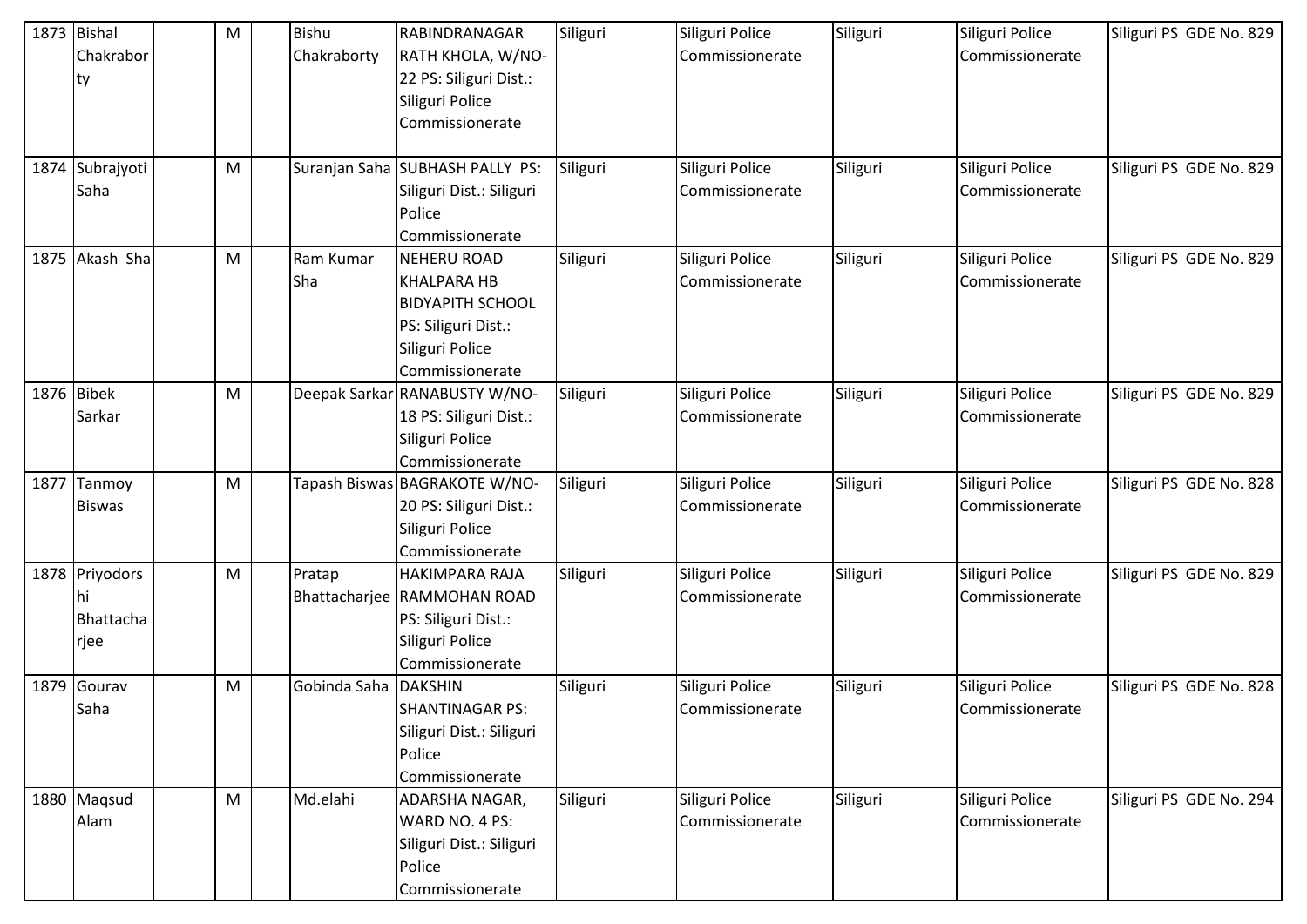| 1881 | Rajesh                      | ${\sf M}$ | Late Baleswar                 | SANTOSHI NAGAR                                                                                                       | Siliguri | Siliguri Police                    | Siliguri | Siliguri Police                    | Siliguri PS GDE No. 293 |
|------|-----------------------------|-----------|-------------------------------|----------------------------------------------------------------------------------------------------------------------|----------|------------------------------------|----------|------------------------------------|-------------------------|
|      | Gupta                       |           | Prasad Gupta                  | <b>NEAR KHATU SHYAM</b><br>MANDIR PS: Siliguri<br>Dist.: Siliguri Police<br>Commissionerate                          |          | Commissionerate                    |          | Commissionerate                    |                         |
|      | 1882 Rajat Das              | M         |                               | Late Kajal Das 2 NO. JYOTINAGAR<br>COLONEY, WARD<br>NO.04, PS: Siliguri<br>Dist.: Siliguri Police<br>Commissionerate | Siliguri | Siliguri Police<br>Commissionerate | Siliguri | Siliguri Police<br>Commissionerate | Siliguri PS GDE No. 294 |
|      | 1883 Anish<br>Lepcha        | ${\sf M}$ | <b>Bar Tchering</b><br>Lepcha | DABLING PS: Siliguri<br>Dist.: Siliguri Police<br>Commissionerate                                                    | Siliguri | Siliguri Police<br>Commissionerate | Siliguri | Siliguri Police<br>Commissionerate | Siliguri PS GDE No. 294 |
|      | 1884 John<br>Lepcha         | M         |                               | Michel Lepcha RALLY ROAD PS:<br>Siliguri Dist.: Siliguri<br>Police<br>Commissionerate                                | Siliguri | Siliguri Police<br>Commissionerate | Siliguri | Siliguri Police<br>Commissionerate | Siliguri PS GDE No. 294 |
|      | 1885 Pemba<br><b>Bhutia</b> | M         | Sunil Bhutia                  | <b>BAGH DHARA PS:</b><br>Siliguri Dist.: Siliguri<br>Police<br>Commissionerate                                       | Siliguri | Siliguri Police<br>Commissionerate | Siliguri | Siliguri Police<br>Commissionerate | Siliguri PS GDE No. 294 |
|      | 1886 Avinash<br>Rai         | ${\sf M}$ | <b>Mangal Singh</b><br>Rai    | <b>BHALUKHOP PS:</b><br>Siliguri Dist.: Siliguri<br>Police<br>Commissionerate                                        | Siliguri | Siliguri Police<br>Commissionerate | Siliguri | Siliguri Police<br>Commissionerate | Siliguri PS GDE No. 294 |
|      | 1887 Minarul<br><b>Sk</b>   | M         | Jahur Sk                      | NATUN GRAM,<br>DHUMATALA,<br><b>TALGACHHI PS:</b><br>Siliguri Dist.: Siliguri<br>Police<br>Commissionerate           | Siliguri | Siliguri Police<br>Commissionerate | Siliguri | Siliguri Police<br>Commissionerate | Siliguri PS GDE No. 294 |
|      | 1888 Sujit Das              | M         | Sujit Das                     | AMBEDKAR PALLY PS: Siliguri<br>Siliguri Dist.: Siliguri<br>Police<br>Commissionerate                                 |          | Siliguri Police<br>Commissionerate | Siliguri | Siliguri Police<br>Commissionerate | Siliguri PS GDE No. 294 |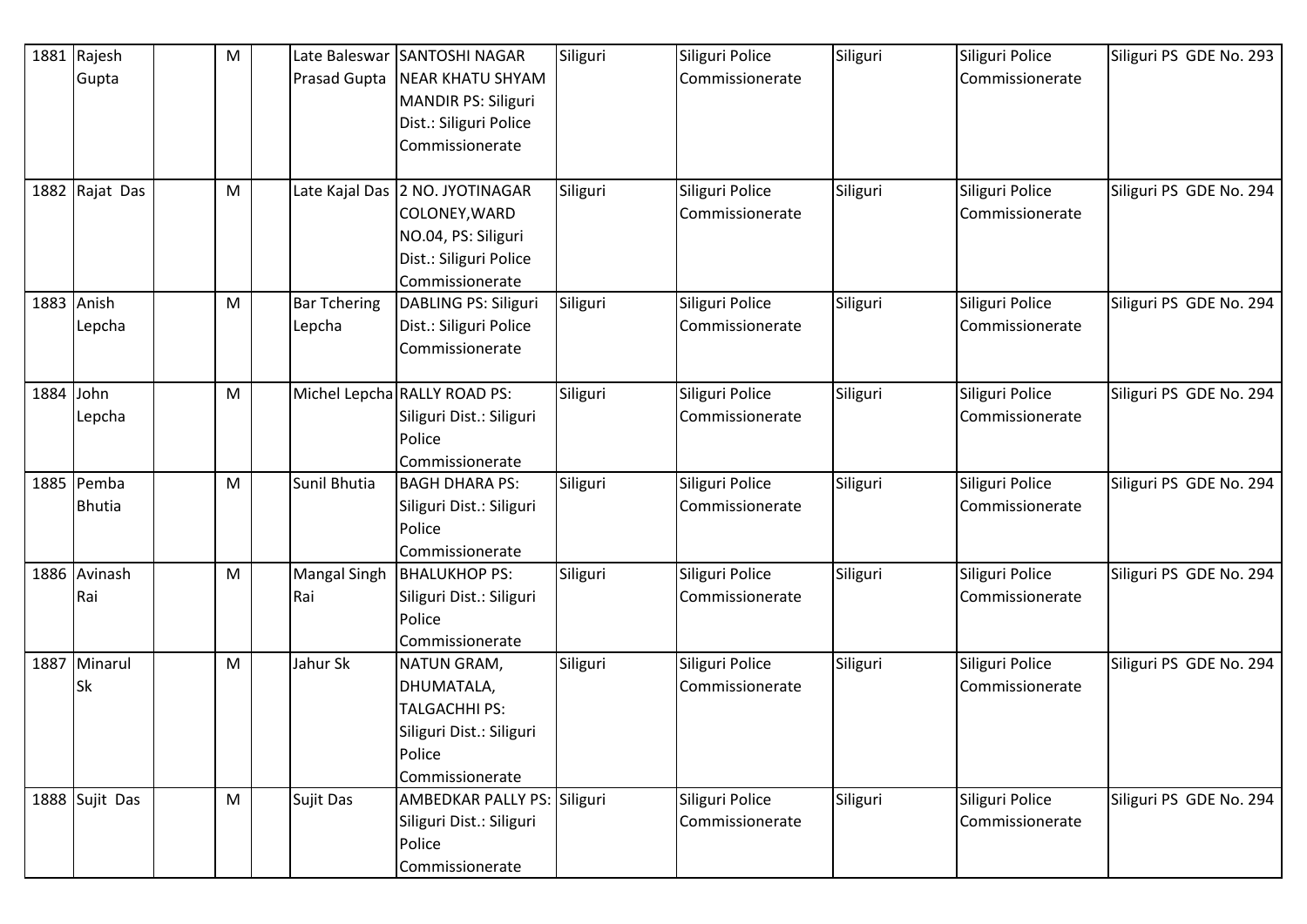|           | 1889 Kanchan<br><b>Sk</b>      |         | M              | Rabi Sk                    | AMBEDKAR PALLY PS: Siliguri<br>Siliguri Dist.: Siliguri<br>Police<br>Commissionerate                      |          | Siliguri Police<br>Commissionerate | Siliguri | Siliguri Police<br>Commissionerate | Siliguri PS GDE No. 294 |
|-----------|--------------------------------|---------|----------------|----------------------------|-----------------------------------------------------------------------------------------------------------|----------|------------------------------------|----------|------------------------------------|-------------------------|
|           | 1890 Md. Abdul<br>Jabbar       |         | M              | Md. Samir                  | HALAL, PO-<br><b>CHOWPUKURIA PS:</b><br>Siliguri Dist.: Siliguri<br>Police<br>Commissionerate             | Siliguri | Siliguri Police<br>Commissionerate | Siliguri | Siliguri Police<br>Commissionerate | Siliguri PS GDE No. 294 |
|           | 1891 Hazrat Ali<br>Sekh        |         | M              | Late<br>Nasiruddin<br>Sekh | <b>NAKASHIPARA PS:</b><br>Siliguri Dist.: Siliguri<br>Police<br>Commissionerate                           | Siliguri | Siliguri Police<br>Commissionerate | Siliguri | Siliguri Police<br>Commissionerate | Siliguri PS GDE No. 311 |
|           | 1892 Rahul<br>Chakrabor<br>lty |         | M              | S/o-Ranjit<br>Chakraborty  | <b>BAIKUNTHAPALLY,</b><br>WARD NO. 41 PS:<br>Siliguri Dist.: Siliguri<br>Police<br>Commissionerate        | Siliguri | Siliguri Police<br>Commissionerate | Siliguri | Siliguri Police<br>Commissionerate | Siliguri PS GDE No. 327 |
|           | 1893 Subham<br><b>Banik</b>    |         | M              | S/o-Bablu<br><b>Banik</b>  | MILANPALLY,<br>CIRCULAR ROAD,<br>WARD NO. 25 PS:<br>Siliguri Dist.: Siliguri<br>Police<br>Commissionerate | Siliguri | Siliguri Police<br>Commissionerate | Siliguri | Siliguri Police<br>Commissionerate | Siliguri PS GDE No. 328 |
| 1894 Raja | Sutradhar                      |         | M              | S/o-Ramesh<br>Sutradhar    | SHAKTIGHARH, ROAD<br>NO. 07, WARD NO. 31<br>PS: Siliguri Dist.:<br>Siliguri Police<br>Commissionerate     | Siliguri | Siliguri Police<br>Commissionerate | Siliguri | Siliguri Police<br>Commissionerate | Siliguri PS GDE No. 328 |
|           | 1895 Sunny<br>Singh            | @ RAM M |                | Ram                        | S/o- Minthesh DURGA NAGAR,<br>WARD NO. 04, PS:<br>Siliguri Dist.: Siliguri<br>Police<br>Commissionerate   | Siliguri | Siliguri Police<br>Commissionerate | Siliguri | Siliguri Police<br>Commissionerate | Siliguri PS GDE No. 328 |
|           | 1896 Sunny<br>Singh            | @ RAM   | $\blacksquare$ | Ram                        | S/o- Minthesh DURGA NAGAR,<br>WARD NO. 04, PS:<br>Siliguri Dist.: Siliguri<br>Police<br>Commissionerate   | Siliguri | Siliguri Police<br>Commissionerate | Siliguri | Siliguri Police<br>Commissionerate | Siliguri PS GDE No. 328 |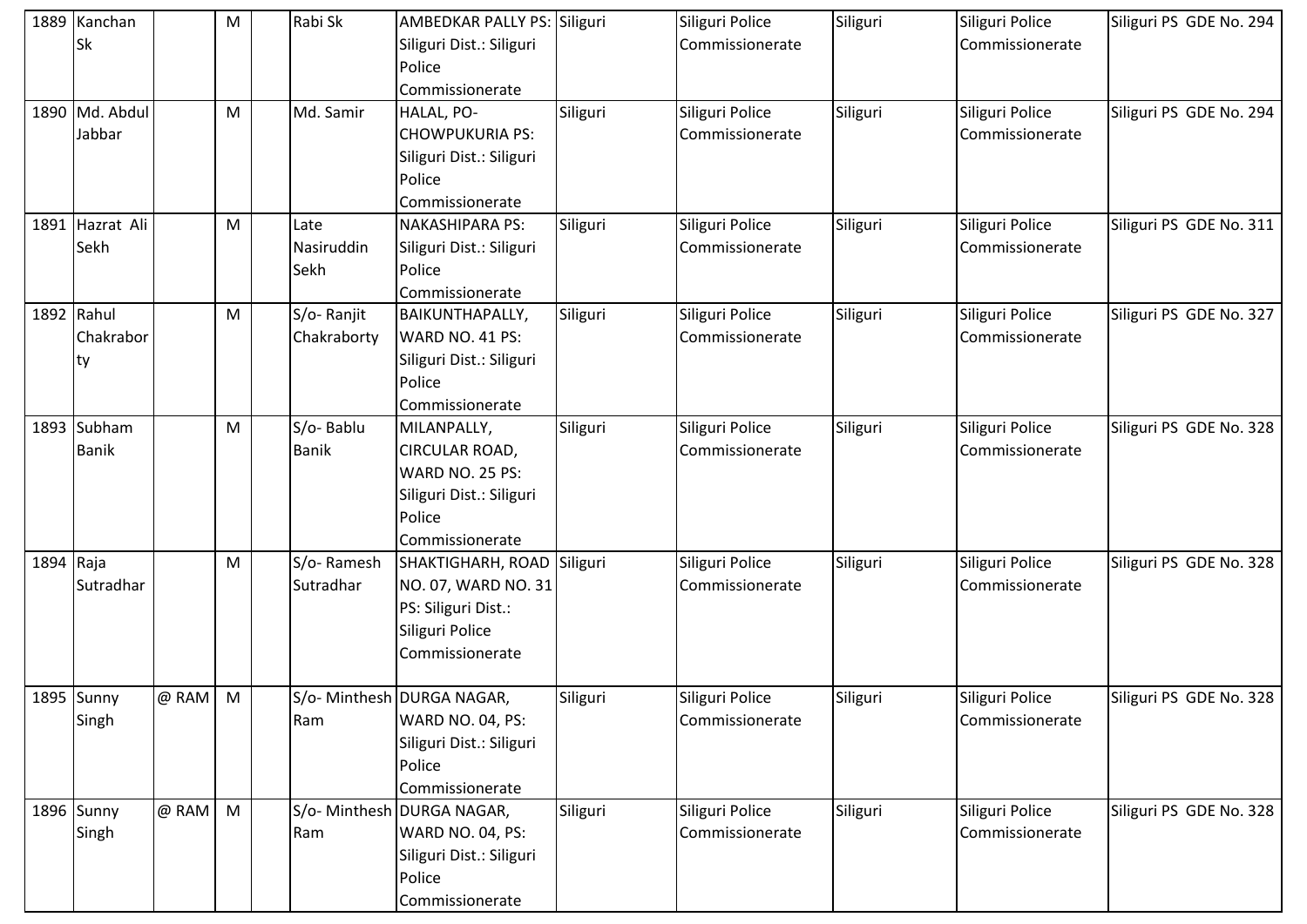| 1897 Rakesh   | M | S/o-Naresh        | DURGA NAGAR,             | Siliguri | Siliguri Police | Siliguri | Siliguri Police | Siliguri PS GDE No. 328 |
|---------------|---|-------------------|--------------------------|----------|-----------------|----------|-----------------|-------------------------|
| Kumar         |   | Ram               | <b>WARD NO. 04, PS:</b>  |          | Commissionerate |          | Commissionerate |                         |
|               |   |                   | Siliguri Dist.: Siliguri |          |                 |          |                 |                         |
|               |   |                   | Police                   |          |                 |          |                 |                         |
|               |   |                   | Commissionerate          |          |                 |          |                 |                         |
| 1898 Prem Ray | M | S/o- Jadav Ray    | <b>NORTH EKTIASHAL,</b>  | Siliguri | Siliguri Police | Siliguri | Siliguri Police | Siliguri PS GDE No. 328 |
|               |   |                   | <b>ISKANMANDIR ROAD</b>  |          | Commissionerate |          | Commissionerate |                         |
|               |   |                   | PS: Siliguri Dist.:      |          |                 |          |                 |                         |
|               |   |                   | Siliguri Police          |          |                 |          |                 |                         |
|               |   |                   | Commissionerate          |          |                 |          |                 |                         |
| 1899 Hemanta  | M | $S/O-$ Lt.        | ADARSHANAGAR             | Siliguri | Siliguri Police | Siliguri | Siliguri Police | Siliguri PS GDE No. 328 |
| Barman        |   | Ananta            | COLONY, NEAR GOVT.       |          | Commissionerate |          | Commissionerate |                         |
|               |   | <b>Barman</b>     | SHAW MILL, WARD          |          |                 |          |                 |                         |
|               |   |                   | NO PS: Siliguri Dist.:   |          |                 |          |                 |                         |
|               |   |                   | Siliguri Police          |          |                 |          |                 |                         |
|               |   |                   | Commissionerate          |          |                 |          |                 |                         |
|               |   |                   |                          |          |                 |          |                 |                         |
| 1900 Sunny    | M | S/o- Pappu        | PUNJABI PARA,            | Siliguri | Siliguri Police | Siliguri | Siliguri Police | Siliguri PS GDE No. 328 |
| Kumar         |   | Singh             | <b>WARD NO. 13 PS:</b>   |          | Commissionerate |          | Commissionerate |                         |
| Singh         |   |                   | Siliguri Dist.: Siliguri |          |                 |          |                 |                         |
|               |   |                   | Police                   |          |                 |          |                 |                         |
|               |   |                   | Commissionerate          |          |                 |          |                 |                         |
| 1901 Shandip  | M | S/o- Arjun        | <b>ISKAN MANDIR</b>      | Siliguri | Siliguri Police | Siliguri | Siliguri Police | Siliguri PS GDE No. 328 |
| Tamang        |   | Tamang            | ROAD, NEAR ISKAN         |          | Commissionerate |          | Commissionerate |                         |
|               |   |                   | MANDIR, PO-              |          |                 |          |                 |                         |
|               |   |                   | EKTIASHA PS: Siliguri    |          |                 |          |                 |                         |
|               |   |                   | Dist.: Siliguri Police   |          |                 |          |                 |                         |
|               |   |                   | Commissionerate          |          |                 |          |                 |                         |
|               |   |                   |                          |          |                 |          |                 |                         |
| 1902 Deepak   | M | Jiban Sarkar      | <b>JALPAIMORE NATUN</b>  | Siliguri | Siliguri Police | Siliguri | Siliguri Police | Siliguri PS GDE No. 826 |
| Sarkar        |   |                   | PARA PS: Siliguri        |          | Commissionerate |          | Commissionerate |                         |
|               |   |                   | Dist.: Siliguri Police   |          |                 |          |                 |                         |
|               |   |                   | Commissionerate          |          |                 |          |                 |                         |
|               |   |                   |                          |          |                 |          |                 |                         |
| 1903 Ramen    | M | <b>Bisara Roy</b> | <b>HAIDARPARA</b>        | Siliguri | Siliguri Police | Siliguri | Siliguri Police | Siliguri PS GDE No. 826 |
| Roy           |   |                   | <b>SHIVRAM PALLY PS:</b> |          | Commissionerate |          | Commissionerate |                         |
|               |   |                   | Siliguri Dist.: Siliguri |          |                 |          |                 |                         |
|               |   |                   | Police                   |          |                 |          |                 |                         |
|               |   |                   | Commissionerate          |          |                 |          |                 |                         |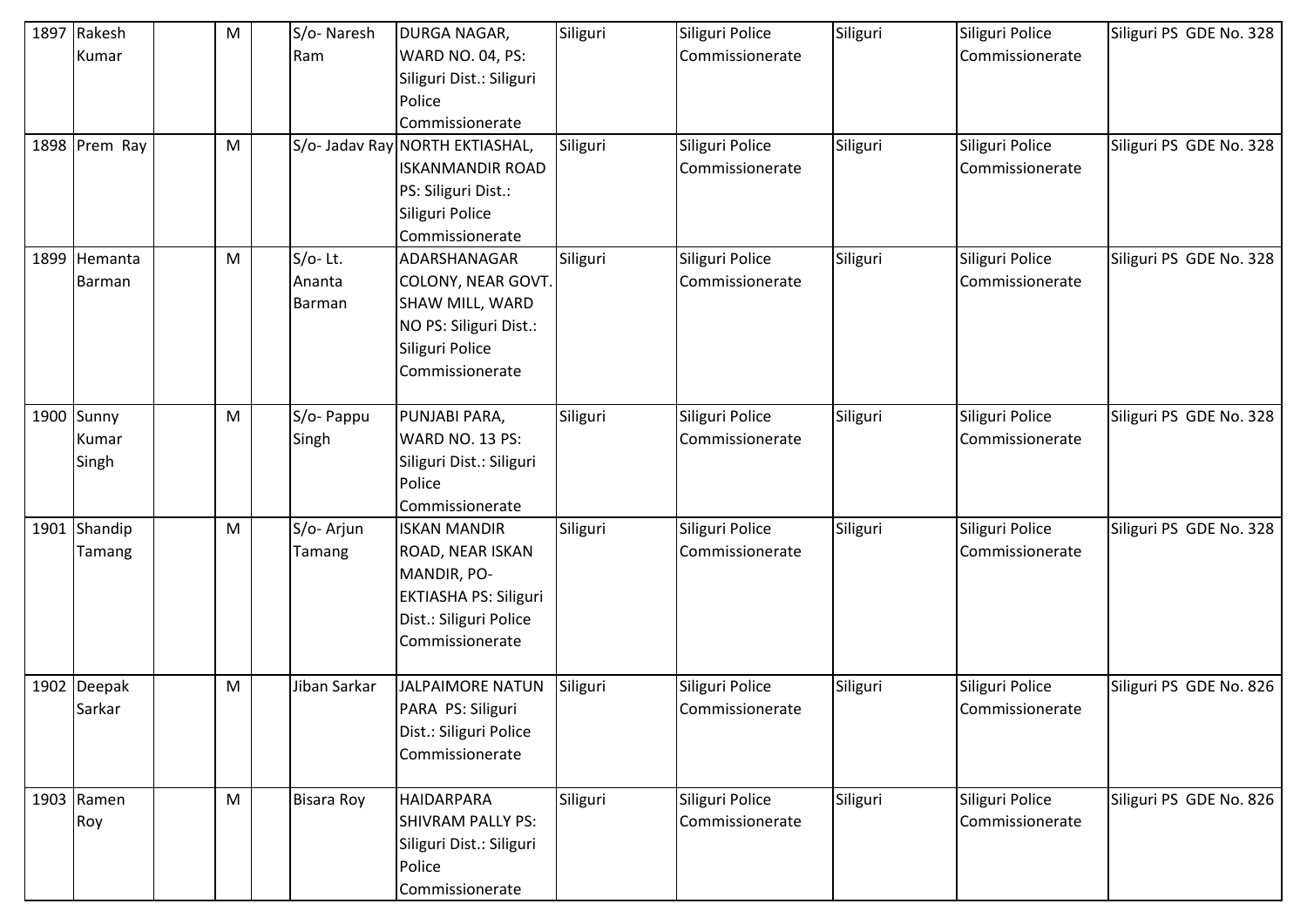| 1904 Pravat   | M |    | <b>Dilip Das</b> | HAKIMPARA W/NO-                  | Siliguri      | Siliguri Police  | Siliguri      | Siliguri Police  | Siliguri PS GDE No. 826 |
|---------------|---|----|------------------|----------------------------------|---------------|------------------|---------------|------------------|-------------------------|
| Das           |   |    |                  | 17 PS: Siliguri Dist.:           |               | Commissionerate  |               | Commissionerate  |                         |
|               |   |    |                  | Siliguri Police                  |               |                  |               |                  |                         |
|               |   |    |                  | Commissionerate                  |               |                  |               |                  |                         |
| 1905 Goutam   | M |    | Biren Kundu      | <b>JALPAIMOREV</b>               | Siliguri      | Siliguri Police  | Siliguri      | Siliguri Police  | Siliguri PS GDE No. 826 |
| Kundu         |   |    |                  | NATUNPARA PS:                    |               | Commissionerate  |               | Commissionerate  |                         |
|               |   |    |                  | Siliguri Dist.: Siliguri         |               |                  |               |                  |                         |
|               |   |    |                  | Police                           |               |                  |               |                  |                         |
|               |   |    |                  | Commissionerate                  |               |                  |               |                  |                         |
| 1906 Tapas    | M | 34 | S/o Atul         | Vill.- Boyalberia PS:            | Dholahat      | Sundarban Police | Dholahat      | Sundarban Police | Dholahat PS GDE No.     |
| Purkait       |   |    | Purkait          | Dholahat Dist.:                  |               | <b>District</b>  |               | <b>District</b>  | 734                     |
|               |   |    |                  | Sundarban Police                 |               |                  |               |                  |                         |
|               |   |    |                  | <b>District</b>                  |               |                  |               |                  |                         |
| 1907 Sujan    | M | 36 | S/o Nirmal       | Sujan Sardar PS:                 | Dholahat      | Sundarban Police | Dholahat      | Sundarban Police | Dholahat PS GDE No.     |
| Sardar        |   |    | Sardar           | Dholahat Dist.:                  |               | <b>District</b>  |               | District         | 761                     |
|               |   |    |                  | Sundarban Police                 |               |                  |               |                  |                         |
|               |   |    |                  | District                         |               |                  |               |                  |                         |
| 1908 Kartick  | M | 30 | Lt. Ramesh       | <b>Stremarghat PS:</b>           | Harwood point | Sundarban Police | Harwood point | Sundarban Police | Harwood point coastal   |
| <b>Biswas</b> |   |    |                  | Harwood point                    | coastal       | <b>District</b>  | coastal       | <b>District</b>  | PS GDE No. 653          |
|               |   |    |                  | coastal Dist.:                   |               |                  |               |                  |                         |
|               |   |    |                  | Sundarban Police                 |               |                  |               |                  |                         |
|               |   |    |                  | District                         |               |                  |               |                  |                         |
| 1909 Naresh   | M | 47 | Lt. Bankim Ch.   | Laxminarayanpur                  | Harwood point | Sundarban Police | Harwood point | Sundarban Police | Harwood point coastal   |
| Mondal        |   |    | Mandal           | Dhani PS: Harwood                | coastal       | <b>District</b>  | coastal       | <b>District</b>  | PS GDE No. 653          |
|               |   |    |                  | point coastal Dist.:             |               |                  |               |                  |                         |
|               |   |    |                  | Sundarban Police                 |               |                  |               |                  |                         |
|               |   |    |                  | District                         |               |                  |               |                  |                         |
| 1910 Agar Ali | M | 41 | Alam Ali         | Tarapitk PS: Tarapith            | Tarapith      | Birbhum          | Harwood point | Sundarban Police | Harwood point coastal   |
|               |   |    |                  | Dist.: Birbhum                   |               |                  | coastal       | <b>District</b>  | PS GDE No. 614          |
|               |   |    |                  |                                  |               |                  |               |                  |                         |
| 1911   Imran  |   |    |                  | 23 Sahadat Molla Ramjannagar PS: | Kulpi         | Sundarban Police | Kulpi         | Sundarban Police | Kulpi PS GDE No. 669    |
| Molla         |   |    |                  | Kulpi Dist.: Sundarban           |               | <b>District</b>  |               | <b>District</b>  |                         |
|               |   |    |                  | <b>Police District</b>           |               |                  |               |                  |                         |
|               |   |    |                  |                                  |               |                  |               |                  |                         |
| 1912 Sajahan  | M | 26 | Samowar          | Ramjannagar PS:                  | Kulpi         | Sundarban Police | Kulpi         | Sundarban Police | Kulpi PS GDE No. 669    |
| Sekh          |   |    | Sekh             | Kulpi Dist.: Sundarban           |               | <b>District</b>  |               | <b>District</b>  |                         |
|               |   |    |                  | <b>Police District</b>           |               |                  |               |                  |                         |
|               |   |    |                  |                                  |               |                  |               |                  |                         |